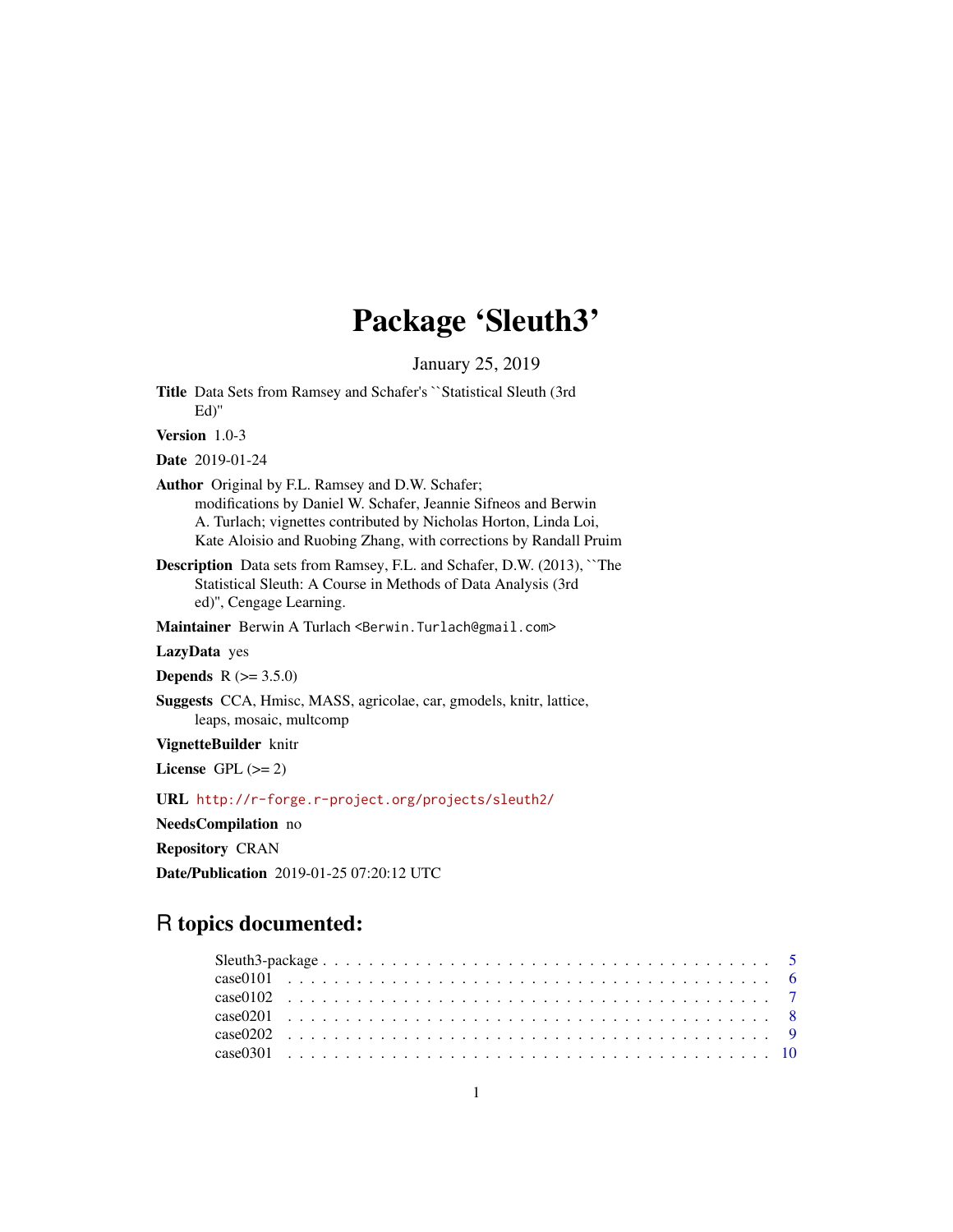| case0302 |  |  |  |                                                                                                                                                                                                                                      |  |  |  |  |  |  |  |  |  |  |  |                          | 12       |
|----------|--|--|--|--------------------------------------------------------------------------------------------------------------------------------------------------------------------------------------------------------------------------------------|--|--|--|--|--|--|--|--|--|--|--|--------------------------|----------|
| case0401 |  |  |  |                                                                                                                                                                                                                                      |  |  |  |  |  |  |  |  |  |  |  |                          | 13       |
| case0402 |  |  |  |                                                                                                                                                                                                                                      |  |  |  |  |  |  |  |  |  |  |  |                          | 14       |
| case0501 |  |  |  |                                                                                                                                                                                                                                      |  |  |  |  |  |  |  |  |  |  |  |                          | 16       |
| case0502 |  |  |  |                                                                                                                                                                                                                                      |  |  |  |  |  |  |  |  |  |  |  |                          | 17       |
| case0601 |  |  |  |                                                                                                                                                                                                                                      |  |  |  |  |  |  |  |  |  |  |  |                          | 19       |
| case0602 |  |  |  |                                                                                                                                                                                                                                      |  |  |  |  |  |  |  |  |  |  |  |                          | 21       |
| case0701 |  |  |  |                                                                                                                                                                                                                                      |  |  |  |  |  |  |  |  |  |  |  |                          | 22       |
| case0702 |  |  |  |                                                                                                                                                                                                                                      |  |  |  |  |  |  |  |  |  |  |  |                          | 24       |
| case0801 |  |  |  |                                                                                                                                                                                                                                      |  |  |  |  |  |  |  |  |  |  |  |                          | 25       |
| case0802 |  |  |  |                                                                                                                                                                                                                                      |  |  |  |  |  |  |  |  |  |  |  |                          | 27       |
| case0901 |  |  |  |                                                                                                                                                                                                                                      |  |  |  |  |  |  |  |  |  |  |  |                          | 28       |
| case0902 |  |  |  |                                                                                                                                                                                                                                      |  |  |  |  |  |  |  |  |  |  |  |                          | 29       |
| case1001 |  |  |  |                                                                                                                                                                                                                                      |  |  |  |  |  |  |  |  |  |  |  |                          | 31       |
| case1002 |  |  |  |                                                                                                                                                                                                                                      |  |  |  |  |  |  |  |  |  |  |  |                          | 32       |
| case1101 |  |  |  |                                                                                                                                                                                                                                      |  |  |  |  |  |  |  |  |  |  |  |                          | 34       |
| case1102 |  |  |  |                                                                                                                                                                                                                                      |  |  |  |  |  |  |  |  |  |  |  |                          | 36       |
| case1201 |  |  |  |                                                                                                                                                                                                                                      |  |  |  |  |  |  |  |  |  |  |  |                          | 38       |
| case1202 |  |  |  |                                                                                                                                                                                                                                      |  |  |  |  |  |  |  |  |  |  |  |                          | 40       |
| case1301 |  |  |  |                                                                                                                                                                                                                                      |  |  |  |  |  |  |  |  |  |  |  |                          | 42       |
| case1302 |  |  |  |                                                                                                                                                                                                                                      |  |  |  |  |  |  |  |  |  |  |  |                          | 44       |
| case1401 |  |  |  |                                                                                                                                                                                                                                      |  |  |  |  |  |  |  |  |  |  |  |                          | 45       |
| case1402 |  |  |  |                                                                                                                                                                                                                                      |  |  |  |  |  |  |  |  |  |  |  |                          | 47       |
| case1501 |  |  |  |                                                                                                                                                                                                                                      |  |  |  |  |  |  |  |  |  |  |  |                          | 49       |
| case1502 |  |  |  |                                                                                                                                                                                                                                      |  |  |  |  |  |  |  |  |  |  |  |                          | 51       |
| case1601 |  |  |  |                                                                                                                                                                                                                                      |  |  |  |  |  |  |  |  |  |  |  |                          | 52       |
|          |  |  |  |                                                                                                                                                                                                                                      |  |  |  |  |  |  |  |  |  |  |  |                          | 55       |
| case1602 |  |  |  |                                                                                                                                                                                                                                      |  |  |  |  |  |  |  |  |  |  |  |                          | 56       |
| case1701 |  |  |  |                                                                                                                                                                                                                                      |  |  |  |  |  |  |  |  |  |  |  |                          |          |
| case1702 |  |  |  |                                                                                                                                                                                                                                      |  |  |  |  |  |  |  |  |  |  |  |                          | 59<br>62 |
| case1801 |  |  |  |                                                                                                                                                                                                                                      |  |  |  |  |  |  |  |  |  |  |  |                          |          |
| case1802 |  |  |  |                                                                                                                                                                                                                                      |  |  |  |  |  |  |  |  |  |  |  |                          | 64       |
| case1803 |  |  |  |                                                                                                                                                                                                                                      |  |  |  |  |  |  |  |  |  |  |  |                          | 65       |
| case1901 |  |  |  |                                                                                                                                                                                                                                      |  |  |  |  |  |  |  |  |  |  |  | $\overline{\phantom{a}}$ | 66       |
| case1902 |  |  |  |                                                                                                                                                                                                                                      |  |  |  |  |  |  |  |  |  |  |  | $\overline{\phantom{a}}$ | 67       |
| case2001 |  |  |  |                                                                                                                                                                                                                                      |  |  |  |  |  |  |  |  |  |  |  | $\overline{\phantom{a}}$ | 69       |
| case2002 |  |  |  |                                                                                                                                                                                                                                      |  |  |  |  |  |  |  |  |  |  |  |                          | 71       |
| case2101 |  |  |  |                                                                                                                                                                                                                                      |  |  |  |  |  |  |  |  |  |  |  | $\mathbf{r}$             | 73       |
| case2102 |  |  |  |                                                                                                                                                                                                                                      |  |  |  |  |  |  |  |  |  |  |  |                          | 75       |
| case2201 |  |  |  |                                                                                                                                                                                                                                      |  |  |  |  |  |  |  |  |  |  |  |                          | 77       |
| case2202 |  |  |  | <u>. In the second contract of the second contract of the second contract of the second contract of the second contract of the second contract of the second contract of the second contract of the second contract of the secon</u> |  |  |  |  |  |  |  |  |  |  |  |                          | 79       |
| ex0112   |  |  |  |                                                                                                                                                                                                                                      |  |  |  |  |  |  |  |  |  |  |  |                          | 80       |
| ex0116   |  |  |  |                                                                                                                                                                                                                                      |  |  |  |  |  |  |  |  |  |  |  |                          | 81       |
| ex0125   |  |  |  |                                                                                                                                                                                                                                      |  |  |  |  |  |  |  |  |  |  |  |                          | 82       |
| ex0126   |  |  |  |                                                                                                                                                                                                                                      |  |  |  |  |  |  |  |  |  |  |  |                          | 83       |
|          |  |  |  |                                                                                                                                                                                                                                      |  |  |  |  |  |  |  |  |  |  |  |                          | 84       |
|          |  |  |  |                                                                                                                                                                                                                                      |  |  |  |  |  |  |  |  |  |  |  |                          | 85       |
|          |  |  |  |                                                                                                                                                                                                                                      |  |  |  |  |  |  |  |  |  |  |  |                          | 85       |
| $ex0221$ |  |  |  |                                                                                                                                                                                                                                      |  |  |  |  |  |  |  |  |  |  |  |                          | 86       |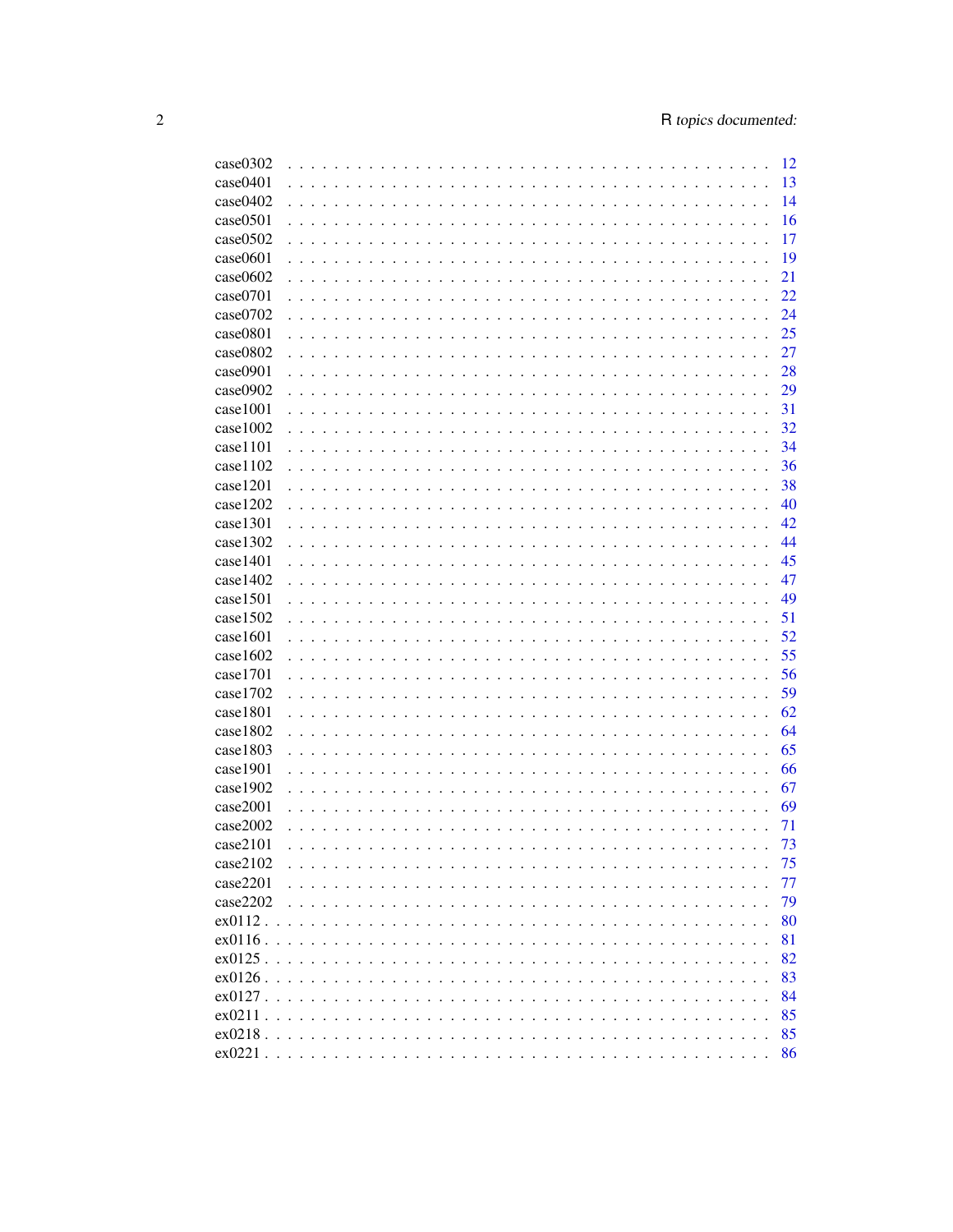|             | 87   |
|-------------|------|
|             | 88   |
|             | 89   |
|             | 90   |
|             | 91   |
|             | 91   |
|             | 92   |
|             | 93   |
|             | 94   |
|             | 95   |
|             | 95   |
|             | 96   |
|             | 97   |
|             | - 98 |
|             |      |
|             | 99   |
|             |      |
|             |      |
|             |      |
|             |      |
|             |      |
|             |      |
|             |      |
|             |      |
| $ex0726$    |      |
| $ex0727$    |      |
|             |      |
|             |      |
|             |      |
|             |      |
|             |      |
|             |      |
|             |      |
|             |      |
|             |      |
| $ex0825118$ |      |
|             | .119 |
|             |      |
|             |      |
|             |      |
|             |      |
|             |      |
|             |      |
|             |      |
|             |      |
|             |      |
|             |      |
|             |      |
|             |      |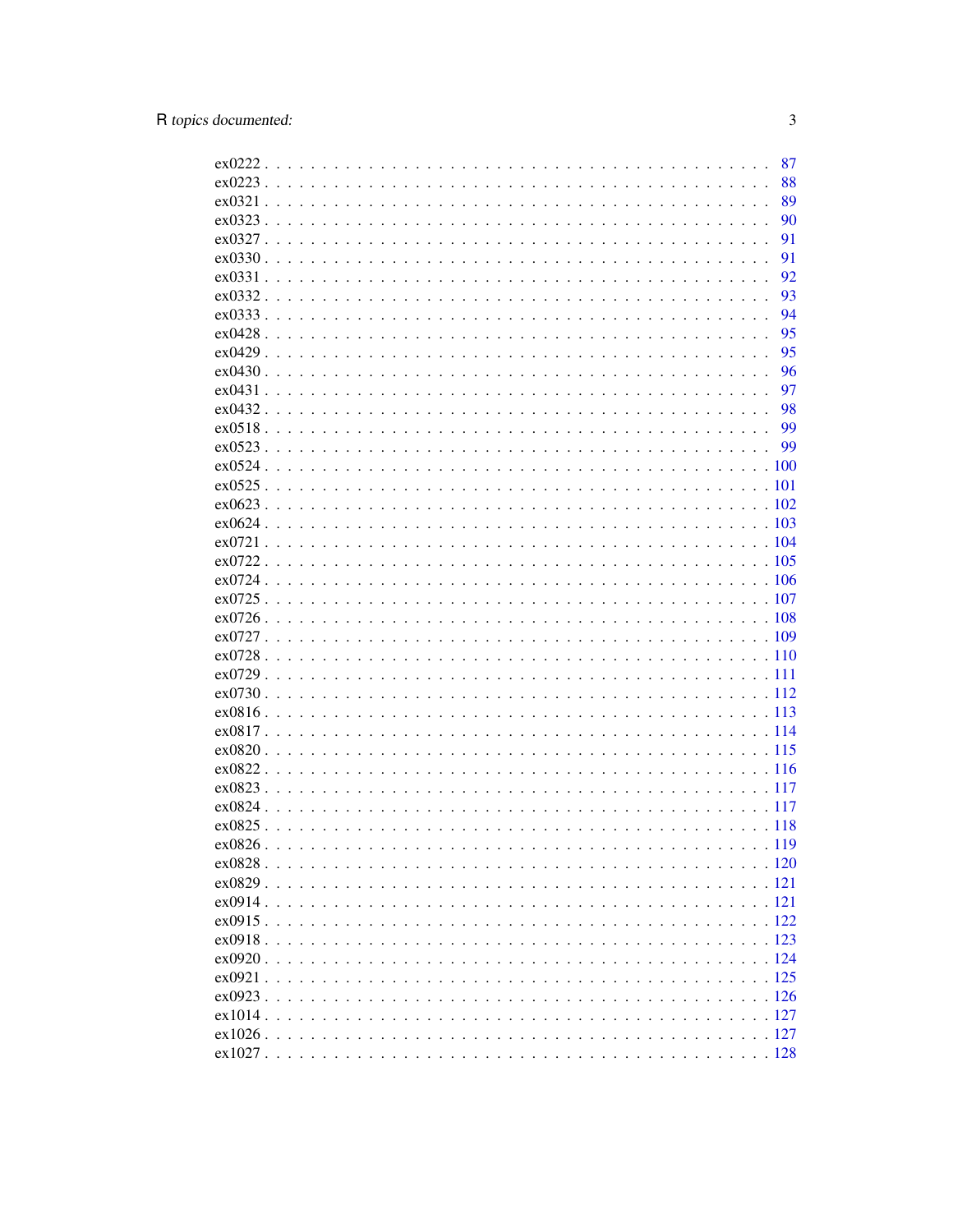| $ex1028$ . 129 |      |
|----------------|------|
| $ex1029$ . 130 |      |
|                |      |
|                |      |
|                |      |
|                |      |
| $ex1120$ . 135 |      |
|                |      |
|                |      |
|                |      |
|                |      |
|                |      |
|                |      |
|                |      |
|                |      |
| $ex1222$       |      |
|                |      |
|                |      |
|                |      |
|                |      |
|                |      |
|                |      |
|                |      |
|                |      |
|                |      |
|                |      |
|                |      |
|                |      |
|                |      |
| $ex1515$       |      |
|                |      |
|                |      |
|                |      |
|                |      |
| $ex1605$       |      |
|                |      |
| $ex1612162$    |      |
|                |      |
| $ex1614$ . 163 |      |
|                | .164 |
|                |      |
| $ex1620$ . 165 |      |
|                |      |
|                |      |
|                |      |
|                |      |
|                |      |
|                |      |
|                |      |
|                |      |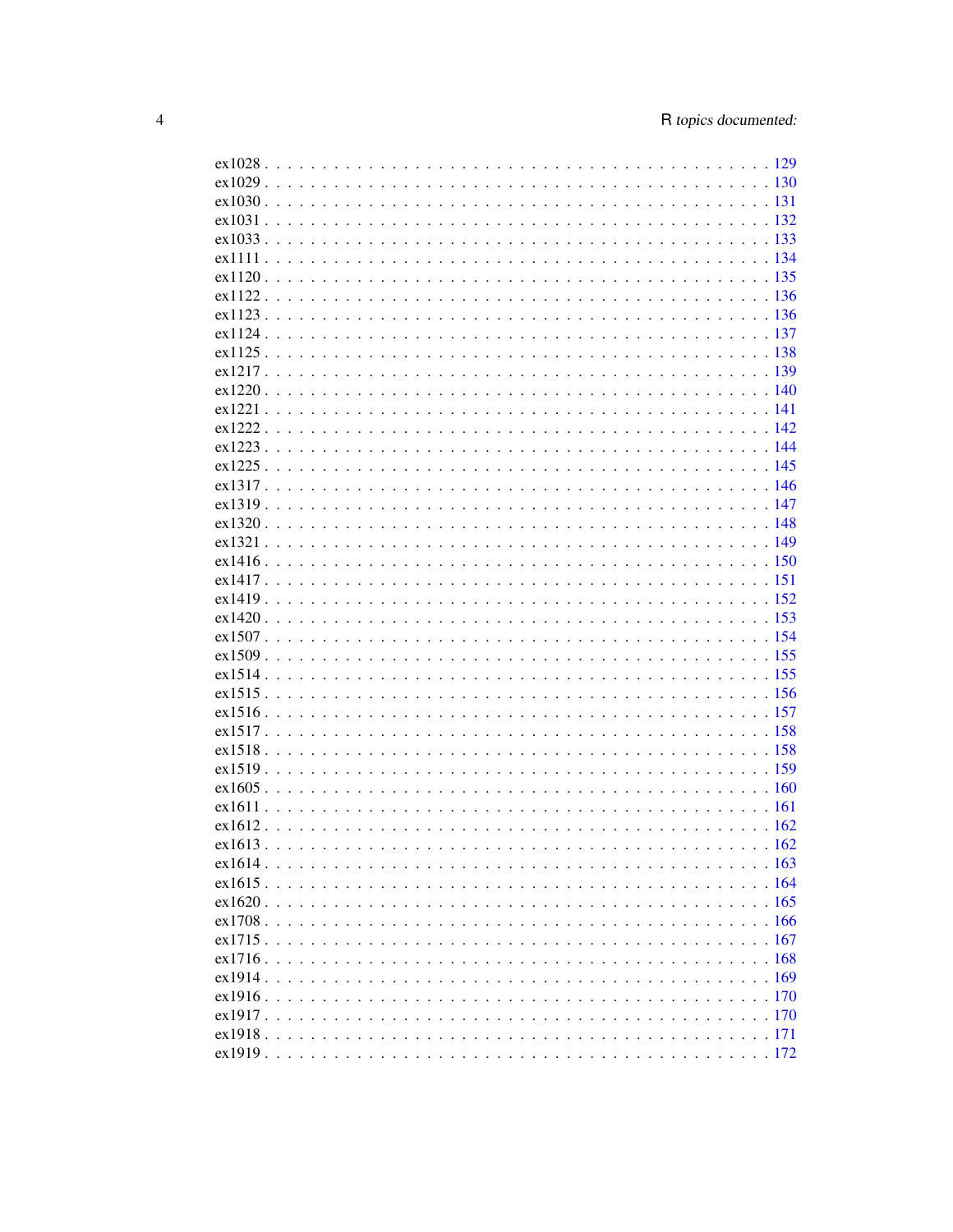## <span id="page-4-0"></span>Sleuth3-package 5

| Index |  |  |                                                                                                                                                          | 197 |
|-------|--|--|----------------------------------------------------------------------------------------------------------------------------------------------------------|-----|
|       |  |  | Sleuth 3Manual $\ldots$ , $\ldots$ , $\ldots$ , $\ldots$ , $\ldots$ , $\ldots$ , $\ldots$ , $\ldots$ , $\ldots$ , $\ldots$ , $\ldots$ , $\ldots$ , $196$ |     |
|       |  |  |                                                                                                                                                          |     |
|       |  |  |                                                                                                                                                          |     |
|       |  |  |                                                                                                                                                          |     |
|       |  |  |                                                                                                                                                          |     |
|       |  |  |                                                                                                                                                          |     |
|       |  |  |                                                                                                                                                          |     |
|       |  |  |                                                                                                                                                          |     |
|       |  |  |                                                                                                                                                          |     |
|       |  |  |                                                                                                                                                          |     |
|       |  |  |                                                                                                                                                          |     |
|       |  |  |                                                                                                                                                          |     |
|       |  |  |                                                                                                                                                          |     |
|       |  |  |                                                                                                                                                          |     |
|       |  |  |                                                                                                                                                          |     |
|       |  |  |                                                                                                                                                          |     |
|       |  |  |                                                                                                                                                          |     |
|       |  |  |                                                                                                                                                          |     |
|       |  |  |                                                                                                                                                          |     |
|       |  |  |                                                                                                                                                          |     |
|       |  |  |                                                                                                                                                          |     |
|       |  |  |                                                                                                                                                          |     |
|       |  |  |                                                                                                                                                          |     |
|       |  |  |                                                                                                                                                          |     |
|       |  |  |                                                                                                                                                          |     |
|       |  |  |                                                                                                                                                          |     |

Sleuth3-package *The R Sleuth3 package*

### Description

Data sets from Ramsey and Schafer's "Statistical Sleuth (3rd ed)"

### Details

This package contains a variety of datasets. For a complete list, use library(help="Sleuth3") or Sleuth3Manual().

### Author(s)

Original by F.L. Ramsey and D.W. Schafer

Modifications by Daniel W Schafer, Jeannie Sifneos and Berwin A Turlach

Maintainer: Berwin A Turlach <Berwin.Turlach@gmail.com>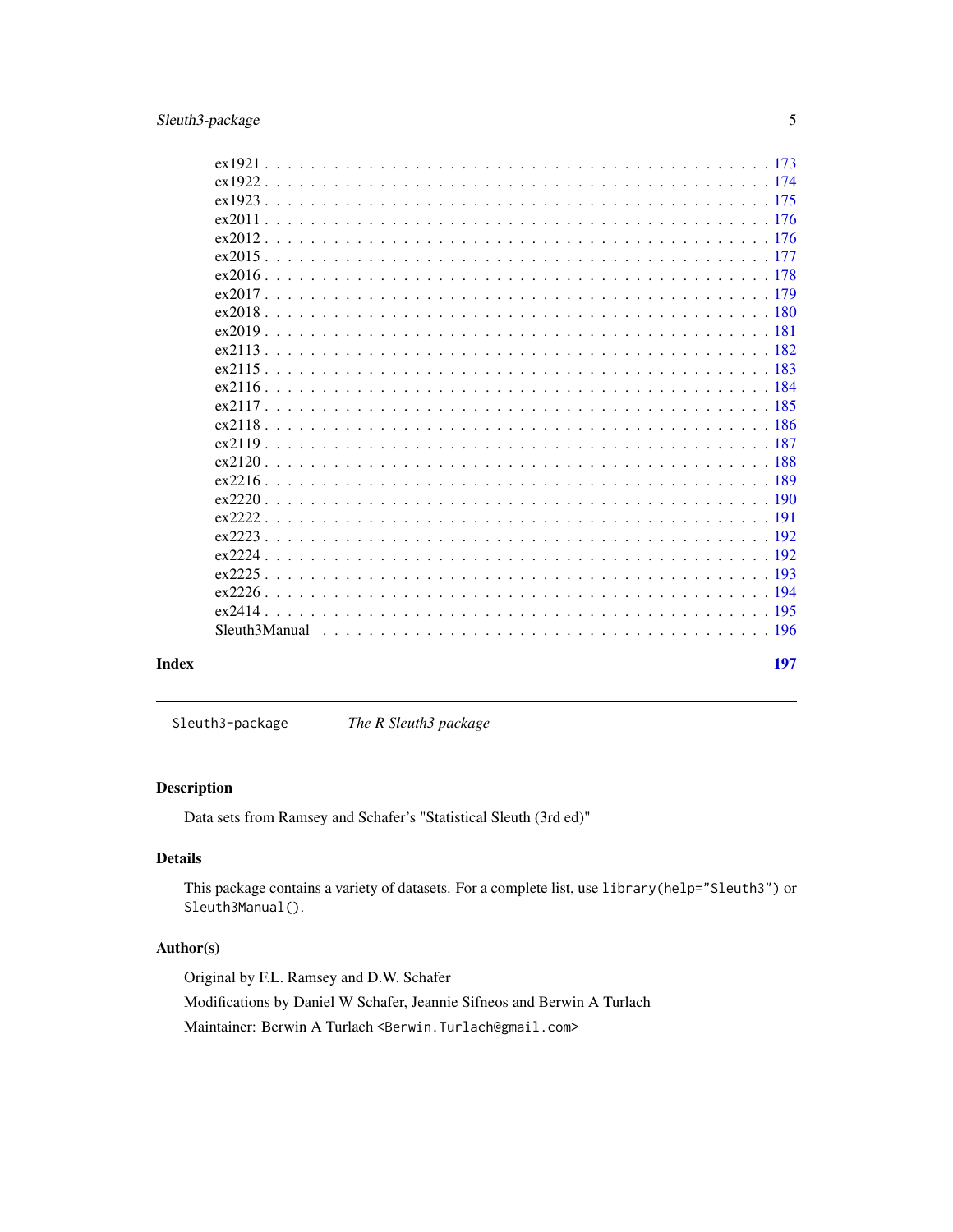<span id="page-5-0"></span>

### Description

Data from an experiment concerning the effects of intrinsic and extrinsic motivation on creativity. Subjects with considerable experience in creative writing were randomly assigned to on of two treatment groups.

### Usage

case0101

### Format

A data frame with 47 observations on the following 2 variables.

Score creativity score

Treatment factor denoting the treatment group, with levels "Extrinsic" and "Intrinsic"

### Source

Ramsey, F.L. and Schafer, D.W. (2013). *The Statistical Sleuth: A Course in Methods of Data Analysis (3rd ed)*, Cengage Learning.

### References

Amabile, T. (1985). Motivation and Creativity: Effects of Motivational Orientation on Creative Writers, *Journal of Personality and Social Psychology* 48(2): 393–399.

### Examples

```
attach(case0101)
str(case0101)
boxplot(Score ~ Treatment) # Basic boxplots for each level of Treatment
boxplot(Score ~ Treatment, # Boxplots with labels
 ylab= "Average Creativity Score From 11 Judges (on a 40-point scale)",
 names=c("23 'Extrinsic' Group Students","24 'Intrinsic' Group Students"),
 main= "Haiku Creativity Scores for 47 Creative Writing Students")
```
detach(case0101)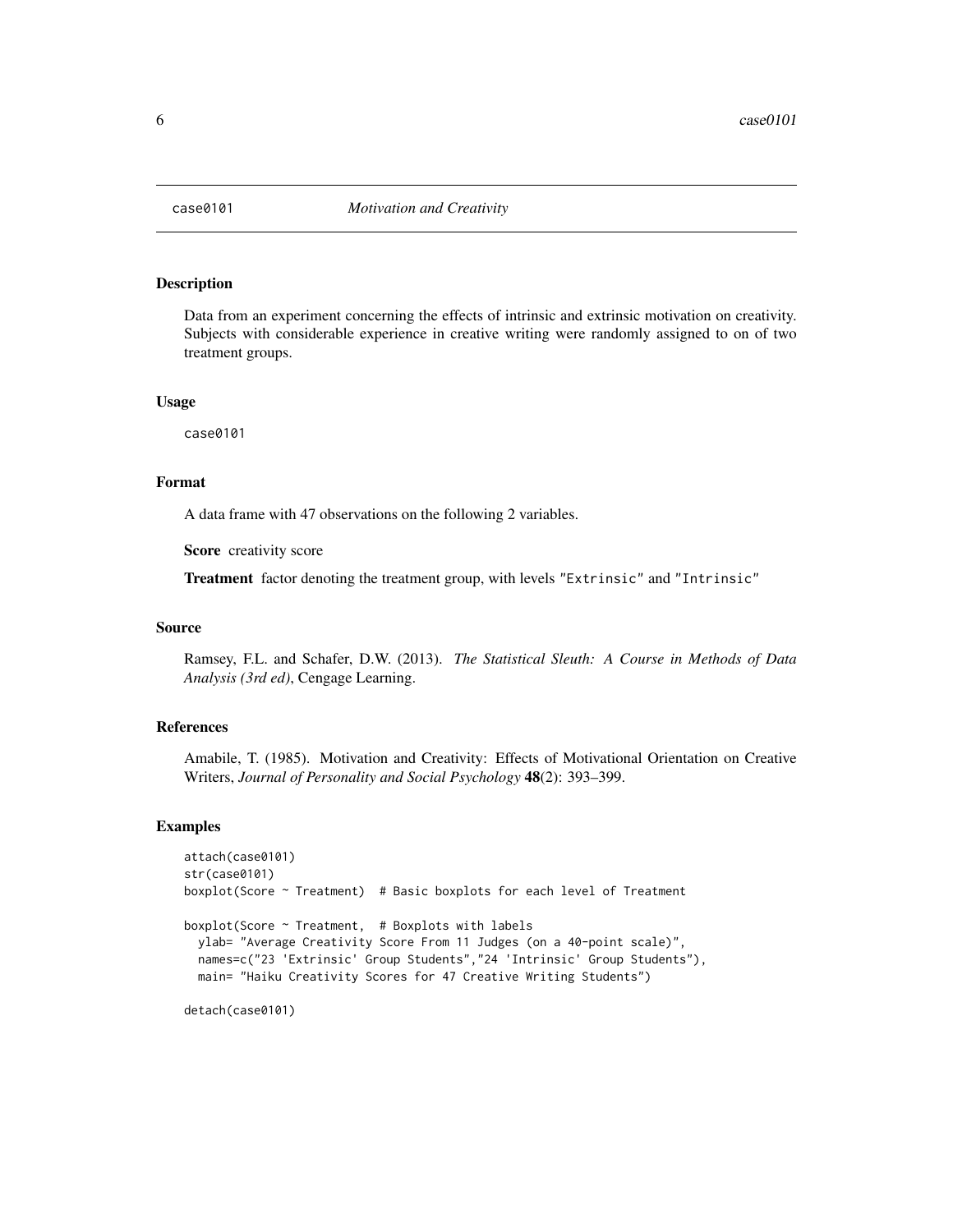<span id="page-6-0"></span>

### Description

The data are the beginning salaries for all 32 male and all 61 female skilled, entry–level clerical employees hired by a bank between 1969 and 1977.

### Usage

case0102

### Format

A data frame with 93 observations on the following 2 variables.

Salary starting salaries (in US\$)

Sex sex of the clerical employee, with levels "Female" and "Male"

### Source

Ramsey, F.L. and Schafer, D.W. (2013). *The Statistical Sleuth: A Course in Methods of Data Analysis (3rd ed)*, Cengage Learning.

### References

Roberts, H.V. (1979). Harris Trust and Savings Bank: An Analysis of Employee Compensation, *Report 7946*, Center for Mathematical Studies in Business and Economics, University of Chicago Graduate School of Business.

### See Also

[case1202](#page-39-1)

```
attach(case0102)
str(case0102)
boxplot(Salary ~ Sex,
 ylab= "Starting Salary (U.S. Dollars)",
 names=c("61 Females","32 Males"),
 main= "Harris Bank Entry Level Clerical Workers, 1969-1971")
hist(Salary[Sex=="Female"])
dev.new()
hist(Salary[Sex=="Male"])
t.test(Salary ~ Sex, var.equal=TRUE) # Equal var. version; 2-sided by default
```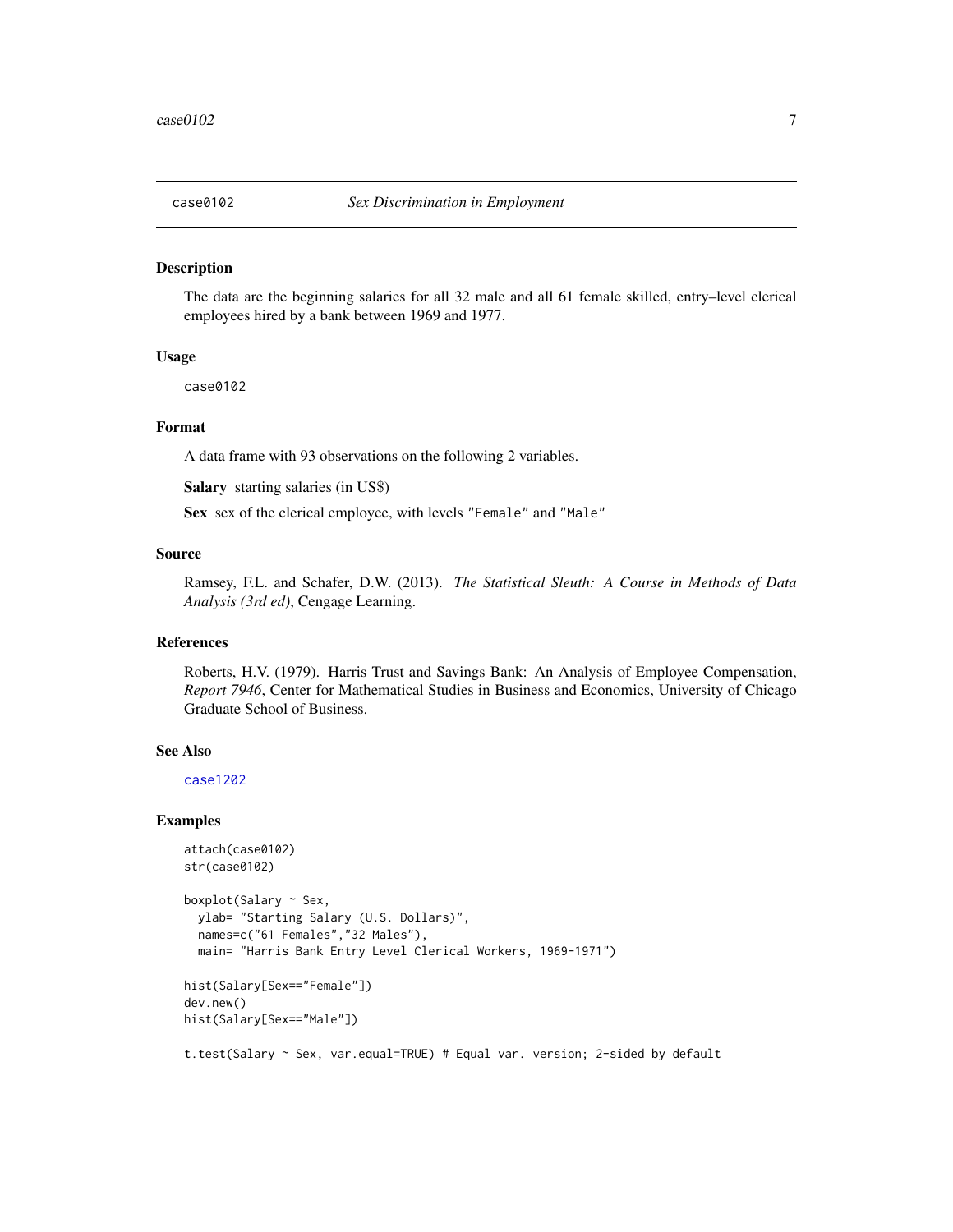$8$  case0201

```
t.test(Salary ~ Sex, var.equal=TRUE,
 alternative = "less") # 1-sided; that group 1 (females) mean is less
detach(case0102)
```
case0201 *Peter and Rosemary Grant's Finch Beak Data*

### Description

In the 1980s, biologists Peter and Rosemary Grant caught and measured all the birds from more than 20 generations of finches on the Galapagos island of Daphne Major. In one of those years, 1977, a severe drought caused vegetation to wither, and the only remaining food source was a large, tough seed, which the finches ordinarily ignored. Were the birds with larger and stronger beaks for opening these tough seeds more likely to survive that year, and did they tend to pass this characteristic to their offspring? The data are beak depths (height of the beak at its base) of 89 finches caught the year before the drought (1976) and 89 finches captured the year after the drought (1978).

### Usage

case0201

### Format

A data frame with 178 observations on the following 2 variables.

Year Year the finch was caught, 1976 or 1978

Depth Beak depth of the finch (mm)

### Source

Ramsey, F.L. and Schafer, D.W. (2013). *The Statistical Sleuth: A Course in Methods of Data Analysis (3rd ed)*, Cengage Learning.

### References

Grant, P. (1986). *Ecology and Evolution of Darwin's Finches*, Princeton University Press, Princeton, N.J.

### See Also

[ex0218](#page-84-1)

<span id="page-7-0"></span>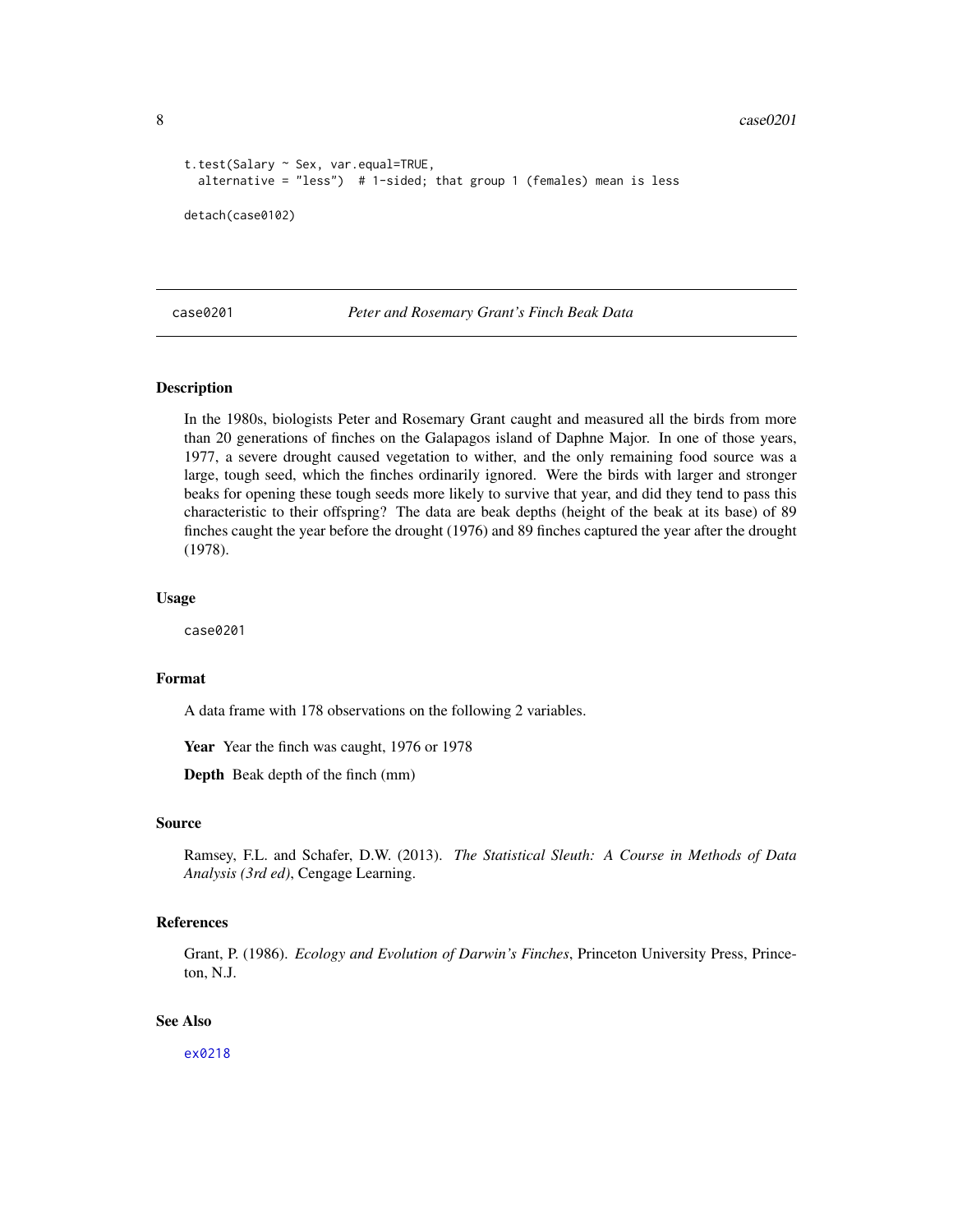### <span id="page-8-0"></span> $\cos\theta$  2020 9

### Examples

```
attach(case0201)
str(case0201)
mean(Depth[Year==1978]) - mean(Depth[Year==1976])
yearFactor <- factor(Year) # Convert the numerical variable Year into a factor
# with 2 levels. 1976 is "group 1" (it comes first alphanumerically)
t.test(Depth ~ yearFactor, var.equal=TRUE) # 2-sample t-test; 2-sided by default
t.test(Depth ~ yearFactor, var.equal=TRUE,
 alternative = "less") # 1-sided; alternative: group 1 mean is less
boxplot(Depth \sim Year,
 ylab= "Beak Depth (mm)",
 names=c("89 Finches in 1976","89 Finches in 1978"),
 main= "Beak Depths of Darwin Finches in 1976 and 1978")
## BOXPLOTS FOR PRESENTATION
boxplot(Depth ~\sim Year,
 ylab="Beak Depth (mm)", names=c("89 Finches in 1976","89 Finches in 1978"),
 main="Beak Depths of Darwin Finches in 1976 and 1978", col="green",
 boxlwd=2, medlwd=2, whisklty=1, whisklwd=2, staplewex=.2, staplelwd=2,
 outlwd=2, outpch=21, outbg="green", outcex=1.5)
detach(case0201)
```
case0202 *Anatomical Abnormalities Associated with Schizophrenia*

### **Description**

Are any physiological indicators associated with schizophrenia? In a 1990 article, researchers reported the results of a study that controlled for genetic and socioeconomic differences by examining 15 pairs of monozygotic twins, where one of the twins was schizophrenic and the other was not. The researchers used magnetic resonance imaging to measure the volumes (in cm<sup>3</sup>) of several regions and subregions of the twins' brains.

#### Usage

case0202

### Format

A data frame with 15 observations on the following 2 variables.

**Unaffected** volume of left hippocampus of unaffected twin (in  $cm<sup>3</sup>$ )

Affected volume of left hippocampus of affected twin  $(in cm<sup>3</sup>)$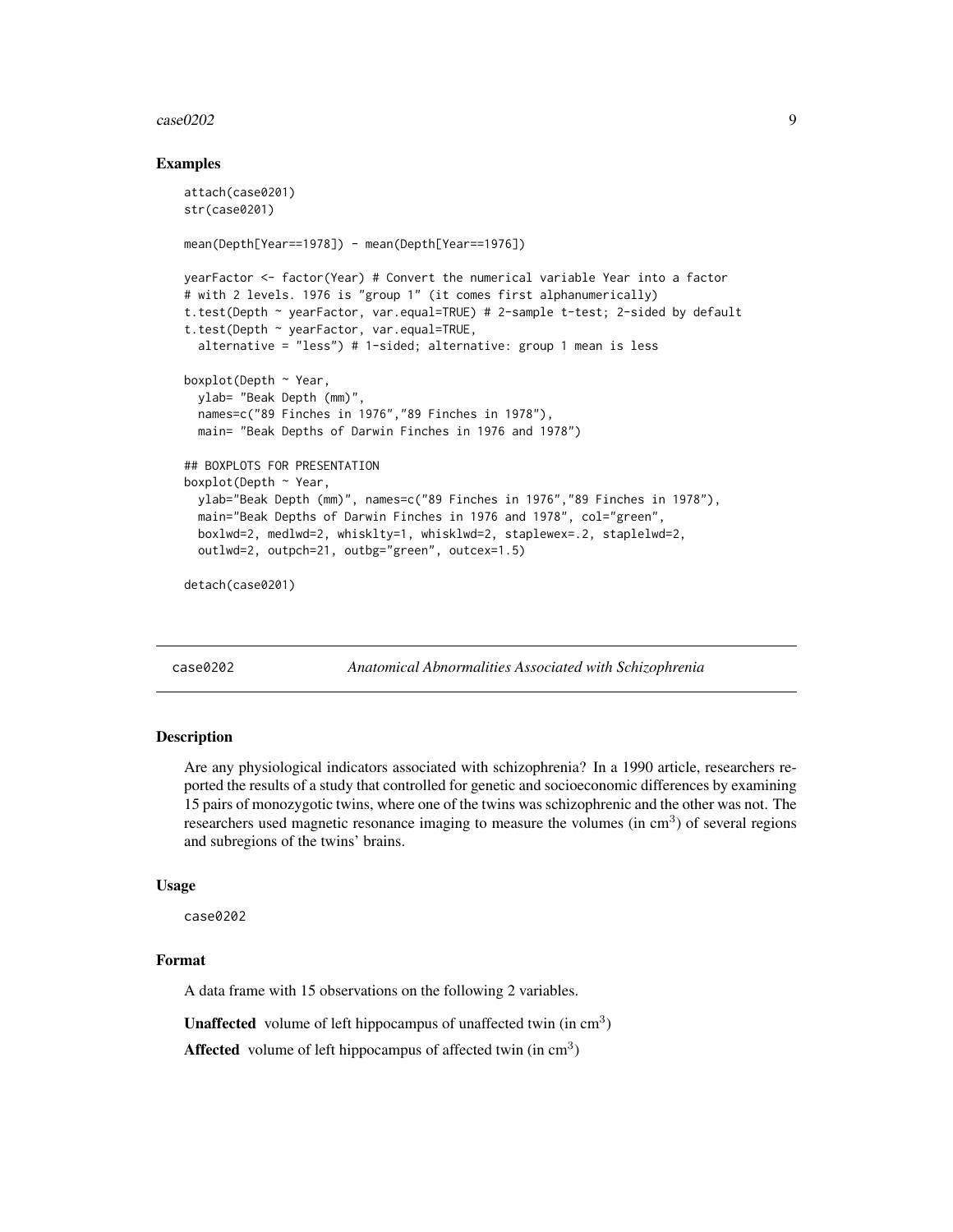### <span id="page-9-0"></span>Source

Ramsey, F.L. and Schafer, D.W. (2013). *The Statistical Sleuth: A Course in Methods of Data Analysis (3rd ed)*, Cengage Learning.

### References

Suddath, R.L., Christison, G.W., Torrey, E.F., Casanova, M.F. and Weinberger, D.R. (1990). Anatomical Abnormalities in the Brains of Monozygotic Twins Discordant for Schizophrenia, *New England Journal of Medicine* 322(12): 789–794.

### Examples

```
attach(case0202)
str(case0202)
diff <- Unaffected-Affected
summary(diff)
t.test(diff) # Paired t-test is a one-sample t-test on differences
t.test(Unaffected,Affected,pair=TRUE) # Alternative coding for the same test
boxplot(diff,
 ylab="Difference in Hippocampus Volume (cubic cm)",
 xlab="15 Sets of Twins, One Affected with Schizophrenia",
 main="Hippocampus Difference: Unaffected Twin Minus Affected Twin")
abline(h=0, lty=2) # Draw a dashed (lty=2) horizontal line at 0
## BOXPLOT FOR PRESENTATION:
boxplot(diff,
 ylab="Difference in Hippocampus Volume (cubic cm)",
 xlab="15 Sets of Twins, One Affected with Schizophrenia",
 main="Hippocampus Difference: Unaffected Minus Affected Twin",
 col="green", boxlwd=2, medlwd=2, whisklty=1, whisklwd=2,
 staplewex=.2, staplelwd=2, outlwd=2, outpch=21, outbg="green",
 outcex=1.5)
abline(h=0,lty=2)
detach(case0202)
```
case0301 *Cloud Seeding*

### Description

Does dropping silver iodide onto clouds increase the amount of rainfall they produce? In a randomized experiment, researchers measured the volume of rainfall in a target area (in acre-feet) on 26 suitable days in which the clouds were seeded and on 26 suitble days in which the clouds were not seeded.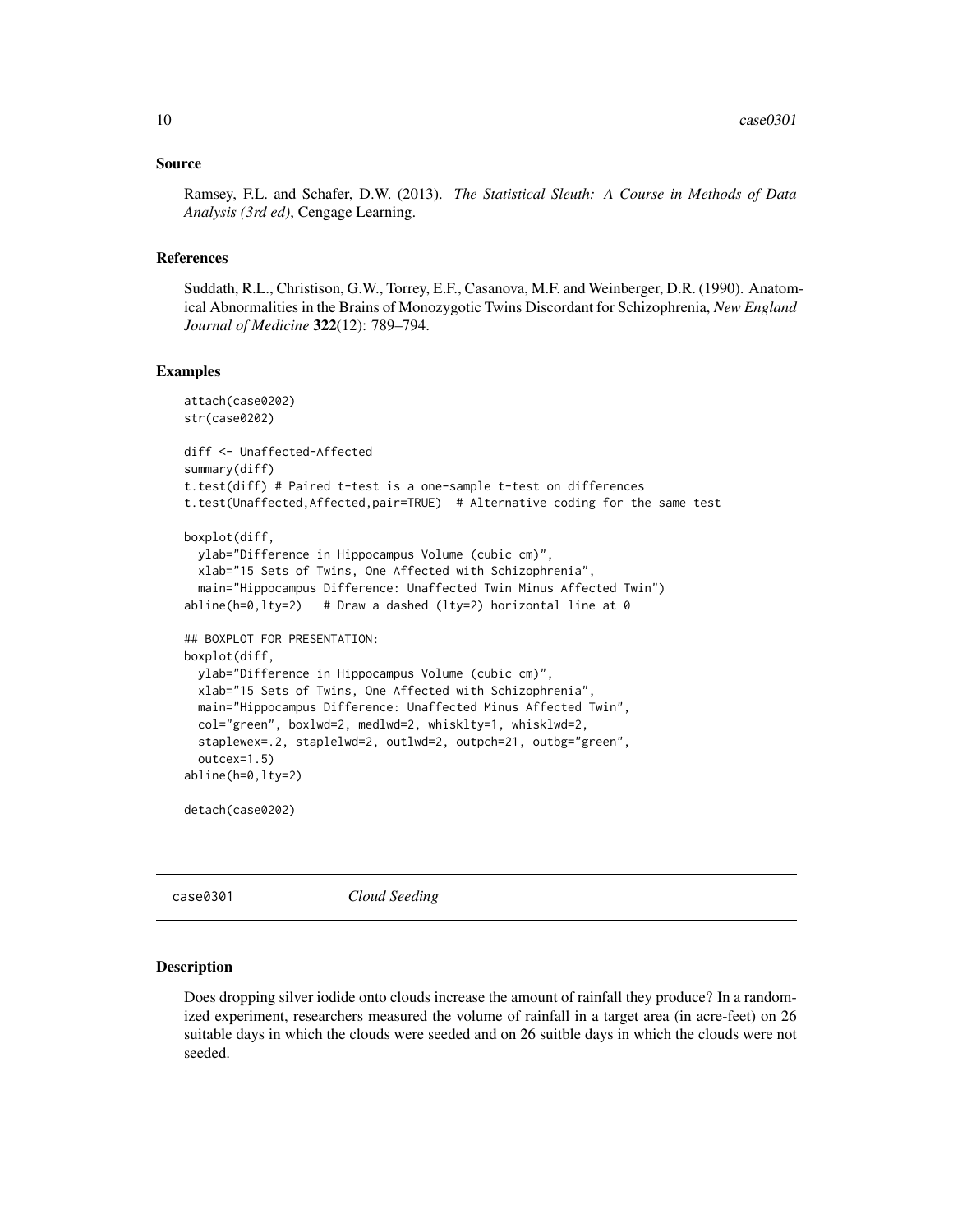### $case0301$  11

### Usage

case0301

### Format

A data frame with 52 observations on the following 2 variables.

Rainfall the volume of rainfall in the target area (in acre-feet)

Treatment a factor with levels "Unseeded" and "Seeded" indicating whether the clouds were unseeded or seeded.

### Source

Ramsey, F.L. and Schafer, D.W. (2013). *The Statistical Sleuth: A Course in Methods of Data Analysis (3rd ed)*, Cengage Learning.

### References

Simpson, J., Olsen, A., and Eden, J. (1975). A Bayesian Analysis of a Multiplicative Treatment Effect in Weather Modification. *Technometrics* 17: 161–166.

```
attach(case0301)
str(case0301) #Seeded is level 1 of Treatment (it's first alphabetically)
boxplot(Rainfall ~ Treatment)
boxplot(log(Rainfall) \sim Treatment) # Boxplots of natural logs of Rainfall
t.test(log(Rainfall) ~ Treatment, var.equal=TRUE,
 alternative="greater") # 1-sided t-test; alternative: level 1 mean is greater
myTest <- t.test(log(Rainfall) ~ Treatment, var.equal=TRUE,
 alternative="two.sided") # 2-sided alternative to get confidence interval
exp(myTest$est[1] - myTest$est[2]) # Back-transform estimate on log scale
exp(myTest$conf) # Back transform endpoints of confidence interval
boxplot(log(Rainfall) ~ Treatment,
 ylab="Log of Rainfall Volume in Target Area (Acre Feet)",
 names=c("On 26 Seeded Days", "On 26 Unseeded Days"),
 main="Distributions of Rainfalls from Cloud Seeding Experiment")
## POLISHED BOXPLOTS FOR PRESENTATION:
opar <- par(no.readonly=TRUE) # Store device graphics parameters
par(max=c(4,4,4,4)) # Change margins to allow more space on right
boxplot(log(Rainfall) ~ Treatment, ylab="Log Rainfall (Acre-Feet)",
 names=c("on 26 seeded days","on 26 unseeded days"),
 main="Boxplots of Rainfall on Log Scale", col="green", boxlwd=2,
 medlwd=2, whisklty=1, whisklwd=2, staplewex=.2, staplelwd=2,
 outlwd=2, outpch=21, outbg="green", outcex=1.5 )
```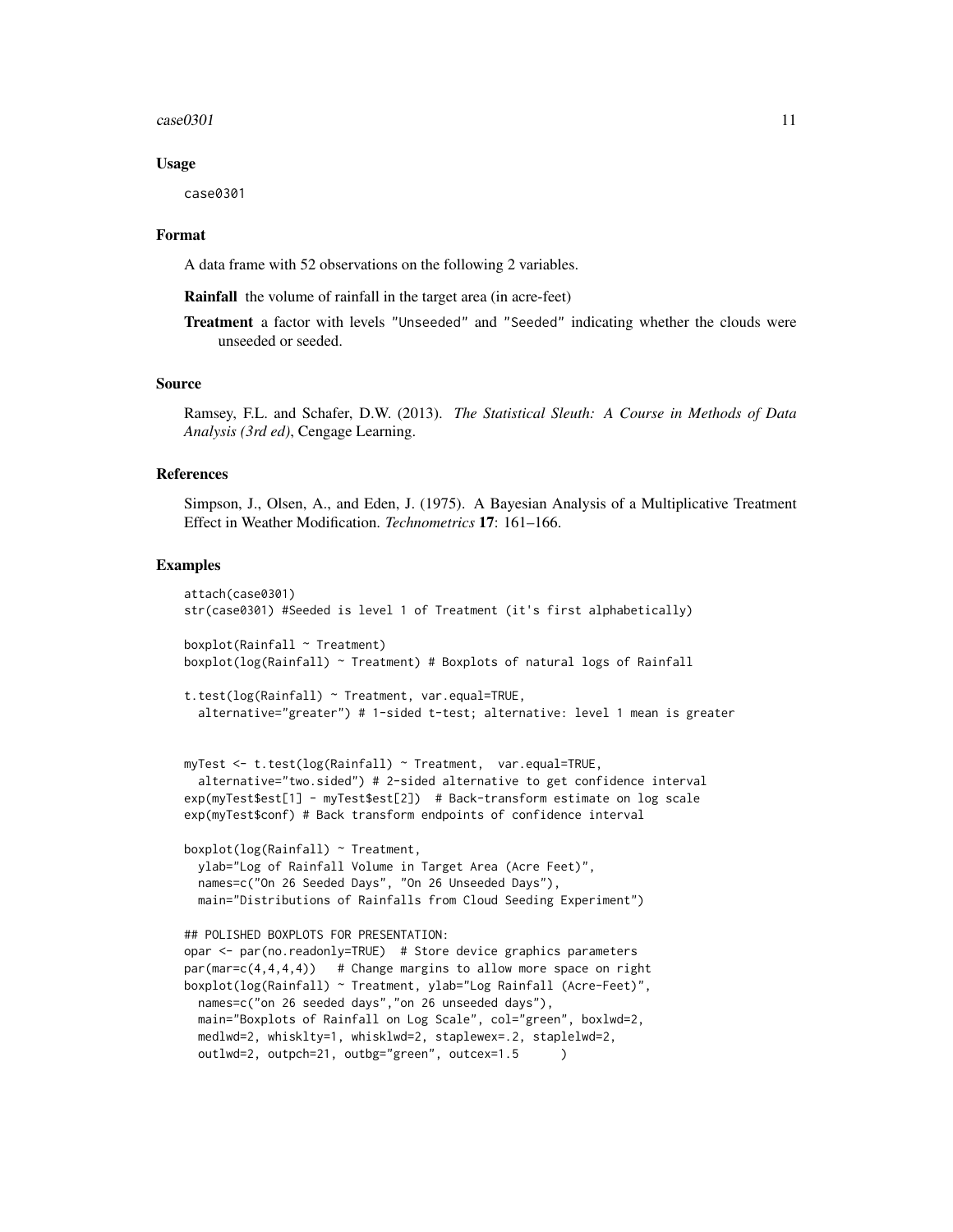```
myTicks <- c(1,5,10,100,500,1000,2000,3000) # some tick marks for original scale
axis(4, at=log(myTicks), label=myTicks) # Add original-scale axis on right
mtext("Rainfall (Acre Feet)", side=4, line=2.5) # Add right-side axis label
par(opar) # Restore previous graphics parameter settings
```
detach(case0301)

case0302 *Agent Orange*

#### **Description**

In 1987, researchers measured the TCDD concentration in blood samples from 646 U.S. veterans of the Vietnam War and from 97 U.S. veterans who did not serve in Vietnam. TCDD is a carcinogenic dioxin in the herbicide called Agent Orange, which was used to clear jungle hiding areas by the U.S. military in the Vietnam War between 1962 and 1970.

### Usage

data(case0302)

#### Format

A data frame with 743 observations on the following 2 variables.

Dioxin the concentration of TCDD, in parts per trillion

Veteran factor variable with two levels, "Vietnam" and "Other", to indicate the type of veteran

### Source

Ramsey, F.L. and Schafer, D.W. (2013). *The Statistical Sleuth: A Course in Methods of Data Analysis (3rd ed)*, Cengage Learning.

### References

Centers for Disease Control Veterans Health Studies: Serum 2,3,7,8-Tetraclorodibenzo-p-dioxin Levels in U.S. Army Vietnam-era Veterans. *Journal of the American Medical Association* 260: 1249–1254.

```
attach(case0302)
str(case0302) # Note: Level 1 of Veteran is "Other" (first alphabeticall)
boxplot(Dioxin ~ Veteran)
t.test(Dioxin ~ Veteran, var.equal=TRUE,
 alternative="less") # 1-sided t-test; alternative: group 1 mean is less
t.test(Dioxin ~ Veteran, alternative="less", var.equal=TRUE,
```
<span id="page-11-0"></span>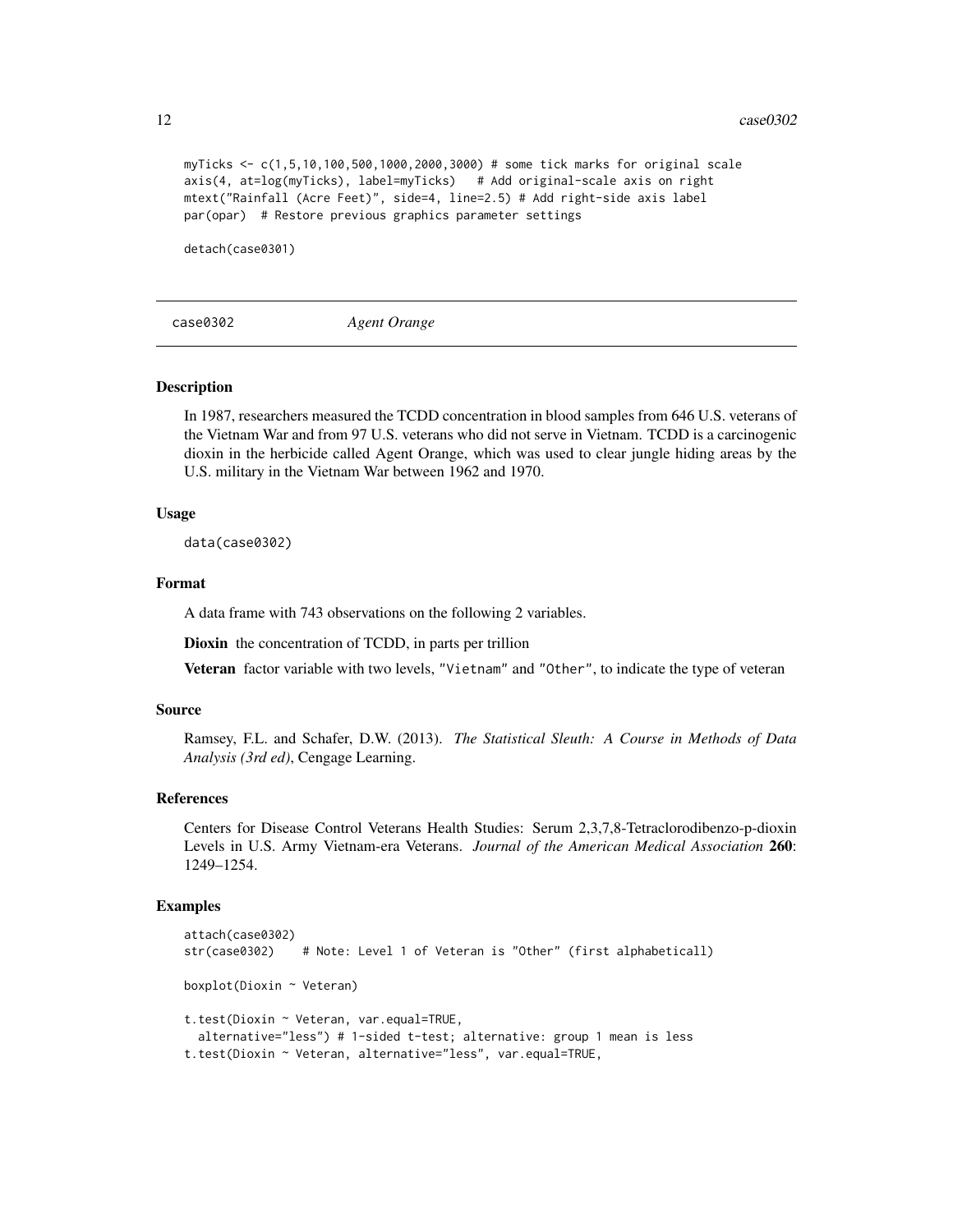### <span id="page-12-0"></span> $case0401$  13

```
subset=(Dioxin < 40)) # t-test on subset for which Dioxin < 40
t.test(Dioxin ~ Veteran, alternative="less", var.equal=TRUE,
 subset=(Dioxin < 20))
t.test(Dioxin ~ Veteran, var.equal=TRUE) # 2-sided--to get confidence interval
## HISTOGRAMS FOR PRESENTATION
opar <- par(no.readonly=TRUE) # Store device graphics parameter settings
par(mfrow=c(2,1), mar=c(3,3,1,1)) # 2 by 1 layout of plots; change marginsmyBreaks \leq (0:46) - .5 # Make breaks for histogram bins
hist(Dioxin[Veteran=="Other"], breaks=myBreaks, xlim=range(Dioxin),
 col="green", xlab="", ylab="", main="")
text(10,25,
 "Dioxin in 97 'Other' Veterans; Estimated mean = 4.19 ppt (95% CI: 3.72 to 4.65 ppt)",
 pos=4, cex=.75) # CI from 1-sample t-test & subset=(Veteran="Other")
hist(Dioxin[Veteran=="Vietnam"],breaks=myBreaks,xlim=range(Dioxin),
 col="green", xlab="", ylab="", main="")
text(10,160,
 "Dioxin in 646 Vietnam Veterans; Estimated mean = 4.26 ppt (95% CI: 4.06 to 4.64 ppt)",
 pos=4, cex=.75)
text(13,145,"[Estimated Difference in Means: 0.07 ppt (95% CI: -0.63 to 0.48 ppt)]",
 pos=4, cex=.75)
par(opar) # Restore previous graphics parameter settings
detach(case0302)
```
case0401 *Space Shuttle*

### Description

The number of space shuttle O-ring incidents for 4 space shuttle launches when the air temperatures was below 65 degrees F and for 20 space shuttle launches when the air temperature was above 65 degrees F.

#### Usage

case0401

### Format

A data frame with 24 observations on the following 2 variables.

Incidents the number of O-ring incidents

Launch factor variable with two levels-"Cool" and "Warm"

### Source

Ramsey, F.L. and Schafer, D.W. (2013). *The Statistical Sleuth: A Course in Methods of Data Analysis (3rd ed)*, Cengage Learning.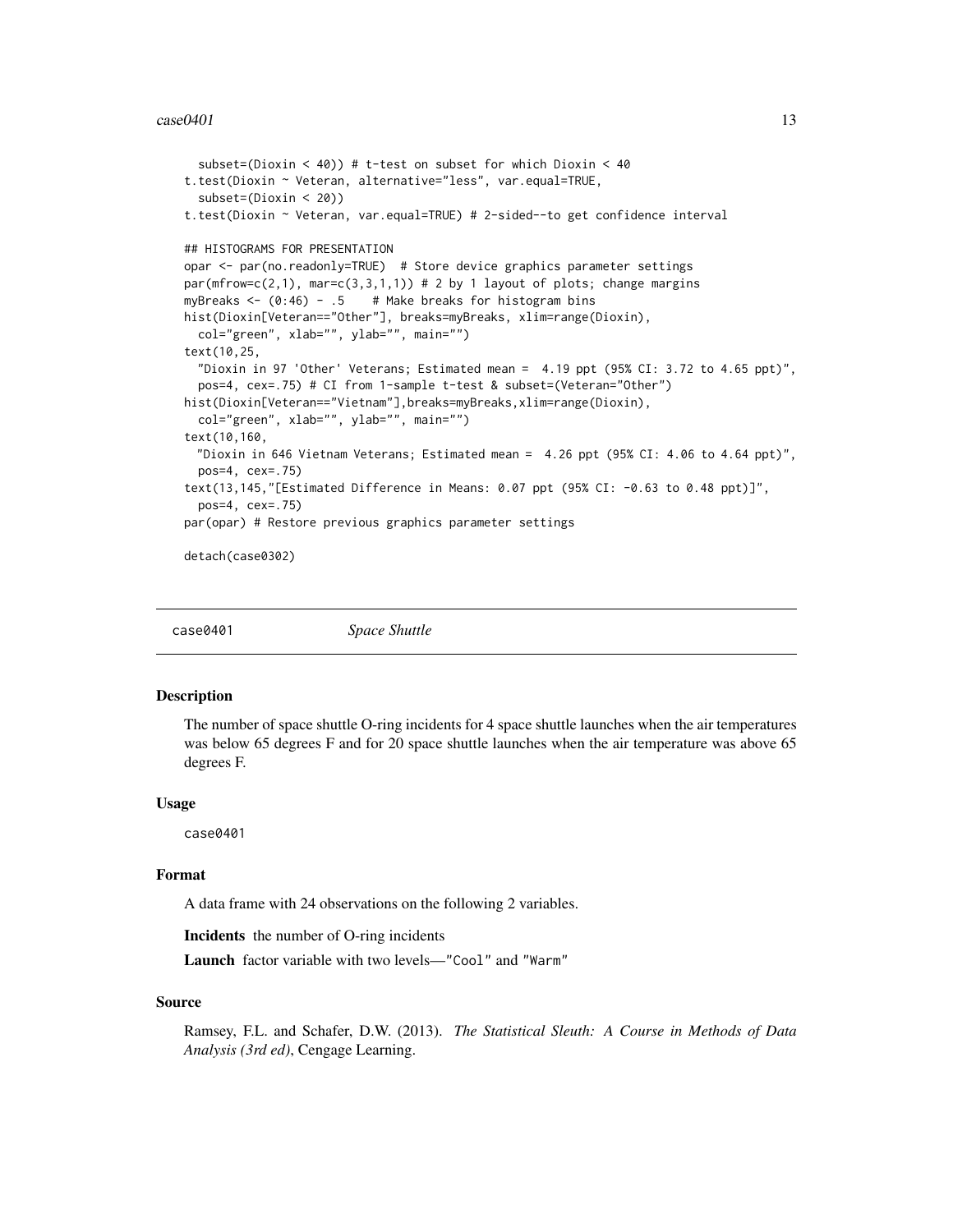### <span id="page-13-0"></span>References

Feynman, R.P. (1988). *What do You Care What Other People Think?* W. W. Norton.

### See Also

[ex2011](#page-175-1), [ex2223](#page-191-1)

#### Examples

```
str(case0401)
attach(case0401)
mCool <- mean(Incidents[Launch=="Cool"])
mWarm <- mean(Incidents[Launch=="Warm"])
mDiff <- mCool - mWarm
c(mCool,mWarm,mDiff) # Show the values of these variables
## PERMUTATION TEST , VIA REPEATED RANDOM RE-GROUPING (ADVANCED)
numRep <- 50 # Number of random groupings. CHANGE TO LARGER NUMBER; eg 50,000.
rDiff \leq rep(0, numRep) # Initialize this variable to contain numRep 0s.
for (rep in 1:numRep) { # Repeat the following commands numRep times:
 randomGroup <- rep("rWarm",24) # Set randomGroup to have 24 values "rWarm"
 randomGroup[sample(1:24,4)] <- "rCool" # Replace 4 at random with "rCool"
 mW <- mean(Incidents[randomGroup=="rWarm"]) # average of random "rWarm" group
 mC <- mean(Incidents[randomGroup=="rCool"]) # average of random "rCool" group
 rDiff[rep] <- mC-mW # Store difference in averages in 'rep' cell of rDiff
          } # End of loop
hist(rDiff, # Histogram of difference in averages from numRep random groupings
 main="Approximate Permutation Distribution",
 xlab="Possible Values of Difference in Averages",
 ylab="Frequency of Occurrence")
abline(v=mDiff) # Draw a vertical line at the actually observed difference
pValue \le -sum(rDiff \ge 1.3)/numRep # 1-sided p-valuepValue
text(mDiff,75000, paste(" -->",round(pValue,4)), adj=-0.1)
detach(case0401)
```
case0402 *Cognitive Load*

### Description

Educational researchers randomly assigned 28 ninth-year students in Australia to receive coordinate geometry training in one of two ways: a conventional way and a modified way. After the training, the students were asked to solve a coordinate geometry problem. The time to complete the problem was recorded, but five students in the "conventional" group did not complete the solution in the five minute alloted time.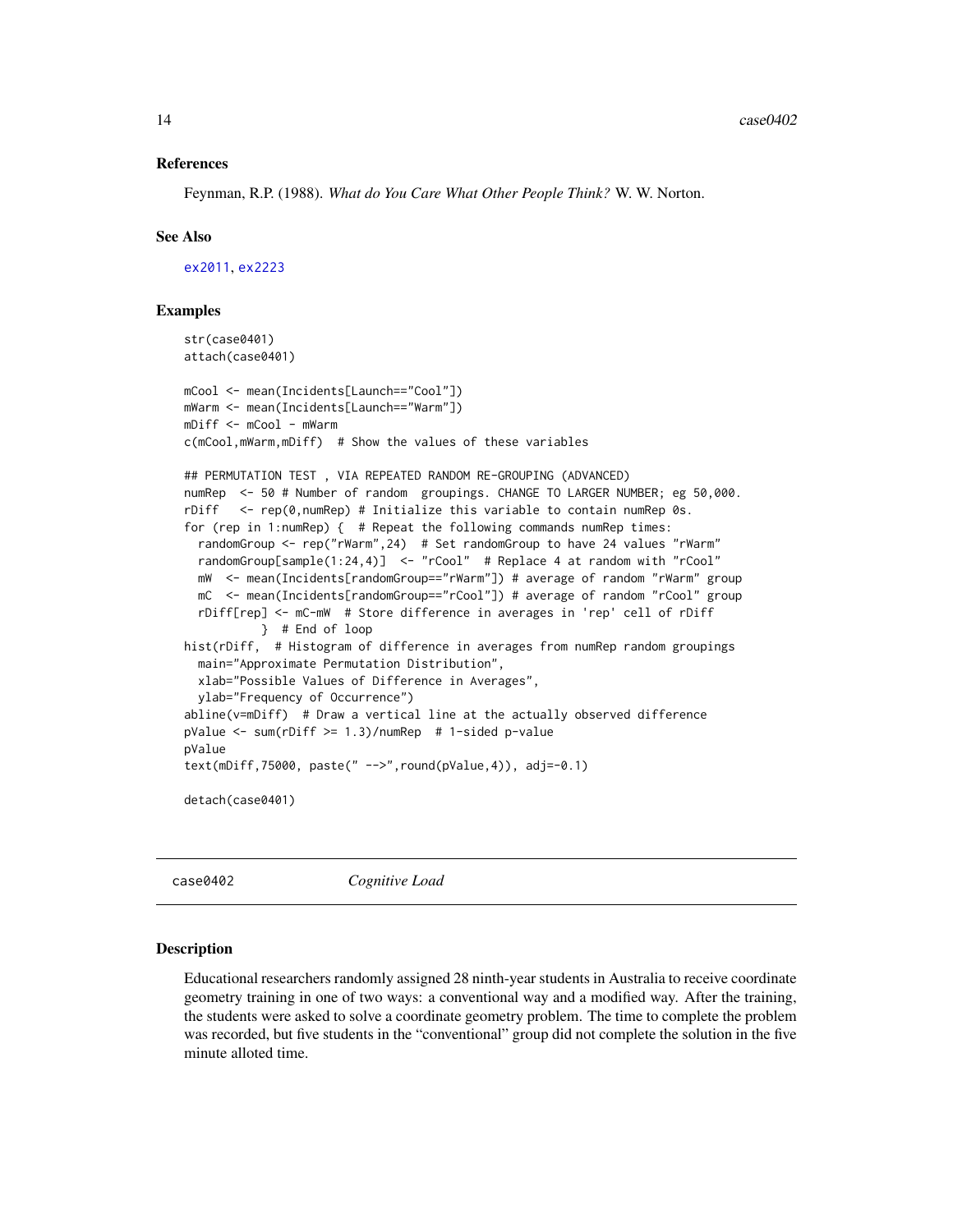### $case0402$  15

### Usage

case0402

### Format

A data frame with 28 observations on the following 3 variables.

Time the time (in seconds) that the student worked on the problem

Treatment factor variable with two levels—"Modified" and "Conventional"

Censored 1 if the individual did not complete the problem in 5 minutes, 0 if they did

#### Source

Ramsey, F.L. and Schafer, D.W. (2013). *The Statistical Sleuth: A Course in Methods of Data Analysis (3rd ed)*, Cengage Learning.

### References

Sweller, J., Chandler, P., Tierney, P. and Cooper, M. (1990). Cognitive Load as a Factor in the Structuring of Technical Material, *Journal of Experimental Psychology General* 119(2): 176–192.

### Examples

```
str(case0402) # level 1 of Treatment is "Conventional" (1st alphabetically)
attach(case0402)
boxplot(Time ~ Treatment)
median(Time[Treatment=="Conventional"])-median(Time[Treatment=="Modified"])
wilcox.test(Time ~ Treatment, exact=FALSE, correct=TRUE,
 alternative="greater") # Rank-sum test; alternative: group 1 is greater
wilcox.test(Time ~ Treatment, exact=FALSE, correct=TRUE,
 alternative="two.sided", conf.int=TRUE) # Use 2-sided to get confidence int.
## DOT PLOTS FOR PRESENTATION
xTreatment <- ifelse(Treatment=="Conventional",1,2) # Make numerical values
myPointCode <- ifelse(Censored==0,21,24)
plot(Time \sim jitter(xTreatment,.2), # Jitter the 1's and 2's for visibility
     ylab="Completion Time (Sec.)", xlab="Training Method (jittered)",
     main="Test Completion Times from Cognitive Load Experiment",
     axes=FALSE, pch=myPointCode, bg="green", cex=2, xlim=c(.5,2.5) )
axis(2) # Draw y-axis as usual
axis(1, tick=FALSE, at=c(1,2), # Draw x-axis without ticks
 labels=c("Conventional (n=14 Students)","Modified (n=14 Students)") )
legend(1.5,300, legend=c("Did not Complete in 300 sec","Completed in 300 sec."),
      pch=c(24,21), pt.cex=2, pt.bg="green")
```
detach(case0402)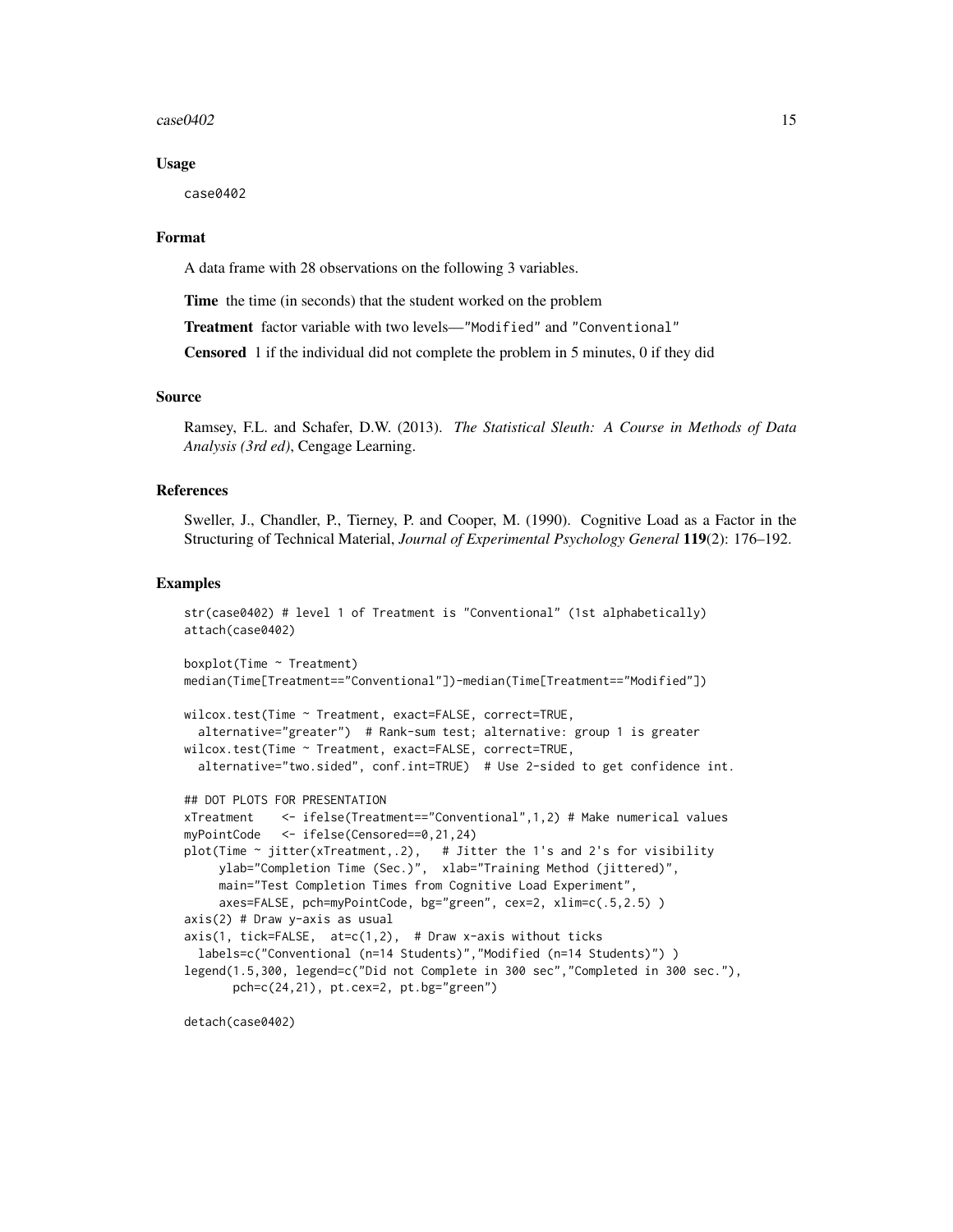### <span id="page-15-0"></span>**Description**

Female mice were randomly assigned to six treatment groups to investigate whether restricting dietary intake increases life expectancy. Diet treatments were:

- 1. "NP"—mice ate unlimited amount of nonpurified, standard diet
- 2. "N/N85"—mice fed normally before and after weaning. After weaning, ration was controlled at 85 kcal/wk
- 3. "N/R50"—normal diet before weaning and reduced calorie diet (50 kcal/wk) after weaning
- 4. "R/R50"—reduced calorie diet of 50 kcal/wk both before and after weaning
- 5. "N/R50 lopro"—normal diet before weaning, restricted diet (50 kcal/wk) after weaning and dietary protein content decreased with advancing age
- 6. "N/R40"—normal diet before weaning and reduced diet (40 Kcal/wk) after weaning.

### Usage

case0501

### Format

A data frame with 349 observations on the following 2 variables.

Lifetime the lifetime of the mice (in months)

```
Diet factor variable with six levels—"NP", "N/N85", "lopro", "N/R50", "R/R50" and "N/R40"
```
### Source

Ramsey, F.L. and Schafer, D.W. (2013). *The Statistical Sleuth: A Course in Methods of Data Analysis (3rd ed)*, Cengage Learning.

### References

Weindruch, R., Walford, R.L., Fligiel, S. and Guthrie D. (1986). The Retardation of Aging in Mice by Dietary Restriction: Longevity, Cancer, Immunity and Lifetime Energy Intake, *Journal of Nutrition* 116(4):641–54.

```
str(case0501)
attach(case0501)
# Re-order levels for better boxplot organization:
myDiet <- factor(Diet, levels=c("NP","N/N85","N/R50","R/R50","lopro","N/R40") )
```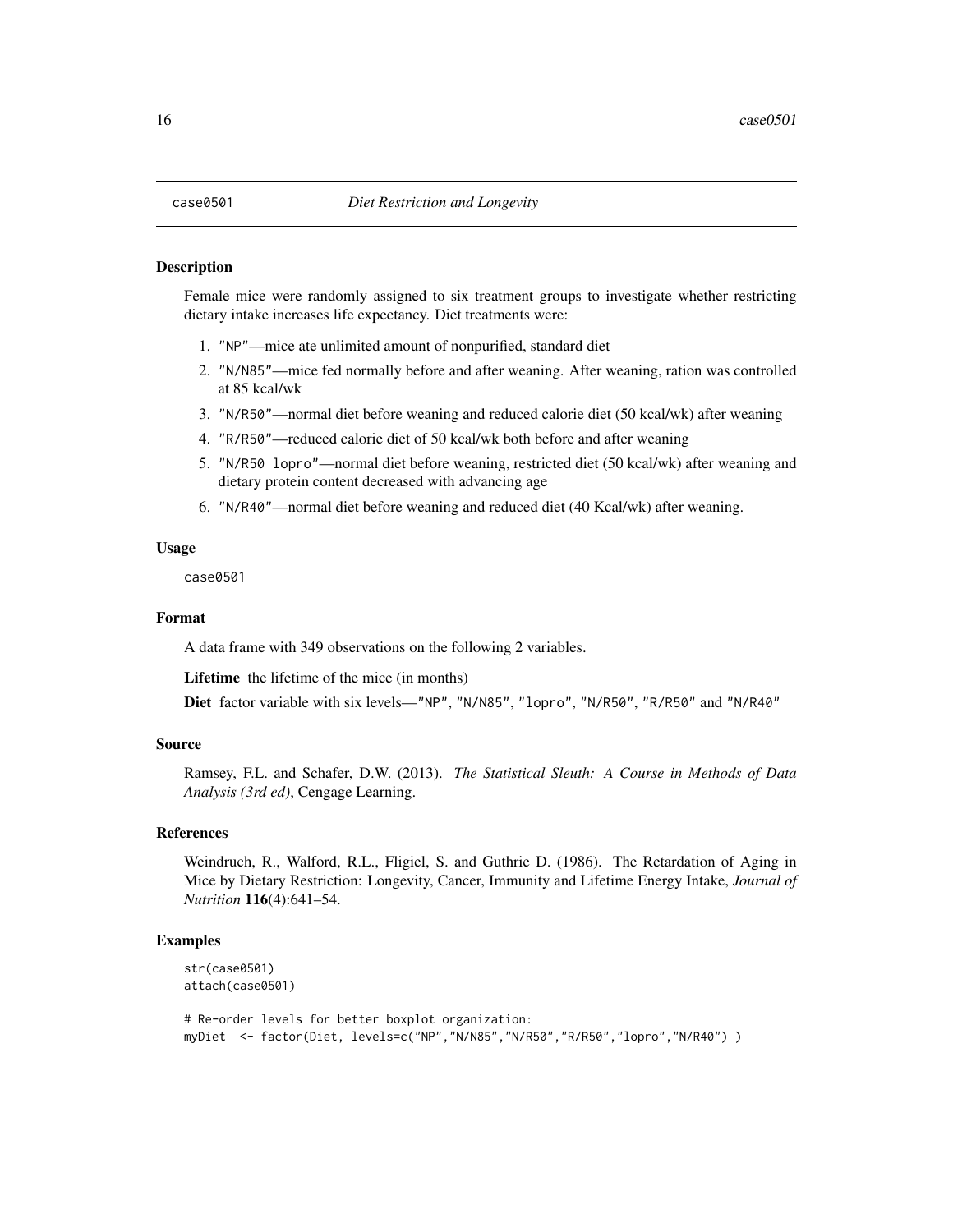```
myNames <- c("NP(49)","N/N85(57)","N/R50(71)","R/R50(56)","lopro(56)",
  "N/R40(60)") # Make these for boxplot labeling.
boxplot(Lifetime ~ myDiet, ylab= "Lifetime (months)", names=myNames,
 xlab="Treatment (and sample size)")
myAov1 <- aov(Lifetime ~ Diet) # One-way analysis of variance
plot(myAov1, which=1) # Plot residuals versus estimated means.
summary(myAov1)
pairwise.t.test(Lifetime,Diet, pool.SD=TRUE, p.adj="none") # All t-tests
## p-VALUES AND CONFIDENCE INTERVALS FOR SPECIFIED COMPARISONS OF MEANS
if(require(multcomp)){
 diet <- factor(Diet,labels=c("NN85", "NR40", "NR50", "NP", "RR50", "lopro"))
 myAov2 <- aov(Lifetime ~ diet - 1)
 myComparisons <- glht(myAov2,
          linfct=c("dietNR50 - dietNN85 = 0","dietRR50 - dietNR50 = 0",
          "dietNR40 - dietNR50 = 0""dietlopro - dietNR50 = 0",
          "dietNN85 - dietNP = 0")
  summary(myComparisons,test=adjusted("none")) # No multiple comparison adjust.
 confint(myComparisons, calpha = univariate_calpha()) # No adjustment
}
## EXAMPLE 5: BOXPLOTS FOR PRESENTATION
boxplot(Lifetime ~ myDiet, ylab= "Lifetime (months)", names=myNames,
 main= "Lifetimes of Mice on 6 Diet Regimens",
 xlab="Diet (and sample size)", col="green", boxlwd=2, medlwd=2, whisklty=1,
 whisklwd=2, staplewex=.2, staplelwd=2, outlwd=2, outpch=21, outbg="green",
 outcex=1.5)
detach(case0501)
```
case0502 *The Spock Conspiracy Trial*

### Description

In 1968, Dr. Benjamin Spock was tried in Boston on charges of conspiring to violate the Selective Service Act by encouraging young men to resist being drafted into military service for Vietnam. The defence in the case challenged the method of jury selection claiming that women were underrepresented. Boston juries are selected in three stages. First 300 names are selected at random from the City Directory, then a venire of 30 or more jurors is selected from the initial list of 300 and finally, an actual jury is selected from the venire in a nonrandom process allowing each side to exclude certain jurors. There was one woman on the venire and no women on the final list. The defence argued that the judge in the trial had a history of venires in which women were systematically underrepresented and compared the judge's recent venires with the venires of six other Boston area district judges.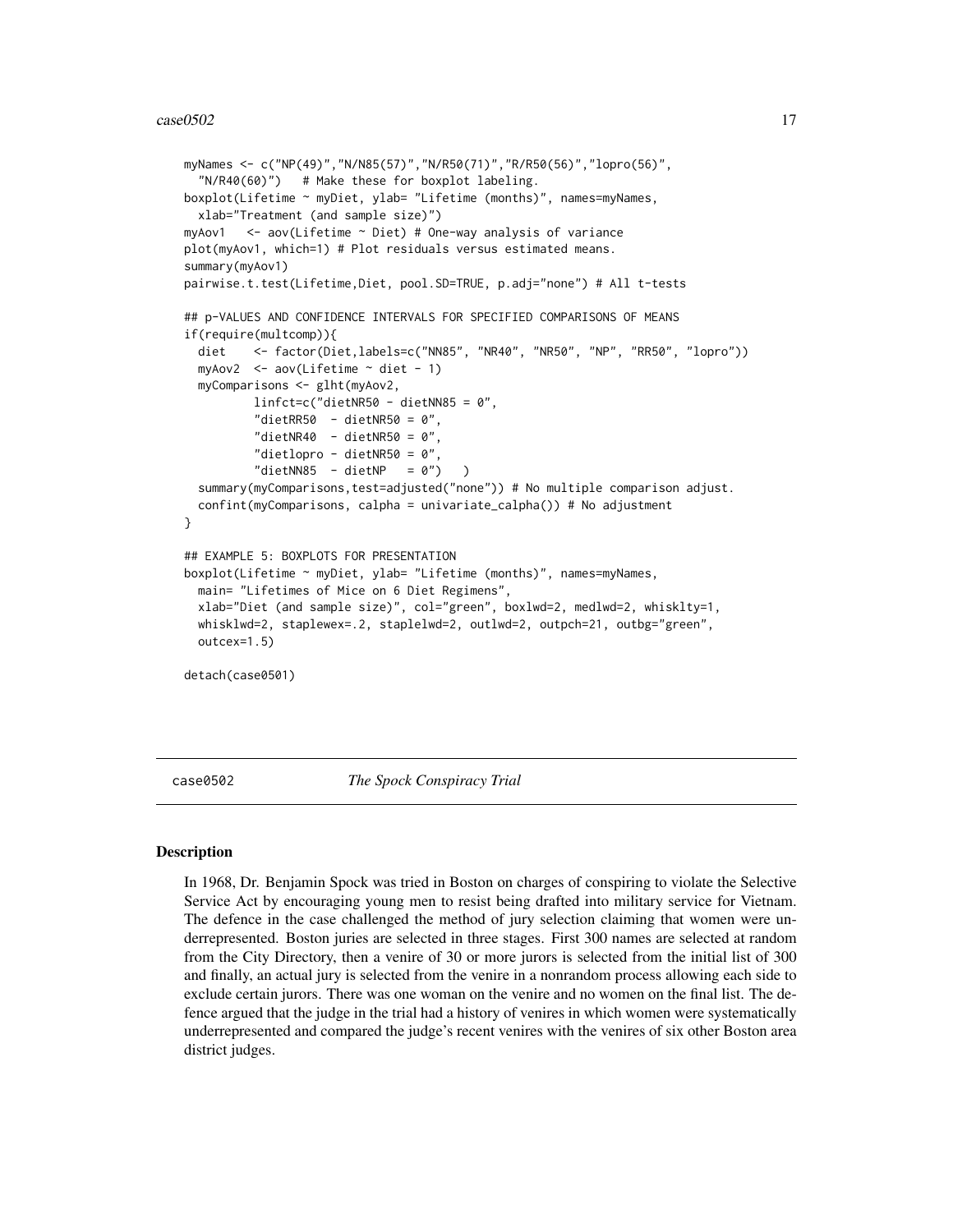### Usage

case0502

### Format

A data frame with 46 observations on the following 2 variables.

Percent is the percent of women on the venire's of the Spock trial judge and 6 other Boston area judges

Judge is a factor with levels "Spock's", "A", "B", "C", "D", "E" and "F"

### Source

Ramsey, F.L. and Schafer, D.W. (2013). *The Statistical Sleuth: A Course in Methods of Data Analysis (3rd ed)*, Cengage Learning.

### References

Zeisel, H. and Kalven, H. Jr. (1972). Parking Tickets and Missing Women: Statistics and the Law *in* Tanur, J.M. et al. (eds.) *Statistics: A Guide to the Unknown*, Holden-Day.

```
str(case0502)
attach(case0502)
# Make new factor level names (with sample sizes) for boxplots
myNames <- c("A (5)", "B (6)", "C (9)", "D (2)", "E (6)", "F (9)", "Spock's (9)")
boxplot(Percent ~ Judge, ylab = "Percent of Women on Judges' Venires",
 names = myNames, xlab = "Judge (and number of venires)",
 main = "Percent Women on Venires of 7 Massachusetts Judges")
myAov1 <- aov(Percent ~ Judge)
plot(myAov1, which=1) # Residual plot
summary(myAov1) # Initial screening. Any evidence of judge differences? (yes)
## ANALYSIS 1. TWO-SAMPLE t-TEST (ASSUMING NON-SPOCK JUDGES HAVE A COMMON MEAN)
SpockOrOther <- factor(ifelse(Judge=="Spock's","Spock","Other"))
aovFull <- aov(Percent ~ Judge)
aovReduced <- aov(Percent ~ SpockOrOther)
anova(aovReduced,aovFull) #Any evidence that 7 mean fits better than the 2 mean?
t.test(Percent ~ SpockOrOther, var.equal=TRUE) # Evidence that 2 means differ?
## ANALYSIS 2. COMPARE SPOCK MEAN TO AVERAGE OF OTHER MEANS
 myAov3 <- aov(Percent ~ Judge - 1)
 myContrast <- rbind(c(1/6, 1/6, 1/6, 1/6, 1/6, 1/6, - 1))
if(require(multcomp)){ # use multcomp library
 myComparison <- glht(myAov3, linfct=myContrast)
 summary(myComparison, test=adjusted("none"))
 confint(myComparison)
}
```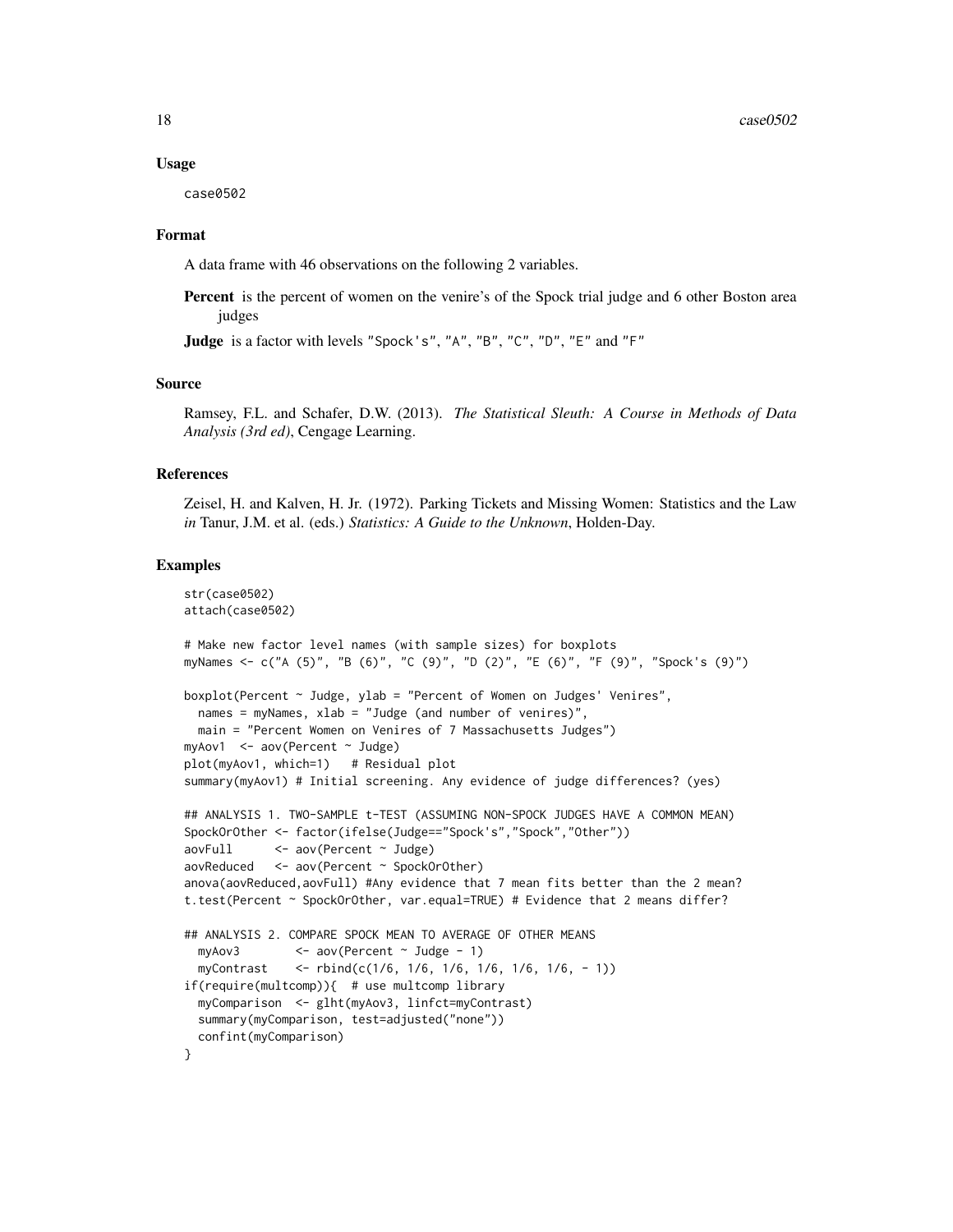```
## BOXPLOTS FOR PRESENTATION
boxplot(Percent ~ Judge, ylab= "Percent of Women on Judges' Venires",
       names=myNames, xlab="Judge (and number of venires)",
       main= "Percent Women on Venires of 7 Massachusetts Judges",
       col="green", boxlwd=2, medlwd=2, whisklty=1, whisklwd=2,
       staplewex=.2, staplelwd=2, outlwd=2, outpch=21, outbg="green",
       outcex=1.5)
```
detach(case0502)

case0601 *Discrimination Against the Handicapped*

### Description

Study explores how physical handicaps affect people's perception of employment qualifications. Researchers prepared 5 videotaped job interviews using actors with a script designed to reflect an interview with an applicant of average qualifications. The 5 tapes differed only in that the applicant appeared with a different handicap in each one. Seventy undergraduate students were randomly assigned to view the tapes and rate the qualification of the applicant on a 0-10 point scale.

### Usage

case0601

### Format

A data frame with 70 observations on the following 2 variables.

Score is the score each student gave to the applicant

Handicap is a factor variable with 5 levels—"None", "Amputee", "Crutches", "Hearing" and "Wheelchair"

### Source

Ramsey, F.L. and Schafer, D.W. (2013). *The Statistical Sleuth: A Course in Methods of Data Analysis (3rd ed)*, Cengage Learning.

### References

Cesare, S.J., Tannenbaum, R.J. and Dalessio, A. (1990). Interviewers' Decisions Related to Applicant Handicap Type and Rater Empathy, *Human Performance* 3(3): 157–171.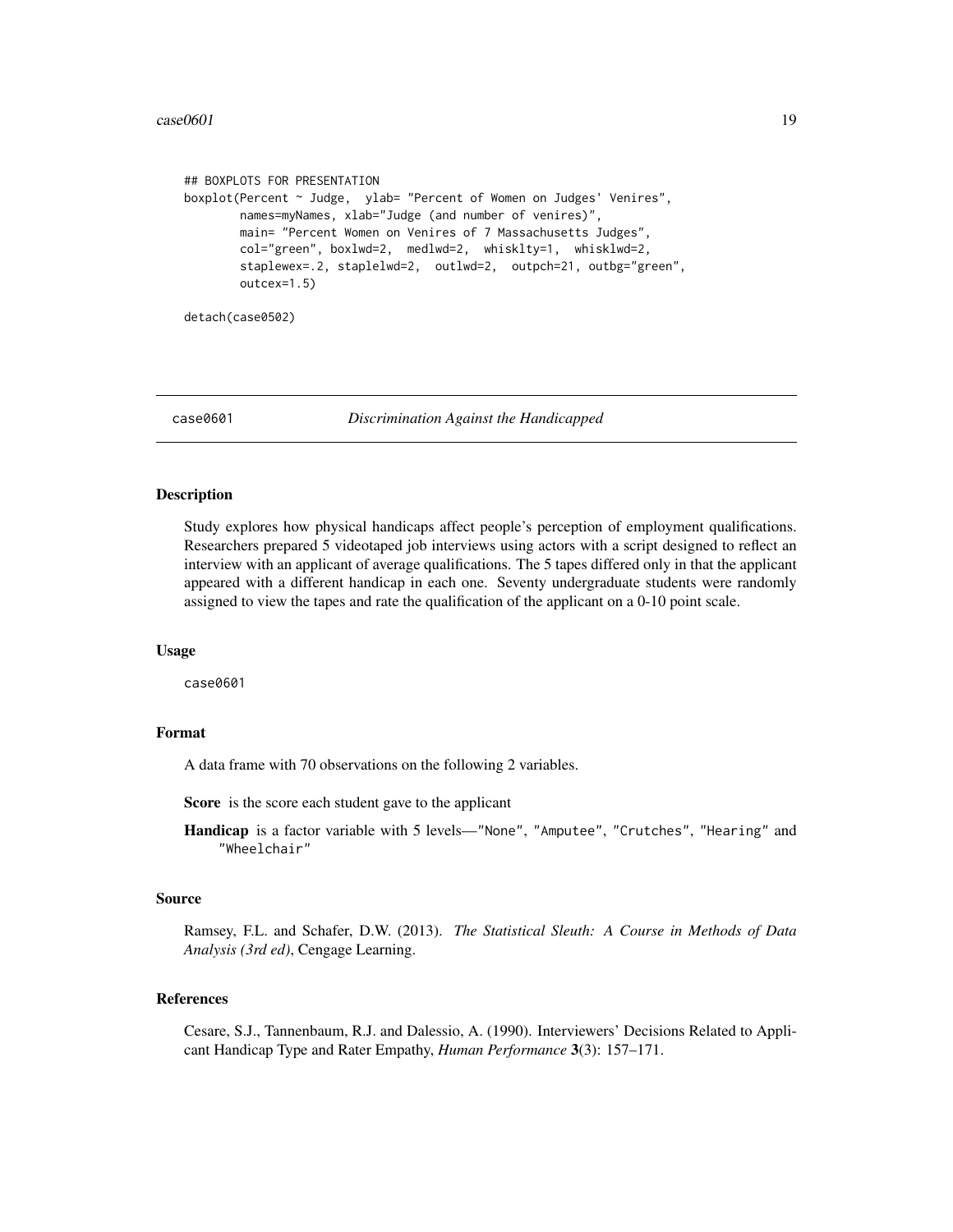### Examples

str(case0601)

detach(case0601)

```
attach(case0601)
## EXPLORATION
myHandicap <- factor(Handicap,
  levels=c("None","Amputee","Crutches","Hearing","Wheelchair"))
boxplot(Score ~ myHandicap,
  ylab= "Qualification Score Assigned by Student to Interviewee",
  xlab= "Treatment Group--Handicap Portrayed (14 Students in each Group)",
  main= "Handicap Discrimination Experiment on 70 Undergraduate Students")
myAov <- aov(Score ~ myHandicap)
plot(myAov, which=1) # Plot residuals versus estimated means
summary(myAov)
## COMPARE MEAN QUALIFICATION SCORE OF EVERY HANDICAP GROUP TO "NONE"
if(require(multcomp)){ # Use the multcomp library
  myDunnett <- glht(myAov, linfct = mcp(myHandicap = "Dunnett"))
  summary(myDunnett)
  confint(myDunnett,level=.95)
  opar <- par(no.readonly=TRUE) # Save current graphics parameter settings
  par(max=c(4.1,8.1,4.1,1.1)) # Change margins
  plot(myDunnett,
   xlab="Difference in Mean Qualification Score (and Dunnet-adjusted CIs)")
  par(opar) # Restore original graphics parameter settings
}
## COMPARE EVERY MEAN TO EVERY OTHER MEAN
if(require(multcomp)){ # Use the multcomp library
  myTukey <- glht(myAov, linfct = mcp(myHandicap = "Tukey"))
  summary(myTukey)
}
## TEST THE CONTRAST OF DISPLAY 6.4
myAov2 <- aov(Score ~ myHandicap - 1)
myContrast <- rbind(c(\emptyset, -1/2, 1/2, -1/2, 1/2))if(require(multcomp)){ # Use the multcomp library
  myComparison <- glht(myAov2, linfct=myContrast)
  summary(myComparison, test=adjusted("none"))
  confint(myComparison)
}
# BOXPLOTS FOR PRESENTATION
boxplot(Score ~ myHandicap,
  ylab= "Qualification Score Assigned by Student to Video Job Applicant",
  xlab="Handicap Portrayed by Job Applicant in Video (14 Students in each Group)",
  main= "Handicap Discrimination Experiment on 70 Undergraduate Students",
  col="green", boxlwd=2, medlwd=2, whisklty=1, whisklwd=2, staplewex=.2,
staplelwd=2, outlwd=2, outpch=21, outbg="green", outcex=1.5)
```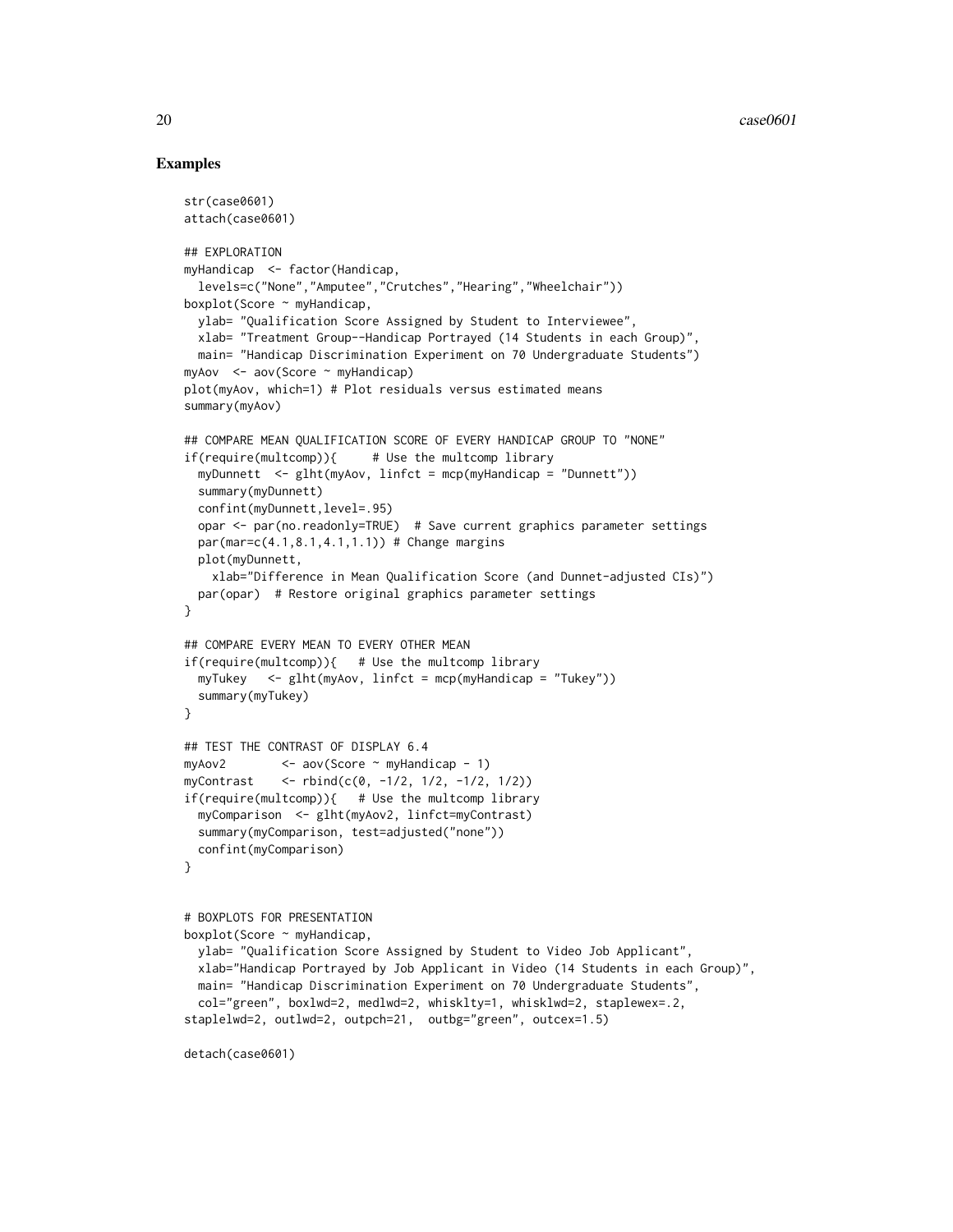<span id="page-20-0"></span>

#### Description

Do female Platyfish prefer male Platyfish with yellow swordtails? A.L. Basolo proposed and tested a selection model in which females have a pre-existing bias for a male trait even before the males possess it. Six pairs of males were surgically given artificial, plastic swordtails—one pair received a bright yellow sword, the other a transparent sword. Females were given the opportunity to engage in courtship activity with either of the males. Of the total time spent by each female engaged in courtship during a 20 minute observation period, the percentages of time spent with the yellowsword male were recorded.

### Usage

case0602

### Format

A data frame with 84 observations on the following 3 variables.

Percentage The percentage of courtship time spent by 84 females with the yellow-sword males

Pair Factor variable with 6 levels—"Pair1", "Pair2", "Pair3", "Pair4", "Pair5" and "Pair6"

Length Body size of the males

### Source

Ramsey, F.L. and Schafer, D.W. (2013). *The Statistical Sleuth: A Course in Methods of Data Analysis (3rd ed)*, Cengage Learning.

### References

Basolo, A.L. (1990). Female Preference Predates the Evolution of the Sword in Swordtail Fish, *Science* 250: 808–810.

```
str(case0602)
attach(case0602)
## EXPLORATION
plot(Percentage ~ Length,
 xlab="Length of the Two Males",
 ylab="Percentage of Time Female Spent with Yellow-Sword Male",
 main="Percentage of Time Spent with Yellow Rather than Transparent Sword Male")
abline(h=50) # Draw a horizontal line at 50% (i.e. the "no preference" line)
myAov <- aov(Percentage ~ Pair)
plot(myAov, which=1) # Resdiual plot
```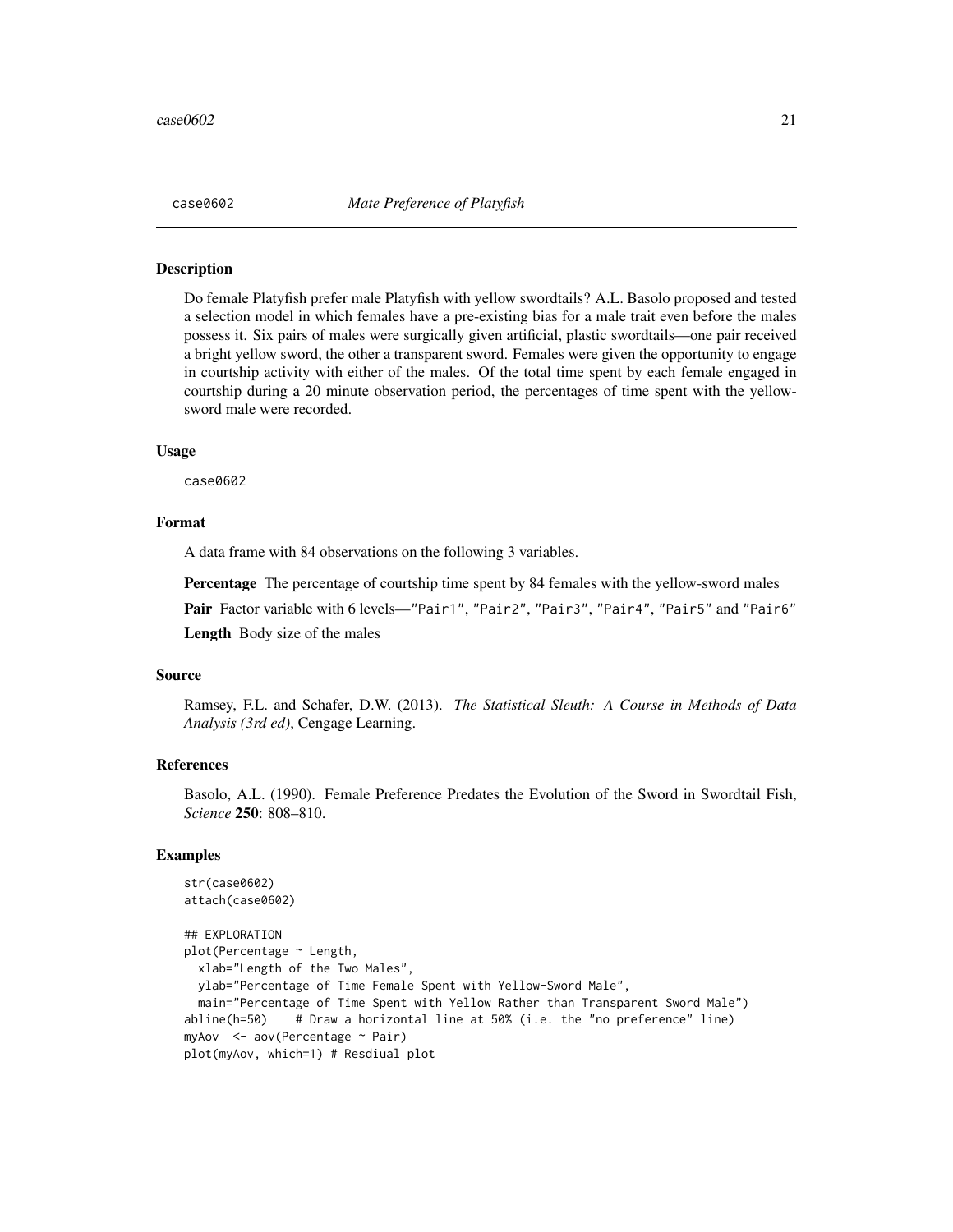```
summary(myAov)
```

```
# Explore possibility of linear effect, as in Display 6.5
myAov2 <- aov(Percentage \sim Pair - 1) # Show the estimated means.
myContrast \leq rbind(c(5, -3, 1, 3, -9, 3))
if(require(multcomp)){ # Use the multcomp library
 myComparison <- glht(myAov2, linfct=myContrast)
 summary(myComparison, test=adjusted("none"))
}
# Simpler exploration of linear effect, via regression (Ch. 7)
myLm <- lm(Percentage ~ Length)
summary(myLm)
# ONE-SAMPLE t-TEST THAT MEAN PERCENTAGE = 50%, IGNORING MALE PAIR EFFECT
t.test(Percentage, mu=50, alternative="greater") # Get 1-sided p-value
t.test(Percentage, alternative="two.sided") # Get C.I.
## SCATTERPLOT FOR PRESENTATION
plot(Percentage ~ Length,
   xlab="Length of the Two Males (mm)",
   ylab="Percentage of Time Female Spent with Yellow-Sword Male",
   main="Female Preference for Yellow Rather than Transparent Sword Male",
   pch=21, lwd=2, bg="green", cex=1.5 )
abline(h=50,lty=2,col="blue",lwd=2)
text(29.5,52,"50% (no preference)", col="blue")
detach(case0602)
```
case0701 *The Big Bang*

### Description

Hubble's initial data on 24 nebulae outside the Milky Way.

#### Usage

case0701

### Format

A data frame with 24 observations on the following 2 variables.

Velocity recession velocity (in kilometres per second)

Distance distance from earth (in magaparsec)

<span id="page-21-0"></span>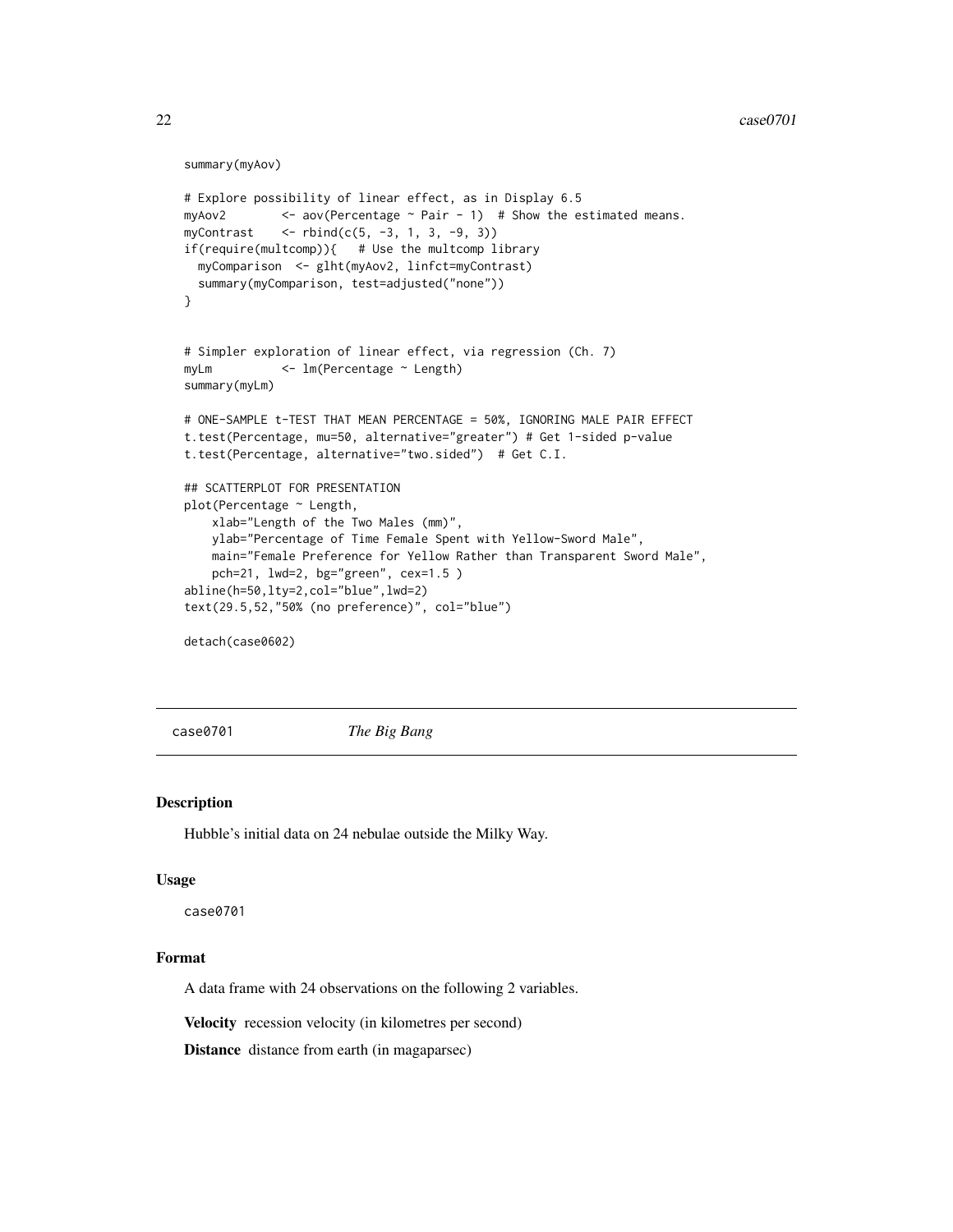### $case0701$  23

### Source

Ramsey, F.L. and Schafer, D.W. (2013). *The Statistical Sleuth: A Course in Methods of Data Analysis (3rd ed)*, Cengage Learning.

### References

Hubble, E. (1929). A Relation Between Distance and Radial Velocity Among Extragalactic Nebulae, *Proceedings of the National Academy of Science* 15: 168–173.

### See Also

[ex0725](#page-106-1)

```
str(case0701)
attach(case0701)
## EXPLORATION
plot(Distance ~ Velocity)
myLm <- lm(Distance ~ Velocity)
abline(myLm)
myResiduals <- myLm$res
myFits <- myLm$fit
plot(myResiduals ~ myFits) # Plot residuals versus estimated means.
abline(h=0) # Draw a horizontal line at 0.
# OR, use this shortcut...
plot(myLm, which=1) # Residual plot (red curve is a scatterplot smooother)
## INFERENCE
summary(myLm)
confint(myLm,level=.95)
myLm2 <- lm(Distance ~ Velocity - 1) # Drop the intercept.
summary(myLm2)
confint(myLm2)
## DISPLAY FOR PRESENTATION
plot(Distance ~ Velocity, xlab="Recession Velocity (km/sec)",
  ylab="Distance from Earth (megaparsecs)",
  main="Measured Distance Versus Velocity for 24 Extra-Galactic Nebulae",
  pch=21, lwd=2, bg="green", cex=1.5 )
abline(myLm, lty=2, col="blue", lwd=2)
abline(myLm2, lty=3, col="red", lwd=2)
legend(-250,2.05,
  c("unrestricted regression line","regression through the origin"),
  lty=c(2,3), lwd=c(2,2), col=c("blue", "red"))
```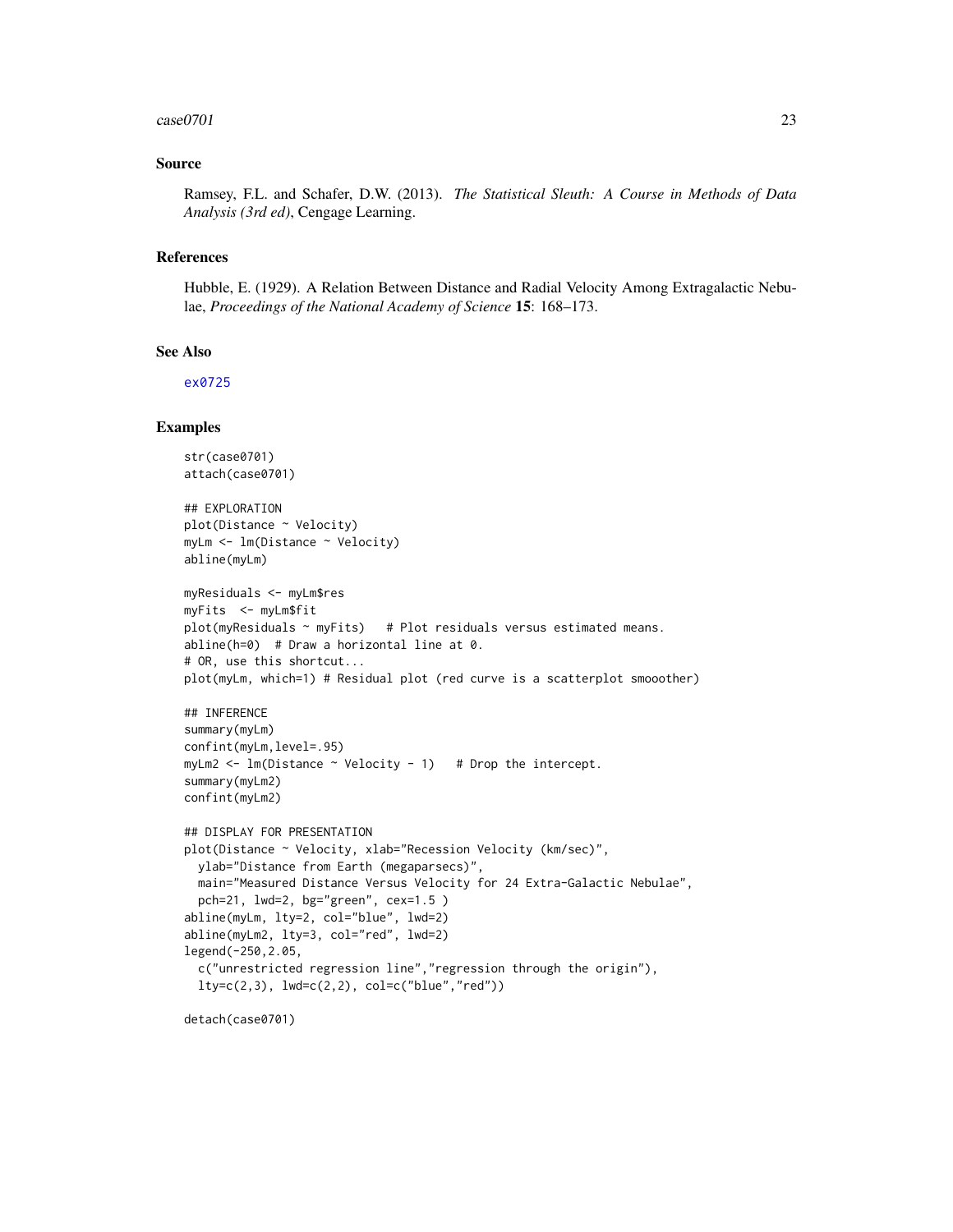### <span id="page-23-0"></span>Description

A certain kind of meat processing may begin once the pH in postmortem muscle of a steer carcass has decreased sufficiently. To estimate the timepoint at which pH has dropped sufficiently, 10 steer carcasses were assigned to be measured for pH at one of five times after slaughter.

### Usage

case0702

### Format

A data frame with 10 observations on the following 2 variables.

Time time after slaughter (hours)

pH pH level in postmortem muscle

### Source

Ramsey, F.L. and Schafer, D.W. (2013). *The Statistical Sleuth: A Course in Methods of Data Analysis (3rd ed)*, Cengage Learning.

### References

Schwenke, J.R. and Milliken, G.A. (1991). On the Calibration Problem Extended to Nonlinear Models, *Biometrics* 47(2): 563–574.

### See Also

[ex0816](#page-112-1)

```
str(case0702)
attach(case0702)
# EXPLORATION
plot(ph \sim Time)myLm < -lm(pH ~ ~ Time)abline(myLm, col="blue", lwd=2)
lines(lowess(Time,pH), col="red", lty=2, lwd=2) # Add scatterplot smoother
plot(myLm, which=1) # Residual plot
logTime <- log(Time)
plot(pH ~ logTime)
myLm2 <- lm(pH ~ logTime)
```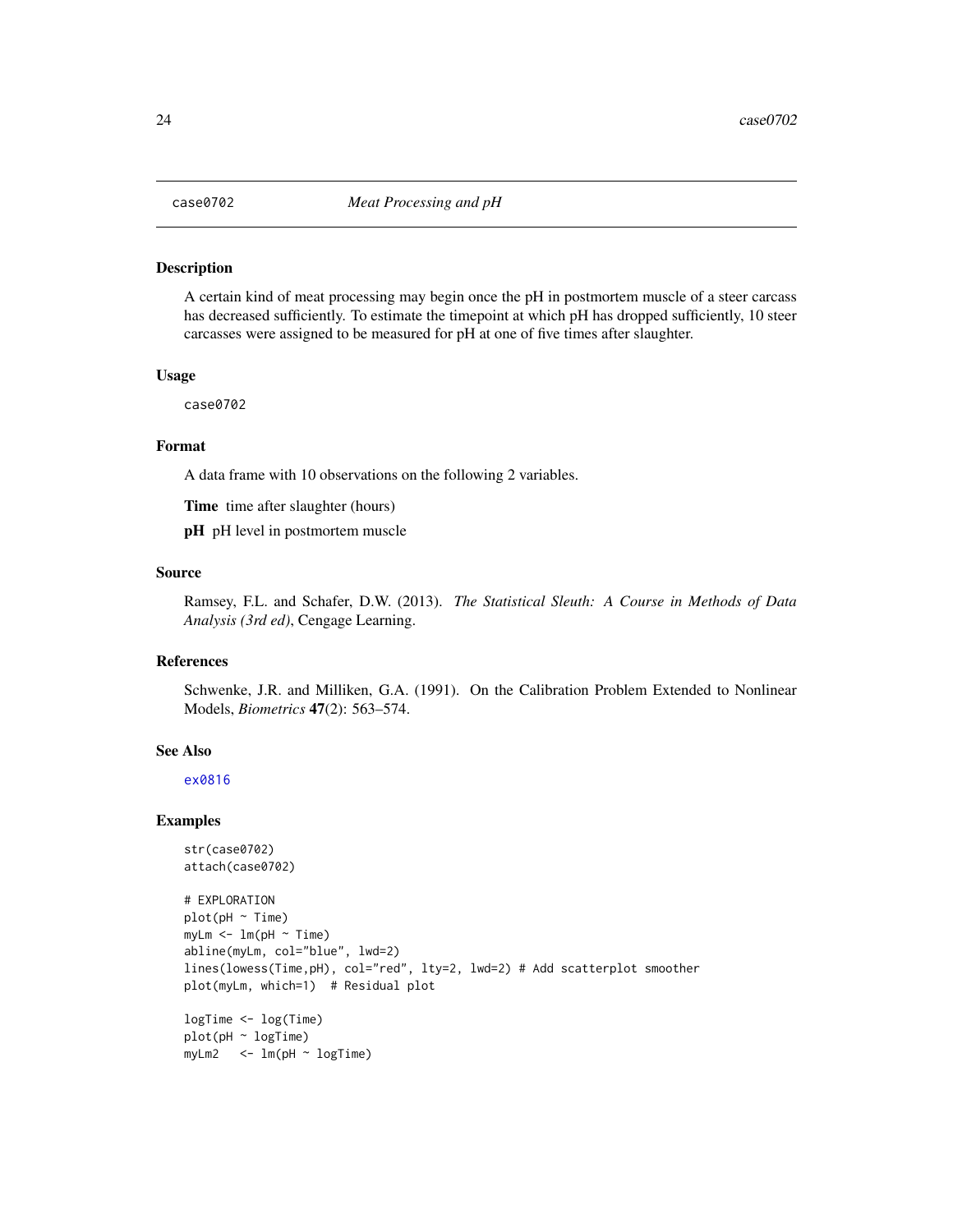### <span id="page-24-0"></span> $case0801$  25

```
abline(myLm2)
plot(myLm2, which=1)
## PREDICTION BAND ABOUT REGRESSION LINE
xToPredict \leq seq(1,8,length=100) # sequence from 1 to 8 of length 100
logXToPredict <- log(xToPredict)
newData <- data.frame(logTime = logXToPredict)
myPredict <- predict(myLm2,newData,
 interval="prediction", level=.90)
plot(pH ~ logTime)
abline(myLm2)
lines(myPredict[,3]~ logXToPredict, lty=2)
lines(myPredict[,2] ~ logXToPredict, lty=2)
# Find smallest time at which the upper endpoint of a 90% prediction
# interval is less than or equal to 6:
minTime <- min(xToPredict[myPredict[,3] <= 6.0])
minTime
abline(v=log(minTime),col="red")
# DISPLAY FOR PRESENTATION
plot(pH ~ Time, xlab="Time After Slaughter (Hours); log scale",
 ylab="pH in Muscle", main="pH and Time after Slaughter for 10 Steers",
 log="x", pch=21, lwd=2, bg="green", cex=2 )
lines(xToPredict,myPredict[,1], col="blue", lwd=2)
lines(xToPredict, myPredict[,3], lty=2, col="blue", lwd=2)
lines(xToPredict, myPredict[,2], lty=2, col="blue", lwd=2)
legend(3,7, c("Estimated Regression Line","90% Prediction Band"),
 lty=c(1,2), col="blue", lwd=c(2,2))
abline(h=6, lty=3, col="purple", lwd=2)
text(1.5,6.05,"Desired pH", col="purple")
lines(c(minTime,minTime),c(5,6.15), col="purple", lwd=2)
text(minTime,6.2,"4.9 hours",col="purple",cex=1.25)
```
detach(case0702)

case0801 *Island Area and Number of Species*

### Description

The data are the numbers of reptile and amphibian species and the island areas for seven islands in the West Indies.

#### Usage

case0801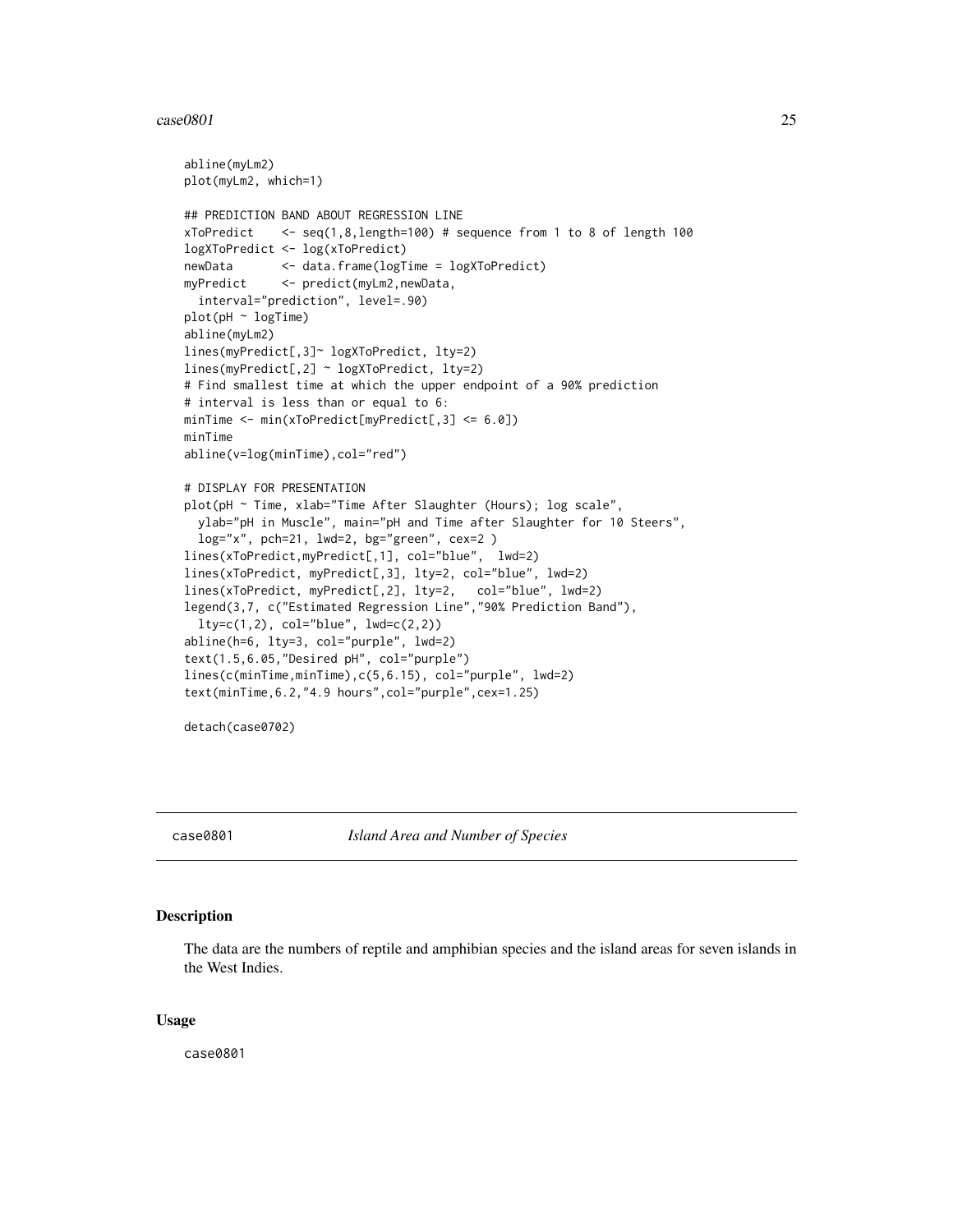### Format

A data frame with 7 observations on the following 2 variables.

Area area of island (in square miles)

Species number of reptile and amphibian species on island

#### Source

Ramsey, F.L. and Schafer, D.W. (2013). *The Statistical Sleuth: A Course in Methods of Data Analysis (3rd ed)*, Cengage Learning.

### References

Wilson, E.O., 1992, *The Diversity of Life*, W. W. Norton, N.Y.

```
str(case0801)
attach(case0801)
## EXPLORATION
logSpecies <- log(Species)
logArea <- log(Area)
plot(logSpecies ~ logArea, xlab="Log of Island Area",
  ylab="Log of Number of Species",
  main="Number of Reptile and Amphibian Species on 7 Islands")
myLm <- lm(logSpecies ~ logArea)
abline(myLm)
## INFERENCE AND INTERPRETATION
summary(myLm)
slope <- myLm$coef[2]
slopeConf <- confint(myLm,2)
100*(2^(slope)-1) # Back-transform estimated slope
100*(2^(slopeConf)-1) # Back-transform confidence interval
# Interpretation: Associated with each doubling of island area is a 19% increase
# in the median number of bird species (95% CI: 16% to 21% increase).
## DISPLAY FOR PRESENTATION
plot(Species ~ Area, xlab="Island Area (Square Miles); Log Scale",
  ylab="Number of Species; Log Scale",
  main="Number of Reptile and Amphibian Species on 7 Islands",
  log="xy", pch=21, lwd=2, bg="green",cex=2 )
dummyArea <- c(min(Area),max(Area))
beta <- myLm$coef
meanLogSpecies <- beta[1] + beta[2]*log(dummyArea)
medianSpecies <- exp(meanLogSpecies)
lines(medianSpecies ~ dummyArea,lwd=2,col="blue")
island <- c(" Cuba"," Hispaniola"," Jamaica", " Puerto Rico",
  " Montserrat"," Saba"," Redonda")
for (i in 1:7) {
   offset <- ifelse(Area[i] < 10000, -.2, 1.5)
```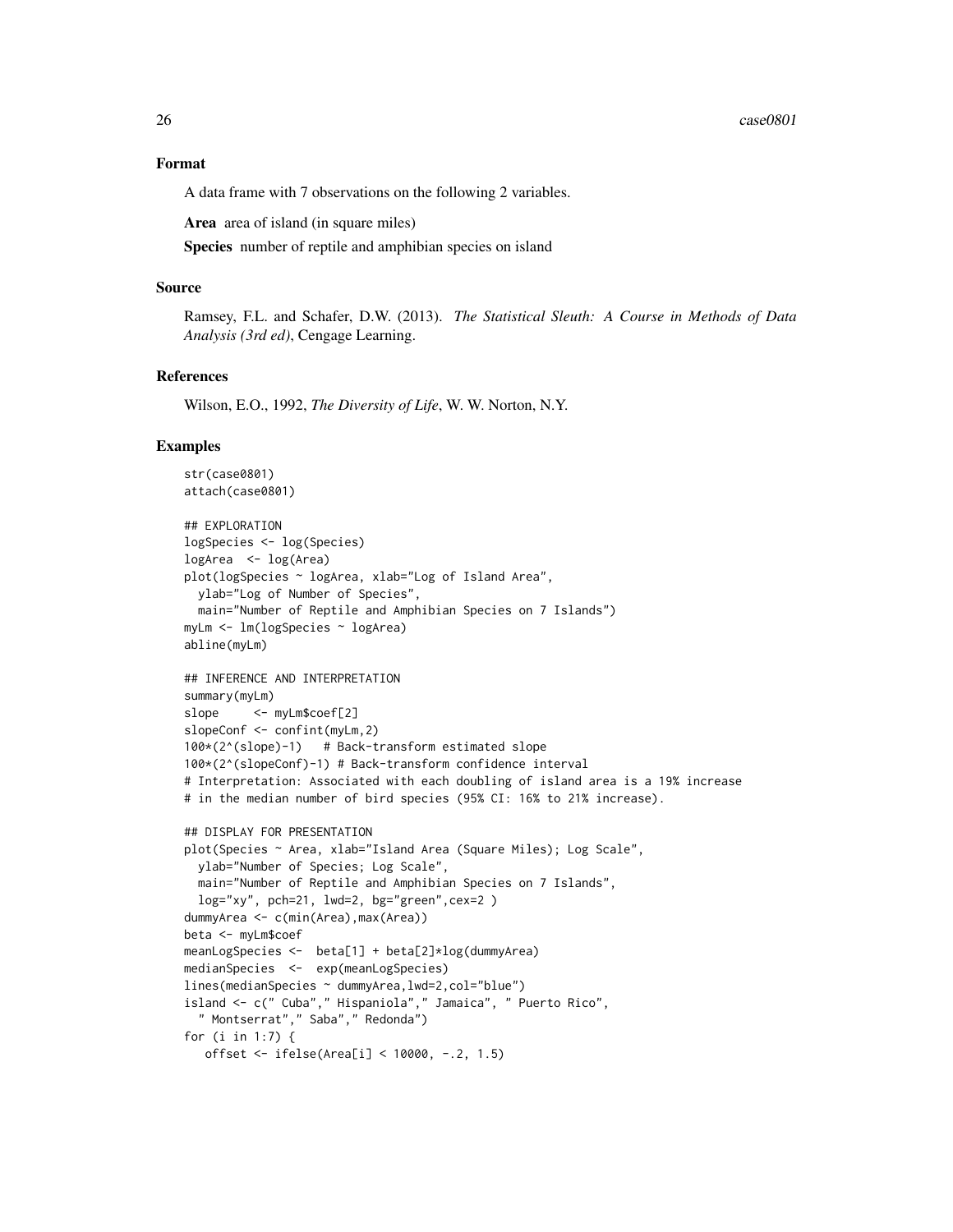### <span id="page-26-0"></span> $case0802$   $27$

text(Area[i],Species[i],island[i],col="dark green",adj=offset,cex=.75) }

```
detach(case0801)
```
case0802 *Breakdown Times for Insulating Fluid under different Voltage*

### Description

In an industrial laboratory, under uniform conditions, batches of electrical insulating fluid were subjected to constant voltages until the insulating property of the fluids broke down. Seven different voltage levels were studied and the measured reponses were the times until breakdown.

### Usage

case0802

### Format

A data frame with 76 observations on the following 3 variables.

Time times until breakdown (in minutes)

Voltage voltage applied (in kV)

Group factor variable (group number)

### Source

Ramsey, F.L. and Schafer, D.W. (2013). *The Statistical Sleuth: A Course in Methods of Data Analysis (3rd ed)*, Cengage Learning.

### References

Nelson, W.B., 1970, G.E. Co. Technical Report 71-C-011, Schenectady, N.Y.

```
str(case0802)
attach(case0802)
```

```
## EXPLORATION
plot(Time ~ Voltage)
myLm <- lm(Time ~ Voltage)
plot(myLm, which=1) # Residual plot
logTime <- log(Time)
plot(logTime ~ Voltage)
myLm <- lm(logTime ~ Voltage)
abline(myLm)
plot(myLm,which=1) # Residual plot
myOneWay <- lm(logTime ~ factor(Voltage))
```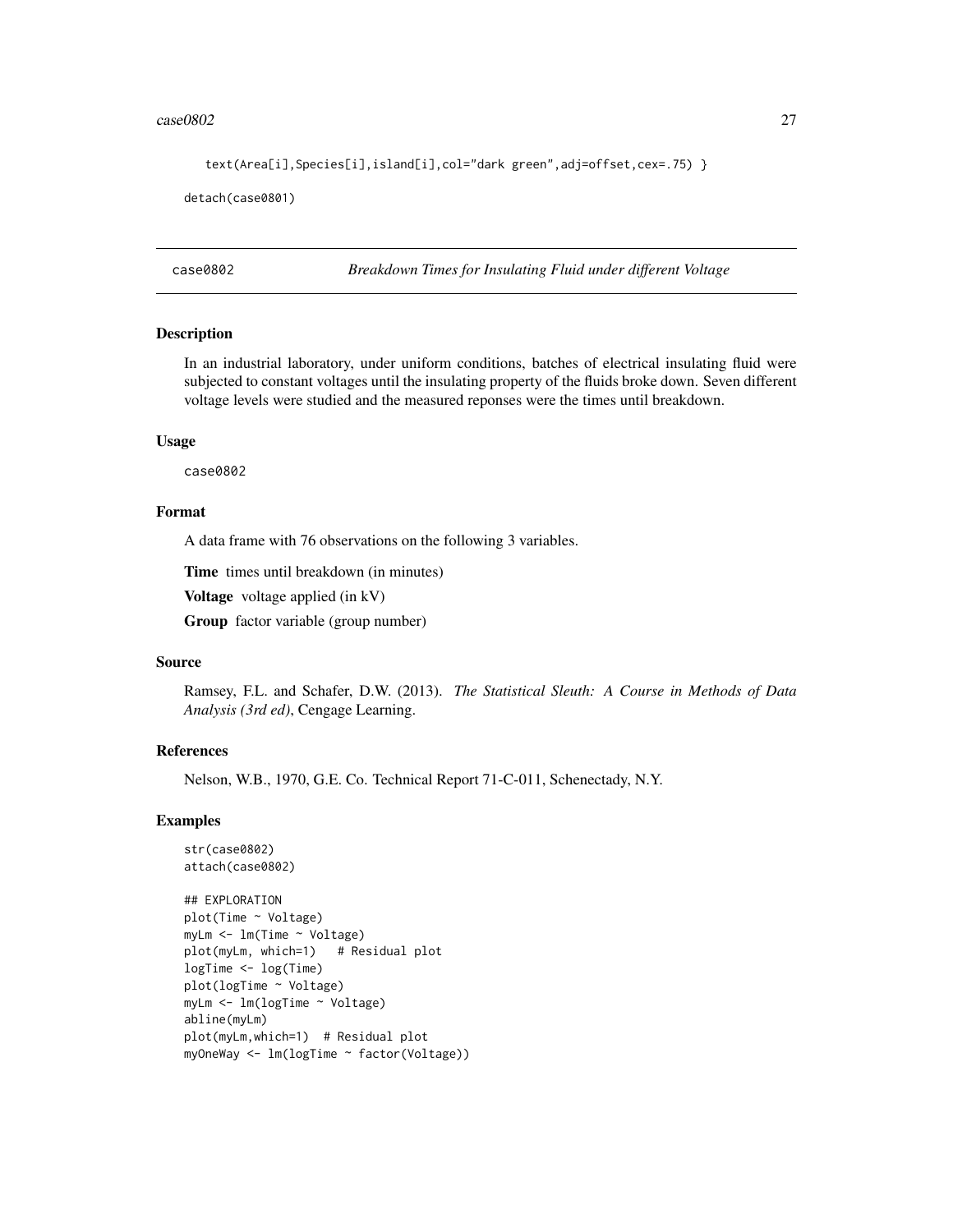```
anova(myLm, myOneWay) # Lack of fit test for simple regression (seems okay)
## INFERENCE AND INTERPREATION
beta <- myLm$coef
100*(1 - exp(beta[2])) # Back-transform estimated slope
100*(1 - exp(confint(myLm,"Voltage")))
# Interpretation: Associated with each 1 kV increase in voltage is a 39.8%
# decrease in median breakdown time (95% CI: 32.5% decrease to 46.3% decrease).
## DISPLAY FOR PRESENTATION
options(scipen=50) # Do this to avoid scientific notation on y-axis
plot(Time ~ Voltage, log="y", xlab="Voltage (kV)",
 ylab="Breakdown Time (min.); Log Scale",
 main="Breakdown Time of Insulating Fluid as a Function of Voltage Applied",
 pch=21, lwd=2, bg="green", cex=1.75 )
dummyVoltage <- c(min(Voltage),max(Voltage))
meanLogTime <- beta[1] + beta[2]*dummyVoltage
medianTime <- exp(meanLogTime)
lines(medianTime ~ dummyVoltage, lwd=2, col="blue")
```
detach(case0802)

case0901 *Effects of Light on Meadowfoam Flowering*

### **Description**

Meadowfoam is a small plant found growing in moist meadows of the US Pacific Northwest. Researchers reported the results from one study in a series designed to find out how to elevate meadowfoam production to a profitable crop. In a controlled growth chamber, they focused on the effects of two light–related factors: light intensity and the timeing of the onset of the ligth treatment.

#### Usage

case0901

### Format

A data frame with 24 observations on the following 3 variables.

Flowers average number of flowers per meadowfoam plant

Time time light intensity regiments started; 1=Late, 2=Early

**Intensity** light intensity (in  $\mu$ mol/m<sup>2</sup>/sec)

### Source

Ramsey, F.L. and Schafer, D.W. (2013). *The Statistical Sleuth: A Course in Methods of Data Analysis (3rd ed)*, Cengage Learning.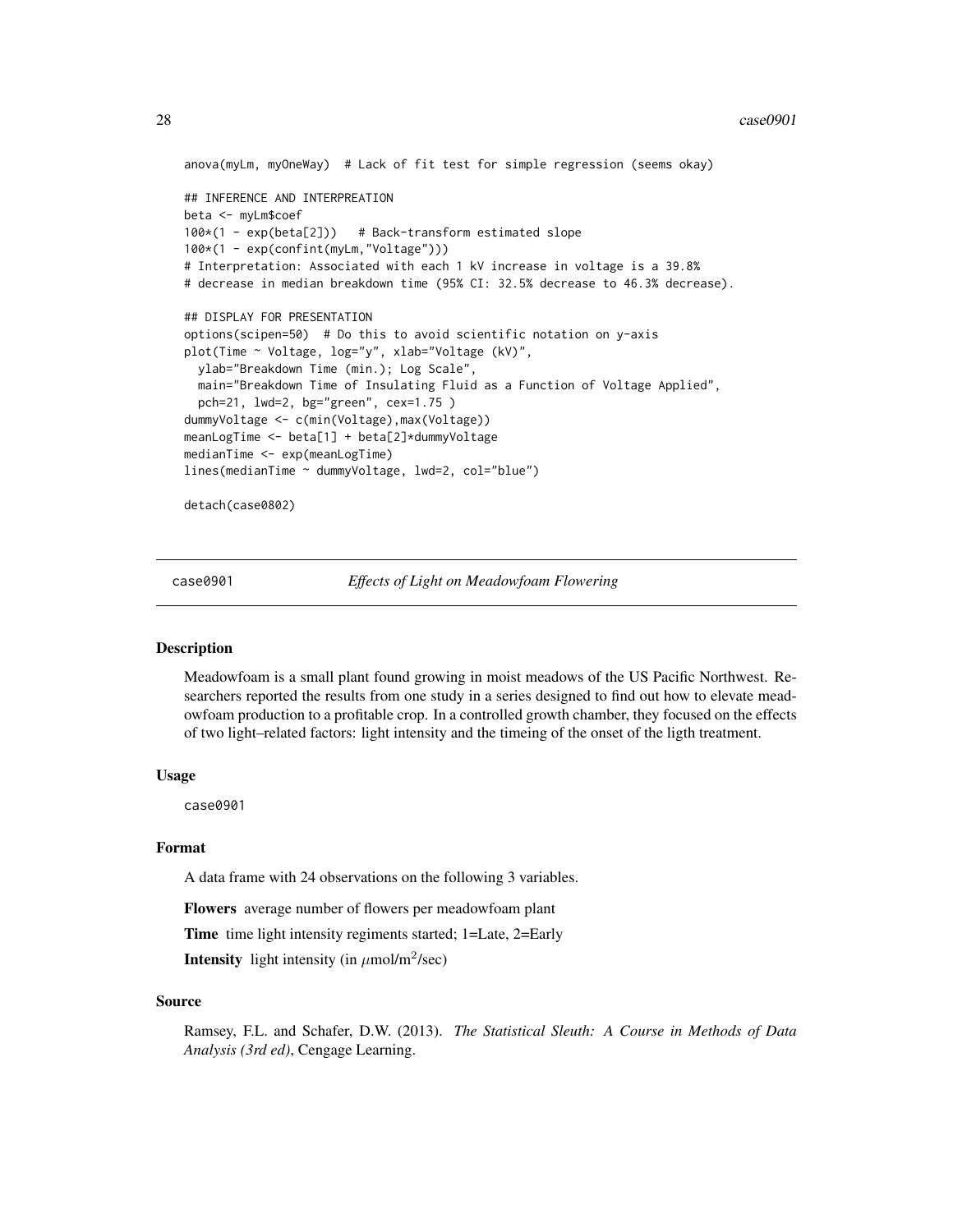### <span id="page-28-0"></span>case0902 29

### Examples

```
str(case0901)
attach(case0901)
## EXPLORATION
plot(Flowers ~ Thtensity, pch=ifelse(Time == 1, 19, 21))myLm <- lm(Flowers ~ Intensity + factor(Time) + Intensity:factor(Time))
plot(myLm, which=1)
summary(myLm) # Note p-value for interaction term
# INFERENCE
myLm2 <- lm(Flowers ~ Intensity + factor(Time))
summary(myLm2)
confint(myLm2)
# DISPLAY FOR PRESENTATION
plot(Flowers ~^-jitter(Intensity, .3),xlab=expression("Light Intensity ("*mu*"mol/"*m^2*"/sec)"), # Include symbols
  ylab="Average Number of Flowers per Plant",
  main="Effect of Light Intensity and Timing on Meadowfoam Flowering",
  pch=ifelse(Time ==1, 21, 22), bg=ifelse(Time==1, "orange","green"),
  cex=1.7, lwd=2)
beta <- myLm2$coef
abline(beta[1],beta[2],lwd=2, lty=2)
abline(beta[1]+beta[3],beta[2],lwd=2,lty=3)
legend(700,79,c("Early Start","Late Start"),
  pch=c(22,21),lwd=2,pt.bg=c("green","orange"),pt.cex=1.7,lty=c(3,2))
```
detach(case0901)

case0902 *Why Do Some Mammals Have Large Brains for Their Size?*

### **Description**

The data are the average values of brain weight, body weight, gestation lengths (length of pregnancy) and litter size for 96 species of mammals.

### Usage

case0902

### Format

A data frame with 96 observations on the following 5 variables.

Species species

Brain average brain weight (in grams)

Body average body weight (in kilograms)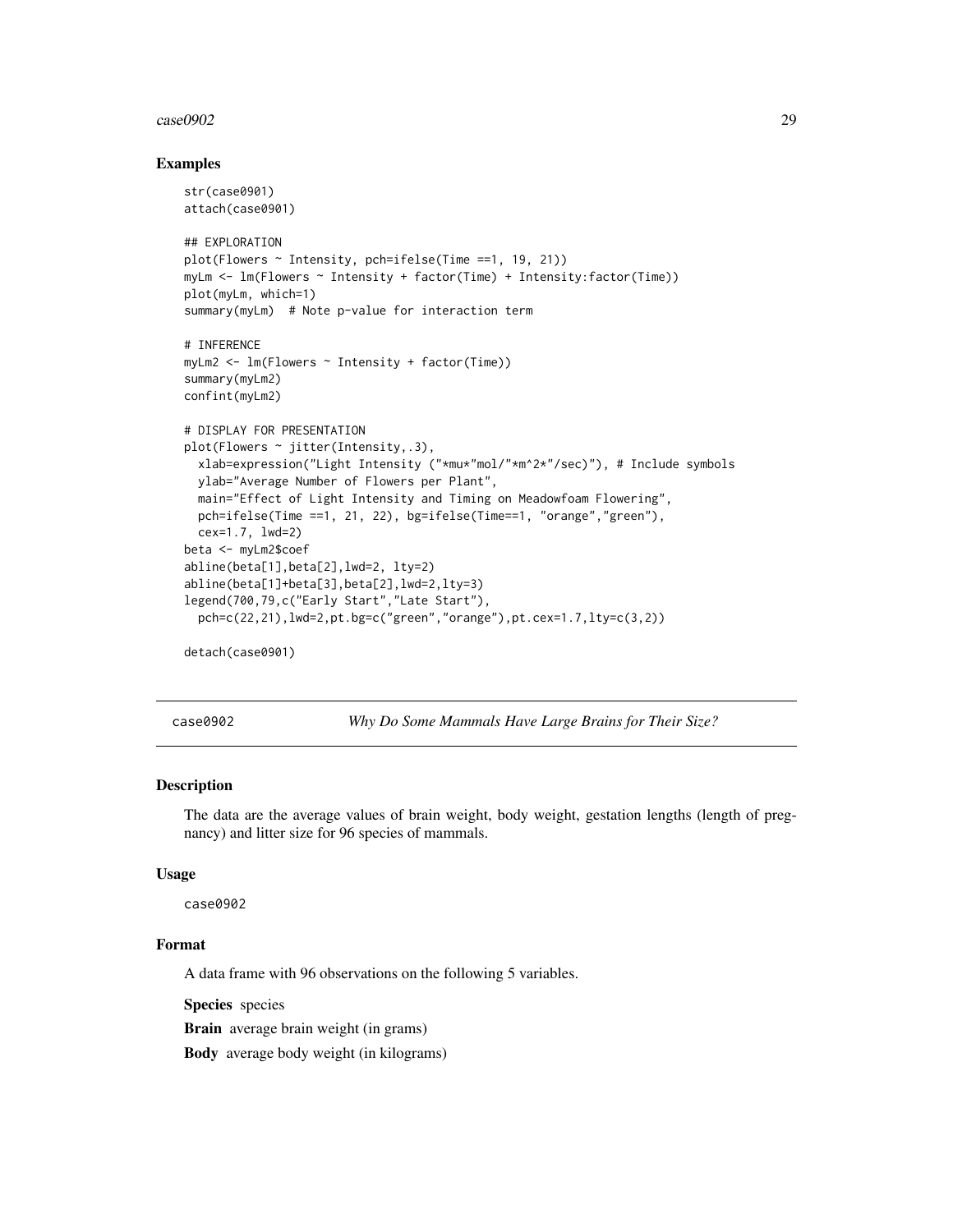Gestation gestation period (in days)

Litter average litter size

### Source

Ramsey, F.L. and Schafer, D.W. (2013). *The Statistical Sleuth: A Course in Methods of Data Analysis (3rd ed)*, Cengage Learning.

### See Also

[ex0333](#page-93-1)

```
str(case0902)
attach(case0902)
## EXPLORATION
myMatrix <- cbind(Brain, Body, Litter, Gestation)
if(require(car)){ # Use the car library
scatterplotMatrix(myMatrix, # Matrix of scatterplots
  smooth=FALSE, # Omit scatterplot smoother on plots
  diagonal="histogram") # Draw histograms on diagonals
  }
myLm <- lm(Brain ~ Body + Litter + Gestation)
plot(myLm, which=1)
logBrain <- log(Brain)
logBody <- log(Body)
logGestation <- log(Gestation)
myMatrix2 <- cbind(logBrain,logBody,Litter, logGestation)
if(require(car)){ # Use the car library
  scatterplotMatrix(myMatrix2, smooth=FALSE, diagonal="histogram")
}
myLm2 <- lm(logBrain ~ logBody + Litter + logGestation)
plot(myLm2,which=1) # Residual plot.
if(require(car)){ # Use the car library
crPlots(myLm2) # Partial residual plots (Sleuth Ch.11)
}
plot(logBrain ~ logBody)
identify(logBrain ~ logBody,labels=Species) # Identify points on scatterplot
# Place the cursor over a point of interest, then left-click.
# Continue with other points if desired. When finished, pres Esc.
## INFERENCE
summary(myLm2)
confint(myLm2)
# DISPLAYS FOR PRESENTATION
myLm3 <- lm(logBrain ~ logBody + logGestation)
beta <- myLm3$coef
logBrainAdjusted <- logBrain - beta[2]*logBody
```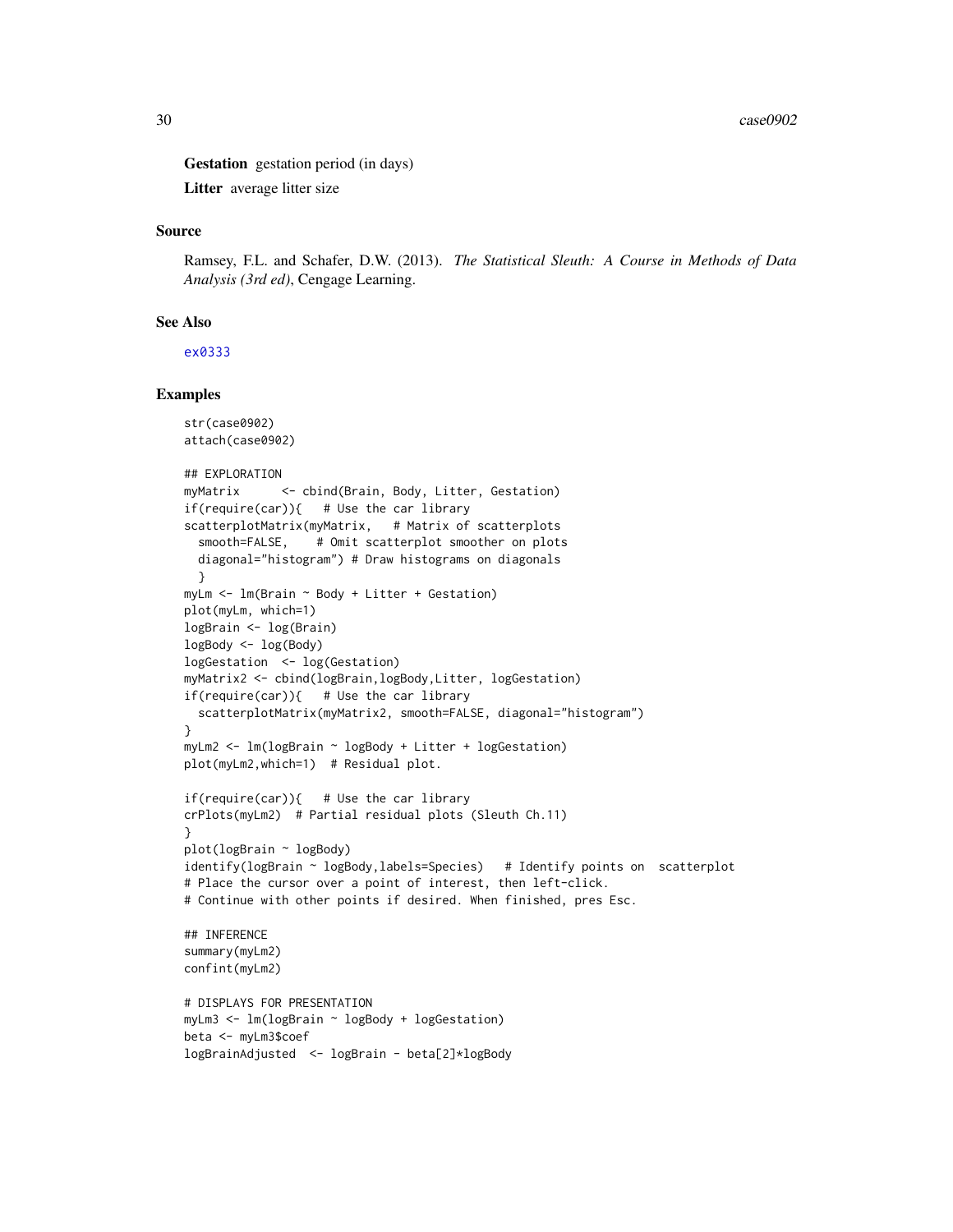### <span id="page-30-0"></span> $case1001$  31

```
y <- exp(logBrainAdjusted)
ymod <- 100*y/median(y)
plot(ymod ~ Gestation, log="xy",
  xlab="Average Gestation Length (Days); Log Scale",
  ylab="Brain Weight Adjusted for Body Weight, as a Percentage of the Median",
 main="Brain Weight Adjusted for Body Weight, Versus Gestation Length, for 96 Mammal Species",
  pch=21,bg="green",cex=1.3)
identify(ymod ~ Gestation,labels=Species, cex=.7) # Identify points, as desired
# Press Esc to complete identify.
abline(h=100,lty=2) # Draw horizontal line at 100%
myLm4 <- lm(logBrain ~ logBody + Litter)
beta <- myLm4$coef
logBrainAdjusted <- logBrain - beta[2]*logBody
y2 <- exp(logBrainAdjusted)
y2mod <- 100*y2/median(y2)
plot(y2mod ~ Litter, log="y", xlab="Average Litter Size",
  ylab="Brain Weight Adjusted for Body Weight, as a Percentage of the Median",
 main="Brain Weight Adjusted for Body Weight, Versus Litter Size, for 96 Mammal Species",
  pch=21,bg="green",cex=1.3)
identify(y2mod ~ Litter,labels=Species, cex=.7)
abline(h=100,lty=2)
detach(case0902)
```
case1001 *Galileo's Data on the Motion of Falling Bodies*

### Description

In 1609 Galileo proved mathematically that the trajectory of a body falling with a horizontal velocity component is a parabola. His search for an experimental setting in which horizontal motion was not affected appreciably (to study inertia) let him to construct a certain apparatus. The data comes from one of his experiments.

#### Usage

case1001

### Format

A data frame with 7 observations on the following 2 variables.

Distance horizontal distances (in punti)

Height initial height (in punti)

### Source

Ramsey, F.L. and Schafer, D.W. (2013). *The Statistical Sleuth: A Course in Methods of Data Analysis (3rd ed)*, Cengage Learning.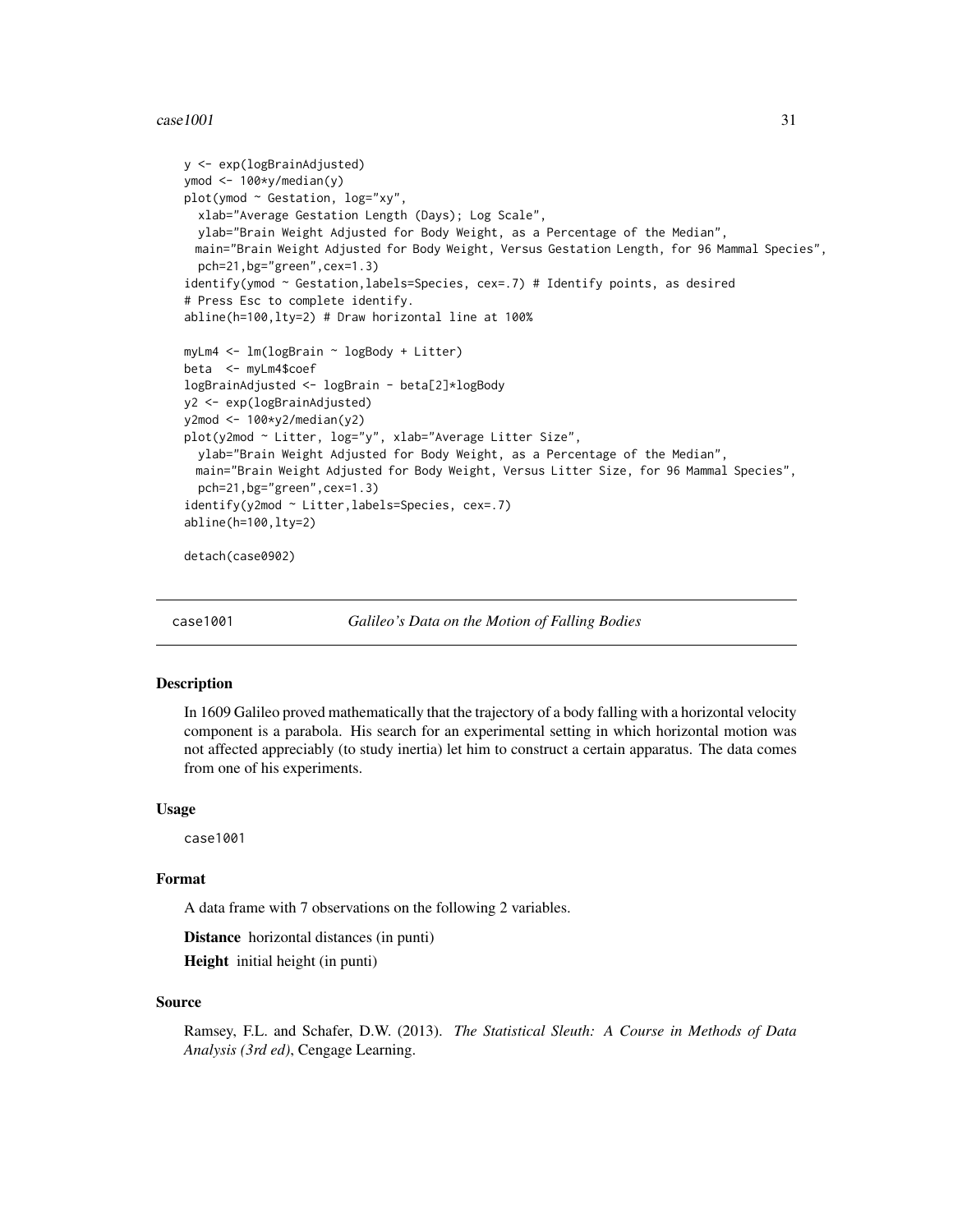### Examples

```
str(case1001)
attach(case1001)
## EXPLORATION
plot(Distance ~ Height)
myLm <- lm(Distance ~ Height)
plot(myLm, which=1)
height2 <- Height^2
myLm2 <- lm(Distance ~ Height + height2)
plot(myLm2, which=1)
summary(myLm2) # Note p-value for quadratic term (it's small)
height3 <- Height^3
myLm3 <- update(myLm2, ~ . + height3)
plot(myLm3,which=1)
summary(myLm3) # Note p-value for cubic term (it's small)
height4 <- Height^4
myLm4 <- update(myLm3, ~ . + height4)
summary(myLm4) # Note p-value for quartic term (it's not small)
## DISPLAY FOR PRESENTATION
plot(Distance ~ Height, xlab="Initial Height (Punti)",
  ylab="Horizontal Distance Traveled (Punti)",
  main="Galileo's Falling Body Experiment",
  pch=21, bg="green", lwd=2, cex=2)
dummyHeight <- seq(min(Height),max(Height),length=100)
betaQ <- myLm2$coef
quadraticCurve <- betaQ[1] + betaQ[2]*dummyHeight + betaQ[3]*dummyHeight^2
lines(quadraticCurve ~ dummyHeight,col="blue",lwd=3)
betaC <- myLm3$coef # coefficients of cubic model
cubicCurve <- betaC[1] + betaC[2]*dummyHeight + betaC[3]*dummyHeight^2 +
  betaC[4]*dummyHeight^3
lines(cubicCurve ~ dummyHeight,lty=3,col="red",lwd=3)
legend(590,290,legend=c(expression("Quadratic Fit "*R^2*" = 99.0%"),<br>expression("Cubic Fit "*R^2*" = 99.9%")),
  expression("Cubic Fit
  lty=c(1,3),col=c("blue","red"), lwd=c(3,3))
detach(case1001)
```
case1002 *The Energy Costs of Echolocation by Bats*

### **Description**

The data are on in–flight energy expenditure and body mass from 20 energy studies on three types of flying vertebrates: echolocating bats, non–echolocating bats and non–echolocating birds.

### Usage

case1002

<span id="page-31-0"></span>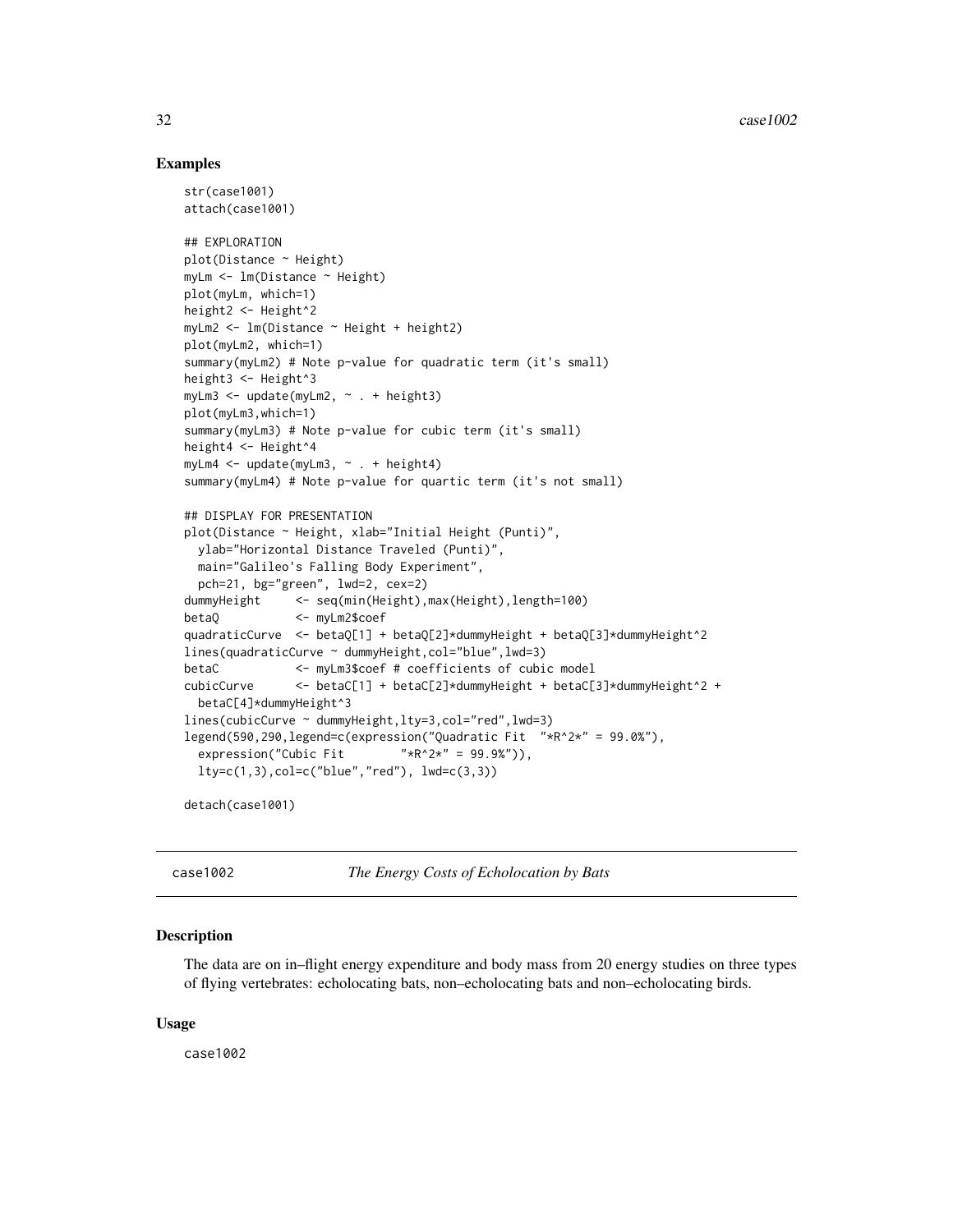### $\cos\theta = 1002$  33

### Format

A data frame with 20 observations on the following 3 variables.

Mass mass (in grams)

Type a factor with 3 levels indicating the type of flying vertebrate: non-echolocating bats, nonecholocating birds, echolocating bats

Energy in–flight energy expenditure (in W)

### Source

Ramsey, F.L. and Schafer, D.W. (2013). *The Statistical Sleuth: A Course in Methods of Data Analysis (3rd ed)*, Cengage Learning.

### References

Speakman, J.R. and Racey, P.A. (1991). No cost of Echolocation for Bats in Flight, *Nature* 350: 421–423.

```
str(case1002)
attach(case1002)
## EXPLORATION
plot(Energy~Mass, case1002, log="xy", xlab = "Body Mass (g) (log scale)",
 ylab = "Energy Expenditure (W) (log scale)",
 pch = ifelse(Type=="echolocating bats", 19,
     ifelse(Type=="non-echolocating birds", 21, 24)))
legend(7, 50, pch=c(24, 21, 19),
     c("Non-echolocating bats", "Non-echolocating birds","Echolocating bats"))
logEnergy <- log(Energy)
logMass <- log(Mass)
myLm2 <- lm(logEnergy ~ logMass + Type + logMass:Type)
plot(myLm2, which=1)
myLm3 <- update(myLm2, ~ . - logMass:Type)
anova(myLm3, myLm2) # Test for interaction with extra ss F-test
## INFERENCE AND INTERPRETATION
myLm4 <- update(myLm3, ~ . - Type) # Reduced model...with no effect of Type
anova(myLm4, myLm3) # Test for Type effect
myType <- factor(Type,
levels=c("non-echolocating bats","echolocating bats","non-echolocating birds"))
myLm3a <- lm(logEnergy ~ logMass + myType)
summary(myLm3a)
100*(exp(myLm3a$coef[3]) - 1)
100*(exp(confint(myLm3a,3))-1)
# Conclusion: Adjusted for body mass, the median energy expenditure for
# echo-locating bats exceeds that for echo-locating bats by an estimated
# 8.2% (95% confidence interval: 29.6% LESS to 66.3% MORE)
```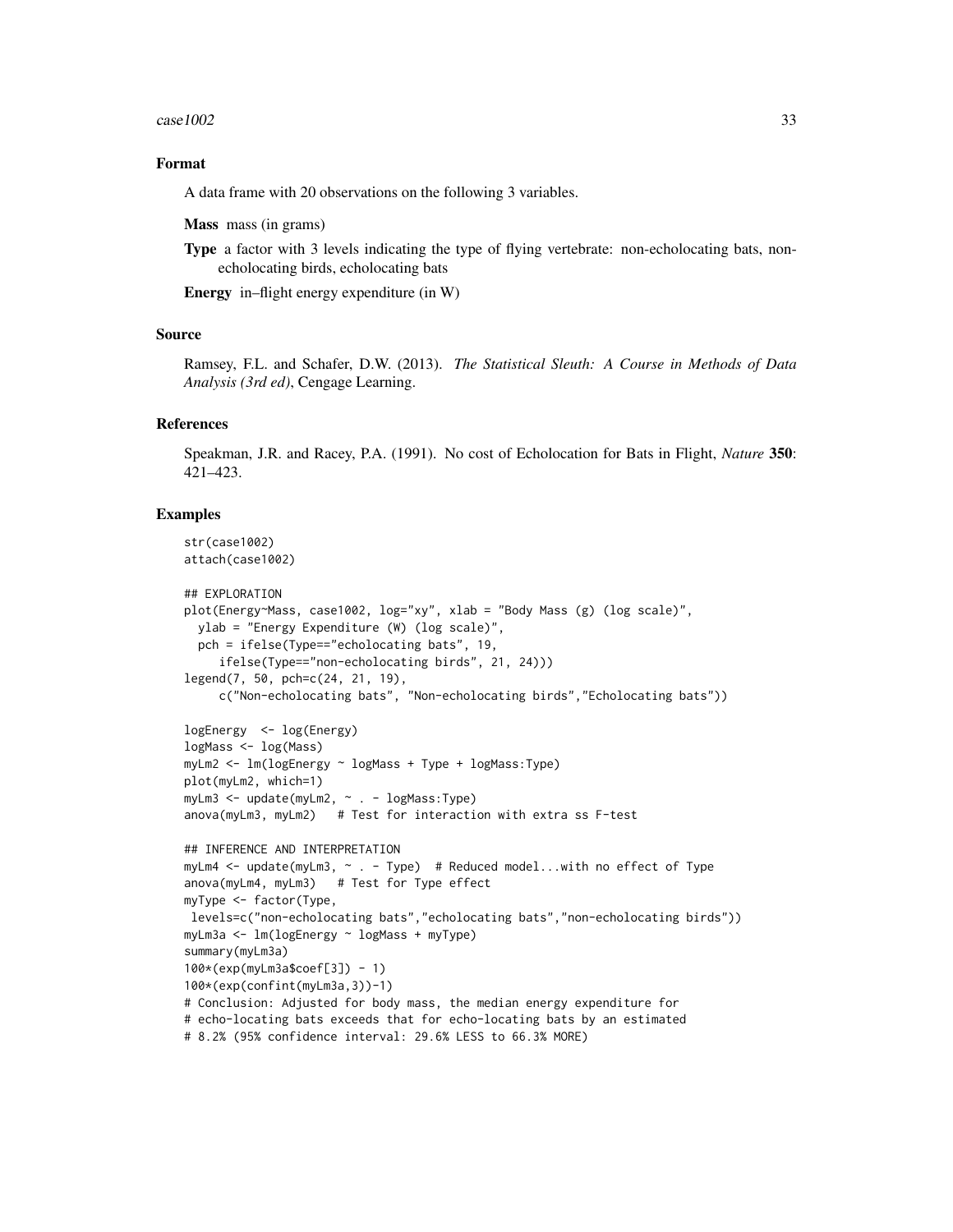```
# DISPLAY FOR PRESENTATION
myPlotCode <- ifelse(Type=="non-echolocating birds",24,21)
myPointColor <- ifelse(Type=="echolocating bats","green","white")
plot(Energy ~ Mass, log="xy", xlab="Body Mass (g); Log Scale ",
 ylab="In-Flight Energy Expenditure (W); Log Scale",
 main="In-Flight Energy Expenditure Study",
 pch=myPlotCode,bg=myPointColor,lwd=2, cex=1.5)
dummyMass <- seq(5,800,length=50)
beta <- myLm3$coef
curve1 <- exp(beta[1] + beta[2]*log(dummyMass))
curve2 <- exp(beta[1] + beta[2]*log(dummyMass) + beta[3])
curve3 <- exp(beta[1] + beta[2]*log(dummyMass) + beta[4])
lines(curve1 ~ dummyMass)
lines(curve2 ~ dummyMass, lty=2)
lines(curve3 ~ dummyMass, lty=3)
legend(100,3,
 c("Echolocating Bats","Non-Echolocating Bats","Non-Echolocating Birds"),
 pch=c(21,21,24),lwd=2,pt.cex=c(1.5,1.5,1.5),pt.lwd=c(2,2,2),
 pt.bg=c("green","white","white"),lty=c(1,2,3))
```
detach(case1002)

case1101 *Alcohol Metabolism in Men and Women*

### Description

These data were collected on 18 women and 14 men to investigate a certain theory on why women exhibit a lower tolerance for alcohol and develop alcohol–related liver disease more readily than men.

#### Usage

case1101

#### Format

A data frame with 32 observations on the following 5 variables.

Subject subject number in the study

Metabol first–pass metabolism of alcohol in the stomach (in mmol/liter-hour)

**Gastric** gastric alcohol dehydrogenase activity in the stomach (in  $\mu$ mol/min/g of tissue)

Sex sex of the subject

Alcohol whether the subject is alcoholic or not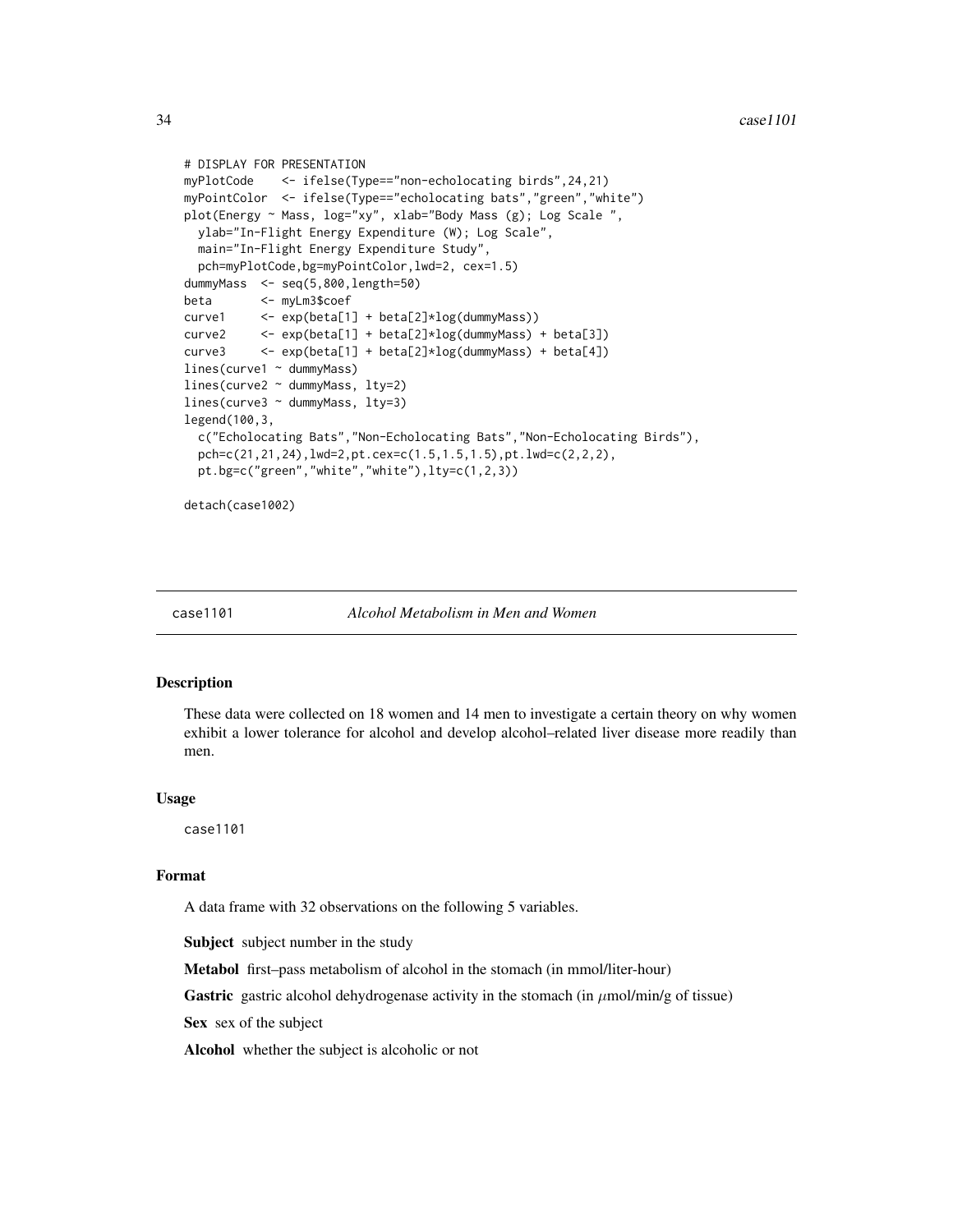### $case1101$  35

### Source

Ramsey, F.L. and Schafer, D.W. (2013). *The Statistical Sleuth: A Course in Methods of Data Analysis (3rd ed)*, Cengage Learning.

```
str(case1101)
attach(case1101)
## EXPLORATION
library(lattice)
xyplot(Metabol~Gastric|Sex*Alcohol, case1101)
myPch <- ifelse(Sex=="Female",24,21)
myBg <- ifelse(Alcohol=="Alcoholic","gray","white")
plot(Metabol~Gastric, pch=myPch,bg=myBg,cex=1.5)
legend(1,12, pch=c(24,24,21,21), pt.cex=c(1.5,1.5,1.5,1.5),
 pt.bg=c("white","gray", "white", "gray"),
 c("Non-alcoholic Females", "Alcoholic Females",
  "Non-alcoholic Males", "Alcoholic Males"))
identity(Metabol \sim Gastric)# Left click on outliers to show case number; Esc when finished.
myLm1 <- lm(Metabol ~ Gastric + Sex + Gastric:Sex)
plot(myLm1, which=1)
plot(myLm1, which=4) # Show Cook's Distance; note cases 31 and 32.
plot(myLm1, which=5) # Note leverage and studentized residual for cases 31 and 32.
subject \leq -1:32 # Create ID number from 1 to 32
# Refit model without cases 31 and 32:
myLm2 <- update(myLm1, \sim ., subset = (subject !=31 & subject !=32))
plot(myLm2,which=1)
plot(myLm2,which=4)
plot(myLm2,which=5)
summary(myLm1)
summary(myLm2) # Significance of interaction terms hinges on cases 31 and 32.
myLm3 <- update(myLm2, ~ . - Gastric:Sex) #Drop interaction (without 31,32).
summary(myLm3)
if(require(car)){ # Use the car library
crPlots(myLm3) # Show partial residual (component + residual) plots.
}
## INFERENCE AND INTERPRETATION
summary(myLm3)
confint(myLm3,2:3)
## DISPLAY FOR PRESENTATION
myCol <- ifelse(Sex=="Male","blue","red")
plot(Metabol ~ Gastric,
 xlab=expression("Gastric Alcohol Dehydrogenase Activity in Stomach ("*mu*"mol/min/g of Tissue)"),
 ylab="First-pass Metabolism in the Stomach (mmol/liter-hour)",
```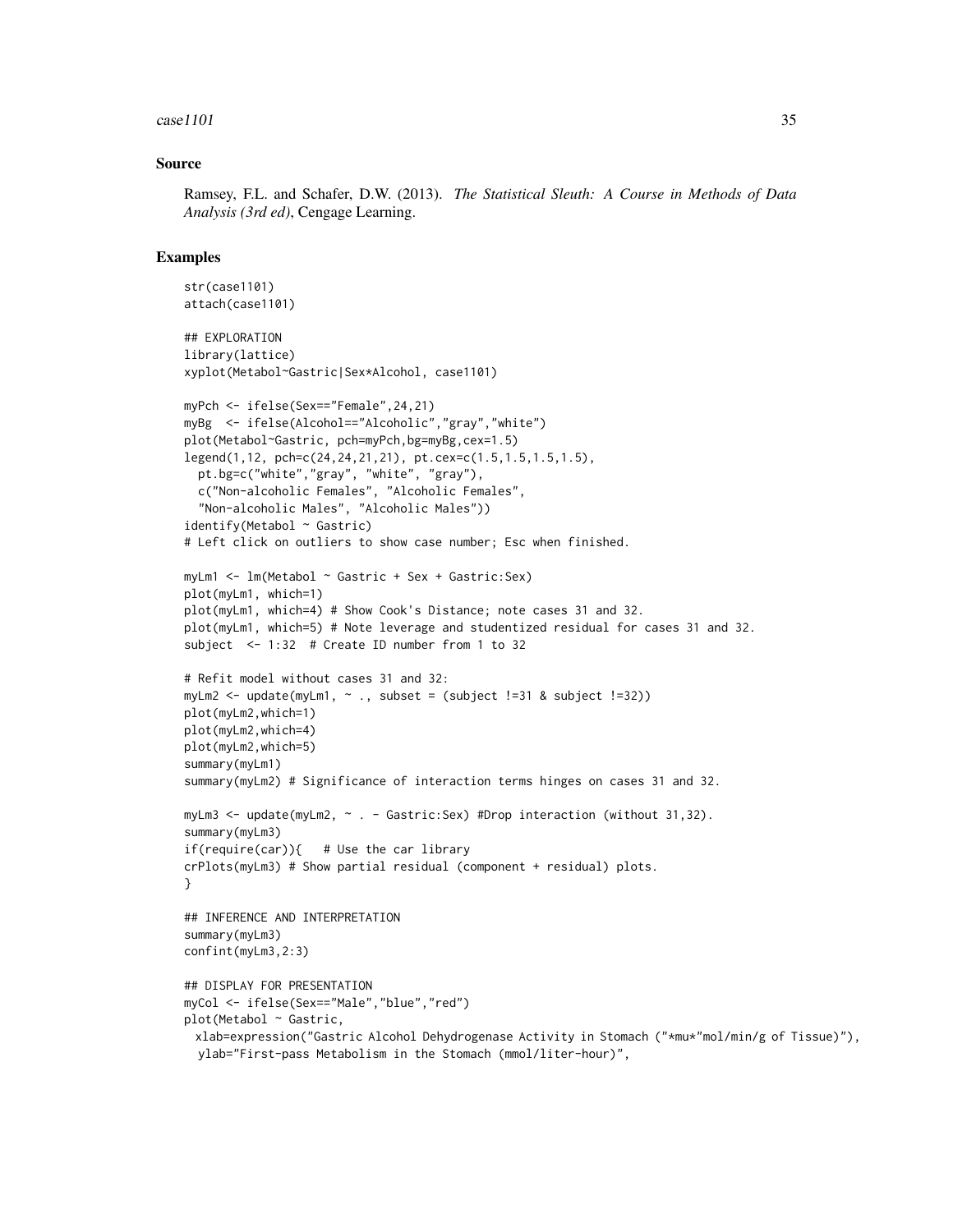```
main="First-Pass Alcohol Metabolism and Enzyme Activity for 18 Females and 14 Males",
 pch=myPch, bg=myBg,cex=1.75, col=myCol, lwd=1)
legend(0.8,12.2, c("Females", "Males"), lty=c(1,2),
   pch=c(24,21), pt.cex=c(1.75,1.75), col=c("red", "blue"))
dummyGastric <- seq(min(Gastric),3,length=100)
beta <- myLm3$coef
curveF <- beta[1] + beta[2]*dummyGastric
curveM <- beta[1] + beta[2]*dummyGastric + beta[3]
lines(curveF ~ dummyGastric, col="red")
lines(curveM ~ dummyGastric, col="blue",lty=2)
text(.8,10,"gray indicates alcoholic",cex = .8, adj=0)
```
detach(case1101)

case1102 *The Blood–Brain Barrier*

### Description

The human brain is protected from bacteria and toxins, which course through the blood–stream, by a single layer of cells called the blood–brain barrier. These data come from an experiment (on rats, which process a similar barrier) to study a method of disrupting the barrier by infusing a solution of concentrated sugars.

#### Usage

case1102

### Format

A data frame with 34 observations on the following 9 variables.

Brain Brain tumor count (per gm)

Liver Liver count (per gm)

Time Sacrifice time (in hours)

Treatment Treatment received

Days Days post inoculation

Sex Sex of the rat

Weight Initial weight (in grams)

Loss Weight loss (in grams)

**Tumor** Tumor weight (in  $10^{-4}$  grams)

### Source

Ramsey, F.L. and Schafer, D.W. (2013). *The Statistical Sleuth: A Course in Methods of Data Analysis (3rd ed)*, Cengage Learning.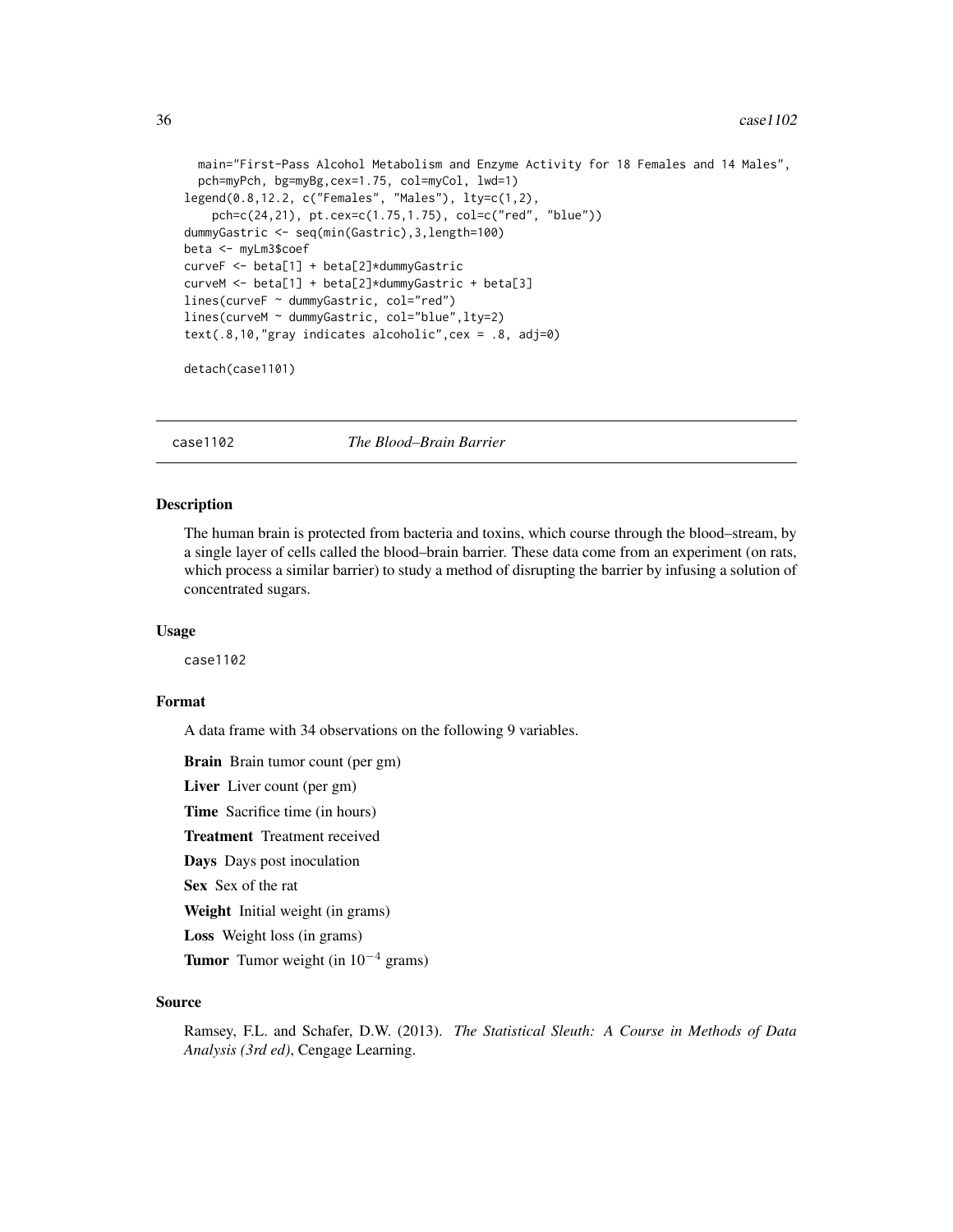$\case1102$  37

# See Also

[ex1416](#page-149-0), [ex1417](#page-150-0)

```
str(case1102)
attach(case1102)
## EXPLORATION
logRatio <- log(Brain/Liver)
logTime <- log(Time)
myMatrix <- cbind (logRatio, Days, Weight, Loss, Tumor, logTime)
if(require(car)){ # Use the car library
scatterplotMatrix(myMatrix,groups=Treatment,
  smooth=FALSE, diagonal="histogram", col=c("green","blue"), pch=c(16,17), cex=1.5)
}
myLm1 <- lm(logRatio ~ Treatment + logTime + Days + Sex + Weight + Loss + Tumor)
plot(myLm1, which=1)
if(require(car)){ # Use the car library
  crPlots(myLm1) # Draw partial resdual plots.
}
myLm2 <- lm(logRatio ~ Treatment + factor(Time) +
  Days + Sex + Weight + Loss + Tumor) # Include Time as a factor.
anova(myLm1,myLm2)
if(require(car)){ # Use the car library
  crPlots(myLm2) # Draw partial resdual plots.
}
summary(myLm2) # Use backard elimination
myLm3 <- update(myLm2, ~ . - Days)
summary(myLm3)
myLm4 \leq update(myLm3, \sim . - Sex)
summary(myLm4)
myLm5 <- update(myLm4, ~ . - Weight)
summary(myLm5)
myLm6 <- update(myLm5, ~ . - Tumor)
summary(myLm6)
myLm7 \leq update(myLm6, \sim . - Loss)summary(myLm7) # Final model for inference
## INFERENCE AND INTERPRETATION
myTreatment <- factor(Treatment,levels=c("NS","BD")) # Change level ordering
myLm7a <- lm(logRatio ~ factor(Time) + myTreatment)
summary(myLm7a)
beta <- myLm7a$coef
exp(beta[5])
exp(confint(myLm7a,5))
# Interpetation: The median ratio of brain to liver tumor counts for barrier-
# disrupted rats is estimated to be 2.2 times the median ratio for control rats
```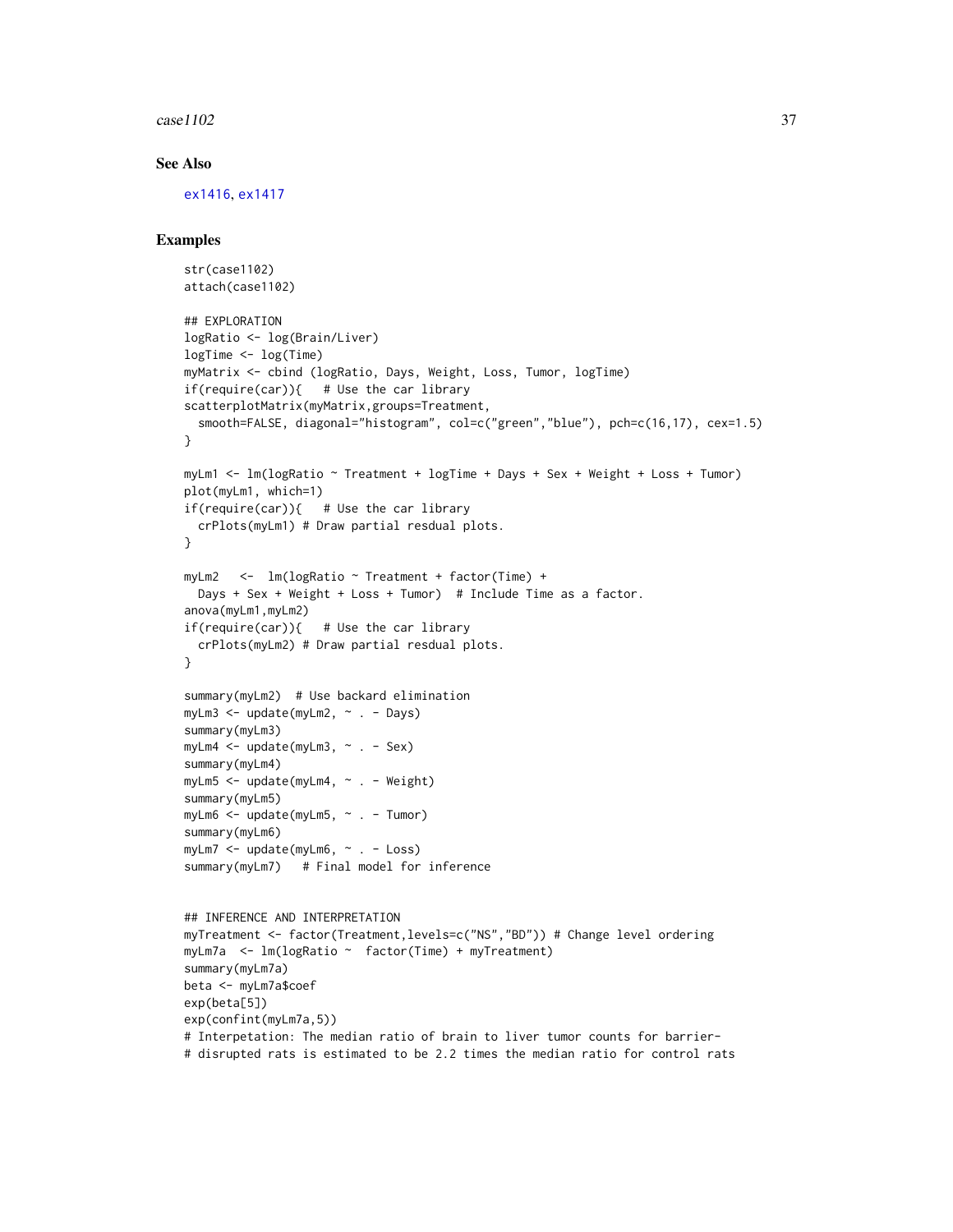```
# (95% CI: 1.5 times to 3.2 times as large).
## DISPLAY FOR PRESENTATION
ratio <- Brain/Liver
jTime <- exp(jitter(logTime,.2)) # Back-transform a jittered version of logTime
plot(ratio ~ jTime, log="xy",
 xlab="Sacrifice Time (Hours), jittered; Log Scale",
 ylab="Effectiveness: Brain Tumor Count Relative To Liver Tumor Count; Log Scale",
 main="Blood Brain Barrier Disruption Effectiveness in 34 Rats",
 pch= ifelse(Treatment=="BD",21,24), bg=ifelse(Treatment=="BD","green","orange"),
 lwd=2, cex=2)
dummyTime <- c(0.5, 3, 24, 72)
controlTerm <- beta[1] + beta[2]*(dummyTime==3) +
 beta[3]*(dummyTime==24) + beta[4]*(dummyTime==72)
controlCurve <- exp(controlTerm)
lines(controlCurve ~ dummyTime, lty=1,lwd=2)
BDTerm <- controlTerm + beta[5]
BDCurve <- exp(BDTerm)
lines(BDCurve ~ dummyTime,lty=2,lwd=2)
legend(0.5,10,c("Barrier disruption","Saline control"),pch=c(21,22),
 pt.bg=c("green","orange"),pt.lwd=c(2,2),pt.cex=c(2,2), lty=c(2,1),lwd=c(2,2))
```
detach(case1102)

case1201 *State Average SAT Scores*

## Description

Data on the average SAT scores for US states in 1982 and possible associated factors.

## Usage

case1201

## Format

A data frame with 50 observations on the following 8 variables.

State US state

SAT state averages of the total SAT (verbal + quantitative) scores

- Takers the percentage of the total eligible students (high school seniors) in the state who took the exam
- Income the median income of families of test–takers (in hundreds of dollars)
- Years the average number of years that the test–takers had formal studies in social sciences, natural sciences and humanities
- Public the percentage of the test–takers who attended public secondary schools

Expend the total state expenditure on secondary schools (in hundreds of dollars per student)

Rank the median percentile ranking of the test–takers within their secondary school classes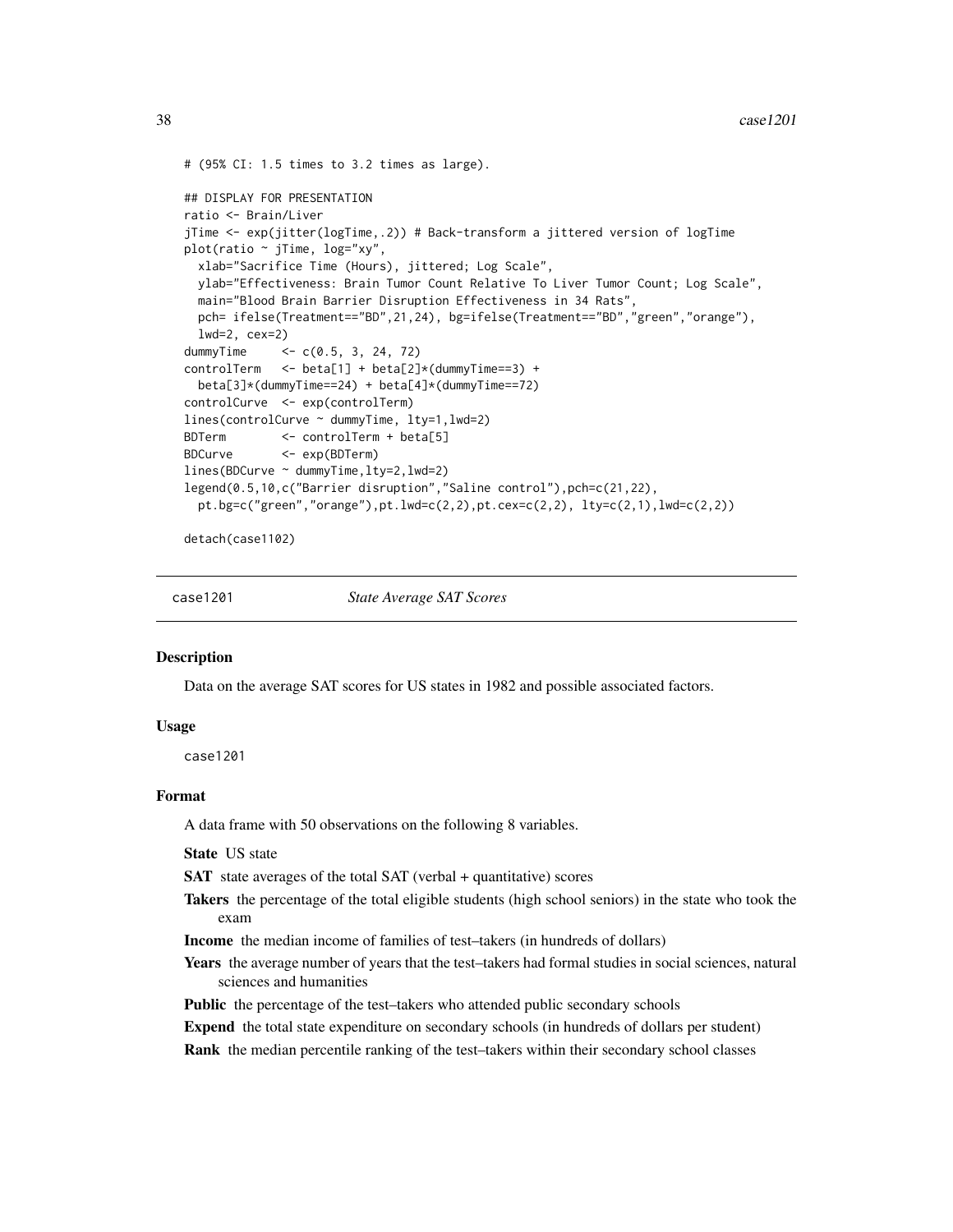## $case1201$  39

## Source

Ramsey, F.L. and Schafer, D.W. (2013). *The Statistical Sleuth: A Course in Methods of Data Analysis (3rd ed)*, Cengage Learning.

```
str(case1201)
attach(case1201)
## EXPLORATION
logTakers <- log(Takers)
myMatrix <- cbind(SAT, logTakers,Income, Years, Public, Expend, Rank)
if(require(car)){ # Use the car library
scatterplotMatrix(myMatrix, diagonal="histogram", smooth=FALSE)
 }
State[Public < 50] # Identify state with low Public (Louisiana)
State[Expend > 40] # Alaska
myLm1 <- lm(SAT ~ logTakers + Income+ Years + Public + Expend + Rank)
plot(myLm1,which=1)
plot(myLm1,which=4) # Cook's Distance
State[29] # Identify State number 29? ([1] Alaska)
plot(myLm1,which=5)
if(require(car)){ # Use the car library
 crPlots(myLm1) # Partial residual plot
}
myLm2 <- update(myLm1, ~ . ,subset=(State != "Alaska"))
plot(myLm2,which=1)
plot(myLm2,which=4)
if(require(car)){ # Use the car library
 crPlots(myLm2) # Partial residual plot
}
## RANK STATES ON SAT SCORES, ADJUSTED FOR Takers AND Rank
myLm3 <- lm(SAT ~ logTakers + Rank)
myResiduals <- myLm3$res
myOrder <- order(myResiduals)
State[myOrder]
## DISPLAY FOR PRESENTATION
dotchart(myResiduals[myOrder], labels=State[myOrder],
 xlab="SAT Scores, Adjusted for Percent Takers and HS Ranks (Deviation From Average)",
 main="States Ranked by Adjusted SAT Scores",
 bg="green", cex=.8)
abline(v=0, col="gray")
## VARIABLE SELECTION (FOR RANKING STATES AFTER ACCOUNTING FOR ALL VARIABLES)
expendSquared <- Expend^2
if(require(leaps)){ # Use the leaps library
 mySubsets <- regsubsets(SAT ~ logTakers + Income+ Years + Public + Expend +
   Rank + expendSquared, nvmax=8, data=case1201, subset=(State != "Alaska"))
 mySummary <- summary(mySubsets)
 p <- apply(mySummary$which, 1, sum)
 plot(p, mySummary$bic, ylab = "BIC")
```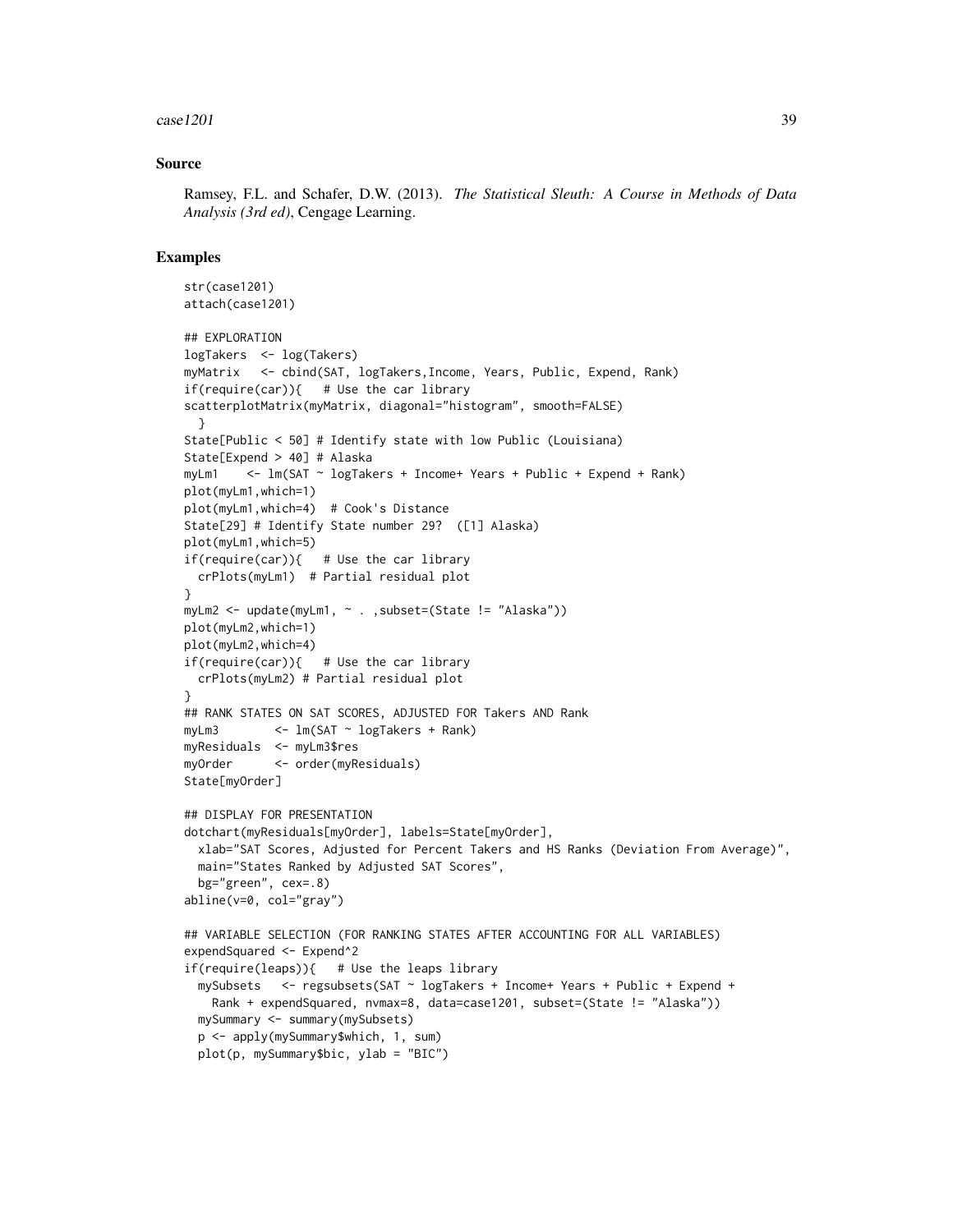```
cbind(p,mySummary$bic)
 mySummary$which[4,]
 myLm4 <- lm(SAT ~ logTakers + Years + Expend + Rank, subset=(State != "Alaska"))
 summary(myLm4)
## DISPLAY FOR PRESENTATION
 myResiduals2 <- myLm4$res
 myOrder2 <- order(myResiduals2)
 newState <- State[State != "Alaska"]
 newState[myOrder2]
 dotchart(myResiduals2[myOrder2], labels=State[myOrder2],
    xlab="Adjusted SAT Scores (Deviation From Average Adjusted Value)",
   main=paste("States Ranked by SAT Scores Adjusted for Demographics",
               "of Takers and Education Expenditure", sep = ""),
    bg="green", cex = .8)
 abline(v=0, col="gray")
}
detach(case1201)
```
case1202 *Sex discrimination in Employment*

# Description

Data on employees from one job category (skilled, entry–level clerical) of a bank that was sued for sex discrimination. The data are on 32 male and 61 female employees, hired between 1965 and 1975.

#### Usage

case1202

#### Format

A data frame with 93 observations on the following 7 variables.

Bsal Annual salary at time of hire

Sal77 Salary as of March 1975

Sex Sex of employee

Senior Seniority (months since first hired)

Age Age of employee (in months)

Educ Education (in years)

Exper Work experience prior to employment with the bank (months)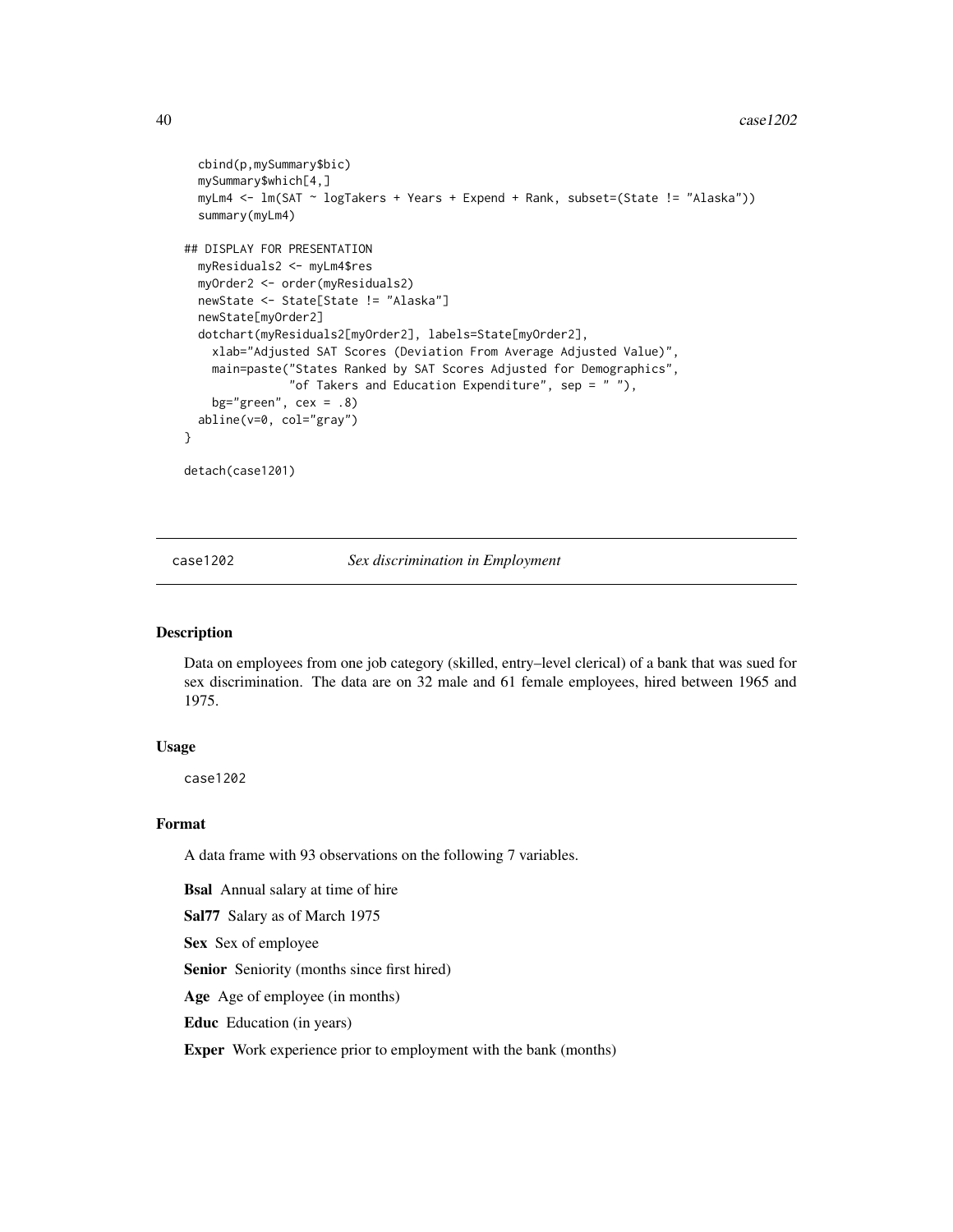#### $\cose1202$  41

## Source

Ramsey, F.L. and Schafer, D.W. (2013). *The Statistical Sleuth: A Course in Methods of Data Analysis (3rd ed)*, Cengage Learning.

## References

Roberts, H.V. (1979). Harris Trust and Savings Bank: An Analysis of Employee Compensation, *Report 7946*, Center for Mathematical Studies in Business and Economics, University of Chicago Graduate School of Business.

# See Also

[case0102](#page-6-0)

```
str(case1202)
attach(case1202)
## EXPLORATION
logSal <- log(Bsal)
myMatrix <- cbind (logSal, Senior,Age, Educ, Exper)
if(require(car)){ # Use the car library
 scatterplotMatrix(myMatrix, smooth=FALSE, diagonal="histogram",
                   groups=Sex, col=c("red","blue") )
}
myLm1 < - \text{lm}(logSal \sim Senior + Age + Educ + Expert + Sex)plot(myLm1, which=1)
plot(myLm1, which=4) # Cook's Distance
if(require(car)){ # Use the car library
 crPlots(myLm1) # Partial residual plots
}
ageSquared <- Age^2
ageCubed <- Age^3
experSquared <- Exper^2
experCubed <- Exper^3
myLm2 <- lm(logSal ~ Senior + Age + ageSquared + ageCubed +
 Educ + Exper + experSquared + experCubed + Sex)
plot(myLm2, which=1) # Residual plot
plot(myLm1, which=4) # Cook's distance
if(require(leaps)){ # Use the leaps library
 mySubsets <- regsubsets(logSal ~ (Senior + Age + Educ + Exper +
   ageSquared + experSquared)^2, nvmax=25, data=case1202)
 mySummary <- summary(mySubsets)
 p <- apply(mySummary$which, 1, sum)
 plot(mySummary$bic \sim p, ylab = "BIC")
 cbind(p,mySummary$bic)
 mySummary$which[8,] # Note that Age:ageSquared = ageCubed
}
myLm3 <- lm(logSal ~ Age + Educ + ageSquared + Senior:Educ +
 Age:Exper + ageCubed + Educ:Exper + Exper:ageSquared)
```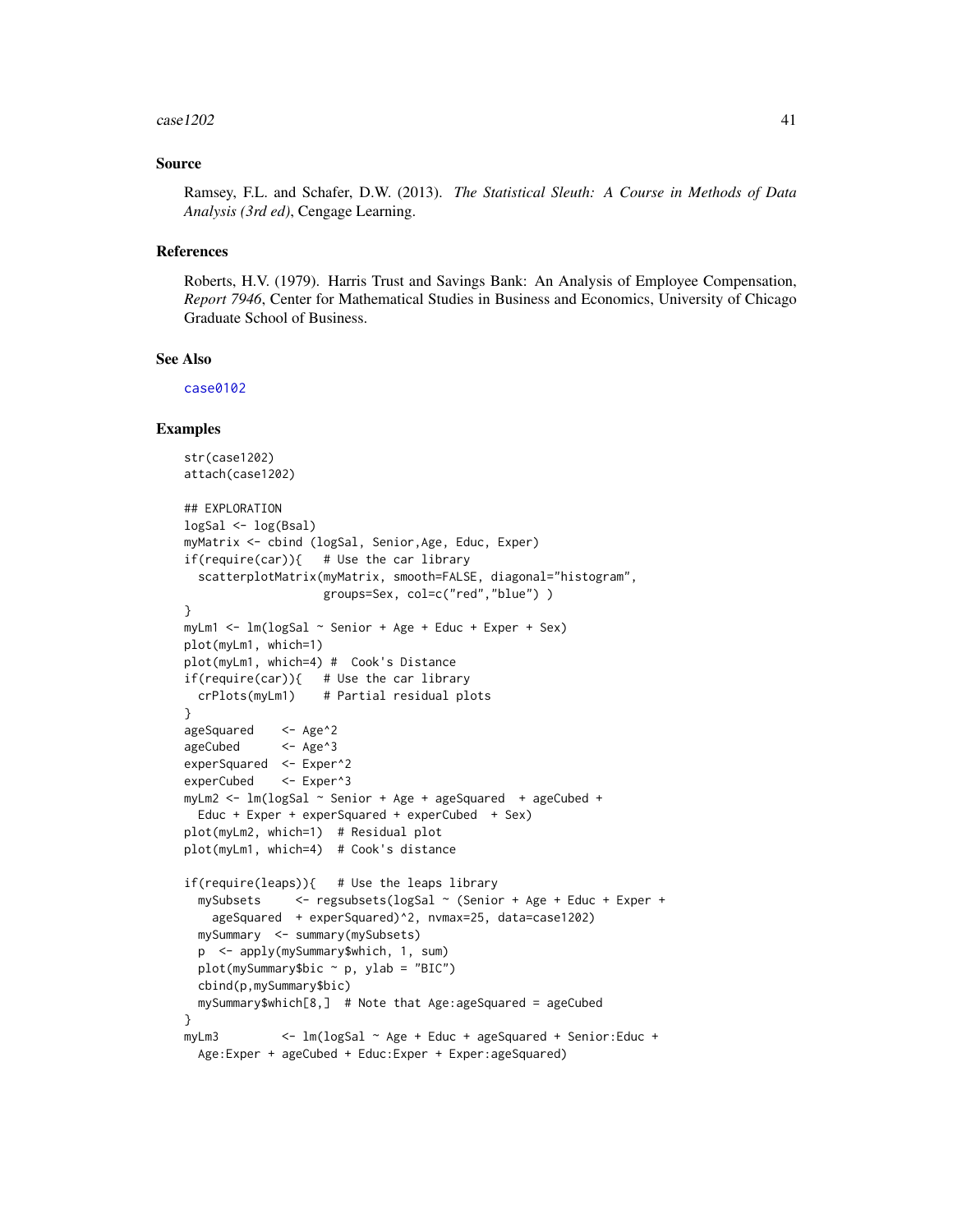```
summary(myLm3)
myLm4 <- update(myLm3, ~ . + Sex)
summary(myLm4)
myLm5 <- update(myLm4, ~ . + Sex:Age + Sex:Educ + Sex:Senior +
 Sex:Exper + Sex:ageSquared)
anova(myLm4, myLm5)
## INFERENCE AND INTERPRETATION
summary(myLm4)
beta <- myLm4$coef
exp(beta[6])
exp(confint(myLm4,6))
# Conclusion: The median beginning salary for males was estimated to be 12%
# higher than the median salary for females with similar values of the available
# qualification variables (95% confidence interval: 7% to 17% higher).
## DISPLAY FOR PRESENTATION
years <- Exper/12 # Change months to years
plot(Bsal ~ years, log="y", xlab="Previous Work Experience (Years)",
 ylab="Beginning Salary (Dollars); Log Scale",
 main="Beginning Salaries and Experience for 61 Female and 32 Male Employees",
 pch= ifelse(Sex=="Male",24,21), bg = "gray",
 col= ifelse(Sex=="Male","blue","red"), lwd=2, cex=1.8 )
myLm6 <- lm(logSal ~ Exper + experSquared + experCubed + Sex)
beta <- myLm6$coef
dummyExper <- seq(min(Exper),max(Exper),length=50)
curveF <- beta[1] + beta[2]*dummyExper + beta[3]*dummyExper^2 +
 beta[4]*dummyExper^3
curveM <- curveF + beta[5]
dummyYears <- dummyExper/12
lines(exp(curveF) ~ dummyYears, lty=1, lwd=2,col="red")
lines(exp(curveM) ~ ~ dummy Years, 1ty = 2, 1wd=2, col="blue")legend(28,8150, c("Male","Female"),pch=c(24,21), pt.cex=1.8, pt.lwd=2,
 pt.bg=c("gray","gray"), col=c("blue","red"), lty=c(2,1), lwd=2)
detach(case1202)
```
case1301 *Seaweed Grazers*

## **Description**

To study the influence of ocean grazers on regeneration rates of seaweed in the intertidal zone, a researcher scraped rock plots free of seaweed and observed the degree of regeneration when certain types of seaweed-grazing animals were denied access. The grazers were limpets (L), small fishes (f) and large fishes (F). Each plot received one of six treatments named by which grazers were allowed access. In addition, the researcher applied the treatments in eight blocks of 12 plots each. Within each block she randomly assigned treatments to plots. The blocks covered a wide range of tidal conditions.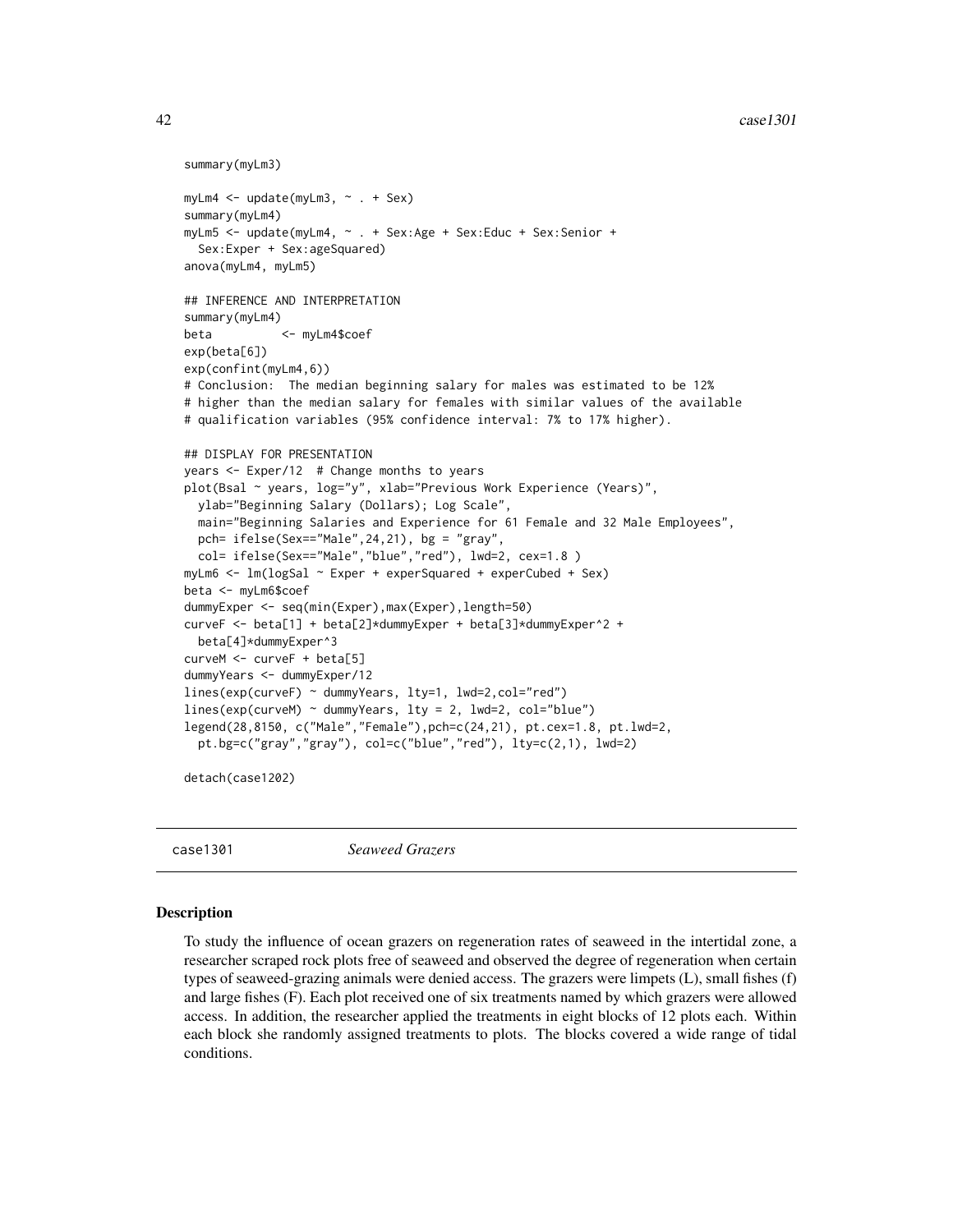#### $case1301$  43

## Usage

case1301

## Format

A data frame with 96 observations on the following 3 variables.

Cover percent of regenerated seaweed cover

Block a factor with levels "B1", "B2", "B3", "B4", "B5", "B6", "B7" and "B8"

Treat a factor indicating treatment, with levels "C", "f", "fF", "L", "Lf" and "LfF"

## Source

Ramsey, F.L. and Schafer, D.W. (2013). *The Statistical Sleuth: A Course in Methods of Data Analysis (3rd ed)*, Cengage Learning.

#### References

Olson, A. (1993). Evolutionary and Ecological Interactions Affecting Seaweeds, Ph.D. Thesis. Oregon State University.

## Examples

str(case1301) attach(case1301)

```
## EXPLORATION AND MODEL DEVELOPMENT
plot(Cover ~ Treat, xlab="Animals Present", ylab="Remaining Seaweed Coverage (%)")
myLm1 <- lm(Cover ~ Block + Treat + Block:Treat)
plot(myLm1,which=1)
ratio <- Cover/(100 - Cover)
logRatio <- log(ratio)
myLm2 <- lm(logRatio ~ Block + Treat + Block:Treat)
plot(myLm2, which=1)
myLm3 <- lm(logRatio ~ Block + Treat)
anova(myLm3, myLm2) # Test for interaction with extra ss F-test
if(require(car)){ # Use the car library
  crPlots(myLm3) # Partial residual plots
  myLm4 <- lm(logRatio ~ Treat)
  anova(myLm4, myLm3) # Test for Block effect
  myLm5 <- lm(logRatio ~ Block)
  anova(myLm5, myLm3) # Test for Treatment effect
  lmp <- factor(ifelse(Treat %in% c("L", "Lf", "LfF"), "yes", "no"))
  sml <- factor(ifelse(Treat %in% c("f", "fF", "Lf", "LfF"), "yes","no"))
  big <- factor(ifelse(Treat %in% c("fF", "LfF"), "yes","no"))
  myLm6 <- lm(logRatio ~ Block + lmp + sml + big)
  crPlots(myLm6)
  myLm7 \leftarrow lm(logRatio \sim Block + (lmp + sml + big)^2)
  anova(myLm6, myLm7) # Test for interactions of lmp, sml, and big
```
## INFERENCE AND INTERPRETATION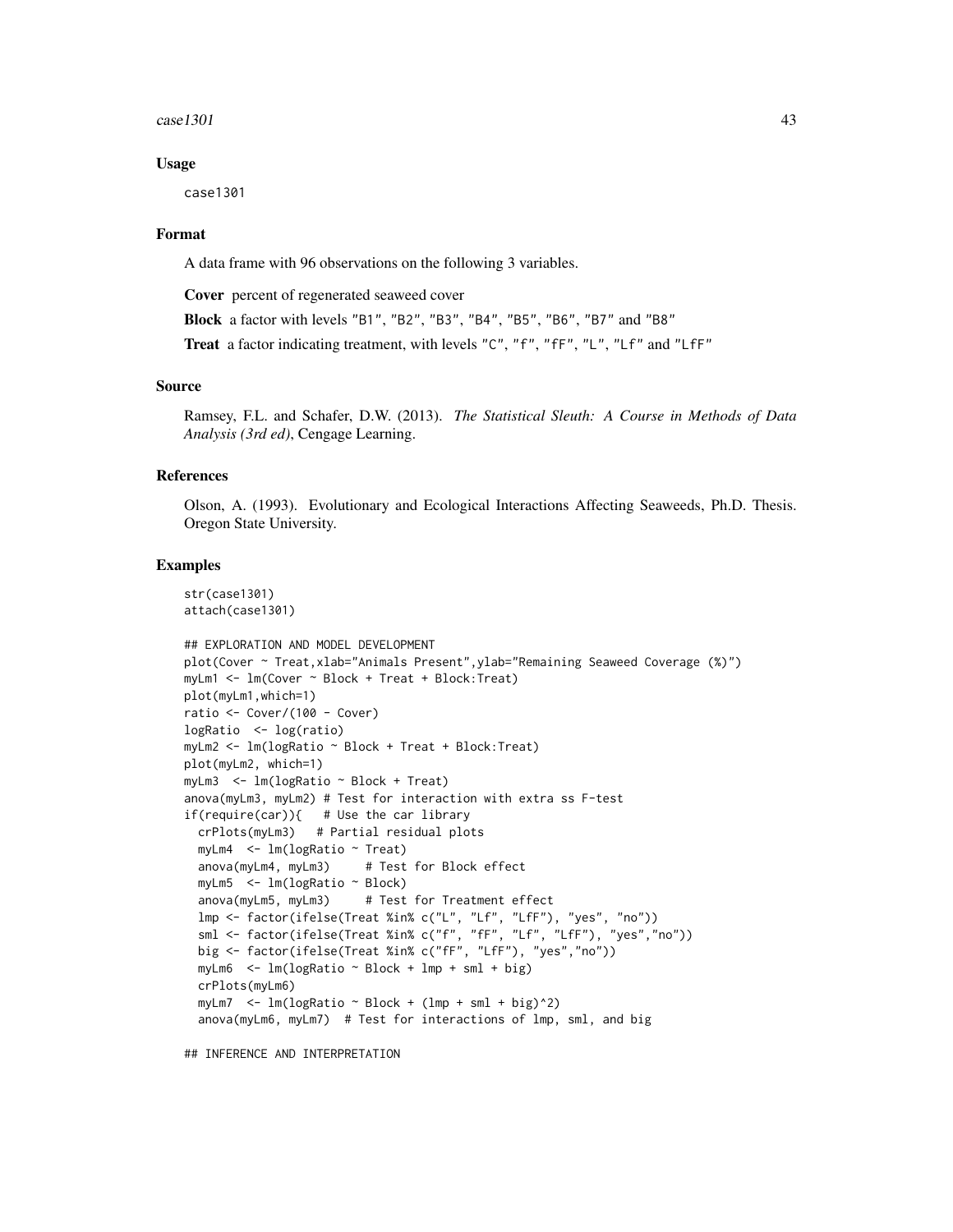```
summary(myLm6) # Get p-values for lmp, sml, and big effects; R^2 = .8522
 beta <- myLm6$coef
 exp(beta[9:11])
 exp(confint(myLm6,9:11) )
 myLm7 <- update(myLm6, ~ . - lmp)
 summary(myLm7) # R^2 = .4568; Note .8522-.4580 = 39.54# (explained by limpets)
 myLm8 <- update(myLm6, ~ . - big)
 summary(myLm8) # R^2 = .8225; Note .8522-.8255= 2.97# (explained by big fish)
 myLm9 <- update(myLm6, ~ . - sml)
 summary(myLm9) # R^2: .8400; Note .8522-.8400 = 1.22# (explained by small fish)
## DISPLAY FOR PRESENTATION
 myYLab <- "Adjusted Seaweed Regeneration (Log Scale; Deviation from Average)"
 crPlots(myLm6, ylab=myYLab, ylim=c(-2.2,2.2),
   main="Effects of Blocks and Treatments on Log Regeneration Ratio, Adjusted for Other Factors")
}
detach(case1301)
```
case1302 *Pygmalion Effect*

#### Description

One company of soldiers in each of 10 platoons was assigned to a Pygmalion treatment group, with remaining companies in the platoon assigned to a control group. Leaders of the Pygmalion platoons were told their soldiers had done particularly well on a battery of tests which were, in fact, non-existent. In this randomised block experiment, platoons are experimental units, companies are blocks, and average Practical Specialty test score for soldiers in a platoon is the response. The researchers wished to see if the platoon response was affected by the artificially-induced expectations of the platoon leader.

#### Usage

case1302

## Format

A data frame with 29 observations on the following 3 variables.

Company a factor indicating company identification, with levels "C1", "C2", . . . , "C10"

Treat a factor indicating treatment with two levels, "Pygmalion" and "Control"

Score average score on practical specialty test of all soldiers in the platoon

## Source

Ramsey, F.L. and Schafer, D.W. (2013). *The Statistical Sleuth: A Course in Methods of Data Analysis (3rd ed)*, Cengage Learning.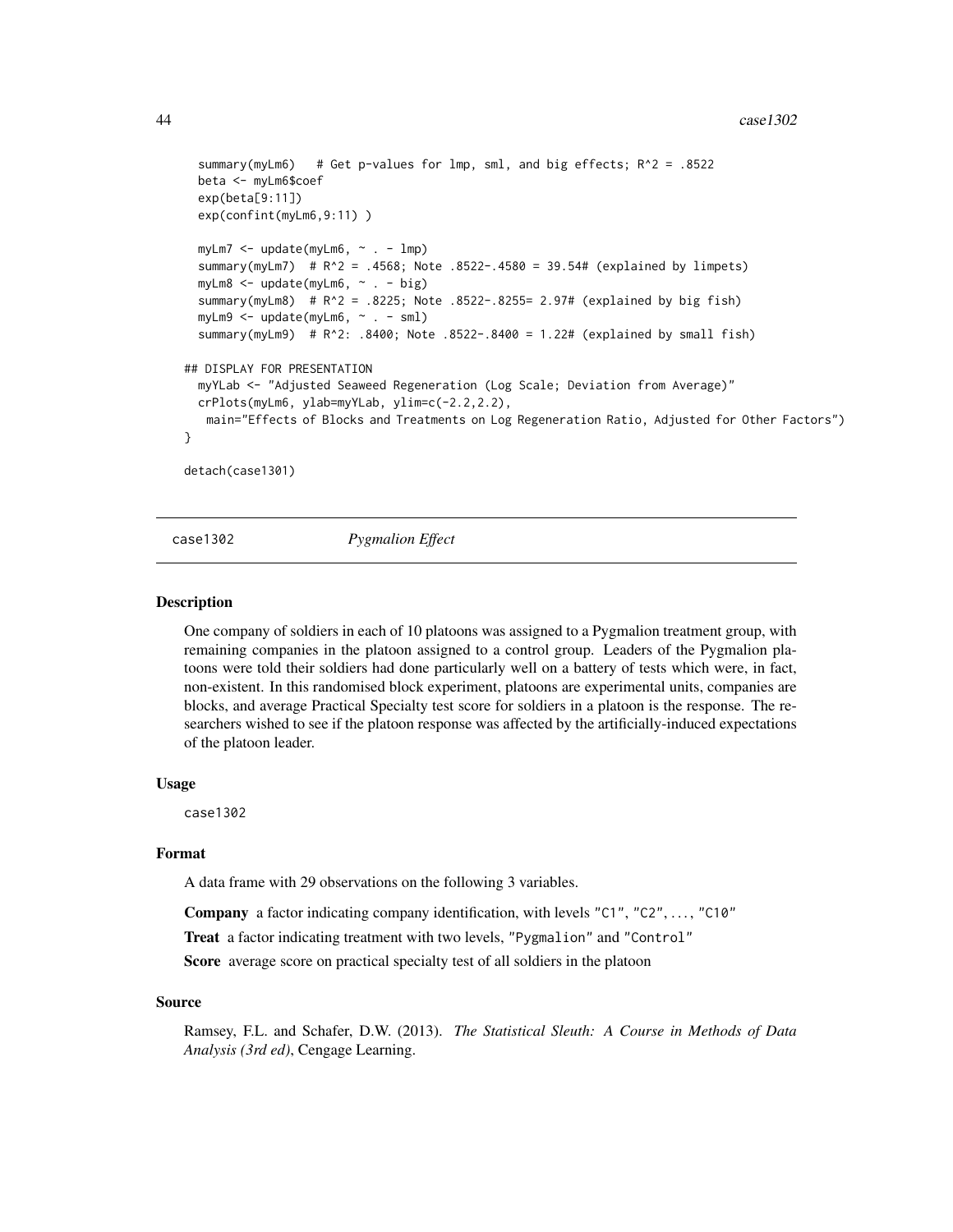#### $\cose1401$  45

## References

Eden, D. (1990). Pygmalion Without Interpersonal Contrast Effects: Whole Groups Gain from Raising Manager Expectations, *Journal of Applied Psychology* 75(4): 395–398.

#### Examples

```
str(case1302)
attach(case1302)
## EXPLORATION AND MODEL DEVELOPMENT
plot(Score ~ as.numeric(Company),cex=1.5, pch=21,
 bg=ifelse(Treat=="Pygmalion","blue","light gray"))
myLm1 <- lm(Score ~ Company + Treat + Company:Treat) # Fit with interaction.
plot(myLm1,which=1) # Plot residuals.
myLm2 <- update(myLm1, ~ . - Company:Treat) # Refit, without interaction.
anova(myLm2, myLm1) # Show extra-ss-F-test p-value (for interaction effect).
if(require(car)){ # Use the car library
 crPlots(myLm2)
}
## INFERENCE
myLm3 <- update(myLm2, ~ . - Company) # Fit reduced model without Company.
anova(myLm3, myLm2) # Test for Company effect.
summary(myLm2) # Show estimate and p-value for Pygmalion effect.
confint(myLm2,11) # Show 95% CI for Pygmalion effect.
## DISPLAY FOR PRESENTATION
beta <- myLm2$coef
partialRes <- myLm2$res + beta[11]*ifelse(Treat=="Pygmalion",1,0) # partial res
boxplot(partialRes ~ Treat, # Boxplots of partial residuals for each treatment
 ylab="Average Test Score, Adjusted for Company Effect (Deviation from Company Average)",
 names=c("19 Control Platoons","10 Pygmalion Treated Platoons"),
 col="green", boxlwd=2, medlwd=2,whisklty=1, whisklwd=2, staplewex=.2,
 staplelwd=2, outlwd=2, outpch=21, outbg="green", outcex=1.5)
```
detach(case1302)

case1401 *Chimp Learning Times*

#### Description

Researchers taught each of 4 chimps to learn 10 words in American sign language and recorded the learning time for each word for each chimp. They wished to describe chimp differences and word differences.

#### Usage

case1401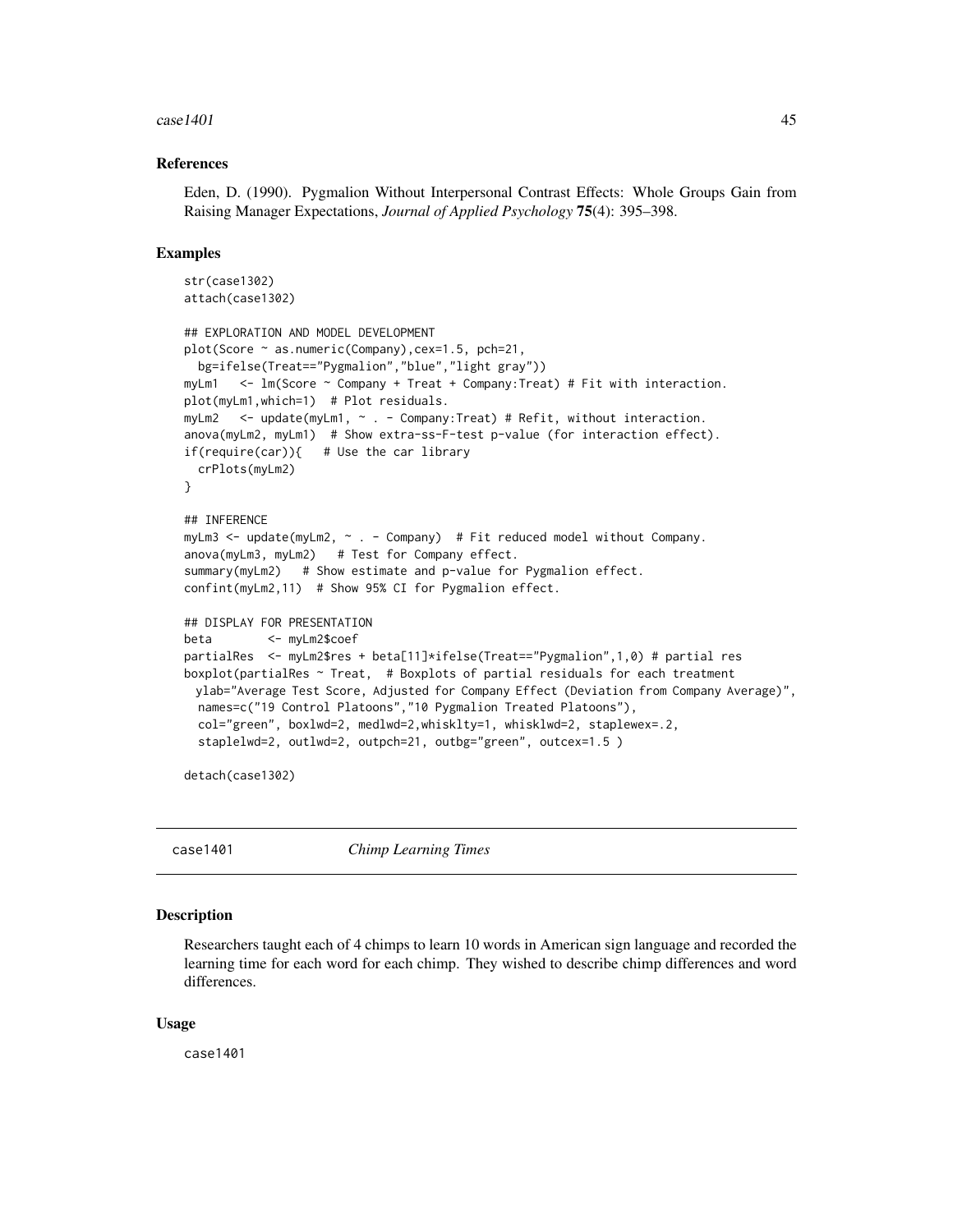## Format

A data frame with 40 observations on the following 4 variables.

Minutes learning time in minutes

Chimp a factor indicating chimp, with four levels "Booee", "Cindy", "Bruno" and "Thelma"

Sign a factor indicating word taught, with 10 levels

Order the order in which the sign was taught

## Source

Ramsey, F.L. and Schafer, D.W. (2013). *The Statistical Sleuth: A Course in Methods of Data Analysis (3rd ed)*, Cengage Learning.

## References

Fouts, R.S. (1973). Acquisition and Testing of Gestural Signs in Four Young Chimpanzees, *Science* 180: 978–980.

```
str(case1401)
attach(case1401)
## EXPLORATION AND MODEL DEVELOPMENT
plot(Minutes ~ Sign)myLm1 <- lm(Minutes ~ Chimp + Sign)
plot(myLm1,which=1) # Plot residuals (indicates a need for transformation).
logMinutes <- log(Minutes)
myLm2 <- lm(logMinutes ~ Chimp + Sign)
plot(myLm2, which=1) # This looks fine.
if(require(car)){ # Use the car library
 crPlots(myLm2) # Partial residual plots
}
## INFERENCE AND INTERPRETATION
myLm3 <- update(myLm2, ~ . - Chimp) # Fit reduced model without Chimp.
anova(myLm3, myLm2) # Test for Chimp effect.
myLm4 <- update(myLm2, ~ . - Sign) # Fit reduced model without Sign.
anova(myLm4, myLm2) # Test for Sign effect.
# Fit 2-way model without intercept to order signs from easiest to hardest
myAov1 <- aov(logMinutes ~ Sign + Chimp - 1)
sort(myAov1$coef[1:10]) # Show the ordering of Signs
orderedSign <- factor(Sign,levels=c("listen","drink","shoe","key","more",
      "food","fruit","hat","look","string") ) # Re-order signs, easiest 1st
myAov2 <- aov(logMinutes ~ orderedSign + Chimp - 1) # Refit
opar <- par(no.readonly=TRUE) # Store current graphics parameters settings
par(mar=c(4.1,7.1,4.1,2.1)) # Adjust margins to allow room for y-axis labels
## takes too long to run
if(require(multcomp)){ # Use the multcomp library
 myMultComp <- glht(myAov2, linfct = mcp(orderedSign = "Tukey"))
```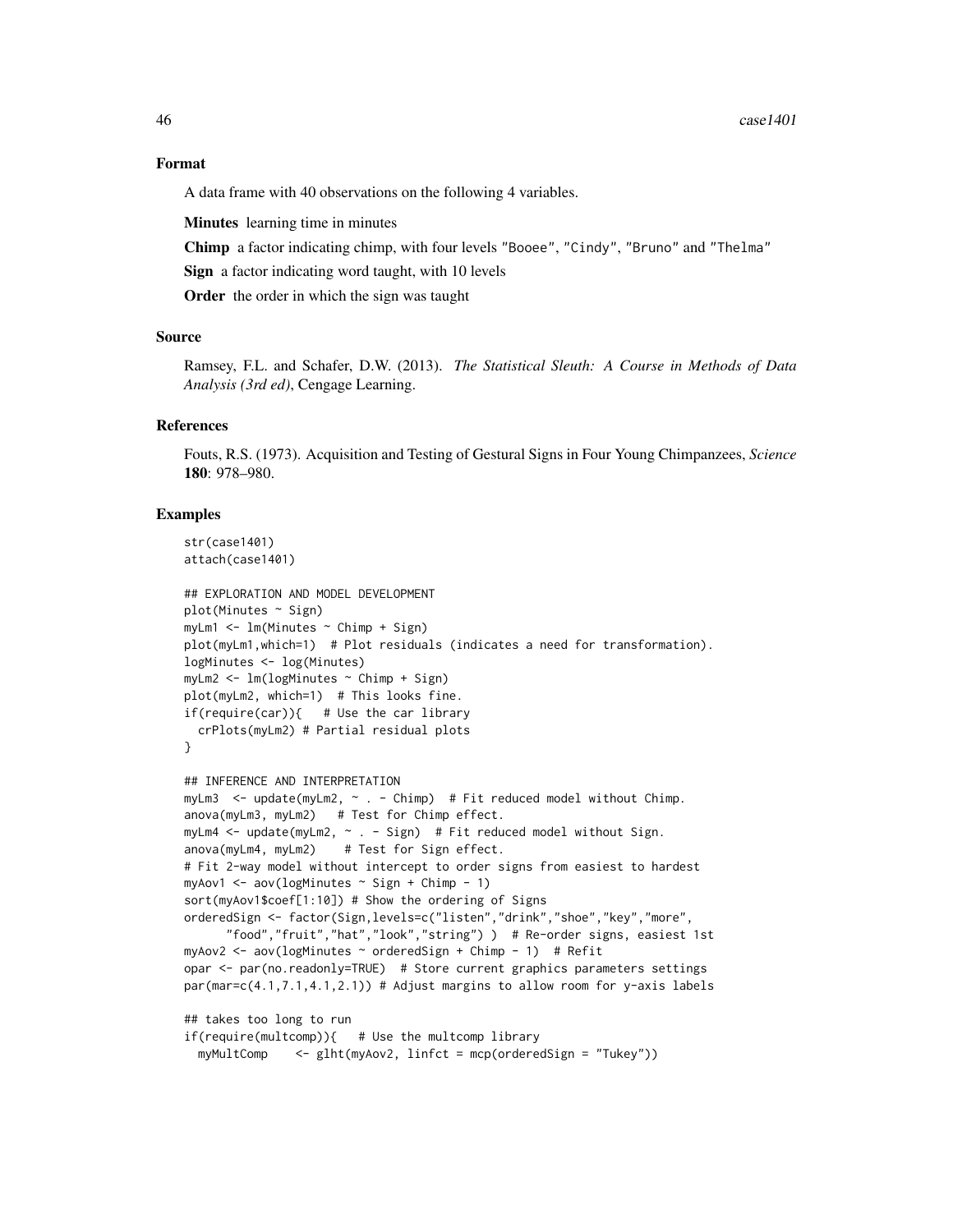```
plot(myMultComp) # Plot Tukey-adjusted confidence intervals.
  summary(myMultComp) # Show Tukey-adjusted p-values pairwise comparisons
 confint(myMultComp) # Show Tukey-adjusted 95% confidence intervals
}
par(opar) # Restore original graphics parameters settings
## DISPLAY FOR PRESENTATION
myYLab <- "Log Learning Time, Adjusted for Chimp Effect"
myXLab <- "Sign Learned"
if(require(car)){ # Use the car library
crPlots(myAov2, ylab=myYLab, xlab=myXLab,
 main="Learning Times by Sign, Adjusted for Chimp Effects",
 layout=c(1,1)) # Click on graph area to show next page (Just use first one.)
}
detach(case1401)
```
case1402 *Effect of Ozone, SO2 and Drought on Soybean Yield*

#### Description

In a completely randomized design with a 2x3x5 factorial treatment structure, researchers randomly assigned one of 30 treatment combinations to open-topped growing chambers, in which two soybean cultivars were planted. The responses for each chamber were the yields of the two types of soybean.

## Usage

case1402

## Format

A data frame with 30 observations on the following 5 variables.

Stress a factor indicating treatment, with two levels "Well-watered" and "Stressed"

SO2 a quantitative treatment with three levels 0, 0.02 and 0.06

O3 a quantitative treatment with five levels 0.02, 0.05, 0.07, 0.08 and 0.10

Forrest the yield of the Forrest cultivar of soybean (in kg/ha)

William the yield of the Williams cultivar of soybean (in kg/ha)

## Source

Ramsey, F.L. and Schafer, D.W. (2013). *The Statistical Sleuth: A Course in Methods of Data Analysis (3rd ed)*, Cengage Learning.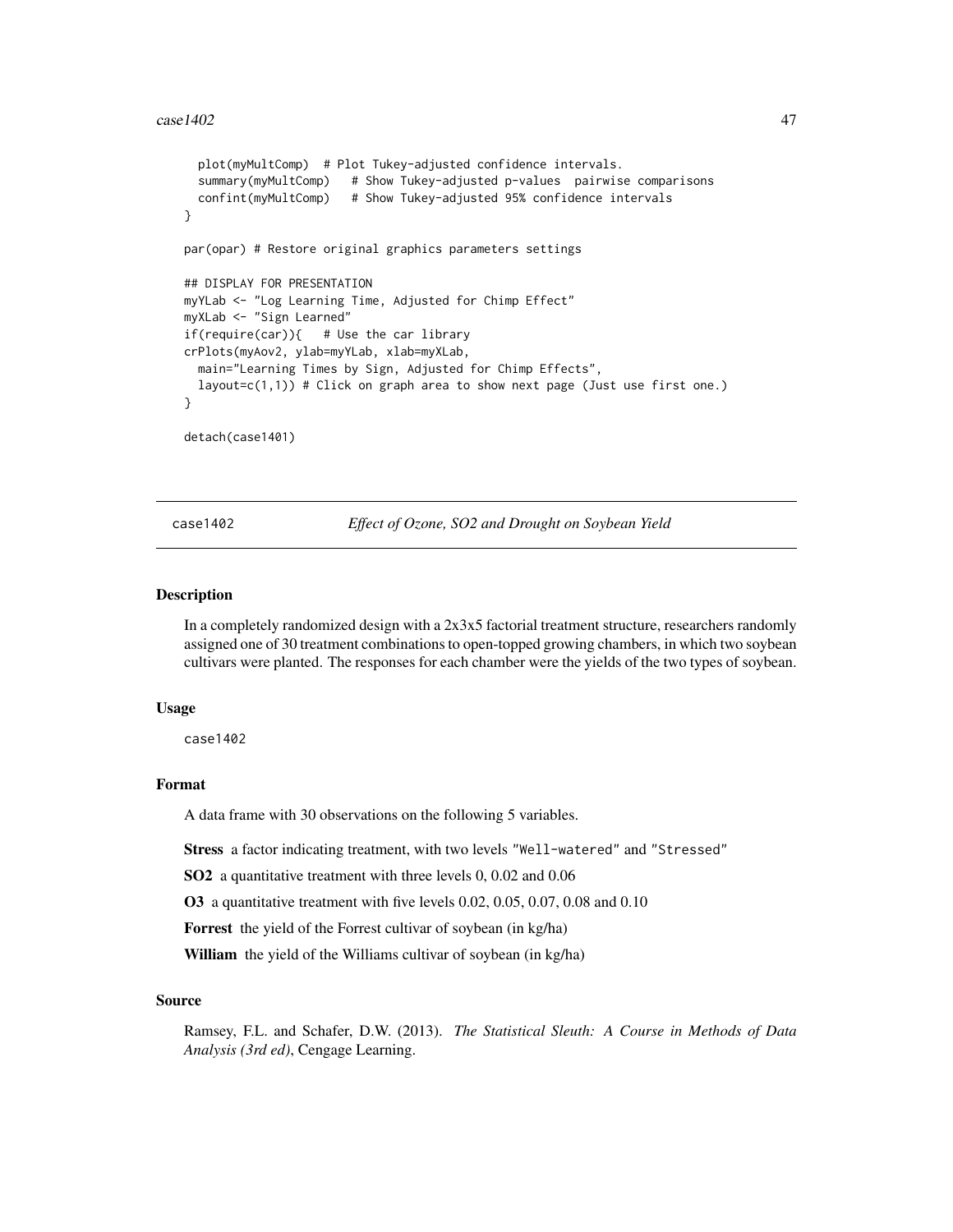## References

Heggestad, H.E. and Lesser, V.M. (1990). Effects of Chronic Doses of Sulfur Dioxide, Ozone, and Drought on Yields and Growth of Soybeans Under Field Conditions, *Journal of Environmental Quality* 19: 488–495.

```
str(case1402)
attach(case1402)
## EXPLORATION AND MODEL DEVELOPMENT; FORREST CULTIVAR
logForrest <- log(Forrest)
# Fit model without interactions first--to examine partial residual plots.
myLm1 < - \ln(\text{logForrest} \sim \text{Stress} + \text{SO2} + \text{O3})if(require(car)){ # Use the car library
 crPlots(myLm1) # Partial res plots => linear effects of SO2 and O3 look ok.
}
myLm2 <- lm(logForrest \sim (Stress + SO2 + O3)^2) # all 2-factor interactions.
plot(myLm1, which=1) # Residual plot looks ok.
anova(myLm1,myLm2) # Test for interactive effects.
## INFERENCE AND INTERPRETATION; FORREST CULTIVAR
summary(myLm1)
betaF <- myLm1$coef
# Effect of 0.01 increase in SO2 (note coeff is negative):
100*(1 - exp(0.01*betaF[3]))
#1.655701; a 1.65% decrease in median yield
100*(1-exp(0.01*confint(myLm1,"SO2")))
#3.772277 -0.5074294: 95% onfidence interval for effect of 0.01 increase in SO2
# Effect of 0.01 increase in O3 (note coeff is negative):
100*(1 - exp(0.01*betaF[4]))
# 5.585979 I.e. a 5.6% decrease in median yield
100*(1-exp(0.01*confint(myLm1,"O3")))
#7.445966 3.688613: 95% confidence interval for effect of 0.01 increase in O3
# Effect of water stress (note coeff is positive for effect of well-watered):
100*(1 - exp(-betaF[2])) # Get estimate for negative of this beta
#3.220556: a 3.2% decrease in median yield due to water stress
100*(1-exp(-confint(myLm1,2)))
#-7.875521 13.17529: 95% confidence interval
## DISPLAY FOR PRESENTATION; FORREST CULTIVAR
jO3 <- jitter(O3,factor=.25) # Jitter for plotting; jittering factor 0.25.
jS <- jitter(SO2,factor=.25) # Jitter SO2 for plotting.
cexfac <- 1.75 # Use character expansion factor of 1.75 for plotting symbols.
opar <- par(no.readonly=TRUE) # Store current graphics parameters settings
par(mfrow=c(1,2)) # Make a panel of 2 plots in 1 row.
myPointCode <- ifelse(Stress=="Well-watered",21,24)
myPointColor <- ifelse(Stress=="Well-watered","green","orange")
par(mar=c(4.1,4.1,2.1,0.1))
plot(Forrest ~ jO3, log="y", ylab="Yield of Forrest Cultivar (kg/ha)",
xlab=expression(paste(italic("Ozone ("),mu,"L/L), jittered")),
 pch=myPointCode, lwd=2, bg=myPointColor, cex=cexfac)
```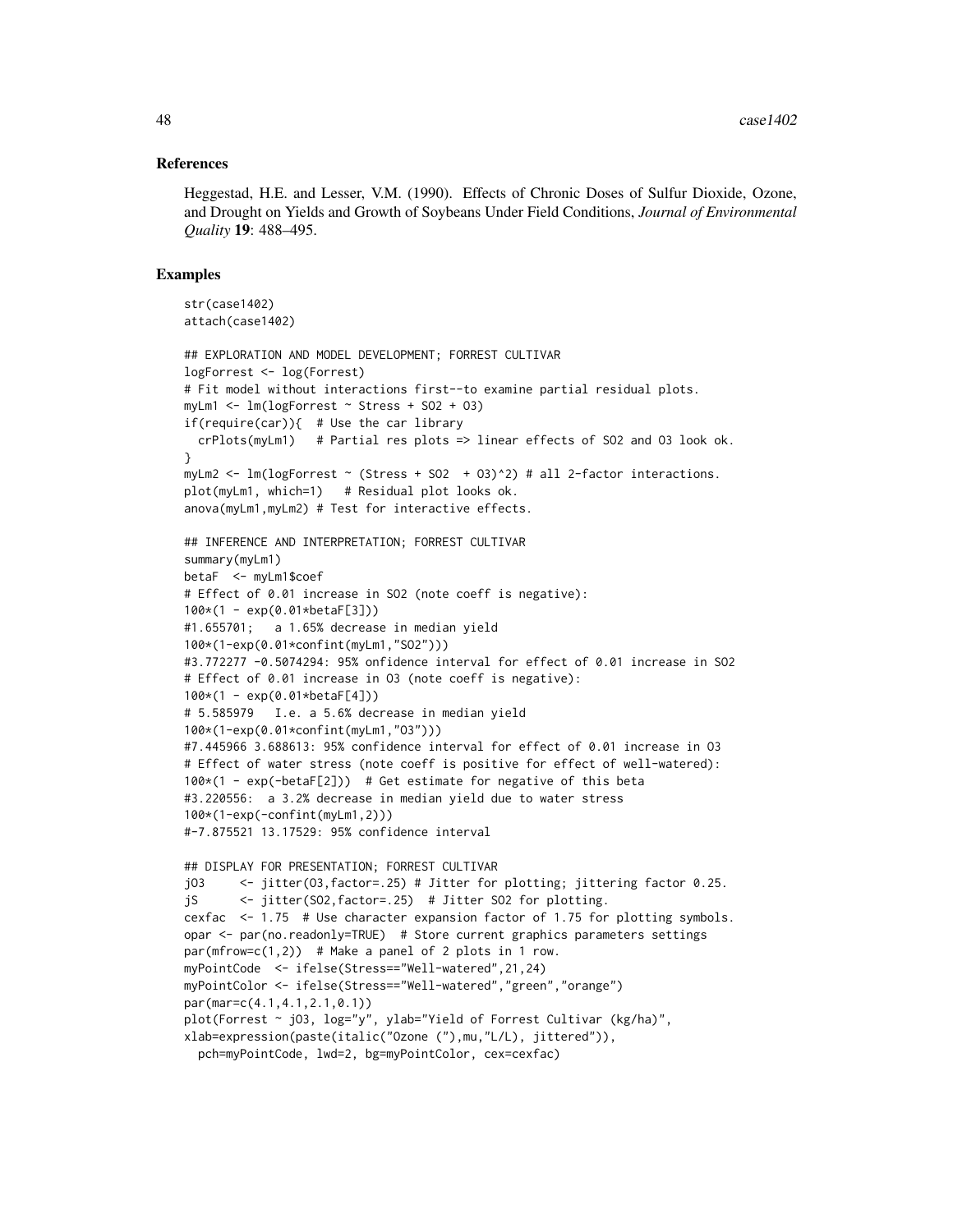#### $\cos\theta = 1501$  49

```
legend(.02,2400, c("Well-watered","Water Stressed"), pch=c(21,24),
 pt.cex=cexfac, pt.bg=c("green","orange"), pt.lwd=2, lty=c(3,1), lwd=c(2,2))
dummyO <- seq(min(O3), max(O3), length=2)
curve1 <- exp(betaF[1] + betaF[3]*mean(SO2) + betaF[4]*dummyO)
curve2 <- exp(betaF[1] + betaF[2] + betaF[3]*mean(SO2)+ betaF[4]*dummyO)
lines(curve1 ~ ~ dummyo, lwd=2)lines(curve2 ~ dummyO,lwd=2,lty=3)
# PLOT FORREST VS SO2
par(mar=c(4.1,2.1,2.1,2.1)) # Change margins
plot(Forrest ~ jS, log="y", ylab="",
xlab=expression(paste(italic("Sulfur Dioxide ("),mu,"L/L), jittered")),
 yaxt="n", pch=myPointCode, lwd=2, bg=myPointColor, cex=cexfac)
dummyS <- seq(min(SO2),max(SO2),length=2)
curve1 <- exp(betaF[1] + betaF[3]*dummyS + betaF[4]*mean(O3))
curve2 <- exp(betaF[1] + betaF[2] + betaF[3]*dummyS + betaF[4]*mean(O3))
lines(curve1 ~ dummyS,lwd=2)
lines(curve2 ~ dummyS,lwd=2,lty=3)
par(opar) # Restore previous graphics parameter settings
```
detach(case1402)

case1501 *Logging and Water Quality*

## Description

Data from an observational study of nitrate levels measured at three week intervals for five years in two watersheds. One of the watersheds was undisturbed and the other had been logged with a patchwork pattern.

#### Usage

case1501

#### Format

A data frame with 88 observations on the following 3 variables.

Week week after the start of the study

Patch natural logarithm of nitrate level (ppm) in the logged watershed (ppm)

NoCut natural logarithm of nitrate level in the undisturbed watershed (ppm)

## Source

Ramsey, F.L. and Schafer, D.W. (2013). *The Statistical Sleuth: A Course in Methods of Data Analysis (3rd ed)*, Cengage Learnings.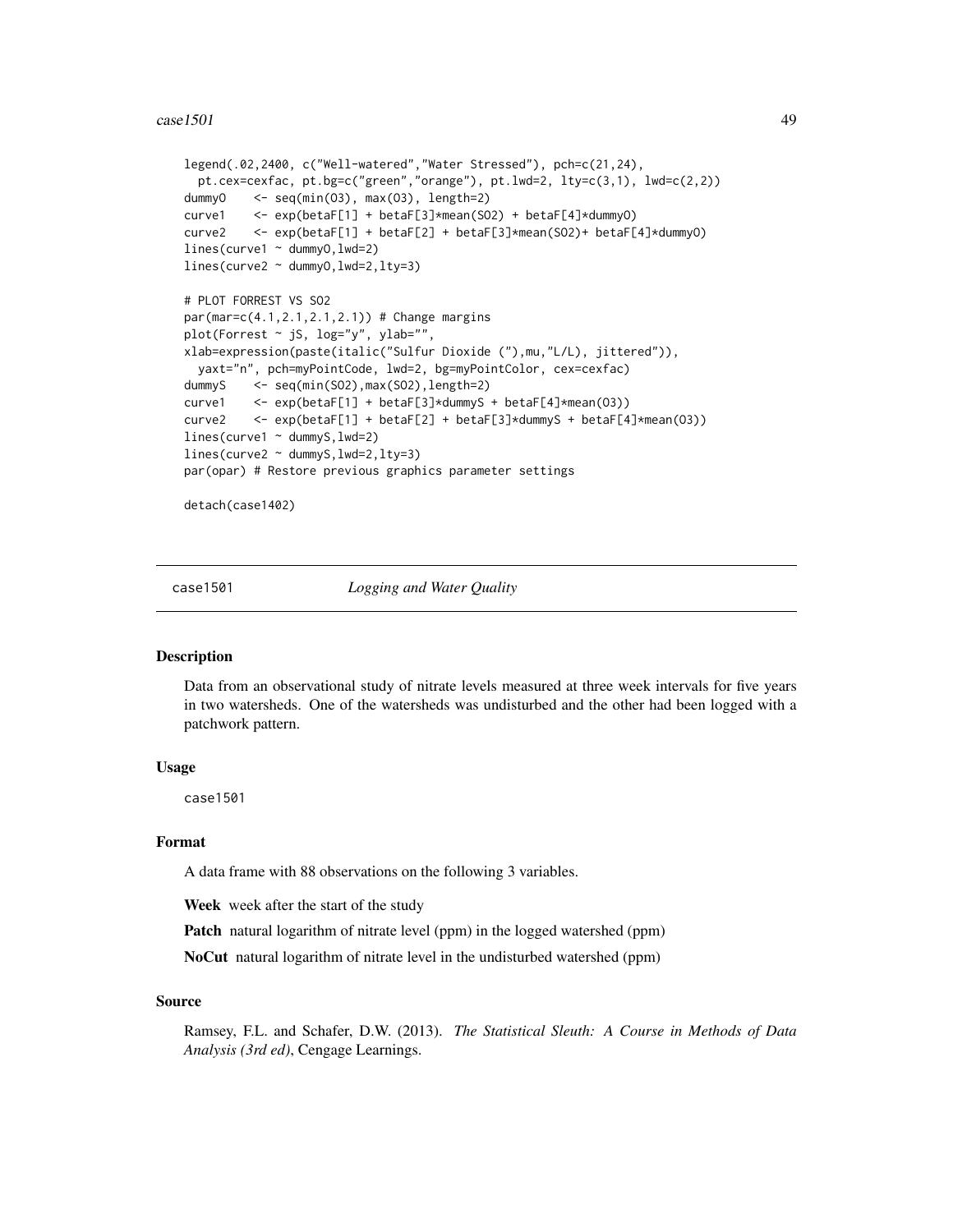## References

Harr, R.D., Friderksen, R.L., and Rothacher, J. (1979). Changes in Streamflow Following Timber Harvests in Southwestern Oregon, USDA/USFS Research Paper PNW-249, Pacific NW Forest and Range Experiment Station, Portland, Oregon.

```
str(case1501)
attach(case1501)
```

```
## EXPLORATION
opar <- par(no.readonly=TRUE) # Store current graphics parameters settings
par(mfrow=c(2,1)) # Set graphics parameters: 2 row, 1 column layout
plot(NoCut ~ Week, type="b", ylab="Log of Nitrate Concentration; NoCut")
abline(h=mean(NoCut)) # Horizontal line at the mean
plot(Patch ~ Week, type="b", ylab="Log of Nitrate Concentration; Patch Cut")
abline(h=mean(Patch))
par(opar) # Restore previous graphics settings
lag.plot(NoCut,do.lines=FALSE) # Lag plot for NoCut
lag.plot(Patch,do.lines=FALSE) # Lag plot for Patch
pacf(NoCut) # partial autocorrelation function plot; noCut
pacf(Patch) # partial autocorrelation function plot; Patch
## INFERENCE (2-sample comparison, accounting for first serial correlation)
diff <- mean(Patch) - mean(NoCut)
nPatch <- length(Patch) # length of Patch series
nNoCut <- length(NoCut) # length of NoCut series
acfPatch <- acf(Patch, type="covariance") # auto covariances for Patch series
c0Patch <- acfPatch$acf[1]*nPatch/(nPatch-1) # variance; n-1 divisor (Patch)
c1Patch <- acfPatch$acf[2]*nPatch/(nPatch-1) # autocov; n-1 divisor (Patch)
acfNoCut <- acf(NoCut, type="covariance") # auto covariances for NoCut series
c0NoCut <- acfNoCut$acf[1]*nNoCut/(nNoCut - 1) # variance; n-1 divisor (NoCut)
c1NoCut <- acfNoCut$acf[2]*nNoCut/(nNoCut - 1) # autocov; n-1 divisor (NoCut)
dfPatch \leq- nPatch - 1 # DF (n-1); Patch
dfNoCut \leq -nNoCut - 1 # DF (n-1); NoCut
c0Pooled <- (dfPatch*c0Patch + dfNoCut*c0NoCut)/(dfPatch + dfNoCut)
c0Pooled #[1] 1.413295 = pooled estimate of variance
c1Pooled <- (dfPatch*c1Patch + dfNoCut*c1NoCut)/(dfPatch + dfNoCut)
c1Pooled #[1] 0.9103366 = pooled estimate of lag 1 covariance
# Pooled estimate of first serial correlation coefficient:
r1 <- c1Pooled/c0Pooled #[1] 0.6441233
SEdiff <- sqrt((1 + r1)/(1-r1))*sqrt(c0Pooled*(1/nPatch + 1/nNoCut))
# t-test and confidence interval
tStat <- diff/SEdiff #[1] 0.2713923
pValue <- 1 - pt(tStat,dfPatch + dfNoCut) # One-sided p-value
halfWidth <- qt(.975,dfPatch + dfNoCut)*SEdiff # half width of 95% CI
diff + c(-1,1)*halfWidth #95% CI -0.6557578 0.8648487
```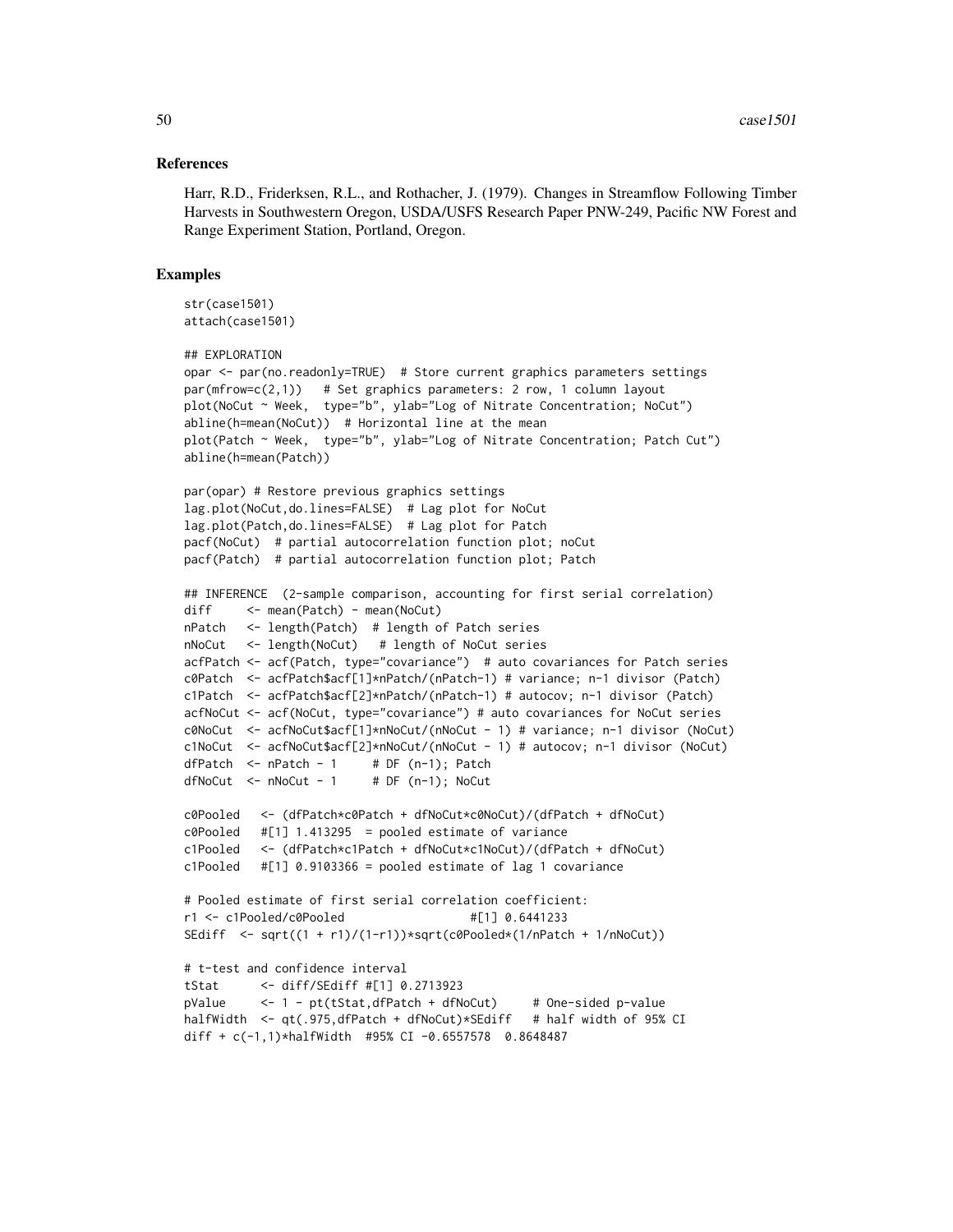#### $\cos\theta = 502$  51

```
## GRAPHICAL DISPLAY FOR PRESENTATION
par(mfrow=c(1,1)) \qquad \qquad \qquad \qquad # Reset mfrow to a single plot per page
plot(exp(Patch) ~ Week, # Use exp(Patch) to show results in original units
 log="y", type="b", xlab="Weeks After Logging",
 ylab="Nitrate Concentration in Watershed Runoff (ppm)",
 main="Nitrate Series in Patch-Cut and Undisturbed Watersheds",
 pch=21, col="dark green", lwd=3, bg="green", cex=1.3 )
points(exp(NoCut) ~ Week, pch=24, col="dark blue", lwd=3, bg="orange",cex=1.3)
lines(exp(NoCut) ~ Week, lwd=3, col="dark blue",lty=3)
abline(h=exp(mean(Patch)),col="dark green",lwd=2)
abline(h=exp(mean(NoCut)),col="dark blue", lwd=2,lty=2)
legend(205,100,legend=c("Patch Cut", "Undisturbed"),
 pch=c(21,24), col=c("dark green","dark blue"), pt.bg = c("green","orange"),
 pt.cex=c(1.3,1.3), lty=c(1,3), lwd=c(3,3))
text(-1, 8.5, "Mean",col="dark green")
text(-1,6.3,"Mean", col="dark blue")
```
detach(case1501)

case1502 *Global Warming*

## Description

The data are the temperatures (in degrees Celsius) averaged for the northern hemisphere over a full year, for years 1850 to 2010. The 161-year average temperature has been subtracted, so each observation is the temperature difference from the series average.

## Usage

case1502

## Format

A data frame with 161 observations on the following 2 variables.

Year year in which yearly average temperature was computed, from 1850 to 2010

Temperature northern hemisphere temperature minus the 161-year average (degrees Celsius)

## Source

Ramsey, F.L. and Schafer, D.W. (2013). *The Statistical Sleuth: A Course in Methods of Data Analysis (3rd ed)*, Cengage Learning.

# References

Jones, P.D., D. E. Parker, T. J. Osborn, and K. R. Briffa, (2011) Global and Hemispheric Temperature Anomalies and and Marine Instrumental Records, CDIAC, [http://cdiac.ornl.gov/](http://cdiac.ornl.gov/trends/temp/jonescru/jones.html) [trends/temp/jonescru/jones.html](http://cdiac.ornl.gov/trends/temp/jonescru/jones.html), August 4, 2011.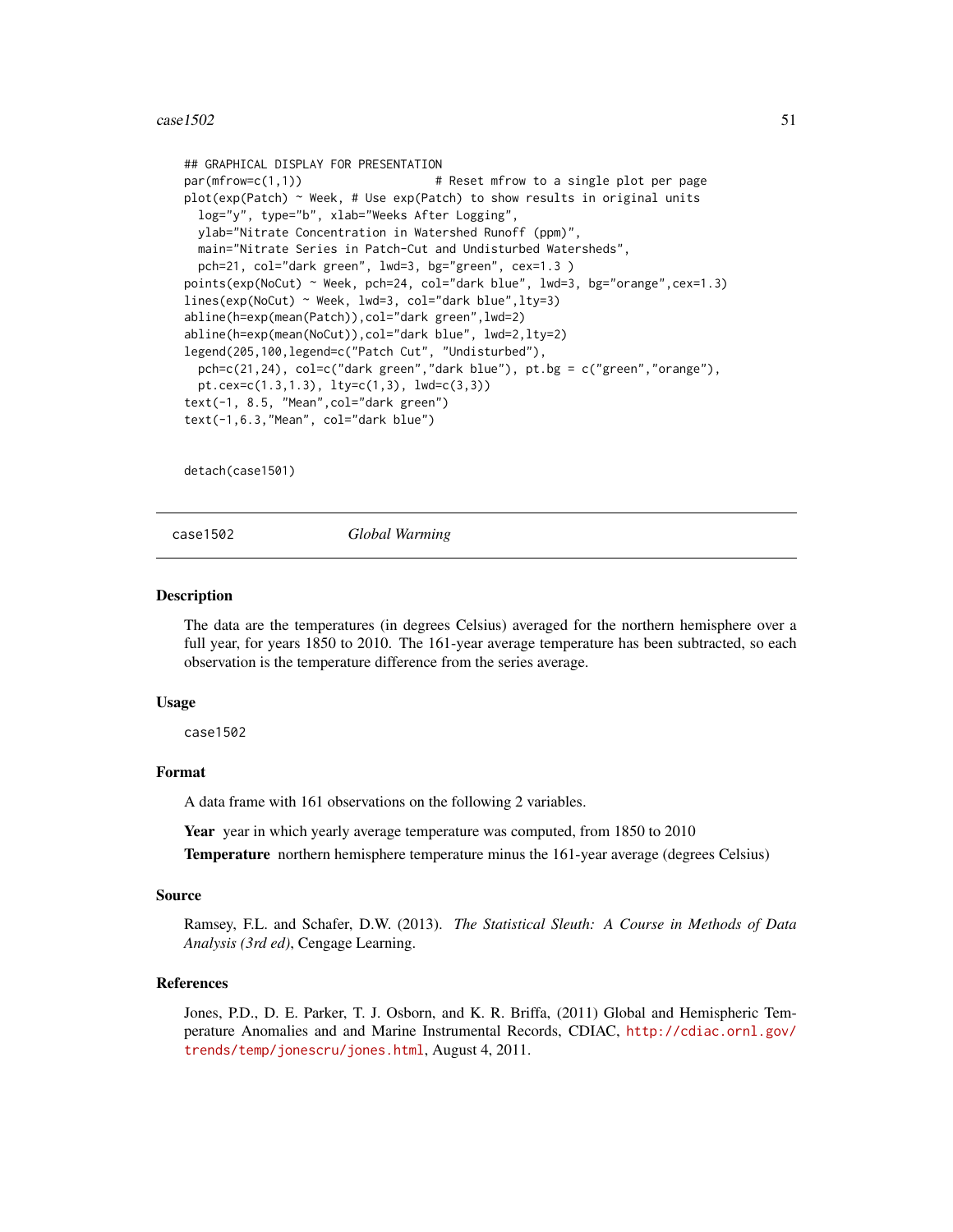## See Also

[ex1519](#page-158-0)

```
str(case1502)
attach(case1502)
## EXPLORATION AND MODEL BUILDING
plot(Temperature \sim Year, type="b") # Type = "b" for *both* points and lines
yearSquared <- Year^2
yearCubed <- Year^3
myLm1 <- lm(Temperature ~ Year + yearSquared + yearCubed)
res1 <- myLm1$res
myPacf <- pacf(res1) # Partial autocorrelation from residuals
r1 <- myPacf$acf[1] #First serial correlation coefficient
n <- length(Temperature) # Series length = 161
v \le Temperature[2:n] - r1*Temperature[1:(n-1)] # Filtered response
ones \le rep(1-r1, n-1) # make a variable of all 1's
u1 \leq Year[2:n] - r1*Year[1:(n-1)] # Filtered "ones"
u2 <- yearSquared[2:n] - r1*yearSquared[1:(n-1)] # Filtered X1
u3 <- yearCubed[2:n] - r1*yearCubed[1:(n-1)] # Filtered X2
myLm2 < - \ln(v - u1 + u2 + u3)res2 <- myLm2$res
pacf(res2) # Looks fine; don't worry about lag 4 marginal significance
plot(myLm2, which=1) # Residual plot
summary(myLm2) # Cubic term isn't needed.
myLm3 <- update(myLm2, ~ . - u3) # Drop cubic term
## INFERENCE
summary(myLm3) # Everything remaining is statistically significant.
## GRAPHICAL DISPLAY FOR PRESENTATION
plot(Temperature ~ Year, xlab="Year",
 ylab=expression(paste("Annual Average Temperature (Difference From Average), ",
 degree,"C")),main="Annual Average Temperature in Northern Hemisphere; 1850-2010",
 type="b", pch=21, lwd=2, bg="green", cex=1.5)
myFits <- myLm3$fit
lines(myFits ~ Year[2:161], col="blue", lwd=2)
legend(1850,0.6,"Quadratic Regression Fit, Adjusted for AR(1) Serial Correlation",
 col="blue", lwd=2, box.lty=0)
detach(case1502)
```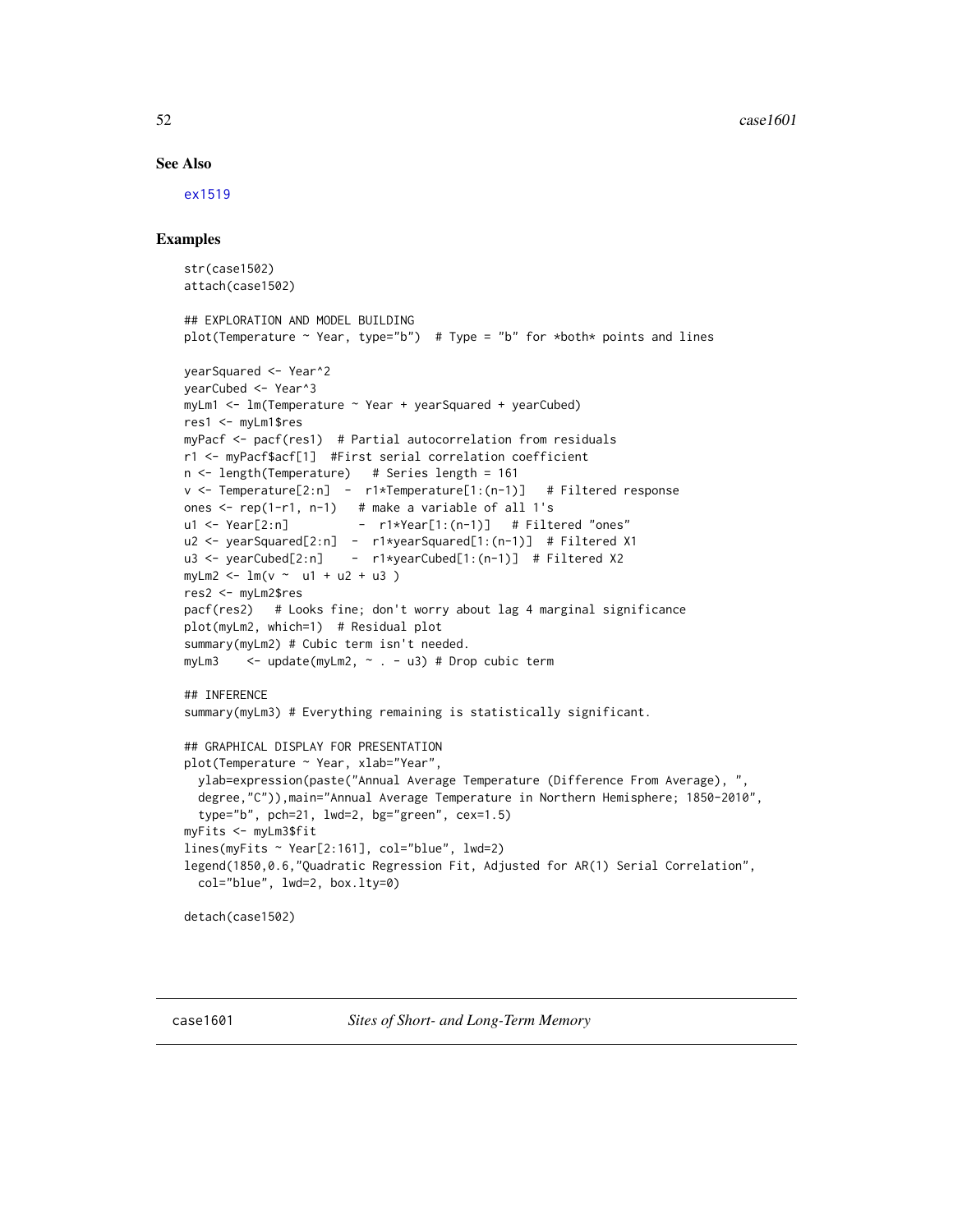#### $case1601$  53

## Description

Researchers taught 18 monkeys to distinguish each of 100 pairs of objects, 20 pairs each at 16, 12, 8, 4, and 2 weeks prior to a treatment. After this training, they blocked access to the hippocampal formation in 11 of the monkeys. All monkeys were then tested on their ability to distinguish the objects. The five-dimensional response for each monkey is the number of correct objects distinguished among those taught at 16, 12, 8, 4, and 2 weeks prior to treatment.

## Usage

case1601

## Format

A data frame with 18 observations on the following 7 variables.

Monkey Monkey name

Treatment a treatment factor with levels "Control" and "Treated"

- Week2 percentage of 20 objects taught 2 weeks prior to treatment that were correctly distinguished in the test
- Week4 percentage of 20 objects taught 4 weeks prior to treatment that were correctly distinguished in the test
- Week8 percentage of 20 objects taught 8 weeks prior to treatment that were correctly distinguished in the test
- Week12 percentage of 20 objects taught 12 weeks prior to treatment that were correctly distinguished in the test
- Week16 percentage of 20 objects taught 16 weeks prior to treatment that were correctly distinguished in the test

## Source

Ramsey, F.L. and Schafer, D.W. (2013). *The Statistical Sleuth: A Course in Methods of Data Analysis (3rd ed)*, Cengage Learning.

## References

Sola-Morgan, S. M. and Squire, L. R. (1990). The Primate Hippocampal Formation: Evidence for a Time-limited Role in Memory Storage, *Science* 250: 288–290.

```
str(case1601)
attach(case1601)
## EXPLORATION
short <- (Week2 + Week4)/2
long <- (Week8 + Week12 + Week16)/3
myPointCode <- ifelse(Treatment=="Control",15,16)
myPointColor <- ifelse(Treatment=="Control","orange","green")
```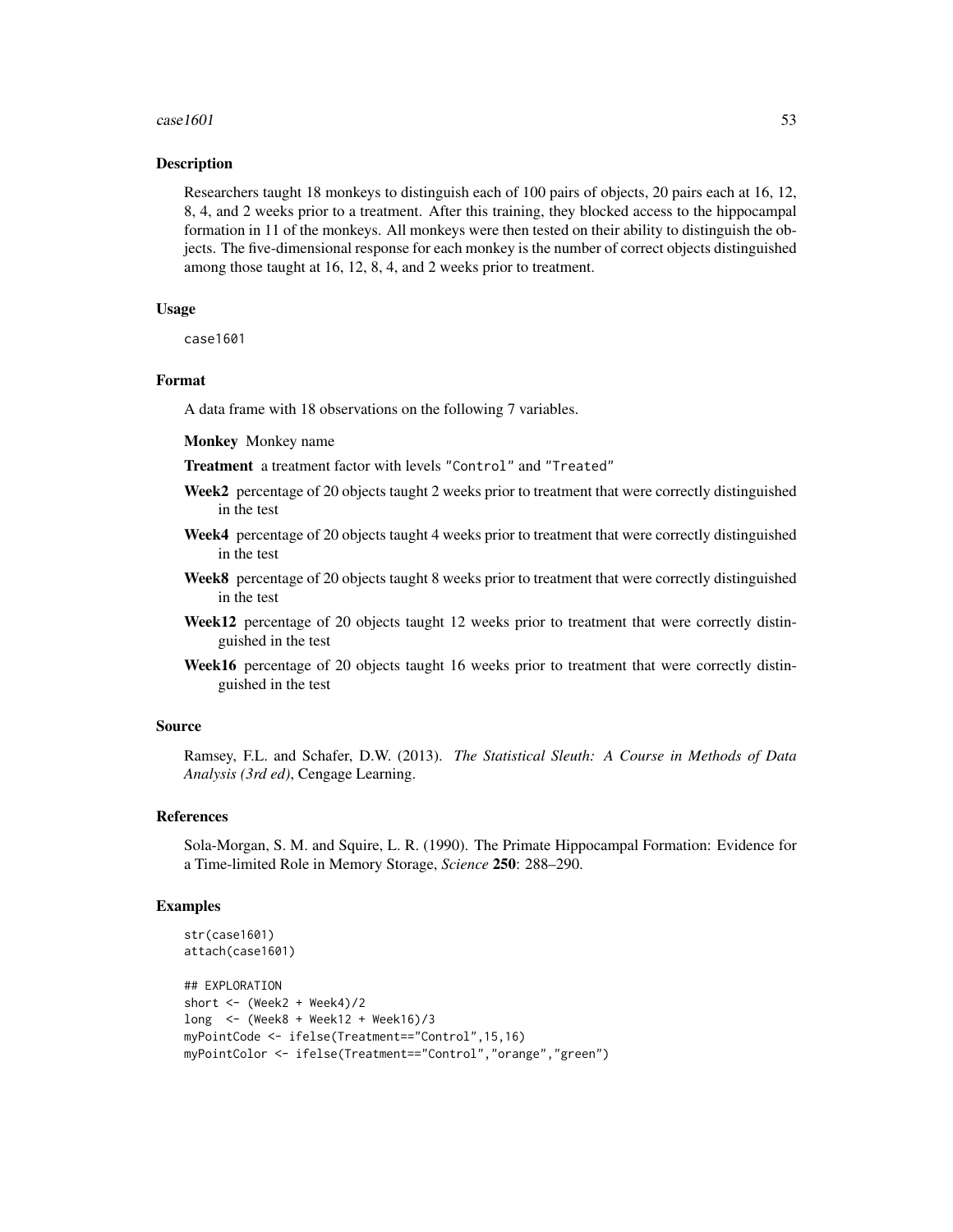```
plot(long ~ short, pch=myPointCode, col=myPointColor, cex=2)
abline(h=mean(long),lty=2)
abline(v=mean(short),lty=2)
identify(short,long,labels=Monkey) # Identify outliers; press Esc when done
## INFERENCE USING HOTELLING's T-SQUARED TEST
myLm1 <- lm(cbind(short,long) ~ Treatment) # Full model
myLm2 \leq - lm(cbind(short,long) \sim 1) # Reduced model, with only intercept
anova(myLm2, myLm1, test="Hotelling") # p-value for Treatment effect
# confidence intervals
n1 <- sum(Treatment=="Control") # 7 control monkeys
n2 <- sum(Treatment=="Treated") # 11 treated monkeys
multiplier <- sqrt(2*((n1+n2-2)/(n1+n2-3))*qf(.95,2,n1+n2-3)) # Sleuth p. 492
summary(myLm1)
shortEffect <- myLm1$coef[2,1] # Difference in sample averages; Short
seShortEffect <- 3.352 # Read this from summary(myLm1)
halfWidth <- multiplier*seShortEffect # Half width of 95% confidence interval
shortEffect + c(-1,1)*halfWidth #95% CI for effect of treatment on Short
longEffect <- myLm1$coef[2,2] # Difference in sample averages; Long
seLongEffect <- 3.2215 # Read this from summary(myLm1)
halfWidth <- multiplier*seLongEffect # Half width of 95% confidence interval
longEffect + c(-1,1)*halfWidth #95% CI for effect of treatment on Long
## GRAPHICAL DISPLAY FOR PRESENTATION
myPointCode <- ifelse(Treatment=="Control",21,22)
myPointColor <- ifelse(Treatment=="Control","green","orange")
plot(long ~ jitter(short),
 xlab="Short-Term Memory Score (Percent Correct)",
 ylab="Long-Term Memory Score (Percent Correct)",
 main="Memory Scores for 11 Hippocampus-Blocked and 7 Control Monkeys",
```

```
pch=myPointCode, bg=myPointColor, cex=2.5, lwd=3)
identify(short,long,labels=Monkey) # Label the outliers; press Esc when done
```

```
legend(52,54,legend=c("Control","Hippocampus Blocked"), pch=c(21,22),
```

```
pt.bg=c("green","orange"), pt.cex=c(2.5,2.5), pt.lwd=c(3,3), cex=1.5)
```

```
## ADVANCED: RANDOMIZATION TEST FOR EQUALITY OF BIVARIATE RESPONSES
myAnova <- anova(myLm2, myLm1, test="Hotelling") #Hotelling Test for Treatment
myAnova$approx[2] #[1] 12.32109: F-statistic
numRep <- 50 # Number of random regroupings (change to 50,000)
FStats <- rep(0, numRep) # Initialize a variable for storing the F-statistics
myLmReduced <- lm(cbind(short,long) ~ 1)# Fit the reduced model once
for (rep in 1:numRep) { # Do the following commands in parenthese num.rep times
 randomGroup <- rep("Group1",18) # Set randomGroup initially to all "Group1"
 randomGroup[sample(1:18,7)] <- "Group2" # Change 7 at random to "Group2"
 randomGroup <- factor(randomGroup) # Make the character variable a factor
 myLmFull <- lm(cbind(short,long) ~ randomGroup) # Fit full model
 myAnova2 <- anova(myLmReduced, myLmFull, test="Hotelling") # Hotelling's test
 FStats[rep] <- myAnova2$approx[2] # Store the F-statistic
} # If numRep = 50,000, go get a cup of coffee while you wait for this.
hist(FStats, main="Approx. Randomizatin Dist of F-stat if No Treatment Effect")
abline(v=12.32109) # Show actually observed Hotelling F-statistic
```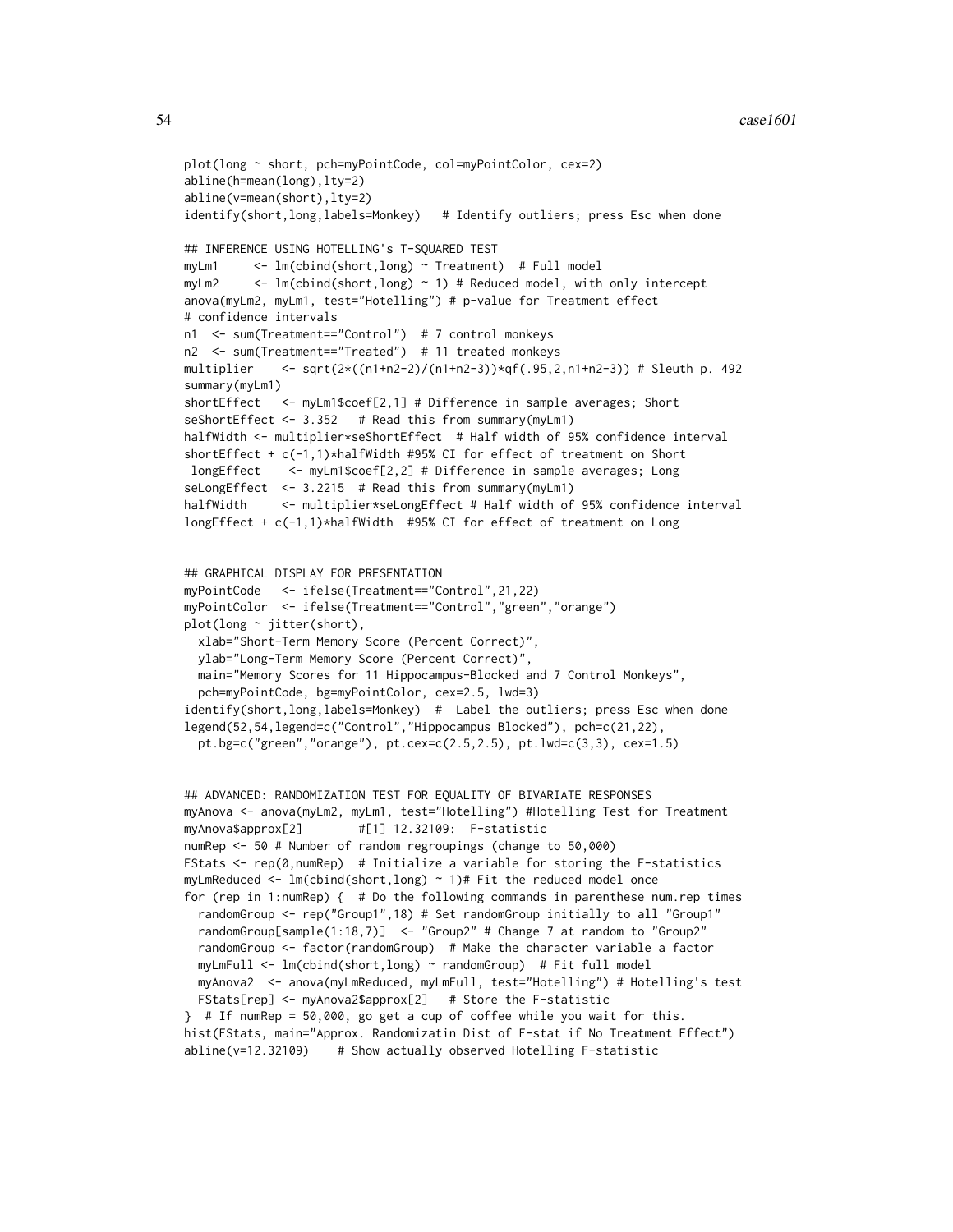#### $case1602$  55

```
pValue <- sum(FStats >= 12.32109)/numRep
pValue # Approximate randomization test p-value (no distributional assumptions)
detach(case1601)
```
### case1602 *Oat Bran and Cholesterol*

## Description

In a randomized, double-blind, crossover experiment, researchers randomly assigned 20 volunteer hospital employees to either a low-fiber or low-fiber treatment group. The subjects followed the diets for six weeks. After two weeks on their normal diet, all patients crossed over to the other treatment group for another six weeks. The total serum cholesterol (in mg/dl) was measured on each patient before the first treatment, at the end of the first six week treatment, and at the end of the second six week treatment.

#### Usage

case1602

## Format

A data frame with 20 observations on the following 4 variables.

Baseline total serum cholesterol before treatment

HiFiber total serum cholesterol after the high fiber diet

LoFiber total serum cholesterol after the low fiber diet

Order factor to identify order of treatment, with two levels "HL" and "LH"

## Source

Ramsey, F.L. and Schafer, D.W. (2013). *The Statistical Sleuth: A Course in Methods of Data Analysis (3rd ed)*, Cengage Learning.

#### References

Swain, J.F., Rouse, I.L., Curley, C.B., and Sacks, F.M. (1990). Comparison of the Effects of Oat Bran and Low-fiber Wheat on Serum Lipoprotein Levels and Blood Pressure, *New England Journal of Medicine* 320: 1746–1747.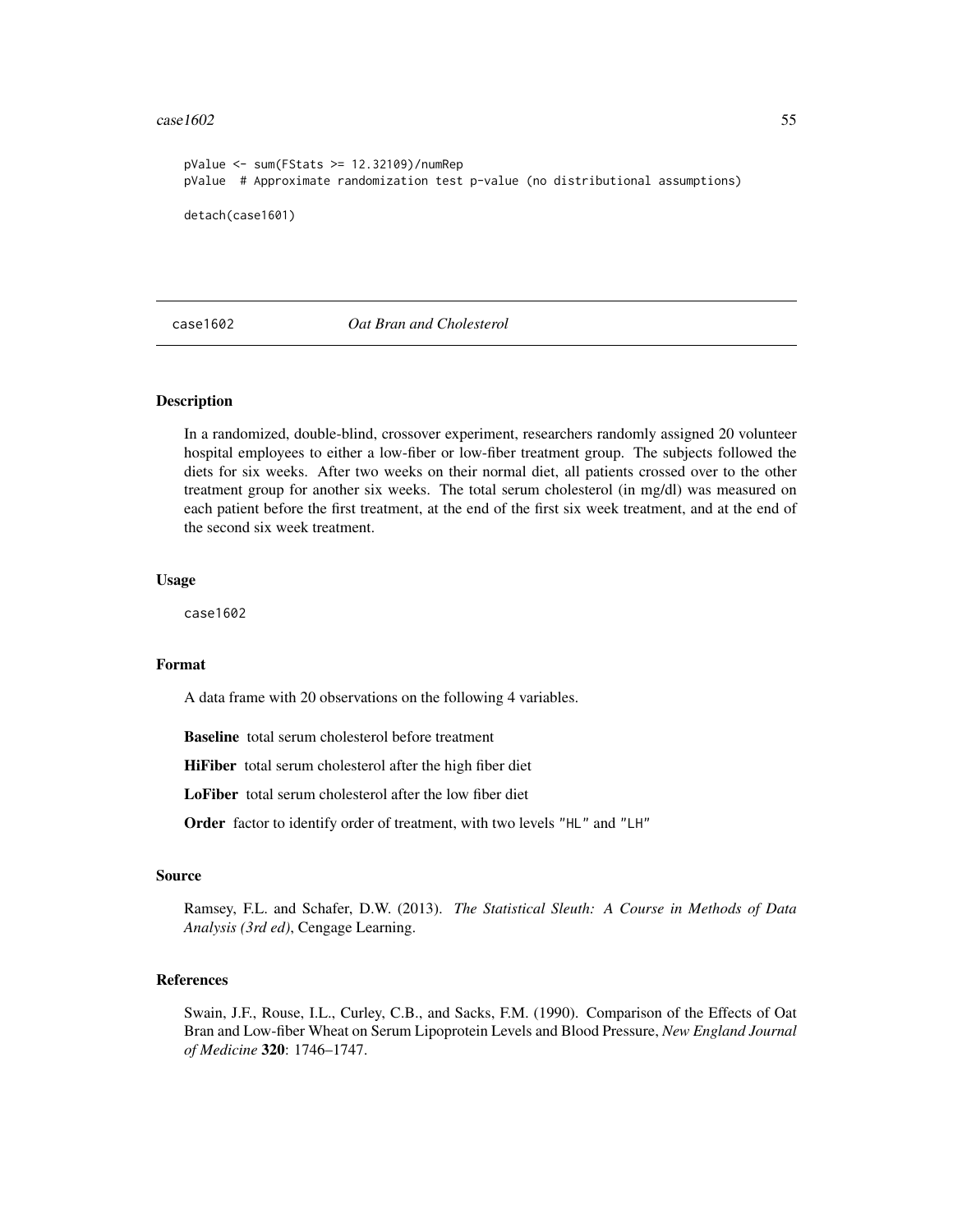## Examples

```
str(case1602)
attach(case1602)
## EXPLORATION
highMinusBase <- HiFiber-Baseline
highMinusLow <- HiFiber-LoFiber
plot(highMinusBase ~ highMinusLow)
abline(h=0) # Horizontal line at 0
abline(v=0) # Vertical line at 0
# Hotelling 2-sample t-test for order effect on bivariate response:
myLm1 <- lm(cbind(highMinusBase,highMinusLow) ~ Order ) # Full model
myLm2 <- update(myLm1, ~ . - Order) # Reduced model withour Order effect
anova(myLm2, myLm1, test="Hotelling") # p-value for Order effect
## INFERENCE: HOTELLING ONE-SAMPLE TEST THAT MEAN OF BIVARIATE RESPONSE IS (0,0)
myLm3 <- lm(cbind(highMinusBase, highMinusLow) ~ 1) # Full model
myLm4 \leq update(myLm3, \sim . - 1) # Reduced model (with both means = 0)
anova(myLm4, myLm3, test="Hotelling") # test that the bivariate mean is (0,0)# Confidence intervals
summary(myLm3)
HighMinusBase <- myLm3$coef[1] # -13.850
seHighMinusBase <- 3.533 # Standard error, read from summary(myLm3)
HighMinusLow <- myLm3$coef[2] # -0.850
seHighMinusLow <- 3.527 # Standard error, read from summary(myLm3)
n <- length(highMinusBase) # 20: sample size
multiplier <- sqrt{(n-1)/(n-2)} \times qf(.95,2,n-2) # See Sleuth, page 495
HighMinusBase + c(-1,1)*multiplier*seHighMinusBase # 95% CI for High - Base
HighMinusLow + c(-1,2)*multiplier*seHighMinusLow # 95% CI for High - Low
## GRAPHICAL DISPLAY FOR PRESENTATION
lowMinusBase <- LoFiber - Baseline
myPointCode <- ifelse(Order== "HL",21,22)
myPointColor <- ifelse(Order== "HL","green","light blue")
plot(highMinusBase ~ lowMinusBase,
 xlab="Cholesterol Change (from Baseline) After High Fiber Diet (mg/dl)",
 ylab="Cholesterol Change (From Baseline) After Low Fiber Diet (mg/dl)",
 main="Cholesterol Effects of High- and Low-Cholesterol Diets on 20 Subjects",
 ylim=c(-45,20), pch=myPointCode, bg=myPointColor, cex=2.5, lwd=2)
abline(h=0) # Horizontal line at 0
abline(v=0) # Vertical line at 0
legend(-43,22,c("High Fiber Given First","Low Fiber Given First"), pch=c(21,22),
 pt.bg =c("green","light blue"),pt.cex =c(2.5,2.5), lw = c(2,2), lty=c(0,0))
detach(case1602)
```
case1701 *Magnetic Force on Printer Rods*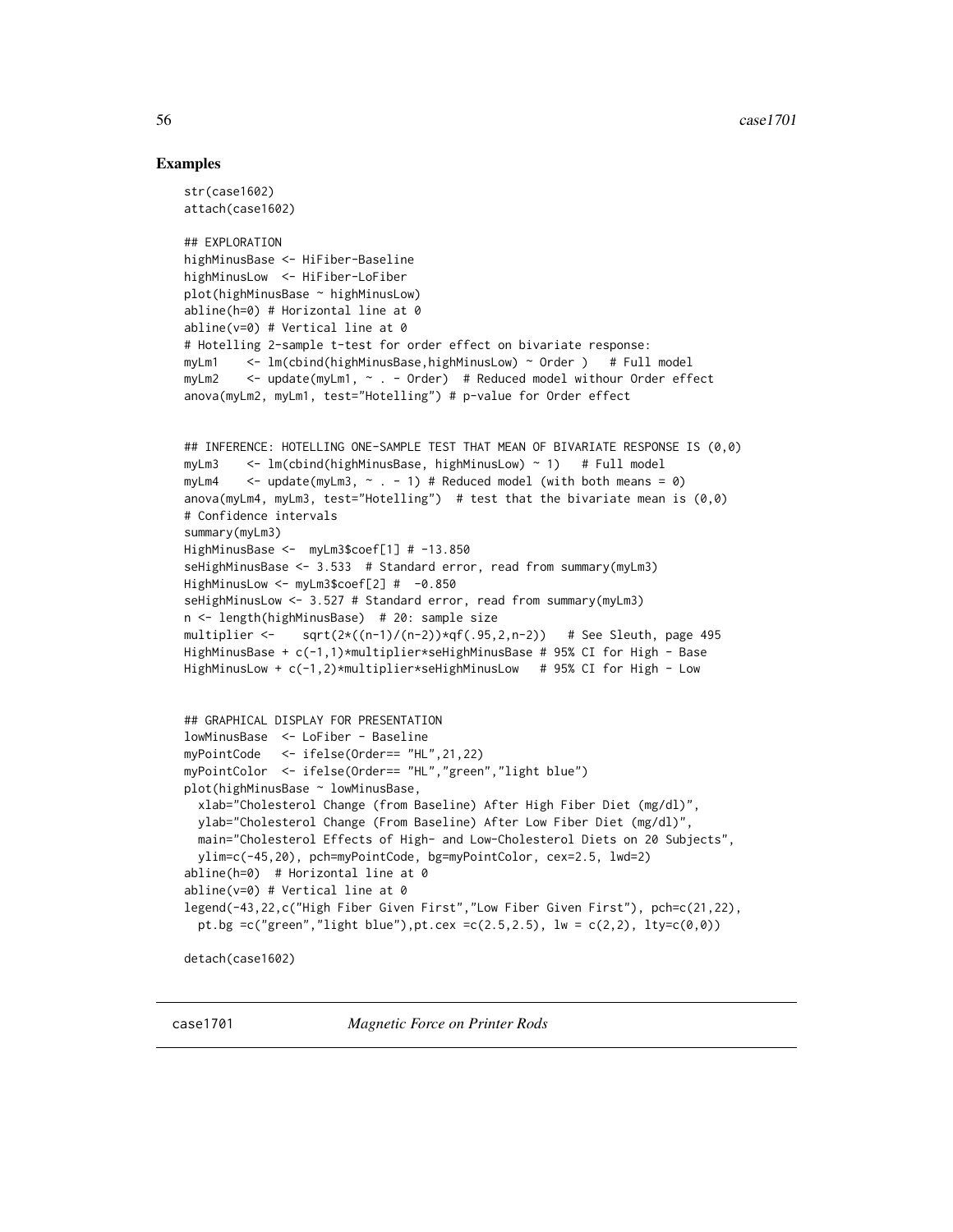#### $\cose1701$  57

## Description

Engineers manipulated three factors (with 3, 2, and 4 levels each) in the construction and operation of printer rods, to see if they influenced the magnetic force around the rod.

## Usage

case1701

# Format

A data frame with 44 observations on the following 14 variables.

- L1, L2, L3, L4, L5, L6, L7, L8, L9, L10, L11 the magnetic force at each of the equally-spaces positions  $1, 2, \ldots, 11$  on the printer rod
- Current electric current passing through the rod, with three levels "0", "250" and "500" (milliamperes)

Config a factor identifying the configuration, with two levels "0" and "1"

Material a factor identifying the type of metal from which the rod was made, with four levels "1", "2", "3" and "4"

#### Source

Ramsey, F.L. and Schafer, D.W. (2013). *The Statistical Sleuth: A Course in Methods of Data Analysis (3rd ed)*, Cengage Learning.

```
str(case1701)
attach(case1701)
## EXPLORATION
MagneticForces <- cbind(L1,L2,L3,L4,L5,L6,L7,L8,L9,L10,L11)
mfCor <- cor(MagneticForces)
round(mfCor,2) # Show correlations, rounded to two digits
mfPca <- prcomp(MagneticForces) # principal components
summary(mfPca) # Show the proportion of variance explained by each PC
plot(mfPca) # Graph proportion of variances explained by each PC (Scree Plot)
mfCoefs <- mfPca$rotation # Extract the coefficients
dim(mfCoefs) # #11 rows and 11 columns
round(mfCoefs[,1:3],3) # Show the first 3 columns of the score matrix, rounded
# Explore a possible meaningful linear combination suggested by first PC
round(mfCoefs[,1],1) # Show coefficients of 1st pc, rounded to 1 digit
# Coefficients are all very similar, suggesting a constant coefficient; use 1/11
mfAve \langle - (L1 + L2 + L3 + L4 + L5 + L6 + L7 + L8 + L9 + L10 + L11)/11mfScores <- mfPca$x
pc1 <- mfScores[,1] #Values for first principal component of MagneticForces
cor(mfAve,pc1) # correlation of the average and the first PC (=0.999567)
plot(pc1 ~ mfAve)
```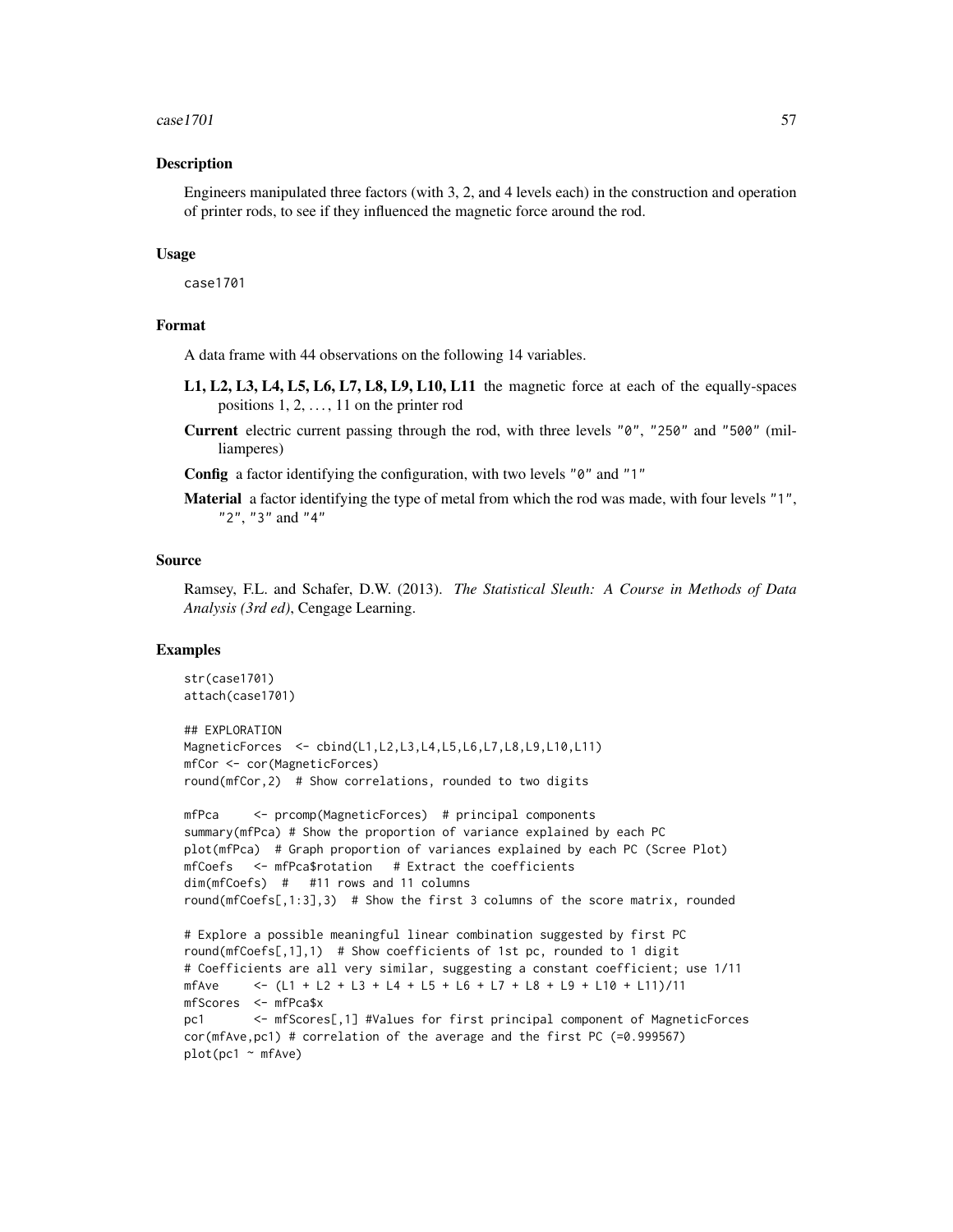```
# Explore a possible meningful linear combination suggested by second PC
round(mfCoefs[,2],1) # Show coefficients of 2nd pc, rounded to 1 digit
# Second set of coefficients are negative on the left end of the rod and
# positive on the right end. Try Ave(L9 + L10 + L11) - Ave(L1 + L2 + L3).
mfEnds \leftarrow (L9 + L10 + L11)/3 - (L1 + L2 + L3)/3
pc2 <- mfScores[,2]
residualEnds <- lm(mfEnds ~ mfAve)$residual # Ends with average effect removed
plot(pc2 ~ ~ residualEnds)cor(residualEnds, pc2) # 0.973
# Explore a possible meaningful linear combination suggested by third PC
round(mfCoefs[,3],1) # Show doefficients of 3rd pc, rounded to 1 digit
# Try a contrast between the first 4 positions and the 6th position
mfPeak \leftarrow (L1 + L2 + L3 + L4)/4 - L6
pc3 <- mfScores[,3]
residualPeak <- lm(mfPeak ~ mfAve + mfEnds)$residual
plot(pc3 ~ ~residualPeak)
cor(residualPeak,pc3) # 0.971
# Note: the variation explained by the third PC seems to be due almost entirely
# to one printer rod. (Keep this in mind.)
## INFERENCE: ANALYSIS OF EXPERIMENTAL FACTORS ON 3-DIMENSIONAL RESPONSE
myResponse <- cbind(mfAve, mfEnds, mfPeak)
cor(myResponse)
myLm1 <- lm(myResponse ~ Current + Config + Material)
anova(myLm1) # Noticeable effect of Current but not Config or Material
plot(mfAve ~ Current)
myLm2 <- lm(mfAve ~ Current)
abline(myLm2)
summary(myLm2) # No evidence of an effect of current on average magnetic force
plot(mfEnds ~ Current)
myLm3 <- lm(mfEnds ~ Current)
abline(myLm3)
summary(myLm3) # Evidence that Current effects the difference in MF at the ends
plot(mfPeak ~ Current)
myLm4 <- lm(mfPeak ~ Current)
abline(myLm4)
summary(myLm4) # No evidence of an effect of Current on peak MF in the center
## GRAPHICAL DISPLAY FOR PRESENTATION
plot(mfEnds ~ jitter(Current,.1),
 xlab="Electrical Current Used in Printer Rod Manufacture (milliamperes)" ,
 ylab="Magnetic Force at Positions 9-11 Minus Magnetic Force at Positions 1-3",
 main="Effect of Electrical Current on Magnetic Force Surrounding Printer Rod",
 col="black", pch=21, lwd=2, bg="green", cex=2 )
abline(myLm3,
 lwd=2)
```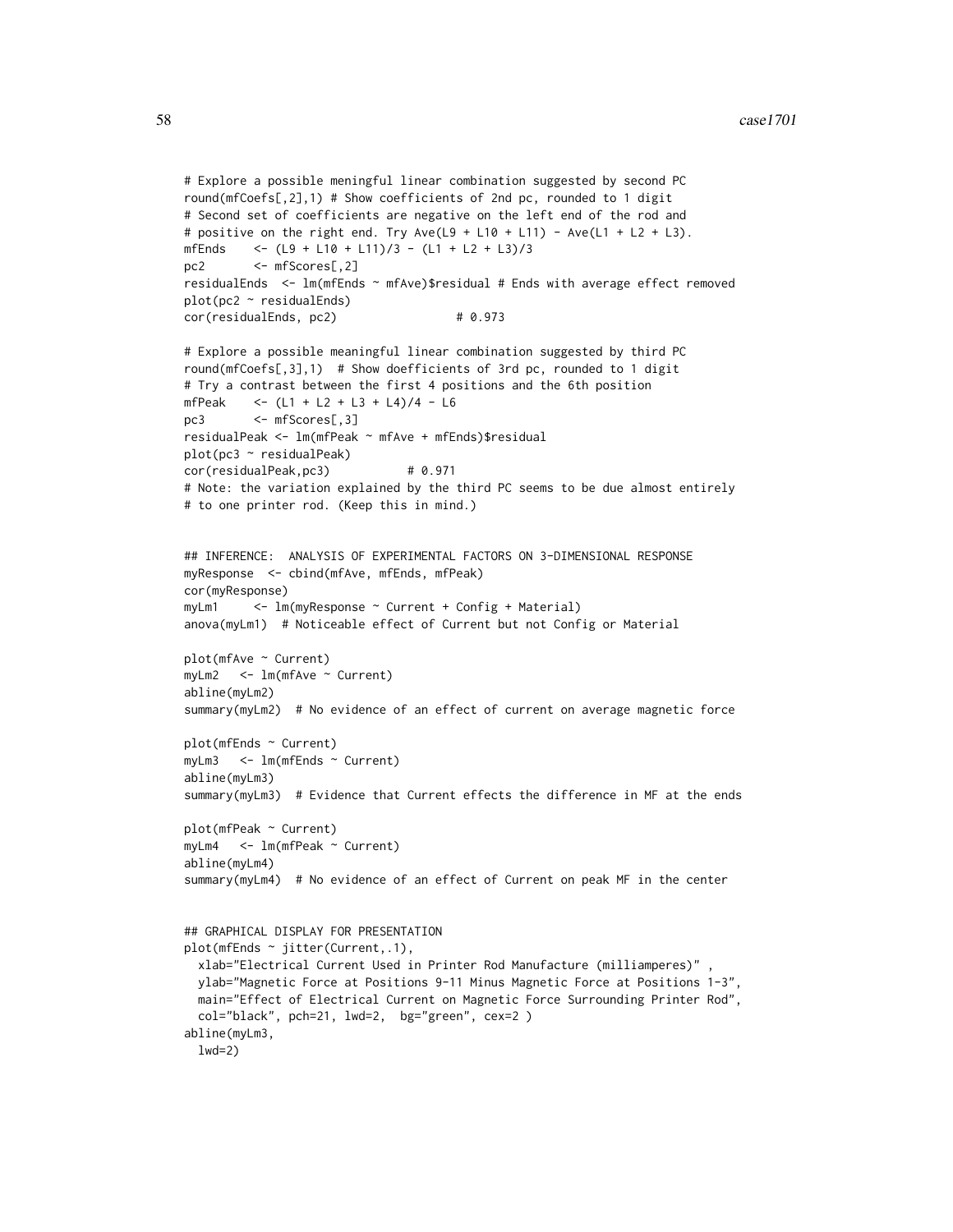detach(case1701)

case1702 *Love and Marriage*

#### **Description**

Thirty couples participated in a study of love and marriage. Wives and husbands responded separately to four questions:

- 1. What is the level of passionate love you feel for your spouse?
- 2. What is the level of passionate love your spouse feels for you?
- 3. What is the level of compassionate love you feel for your spouse?
- 4. What is the level of compassionate love your spouse feels for you?

Each response was recorded on a five-point scale: 1=None, 2=Very Little, 3=Some, 4=A Great Deal and 5=A Tremendous Amount.

## Usage

case1702

## Format

A data frame with 30 observations on the following 9 variables.

Couple couple identification number

- HP level of passionate love husband feels for spouse
- WP level of passionate love wife feels for spouse
- HC level of compassionate love husband feels for spouse
- WC level of compassionate love wife feels for spouse
- PW level of passionate love husband perceives spouse to have for him
- PH level of passionate love wife perceives spouse to have for her
- CW level of compassionate love husband perceives spouse to have for him
- CH level of compassionate love husband perceives spouse to have for her

# Source

Ramsey, F.L. and Schafer, D.W. (2013). *The Statistical Sleuth: A Course in Methods of Data Analysis (3rd ed)*, Cengage Learning.

#### References

Johnson, R.A. and Wichern, D.W. (1988). *Applied Multivariate Statistical Analysis (2nd ed)*, Prentice-Hall.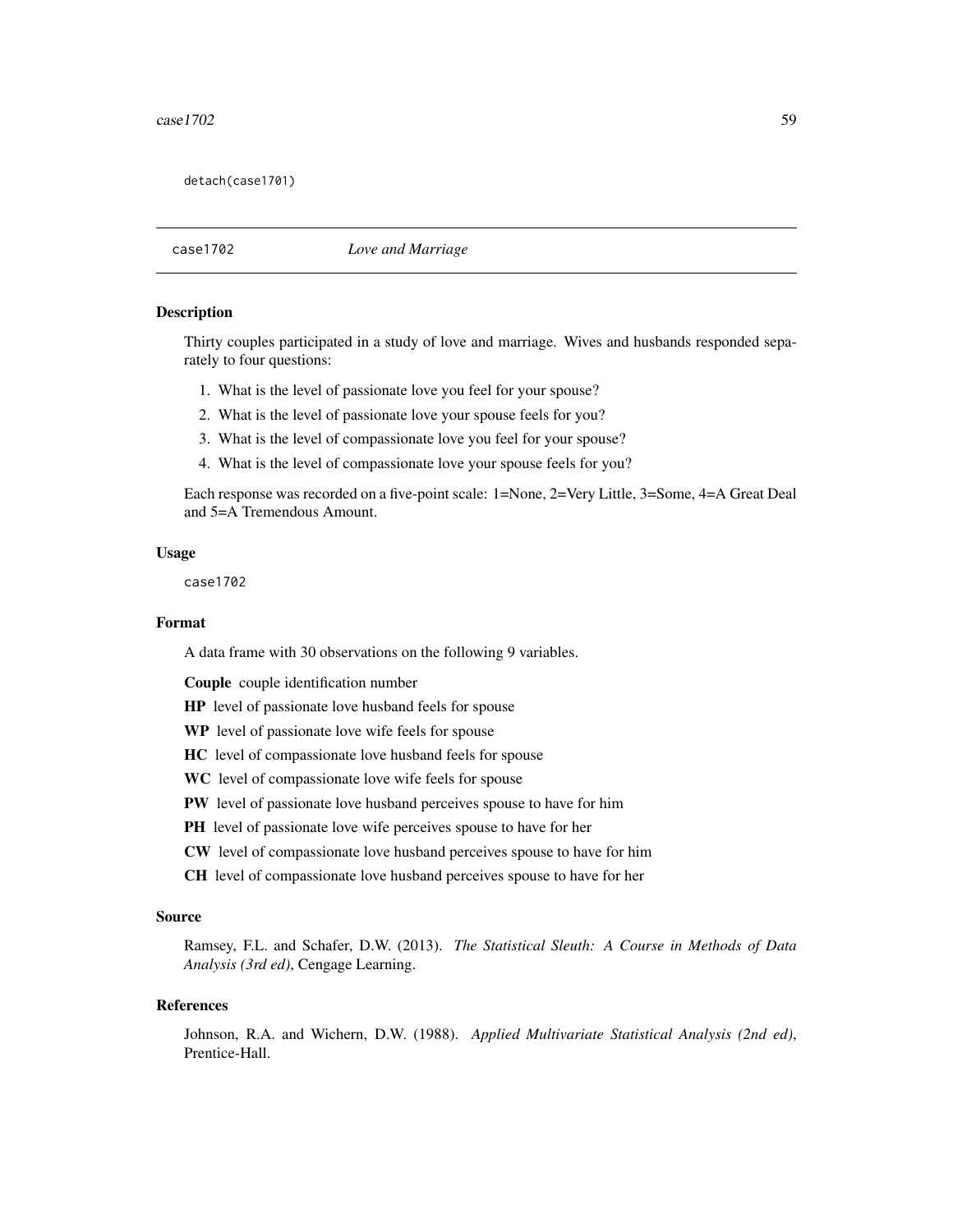```
str(case1702)
attach(case1702)
## EXPLORATION
x <- cbind(HP,WP,HC,WC) # 4 components of level of love you feel for spouse
y <- cbind(PW,PH,CW,CH) # 4 components of level of love you perceive from spouse
if(require(CCA)){ # Use the CCA library
 myCCA \leftarrow cc(x,y) # Store canonical correlation computations
 canCor <- myCCA$cor # Extract the canonical correlations
 canCor #[1] 0.9506990 0.8665601 0.5571876 0.1106555
# Make a function to test the number of canonical correlations (advanced).
# Bartlett modification of likelihood ratio test
# Reference: Mardia, Kent, and Bibby, 1980, Multivariate Analysis,
myTest <- function(xMatrix,yMatrix) {
 if(require(CCA)){ # Use the CCA library
   myCCA <- cc(xMatrix,yMatrix) # Store CCA computations
   canCor <- myCCA$cor # extract the canonical correlations
   n \langle -\dim(x)[1] # number of rows of x, = sample size
   p <- dim(y)[2] # number of component variables in y
   q \langle -\dim(x)[2] # number of component variables in x
   k \leftarrow \min(p, q) # the maximum number of canonical pairs
   testStat \leq rep(0,k) # store the test statistics; initially set to 0
   degFr \leftarrow rep(0,k) # store the associated degrees of freedom
   canCor2 <- canCor[k:1] # Reverse order for the following calculations
   productTerm <- 1
   for (i in 1:k) \{productTerm <- productTerm*(1 - canCor2[i]^2)
     degFr[i] \langle - (p + 1 - i) \times (q + 1 - i) \rangletestStat[i] \leftarrow -(n -(p+q+3)/2) \times log(production)}
   pair \leq -1:ktestStat <- round(testStat[k:1],2) # Revert to original order; round
   pValue <- round(1 - pchisq(testStat,degFr),4) # p-value to 4 digits
   canCor <- round(canCor,4) # Round to 4 digits
   cbind(pair,canCor, testStat,degFr, pValue) # Show the results;
   } }
myTest(x,y)
# Explore possible meaningful linear combination suggested by first pair of CCs
round(myCCA$xcoef,1)
round(myCCA$ycoef,1)
# The 1st column of xcoef is almost entirely HC; 1st column of ycoef is CW
ccX1 <- myCCA$scores$xscores[,1]
plot(ccX1 ~ jitter(HC)) # See if HC is a good substitute for 1st X canonical var
cor(ccX1,HC) #[1] 0.9719947
ccY1 <- myCCA$scores$yscores[,1]
plot(ccY1 \sim jitter(CW)) # See if CW is a good substitute for 1st y canonical var
cor(ccY1, CW) #[1] 0.9975468
```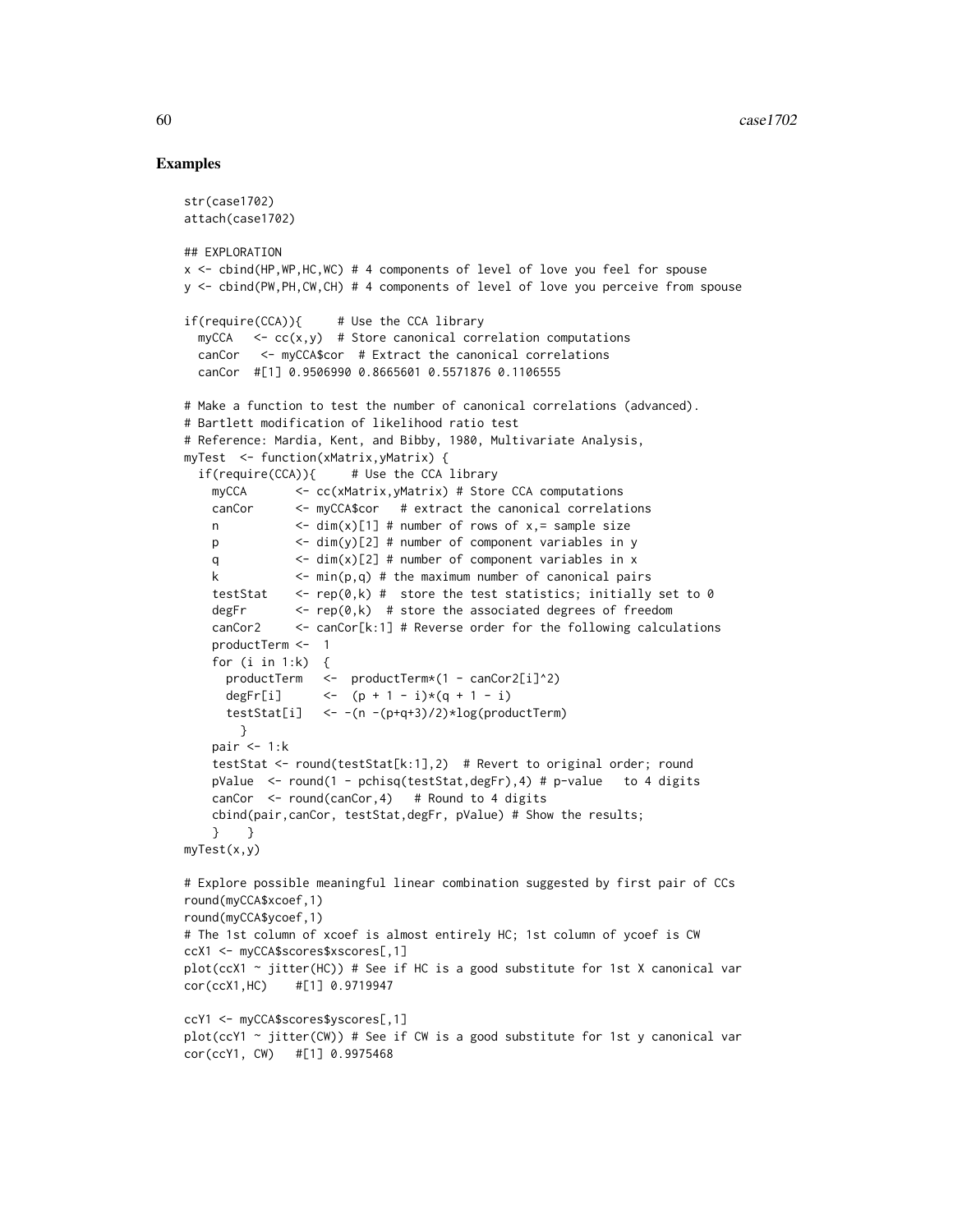```
# Analyze the correlation of the meaningful substitute variables
cor(HC,CW) # [1] 0.9280323
myLm1 < - \ln(HC \sim CW)summary(myLm1) # p-value < 0.0001 (test for slope= 0 equiv to test that corr = 0)
# Explore possible meaningful linear combination suggested by 2nd pair of CCs
# Suggested substitutes from 2nd columns above are WC and CH
ccX2 <- myCCA$scores$xscores[,2]
WCres <- lm(WC ~ HC)$res # WC with effect of HC removed
plot(ccX2 ~ WCres)
cor(ccX2,WCres) #[1] 0.9045225
ccY2 <- myCCA$scores$yscores[,2]
CHres \leq lm(CH \sim CW)$res # CH with effect of CW removed
plot(ccY2 ~ CHres)
cor(ccY2,CHres) # [1] 0.9280248
cor(WC,CH) #[1] 0.8134213
myLm2 < - \ln(WC \sim CH)summary(myLm2) # p-value < 0.0001 for test that correlation = 0
# Explore cannonical correlations from other groupings of variables
x <- cbind(HP, HC, PW, CW) # husband's responses
y <- cbind(WP, WC, PH, CH) # wife's responses
myTest(x, y) # No evidence that husbands' responses are correlated with wifes'
x \le cbind(HP, PW, WP, PH) # passionate responses
y <- cbind(HC,CW,WC,CH) # compassionate responses
myTest(x, y) #No evidence that passionate anc compassionate responses are correlated
## GRAPHICAL DISPLAYS FOR PRESENTATION
jFactor <- 0.3 # Jittering factor (try different values to see what works)
jHC <- jitter(HC,factor=jFactor)
jCW <- jitter(CW,factor=jFactor)
jCH <- jitter(CH,factor=jFactor)
jWC <- jitter(WC,factor=jFactor)
opar <- par(no.readonly=TRUE) # Store current graphical parameter settings
par(mfrow=c(2,2)) # Prepare to make a 2x2 panel of graphs
par(mar=c(1.1,4.1,1.1,1.1) ) # Adjust margins
plot(jHC ~ jCW, ylab="Husband's Compassionate Love For His Wife (Jittered)",
  xlab="", ylim=c(3,5.1), xlim=c(3,5.1), col="black", pch=21, lwd=2,
  bg="green", cex=2 )
text(3,5.1, "correlation = 0.93", adj=0)text(3,5.0,"p-value < 0.0001",adj=0)
abline(myLm1)
par(mar=c(1.1,1.1,1.1,4.1))
plot(jHC ~ jCH, xlab="", ylab="", ylim=c(3,5.1), xlim=c(3,5.1),
  col="black", pch=21, lwd=2, bg="green", cex=2 )
cor(HC,CH) #[1] 0.274204
myLm3 < - lm(HC \sim CH)
```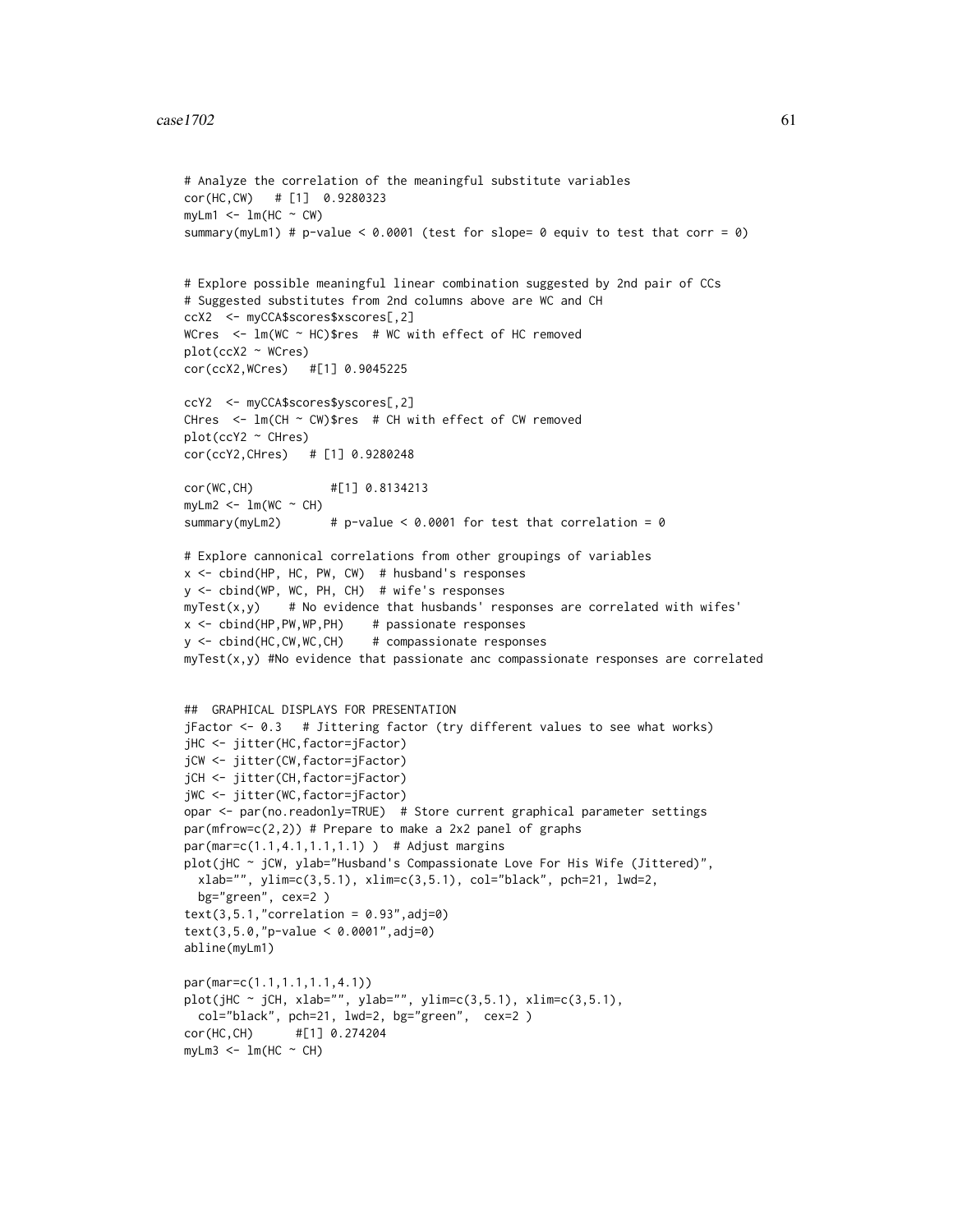```
summary(myLm3)# p-value = 0.143text(3,5.1, "correlation = 0.27", adj=0)text(3,5.0, "p-value = 0.14", adj=0)abline(myLm3)
par(mar=c(4.1,4.1,1.1,1.1))
plot(jWC ~ jCW,
 xlab="Husband's Perceived Compassionate Love From His Wife (Jittered)",
 ylab="Wife's Compassionate Love For Her Husband (Jittered)",
 ylim=c(3,5.1), xlim=c(3,5.1), col="black", pch=21, lwd=2, bg="green", cex=2 )
cor(WC,CW) #[1] 0.04171195
myLm4 < - \ln(WC \sim CW)summary(myLm4) # p-value = 0.827text(3,3.1, "correlation = 0.04", adj=0)text(3,3,'p-value = 0.8", adj=0)abline(myLm4)
par(mar=c(4.1,1.1,1.1,4.1))
plot(jWC ~ jCH, ylab="",
 xlab="Wife's Perceived Compassionate Love From Her Husband (Jittered)",
 ylim=c(3,5.1), xlim=c(3,5.1), col="black", pch=21, lwd=2, bg="green", cex=2 )
text(3,3.1, "correlation = 0.81", adj=0)text(3,3,"p-value < 0.0001",adj=0)
abline(myLm2)
par(opar) # Restore previous graphics parameter settings
}
detach(case1702)
```
case1801 *Obesity and Heart Disease*

#### **Description**

To better understand whether the relationship between heart disease and obesity could be due to the social stigma associated with obesity, researchers examined cardiovascular disease rates of obese and non-obese women in American Samoa, where obesity was considered socially desirable. 3,112 women were categorized according to whether they were obese or not and whether they died from cardiovascular disease (CVD).

#### Usage

case1801

## Format

A data frame with 2 observations on the following 3 variables.

Obesity a factor with levels "NotObese" and "obese" Deaths the number of women who died from CVD

NonDeaths the number that died from other causes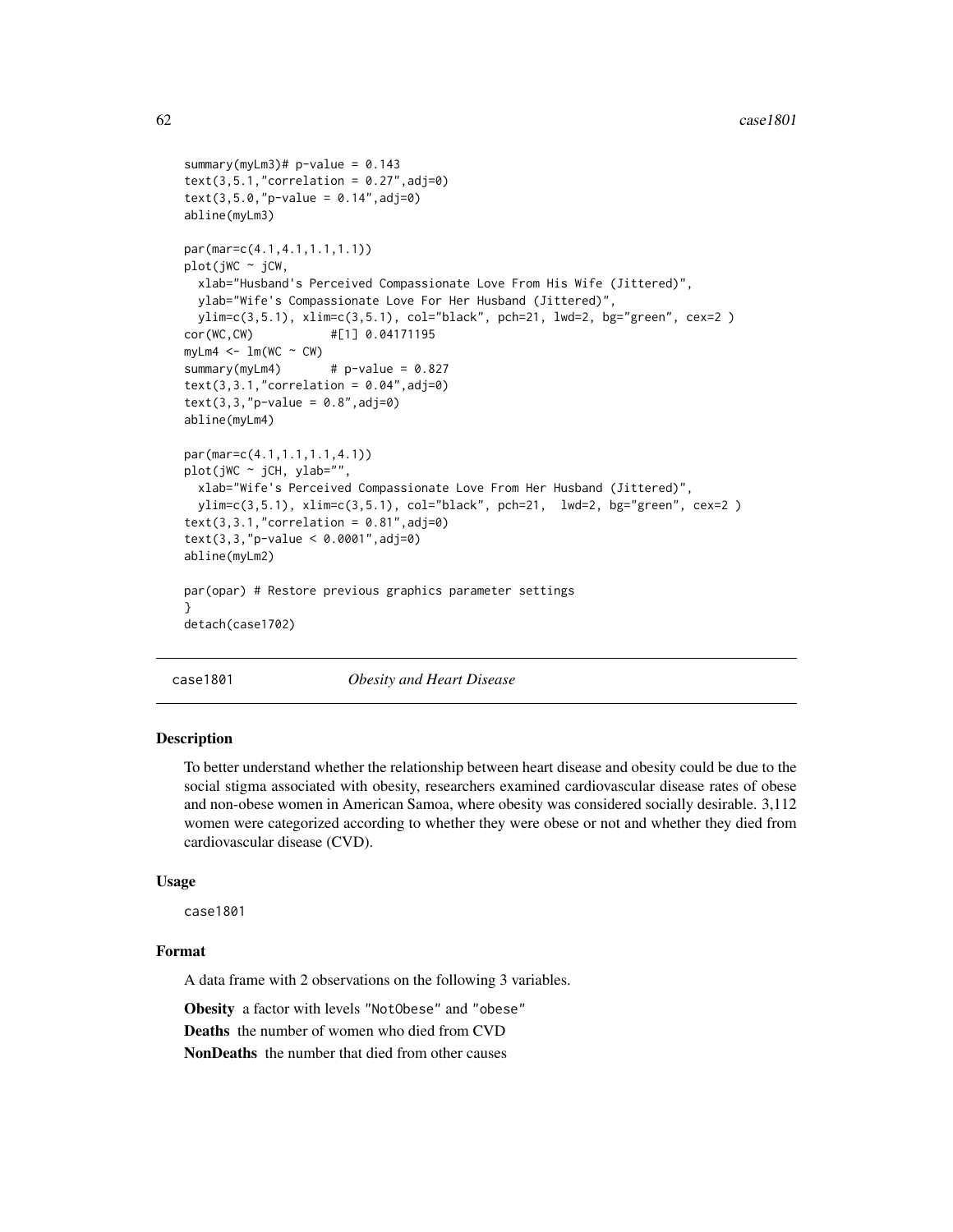#### $case1801$  63

## Source

Ramsey, F.L. and Schafer, D.W. (2013). *The Statistical Sleuth: A Course in Methods of Data Analysis (3rd ed)*, Cenage Learning.

## References

Crews, D.E. (1988). Cardiovascular Mortality in American Samoa, *Human Biology* 60: 417–433.

## Examples

```
str(case1801)
attach(case1801)
## EXPLORATION
myTable <- cbind(Deaths,NonDeaths) # Form a 2 by 2 table of counts
row.names(myTable) <- Obesity # Assign the levels of Obesity as row names
myTable # Show the table
## INFERENCE (4 methods for getting p-values and confidence intervals)
prop.test(myTable, alternative="greater", correct=FALSE) # Compare 2 proportions
prop.test(myTable, alternative="greater", correct=TRUE) # ...with cont. corect.
prop.test(myTable,correct=TRUE) # 2-sided alternative (default) to get CI
chisq.test(myTable) # Pearson's Chi-Squared Test
fisher.test(myTable, alternative="greater") # Fisher's exact test
fisher.test(myTable) # 2-sided alternative to get CI for odds ratio
myGlm1 <- glm(myTable ~ Obesity, family=binomial) # Logistic reg (CH 21)
summary(myGlm1) # Get p-value-- 0.734
beta <- myGlm1$coef
exp(beta[2]) #Odds of death are estimated to be 17% higher for obese women
exp(confint(myGlm1,2)) # 95% confidence interval
## GRAPHICAL DISPLAY FOR PRESENTATION
myTable
# Deaths NonDeaths
#Obese 16 2045
#NotObese 7 1044
prop.test(16,(16+2045)) #For one proportion, est: 0.0078 95% CI: 0.0046 to 0.013
prop.test(7,(7+1044)) #For one proportion, est: 0067 95% CI: 0.0029 to 0.014
pHat <- c(0.007763222, 0.006660324)*1000 # Get estimated deaths per 1,000 women
lower95 <- c(0.00459943, 0.002921568)*1000
upper95 <- c(0.01287243, 0.014318321)*1000
if(require(Hmisc)) { # Use Hmisc library
 myObj <- Cbind(pHat,lower95,upper95)
 Dotplot(Obesity \sim myObj, # Draw a dot plot of estimates and CIs
   xlab="Estimated CVD Deaths Per 1,000 Women (and 95% Confidence Intervals)",
   ylab="Weight Category", ylim=c(.5,2.5), cex=2)
}
```
detach(case1801)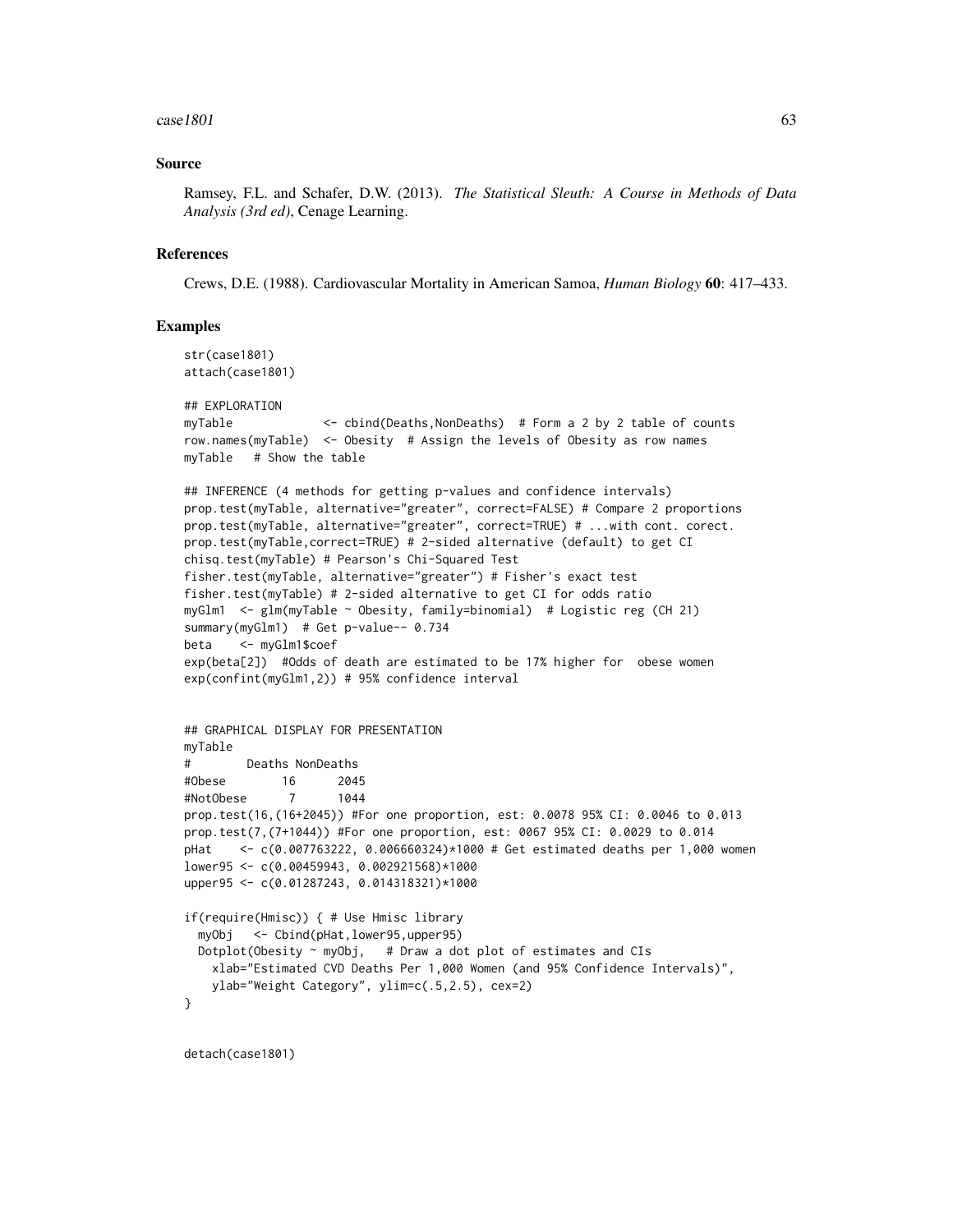#### Description

In a randomized experiment, researchers assigned 407 volunteers to receive 1,000 mg of Vitamin C daily throughout the cold season and 411 to receive a placebo. A physician interviewed the volunteers at the end of the study to determine whether or not they had suffered any colds during the study period.

#### Usage

case1802

## Format

A data frame with 2 observations on the following 3 variables.

Treatment a factor with levels "Placebo" and "VitC"

Cold the number of who got colds

NoCold the number that did not get any colds

## Source

Ramsey, F.L. and Schafer, D.W. (2013). *The Statistical Sleuth: A Course in Methods of Data Analysis (3rd ed)*, Cenage Learning.

## References

Anderson, T.W., Reid, D.B.W. and Beaton, G. H. (1972). Vitamin C and the Common Cold, *Canadian Medial Association Journal* 107: 503–508.

```
str(case1802)
attach(case1802)
```

```
library(MASS)
## INFERENCE (4 methods)
myTable <- cbind(Cold,NoCold)
row.names(myTable) <- c("Placebo","Vitamin C")
myTable
prop.test(myTable, alternative="greater") # Compare 2 binomial proportions
# Alternative: pop prop. of first column (cold) in larger in first row (placebo)
prop.test(myTable, alternative="greater", correct=TRUE)
prop.test(myTable,correct=TRUE) # Use 2-sided alternative to get CI
chisq.test(myTable) # Chi-square test
fisher.test(myTable, alternative="greater")
fisher.test(myTable) # 2-sided alternative to get CI for odds ratio
```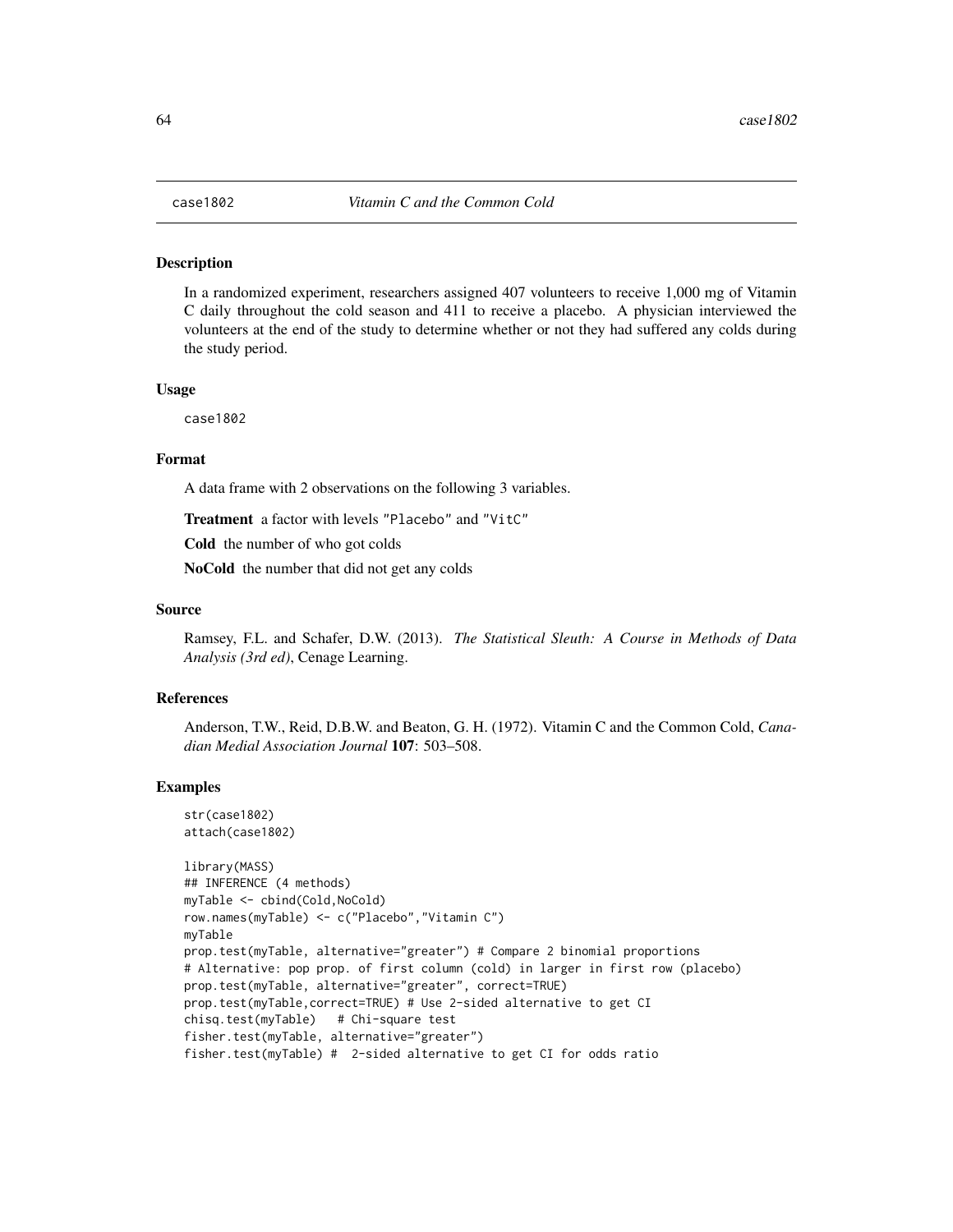#### $case1803$  65

```
myGlm1 <- glm(myTable ~ Treatment, family=binomial) # logistic reg (Ch 21)
summary(myGlm1)
beta <- myGlm1$coef
1 - exp(beta[2]) # 0.3474911
1 - exp(confint(myGlm1,2)) # 0.53365918 0.09042098
# Interpretation: The odds of getting a cold are 35% less on Vitamin C than
# Placebo (95% confidence interval: 9% to 53% less).
```
detach(case1802)

# case1803 *Smoking and Lung Cancer*

## Description

In a retrospective case-control study, researchers identified 86 lung cancer patients and 86 controls (without lung cancer), and categorized them according to whether they were smokers or nonsmokers. The goal is to see whether the odds of lung cancer are greater for smokers than for non-smokers.

#### Usage

case1803

#### Format

A data frame with 2 observations on the following 3 variables.

Smoking a factor with levels "NonSmokers" and "Smokers"

Cancer the number of who were lung cancer patients

Control the number who were controls

# Source

Ramsey, F.L. and Schafer, D.W. (2013). *The Statistical Sleuth: A Course in Methods of Data Analysis (3rd ed)*, Cenage Learning.

## References

Anderson, T.W., Reid, D.B.W. and Beaton, G. H. (1972). Vitamin C and the Common Cold, *Canadian Medial Association Journal* 107: 503–508.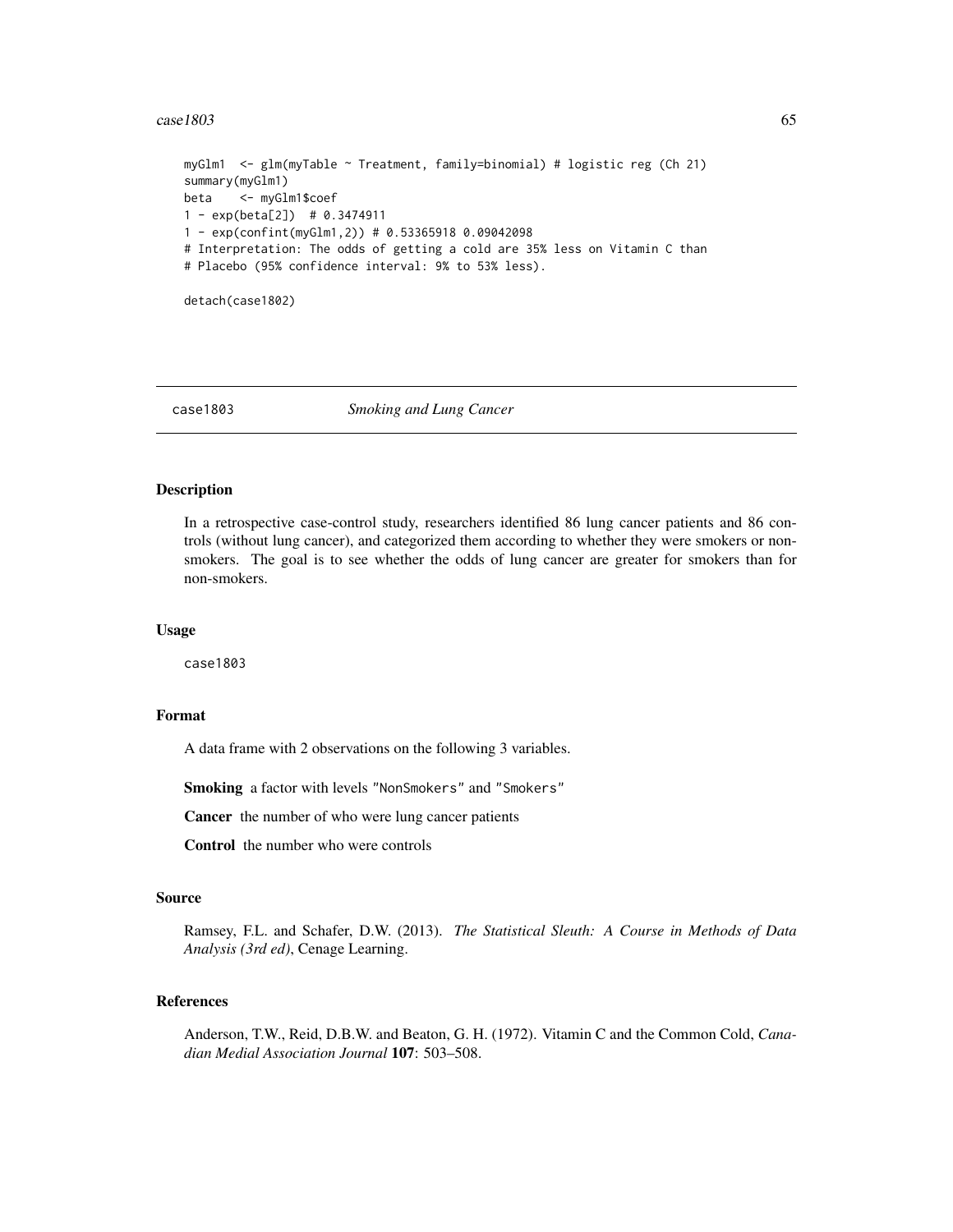## Examples

```
str(case1803)
attach(case1803)
## INFERENCE
myTable <- cbind(Cancer,Control) # Make a 2-by-2 table of counts
row.names(myTable) <- Smoking # Assign the levels of Smoking as row names
myTable
fisher.test(myTable, alternative="greater") # Alternative: that odds of Cancer
 # in first row are greater.
fisher.test(myTable) # 2-sided alternative to get CI for odds ratio
myGlm1 <- glm(myTable ~ Smoking, family=binomial) # logistic reg (Ch 21)
summary(myGlm1)
exp(myGlm1$coef[2]) # 5.37963 : Estimated odds ratio
exp(confint(myGlm1)[2,]) # 1.675169 24.009510: Approximate confidence interval
# Interpretation: The odds of cancer ar 5.4 times as large for smokers as for
# non-smokers (95% confidence interval: 1.7 to 24.0 times as large).
```
detach(case1803)

case1901 *Sex Role Sterotypes and Personnel Decisions*

#### **Description**

Researchers gave 48 male bank supervisors attending a management institute hypothetical personnel files and asked them whether they would promote the applicant based on the file. The personnel files were identical except that 24 of them listed a male and 24 listed a female applicant. The assignment of managers to receive either a male or female applicant file was carried out at random.

#### Usage

case1901

## Format

A data frame with 2 observations on the following 3 variables.

Gender a factor with levels "Female" and "Male"

Promoted the number of managers who promoted the applicant

NotPromoted the number of managers who did not promote the applicant

## Source

Ramsey, F.L. and Schafer, D.W. (2013). *The Statistical Sleuth: A Course in Methods of Data Analysis (3rd ed)*, Cengage Learning.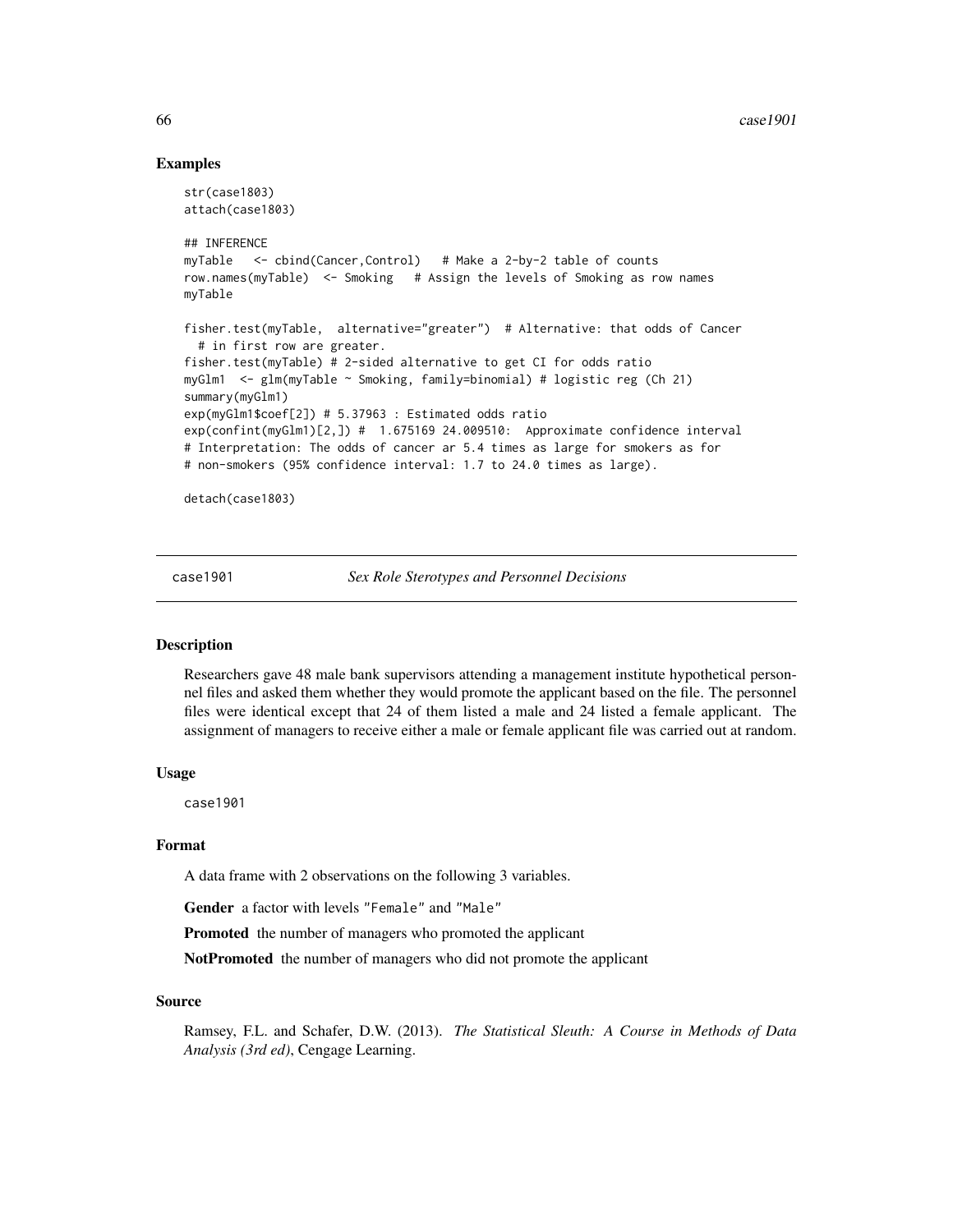#### $\cos\theta$  67 67 67 688 692 67

## References

Rosen, B. and Jerdee, J (1974). Influence of Sex Role Steroetypes on Personnel Decisions, *Journal of Applied Psychology* 59: 9–14.

## Examples

```
str(case1901)
attach(case1901)
## INFERENCE
myTable <- cbind(Promoted,NotPromoted)
row.names(myTable) <- Gender
myTable
fisher.test(myTable, alternative="greater")
 # Alternative: that odds of Promotion in first row (Males) are greater.
fisher.test(myTable) # Use 2-sided to get confidence interval for odds ratio
prop.test(myTable) # Compare two binomial proportions
## GRAPHICAL DISPLAY FOR PRESENTATION
myTable
# Promoted NotPromoted
#Male 21 3
#Female 14 10
prop.test(21,(21+3)) # Est = .875; CI = .665 to .967
prop.test(14,(14+10))# Est = .583; CI = .369 to .772
pHat <- c(0.875,0.583)
lower95 <- c(0.665, 0.369)
upper95 <- c(0.967, 0.772)
if(require(Hmisc)) { # Use Hmisc library
 myObj<- Cbind(pHat,lower95,upper95) # Cbind: a form of cbind needed for Dotplot
 Dotplot(Gender ~ myObj,
 xlab="Probability of Promotion Based on Applicant File (and 95% Confidence Intervals)",
   ylab="Gender Listed in Applicant File", ylim=c(.5,2.5), cex=2)
}
```
detach(case1901)

case1902 *Death Penalty and Race*

#### Description

Lawyers collected data on convicted black murderers in the state of Georgia to see whether convicted black murderers whose victim was white were more likely to receive the death penalty than those whose victim was black, after accounting for aggravation level of the murder. They categorized murders into 6 progressively more serious types. Category 1 comprises barroom brawls, liquor-induced arguments lovers' quarrels, and similar crimes. Category 6 includes the most vicious, cruel, cold=blooded, unprovoked crimes.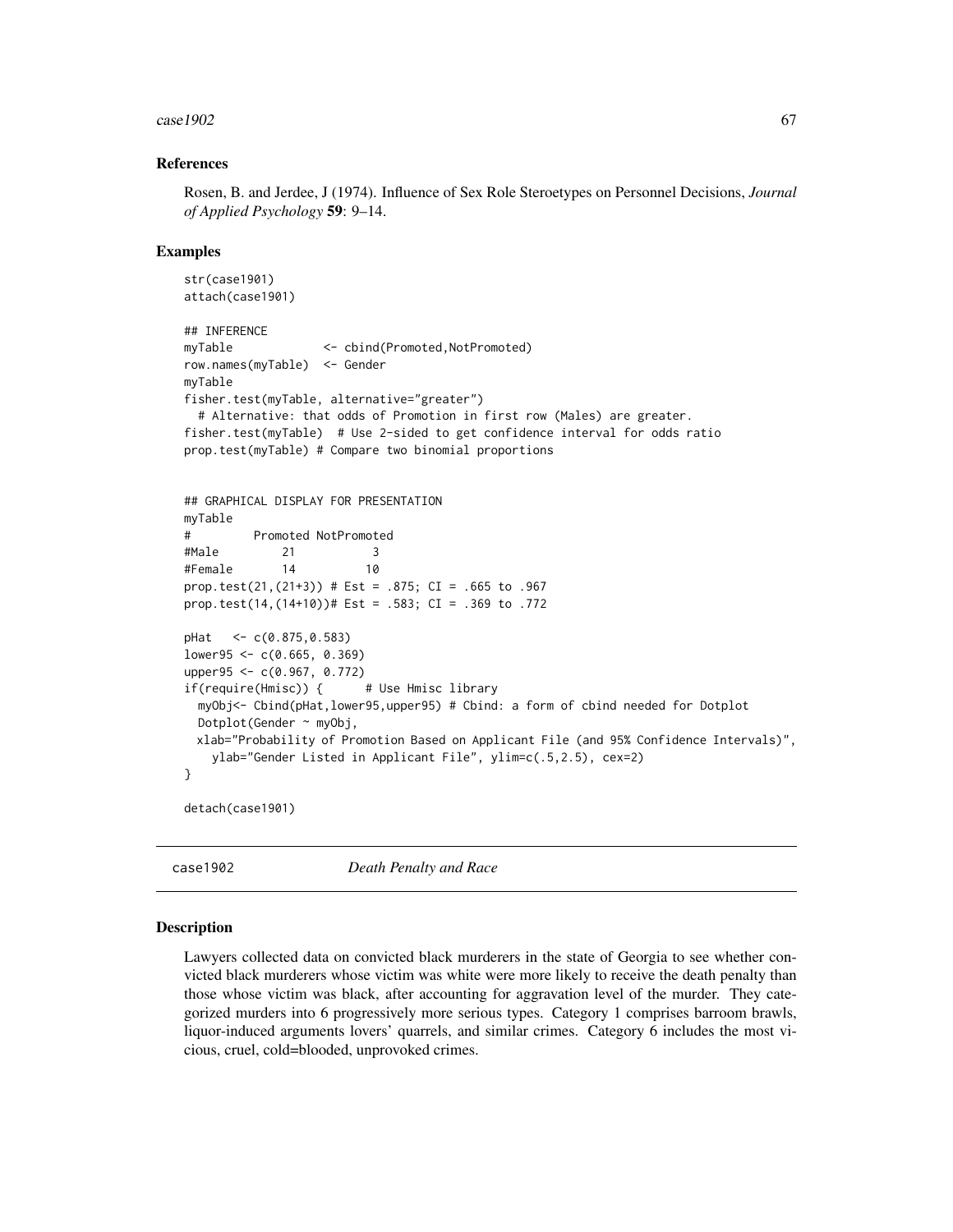#### Usage

case1902

#### Format

A data frame with 12 observations on the following 4 variables.

Aggravation the aggravation level of the crime, a numerical variable ranging from 1 to 6

Victim a factor indicating race of murder victim, with levels "White" and "Black"

Death number in the aggravation and victim category who received the death penalty

NoDeath number in the aggravation and victim category who did not receive the death penalty

# Source

Ramsey, F.L. and Schafer, D.W. (2013). *The Statistical Sleuth: A Course in Methods of Data Analysis (3rd ed)*, Cengage Learning.

## References

Woodworth, G.C. (1989). Statistics and the Death Penalty, *Stats* 2: 9–12.

```
str(case1902)
attach(case1902)
## EXPLORATION
proportionDeath <- Death/(Death + NoDeath)
myPointCode <- ifelse(Victim=="White",22,24)
myPointColor <- ifelse(Victim=="White","white","black")
plot(proportionDeath ~ Aggravation, pch=myPointCode, bg=myPointColor)
oddsOfDeath <- Death/(NoDeath + .5) # Add .5 to the demoninator to avoid 0's
plot(oddsOfDeath ~ Aggravation, pch=myPointCode, bg=myPointColor)
plot(oddsOfDeath ~ Aggravation, log="y", pch=myPointCode, bg=myPointColor)
# Use logistic regression (Ch 21) to see if the 6 odds ratios are constant
myGlm1 <- glm(cbind(Death,NoDeath) ~ Aggravation + Victim +
 Aggravation:Victim, family=binomial) # Logistic reg with interaction
myGlm2 <- update(myGlm1, ~ . - Aggravation:Victim) # without interaction
anova(myGlm2, myGlm1) # no evidence of interaction.
## INFERENCE
# Mantel Haenszel
myTable \leq array(rbind(Death, NoDeath), dim=c(2,2,6),
 dimnames=list(Penalty=c("Death","No Death"), Victim=c("White","Black"),
 Aggravation=c("1","2","3","4","5","6")))
myTable # Show the 6 2x2 tables
mantelhaen.test(myTable, alternative="greater", correct=FALSE) # 1-sided p-value
mantelhaen.test(myTable, alternative="greater") # with continuity correction
mantelhaen.test(myTable) # two.sided (default) for confidence interval
```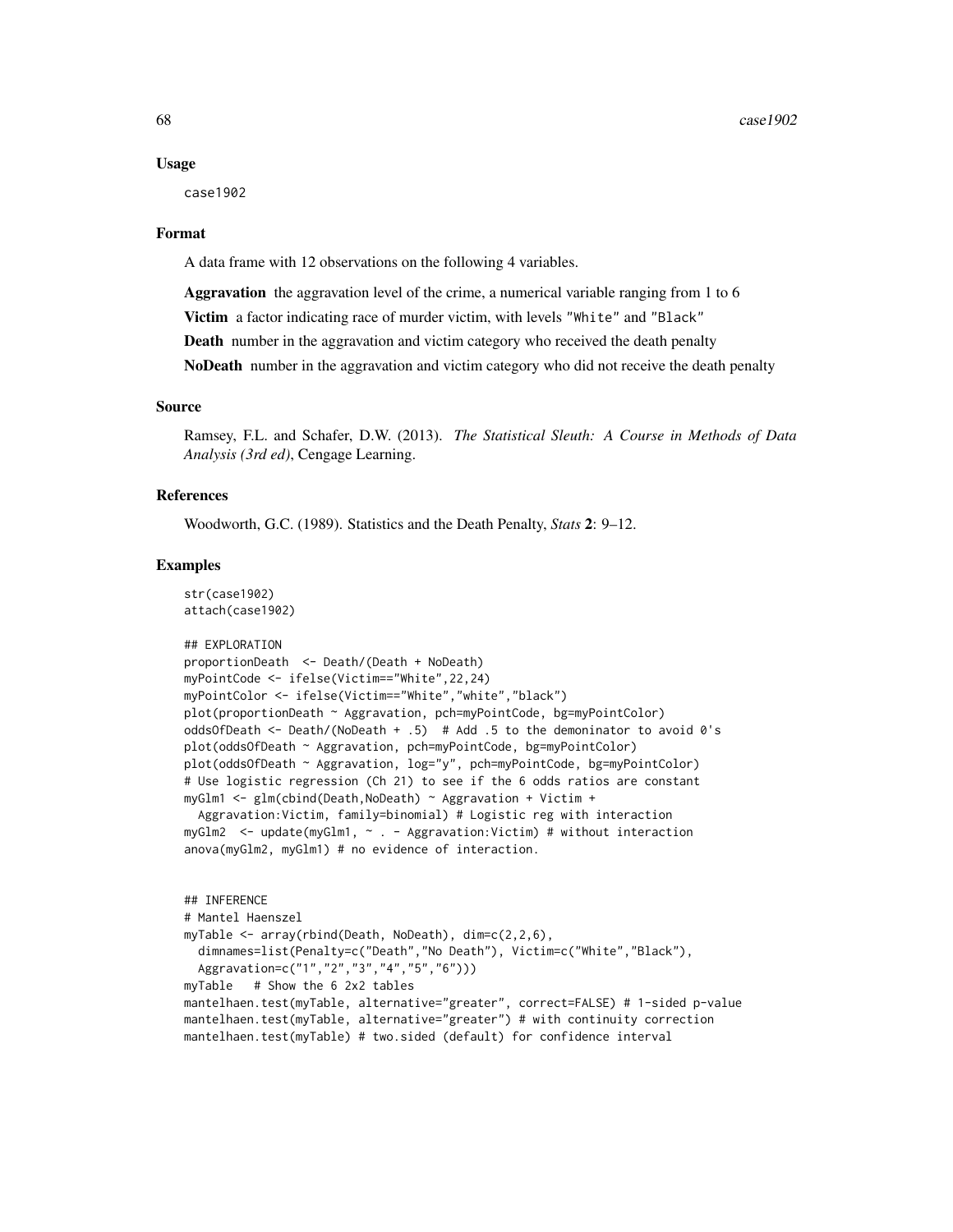#### $case2001$  69

```
# Logistic Regression (Ch 21) (treating aggravation level as numerical)
summary(myGlm2)
beta <- myGlm2$coef
exp(beta[3]) # 6.1144
exp(confint(myGlm2,3)) # 2.23040 18.72693
# Interpretation: The odds of death penalty for white victim murderers are
# estimated to be 6 times the odds of death penalty for black victim murderers
# with similar aggravation level(95% confidence interval: 2.2 to 18.7 times).
## GRAPHICAL DISPLAY FOR PRESENTATION
myPointColor <- ifelse(Victim=="White","green", "orange")
plot(jitter(proportionDeath,.1) ~ jitter(Aggravation,.1),
  xlab="Aggravation Level of the Murder",
  ylab="Proportion of Murderers Who Received Death Penalty",
  pch=myPointCode, bg=myPointColor, cex=2, lwd=2)
legend(1,1, c("White Victim Murderers","Black Victim Murderers"), pch=c(21,22),
  pt.cex=c(2,2), pt.bg=c("green","orange"), pt.lw=c(2,2))
# Include logistic regression fit on plot
dummyAg <- seq(min(Aggravation),max(Aggravation),length=50)
etaB <- beta[1] + beta[2]*dummyAg
etaw \leftarrow etab + beta[3]pB <- exp(etaB)/(1 + exp(etaB)) # Estimated prob of DP; Black victim
pW <- exp(etaW)/(1 + exp(etaW)) # Estimated prob of DP; White victim
lines(pB ~ ~ dummyAg, lty=1)lines(pW ~ dummyAg,lty=2)
detach(case1902)
```
case2001 *Survival in the Donner Party*

#### Description

This data frame contains the ages and sexes of the adult (over 15 years) survivors and nonsurvivors of the Donner party.

## Usage

case2001

## Format

A data frame with 45 observations on the following 3 variables.

Age Age of person

Sex Sex of person

Status Whether the person survived or died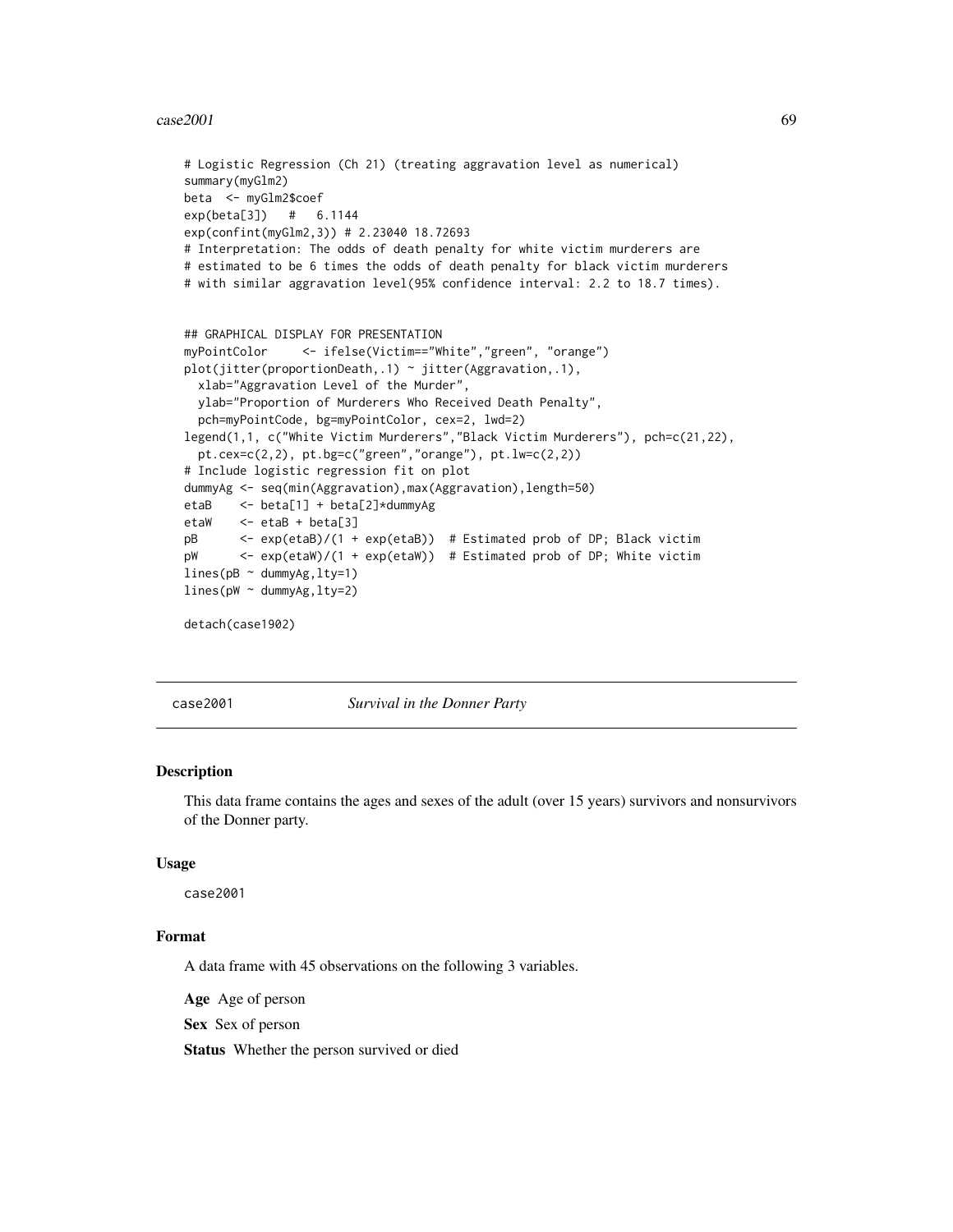## Details

In 1846 the Donner and Reed families left Springfield, Illinois, for California by covered wagon. In July, the Donner Party, as it became known, reached Fort Bridger, Wyoming. There its leaders decided to attempt a new and untested rote to the Sacramento Valley. Having reached its full size of 87 people and 20 wagons, the party was delayed by a difficult crossing of the Wasatch Range and again in the crossing of the desert west of the Great Salt Lake. The group became stranded in the eastern Sierra Nevada mountains when the region was hit by heavy snows in late October. By the time the last survivor was rescued on April 21, 1847, 40 of the 87 members had died from famine and exposure to extreme cold.

## Source

Ramsey, F.L. and Schafer, D.W. (2013). *The Statistical Sleuth: A Course in Methods of Data Analysis (3rd ed)*, Cengage Learning.

## References

Grayson, D.K. (1990). Donner Party Deaths: A Demographic Assessment, *Journal of Anthropological Research* 46: 223–242.

#### See Also

[ex1918](#page-170-0)

```
str(case2001)
attach(case2001)
## EXPLORATION AND MODEL BUILDING
myPointCode <- ifelse(Sex=="Female",22,24)
myPointColor <- ifelse(Sex=="Female","green","orange")
survivalIndicator <- ifelse(Status=="Survived",1,0)
jFactor <- 0.1 # jittering factor
plot(jitter(survivalIndicator,jFactor) ~ jitter(Age, jFactor),
  pch=myPointCode, bg=myPointColor, cex=1.5)
# Logistic regression. Start with a rich model; use backward elimination
ageSquared <- Age^2
myGlm1 <- glm(Status ~ Age + ageSquared + Sex + Age:Sex + ageSquared:Sex,
  family=binomial)
# Use backward elimination, but remove interaction and squared terms 1st
summary(myGlm1)
myGlm2 <- update(myGlm1, ~ . - ageSquared:Sex)
summary(myGlm2)
myGlm3 <- update(myGlm2, ~ . - ageSquared)
summary(myGlm3) # Wald test p-value for interaction of Age and Sex is: 0.0865
# More accurate likelihood ratio (drop in deviance) test:
myGlm4 <-update(myGlm3, ~ . - Age:Sex)
anova(myGlm4, myGlm3) # Drop-in-devaince chi-square stat = 3.9099 on 1 d.f.
 1 - pchisq(3.9099,1) # 2-sided p-value = 0.048
```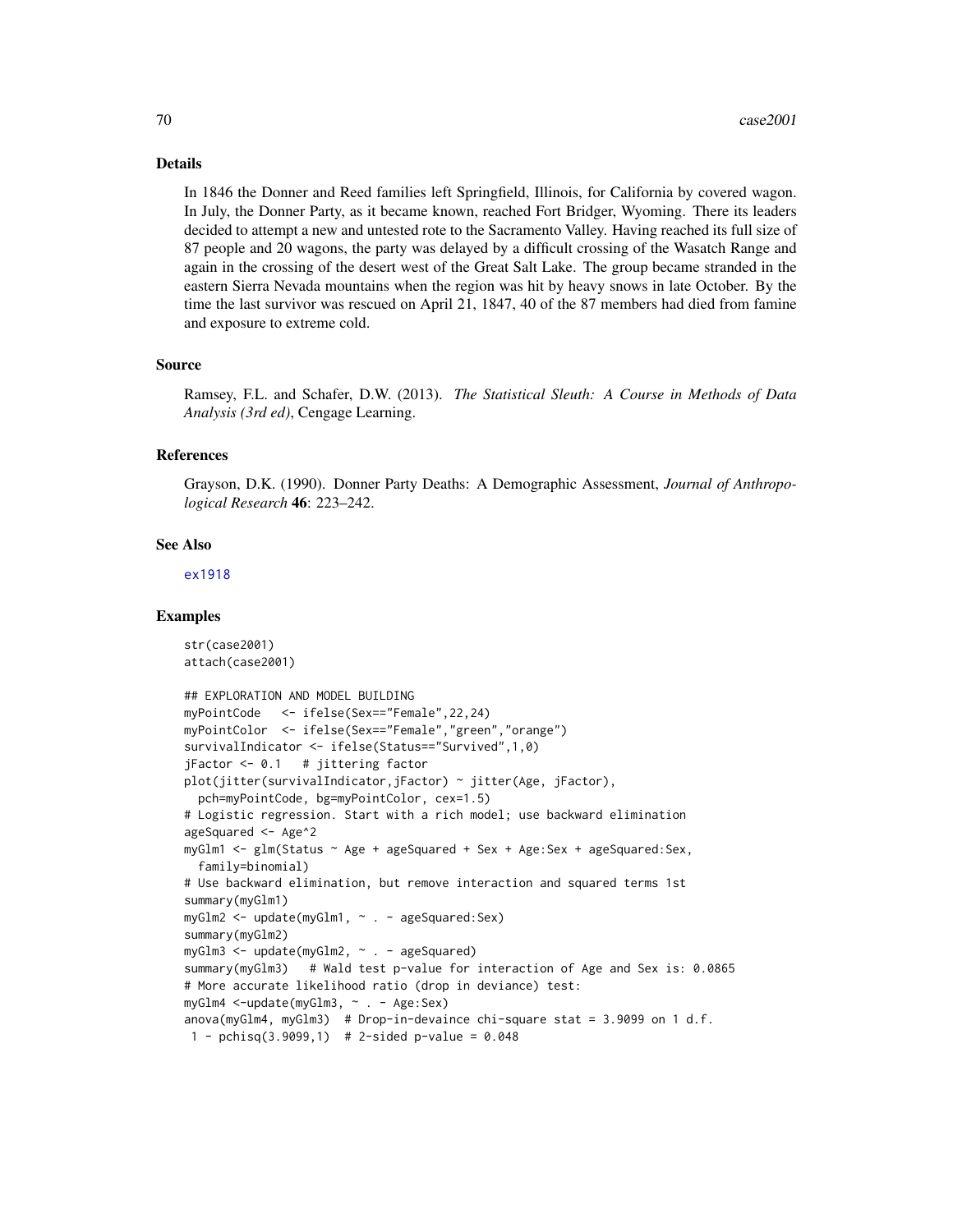#### $case2002$   $71$

```
## INFERENCE AND INTERPRETATION
# Proceed by ignoring interaction (for a casual and approximate analysis)
myGlm5 <- update(myGlm4, ~ . - Sex)
anova(myGlm5, myGlm4) # Drop-in-deviance chi-square statistic = 5.0344 on 1 d.f.
1 - pchisq(5.0344,1) # 2-sided p-value 0.02484869: Highly suggestive
0.0248869/2 # 1-sided p-value = half the 2-sided p-value = 0.01244345
# Interpretation and confidence interval
Sex <- factor(Sex,levels=c("Male","Female")) # Reorder levels so "Male" is ref
myGlm4b <- glm(Status ~ Age + Sex, family=binomial)
beta <- myGlm4b$coef
exp(beta[3]) # 4.939645
exp(confint(myGlm4b,3)) # 25.246069 1.215435
# Interpretation: The odds of survival for females are estimated to be 5 times
# the odds of survival of similarly-aged mean (95% CI: 1.2 times to 25.2 times).
## GRAPHICAL DISPLAY FOR PRESENTATION
myPointCode <- ifelse(Sex=="Female",22,24)
myPointColor <- ifelse(Sex=="Female","green","orange")
myLineColor <- ifelse(Sex=="Female","dark green","blue")
survivalIndicator <- ifelse(Status=="Survived",1,0)
iFactor < 0.1plot(jitter(survivalIndicator,jFactor) ~ jitter(Age, jFactor),
 ylab="Estimated Survival Probability", xlab="Age (years)"
 main=c("Donner Party Survival by Sex and Age"), xlim=c(15,75),
 pch=myPointCode, bg=myPointColor, col=myLineColor, cex=2, lwd=3)
beta <- myGlm4b$coef
dummyAge <- seq(15,65,length=50)
linearMale <- beta[1] + beta[2]*dummyAge #log odds of survival for males
linearFemale <- linearMale + beta[3] #log odds of survival for females
pCurveMale <- exp(linearMale)/(1 + exp(linearMale) ) # survival prob; males
pCurveFemale <- exp(linearFemale)/(1 + exp(linearFemale)) # females
lines(pCurveMale ~ dummyAge,lty=2,col="blue",lwd=3)
lines(pCurveFemale[dummyAge <= 50] ~ dummyAge[dummyAge <= 50],lty=1,
 col="dark green",lwd=3)
legend(63,.5,legend=c("Females","Males"), pch=c(22,24),
 pt.bg = c("green", "orange"), pt.cex=c(2,2), lty=c(1,2), lwd=c(3,3),col=c("dark green","blue"))
text(72,1,"Survived (20)")
text(72,0,"Died (25)")
detach(case2001)
```
case2002 *Birdkeeping and Lung Cancer*

#### **Description**

A 1972–1981 health survey in The Hague, Netherlands, discovered an association between keeping pet birds and increased risk of lung cancer. To investigate birdkeeping as a risk factor, researchers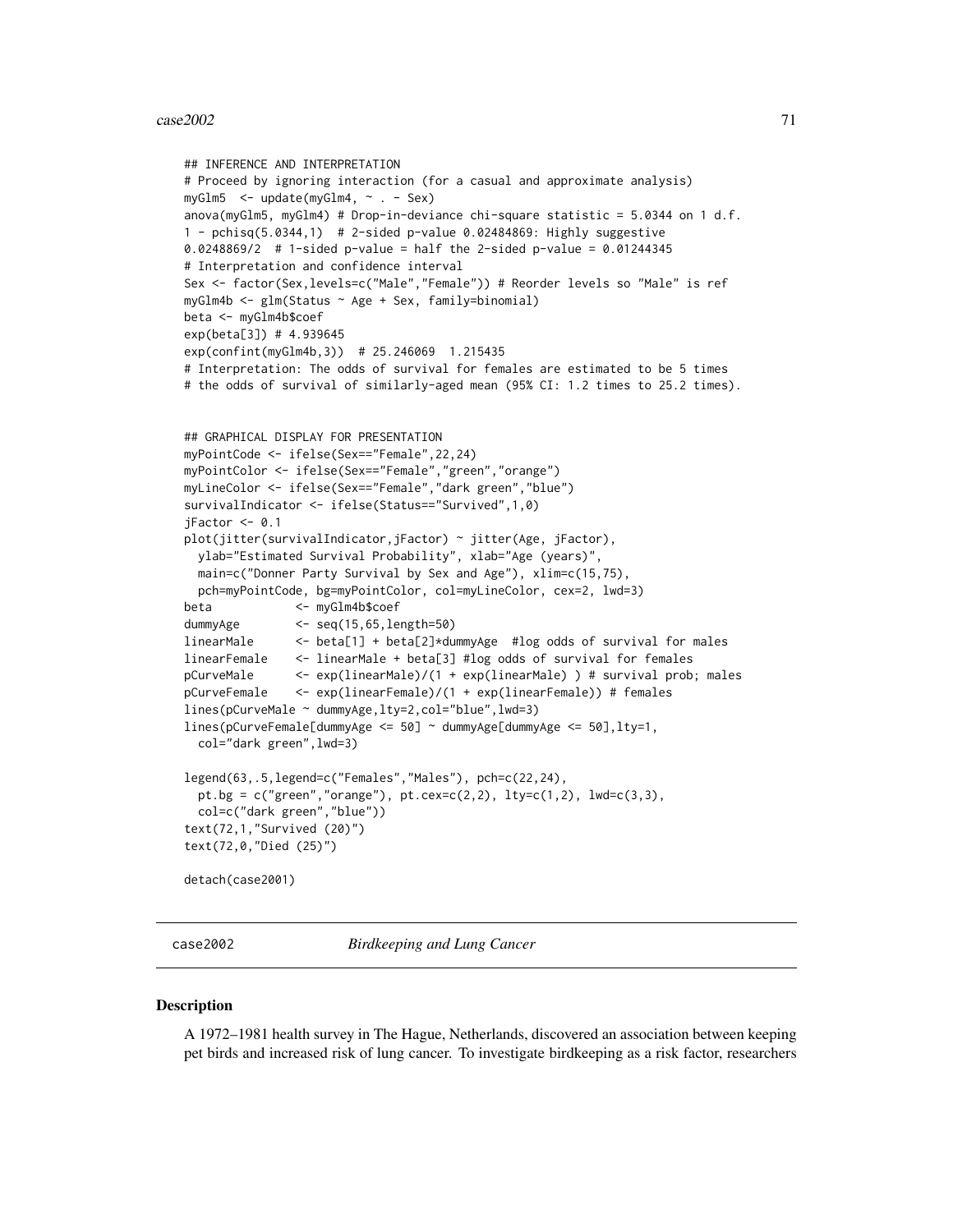conducted a *case–control* study of patients in 1985 at four hospitals in The Hague (population 450,000). They identified 49 cases of lung cancer among the patients who were registered with a general practice, who were age 65 or younger and who had resided in the city since 1965. They also selected 98 controls from a population of residents having the same general age structure.

#### Usage

case2002

# Format

A data frame with 147 observations on the following 7 variables.

- LC Whether subject has lung cancer
- FM Sex of subject
- SS Socioeconomic status, determined by occupation of the household's principal wage earner
- BK Indicator for birdkeeping (caged birds in the home for more that 6 consecutive months from 5 to 14 years before diagnosis (cases) or examination (control))
- AG Age of subject (in years)
- YR Years of smoking prior to diagnosis or examination
- CD Average rate of smoking (in cigarettes per day)

#### Source

Ramsey, F.L. and Schafer, D.W. (2013). *The Statistical Sleuth: A Course in Methods of Data Analysis (3rd ed)*, Cengage Learning.

#### References

Holst, P.A., Kromhout, D. and Brand, R. (1988). For Debate: Pet Birds as an Independent Risk Factor for Lung Cancer, *British Medical Journal* 297: 13–21.

## Examples

```
str(case2002)
attach(case2002)
## EXPLORATION AND MODEL BUILDING
myCode <- ifelse(BK=="Bird" & LC=="LungCancer","Bird & Cancer",
 ifelse(BK=="Bird" & LC=="NoCancer","Bird & No Cancer",
 ifelse(BK=="NoBird" & LC=="LungCancer","No Bird & Cancer", "No Bird & No Cancer")))
table(myCode)
if(require(car)){ # Use the car library
scatterplotMatrix(cbind(AG,YR,CD), groups=myCode, diagonal="none",reg.line=FALSE,
 pch=c(15,21,15,21), col=c("dark green","dark green","purple","purple"),
 var.labels=c("Age","Years Smoked","Cigarettes per Day"), cex=1.5)
}
```
# Reorder the levels so that the model is for log odds of cancer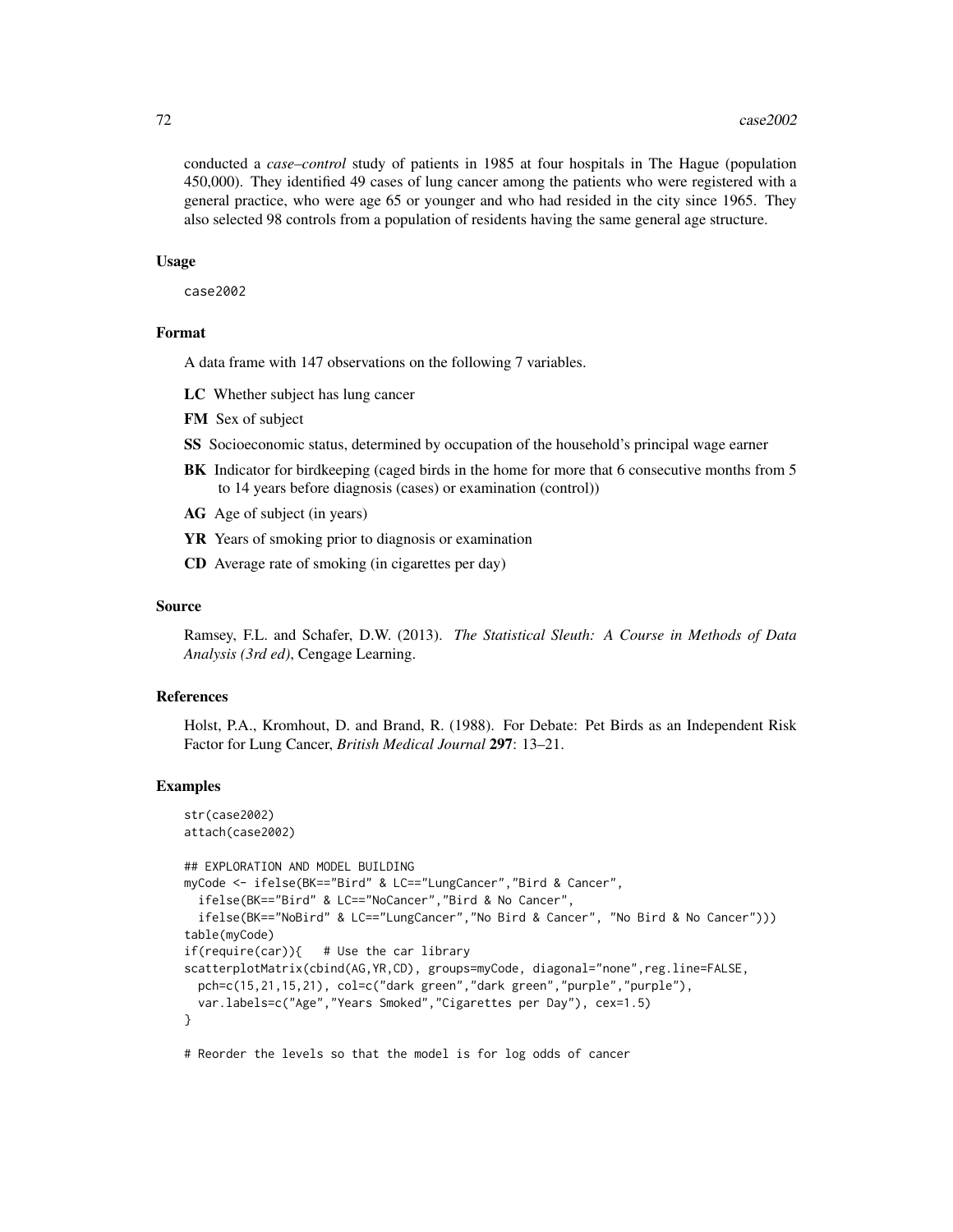#### $case2101$   $73$

```
LC <- factor(LC, levels=c("NoCancer","LungCancer"))
myGlm \leq glm(LC \sim FM + SS + AG + YR + CD + BK, family = binomialif(require(car)){ # Use the car library
 crPlots(myGlm) }
# It appears that there's an effect of Years of Smoking and of Bird Keeping
# after accounting for other variables; no obvious effects of other variables
# Logistic regression model building using backward elimination (witholding BK)
myGlm1 \leq -glm(LC \sim FM + SS + AG + YR + CD, family=binomial)summary(myGlm1)
myGlm2 <- update(myGlm1, ~ . - SS)
summary(myGlm2)
myGlm3 <- update(myGlm2, ~ . - CD)
summary(myGlm3)
myGlm4 \leq update(myGlm3, \sim . - FM)summary(myGlm4) # Everything left has a small p-value (retain the intercept)
## INFERENCE AND INTERPRETATION
myGlm5 <- update(myGlm4, \sim . + BK) # Now add bird keeping
summary(myGlm5)
myGlm6 \leq update(myGlm5, \sim . + BK:YR + AG:YR) # Try interaction termsanova(myGlm6,myGlm5) # Drop-in-deviance = 1.61 on 2 d.f.
1 - pchisq(1.61,2) # p-value = .45: no evidence of interaction
anova(myGlm4,myGlm5) # Test for bird keeping effect
(1 - pchisq(12.612,1))/2 # 1-sided p-value: 0.0001916391
BK <- factor(BK, levels=c("NoBird", "Bird")) # Make "no bird" the ref level
myGlm5b \leq glm(LC \sim AG + YR + BK, family=binomial)beta <- myGlm5b$coef # Extract estimated coefficients
exp(beta[4]) # 3.961248
exp(confint(myGlm5b,4)) # 1.836764 8.900840
# Interpretation: The odds of lung cancer for people who kept birds were
# estimated to be 4 times the odds of lung cancer for people of similar age, sex,
# smoking history, and socio-economic status who didn't keep birds
# (95% confidence interval for this adjusted odds ratio: 1.8 times to 8.9 times).
# See bestglm library for an alternative variable selection technique.
detach(case2002)
```
case2101 *Island Size and Bird Extinctions*

### Description

In a study of the Krunnit Islands archipelago, researchers presented results of extensive bird surveys taken over four decades. They visited each island several times, cataloguing species. If a species was found on a specific island in 1949, it was considered to be at risk of extinction for the next survey of the island in 1959. If it was not found in 1959, it was counted as an "extinction", even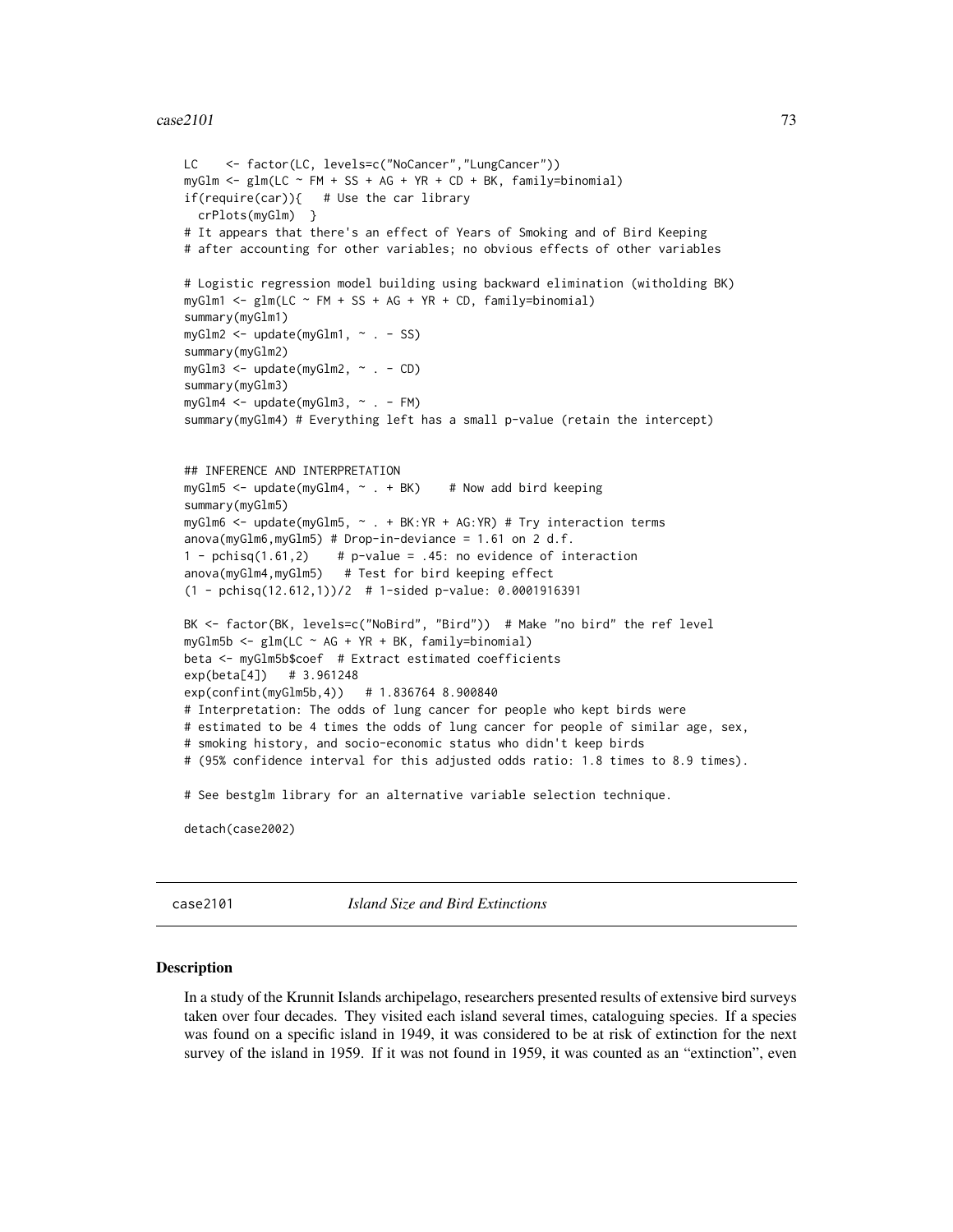though it might reappear later. This data frame contains data on island size, number of species at risk to become extinct and number of extinctions.

#### Usage

case2101

#### Format

A data frame with 18 observations on the following 4 variables.

Island Name of Island Area Area of Island

AtRisk Number of species at risk

Extinct Number of extinctions

#### Details

Scientists agree that preserving certain habitats in their natural states is necessary to slow the accelerating rate of species extinctions. But they are divided on how to construct such reserves. Given a finite amount of available land, is it better to have many small reserves or a few large one? Central to the debate on this question are observational studies of what has happened in island archipelagos, where nearly the same fauna tries to survive on islands of different sizes.

### Source

Ramsey, F.L. and Schafer, D.W. (2013). *The Statistical Sleuth: A Course in Methods of Data Analysis (3rd ed)*, Cengage Learning.

#### References

Väisänen, R.A. and Järvinen, O. (1977). Dynamics of Protected Bird Communities in a Finnish Archipelago, *Journal of Animal Ecology* 46: 891–908.

#### Examples

```
str(case2101)
attach(case2101)
```

```
## EXPLORATION AND MODEL BUILDING
proportionExtinct <- Extinct/AtRisk
oddsExtinct <- proportionExtinct/(1 - proportionExtinct)
logitExtinct <- log(oddsExtinct) # Logit = Log Odds
logArea <- log(Area)
plot(logitExtinct ~ logArea)
```

```
binResponse <- cbind(Extinct,AtRisk-Extinct)
myGlm1 <- glm(binResponse ~ logArea, family=binomial)
summary(myGlm1)
logArea2 <- logArea^2
```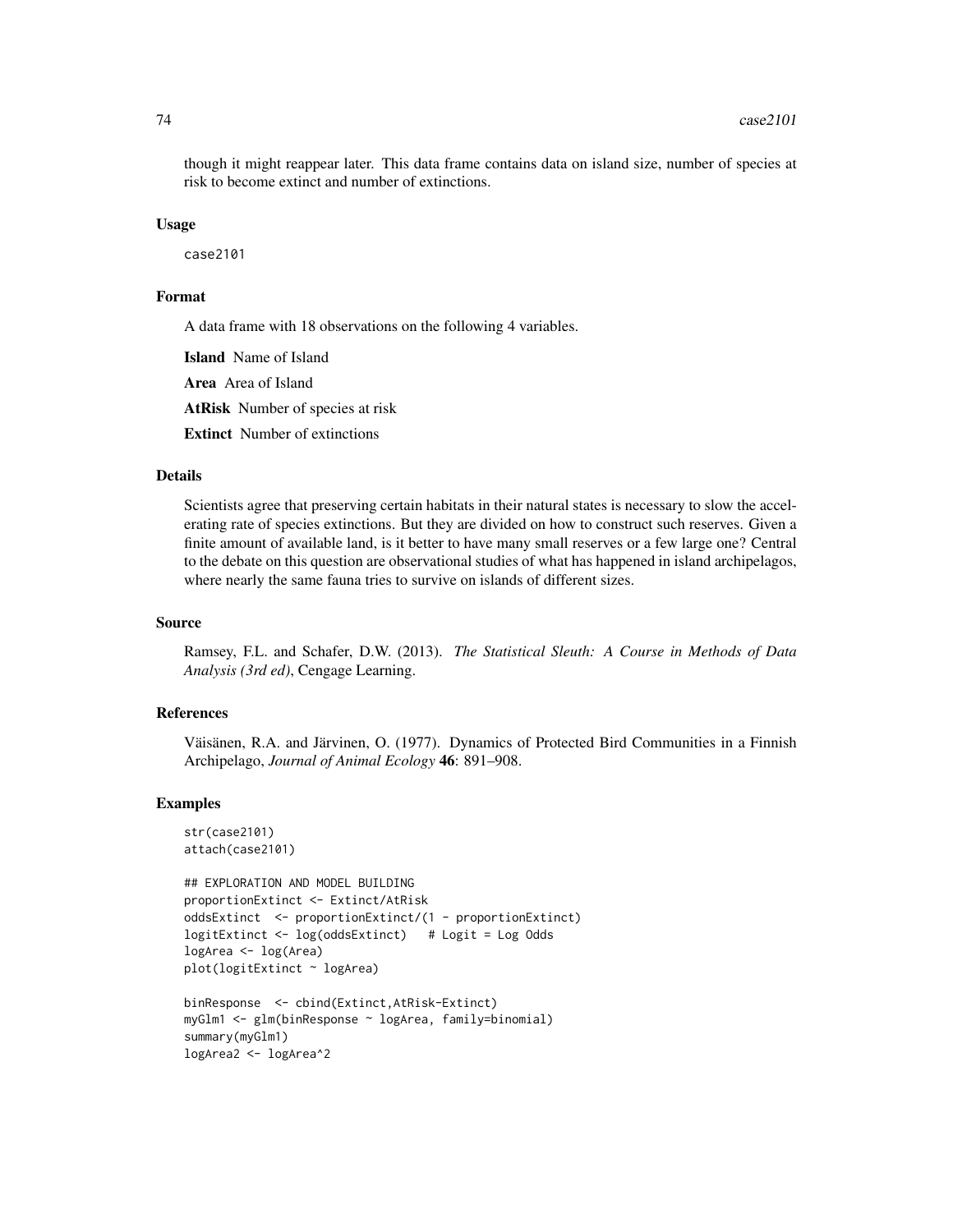#### $case2102$   $75$

```
myGlm2 <- update(myGlm1, ~ . + logArea2)
summary(myGlm2) # p-value for quadratic term: 0.77
## INFERENCE AND INTERPRETATION
myGlm3 <- update(myGlm1, ~ . - logArea)
anova(myGlm3, myGlm1) # Drop in deviance statistic = 33.277 on 1 d.f.
1 - pchisq(33.277,1) # p-value = 7.992234e-09
beta <- myGlm1$coef
1 - 2^beta[2] # 0.1861153
1 - 2^confint(myGlm1,2) #0.2462041 0.1247743
# Interpretation: Associated with each doubling of island area is a 19%
# reduction in the odds of extinction (95% confidence interval: 12% to 25%
# reduction).
## GRAPHICAL DISPLAY FOR PRESENTATION
plot(oddsExtinct ~ Area, log="xy", ylab="Observed Odds of Extinction; log scale",
  xlab=expression(paste("Island Area (km"^"2","); log scale")),
  main="Extinctions of Bird Species in the Krunnit Island Archipelago",
  pch=21, lwd=2, bg="green", cex=2) # Plot odds of extinction vs island area
dummyArea <- seq(min(Area),max(Area),length=50)
lp <- beta[1] + beta[2]*log(dummyArea)
odds <- exp(lp)
lines(odds ~ dummyArea,lwd=2)
plot(proportionExtinct ~ Area, log="xy",
  ylab="Proportions of 1949 Species not Found in 1959",
  xlab=expression(paste("Island Area (km"^"2","); log scale")),
 main="Proportions of 1949 Bird Species Extinct in 1959 on 18 Krunnit Archipelago Islands",
  pch=21, lwd=2, bg="green", cex=2) # Plot probability of extinction vs area
dummyArea <- seq(min(Area),max(Area),length=50)
lp <- beta[1] + beta[2]*log(dummyArea)
myProbability \langle -\exp(\ln)(1 + \exp(\ln)) \ranglelines(myProbability ~ dummyArea,lwd=2,col="blue")
legend(.08,.055,legend="Estimated Probability of Extinction",lty=1,lwd=2,col="blue")
detach(case2101)
```
case2102 *Moth Coloration and Natural Selection*

#### Description

This data was collected by J.A. Bishop. Bishop selected seven locations progressively farther from Liverpool. At each location, Bishop chose eight trees at random. Equal number of dead (frozen) light (*Typicals*) and dark (*Carbonaria*) moths were glued to the trunks in lifelike positions. After 24 hours, a count was taken of the numbers of each morph that had been removed—presumably by predators.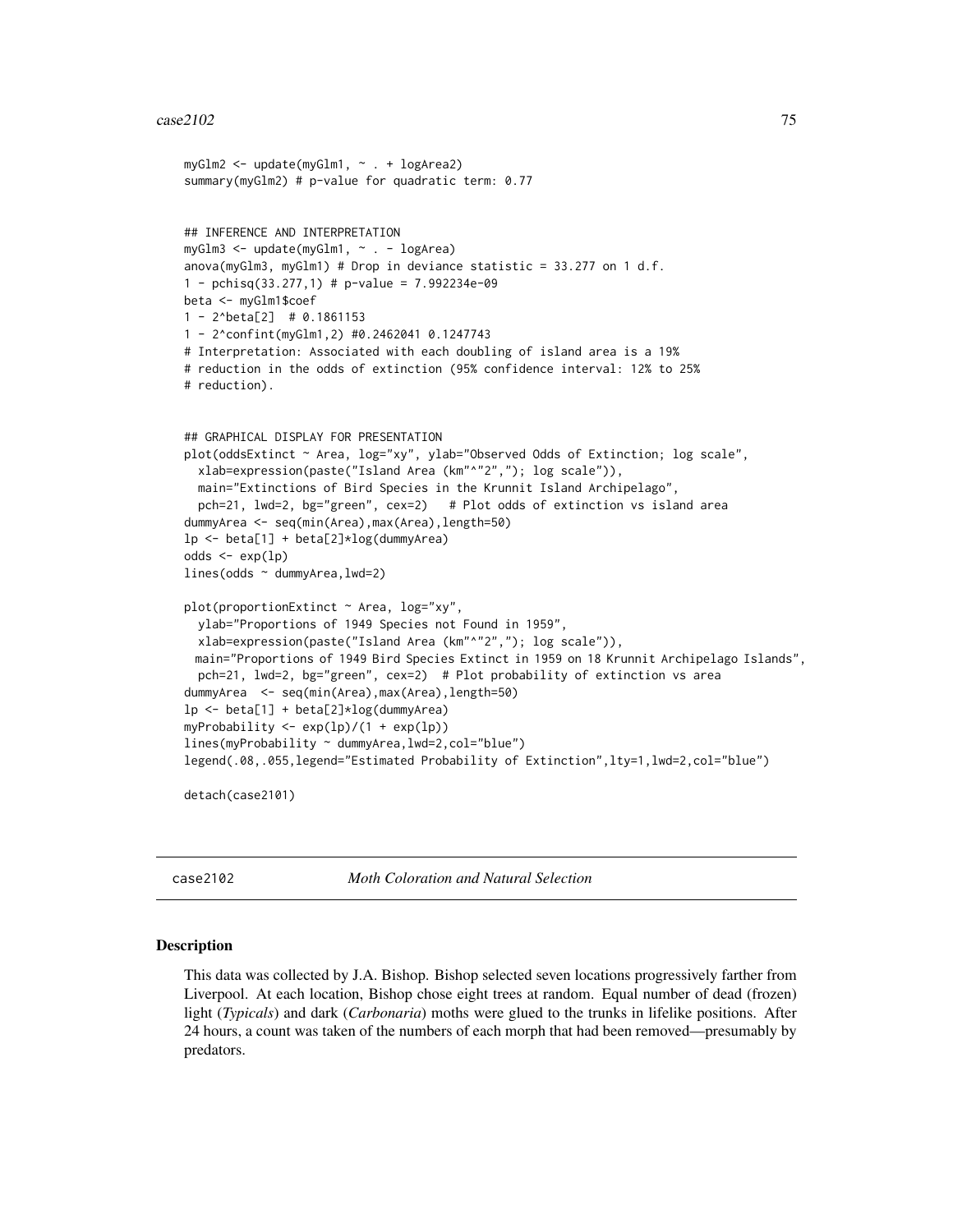#### Usage

case2102

#### Format

A data frame with 14 observations on the following 4 variables.

Morph Morph, a factor with levels "light" and "dark"

Distance Distance from Liverpool (in km)

Placed Number of moths placed

Removed Number of moths removed

### Details

Population geneticists consider clines particularly favourable situations for investigating evolutionary phenomena. A cline is a region where two colour morphs of one species arrange themselves at opposite ends of an environmental gradient, with increasing mixtures occurring between. Such a cline exists near Liverpool, England, where a dark morph of a local moth has flourished in response to the blackening of tree trunks by air pollution from the mills. The moths are nocturnal, resting during the day on tree trunks, where their coloration acts as camouflage against predatory birds. In Liverpool, where tree trunks are blackened by smoke, a high percentage of the moths are of the dark morph. One encounters a higher percentage of the typical (pepper–and–salt) morph as one travels from the city into the Welsh countryside, where tree trunks are lighter. J.A. Bishop used this cline to study the intensity of natural selection.

#### Source

Ramsey, F.L. and Schafer, D.W. (2013). *The Statistical Sleuth: A Course in Methods of Data Analysis (3rd ed)*, Cengage Learning.

### References

Bishop, J.A. (1972). An Experimental Study of the Cline of Industrial Melanism in *Biston betularia* [Lepidoptera] Between Urban Liverpool and Rural North Wales, *Journal of Animal Ecology* 41: 209–243.

## Examples

```
str(case2102)
attach(case2102)
```

```
## EXPLORATION AND MODEL BUILDING
proportionRemoved <- Removed/Placed
myPointCode <- ifelse(Morph=="dark",21,22)
myPointColor <- ifelse(Morph=="dark","blue","gray")
plot(proportionRemoved ~ Distance, pch=myPointCode, bg=myPointColor, cex=2, lwd=2)
```
binResponse <- cbind(Removed, Placed-Removed) Morph <- factor(Morph, levels=c("light","dark")) # Make "light" the ref level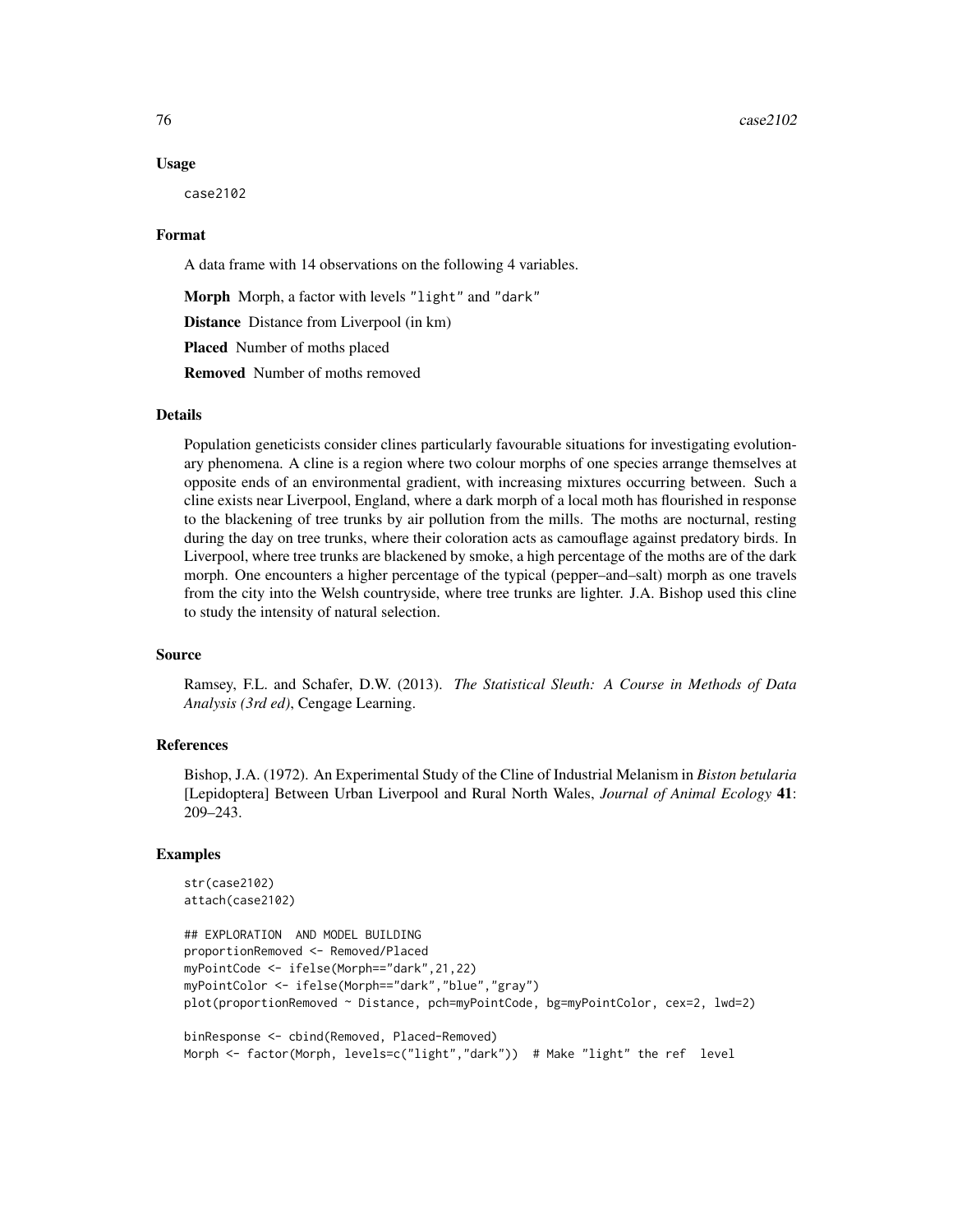#### $case2201$   $77$

```
myGlm1 <- glm(binResponse ~ Distance + Morph + Distance:Morph, family=binomial)
summary(myGlm1) # Residual deviance: 13.230 on 10 degrees of freedom
1 - pchisq(13.230,10) # No evidence of overdispersion
myGlm2 <- update(myGlm1, ~ . - Distance:Morph)
anova(myGlm2, myGlm1) # Drop in deviance statistic = 11.931 on 1 d.f.
1 - pchisq(11.931,1) # p-value = 0.0005520753 => strong evidence of interaction
# It appears that the intercepts are the same for both light and dark morphs,
# that there is no effect of Distance for light morphs, but there is an effect
# of Distance for dark morphs.
## INFERENCE AND INTERPREATION
myTerm <- Distance*ifelse(Morph=="dark",1,0) # Create indicator var for "dark"
myGlm3 <- glm(binResponse ~ myTerm, family=binomial)
summary(myGlm3)
## GRAPHICAL DISPLAY FOR PRESENTATION
myPointCode <- ifelse(Morph=="dark",22,24)
myPointColor <- ifelse(Morph=="dark","blue","orange")
plot(proportionRemoved ~ Distance, ylab="Proportion of Moths Taken",
 main="Proportions of Moths Taken by Predators at Seven Locations",
 xlab="Distance from Liverpool (km)", pch=myPointCode, bg=myPointColor, cex=2,
 lwd=2)
beta <- myGlm3$coef
dummyDist <- seq(0,55,length=50)
lp <- beta[1] + beta[2]*dummyDist
propDark \leq -\exp(1p)/(1 + \exp(1p))lines(propDark ~ dummyDist,lwd=2,col="blue")
propLight <- rep(exp(beta[1])/(1 + exp(beta[1])),length(dummyDist))
lines(propLight ~ dummyDist,lwd=2,col="orange")
legend(0,0.47,legend=c("Dark Morph","Light Morph"),
 pch=c(22,24),pt.bg=c("blue","orange"),pt.cex=c(2,2),pt.lwd=c(2,2))
detach(case2102)
```
case2201 *Age and Mating Success of Male Elephants*

### Description

Although male elephants are capable of reproducing by 14 to 17 years of age, your adult males are usually unsuccessful in competing with their larger elders for the attention of receptive females. Since male elephants continue to grow throughout their lifetimes, and since larger males tend to be more successful at mating, the males most likely to pass their genes to future generations are those whose characteristics enable them to live long lives. Joyce Poole studied a population of African elephants in Amboseli National Park, Kenya, for 8 years. This data frame contains the number of successful matings and ages (at the study's beginning) of 41 male elephants.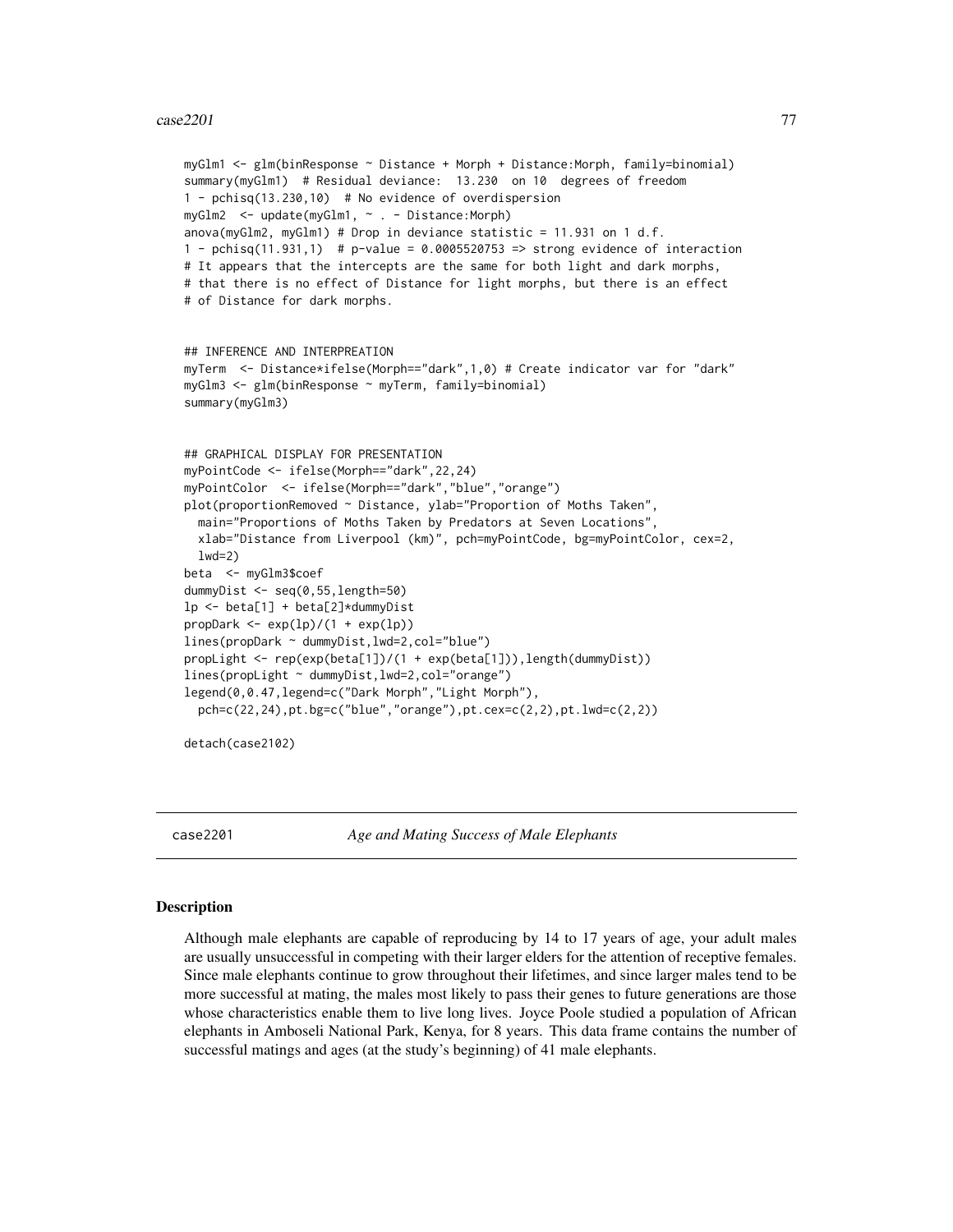#### Usage

case2201

### Format

A data frame with 41 observations on the following 2 variables.

Age Age of elephant at beginning of study

Matings Number of successful matings

## Source

Ramsey, F.L. and Schafer, D.W. (2002). *The Statistical Sleuth: A Course in Methods of Data Analysis (2nd ed)*, Duxbury.

### References

Poole, J.H. (1989). Mate Guarding, Reproductive Success and Female Choice in African Elephants, *Animal Behavior* 37: 842–849.

### Examples

str(case2201) attach(case2201)

```
## EXPLORATION AND MODEL BUILDING
plot(Matings \sim Age, log='y")ageSquared <- Age^2
myGlm1 <- glm(Matings ~ Age + ageSquared, family=poisson)
summary(myGlm1) # No evidence of a need for ageSquared
```

```
## INFERENCE AND INTERPRETATION
myGlm2 <- update(myGlm1, ~ . - ageSquared)
summary(myGlm2)
beta <- myGlm2$coef
exp(beta[2]) #1.071107
exp(confint(myGlm2,2)) #1.042558 1.100360
# Interpretation: Associated with each 1 year increase in age is a 7% increase
# in the mean number of matings (95% confidence interval 4% to 10% increase).
```

```
## GRAPHICAL DISPLAY FOR PRESENTATION
plot(Matings ~ Age, ylab="Number of Successful Matings",
 xlab="Age of Male Elephant (Years)",
 main="Age and Number of Successful Matings for 41 African Elephants",
 pch=21, bg="green", cex=2, lwd=2)
dummyAge <- seq(min(Age),max(Age), length=50)
lp <- beta[1] + beta[2]*dummyAge
curve < - exp(1p)lines(curve ~ dummyAge,lwd=2)
```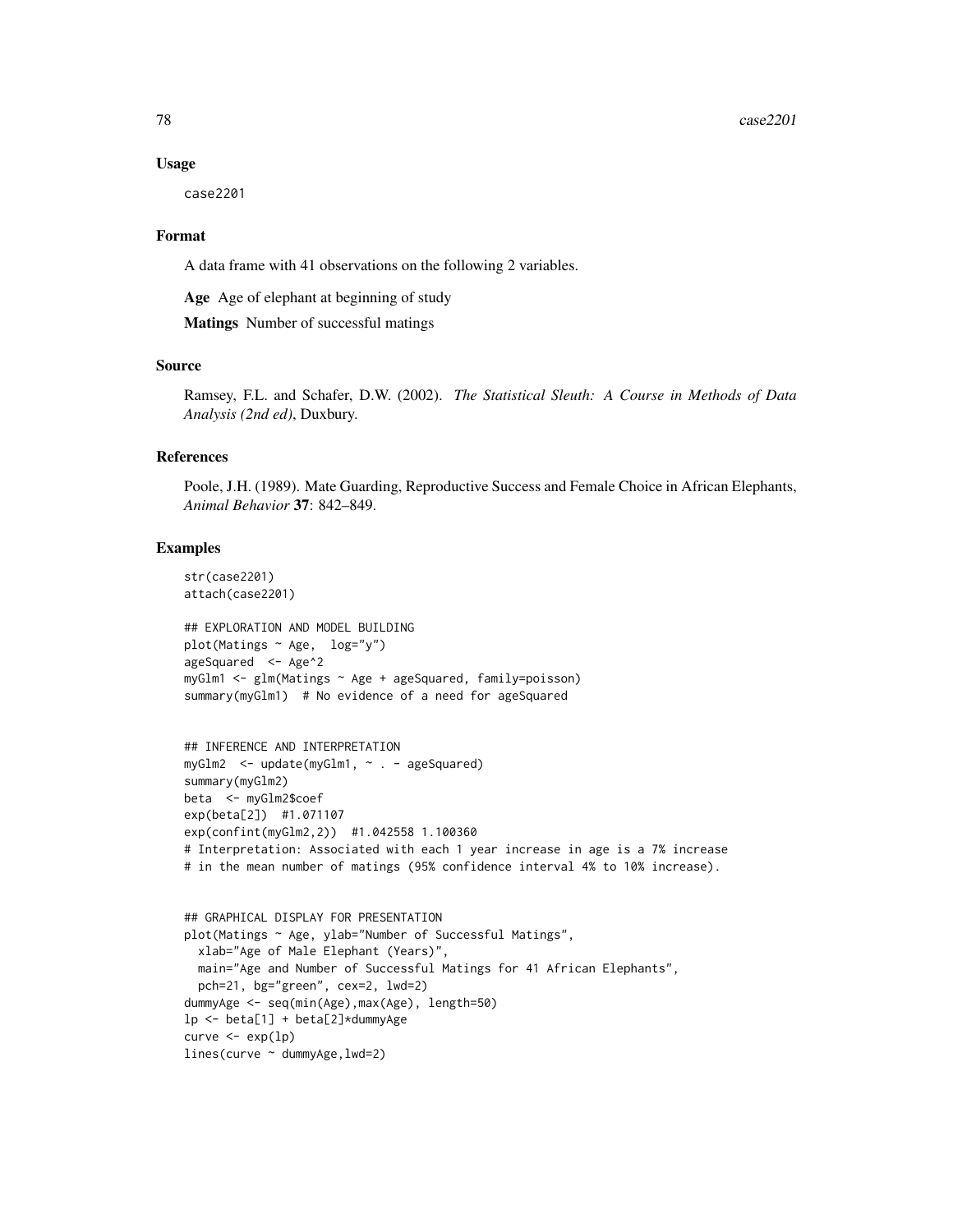detach(case2201)

case2202 *Characteristics Associated with Salamander Habitat*

### Description

The Del Norte Salamander (*plethodon elongates*) is a small (5–7 cm) salamander found among rock rubble, rock outcrops and moss-covered talus in a narrow range of northwest California. To study the habitat characteristics of the species and particularly the tendency of these salamanders to reside in dwindling old-growth forests, researchers selected 47 sites from plausible salamander habitat in national forest and parkland. Randomly chosen grid points were searched for the presence of a site with suitable rocky habitat. At each suitable site, a 7 metre by 7 metre search are was examined for the number of salamanders it contained. This data frame contains the counts of salamanders at the sites, along with the percentage of forest canopy and age of the forest in years.

#### Usage

case2202

### Format

A data frame with 47 observations on the following 4 variables.

Site Investigated site

**Salamanders** Number of salamanders found in 49  $m<sup>2</sup>$  area

PctCover Percentage of canopy cover

ForestAge Forest age

#### Source

Ramsey, F.L. and Schafer, D.W. (2013). *The Statistical Sleuth: A Course in Methods of Data Analysis (3rd ed)*, Cengage Learning.

#### References

Welsh, H.H. and Lind, A.J. (1995). *Journal of Herpetology* 29(2): 198–210.

## Examples

```
str(case2202)
attach(case2202)
## EXPLORATION AND MODEL BUILDING
logSalamanders <- log(Salamanders + .5)
logForestAge <- log(ForestAge + .5)
myMatrix <- cbind(PctCover,logForestAge,logSalamanders)
```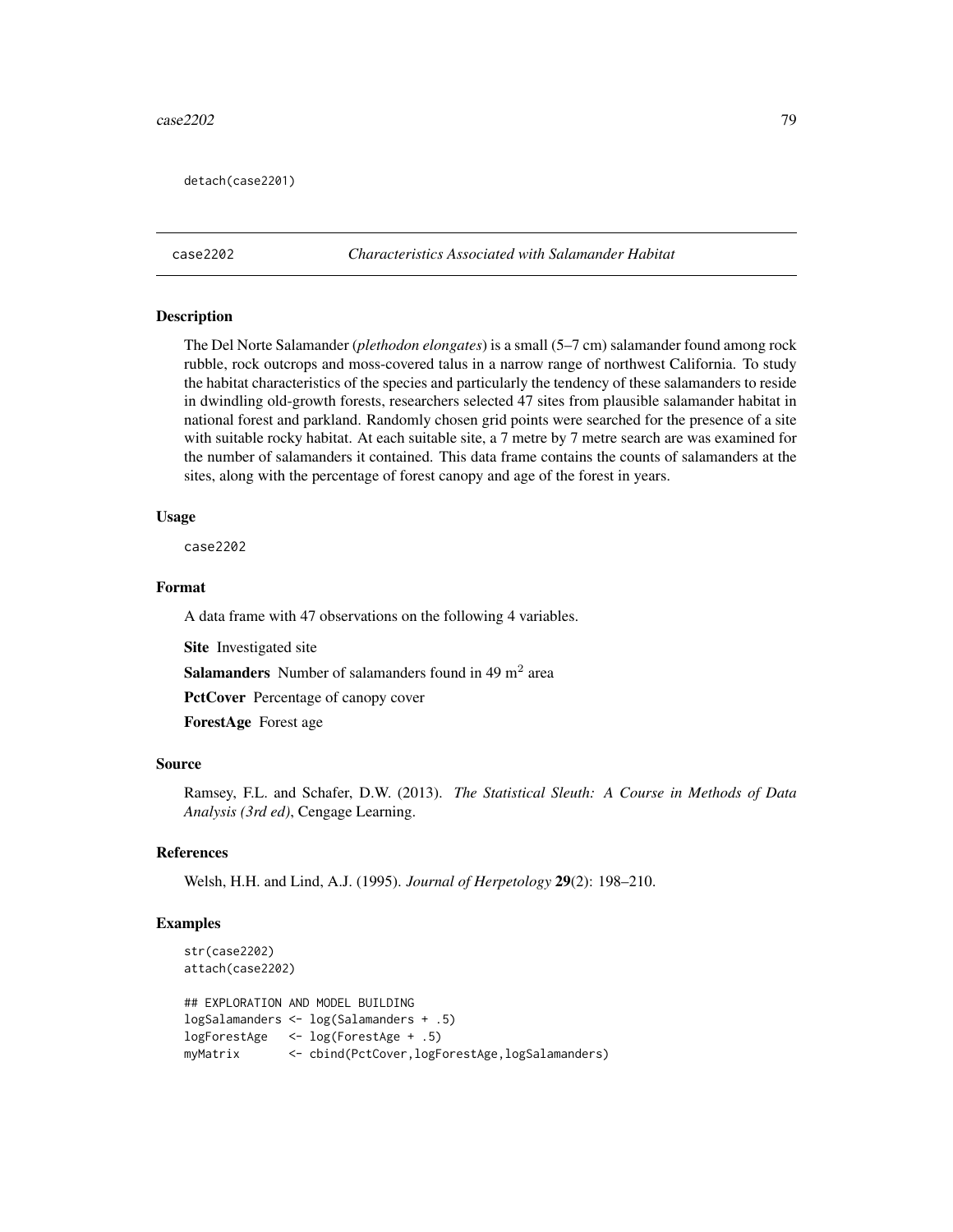```
if (require(car)) { # Use car library
scatterplotMatrix(myMatrix, diagonal="histogram", reg.line=FALSE, spread=FALSE)
}
myGlm1 <- glm(Salamanders ~ PctCover + logForestAge + PctCover:logForestAge,
 family=poisson)
summary(myGlm1) # Backward elimination...
myGlm2 <- update(myGlm1, ~ . - PctCover:logForestAge)
summary(myGlm2)
myGlm3 <- update(myGlm2, ~ . - logForestAge)
summary(myGlm3) # PctCover is the only explanatory variable remaining
plot(Salamanders ~ PctCover) # It appears that there are 2 distributions
# of Salamander counts; one for PctCover < 70 and one for PctCover > 70
# See if PctCover is associated Salamanders in each subset
myGlm4 <- glm(Salamanders ~ PctCover, family=poisson,subset=(PctCover > 70))
summary(myGlm4) # No evidence of an effect for this subset
myGlm5 <- glm(Salamanders ~ PctCover, family=poisson,subset=(PctCover < 70))
summary(myGlm5) # No evidence on this subset either
## INFERENCE (2 means)
Group <- ifelse(PctCover > 70,"High","Low")
Group <- factor(Group, levels=c("Low","High") ) # Make "Low Cover" the ref group
myGlm6 <- glm(Salamanders ~ Group, family=poisson)
summary(myGlm6)
## GRAPHICAL DISPLAY FOR PRESENTATION
plot(Salamanders ~ PctCover, ylab="Number of Salamanders",
 xlab="Percentage of Canopy Covered",
 main="Number of Salamanders versus Percent Canopy Cover",
 pch=21,bg="green", cex=2, lwd=2)
beta <- myGlm6$coef
lines(c(0,55),exp(c(beta[1],beta[1])),lwd=2)
text(56,exp(beta[1]),paste("mean= ",round(exp(beta[1]),1)),adj=0)
lines(c(76,93),exp(c(beta[1]+beta[2],beta[1]+beta[2])),lwd=2)
text(56,exp(beta[1]+beta[2]),paste("mean=",round((beta[1]+beta[2]),1)),adj=-1)
detach(case2202)
```
ex0112 *Fish Oil and Blood Pressure*

### Description

Researchers used 7 red and 7 black playing cards to randomly assign 14 volunteer males with high blood pressure to one of two diets for four weeks: a fish oil diet and a standard oil diet. These data are the reductions in diastolic blood pressure.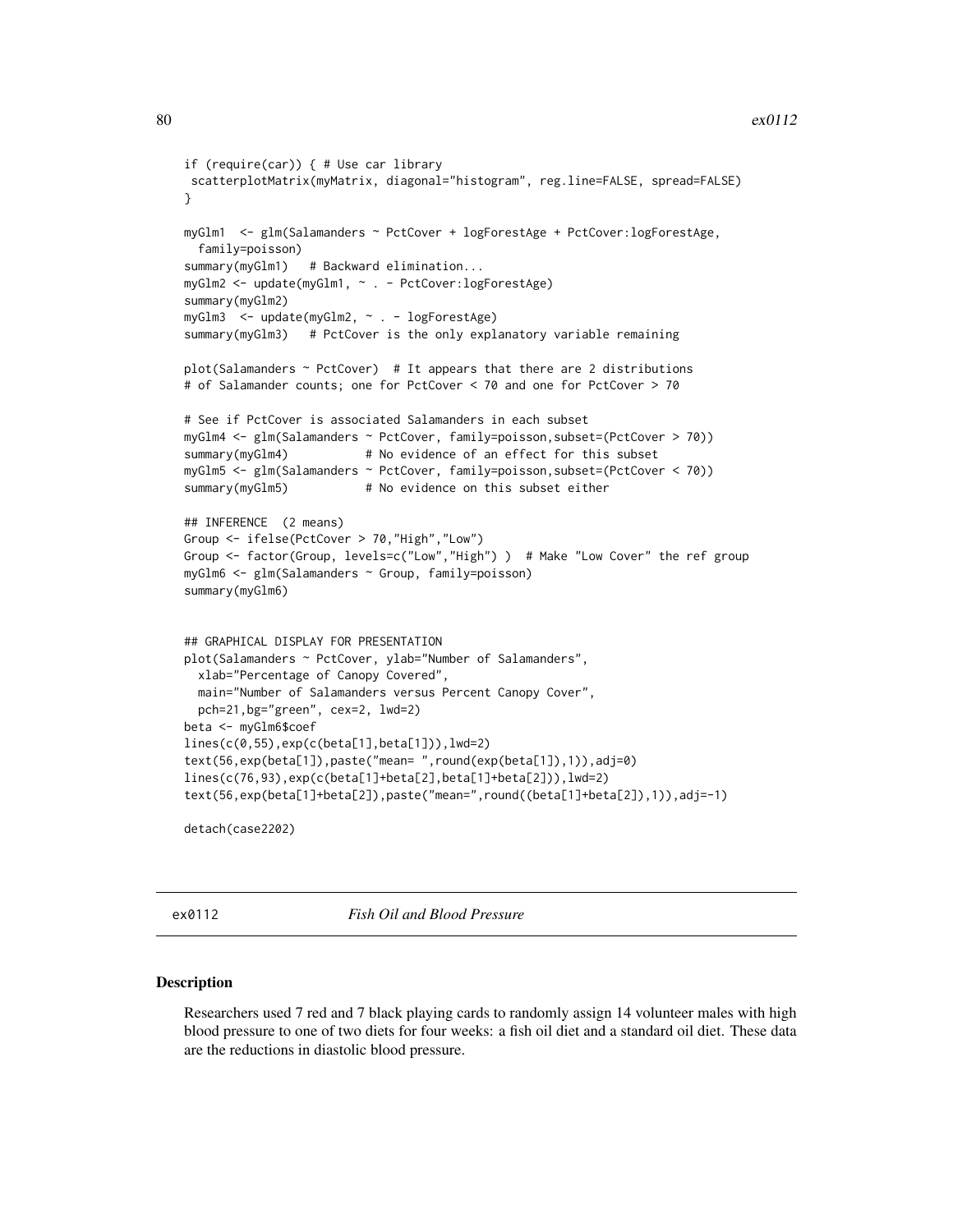#### $ex0116$  81

### Usage

ex0112

### Format

A data frame with 14 observations on the following 2 variables.

BP reduction in diastolic blood pressure (in mm of mercury)

Diet factor variable indicating the diet that the subject followed, with levels "FishOil" and "RegularOil"

### Source

Ramsey, F.L. and Schafer, D.W. (2013). *The Statistical Sleuth: A Course in Methods of Data Analysis (3rd ed)*, Cengage Learning.

## References

Knapp, H.R. and FitzGerald, G.A. (1989). The Antihypertensive Effects of Fish Oil, *New England Journal of Medicine* 320: 1037–1043.

### Examples

str(ex0112)

ex0116 *Gross Domestic Product (GDP) per Capita*

### Description

The data are the gross domestic product per capita for 228 countries in 2010.

#### Usage

ex0116

#### Format

A data frame with 228 observations on the following 3 variables.

Rank rank order of country from highest to lowest GDP

Country name of country

PerCapitaGDP per capita GDP in \$US

#### Source

Ramsey, F.L. and Schafer, D.W. (2013). *The Statistical Sleuth: A Course in Methods of Data Analysis (3rd ed)*, Cengage Learning.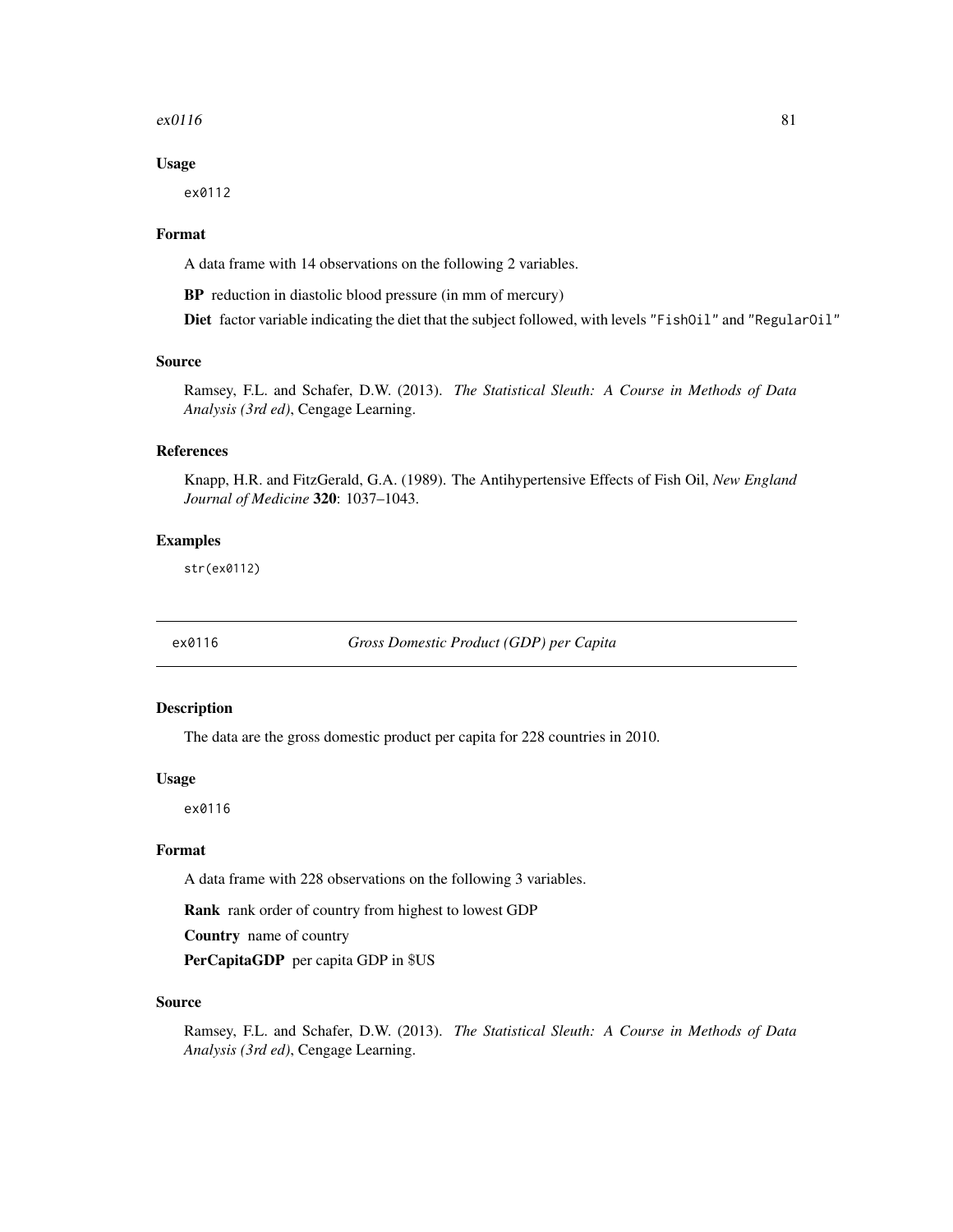## References

Central Intelligence Agency, Country Comparison: GDP per capita (PPP), The World Factbook, https://www.cia.gov/library/publications/theworld-factbook/rankorder/2004rank.html (retrieved June 30,2011).

### Examples

str(ex0116)

ex0125 *Zinc concentrations for two groups of rats*

## Description

The data are the zinc concentrations (in mg/ml) in the blood of rats that received a dietary supplement and rats that did not receive the supplement.

#### Usage

ex0125

# Format

A data frame with 39 observations on the following 2 variables.

Group a factor representing the group, with levels "A" for the dietary supplement group and "B" for the control group

Zinc measured zinc concentration in mg/ml

## Source

Ramsey, F.L. and Schafer, D.W. (2013). *The Statistical Sleuth: A Course in Methods of Data Analysis (3rd ed)*, Cengage Learning.

### Examples

str(ex0125)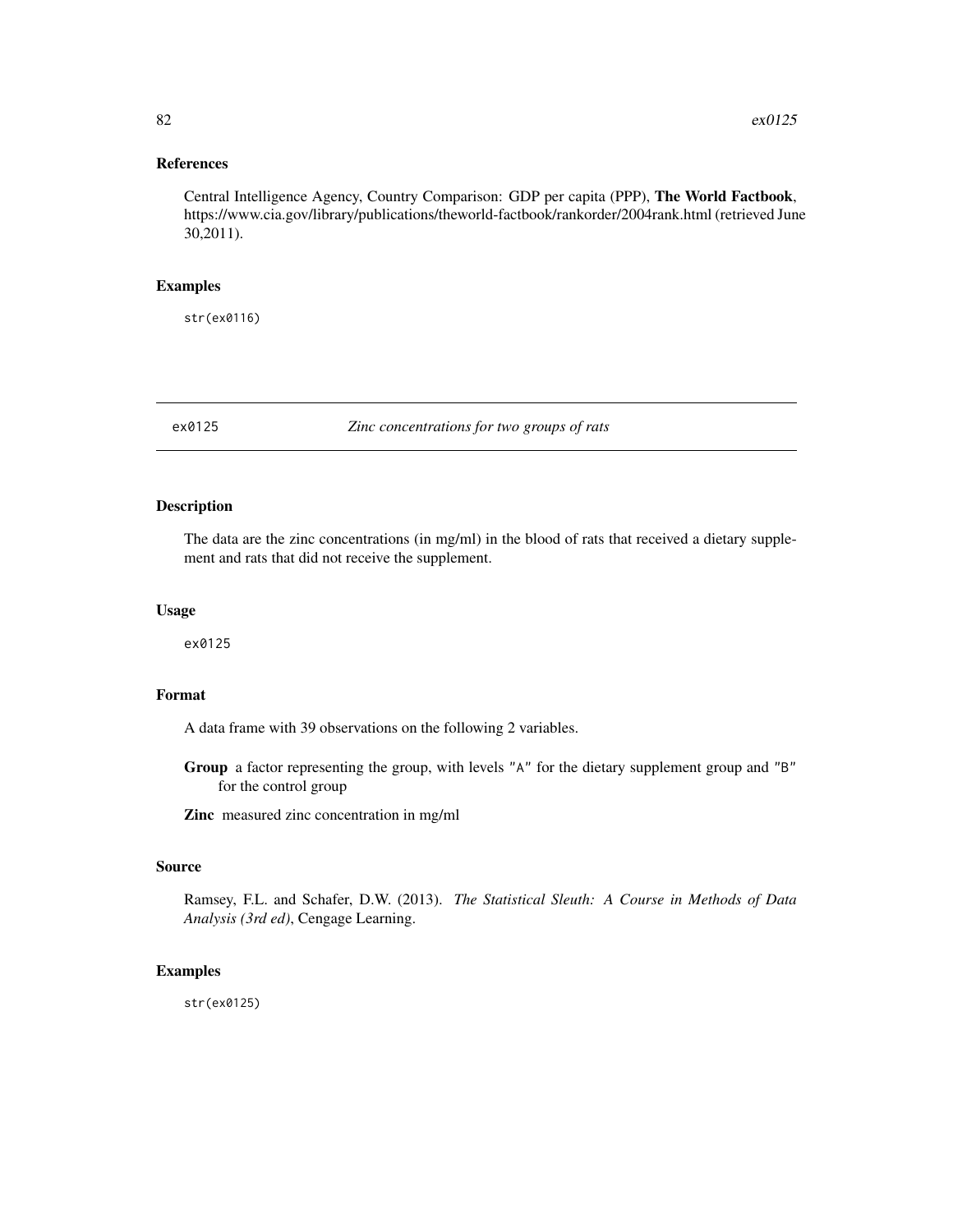<span id="page-82-0"></span>

The data are the number of pro- and anti-environmental votes, according to the League of Conservation Voters, for each member of the U.S. House of Representatives in 2005, 2006, or 2007.

### Usage

ex0126

#### Format

A data frame with 492 observations on the following 10 variables.

State the state that the member represented

Representative name of the representative

Party a factor representing political party, with levels "R" for Republican, "D" for Democratic, and "I" for Independent

Pro05 the number of pro-environmental votes in 2005

Anti05 the number of anti-environmental votes in 2005

- Pro06 the number of pro-environmental votes in 2006
- Anti06 the number of anti-environmental votes in 2006

Pro07 the number of pro-environmental votes in 2007

Anti07 the number of anti-environmental votes in 2007

PctPro the total percentage of a representative's votes between 2005 and 2007 that were deemd to be pro-environmental

## Source

Ramsey, F.L. and Schafer, D.W. (2013). *The Statistical Sleuth: A Course in Methods of Data Analysis (3rd ed)*, Cengage Learning.

### See Also

[ex0127](#page-83-0)

### Examples

str(ex0126)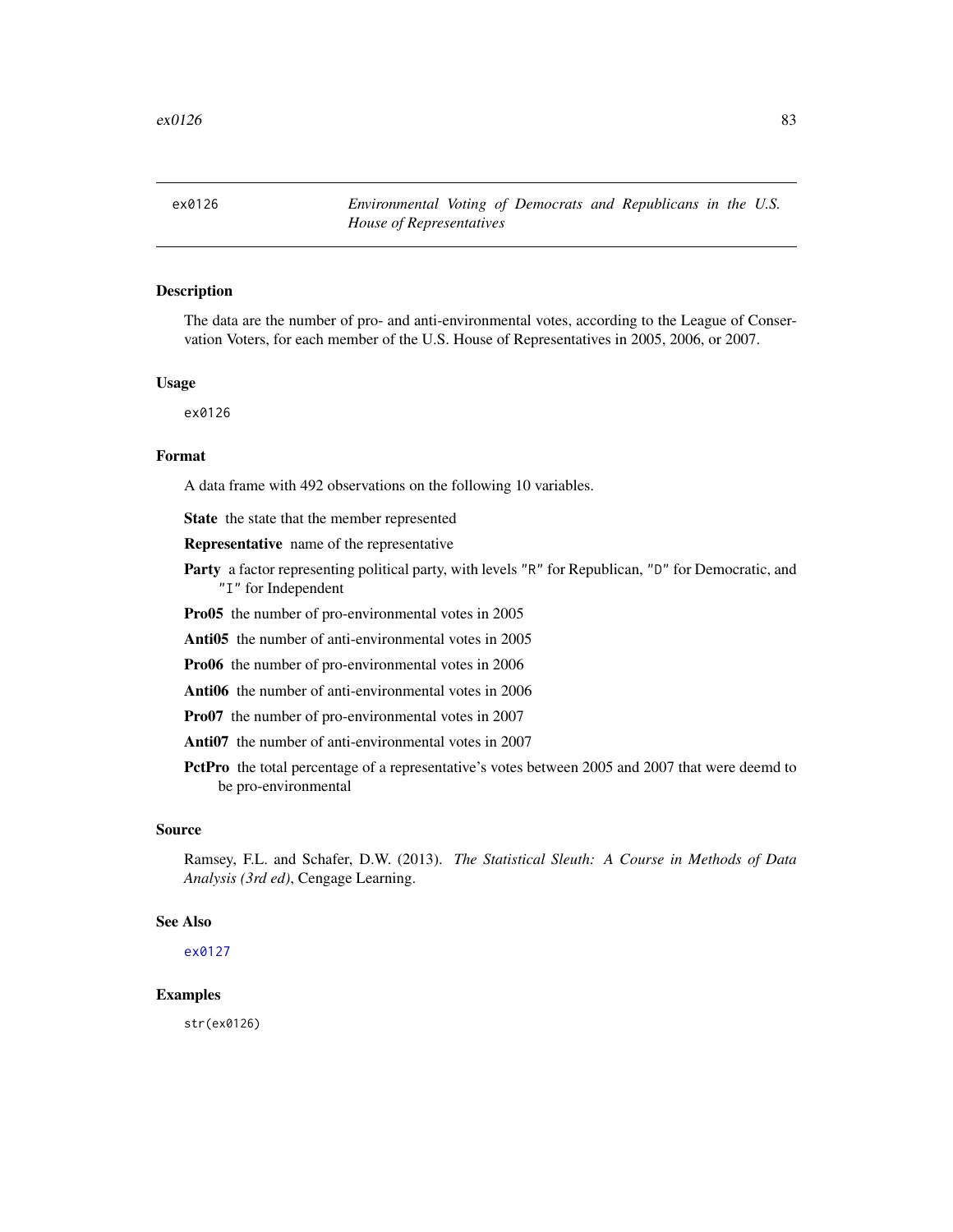<span id="page-83-0"></span>

The data are the number of pro- and anti-environmental votes, according to the League of Conservation Voters, for each member of the U.S. Senate in 2005, 2006, or 2007.

### Usage

ex0127

# Format

A data frame with 112 observations on the following 10 variables.

State the state that the member represented

Senator name of the senator

Party a factor representing political party, with levels "R" for Republican, "D" for Democratic, and "I" for Independent

Pro2005 the number of pro-environmental votes in 2005

Anti2005 the number of anti-environmental votes in 2005

Pro2006 the number of pro-environmental votes in 2006

Anti2006 the number of anti-environmental votes in 2006

Pro2007 the number of pro-environmental votes in 2007

Anti2007 the number of anti-environmental votes in 2007

PctPro the total percentage of a representative's votes between 2005 and 2007 that were deemd to be pro-environmental

## Source

Ramsey, F.L. and Schafer, D.W. (2013). *The Statistical Sleuth: A Course in Methods of Data Analysis (3rd ed)*, Cengage Learning.

### See Also

[ex0126](#page-82-0)

## Examples

str(ex0127)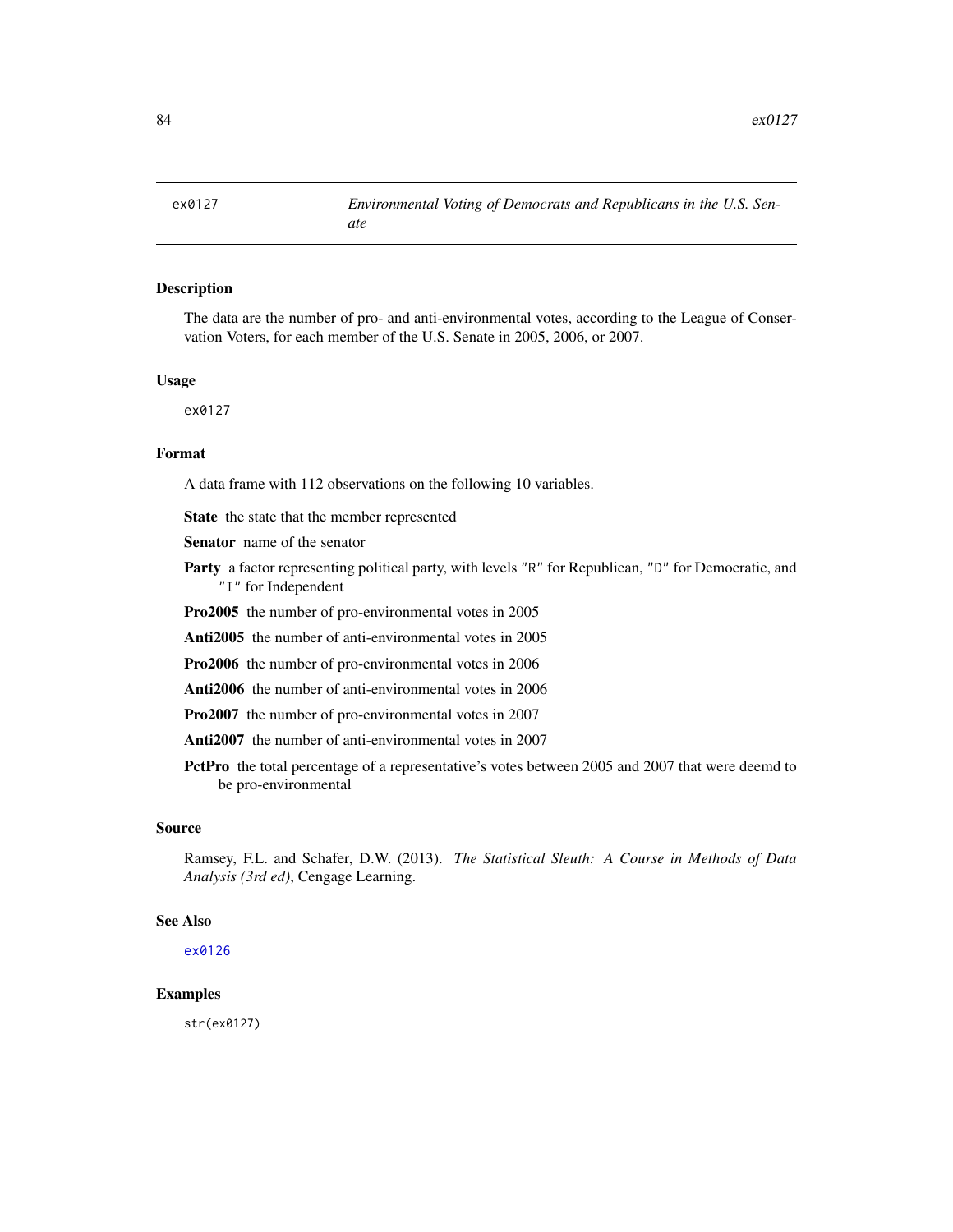The data are survival times (in days) of guinea pigs that were randomly assigned either to a control group or to a treatment group that received a dose of tubercle bacilli.

### Usage

ex0211

# Format

A data frame with 122 observations on the following 2 variables.

Lifetime survival time of guinea pig (in days)

Group a factor with levels "Bacilli" and "Control", indicating the group to which the guinea pig was assigned

#### Source

Ramsey, F.L. and Schafer, D.W. (2013). *The Statistical Sleuth: A Course in Methods of Data Analysis (3rd ed)*, Cengage Learning.

# References

Doksum, K. (1974). Empirical Probability Plots and Statistical Inference for Nonlinear Models in the Two–sample Case, *Annals of Statistics* 2: 267–277.

### Examples

str(ex0211)

ex0218 *Peter and Rosemary Grant's Finch Beak Data*

#### Description

In the 1980s, biologists Peter and Rosemary Grant caught and measured all the birds from more than 20 generations of finches on the Galapagos island of Daphne Major. In one of those years, 1977, a severe drought caused vegetation to wither, and the only remaining food source was a large, tough seed, which the finches ordinarily ignored. Were the birds with larger and stronger beaks for opening these tough seeds more likely to survive that year, and did they tend to pass this characteristic to their offspring? The data are beak depths (height of the beak at its base) of 751 finches caught the year before the drought (1976) and 89 finches captured the year after the drought (1978).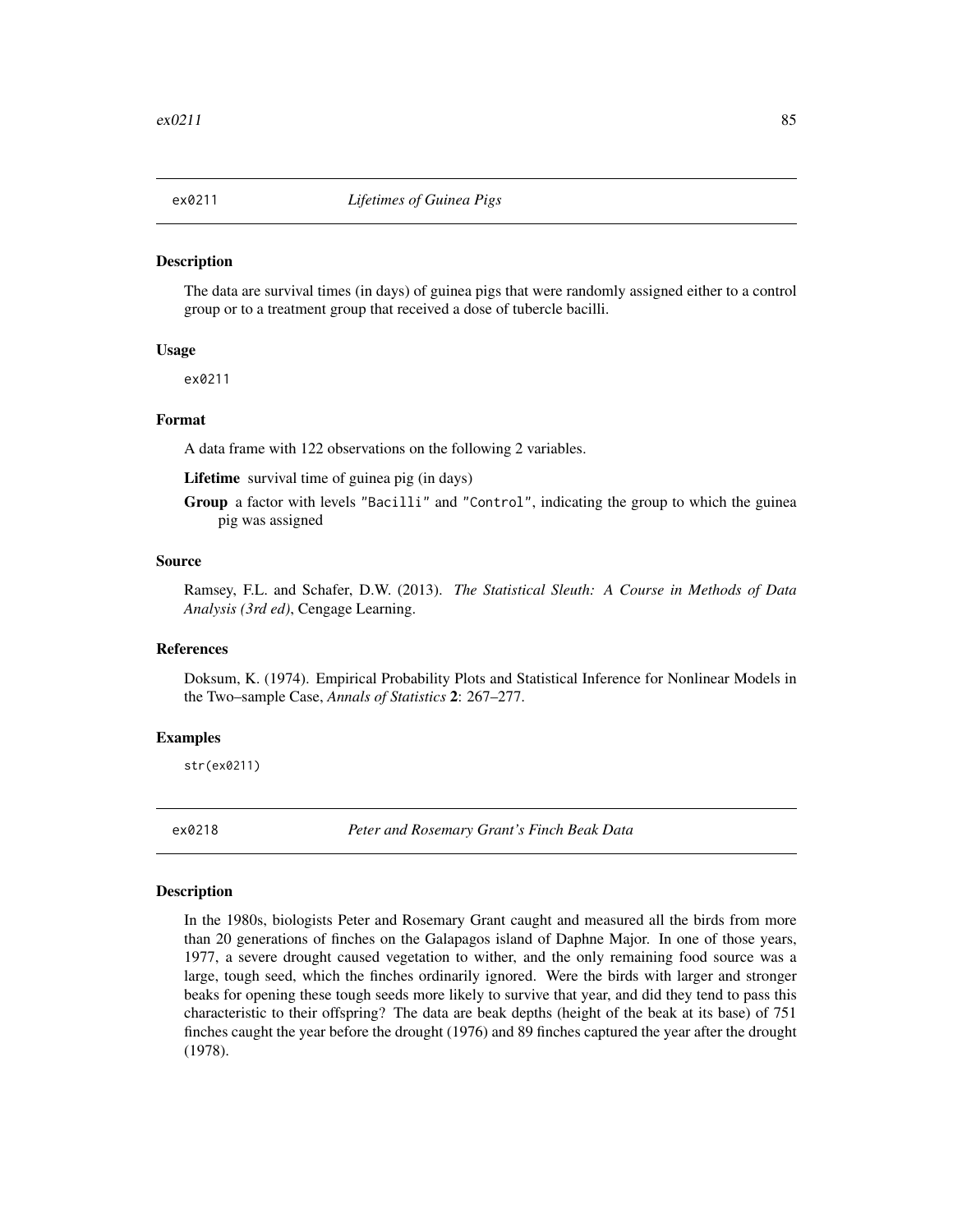#### Usage

ex0218

### Format

A data frame with 840 observations on the following 2 variables.

Year Year the finch was caught, 1976 or 1978

Depth Beak depth of the finch (mm)

## Source

Ramsey, F.L. and Schafer, D.W. (2013). *The Statistical Sleuth: A Course in Methods of Data Analysis (3rd ed)*, Cengage Learning.

### References

Grant, P. (1986). *Ecology and Evolution of Darwin's Finches*, Princeton University Press, Princeton, N.J.

### See Also

[case0201](#page-7-0)

## Examples

str(ex0218)

ex0221 *Bumpus's Data on Natural Selection*

#### Description

As evidence in support of natural selection, Bumpus presented measurements on house sparrows brought to the Anatomical Laboratory of Brown University after an uncommonly severe winter storm. Some of these birds had survived and some had perished. Bumpus asked whether those that perished did so because they lacked physical characteristics enabling them to withstand the intensity of that particular instance of selective elimination. The data are on the the weights, in grams, for the 24 adult male sparrows that perished and for the 35 adult males that survived.

#### Usage

ex0221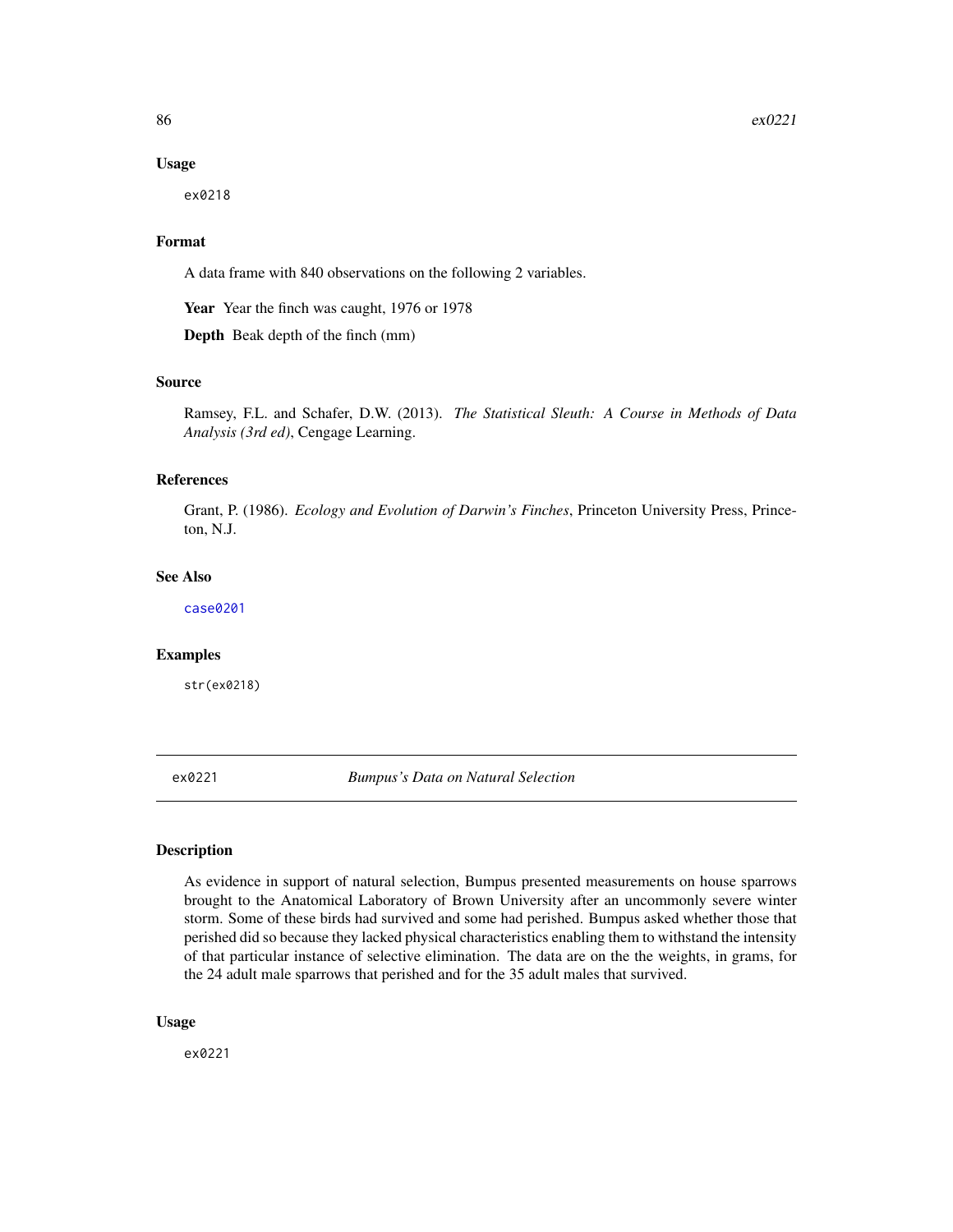#### $\exp(222$  87

# Format

A data frame with 59 observations on the following 2 variables.

Humerus humerus length of adult male sparrows (inches)

Status factor variable indicating whether the sparrow perished or survived in a winter storm, with levels Perished and Survived

# Source

Ramsey, F.L. and Schafer, D.W. (2013). *The Statistical Sleuth: A Course in Methods of Data Analysis (3rd ed)*, Cengage Learning.

### See Also

[ex2016](#page-177-0)

### Examples

str(ex0221)

<span id="page-86-0"></span>

ex0222 *Male and Female Intelligence*

## **Description**

These data are armed Forces Qualifying Test (AFQT) score percentiles and component test scores in arithmetic reasoning, word knowledge, paragraph comprehension, and mathematical knowledge for a sample of 1,278 U.S. women and 1,306 U.S. men in 1981.

#### Usage

ex0222

### Format

A data frame with 2,584 observations on the following 6 variables.

Gender a factor with levels "female" and "male"

Arith score on the arithmetic reasoning component of the AFQT test

Word score on the word knowledge component

Parag score on the paragraph comprehension component

Math score on the mathematical knowledge component

AFQT percentile score on the AFQT test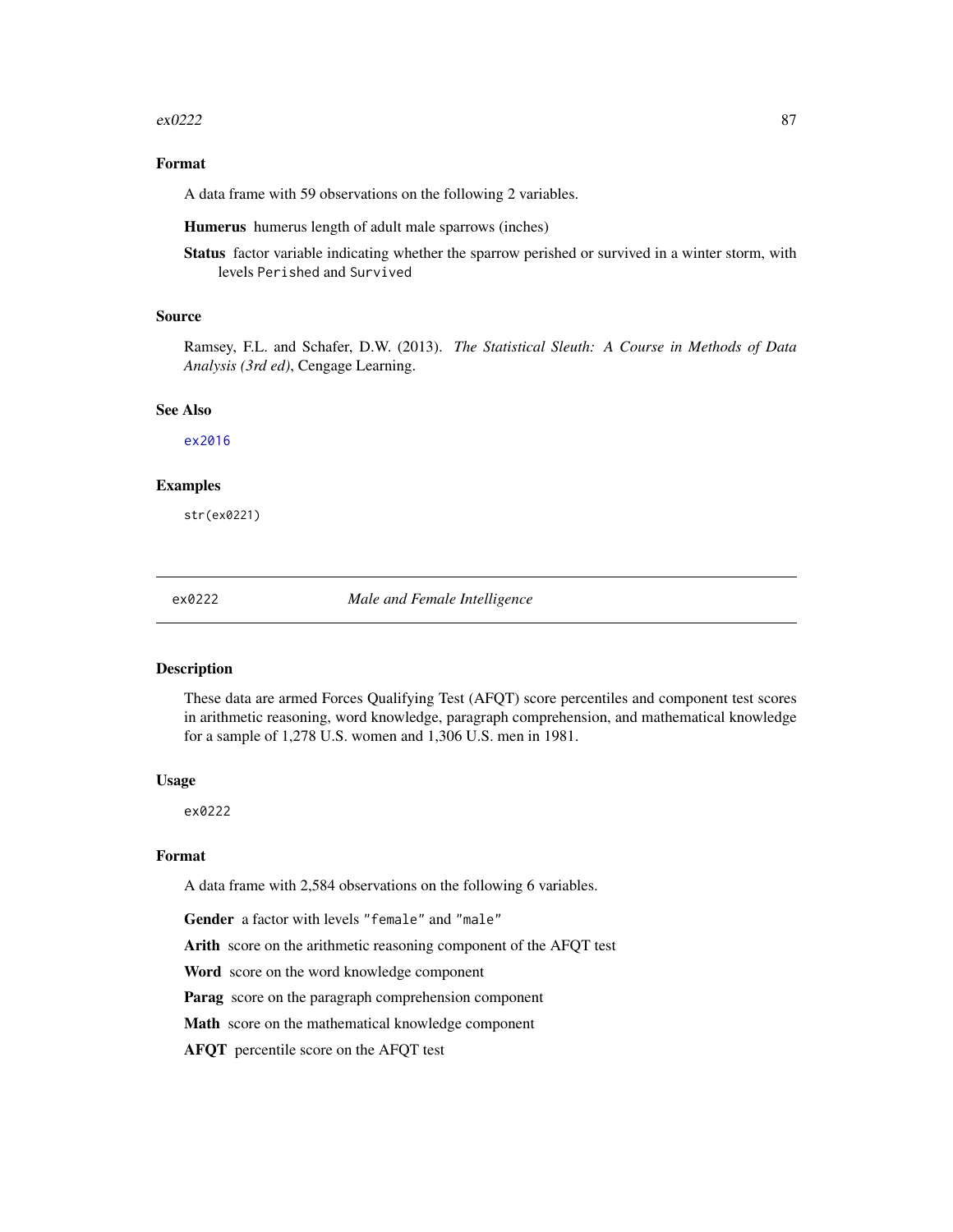### Source

Ramsey, F.L. and Schafer, D.W. (2013). *The Statistical Sleuth: A Course in Methods of Data Analysis (3rd ed)*, Cengage Learning.

#### References

National Longitudinal Survey of Youth, U.S. Bureau of Labor Statistics, [http://www.bls.gov/](http://www.bls.gov/nls/home.htm) [nls/home.htm](http://www.bls.gov/nls/home.htm) (May 8, 2008).

### See Also

[ex0330](#page-90-0), [ex0331](#page-91-0), [ex0524](#page-99-0), [ex0525](#page-100-0), [ex0828](#page-119-0), [ex0923](#page-125-0), [ex1033](#page-132-0), [ex1223](#page-143-0)

#### Examples

str(ex0222)

ex0223 *Speed Limits and Traffic Fatalities*

### **Description**

The National Highway System Designation Act was signed into law in the United States on November 28, 1995. Among other things, the act abolished the federal mandate of 55 mile per hour maximum speed limits on roads in the United States and permitted states to establish their own limits. Of the 50 states (plus the District of Columbia), 32 increased their speed limits at the beginning of 1996 or sometime during 1996. These data are the percentage changes in interstate highway traffic fatalities from 1995 to 1996.

#### Usage

ex0223

### Format

A data frame with 51 observations on the following 5 variables.

State US state

Fatalities1995 number of traffic fatalities in 1995

Fatalities1996 number of traffic fatalities in 1996

PctChange percentage change in interstate traffic fatalities between 1995 and 1996

SpeedLimit a factor with levels "Inc" and "Ret", indicating whether the state increased or retained its speed limit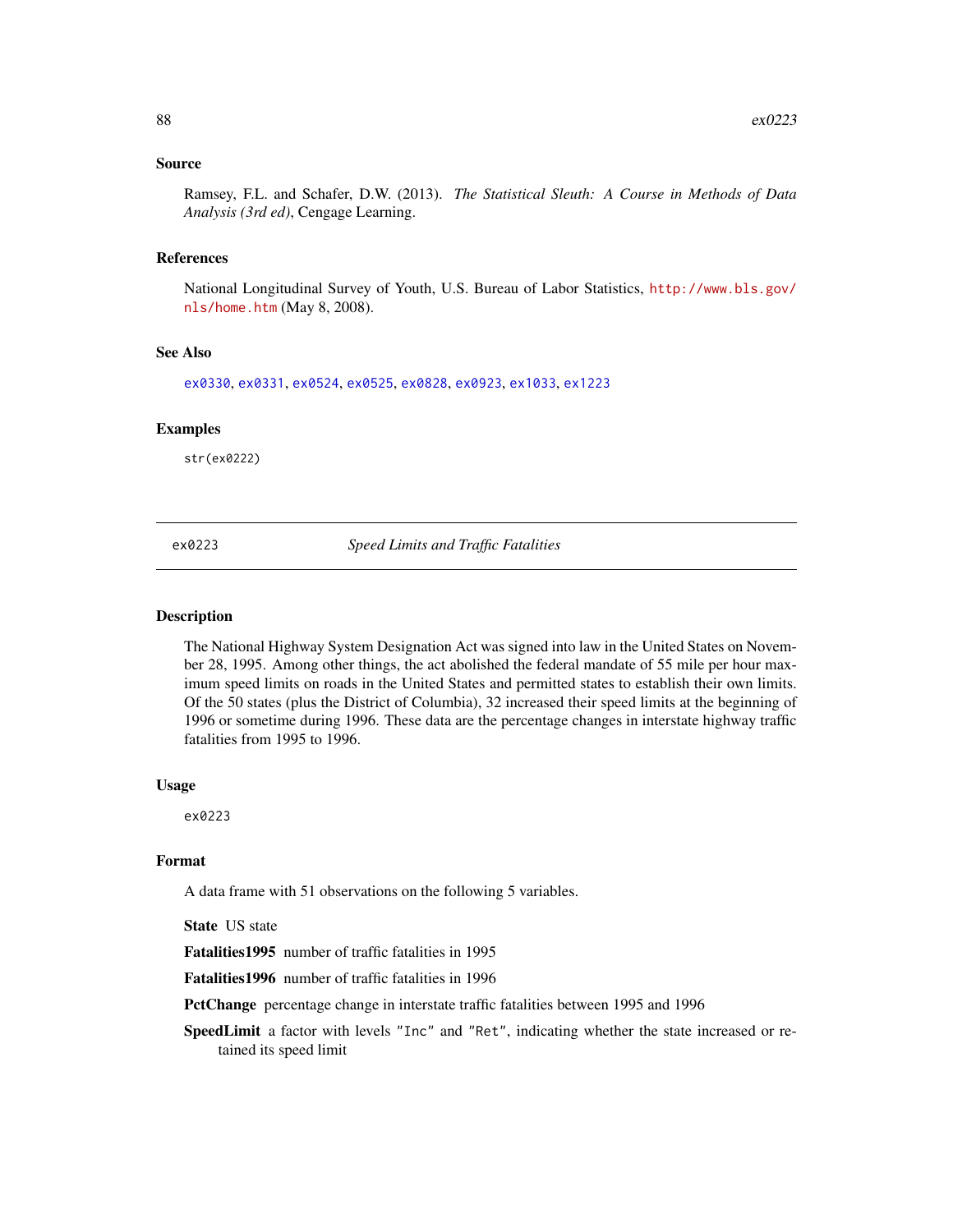#### $\exp(321)$  89

### Source

Ramsey, F.L. and Schafer, D.W. (2002). *The Statistical Sleuth: A Course in Methods of Data Analysis (2nd ed)*, Duxbury.

#### References

Report to Congress: The Effect of Increased Speed Limits in the Post-NMSL Era, National Highway Traffic Safety Administration, February, 1998; available in the reports library at [http://](http://www-fars.nhtsa.dot.gov/) [www-fars.nhtsa.dot.gov/](http://www-fars.nhtsa.dot.gov/).

#### Examples

str(ex0223)

ex0321 *Umpire Life Lengths*

### Description

Researchers collected historical and current data on umpires to investigate their life expectancies following the collapse and death of a U.S. major league baseball umpire. They were investigating speculation that stress associated with the job posed a health risk. Data were found on 227 umpires who had died or had retired and were still living. The data set includes the dates of birth and death.

### Usage

ex0321

## Format

A data frame with 227 observations on the following 3 variables.

- Lifelength observed lifetime for those umpires who had died by the time of the study or current age of those still living
- Censored 0 for those who had died by the time of the study or 1 for those who were still living
- Expected length from actuarial life tables for individuals who were alive at the time the person first became an umpire

#### Source

Ramsey, F.L. and Schafer, D.W. (2013). *The Statistical Sleuth: A Course in Methods of Data Analysis (3rd ed)*, Cengage Learning.

### References

Cohen, R.S., Kamps, C.A., Kokoska, S., Segal E.M. and Tucker, J.B.(2000). Life Expectancy of Major League Baseball Umpires, *The Physician and Sportsmedicine* 28(5): 83–89.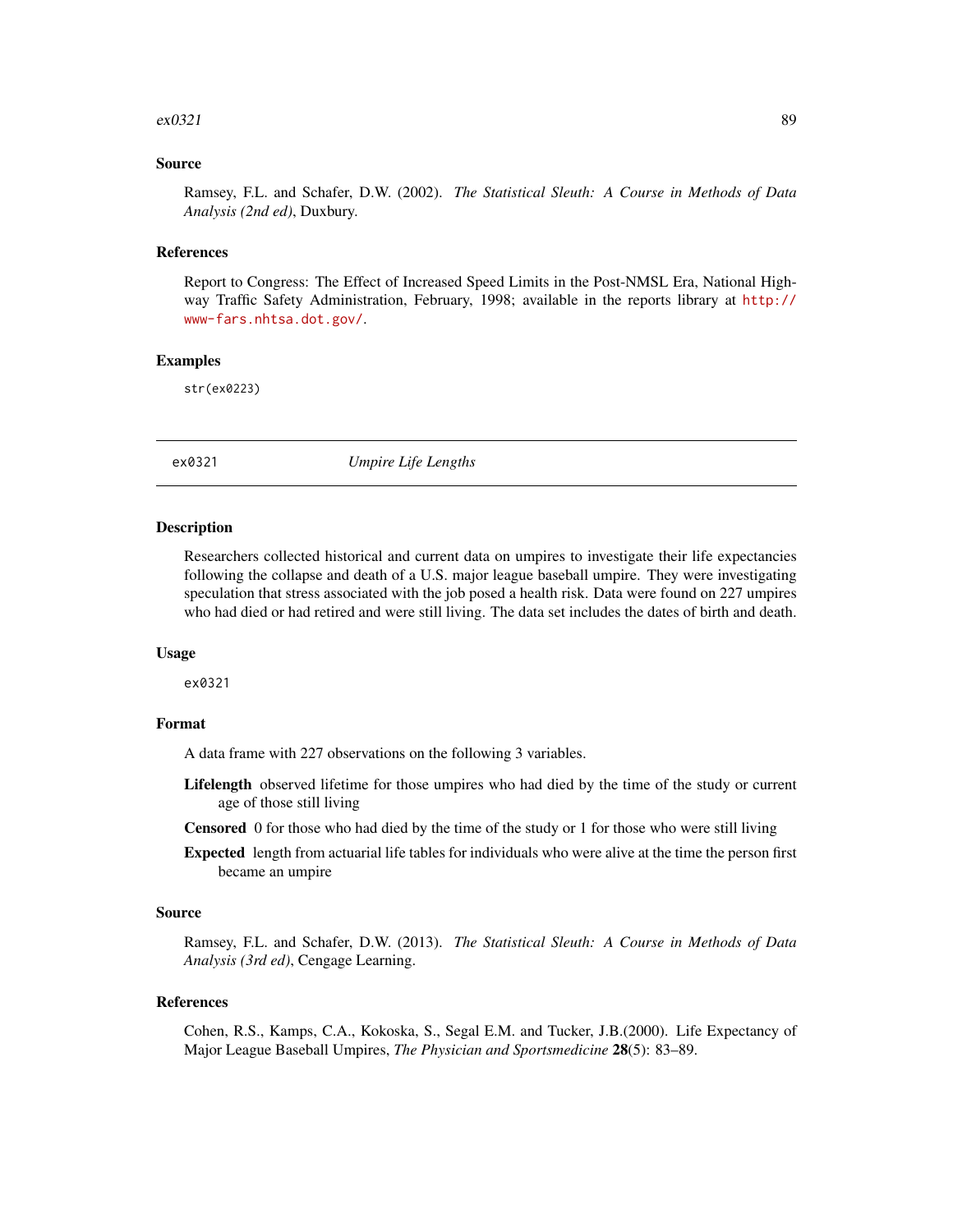90  $ex0323$ 

### Examples

str(ex0321)

## ex0323 *Solar Radiation and Skin Cancer*

## Description

Data contains yearly skin cancer rates (per 100,000 people) in Connecticut from 1938 to 1972 with a code indicating those years that came two years after higher than average sunspot activity and those years that came two years after lower than average sunspot activity.

### Usage

ex0323

## Format

A data frame with 35 observations on the following 3 variables.

Year year

CancerRate skin cancer rate per 100,000 people

SunspotActivity a factor with levels "High" and "Low"

# Source

Ramsey, F.L. and Schafer, D.W. (2013). *The Statistical Sleuth: A Course in Methods of Data Analysis (3rd ed)*, Cengage Learning.

## References

Andrews, D.F. and Herzberg, A.M. (1985). *Data: A Collection of Problems from many Fields for the Student and Research Worker*, Springer-Verlag.

### Examples

str(ex0323)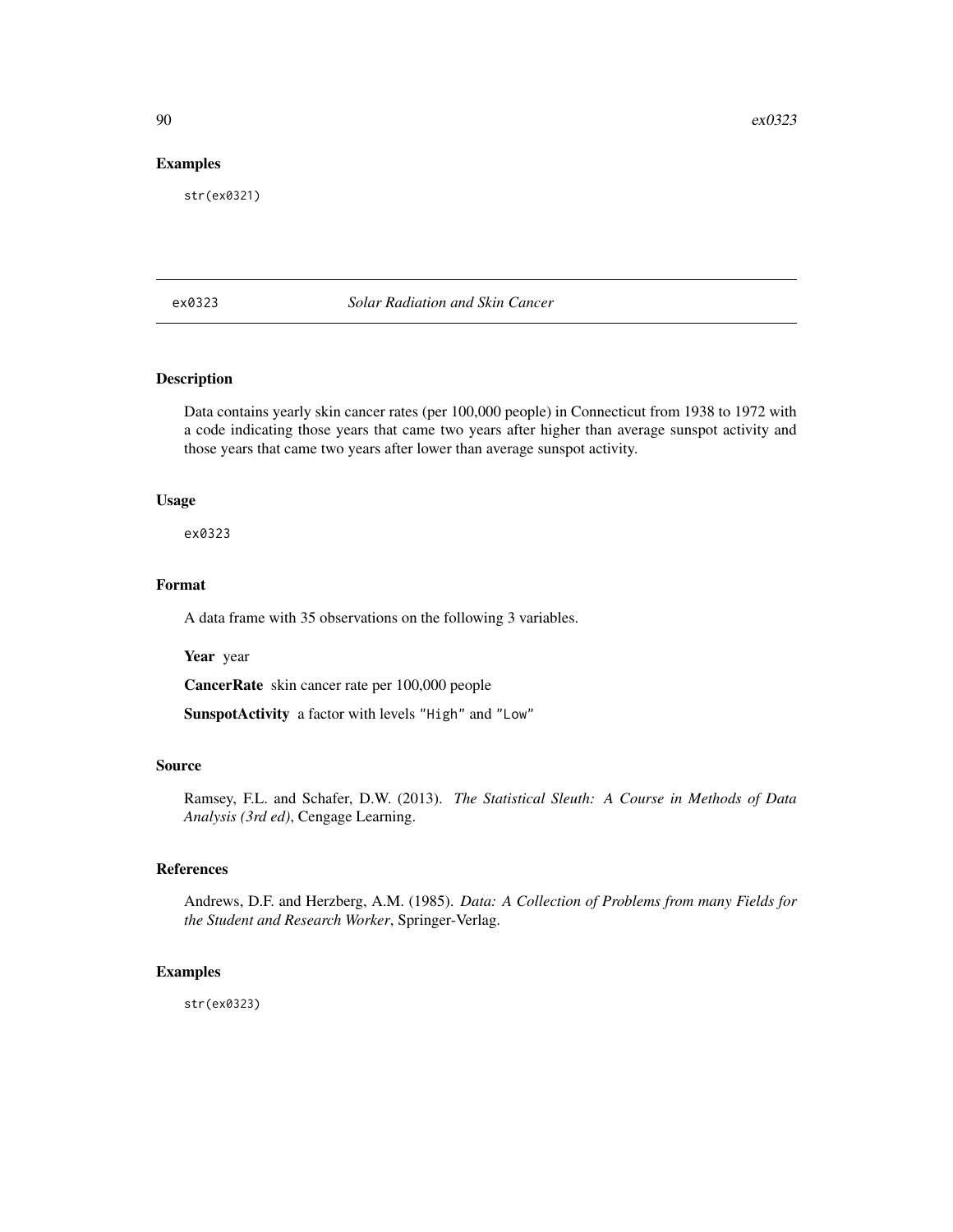As part of a study to investigate reproductive strategies in plants, biologists recorded the time spent at sources of pollen and the proportions of pollen removed by bumblebee queens and honeybee workers pollinating a species of lily.

#### Usage

ex0327

### Format

A data frame with 47 observations on the following 3 variables.

PollenRemoved proportion of pollen removed

DurationOfVisit duration of visit (in seconds)

BeeType factor variable with levels "Queen" and "Worker"

#### Source

Ramsey, F.L. and Schafer, D.W. (2013). *The Statistical Sleuth: A Course in Methods of Data Analysis (3rd ed)*, Cengage Learning.

## References

Harder, L.D. and Thompson, J.D. (1989). Evolutionary Options for Maximizing Pollen Dispersal of Animal-pollinated Plants, *American Naturalist* 133: 323–344.

#### Examples

str(ex0327)

<span id="page-90-0"></span>ex0330 *Education and Income*

### Description

The data are incomes in U.S. dollars for 1,020 working Americans who had 12 years of education and 406 working Americans who had 16 years of education, in 2005.

#### Usage

ex0330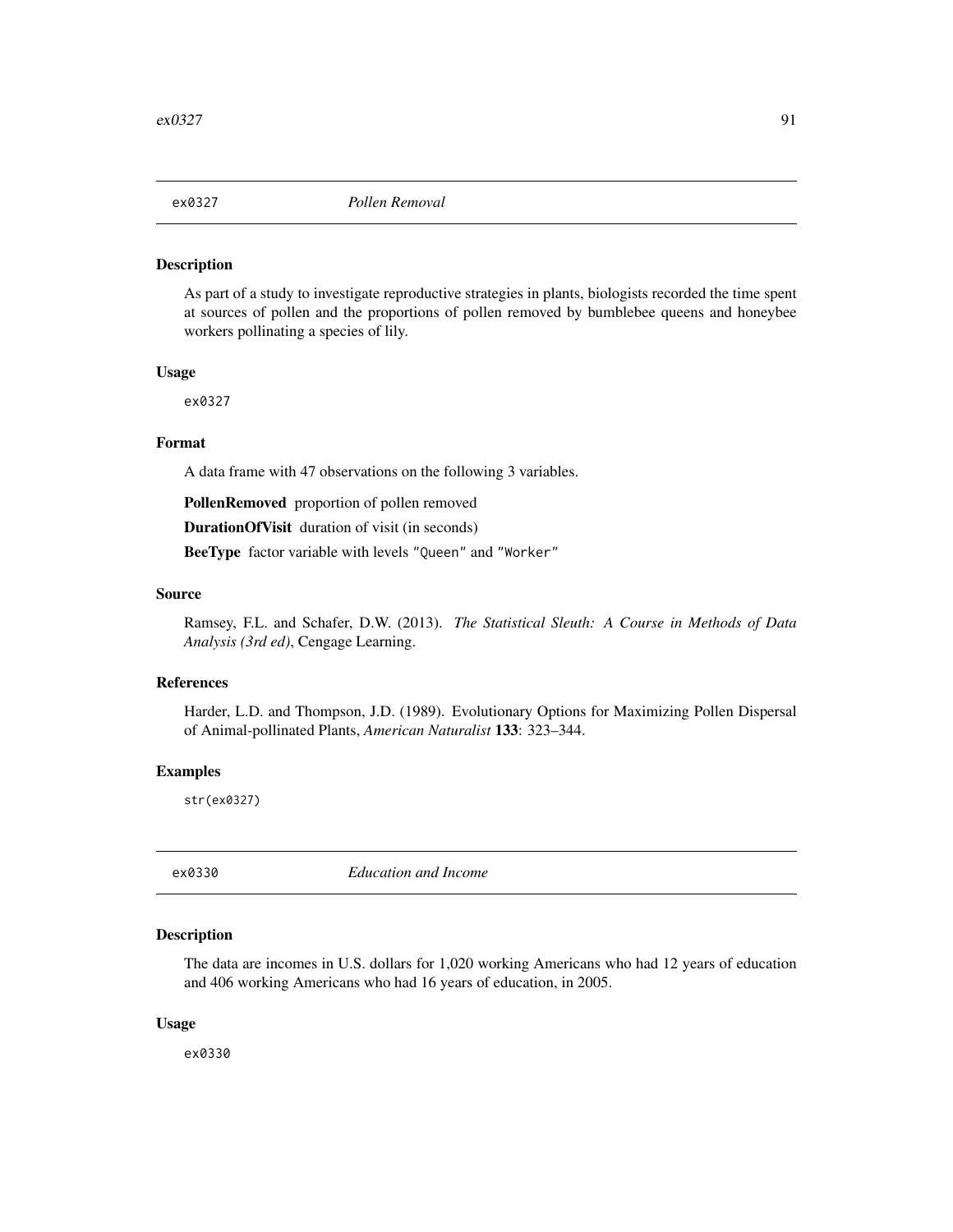## Format

A data frame with 1,426 observations on the following 3 variables.

Subject a subject identification number

Educ number of years of education–either 12 or 16

Income2005 income, in dollars

### Source

Ramsey, F.L. and Schafer, D.W. (2013). *The Statistical Sleuth: A Course in Methods of Data Analysis (3rd ed)*, Cengage Learning.

#### References

National Longitudinal Survey of Youth, U.S. Bureau of Labor Statistics, [http://www.bls.gov/](http://www.bls.gov/nls/home.htm) [nls/home.htm](http://www.bls.gov/nls/home.htm) (May 8, 2008).

### See Also

[ex0222](#page-86-0), [ex0331](#page-91-0), [ex0524](#page-99-0), [ex0525](#page-100-0), [ex0828](#page-119-0), [ex0923](#page-125-0), [ex1033](#page-132-0), [ex1223](#page-143-0)

### Examples

str(ex0330)

<span id="page-91-0"></span>

ex0331 *Education and Income*

## Description

The data are incomes in U.S. dollars for 406 working Americans who had 16 years of education and 374 working Americans who had more than 16 years of education, in 2005.

### Usage

ex0331

### Format

A data frame with 780 observations on the following 3 variables.

Subject a subject identification number

Educ factor with levels "16" and ">16"

Income2005 income, in dollars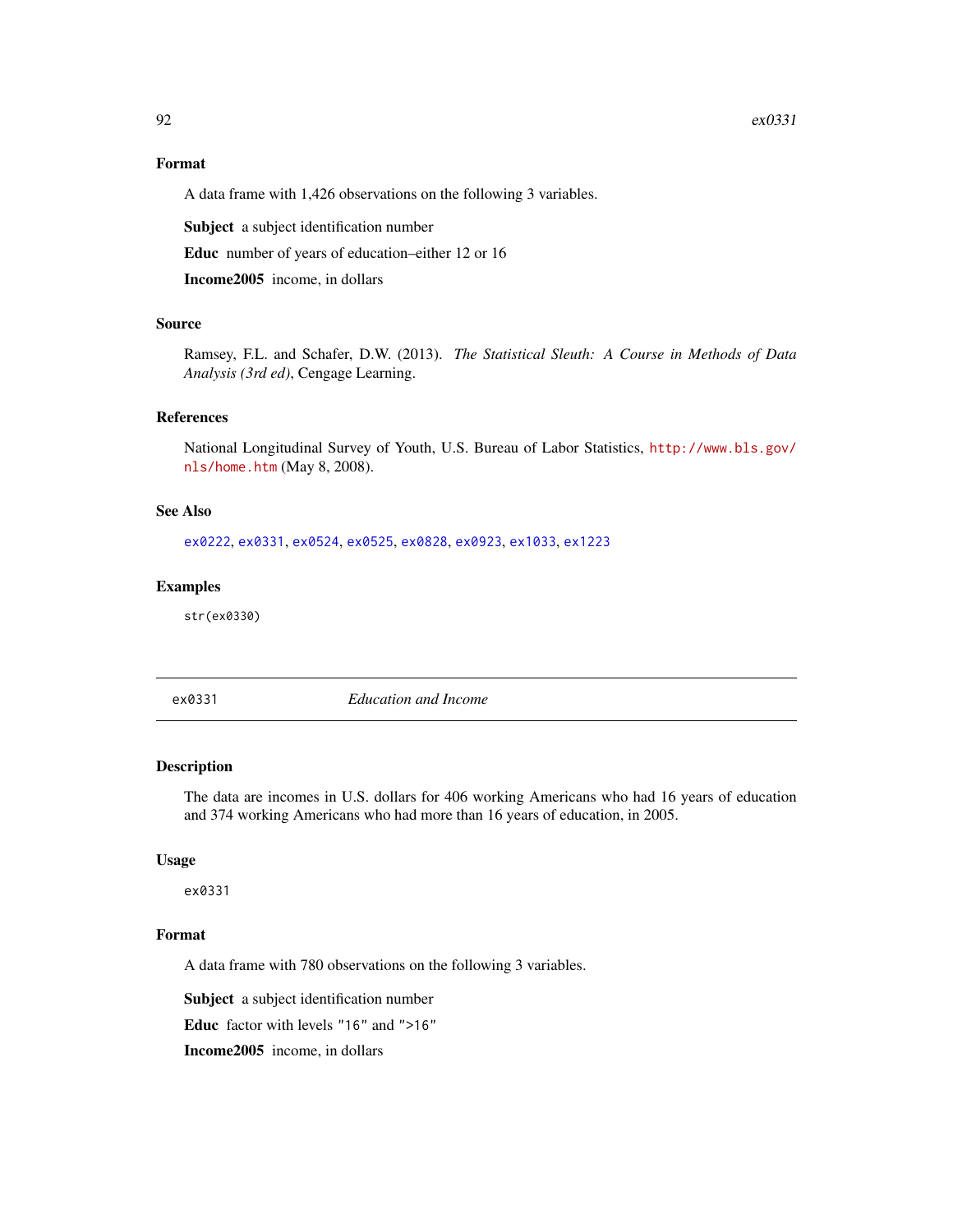#### $\exp(332)$  93

### Source

Ramsey, F.L. and Schafer, D.W. (2013). *The Statistical Sleuth: A Course in Methods of Data Analysis (3rd ed)*, Cengage Learning.

#### References

National Longitudinal Survey of Youth, U.S. Bureau of Labor Statistics, [http://www.bls.gov/](http://www.bls.gov/nls/home.htm) [nls/home.htm](http://www.bls.gov/nls/home.htm) (May 8, 2008).

#### See Also

[ex0222](#page-86-0), [ex0330](#page-90-0), [ex0524](#page-99-0), [ex0525](#page-100-0), [ex0828](#page-119-0), [ex0923](#page-125-0), [ex1033](#page-132-0), [ex1223](#page-143-0)

#### Examples

str(ex0331)

ex0332 *College Tuition*

#### Description

In-state and out-of-state tuition in dollars for random samples of 25 private and 25 public U.S. colleges and universities in 2011-2012.

#### Usage

ex0332

### Format

A data frame with 50 observations on the following 4 variables.

College name of the college

Type a factor with levels "Private" and "Public"

InState in-state tuition in dollars

OutOfState out-of-state tuition in dollars

### Source

Ramsey, F.L. and Schafer, D.W. (2013). *The Statistical Sleuth: A Course in Methods of Data Analysis (3rd ed)*, Cengage Learning.

## References

College Board: <http://www.collegeboard.com/student/> (11 July 2011)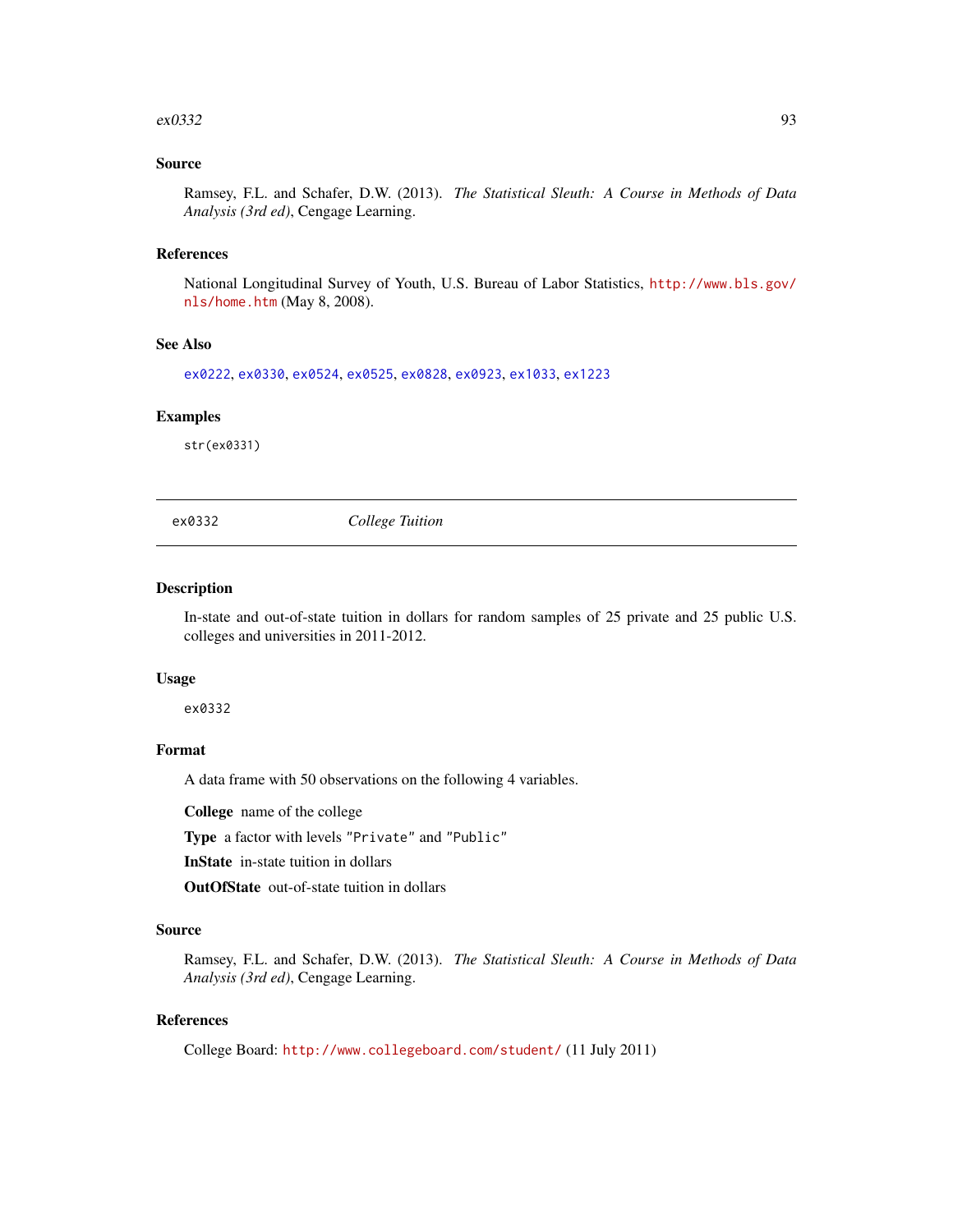$94$  ex $0333$ 

### Examples

str(ex0332)

ex0333 *Brain Size and Litter Size*

## Description

Relative brain weights for 51 species of mammal whose average litter size is less than 2 and for 45 species of mammal whose average litter size is greater than or equal to 2.

### Usage

ex0333

## Format

A data frame with 96 observations on the following 2 variables.

BrainSize relative brain sizes (1000 \* Brain weight/Body weight) for 96 species of mammals

LitterSize factor variable with levels "Small" and "Large"

## Source

Ramsey, F.L. and Schafer, D.W. (2013). *The Statistical Sleuth: A Course in Methods of Data Analysis (3rd ed)*, Cengage Learning.

## References

Sacher, G.A. and Staffeldt, E.F. (1974). Relation of Gestation Time to Brain Weight for Placental Mammals: Implications for the Theory of Vertebrate Growth, *American Naturalist* 108: 593–613.

## See Also

[case0902](#page-28-0)

## Examples

str(ex0333)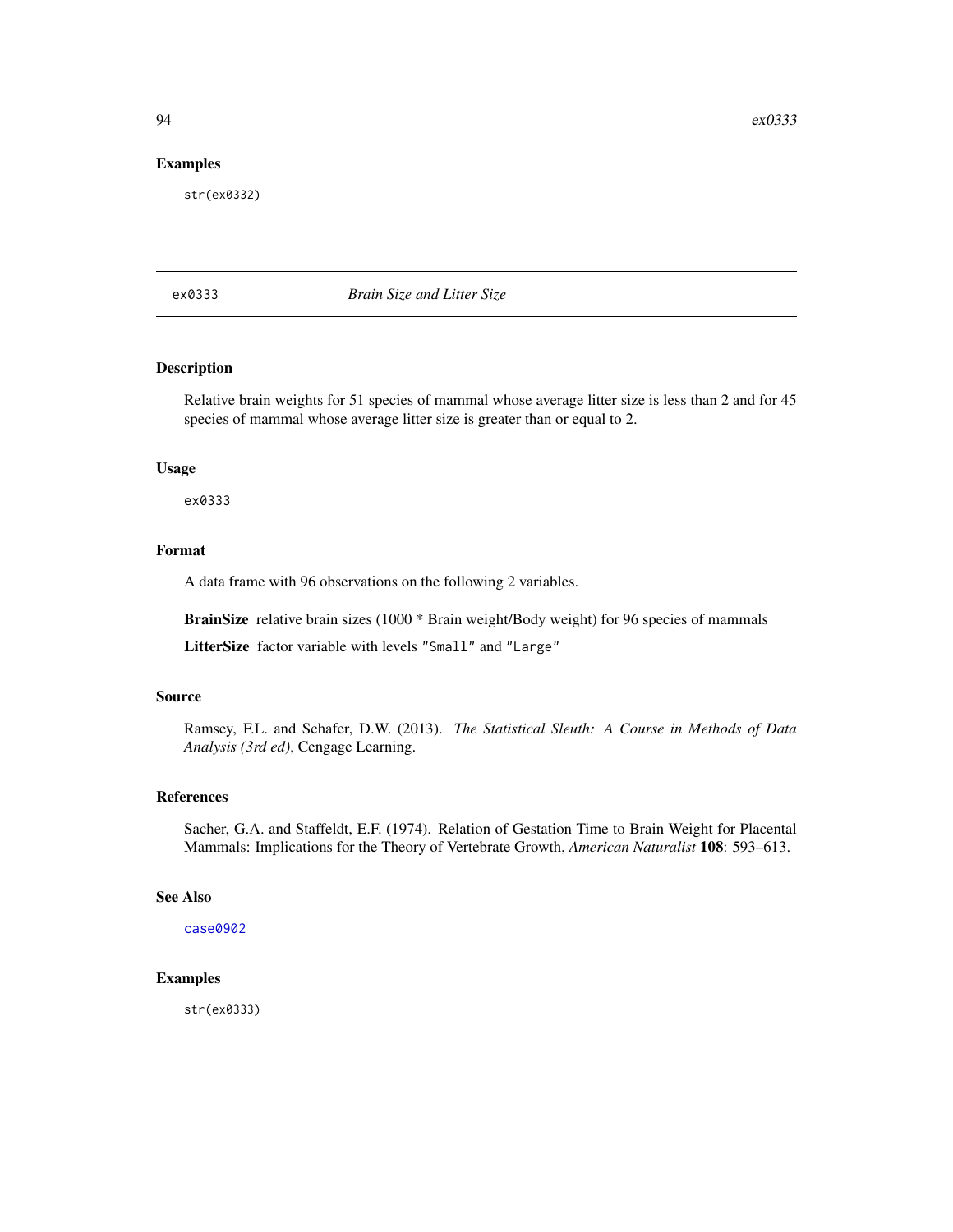Plant heights (inches) for 15 pairs of plants of the same age, one of which was grown from a seed from a cross-fertilized flower and the other of which was grown from a seed from a self-fertilized flower.

### Usage

ex0428

## Format

A data frame with 15 observations on the following 2 variables.

Cross height (inches) of cross-fertilized plant Self height (inches) of self-fertilized plant

### Source

Ramsey, F.L. and Schafer, D.W. (2013). *The Statistical Sleuth: A Course in Methods of Data Analysis (3rd ed)*, Cengage Learning.

# References

Andrews, D.F. and Herzberg, A.M. (1985). *Data: A Collection of Problems from many Fields for the Student and Research Worker*, Springer-Verlag.

### Examples

str(ex0428)

ex0429 *Salvage Logging*

# Description

The data are the number of tree seedlings per transect in nine logged (L) and seven unlogged (U) plots affected by the Oregon Biscuit Fire, in 2004 and 2005, and the percentage of seedlings lost between 2004 and 2005. The goal is to see whether the distribution of seedlings lost differs in logged and unlogged plots.

#### Usage

ex0429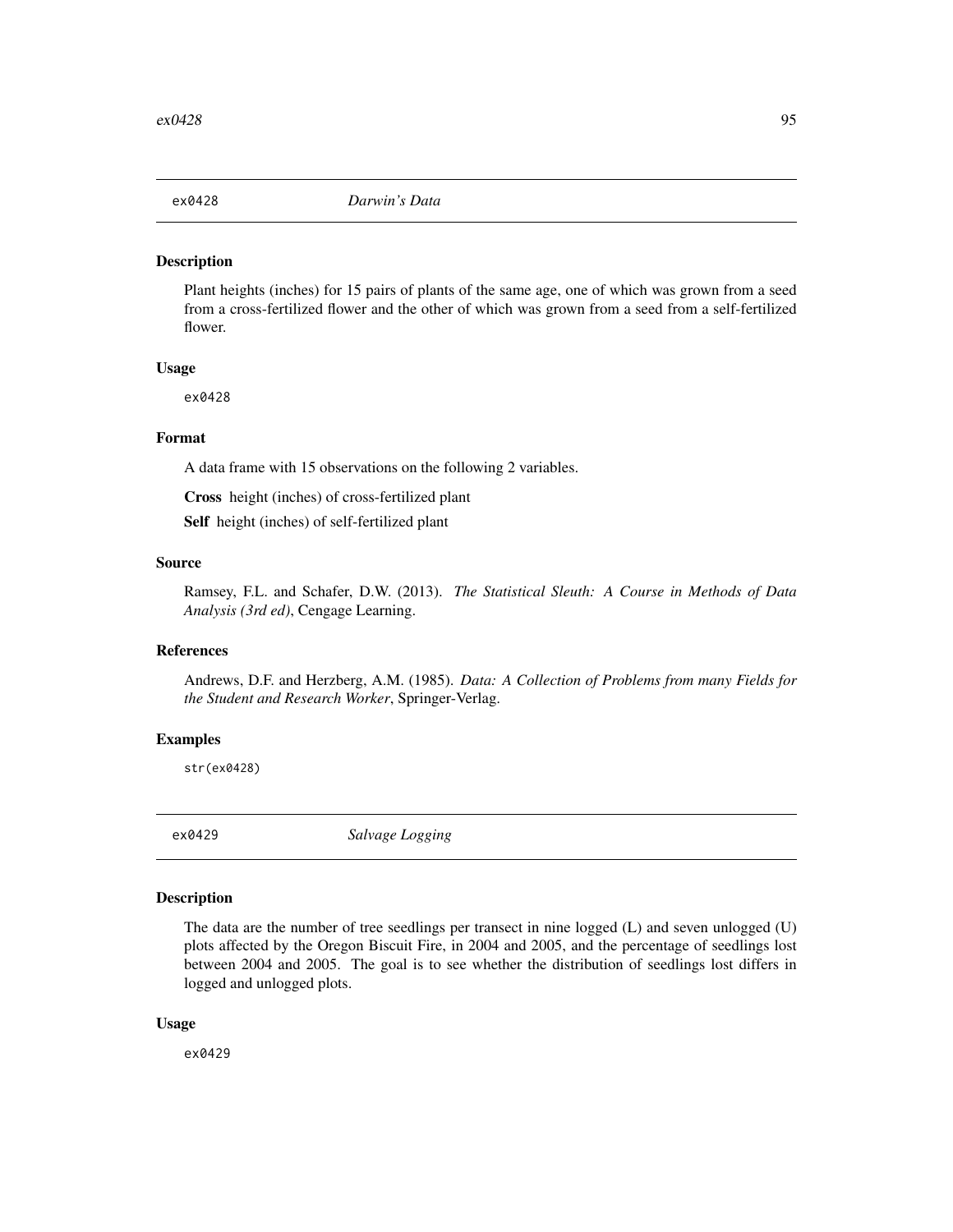96 ex $0.430$ 

### Format

A data frame with 16 observations on the following 5 variables.

Plot an identification code for plot

Action a factor with levels "L" for logged and "U" for unlogged

Seedlings2004 the number of seedlings in the plot in 2004

Seedlings2005 the number of seedlings in the plot in 2005

PercentLost the percentage of 2004 seedlngs that were lost

### Source

Ramsey, F.L. and Schafer, D.W. (2013). *The Statistical Sleuth: A Course in Methods of Data Analysis (3rd ed)*, Cengage Learning.

## References

Donato, D.C., Fontaine, J.B., Campbell, J.L., Robinson, W.D., Kauffman, J.B., and Law, B.E. (2006). Post-Wildfire Logging Hinders Regeneration and Increases Fire Risk, *Science* 311: 352.

### Examples

str(ex0429)

ex0430 *Sunlight Protection Factor*

### Description

Tolerance to sunlight (in minutes) for 13 patients prior to and after treatment with a sunscreen.

#### Usage

ex0430

## Format

A data frame with 13 observations on the following 2 variables.

PreTreatment tolerance to sunlight (minutes) prior to sunscreen application

Sunscreen tolerance to sunlight (minutes) after sunscreen application

### Source

Ramsey, F.L. and Schafer, D.W. (2013). *The Statistical Sleuth: A Course in Methods of Data Analysis (3rd ed)*, Cengage Learning.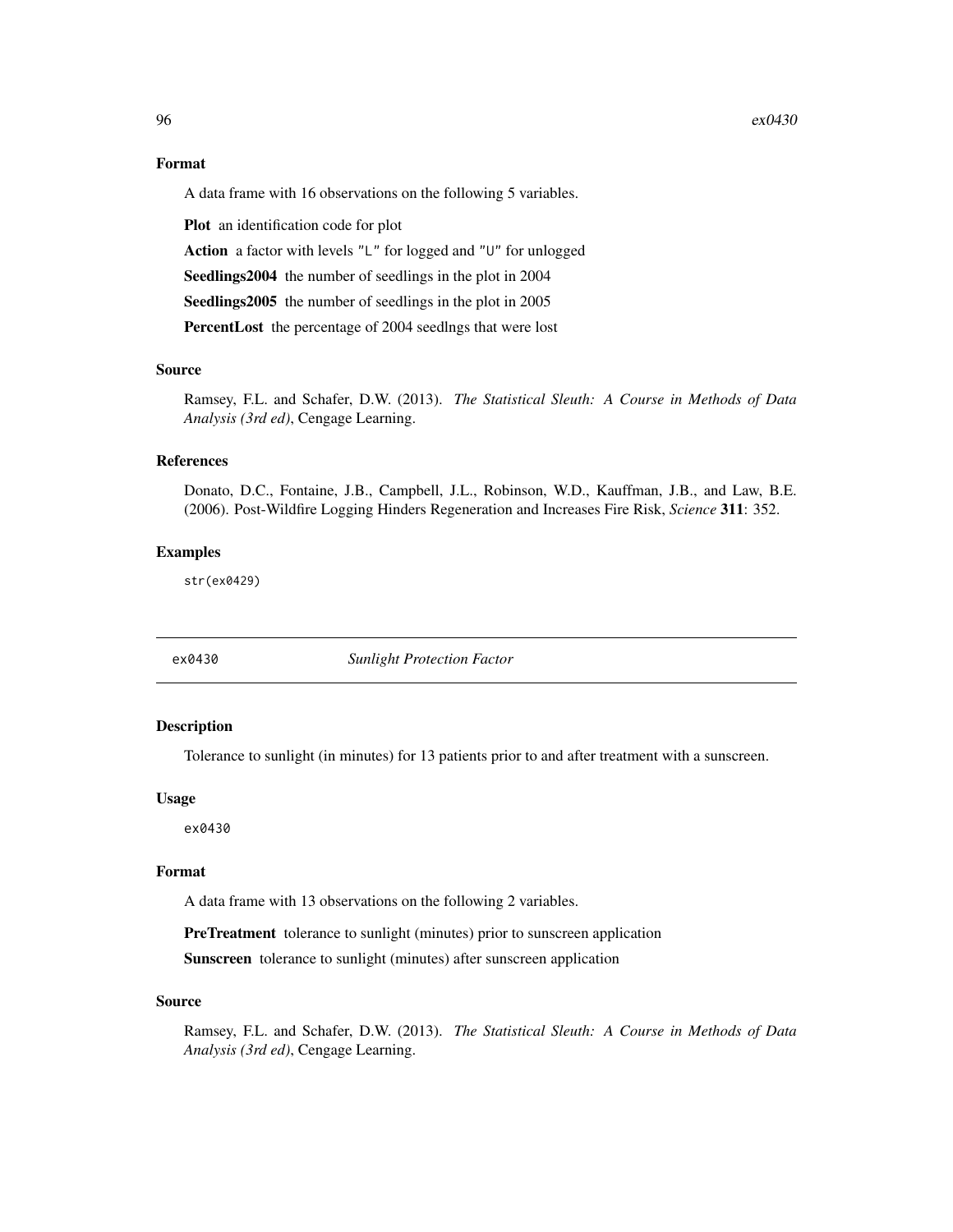#### $\exp(431)$  97

## References

Fusaro, R.M. and Johnson, J.A. (1974). Sunlight Protection for Erythropoietic Protoporphyria Patients, *Journal of the American Medical Association* 229(11): 1420.

#### Examples

str(ex0430)

ex0431 *Effect of Group Therapy on Survival of Breast Cancer Patients*

# Description

Researchers randomly assigned metastatic breast cancer patients to either a control group or a group that received weekly 90 minute sessions of group therapy and self-hypnosis, to see whether the latter treatment improved the patients' quality of life.

### Usage

ex0431

## Format

A data frame with 58 observations on the following 3 variables.

Survival months of survival after beginning of study

Group a factor with levels "Control" and "Therapy"

Censor 0 if entire lifetime observed, 1 if patient known to have lived at least 122 months

## Source

Ramsey, F.L. and Schafer, D.W. (2013). *The Statistical Sleuth: A Course in Methods of Data Analysis (3rd ed)*, Cengage Learning.

#### References

Spiegel, D., Bloom, J.R., Kraemer, H.C. and Gottheil, E. (1989). Effect of Psychosocial Treatment on Survival of Patients with Metastatic Breast Cancer, *Lancet* 334(8668): 888–891.

### Examples

str(ex0431)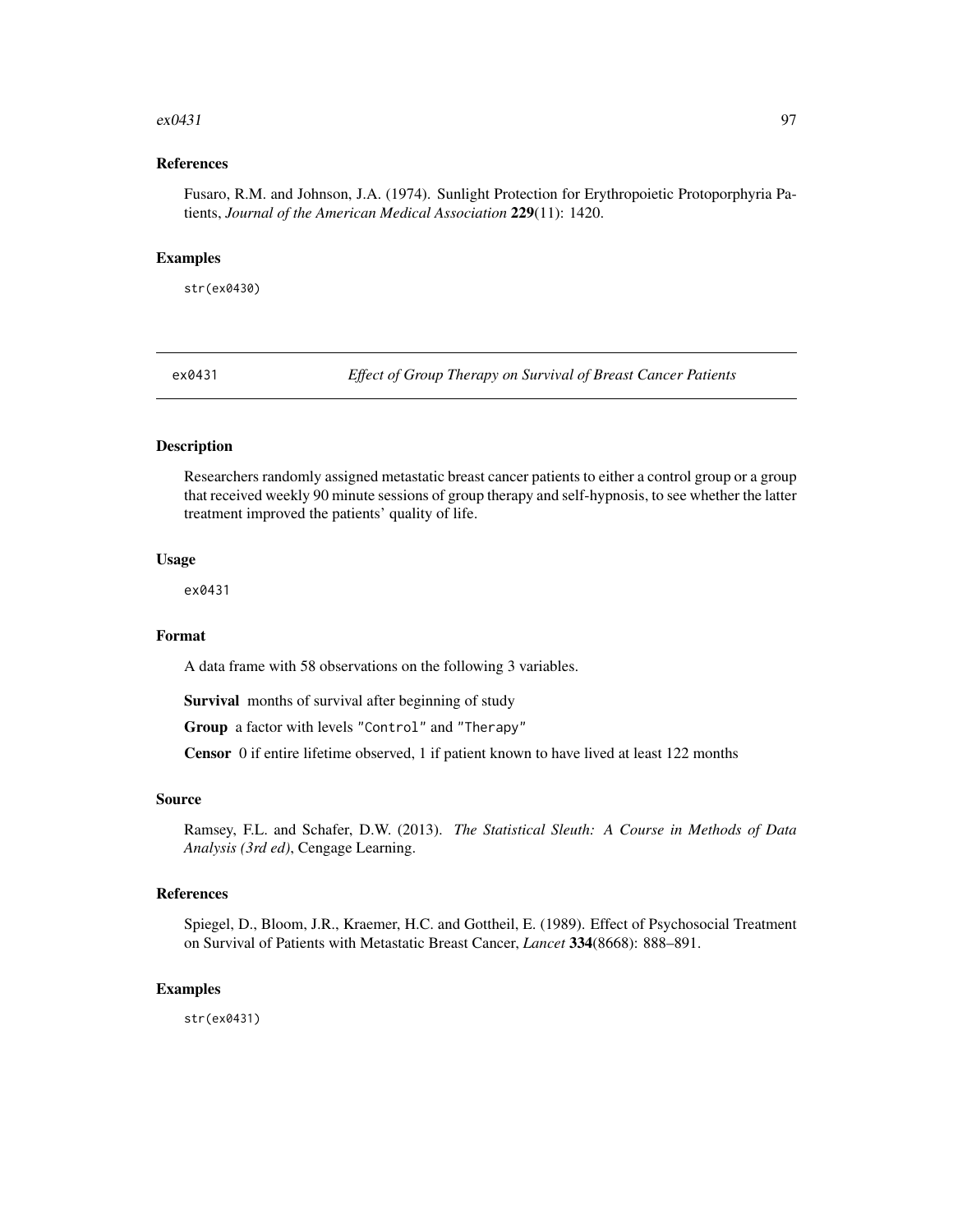To investigate the capacity of marijuana to reduce the side effects of cancer chemotherapy, researchers performed a double-blind, randomized, crossover trial. Fifteen cancer patients on chemotherapy were randomly assigned to receive either a marijuana treatment or a placebo treatment after their first three sessions of chemotherapy. They were then crossed over to the opposite treatment for their next 3 sessions.

#### Usage

ex0432

## Format

A data frame with 15 observations on the following 3 variables.

Subject subject number 1–15

Marijuana total number of vomiting and retching episodes under marijuana treatment

Placebo total number of vomiting and retching episodes under placebo treatment

### Source

Ramsey, F.L. and Schafer, D.W. (2013). *The Statistical Sleuth: A Course in Methods of Data Analysis (3rd ed)*, Cengage Learning.

# References

Chang, A.E., Shiling, D.J., Stillman, R.C., Goldberg, N.H., Seipp, C.A., Barofsky, I., Simon, R.M. and Rosenberg, S.A. (1979). Delta-9-Tetrahydrocannabinol as an Antiemetic in Cancer Patients Receiving High Dose Methotrexate, *Annals of Internal Medicine* 91(6): 819–824.

## Examples

str(ex0432)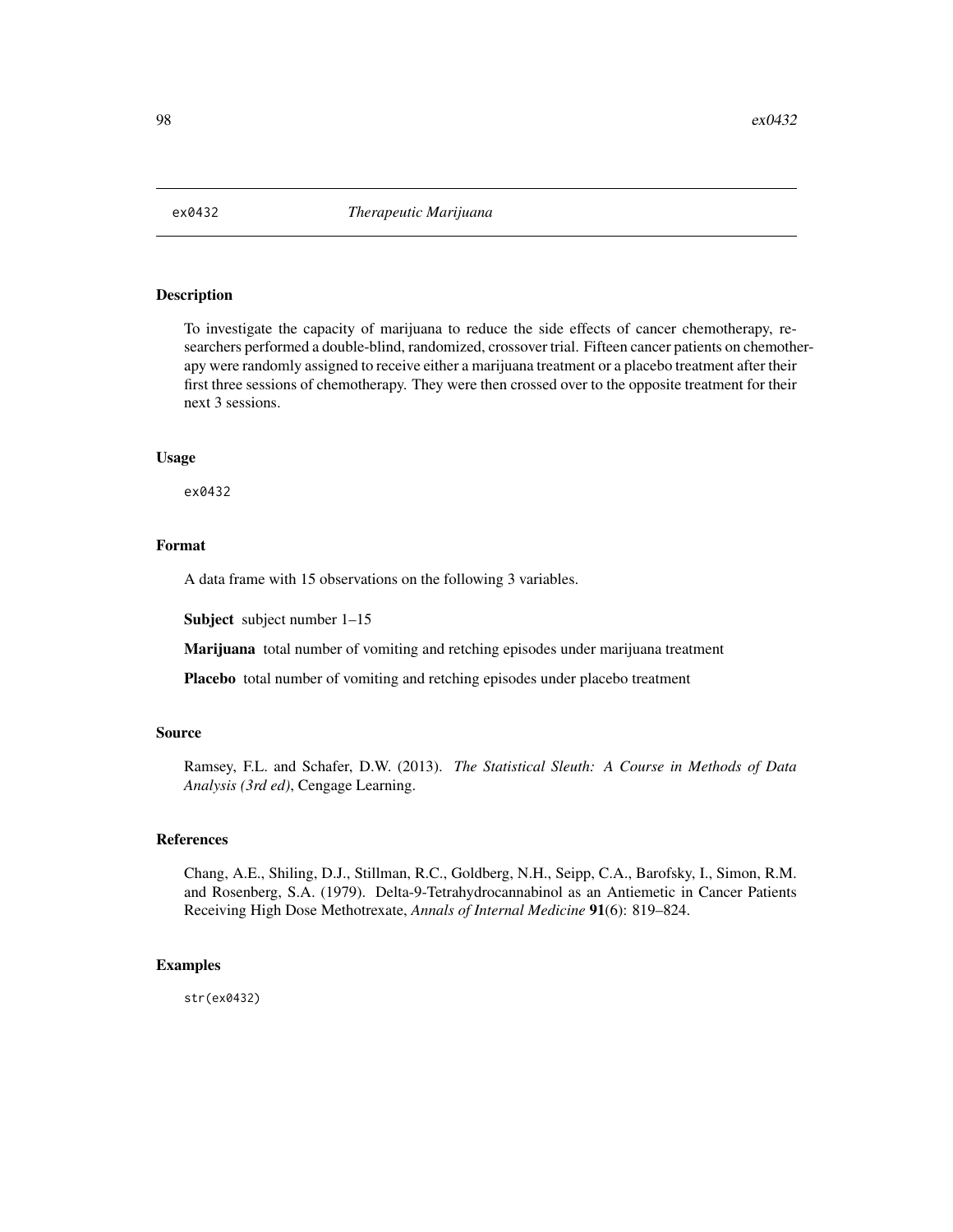A randomized experiment was performed to estimate the effect of a certain fatty acid CPFA on the level of a certain protein in rat livers.

#### Usage

ex0518

#### Format

A data frame with 30 observations on the following 4 variables.

**Protein** levels of protein (x 10) found in rat livers

Treatment a factor with levels "Control", "CPFA50", "CPFA150", "CPFA300", "CPFA450" and "CPFA600"

Day a factor with levels "Day1", "Day2", "Day3", "Day4" and "Day5"

TrtDayGroup a factor with levels "Group1", "Group2", ..., "Group10"; the observed levels of the Treatment and Day interaction

## Source

Ramsey, F.L. and Schafer, D.W. (2013). *The Statistical Sleuth: A Course in Methods of Data Analysis (3rd ed)*, Cengage Learning.

# Examples

str(ex0518)

ex0523 *Was Tyrannosaurus Rex Warm-Blooded?*

#### Description

Data frame with measurements of oxygen isotopic composition of vertebrate bone phosphate (per mil deviations from SMOW) in 12 bones of a singe Tyrannosaurus rex specimen

## Usage

ex0523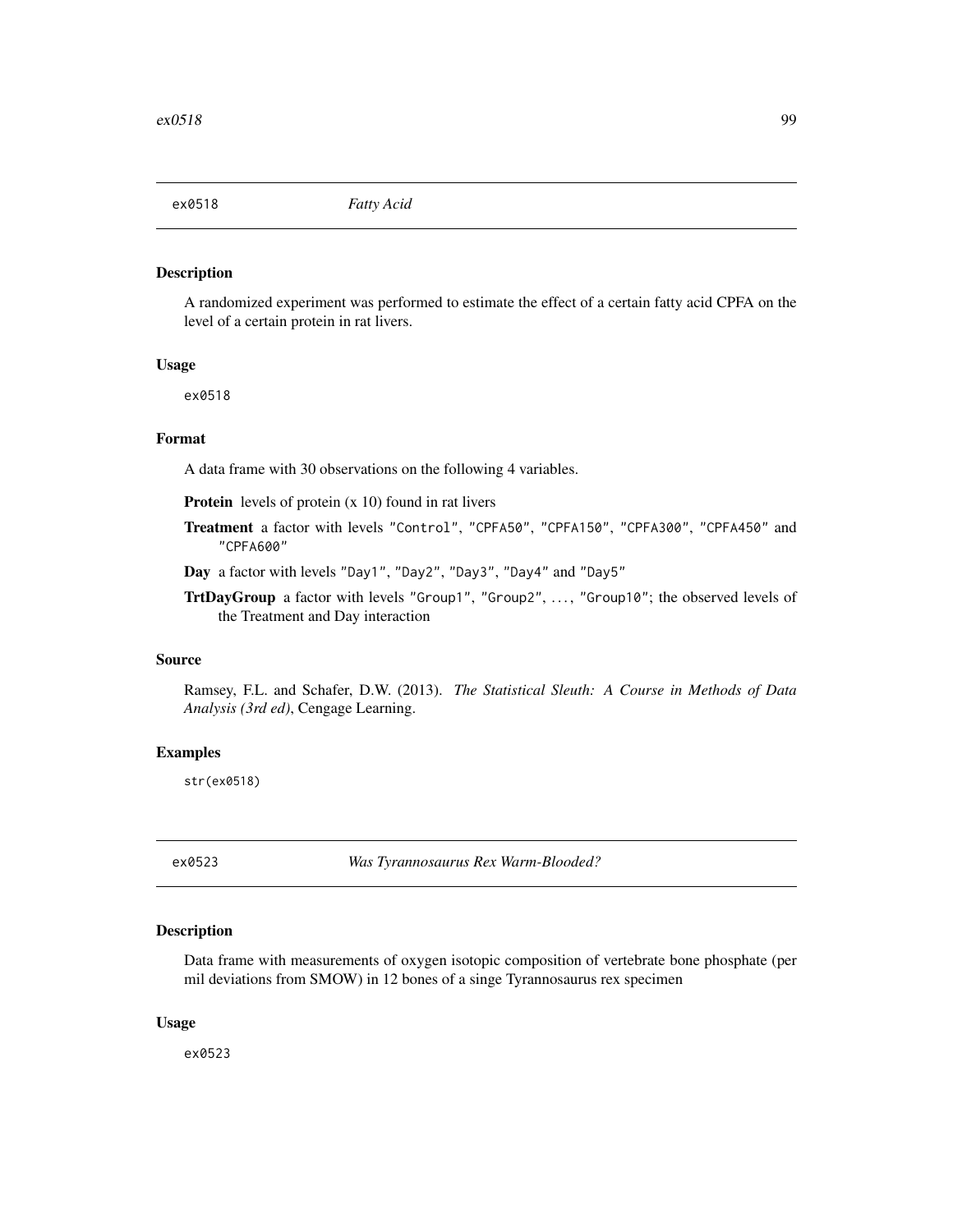# Format

A data frame with 52 observations on the following 2 variables.

Oxygen oxygen isotopic composition

Bone a factor with levels "Bone1", "Bone2", . . . , "Bone12"

#### Source

Ramsey, F.L. and Schafer, D.W. (2013). *The Statistical Sleuth: A Course in Methods of Data Analysis (3rd ed)*, Cengage Learning.

## References

Barrick, R.E. and Showers, W.J. (1994). Thermophysiology of *Tyrannosaurus rex*: Evidence from Oxygen Isotopes, *Science* 265(5169): 222–224.

#### See Also

[ex1120](#page-134-0)

# Examples

str(ex0523)

<span id="page-99-0"></span>ex0524 *IQ and Future Income*

#### **Description**

These data are annual incomes in 2005 for 2,584 Americans who were selected in the National Longitudinal Study of Youth 1979, who were available for re- interview in 2006, and who had paying jobs in 2005, along with the quartile of their AFQT (IQ) test score taken in 1981. How strong is the evidence that the distributions of 2005 annual incomes differ in the four populations? By how many dollars or by what percent does the distribution of 2005 incomes for those within the highest (fourth) quartile of IQ test scores exceed the distribution for the lowest (first) quartile?

#### Usage

ex0524

# Format

A data frame with 2,584 observations on the following 3 variables.

Subject subject identification number

IQquartile a factor with levels "1stQuartile", "2ndQuartile", "3rdQuartile" and "4thQuartile" Income2005 annual income in U.S. dollars, 2005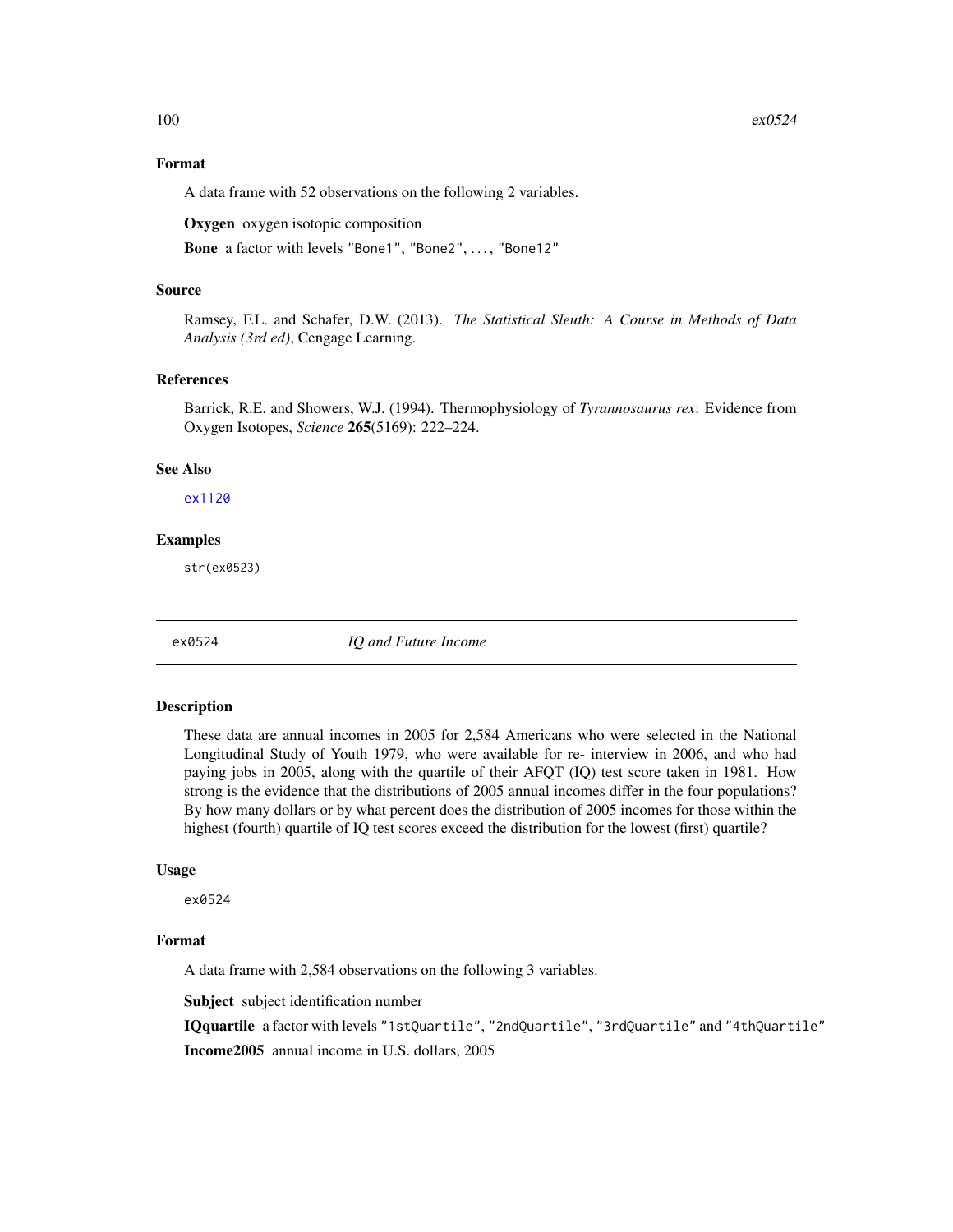#### $e^{(0.525)}$  101

### Source

Ramsey, F.L. and Schafer, D.W. (2013). *The Statistical Sleuth: A Course in Methods of Data Analysis (3rd ed)*, Cengage Learning.

### References

National Longitudinal Survey of Youth, U.S. Bureau of Labor Statistics, [http://www.bls.gov/](http://www.bls.gov/nls/home.htm) [nls/home.htm](http://www.bls.gov/nls/home.htm) (May 8, 2008).

#### See Also

[ex0222](#page-86-0), [ex0330](#page-90-0), [ex0331](#page-91-0), [ex0525](#page-100-0), [ex0828](#page-119-0), [ex0923](#page-125-0), [ex1033](#page-132-0), [ex1223](#page-143-0)

#### Examples

str(ex0524)

<span id="page-100-0"></span>ex0525 *IQ and Future Income*

#### Description

These data are annual incomes in 2005 of a random sample of 2,584 Americans who were selected for the National Longitudinal Survey of Youth in 1979 and who had paying jobs in 2005. The data set also includes a code for the number of years of education that each individual had completed by  $2006:$  <12, 12, 13–15, 16, and  $>16$ . How strong is the evidence that at least one of the five population distributions (corresponding to the different years of education) is different from the others? By how many dollars or by what percent does the mean or median for each of the last four categories exceed that of the next lowest category?

#### Usage

ex0525

### Format

A data frame with 2,584 observations on the following 3 variables.

Subject subject identification number

Educ a factor for years of education category with levels "<12", "12", "13-15", "16" and ">16" Income2005 Annual income in 2005, in U.S. dollars

## Source

Ramsey, F.L. and Schafer, D.W. (2013). *The Statistical Sleuth: A Course in Methods of Data Analysis (3rd ed)*, Cengage Learning.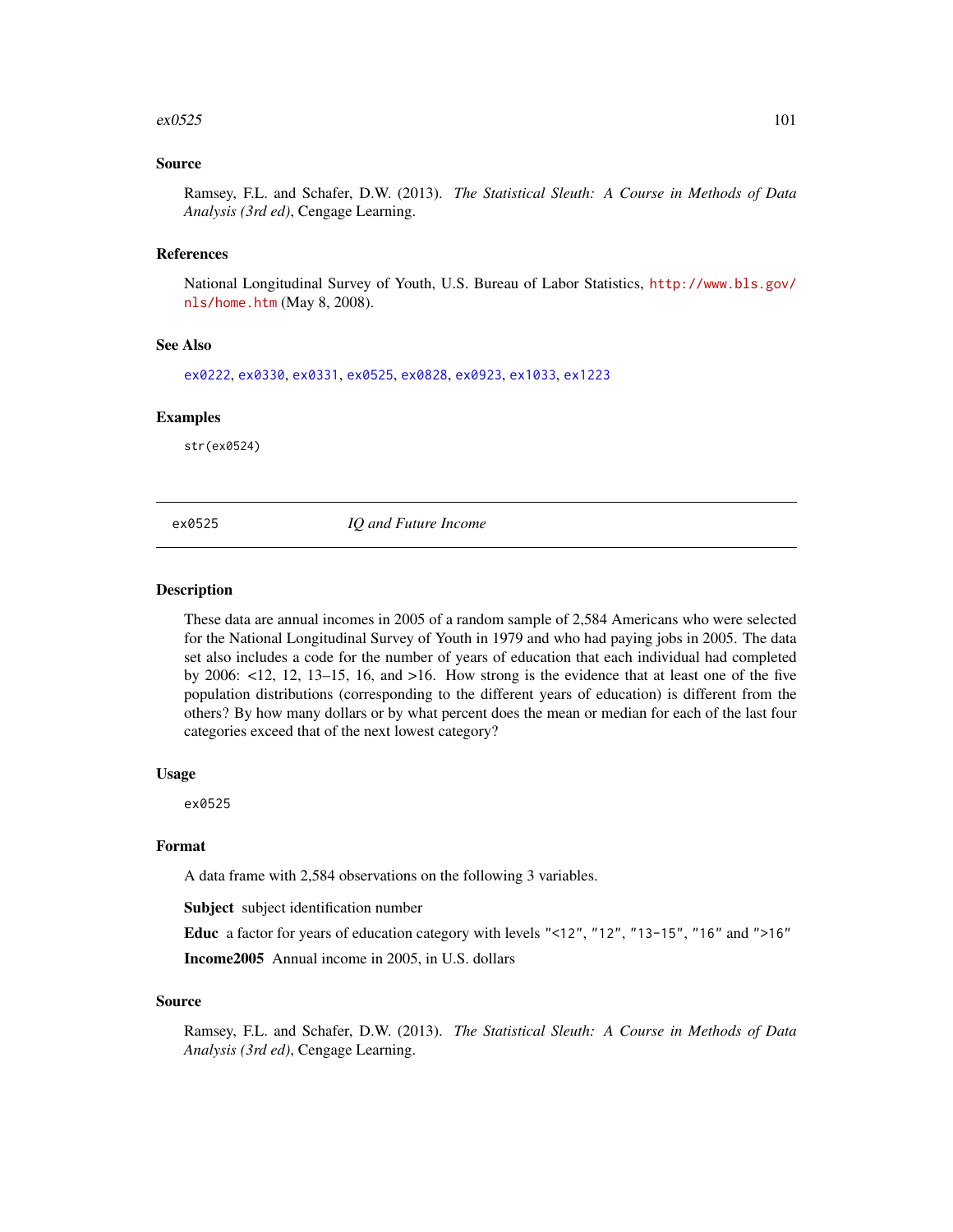### References

National Longitudinal Survey of Youth, U.S. Bureau of Labor Statistics, [http://www.bls.gov/](http://www.bls.gov/nls/home.htm) [nls/home.htm](http://www.bls.gov/nls/home.htm) (May 8, 2008).

#### See Also

[ex0222](#page-86-0), [ex0330](#page-90-0), [ex0331](#page-91-0), [ex0524](#page-99-0), [ex0828](#page-119-0), [ex0923](#page-125-0), [ex1033](#page-132-0), [ex1223](#page-143-0)

### Examples

str(ex0525)

ex0623 *Diet Wars*

### Description

These data are simulated to match the summary and conclusions of a real study of overweight employees who were randomly assigned to three diet groups: a low-fat diet, a low-carb diet (similar to the Atkins diet), and a Mediterranean diet. The study ran for two years, with 272 employees completing the entire protocol. Is there evidence of differences in average weight loss among these diets? If so, which diets appear to be better than which others?

#### Usage

ex0623

## Format

A data frame with 272 observations on the following 3 variables.

Subject subject identification number

Group a factor with levels "Low-Carbohydrate", "Low-Fat", and "Meditrranean"

WtLoss24 weight at the end of the 24 month study minus initial weight, in kg

## Source

Ramsey, F.L. and Schafer, D.W. (2013). *The Statistical Sleuth: A Course in Methods of Data Analysis (3rd ed)*, Cengage Learning.

# See Also

[ex1420](#page-152-0), [ex1921](#page-172-0), [ex1922](#page-173-0)

#### Examples

str(ex0623)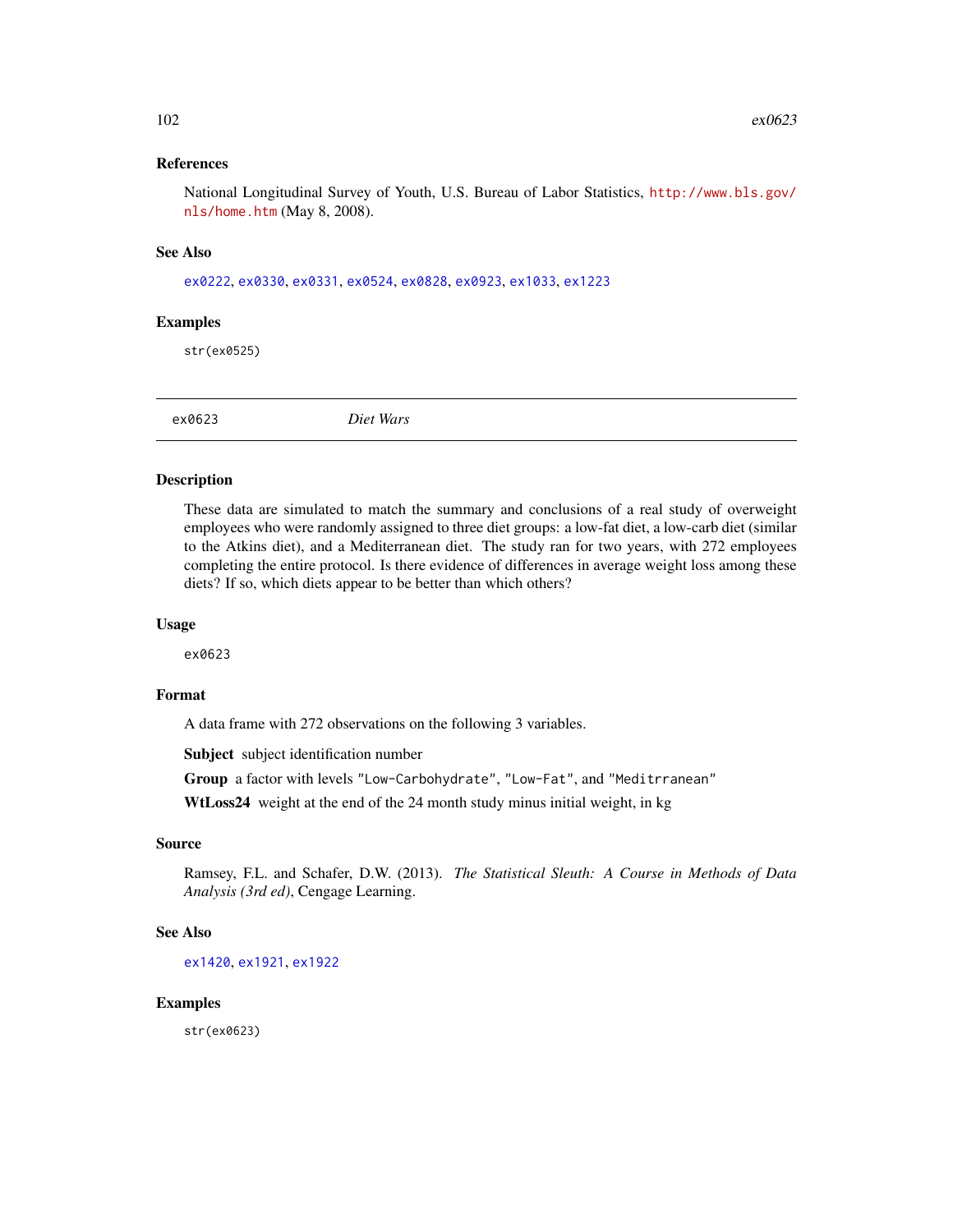Is there a physiological basis for sexual preference? Researchers measured the volumes of four cell groups in the interstitial nuclei of the anterior hypothalamus in postmortem tissue from 41 subjects at autopsy from seven metropolitan hospitals in New York and California.

### Usage

ex0624

# Format

A data frame with 41 observations on the following 5 variables.

**Volume** volumes of INAH3 (1000  $\times$  mm<sup>3</sup>) cell clusters from 41 humans

Group a factor with levels

| "Group1" | heterosexual male with AIDS death       |
|----------|-----------------------------------------|
| "Group2" | heterosexual male with Non-AIDS death   |
| "Group3" | homosexual male with AIDS death         |
| "Group4" | heterosexual female with AIDS death     |
| "Group5" | heterosexual female with Non-AIDS death |

Sex a factor with levels "Female" and "Male"

Orientation a factor with levels "Heterosexual" and "Homosexual"

Death a factor with levels "AIDS" and "Non-AIDS"

## Source

Ramsey, F.L. and Schafer, D.W. (2013). *The Statistical Sleuth: A Course in Methods of Data Analysis (3rd ed)*, Cengage Learning.

### References

LeVay, S. (1991). A Difference in Hypothalamic Structure Between Heterosexual and Homosexual Men, *Science* 253(5023): 1034–1037.

## Examples

str(ex0624)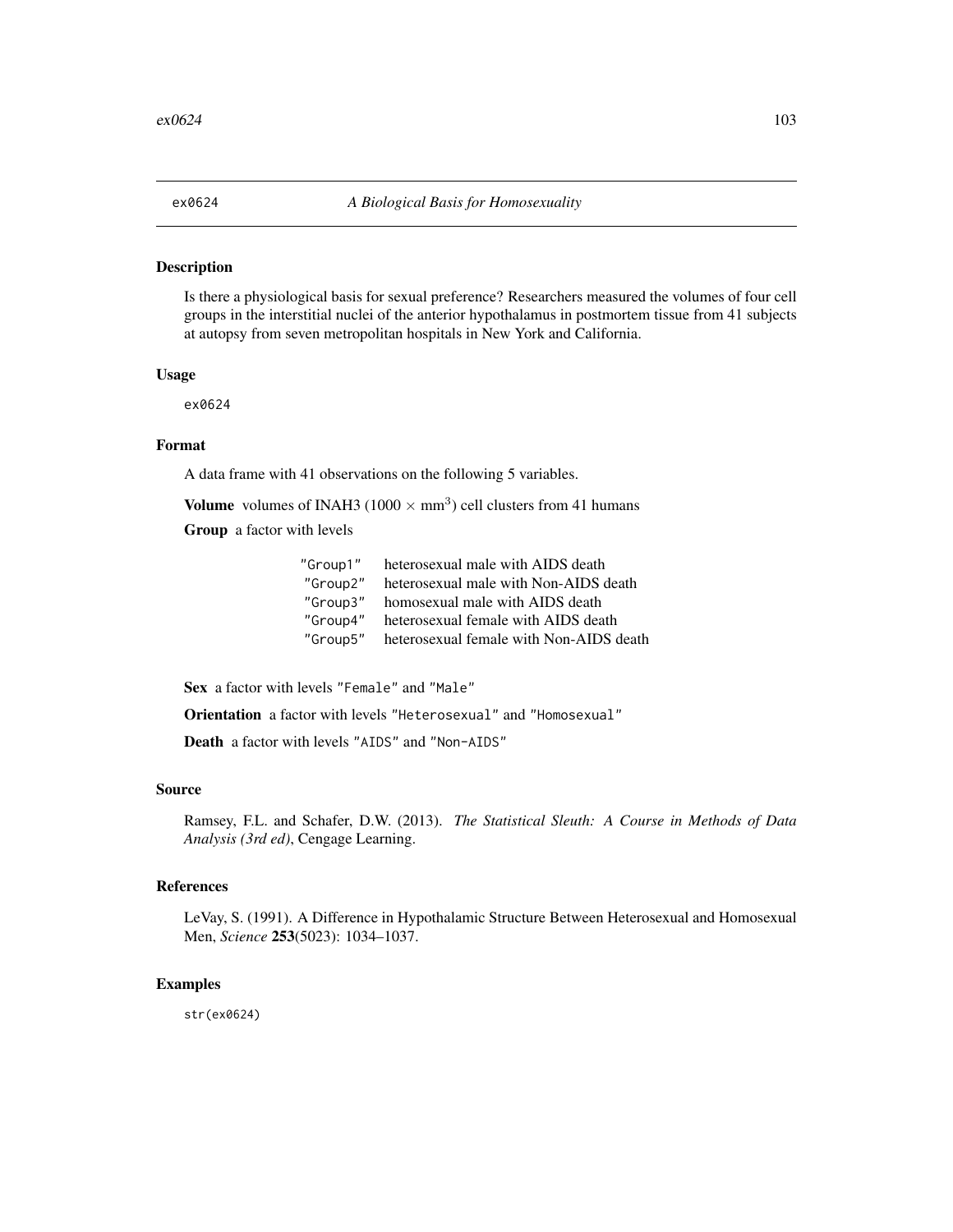The first three columns are the names, orders of distance from the sun and distances from the sun (scaled so that earth is 1) of the 8 planets in our solar system and the dwarf planet, Pluto. The next three columns are the same, but also include the asteroid belt.

### Usage

ex0721

## Format

A data frame with observations on the following 6 variables.

Name name of object in solar system, 9 objects

Order order of object's distance from the sun

**Distance** distance of object from sun, with earth  $= 1$ 

Name2 name of object in solar system, including asteroid belt

Order<sub>2</sub> order of object's distance from the sun

**Distance2** distance of object from sun, with earth  $= 1$ 

#### Source

Ramsey, F.L. and Schafer, D.W. (2013). *The Statistical Sleuth: A Course in Methods of Data Analysis (3rd ed)*, Cengage Learning.

# See Also

[ex2226](#page-193-0)

# Examples

str(ex0721)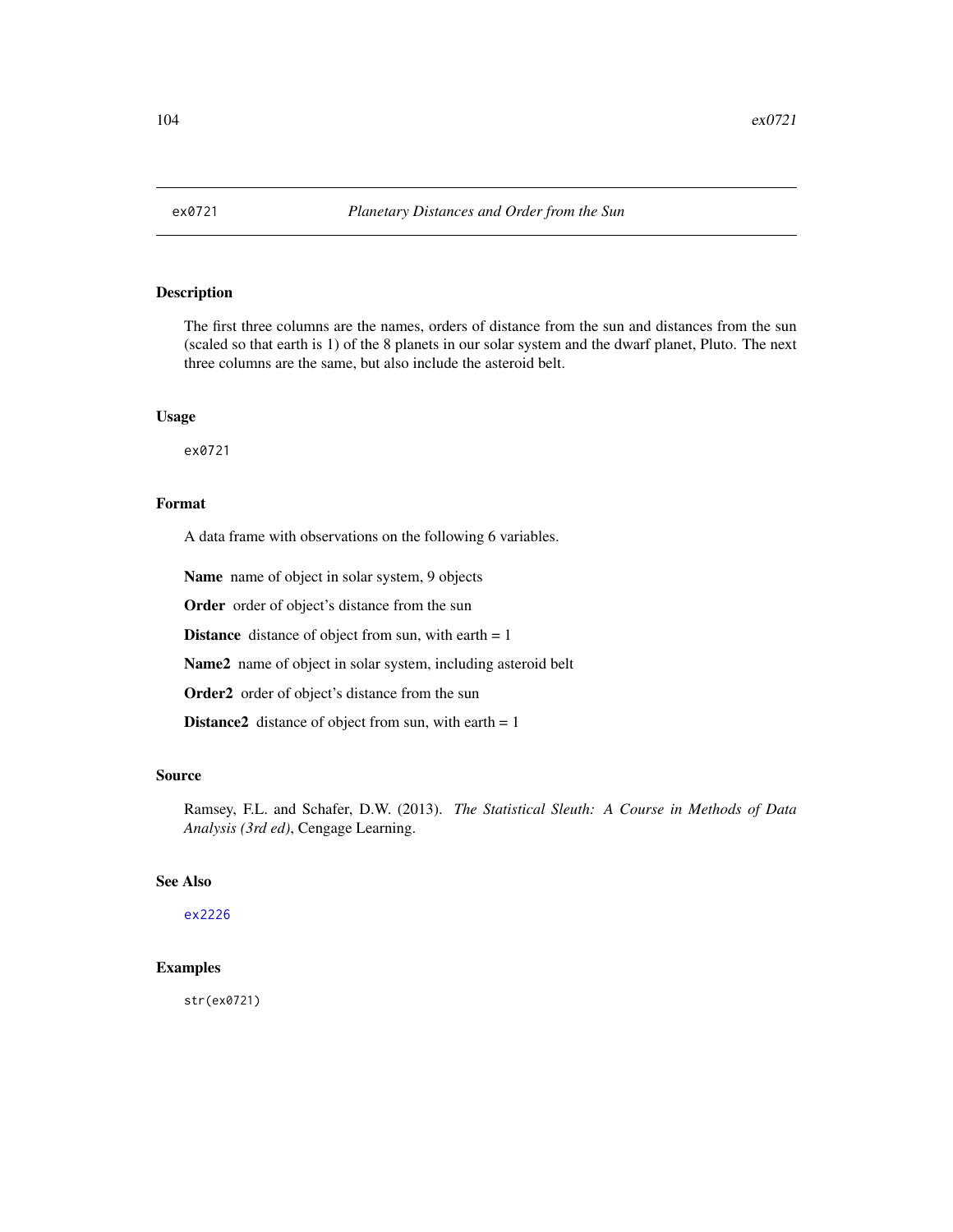As part of a study of the effects of predatory intertidal crab species on snail populations, researchers measured the mean closing forces and the propdus heights of the claws on several crabs of three species.

# Usage

ex0722

# Format

A data frame with 38 observations on the following 3 variables.

Force closing strength of claw of the crab

Height propodus height of claw of the crab

Species species to which the crab belongs

# Source

Ramsey, F.L. and Schafer, D.W. (2013). *The Statistical Sleuth: A Course in Methods of Data Analysis (3rd ed)*, Cengage Learning.

### References

Yamada, S.B. and Boulding, E.G. (1992). Claw Morphology, Prey Size Selection and Foraging Efficiency in Generalist and Specialist Shell-Breaking Crabs. *Journal of Experimental Marine Biology and Ecolog*, 220 191–211.

# Examples

str(ex0722)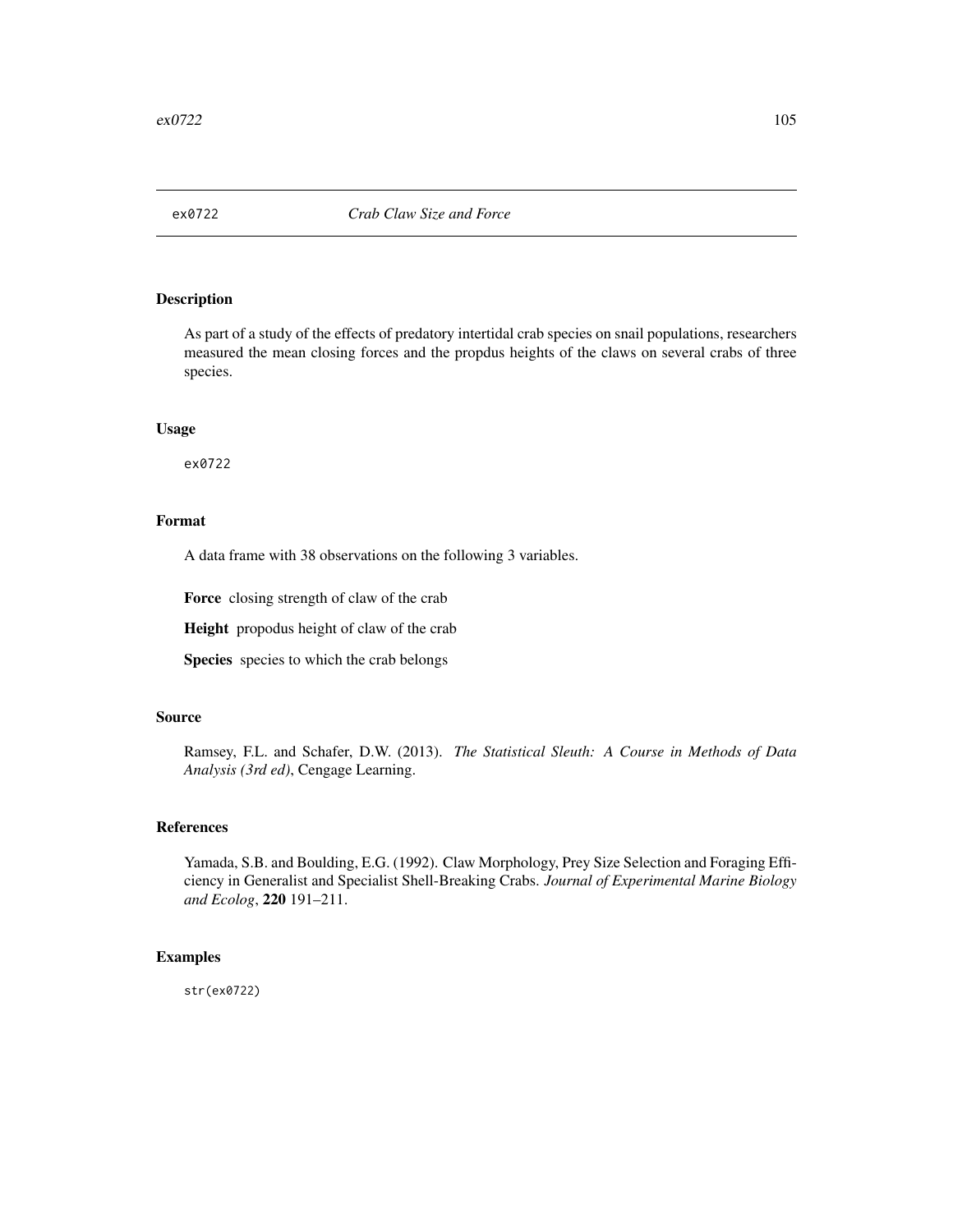The data are on the proportion of male birts in Denmark, The Netherlands, Canada and the United States for a number of yeras. Notice that the proportions for Canada and the United States are only provided for the years 1970 to 1990, while Denmark and The Netherlands have data listed for 1950 to 1994.

#### Usage

ex0724

#### Format

A data frame with 45 observations on the following 5 variables.

Year year of observation

Denmark male birth rate of Denmark for given year

Netherlands male birth rate of The Netherlands for given year

Canada male birth rate of Canada for given year

USA male birth rate of the United States for given year

#### Source

Ramsey, F.L. and Schafer, D.W. (2002). *The Statistical Sleuth: A Course in Methods of Data Analysis (2nd ed)*, Duxbury.

## References

Davis, D.L., Gottlieb, M.B. and Stampnitzky, J.R. (1998). Reduced ratio of male to female births in several industrial countries, *Journal of the American Medical Association* 279(13): 1018–1023.

### Examples

str(ex0724)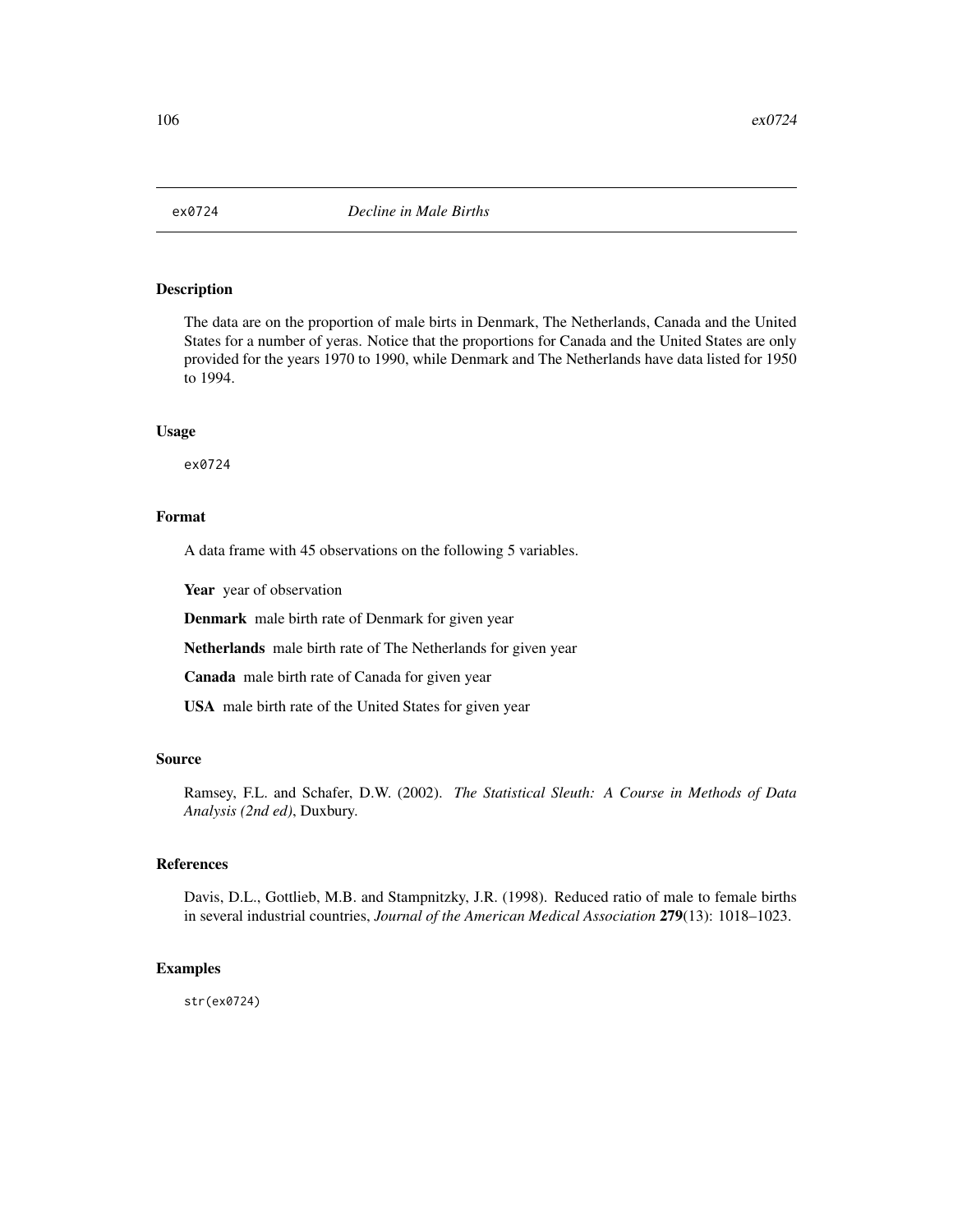These data are measured distances and recession velocities for 10 clusters of nebulae, much farther from earth than the nebulae reported in [case0701](#page-21-0).

#### Usage

ex0727

# Format

A data frame with 10 observations on the following 2 variables.

Distance distance from earth (in million parsec)

Velocity recession velocity (in kilometres per second)

### Source

Ramsey, F.L. and Schafer, D.W. (2013). *The Statistical Sleuth: A Course in Methods of Data Analysis (3rd ed)*, Cengage Learning.

## References

Hubble, E. and Humason, M. (1931). The Velocity–Distance Relation Among Extra–calactic Nebulae, *Astrophysics Journal* 74: 43–50.

## See Also

# [case0701](#page-21-0)

# Examples

str(ex0725)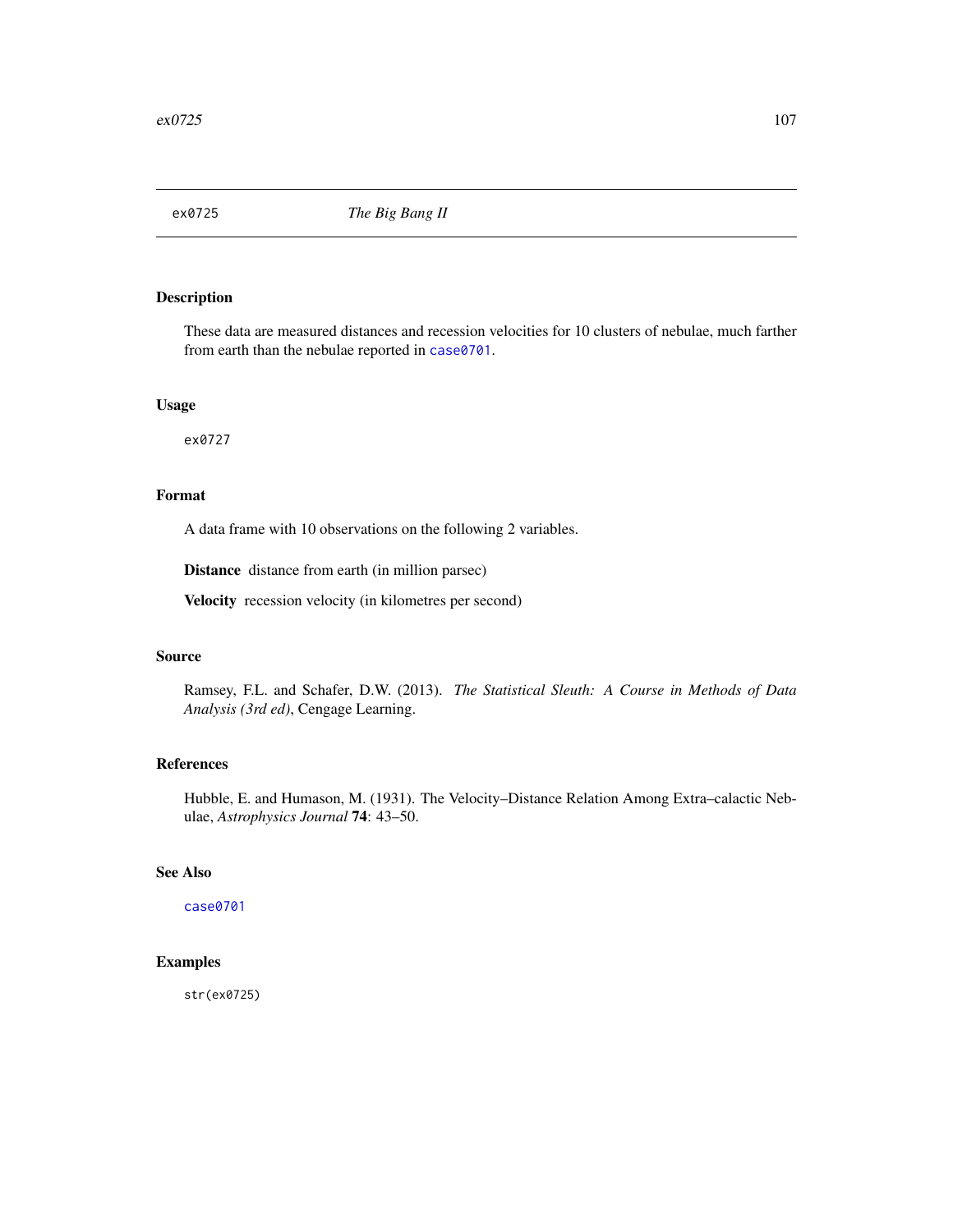These data are heights of 933 adults and their parents, as measured by Karl Pearson in 1885.

## Usage

ex0726

## Format

A data frame with 933 observations on the following 5 variables.

Gender a factor with levels "female" and "male"

Family an identification number for family, 1, 2, ..., 205

Height adult height of the child, inches

Father height of the child's father, inches

Mother height of the child's mother, inches

### Source

Ramsey, F.L. and Schafer, D.W. (2013). *The Statistical Sleuth: A Course in Methods of Data Analysis (3rd ed)*, Cengage Learning.

## References

Hubble, E. and Humason, M. (1931). The Velocity–Distance Relation Among Extra–calactic Nebulae, *Astrophysics Journal* 74: 43–50.

# Examples

str(ex0725)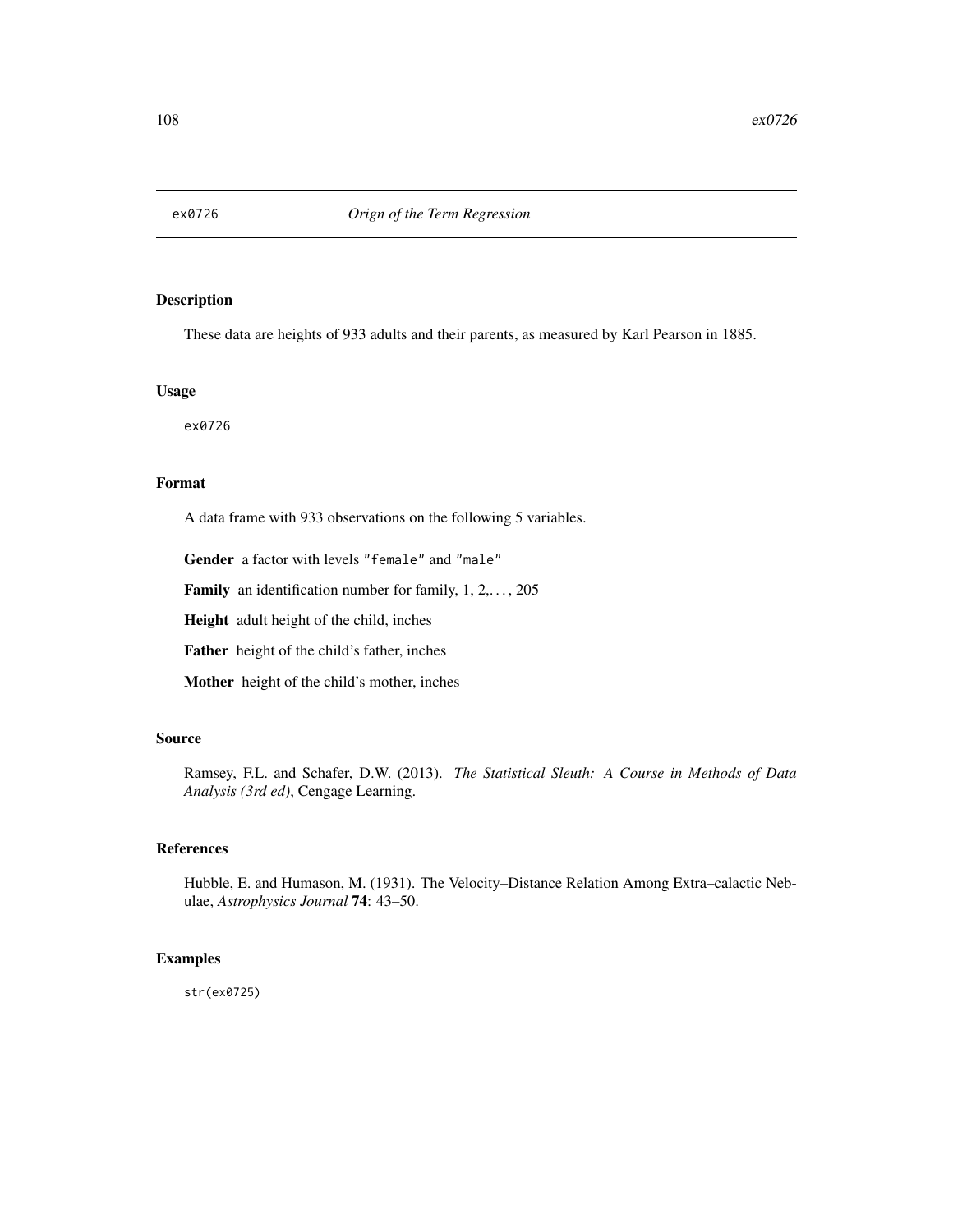ex0727 *Male Displays*

## Description

Black wheatears are small birds in Spain and Morocco. Males of the species demonstrate an exaggerated sexual display by carrying many heavy stones to nesting cavities. This 35–gram bird transports, on average, 3.1 kg of stones per nesting season! Different males carry somewhat different sized stones, prompting a study on whether larger stones may be a signal of higher health status. Soler et al. calculated the average stone mass (g) carried by each of 21 male black wheatears, along with T-cell response measurements reflecting their immune systems' strengths.

#### Usage

ex0727

# Format

A data frame with 21 observations on the following 2 variables.

Mass average mass of stones carried by bird (in g)

Tcell T-cell response measurement (in mm)

## Source

Ramsey, F.L. and Schafer, D.W. (2013). *The Statistical Sleuth: A Course in Methods of Data Analysis (3rd ed)*, Cengage Learning.

#### References

Soler, M., Martín-Vivaldi, M., Marín J. and Møller, A. (1999). Weight lifting and health status in the black wheatears, *Behavioral Ecology* 10(3): 281–286.

# Examples

str(ex0727)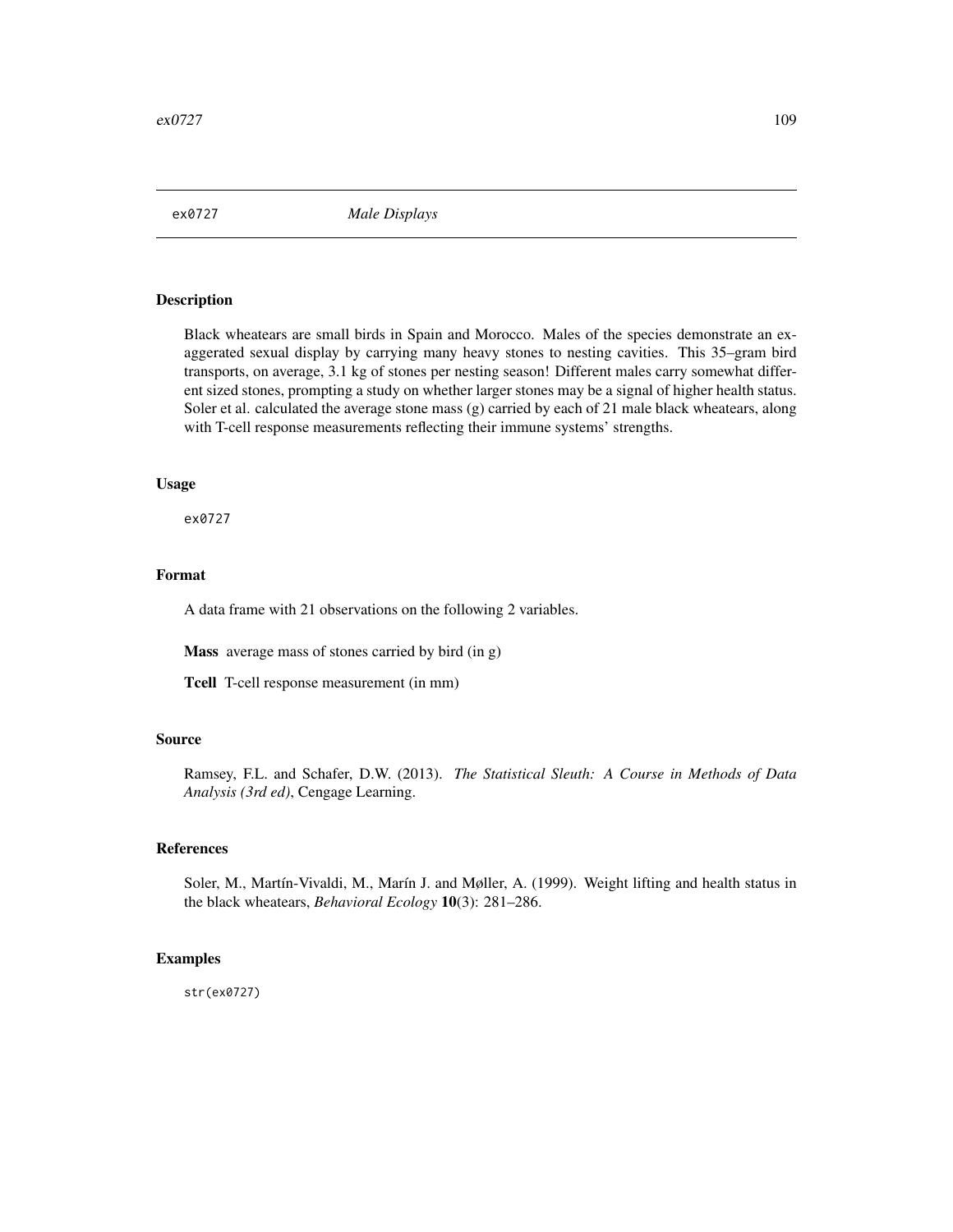Studies over the past two decades have shown that activity can effect the reorganisation of the human central nervous system. For example, it is known that the part of the brain associated with activity of a finger or limb is taken over for other purposes in individuals whose limb or finger has been lost. In one study, psychologists used magnetic source imaging (MSI) to measure neuronal activity in the brains of nine string players (six violinists, two cellists and one guitarist) and six controls who had never played a musical instrument, when the thumb and fifth finger of the left hand were exposed to mild stimulation. The researchers felt that stringed instrument players, who use the fingers of their left hand extensively, might show different behaviour—as a result of this extensive physical activity—than individuals who did not play stringed instruments.

#### Usage

ex0728

# Format

A data frame with 15 observations on the following 2 variables.

Years years that the individual has been playing

Activity neuronal activity index

## Source

Ramsey, F.L. and Schafer, D.W. (2013). *The Statistical Sleuth: A Course in Methods of Data Analysis (3rd ed)*, Cengage Learning.

#### References

Elbert, T., Pantev, C., Wienbruch, C., Rockstroh, B. and Taub E. (1995). Increased cortical representation of the fingers of the left hand in string players, *Science* 270(5234): 305–307.

## Examples

str(ex0728)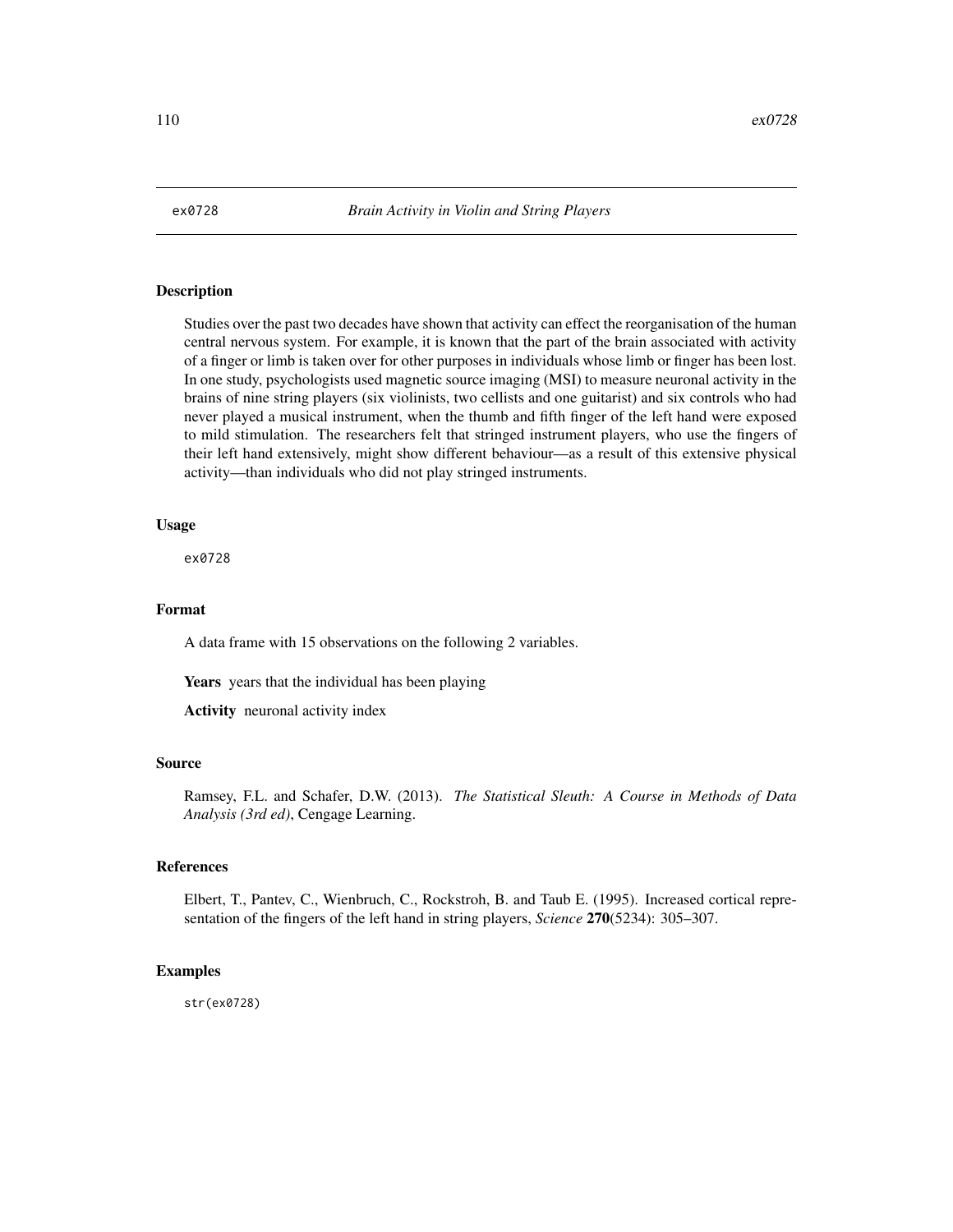<span id="page-110-0"></span>

These data are the number of percentage points by which exit polls over estimated the actual vote for candidate John Kerry in the 2004 U.S. presidential election, grouped according to the distance of the exit poll interviewer from the door of the polling location. How strong is the evidence that the mean Kerry overestimate increases with increasing distance of interviewer from the door (thus lending evidence to the theory that supporters of the other candidate, George W Bush, were more inclined to avoid exit pollsters)?

#### Usage

ex0729

## Format

A data frame with 6 observations on the following 2 variables.

OverEstimate number of percentage points by which the exit poll estimate exceeded the actual percentage voting for Kerry (in all precincts with a similar distance of interviewer from the door

Distance distance of the interviewer from the door of the polling location, in feet

## Source

Ramsey, F.L. and Schafer, D.W. (2013). *The Statistical Sleuth: A Course in Methods of Data Analysis (3rd ed)*, Cengage Learning.

## References

Evaluation of Edison/Mitofsky Election System 2004 prepared by Edison Media Research and Mitofsky International for the National Election Pool (NEP), January 15, 2005. [http://abcnews.](http://abcnews.go.com/images/Politics/EvaluationofEdisonMitofskyElectionSystem.pdf) [go.com/images/Politics/EvaluationofEdisonMitofskyElectionSystem.pdf](http://abcnews.go.com/images/Politics/EvaluationofEdisonMitofskyElectionSystem.pdf)

#### See Also

[ex0730](#page-111-0)

## Examples

str(ex0729)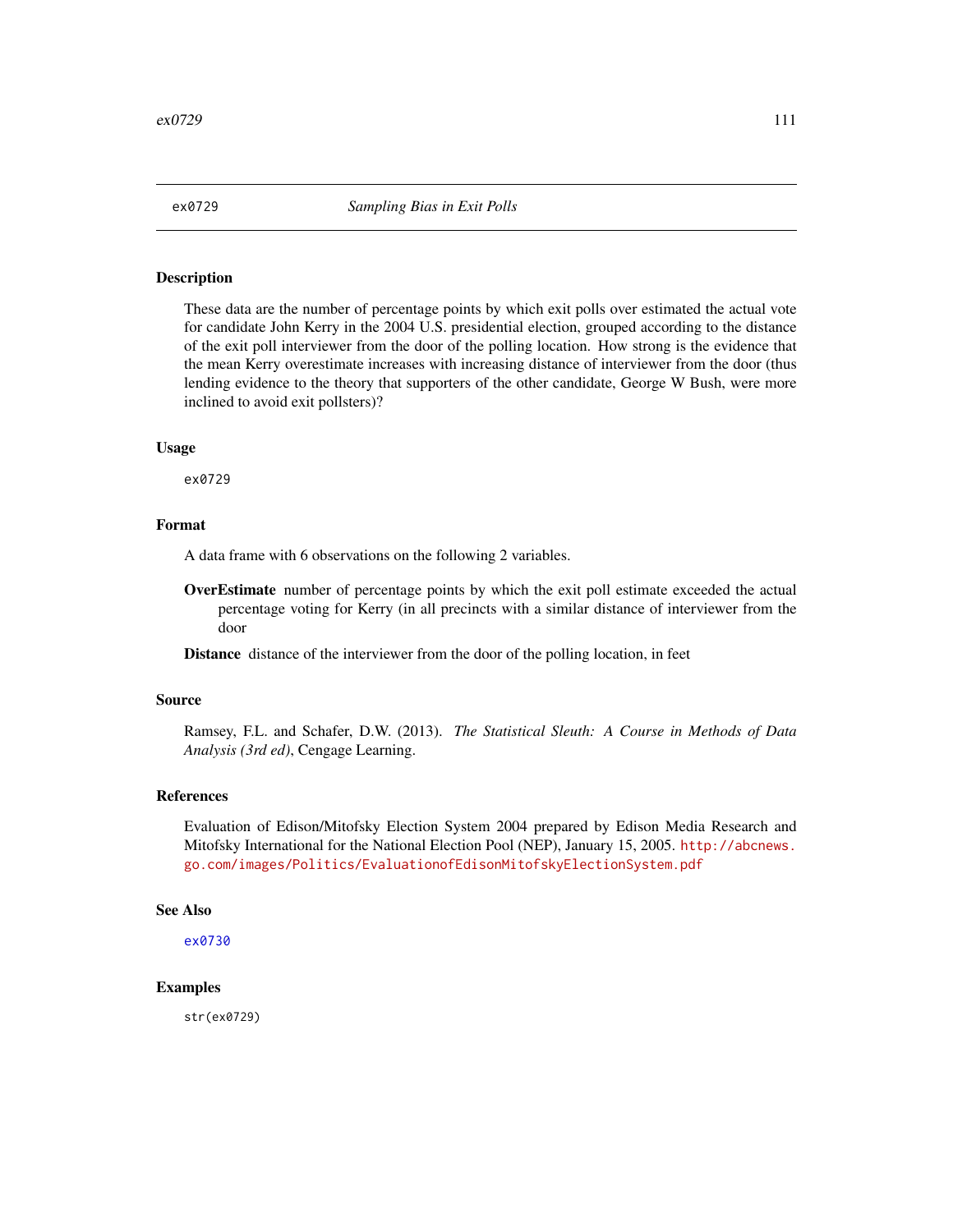<span id="page-111-0"></span>

These data are the average proportion of voters refusing to be interviewed by exit pollsters in the 2004 U.S. presidential election, grouped gby age of the interviewer, and the approximate age of the interviewer. What evidence do the data provide that the mean refusal rate decreased with incrasing age of interviewer?

## Usage

ex0730

## Format

A data frame with 6 observations on the following 2 variables.

Age age of the exit poll interviewer, years

Refusal average proportion of voters refusing to be interviewed

## Source

Ramsey, F.L. and Schafer, D.W. (2013). *The Statistical Sleuth: A Course in Methods of Data Analysis (3rd ed)*, Cengage Learning.

#### References

Evaluation of Edison/Mitofsky Election System 2004 prepared by Edison Media Research and Mitofsky International for the National Election Pool (NEP), January 15, 2005. [http://abcnews.](http://abcnews.go.com/images/Politics/EvaluationofEdisonMitofskyElectionSystem.pdf) [go.com/images/Politics/EvaluationofEdisonMitofskyElectionSystem.pdf](http://abcnews.go.com/images/Politics/EvaluationofEdisonMitofskyElectionSystem.pdf)

## See Also

[ex0729](#page-110-0)

# Examples

str(ex0730)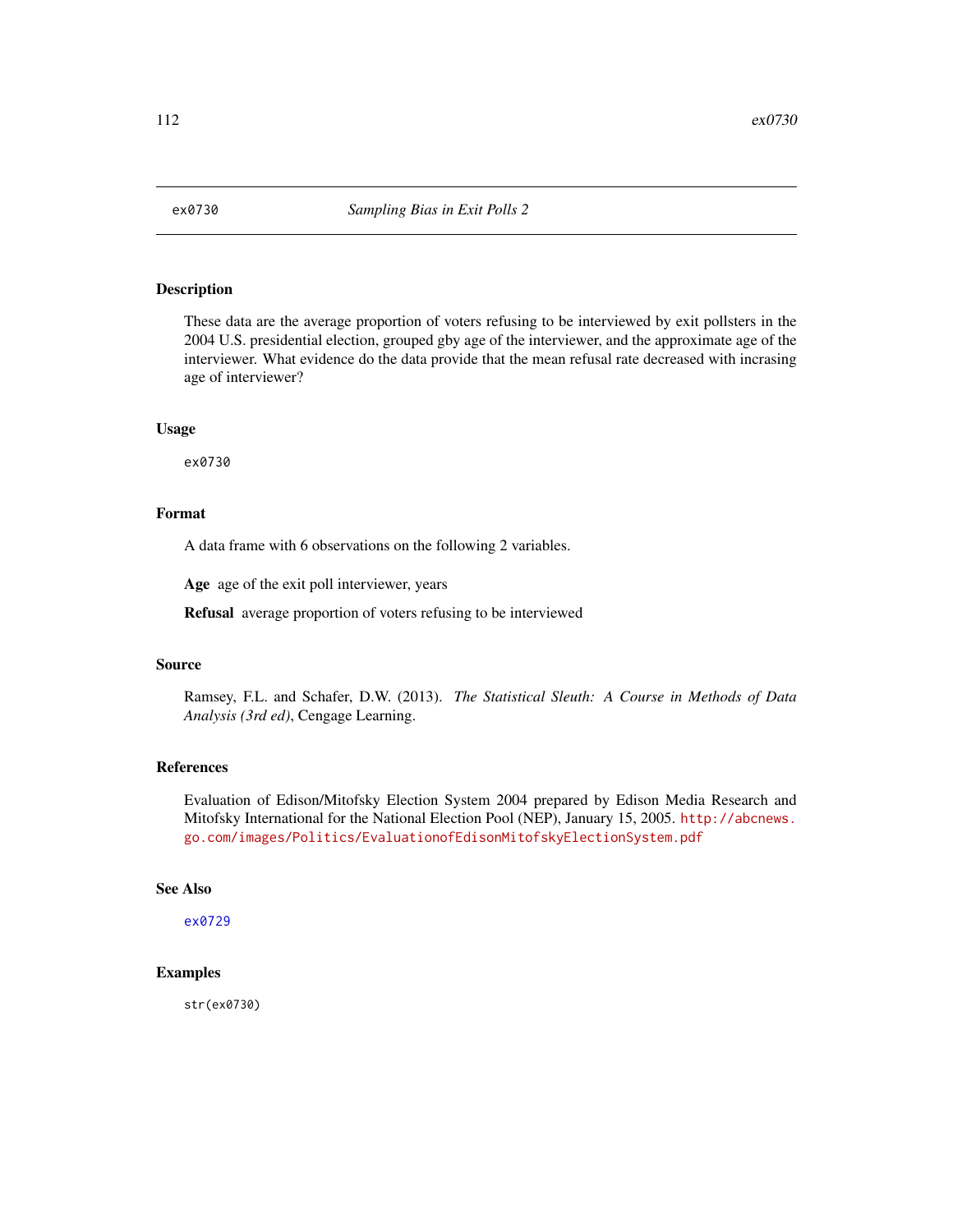The data in [case0702](#page-23-0) are a subset of the complete data on postmortum pH in 12 steer carcasses.

## Usage

ex0816

# Format

A data frame with 12 observations on the following 2 variables.

Time time after slaughter (hours)

pH pH level in postmortem muscle

#### Source

Ramsey, F.L. and Schafer, D.W. (2013). *The Statistical Sleuth: A Course in Methods of Data Analysis (3rd ed)*, Cengage Learning.

# References

Schwenke, J.R. and Milliken, G.A. (1991). On the Calibration Problem Extended to Nonlinear Models, *Biometrics* 47(2): 563–574.

# See Also

[case0702](#page-23-0)

# Examples

str(ex0816)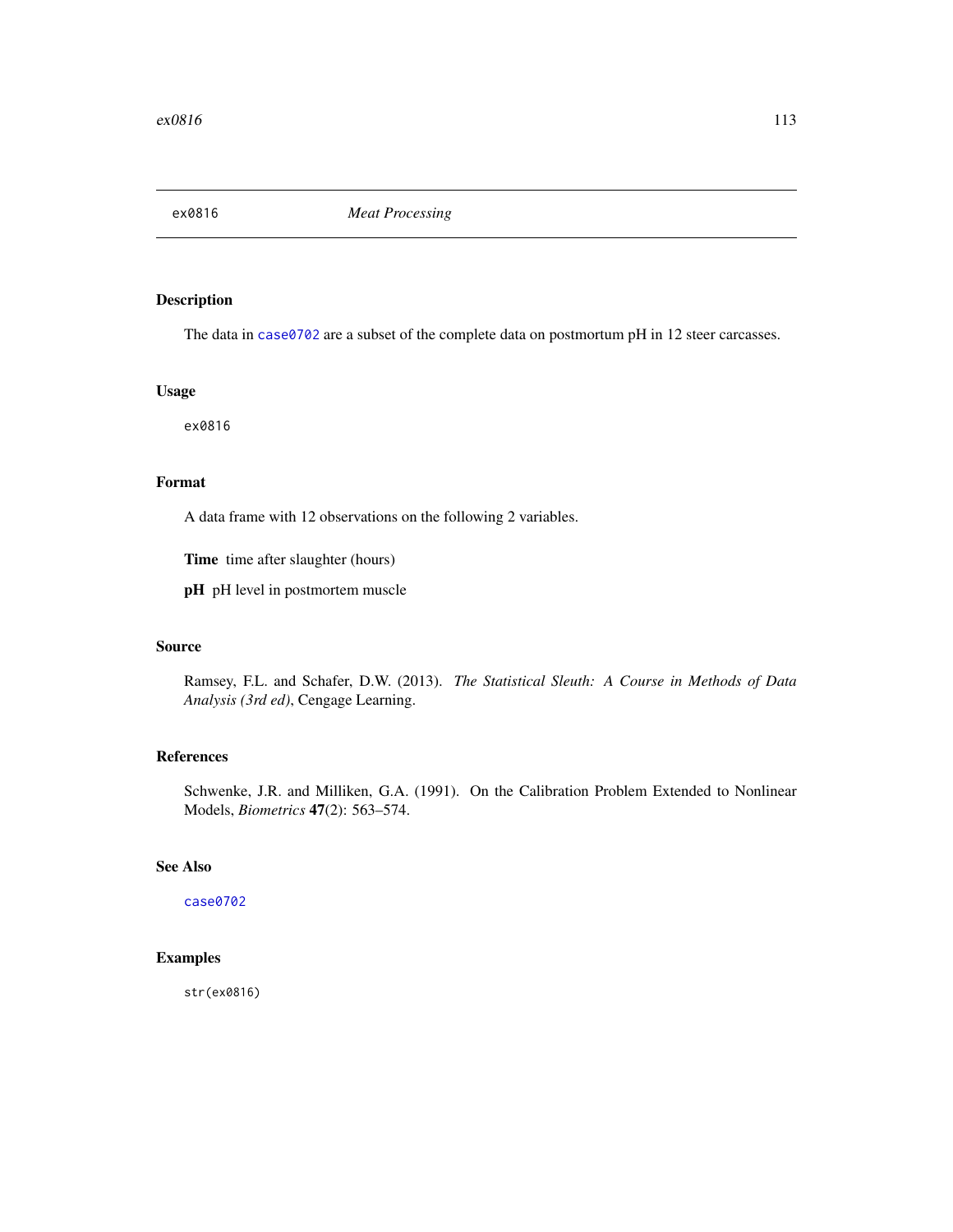In a study of the effectiveness of biological control of the exotic weed tansy ragwort, researchers manipulated the exposure to the ragwort flea beetle on 15 plots that had been planted with a high density of ragwort. Harvesting the plots the next season, they measured the average dry mass of ragwort remaining (grams/plant) and the flea beetle load (beetles/gram of ragwort dry mass) to see if the ragwort plants in plots with high flea beetle loads were smaller as a result of herbivory by the beetles.

#### Usage

ex0817

# Format

A data frame with 15 observations on the following 2 variables.

Load flee beetle load (in beetles/gram of ragwort dry mass)

Mass dry mass of ragwort weed

## Source

Ramsey, F.L. and Schafer, D.W. (2013). *The Statistical Sleuth: A Course in Methods of Data Analysis (3rd ed)*, Cengage Learning.

#### References

McEvoy, P. and Cox, C. (1991). Successful Biological Control of Ragwort, *Senecio jacobaea*, by introducing insects in Oregon, *Ecological Applications* 1(4): 430–442.

# Examples

str(ex0817)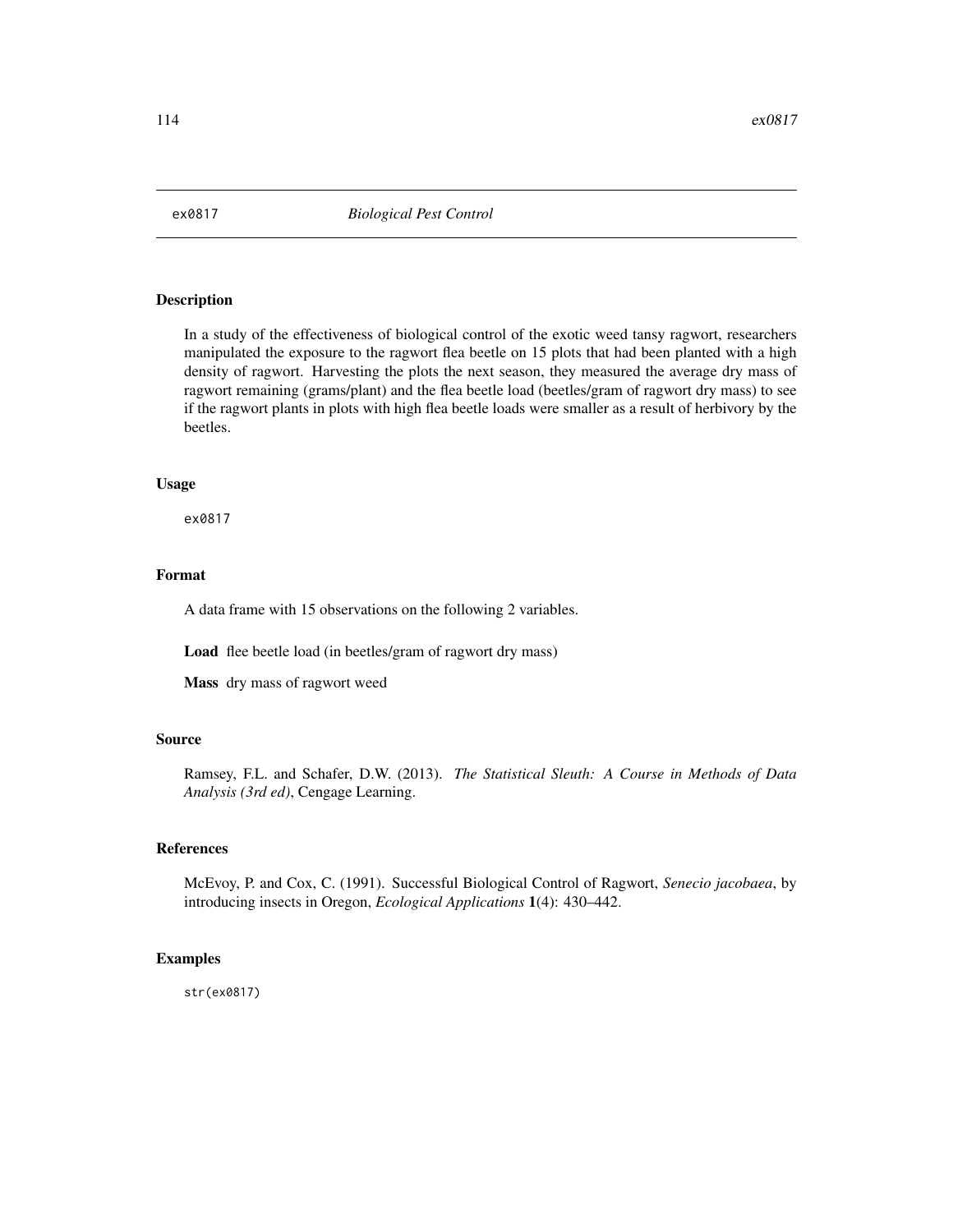The data are Democratic and Republican vote counts, by (a) absentee ballot and (b) voting machine, for 22 elections in Philadelphia's senatorial districts between 1982 and 1993.

#### Usage

ex0820

# Format

A data frame with 22 observations on the following 2 variables.

Year Year of election

District a factor with levels "D1", "D2", "D3", "D4", "D5", "D7", and "D8"

DemAbsenteeVotes Number of absentee ballots indicating a vote for the Democratic candidate

RepubAbsenteeVotes Number of absentee ballots indicating a vote for the Republican candidate

- DemMachineVotes Number of machine-counted ballots indicating a vote for the Democratic candidate
- RepubMachineVotes Number of machine-coutned ballots indicating a vote for the Republican candidate
- DemPctOfAbsenteeVotes Percentage of absentee ballots indicating a vote for the Democratic candidate
- DemPctOfMachineVotes Percentage of machine-counted ballots indicating a vote for the Democratic candidate
- Disputed a factor taking on the value "yes" for the disputed election and "no" for all other elections

## Details

In a special election to fill a Pennsylvania State Senate seat in 1993, the Democrat, William Stinson, received 19,127 machine–counted votes and the Republican, Bruce Marks, received 19,691. In addition, there were 1,391 absentee ballots for Stinson and 366 absentee ballots for Marks, so that the total tally showed Stinson the winner by 461 votes. The large disparity between the machine– counted and absentee votes, and the resulting reversal of the outcome due to the absentee ballots caused some concern about possible illegal influence on the absentee votes. To see whether the discrepancy in absentee votes was larger than could be explained by chance, an econometrician considered the data given in this data frame (read from a graph in *The New York Times*, 11 April 1994).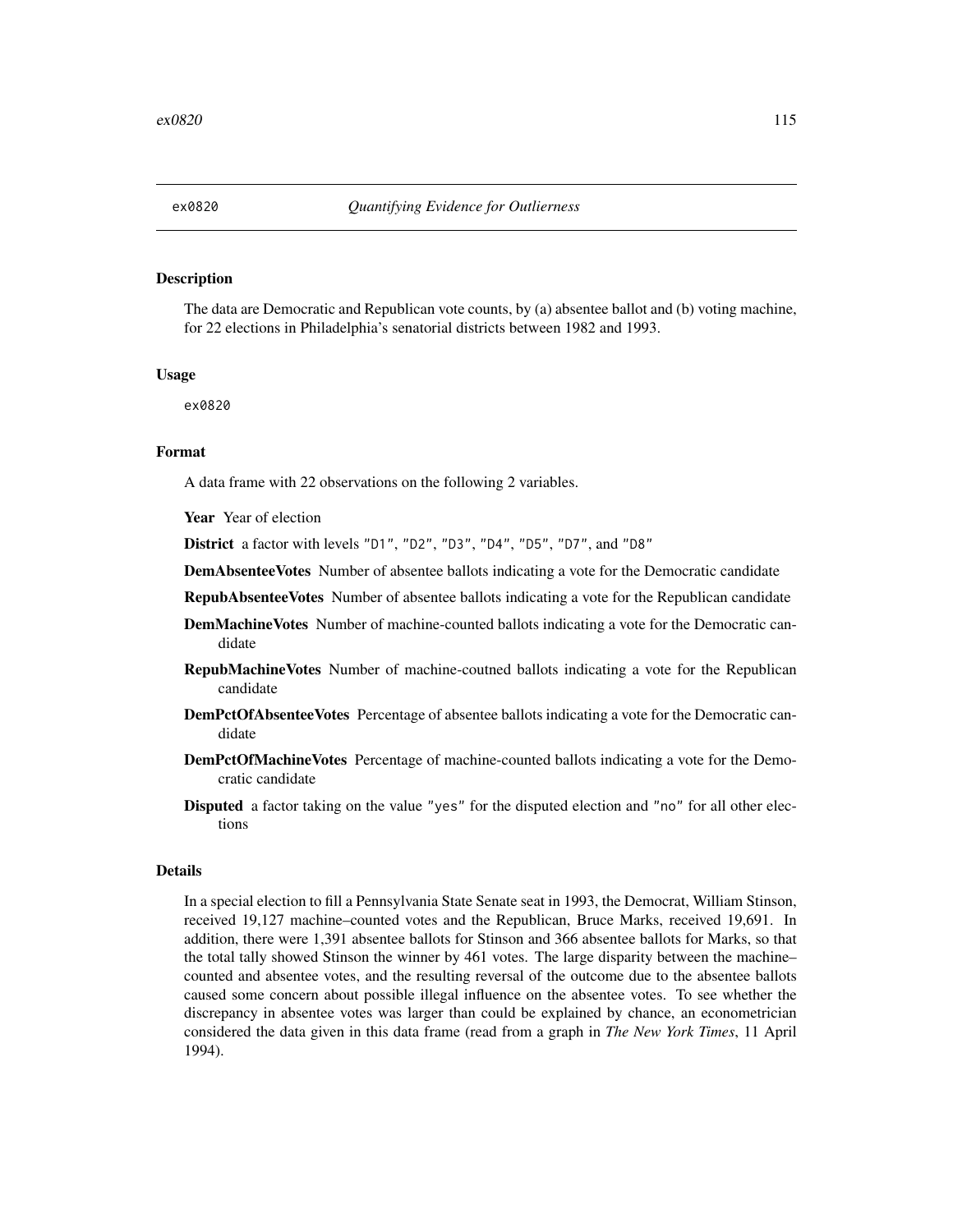## Source

Ramsey, F.L. and Schafer, D.W. (2013). *The Statistical Sleuth: A Course in Methods of Data Analysis (3rd ed)*, Cengage Learning.

#### References

Ashenfelter, O (1994). Report on Expected Absentee Ballots. Department of Economics, Princeton University. See also Simon Jackman (2011). pscl: Classes and Methods for R Developed in the Political Science Computational Laboratory, Stanford University. Department of Political Science, Stanford University. Stanford, California. R package version 1.03.10. http://pscl.stanford.edu/

#### Examples

str(ex0820)

| ex0822<br><b>Ecosystem Decay</b> |
|----------------------------------|
|----------------------------------|

## Description

Data are the number of butterfly species in 16 islands of forest of various sizes in otherwise cleared areas in Brazil.

#### Usage

ex0822

# Format

A data frame with 16 observations on the following 2 variables.

Area area (ha) of forest patch

Species number of butterfly species

## Source

Ramsey, F.L. and Schafer, D.W. (2013). *The Statistical Sleuth: A Course in Methods of Data Analysis (3rd ed)*, Cengage Learning.

## References

Lovejoy, T.E., Rankin, J.M., Bierregaard, Jr., R.O., Brown, Jr., K.S., Emmons, L.H. and van der Voort, M. (1984). Ecosystem decay of Amazon forest remnants *in* Nitecki, M.H. (ed.) *Extinctions*, University of Chicago Press.

## Examples

str(ex0822)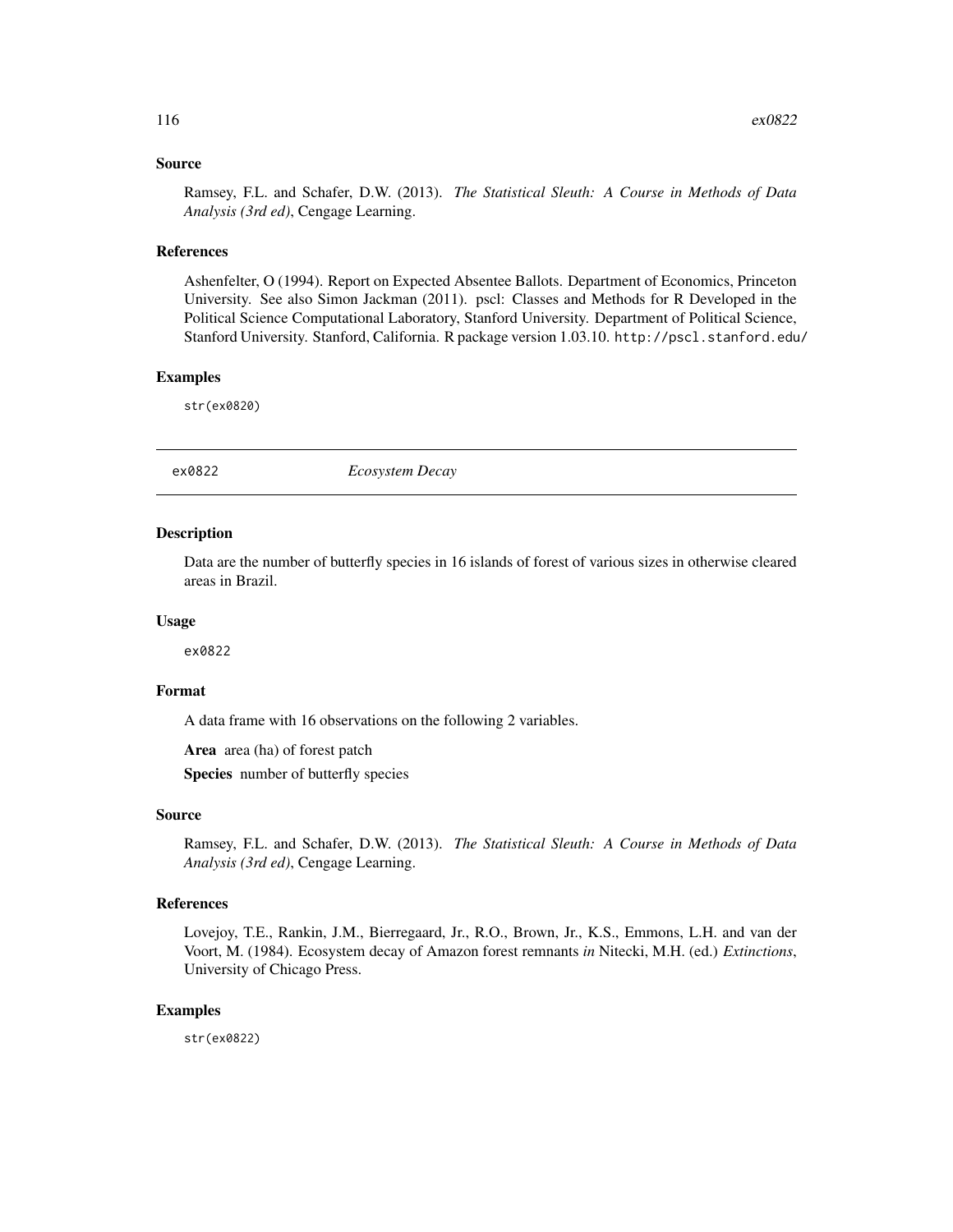The data are the average wine consumption rates (in liters per person per year) and number of ischemic heart disease deaths (per 1000 men aged 55 to 64 years) for 18 industrialized countries.

## Usage

data(ex0823)

# Format

A data frame with 18 observations on the following 3 variables.

Country a character vector indicating the country

Wine consumption of wine (liters per person per year)

Mortality heart disease mortality rate (deaths per 1,000)

#### Source

Ramsey, F.L. and Schafer, D.W. (2013). *The Statistical Sleuth: A Course in Methods of Data Analysis (3rd ed)*, Cengage Learning.

# References

St. Leger A.S., Cochrane, A.L. and Moore, F. (1979). Factors Associated with Cardiac Mortality in Developed Countries with Particular Reference to the Consumption of Wine, *Lancet*: 1017–1020.

#### Examples

str(ex0823)

ex0824 *Respiratory Rates for Children*

#### Description

A high respiratory rate is a potential diagnostic indicator of respiratory infection in children. To judge whether a respiratory rate is "high" however, a physician must have a clear picture of the distribution of normal rates. To this end, Italian researchers measured the respiratory rates of 618 children between the ages of 15 days and 3 years.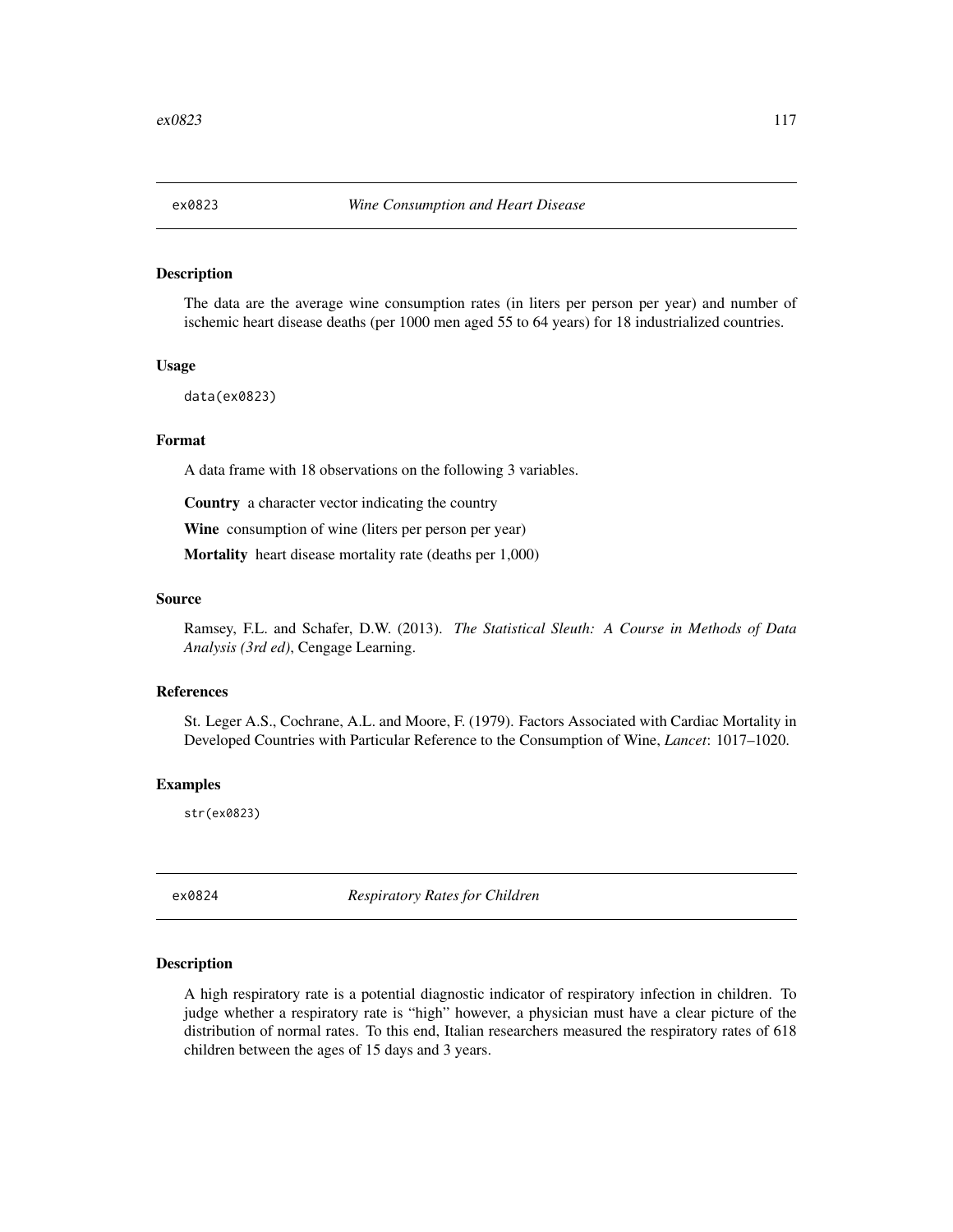## Usage

ex0824

# Format

A data frame with 618 observations on the following 2 variables.

Age age in months of child

Rate respiratory rate (breaths per minute)

#### Source

Ramsey, F.L. and Schafer, D.W. (2013). *The Statistical Sleuth: A Course in Methods of Data Analysis (3rd ed)*, Cengage Learning.

#### References

Rusconi, F., Castagneto, M., Porta, N., Gagliardi, L., Leo, G., Pellegatta, A., Razon, S. and Braga, M. (1994). Reference Values for Respiratory Rate in the First 3 Years of Life, *Pediatrics* 94(3): 350–355.

# Examples

str(ex0824)

<span id="page-117-0"></span>ex0825 *The Dramatic U.S. Presidential Election of 2000*

# Description

Data set shows the number of votes for Buchanan and Bush in all 67 counties in Florida during the U.S. presidential election of November 7, 2000.

## Usage

ex0825

## Format

A data frame with 67 observations on the following 3 variables.

County a character vector indicating the county

Buchanan2000 votes cast for P. Buchanan

Bush2000 votes cast for G.W. Bush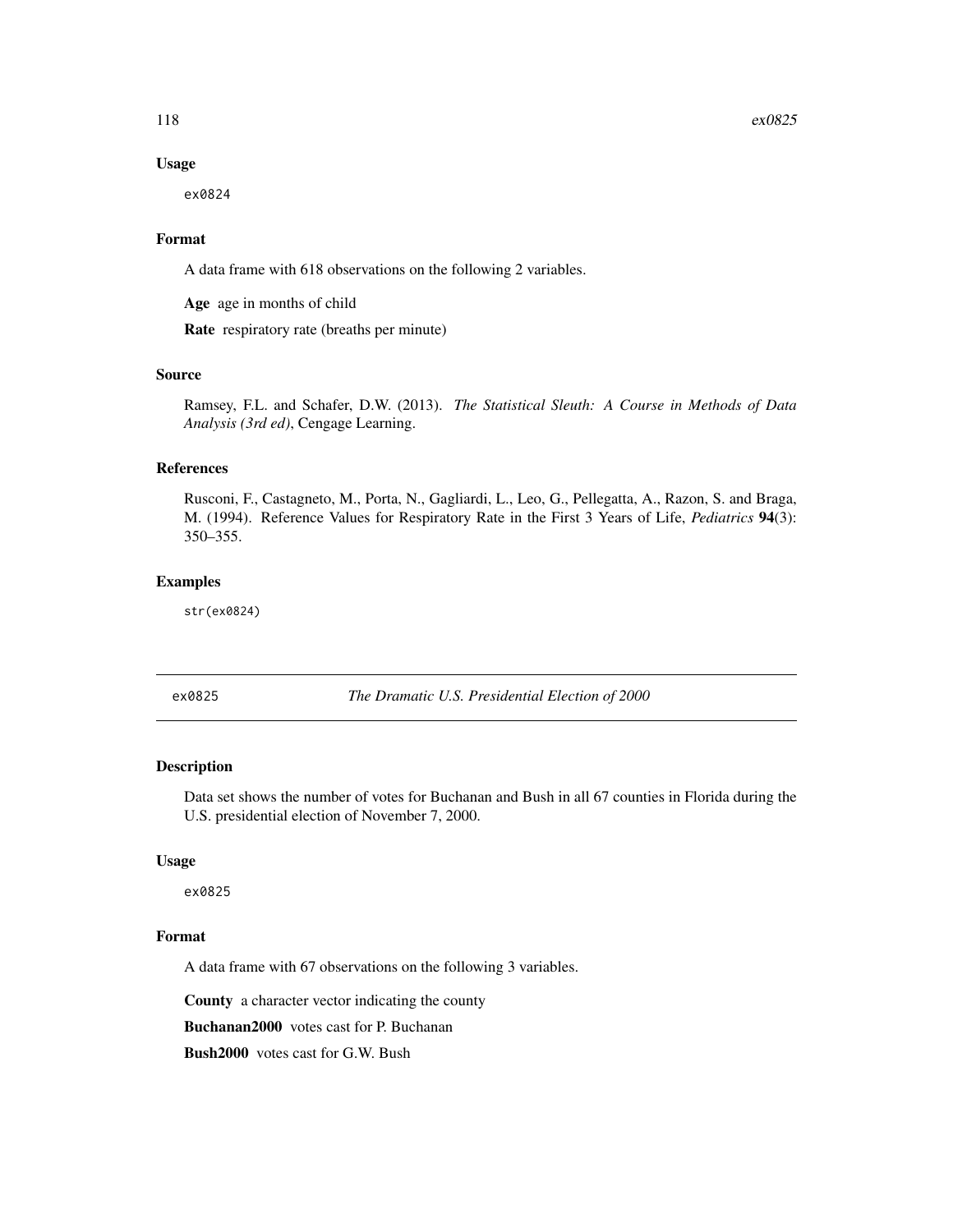#### $e^{20826}$  and  $e^{0.0000}$  119

## Source

Ramsey, F.L. and Schafer, D.W. (2013). *The Statistical Sleuth: A Course in Methods of Data Analysis (3rd ed)*, Cengage Learning.

## See Also

## [ex1222](#page-141-0)

## Examples

str(ex0825)

ex0826 *Kleiber's Law*

# Description

The data are the average mass, metabolic rate, and lifespan for 95 species of mammals. Kleiber's law states that the metabolic rate of an animal species, on average, is proportional to its mass raised to the power of 3/4.

#### Usage

ex0826

# Format

A data frame with 95 observations on the following 5 variables.

CommonName the common name of the mammal species

Species the scientific name of the mammal species

Mass the average body mass in kg

Metab the average metabolic rate in kJ per day

Life the average lifespan in years

# Source

Ramsey, F.L. and Schafer, D.W. (2013). *The Statistical Sleuth: A Course in Methods of Data Analysis (3rd ed)*, Cengage Learning.

# Examples

str(ex0826)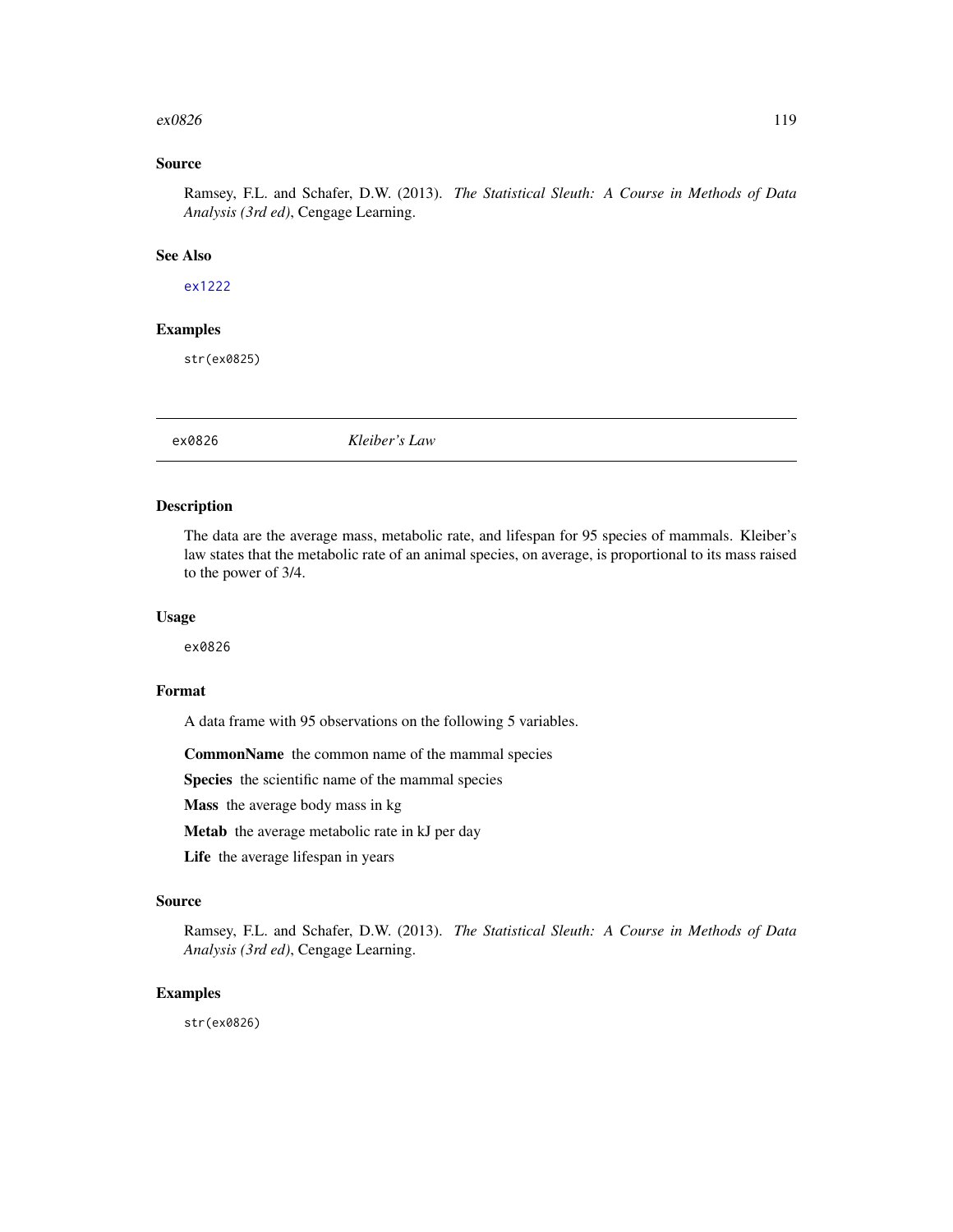<span id="page-119-0"></span>

These data are armed Forces Qualifying Test (AFQT) score percentiles, years of education, and annual income in 2005 for a subset of a random sample of 2,584 Americans selected in 1979 who were working in 2005 and re-interviewed in 2006.

#### Usage

ex0828

# Format

A data frame with 2,584 observations on the following 4 variables.

Subject the subject identification number

AFQT percentile score on the AFQT test

Educ years of education achieved by 2005

Income2005 annual income in 2005

## Source

Ramsey, F.L. and Schafer, D.W. (2013). *The Statistical Sleuth: A Course in Methods of Data Analysis (3rd ed)*, Cengage Learning.

## References

National Longitudinal Survey of Youth, U.S. Bureau of Labor Statistics, [http://www.bls.gov/](http://www.bls.gov/nls/home.htm) [nls/home.htm](http://www.bls.gov/nls/home.htm) (May 8, 2008).

## See Also

[ex0222](#page-86-0), [ex0330](#page-90-0), [ex0331](#page-91-0), [ex0524](#page-99-0), [ex0525](#page-100-0), [ex0923](#page-125-0), [ex1033](#page-132-0), [ex1223](#page-143-0)

# Examples

str(ex0828)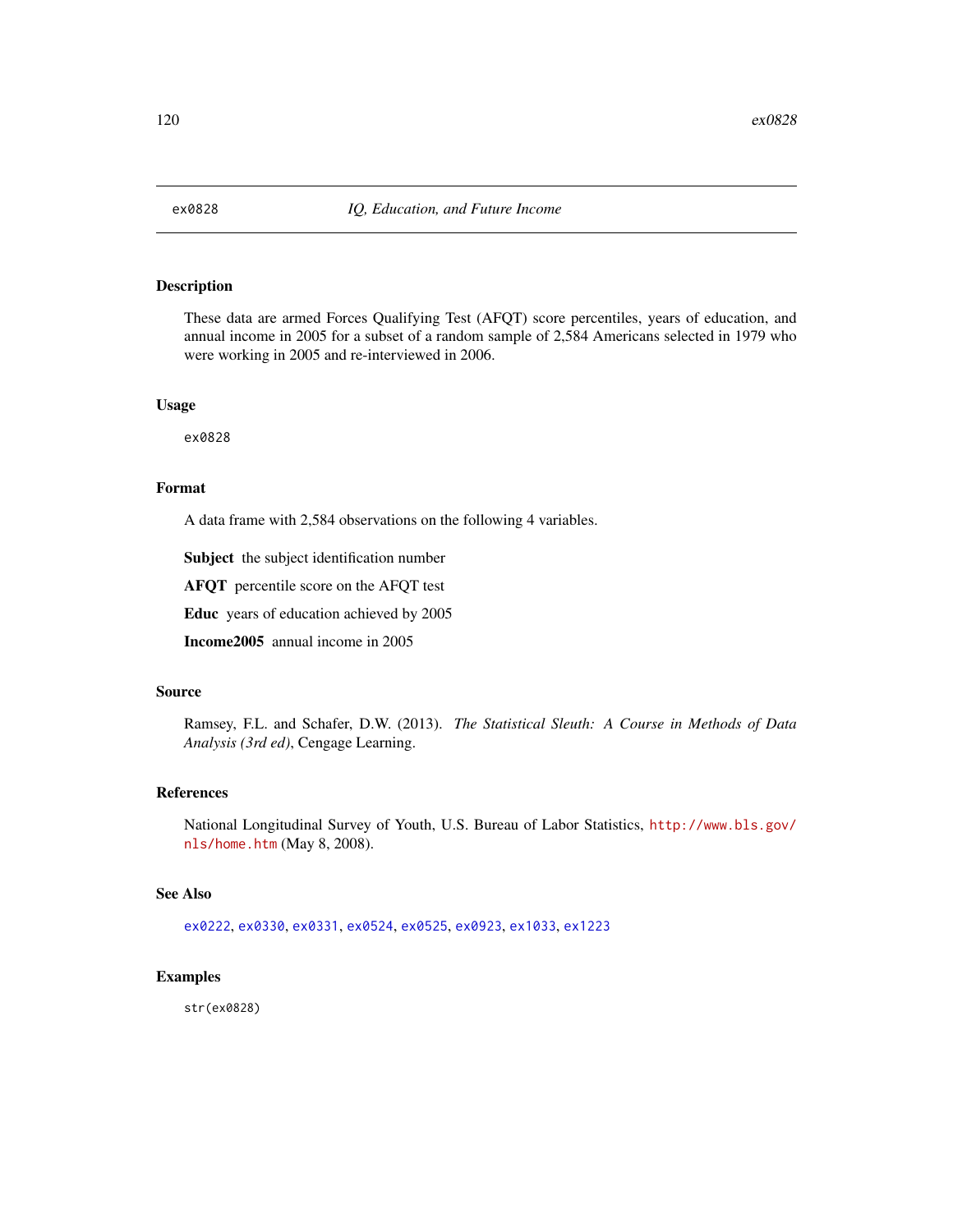These data are the prevalence of autism per 10,000 ten-year old children in the United States in 1992, 1994, 1996, 1998, and 2000.

#### Usage

ex0829

# Format

A data frame with 5 observations on the following 2 variables.

Year year

Prevalence the number of autism cases per 10,000 ten-year old children

## Source

Ramsey, F.L. and Schafer, D.W. (2013). *The Statistical Sleuth: A Course in Methods of Data Analysis (3rd ed)*, Cengage Learning.

# References

Newschaffer, C. J., Falb, M. D. and Gurney, J. G. (2005) National Autism Prevalence Trends From United States Special Education Data, *Pediatrics* 115: e277–e282.

# Examples

str(ex0829)

ex0914 *Pace of Life and Heart Disease*

#### Description

In four regions of the US (Northeast, Midwest, South and West), in three different sized metropolitan regions, researchers measured indicators of pace of life.

#### Usage

ex0914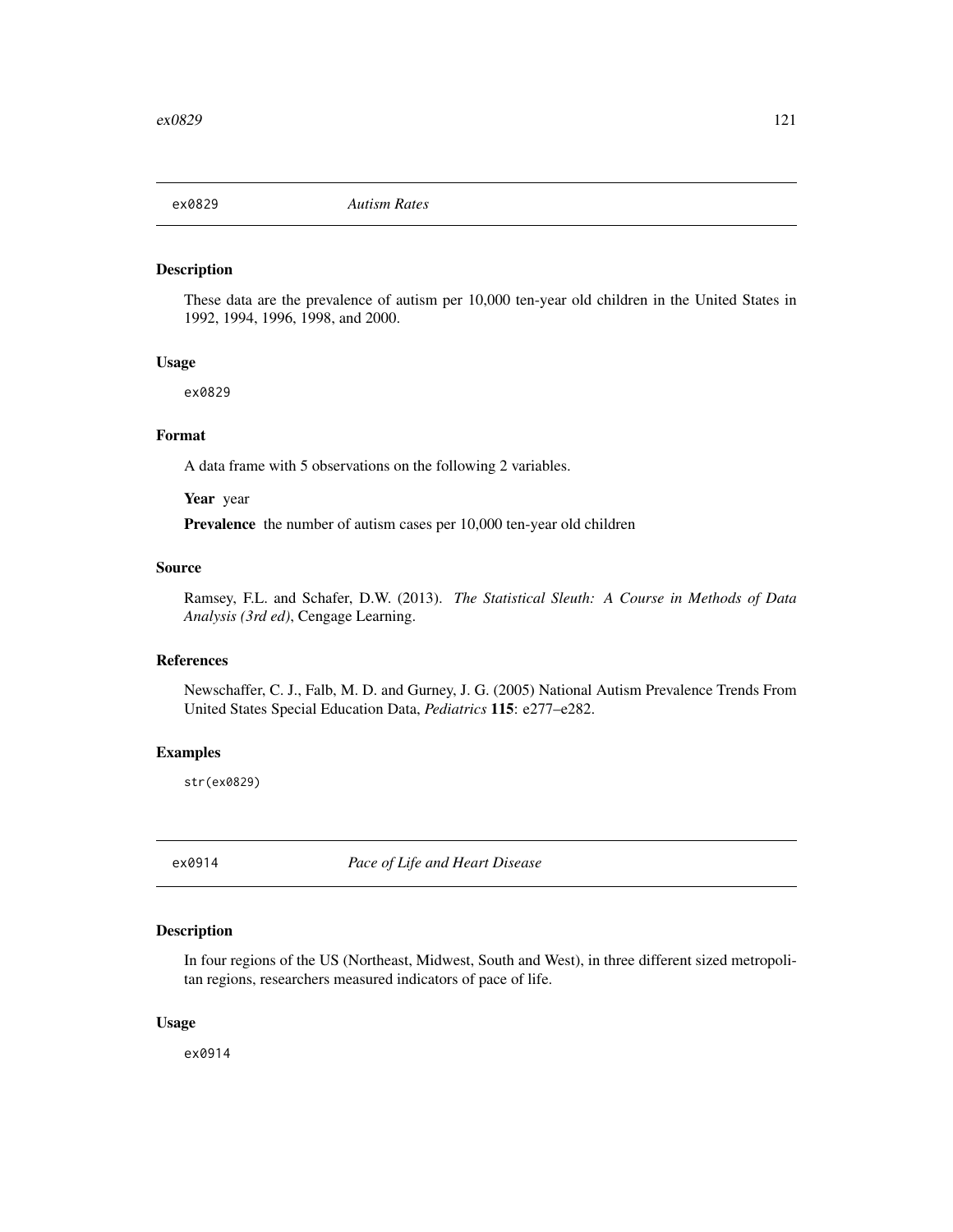#### $122$  ex $0915$

# Format

A data frame with 36 observations on the following 4 variables.

Bank bank clerk speed

Walk pedestrian walking speed

Talk postal clerk talking speed

Heart age adjusted death rate due to heart disease

## Source

Ramsey, F.L. and Schafer, D.W. (2013). *The Statistical Sleuth: A Course in Methods of Data Analysis (3rd ed)*, Cengage Learning.

# References

Levine, R.V. (1990). The Pace of Life, *American Scientist* 78: 450–459.

## Examples

str(ex0914)

ex0915 *Rainfall and Corn Yield*

#### Description

Data on corn yield and rainfall in six U.S. corn–producing states (Iowa, Nebraska, Illinois, Indiana, Missouri and Ohio), recorded for each year from 1890 to 1927.

#### Usage

ex0915

#### Format

A data frame with 38 observations on the following 3 variables.

Year year of observation (1890-1927)

Yield average corn yield for the six states (in bu/acre)

Rainfall average rainfall in the six states (in in/year)

#### Source

Ramsey, F.L. and Schafer, D.W. (2013). *The Statistical Sleuth: A Course in Methods of Data Analysis (3rd ed)*, Cengage Learning.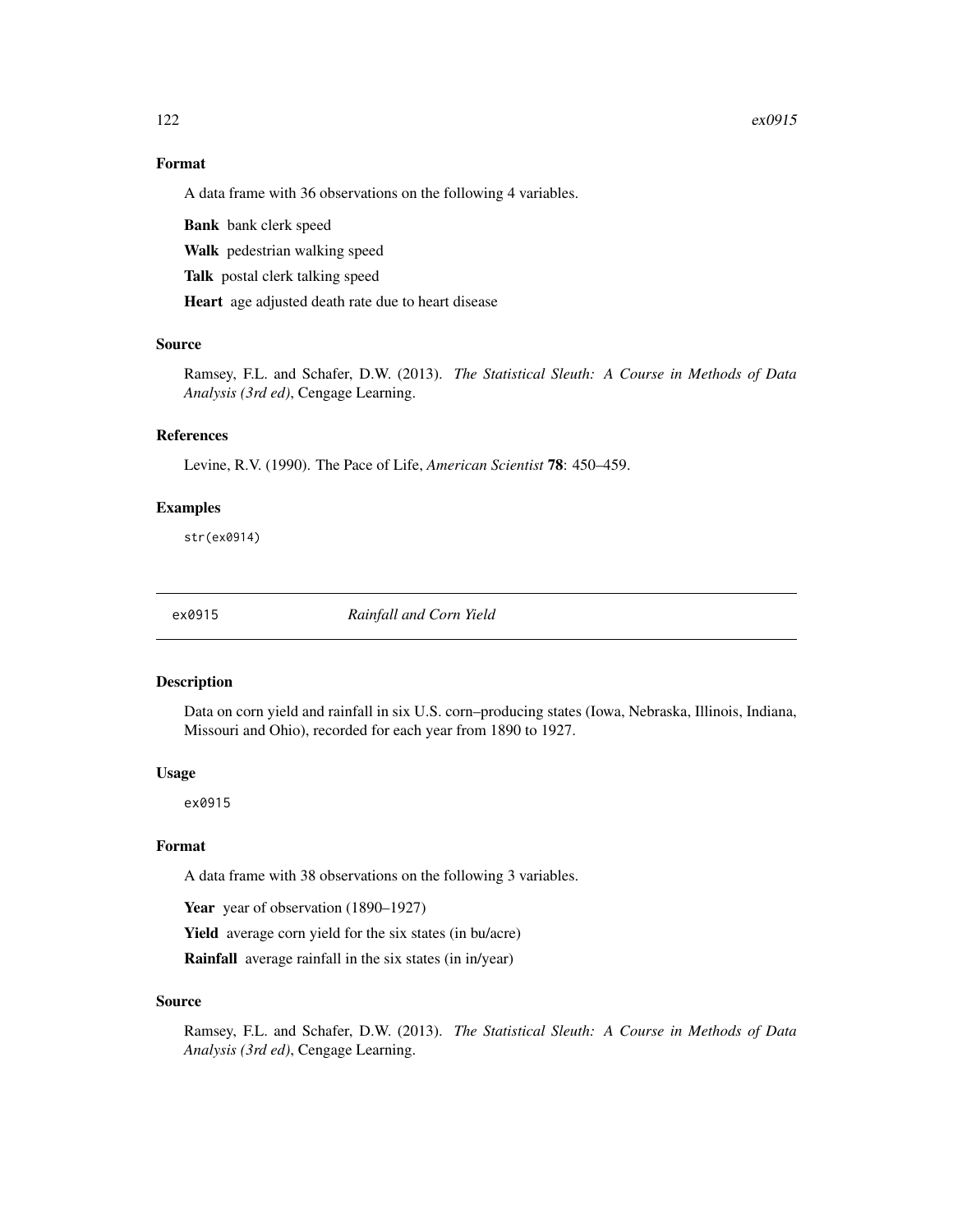#### $ex0918$  123

## References

Ezekiel, M. and Fox, K.A. (1959). *Methods of Correlation and Regression Analysis*, John Wiley & Sons, New York.

#### Examples

str(ex0915)

ex0918 *Speed of Evolution*

## Description

Researchers studied the development of a fly (Drosophila subobscura) that had been accidentally introduced from the Old World into North America around 1980.

## Usage

ex0918

## Format

A data frame with 21 observations on the following 8 variables.

Continent a factor with levels "NA" and "EU"

Latitude latitude (degrees)

**Females** average wing size ( $10^3 \times \log \text{mm}$ ) of female flies on log scale

**SE\_Females** standard error of wing size  $(10^3 \times \log \text{mm})$  of female flies on log scale

**Males** average wing size ( $10^3 \times \log$  mm) of male flies on log scale

**SE\_Males** standard error of wing size ( $10^3 \times \log \text{mm}$ ) of male flies on log scale

Ratio average basal length to wing size ratios of female flies

SE\_Ratio standard error of average basal length to wing size ratio of female flies

## Source

Ramsey, F.L. and Schafer, D.W. (2013). *The Statistical Sleuth: A Course in Methods of Data Analysis (3rd ed)*, Cengage Learning.

## References

Huey, R.B., Gilchrist, G.W., Carlson, M.L., Berrigan, D. and Serra, L. (2000). Rapid Evolution of a Geographic Cline in Size in an Introduced Fly, *Science* 287(5451): 308–309.

## Examples

str(ex0918)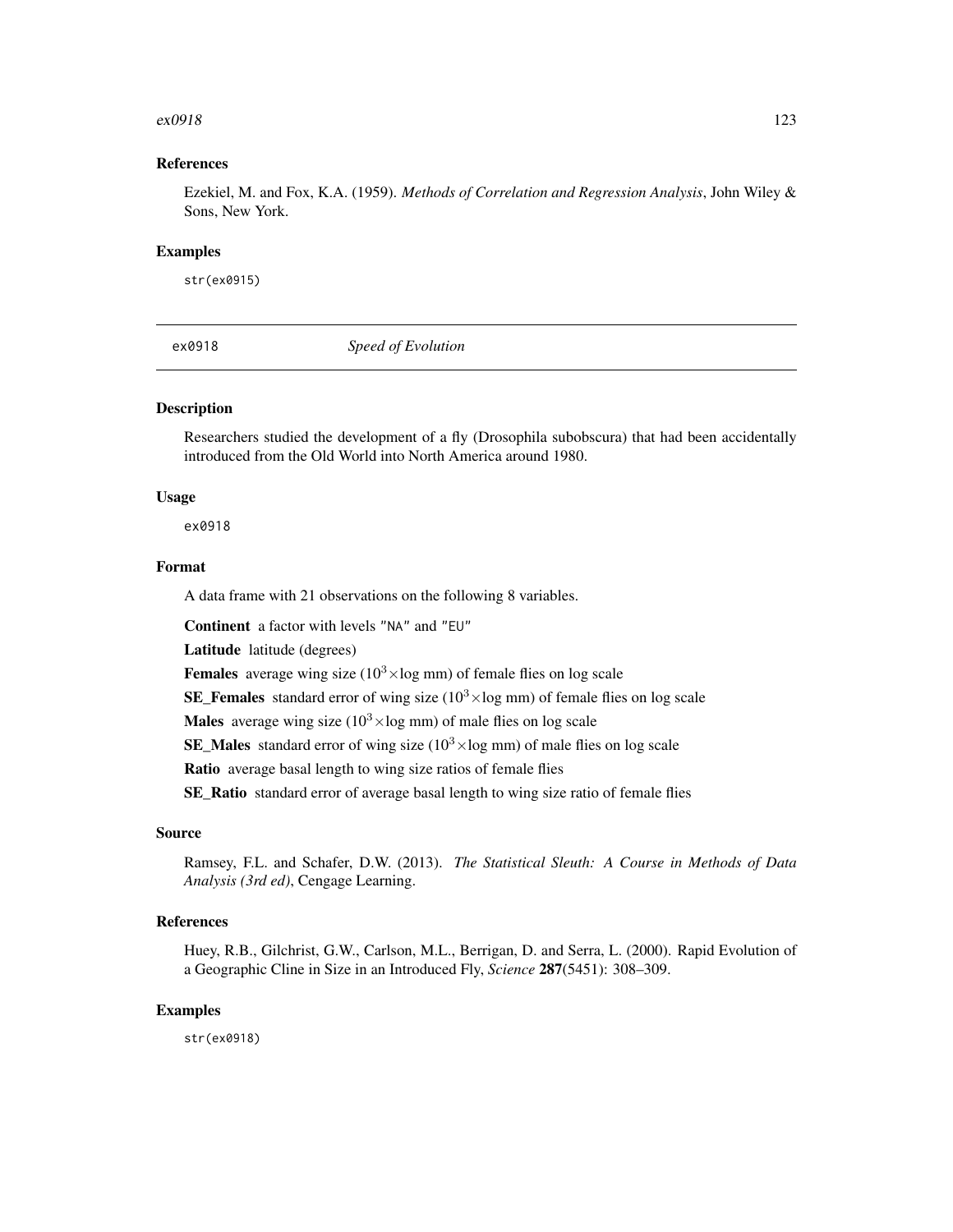Data set contains the year of the Kentucky Derby, the winning horse, the condition of the track and the average speed of the winner for years 1896–2011.

#### Usage

ex0920

# Format

A data frame with 116 observations on the following 8 variables.

Year year of Kentucky Derby

Winner a character vector with the name of the winning horse

Starters number of horses that started the race

NetToWinner the net winnings of the winner, in U.S. dollars

Time the winning time in seconds

Speed the winning average speed, n miles per hour

Track a factor indicating track condition with levels "Fast", "Good", "Dusty", "Slow", "Heavy", "Muddy", and "Sloppy"

Conditions a factor with with 2 levels of track condition, with levels "Fast" and "Slow"

## Source

Ramsey, F.L. and Schafer, D.W. (2013). *The Statistical Sleuth: A Course in Methods of Data Analysis (3rd ed)*, Cengage Learning.

# References

Kentucky Derby: Kentucky Derby Racing Results.

#### Examples

str(ex0920)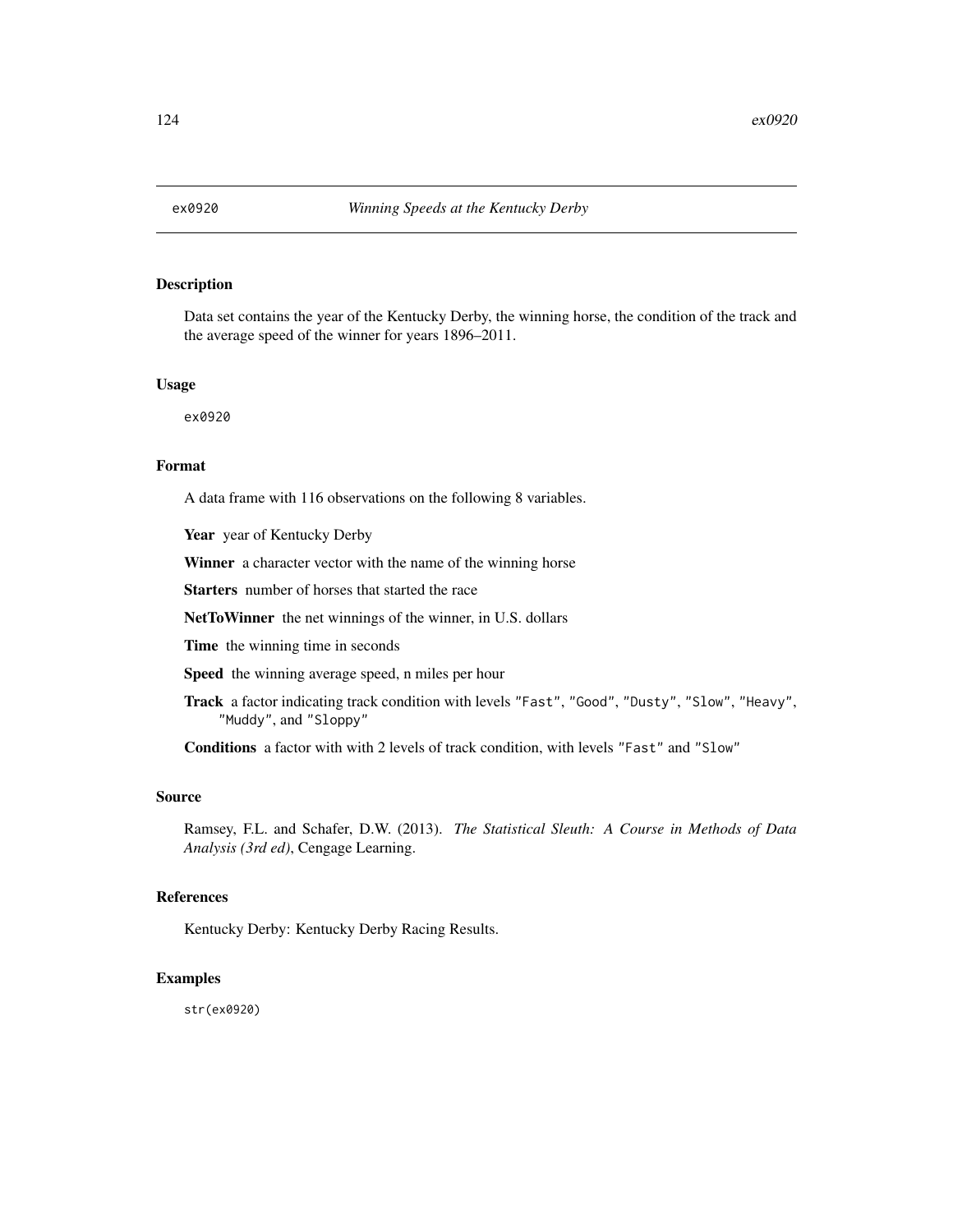<span id="page-124-0"></span>The data are the typical dry weight in mg, the typical ingestion rate (weight of food intake per day for one animal) in mg/day, and the percentage of the food that is composed of organic matter for 19 species of deposit feeders. The goal is to see whether the distribution of species' ingestion rates depends on the percentage of organic matter in the food, after accounting for the effect of species weight and to describe the association.

#### Usage

ex0922

## Format

A data frame with 19 observations on the following 4 variables.

Species a character variable with the name of the species

Weight the dry weight of the species, in mg

Ingestion ingestion rate in mg per day

Organic percentage of organic matter in the food

#### Source

Ramsey, F.L. and Schafer, D.W. (2013). *The Statistical Sleuth: A Course in Methods of Data Analysis (3rd ed)*, Cengage Learning.

# References

Cammen, L. M. (1980) Ingestion Rate: An Empirical Model for Aquatic Deposit Feeders and Detritivores, *Oecologia* 44: 303–310.

#### See Also

[ex1125](#page-137-0)

# Examples

str(ex0921)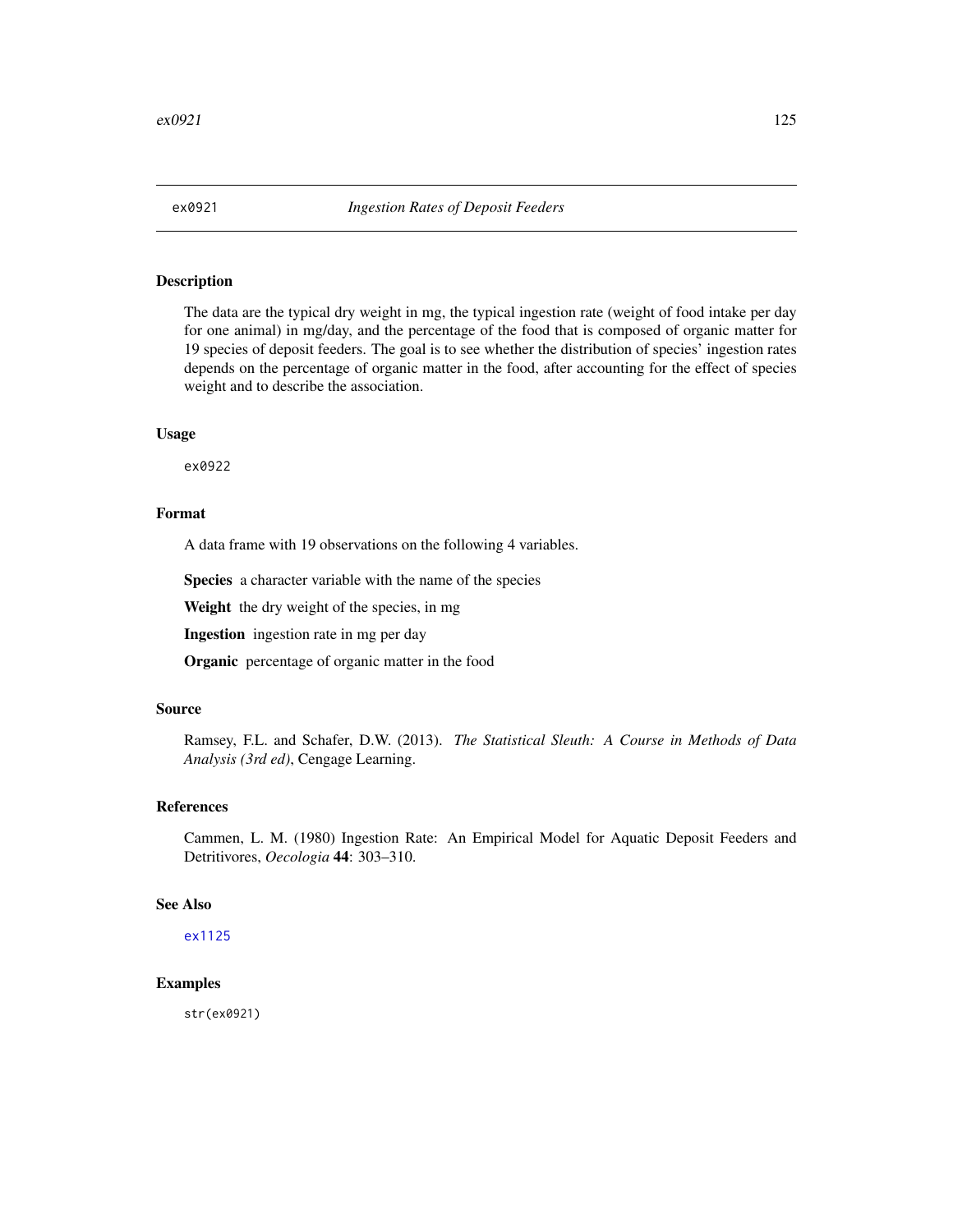<span id="page-125-0"></span>ex0923 *Comparing Male and Female Incomes, Accounting for Education and IQ*

## Description

These data are a subset of the National Longitudinal Study of Youth data, with annual incomes in 2005, intelligence test scores (AFQT) measured in 1981, and years of education completed by 2006 for 1,306 males and 1,278 females who were between the ages of 14 and 22 when selected for the survey in 1979, who were available for re-interview in 2006, and who had paying jobs in 2005. Is there any evidence that the mean salary for males exceeds the mean salary for females with the same years of education and AFQT scores? By how many dollars or by what percent is the male mean larger?

#### Usage

ex0923

## Format

A data frame with 2,584 observations on the following 5 variables.

Subject the subject identification number

Gender a factor with levels "female" and "male"

AFQT percentile score on the AFQT intelligence test

Educ years of education achieved by 2005

Income2005 annual income in 2005

#### Source

Ramsey, F.L. and Schafer, D.W. (2013). *The Statistical Sleuth: A Course in Methods of Data Analysis (3rd ed)*, Cengage Learning.

## References

National Longitudinal Survey of Youth, U.S. Bureau of Labor Statistics, [http://www.bls.gov/](http://www.bls.gov/nls/home.htm) [nls/home.htm](http://www.bls.gov/nls/home.htm) (May 8, 2008).

#### See Also

[ex0222](#page-86-0), [ex0330](#page-90-0), [ex0331](#page-91-0), [ex0524](#page-99-0), [ex0525](#page-100-0), [ex0828](#page-119-0), [ex1033](#page-132-0), [ex1223](#page-143-0)

# Examples

str(ex0923)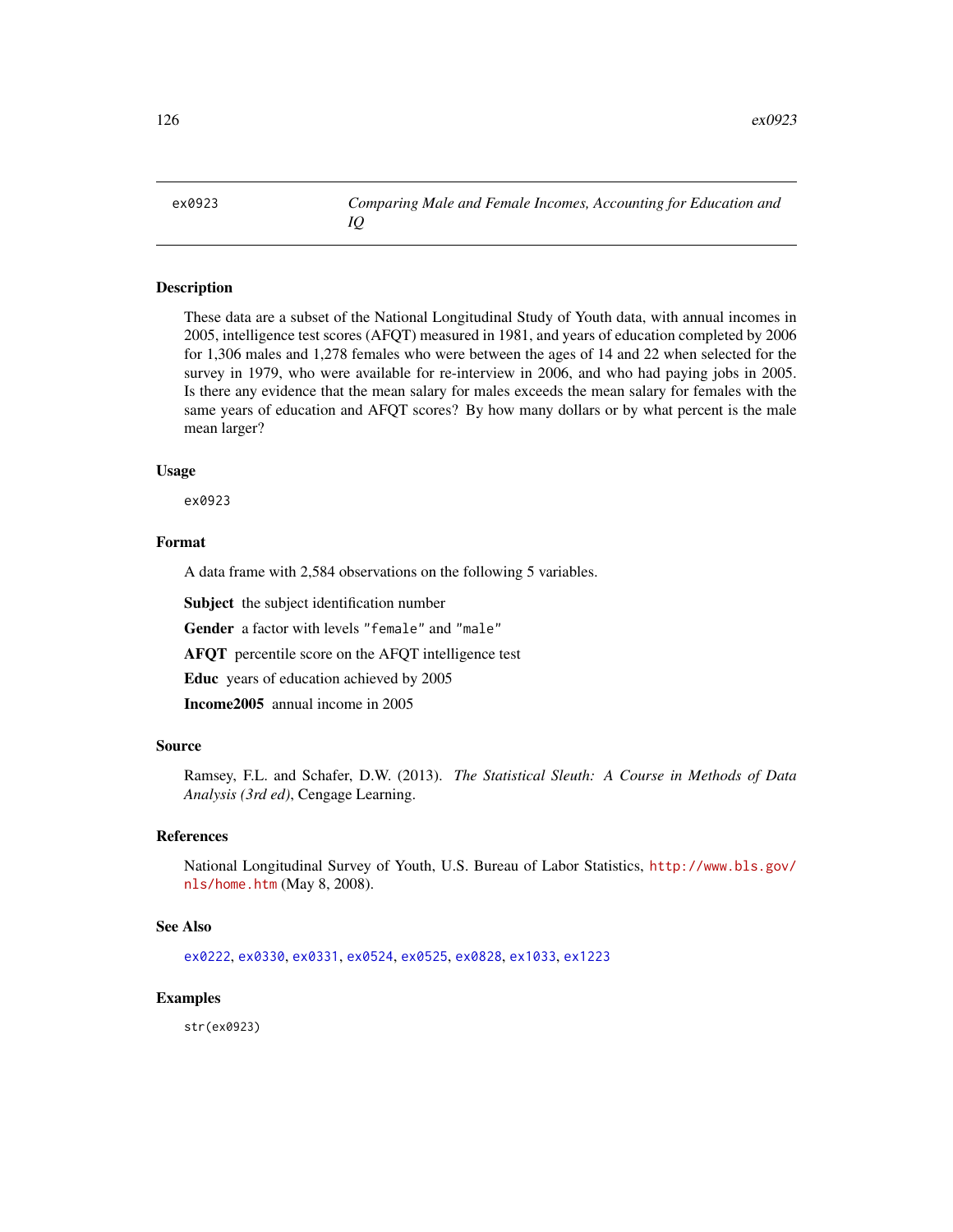Researchers randomly allocated 25 beakers containing minnow larvae to receive one of 25 treatment combinations of 5 levels of zinc and 5 levels of copper.

# Usage

ex1014

# Format

A data frame with 25 observations on the following 3 variables.

Copper amount of copper received (in ppm)

Zinc amount of zinc received (in ppm)

**Protein** protein in minnow larvae exposed to copper and zinc  $(\mu g / \text{larva})$ 

#### Source

Ramsey, F.L. and Schafer, D.W. (2013). *The Statistical Sleuth: A Course in Methods of Data Analysis (3rd ed)*, Cengage Learning.

# References

Ryan, D.A., Hubert, J.J., Carter, E.M., Sprague, J.B. and Parrott, J. (1992). A Reduced-Rank Multivariate Regression Approach to Aquatic Joint Toxicity Experiments, *Biometrics* 48(1): 155– 162.

#### Examples

str(ex1014)

ex1026 *Thinning of Ozone Layer*

# Description

Depletion of the ozone layer allows the most damaging ultraviolet radiation to reach the Earth's surface. To measure the relationship, researchers sampled the ocean column at various depths at 17 locations around Antarctica during the austral spring of 1990.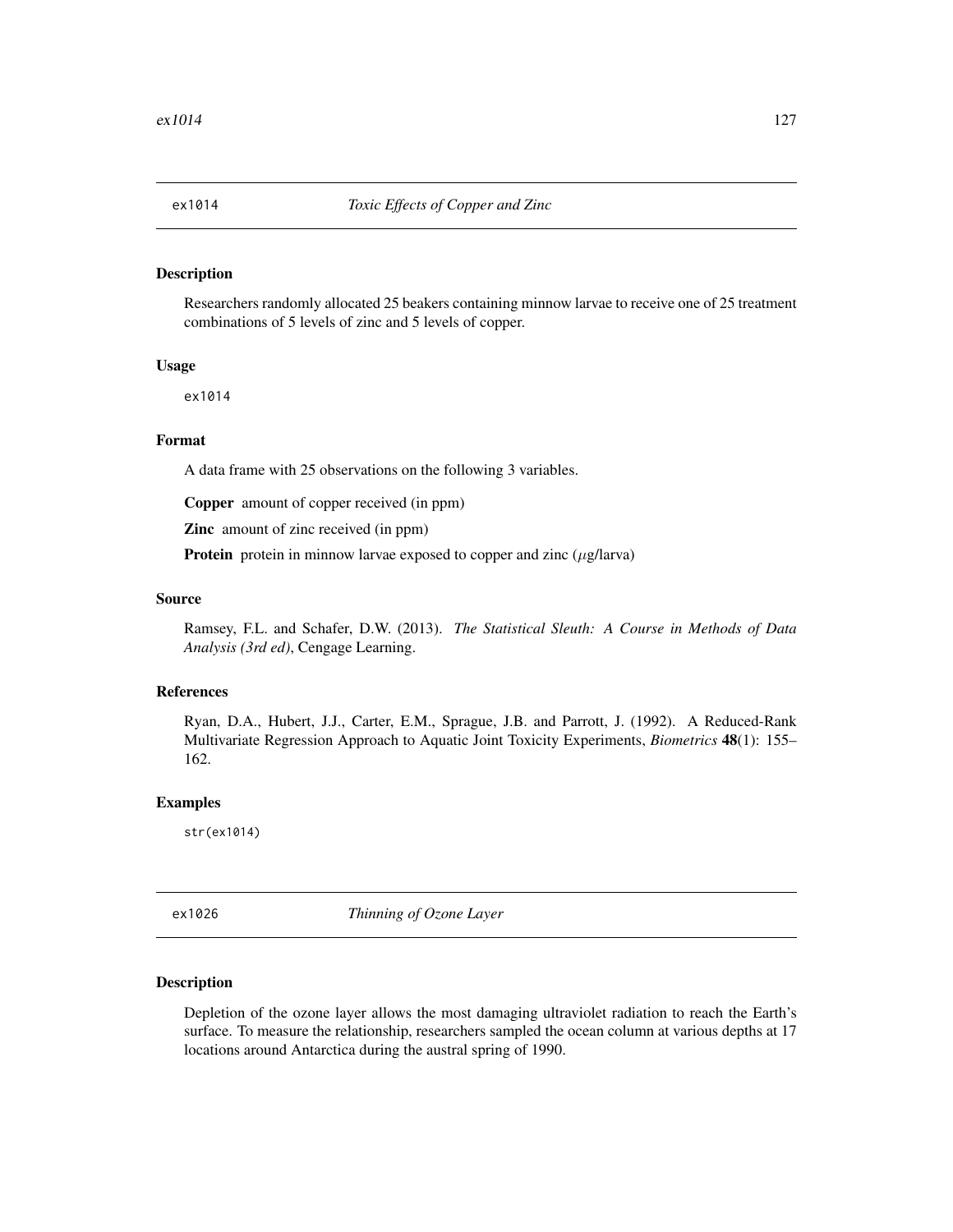#### Usage

ex1026

# Format

A data frame with 17 observations on the following 3 variables.

Inhibit percent inhibition of primary phytoplankton production in water

UVB UVB exposure

Surface a factor with levels "Deep" and "Surface"

#### Source

Ramsey, F.L. and Schafer, D.W. (2013). *The Statistical Sleuth: A Course in Methods of Data Analysis (3rd ed)*, Cengage Learning.

## References

Smith, R.C., Prézelin, B.B., Baker, K.S., Bidigare, R.R., Boucher, N.P., Coley, T., Karentz, D., Mac-Intyre, S., Matlick, H.A., Menzies, D., Ondrusek, M., Wan, Z. and Waters, K.J. (1992). Ozone Depletion: Ultraviolet Radiation and Phytoplankton Biology in Antarctic Waters, *Science* 255(5047): 952–959.

# Examples

str(ex1026)

ex1027 *Factors Affecting Extinction*

# Description

Data are measurements on breeding pairs of land-bird species collected from 16 islands around Britain over the course of several decades. For each species, the data set contains an average time of extinction on those islands where it appeared, the average number of nesting pairs, the size of the species and the migratory status of the species.

#### Usage

ex1027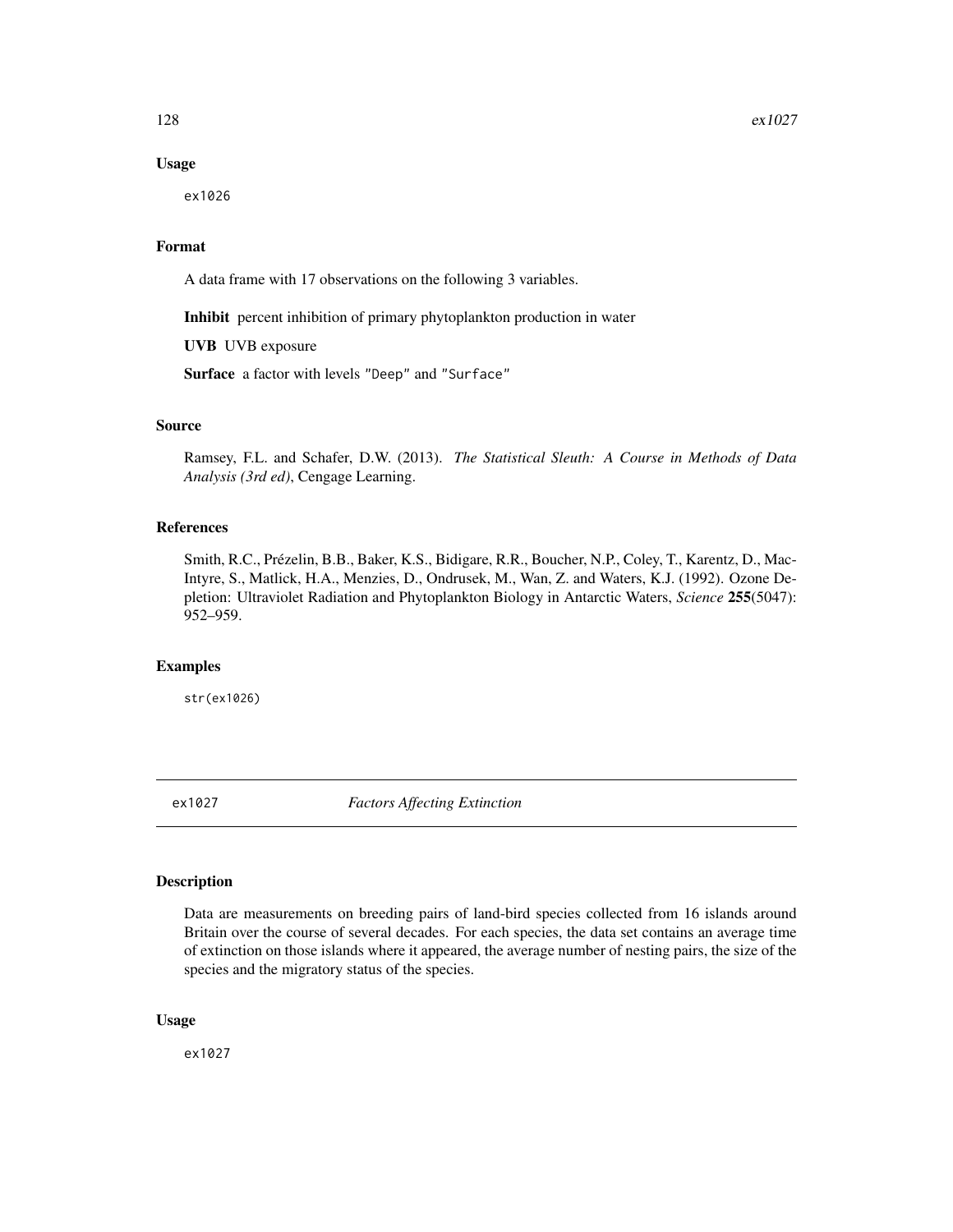#### $\exp(1028)$  and  $\exp(129)$  and  $\exp(129)$

# Format

A data frame with 62 observations on the following 5 variables.

Species a character vector indicating the species

Time average extinction time in years

Pairs average number of nesting pairs

Size a factor with levels "L" and "S"

Status a factor with levels "M" and "R"

## Source

Ramsey, F.L. and Schafer, D.W. (2013). *The Statistical Sleuth: A Course in Methods of Data Analysis (3rd ed)*, Cengage Learning.

#### References

Pimm, S.L., Jones, H.L., and Diamond, J. (1988). On the Risk of Extinction, *American Naturalist* 132(6): 757–785.

#### Examples

str(ex1027)

ex1028 *El Nino and Hurricanes*

## Description

Data set with the numbers of Atlantic Basin tropical storms and hurricanes for each year from 1950– 1997. The variable storm index is an index of overall intensity of hurricane season. Also listed are whether the year was a cold, warm or neutral El Nino year and a variable indicating whether West Africa was wet or dry that year.

#### Usage

ex1028

# Format

A data frame with 48 observations on the following 7 variables.

Year year

ElNino a factor with levels "cold", "neutral" and "warm"

Temperature numeric variable with values -1 if ElNino is "cold", 0 if "neutral" and 1 if "warm"

WestAfrica numeric variable indicating whether West Africa was wet (1) or dry (0)

Storms number of storms

Hurricanes number of hurricanes

StormIndex index of overall intensity of hurricane season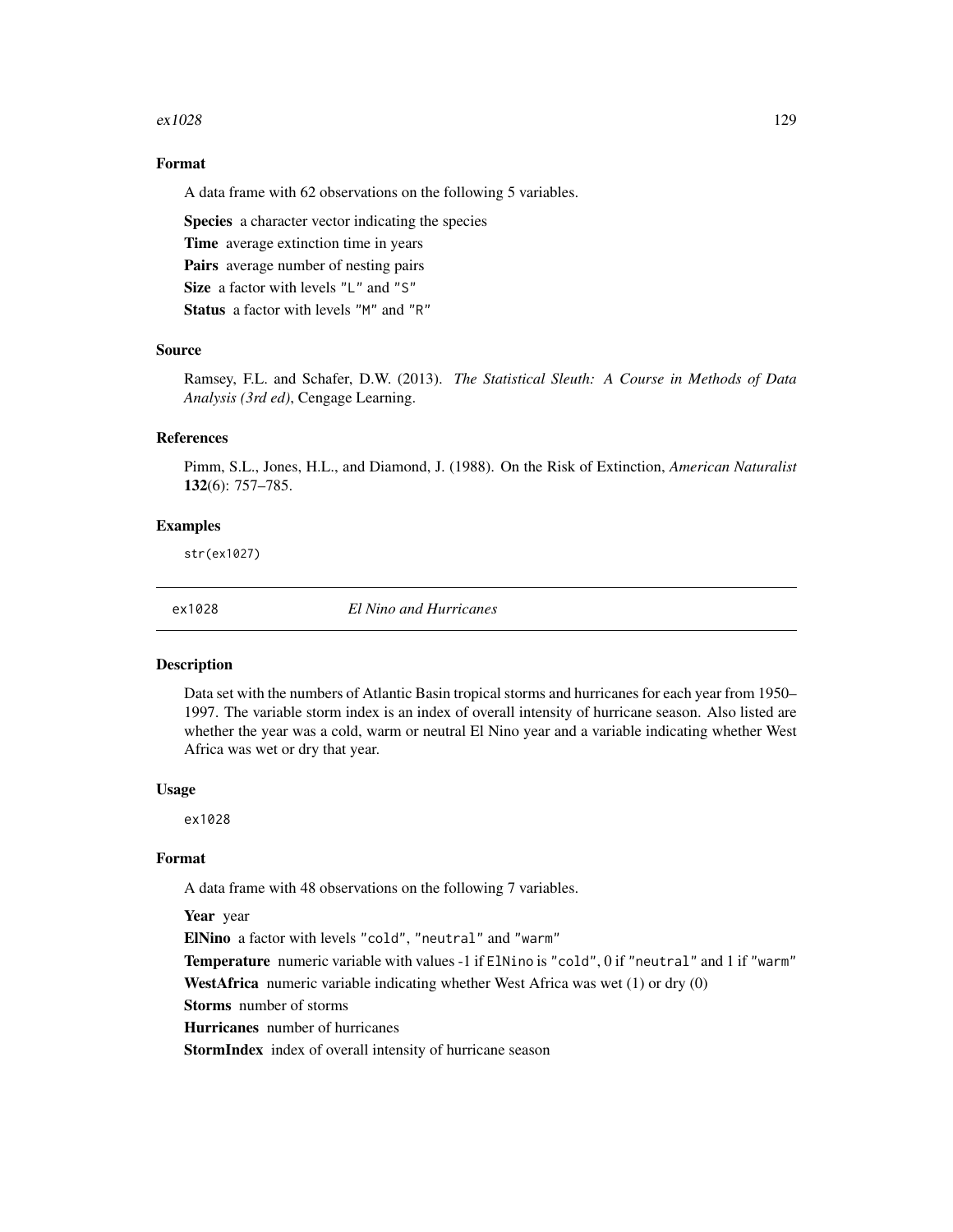#### Source

Ramsey, F.L. and Schafer, D.W. (2013). *The Statistical Sleuth: A Course in Methods of Data Analysis (3rd ed)*, Cengage Learning.

#### References

Data were gathered by William Gray of Colorado State University and reported on USA Today weather page: http://www.usatoday.com/weather/whurnum.htm

## Examples

str(ex1028)

ex1029 *Wage and Race*

#### Description

Data set contains weekly wages in 1987 for a sample of 25,632 males between the age of 18 and 70 who worked full-time along with their years of education, years of experience, indicator variable for whether they were black, indicator variable for whether they worked in or near a city, and a code for the region in the US where they worked.

#### Usage

ex1029

## Format

A data frame with 25,437 observations on the following 6 variables.

Region a factor with levels "Midwest", "Northeast", "South" and "West"

MetropolitanStatus a factor with levels "MetopolitanArea" and "NotMetropolitanArea"

Exper experience in years

Educ education in years

Race a factor with levels "Black" and "NotBlack"

WeeklyEarnings weekly wage in dollars

## Source

Ramsey, F.L. and Schafer, D.W. (2013). *The Statistical Sleuth: A Course in Methods of Data Analysis (3rd ed)*, Cengage Learning.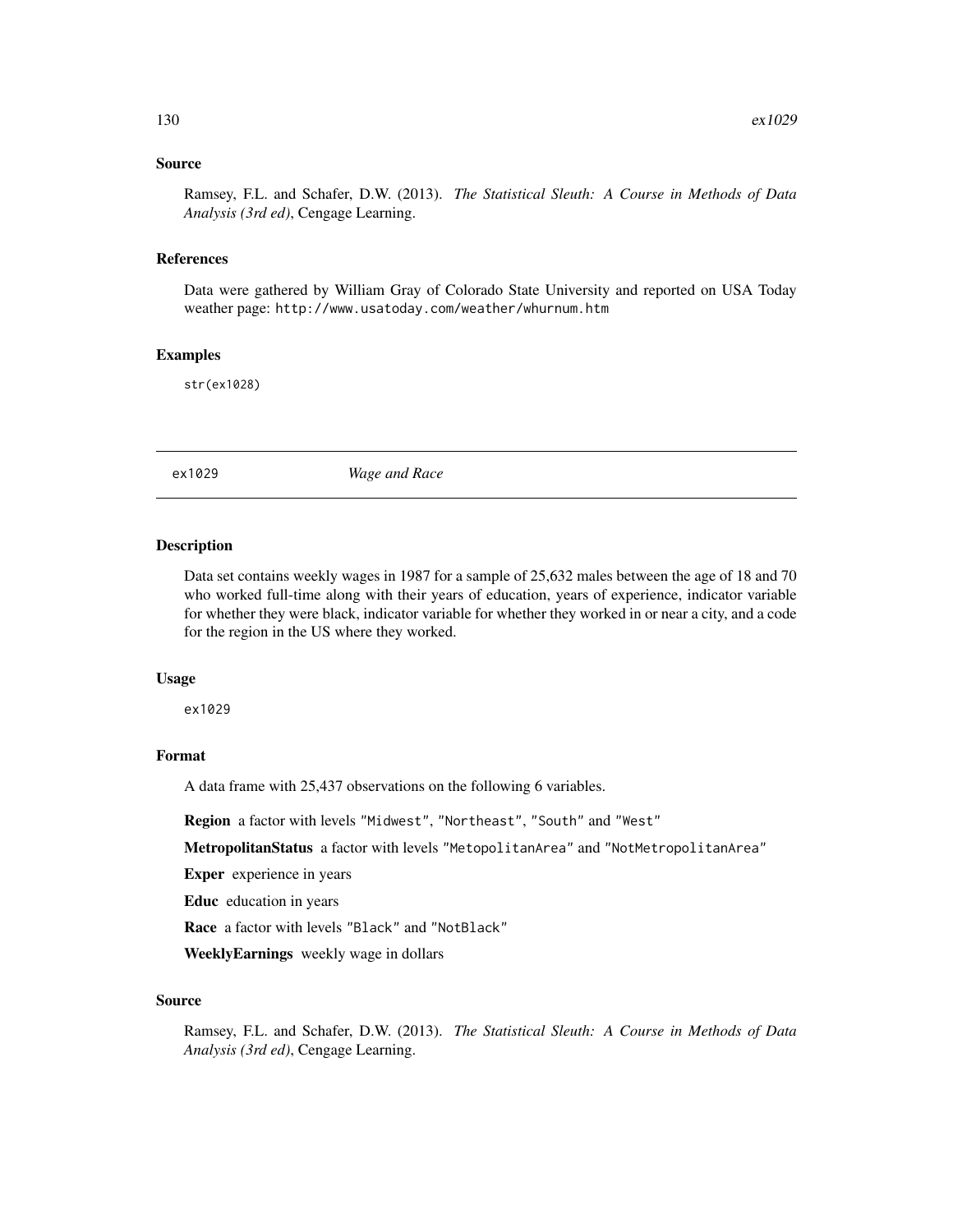#### $ex1030$  131

## References

Bierens, H.J. and Ginther, D.K. (2001). Integrated Conditional Moment Testing of Quantile Regression Models, *Empirical Economics* 26(1): 307–324; see http://econ.la.psu.edu/~hbierens/QUANTILE.PDF http://econ.la.psu.edu/~hbierens/MEDIAN.HTM

#### Examples

str(ex1029)

ex1030 *Wage and Race 2011*

## Description

A data set with weekly earnings for 4,952 males between the age of 18 and 70 sampled in the March 2011 Current Population Survey (CPS). These males are a subset who had reported earnings and who responded as having race as either "Only White" or "Only Black." Also recorded are the region of the country (with four categories: Northeast, Midwest, South, and West), the metropolitan status of the men's employment (with three categories: Metropolitan, Not Metropolitan, and Not Identified), age, education category (with 16 categories ranging from "Less than first grade" to "doctorate Degree"), and education code, which is a numerical value that corresponds roughly to increasing levels of education (and so may be useful for plotting). What evidence do the data provide that the distributions of weekly earnings differ in the populations of white and black workers after accounting for the other variables? By how many dollars or by what percent does the White population mean (or median) exceed the Black population mean (or median)?

#### Usage

ex1030

# Format

A data frame with 4,952 observations on the following 7 variables.

Region a factor with levels "Midwest", "Northeast", "South" and "West"

MetropolitanStatus a factor with levels "Metopolitan", "Not Metropolitan " and "Not Identified" Age age in years

EducationCategory a factor with 16 levels: "SomeCollegeButNoDegree", "AssocDegAcadem",

"NinthGrade", "BachelorsDegree", "TenthGrade", "HighSchoolDiploma",

"AssocDegOccupVocat", "DoctorateDegree", "TwelthButNoDiploma",

"LessThanFirstGrade", "EleventhGrade", "ProfSchoolDegree",

"FifthorSixthGrade","SeventhOrEighthGrade", "FirstSecondThirdOrFourthGrade"

EducationCode a numerical variable indicating the approximate ordering of EducationCategory, with higher numbers indicating more education

Race a factor with levels "Black" and "White"

WeeklyEarnings weekly wage in dollars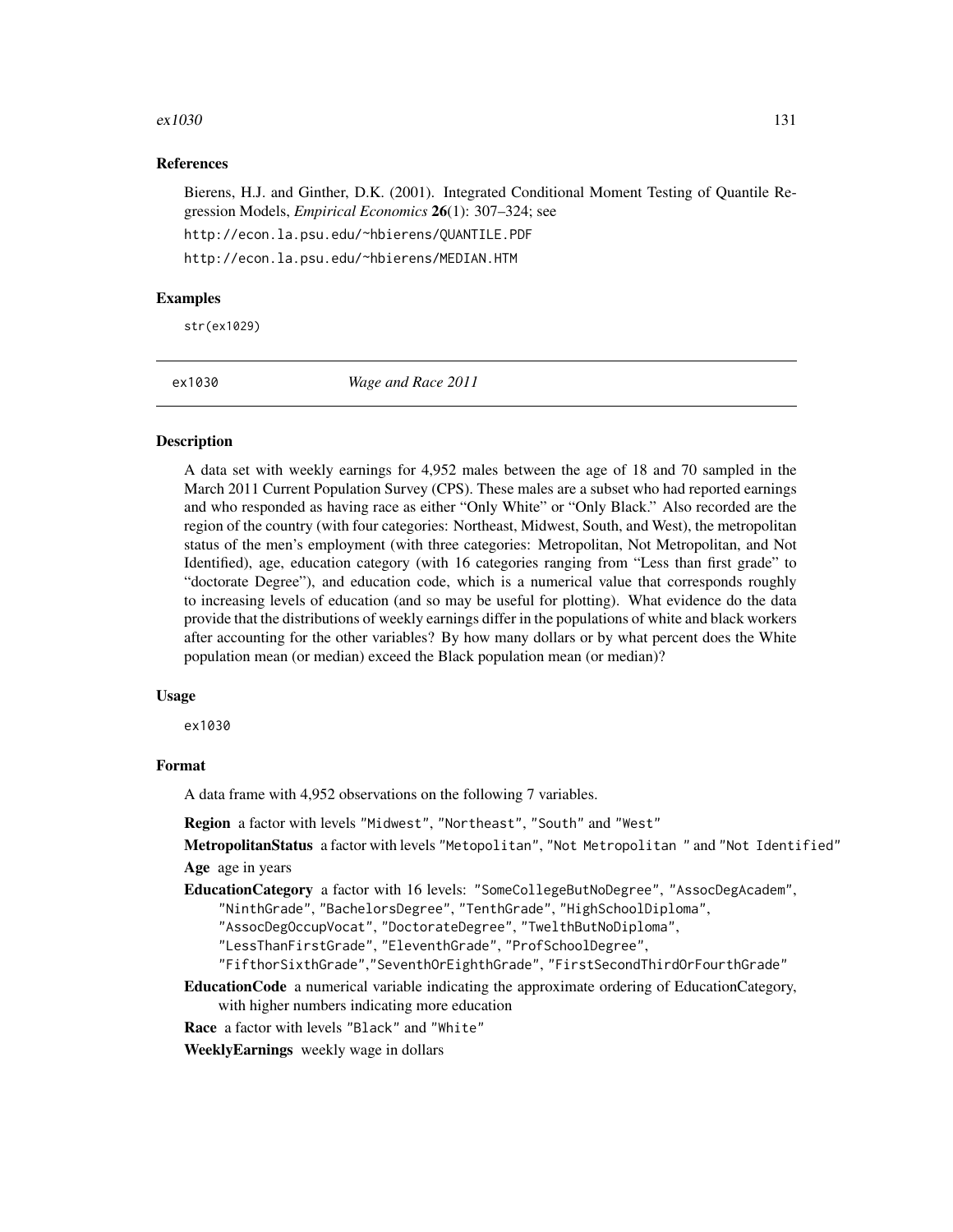## Source

Ramsey, F.L. and Schafer, D.W. (2013). *The Statistical Sleuth: A Course in Methods of Data Analysis (3rd ed)*, Cengage Learning.

## References

U.S. Bureau of Labor Statistics and U.S. Bureau of the Census: Current Population Survey, March 2011 <http://www.bls.gov/cps>

#### Examples

str(ex1030)

ex1031 *Who Looks After the Kids*

#### **Description**

A data set with Clutch Volume (cubic milimeters) and adult Body Mass (kg) in six different groups of animals: modern maternal-care bird species (Mat), modern paternal-care bird species (Pat), modern biparental-care bird species (BiPI), modern maternal-care crocodiles (Croc), non-avian maniraptoran dinosaurs thought to be ancestors of modern birds (Mani), and other non-avian dinosaurs (Othr). The question of interest was which group of modern creatures most closely matches the relationship in the maniraptoran dinosaurs.

#### Usage

ex1031

# Format

A data frame with 443 observations on the following 6 variables.

CommonName the common name of the species

Genus species genus

Species species name

Group a factor with 6 levels corresponding to the 6 groups of animals: "BiP", "Croc", "Mani", "Mat", "Othr", and "Pat"

BodyMass the average body mass of individuals in the species (kg)

ClutchVolume the total volume of all eggs in a clutch (average value for the species)

#### Source

Ramsey, F.L. and Schafer, D.W. (2013). *The Statistical Sleuth: A Course in Methods of Data Analysis (3rd ed)*, Cengage Learning.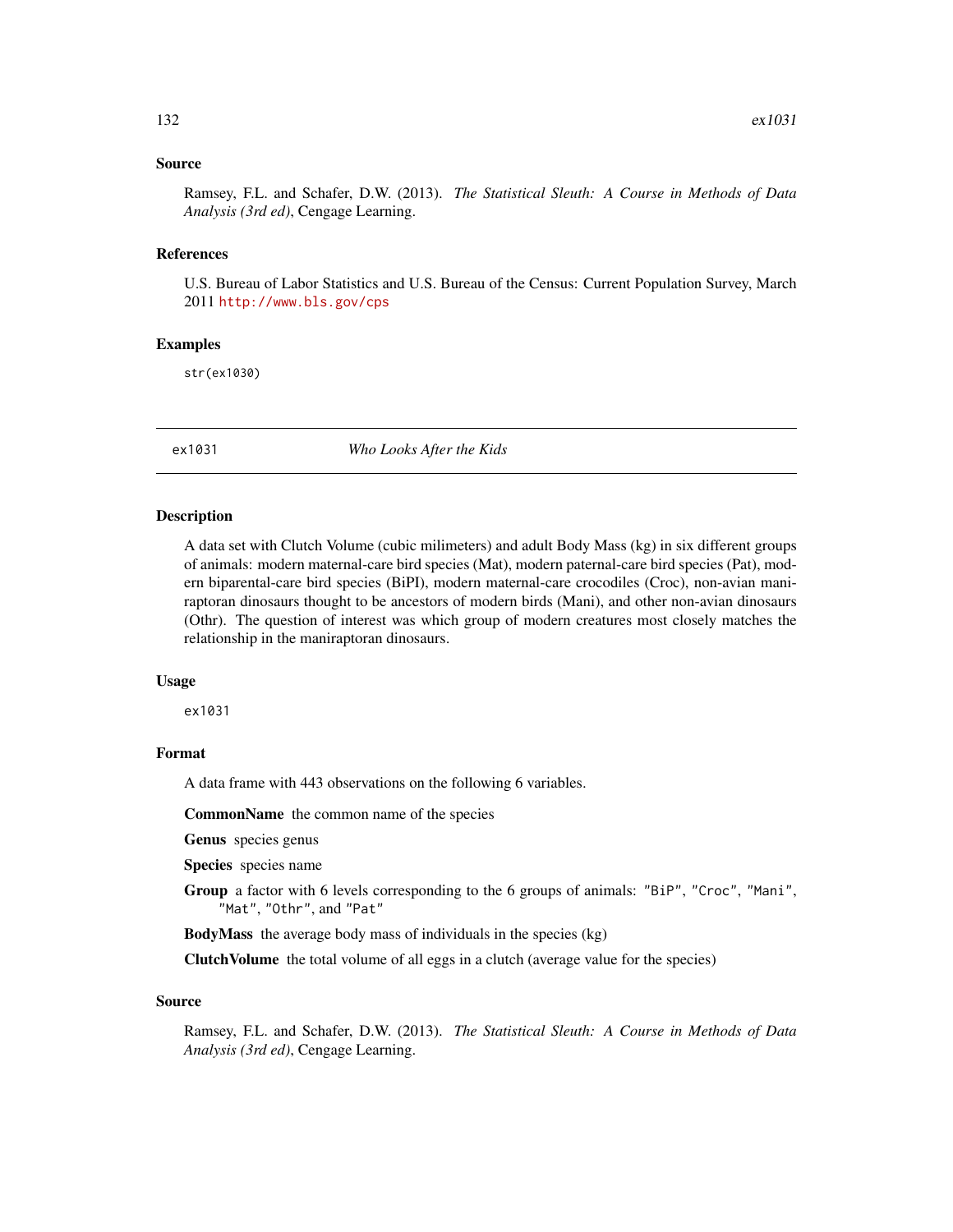#### $ex1033$  133

## References

Varricchio, D. J., Moore, J.r., Erickson, G.M., Norell, M.A., Jackon, F.D. and Borkowski, J.J. (2008) Avian Paternal Care Had Dinosaur Origin *Science* 322: 1826–1828

#### See Also

[ex1923](#page-174-0)

# Examples

str(ex1031)

<span id="page-132-0"></span>

ex1033 *IQ Score and Income*

## **Description**

This is a subset of the National Longitudinal Study of Youth (NLSY79) data, with annual incomes in 2005 (in U.S. dollars, as Recorded in a 2006 interview); scores on the Word Knowledge, Paragraph Comprehension, Arithmetic Reasoning, and Mathematics Knowledge portions of the Armed Forces Vocational Aptitude Battery (ASVAB) of tests taken in 1981; and the percentile score of the Armed Forces Qualifying Test (AFQT), which is a linear combination of the four component tests mentioned above (but note that AFQT reported here is the percentile, which is not a linear combination of the four component scores). Which of the five test scores seem to be the most important predictors of 2005 income? Is the AFQT sufficient by itself?

#### Usage

ex1033

## Format

A data frame with 2,584 observations on the following 7 variables.

Subject the subject identification number

Arith score on the Arithmetic Reasoning test in 1981

Word score on the Word Knowledge Test in 1981

Parag score on the Paragraph Comprehension test in 1981

Math score on the Mathematics Knowledge test in 1981

AFQT percentile score on the AFQT intelligence test in 1981

Income2005 annual income in 2005

# Source

Ramsey, F.L. and Schafer, D.W. (2013). *The Statistical Sleuth: A Course in Methods of Data Analysis (3rd ed)*, Cengage Learning.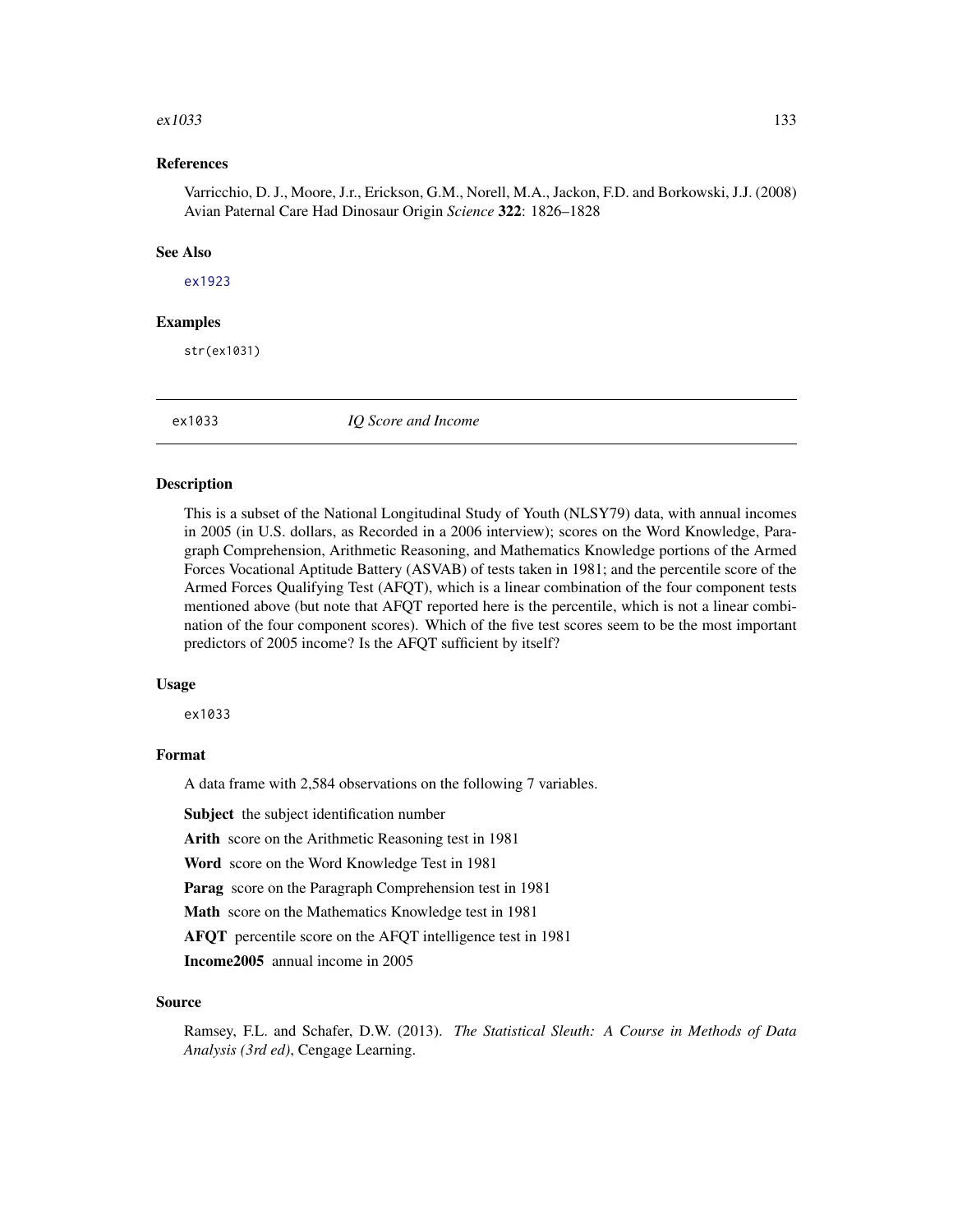National Longitudinal Survey of Youth, U.S. Bureau of Labor Statistics, [http://www.bls.gov/](http://www.bls.gov/nls/home.htm) [nls/home.htm](http://www.bls.gov/nls/home.htm) (May 8, 2008).

#### See Also

[ex0222](#page-86-0), [ex0330](#page-90-0), [ex0331](#page-91-0), [ex0524](#page-99-0), [ex0525](#page-100-0), [ex0828](#page-119-0), [ex0923](#page-125-0), [ex1223](#page-143-0)

#### Examples

str(ex1033)

ex1111 *Chernobyl Fallout*

#### Description

The data are are the cesium concentrations (in Bq/kg) in soil and in mushrooms at 17 wooded locations in Umbria, Central Italy, from August 1986 to November 1989. Researchers wished to investigate the cesium transfer from contaminated soil to plants after the Chernobyl nuclear power plant accident in April 1986 by describing the distribution of the mushroom concentration as a function of soil concentration.

#### Usage

ex1111

## Format

A data frame with 17 observations on the following 2 variables.

Mushroom the cesium concentration in mushrooms, Bq/kg

Soil the cesium concentration in soil, Bq/kg

## Source

Ramsey, F.L. and Schafer, D.W. (2013). *The Statistical Sleuth: A Course in Methods of Data Analysis (3rd ed)*, Cengage Learning.

## Examples

str(ex1111)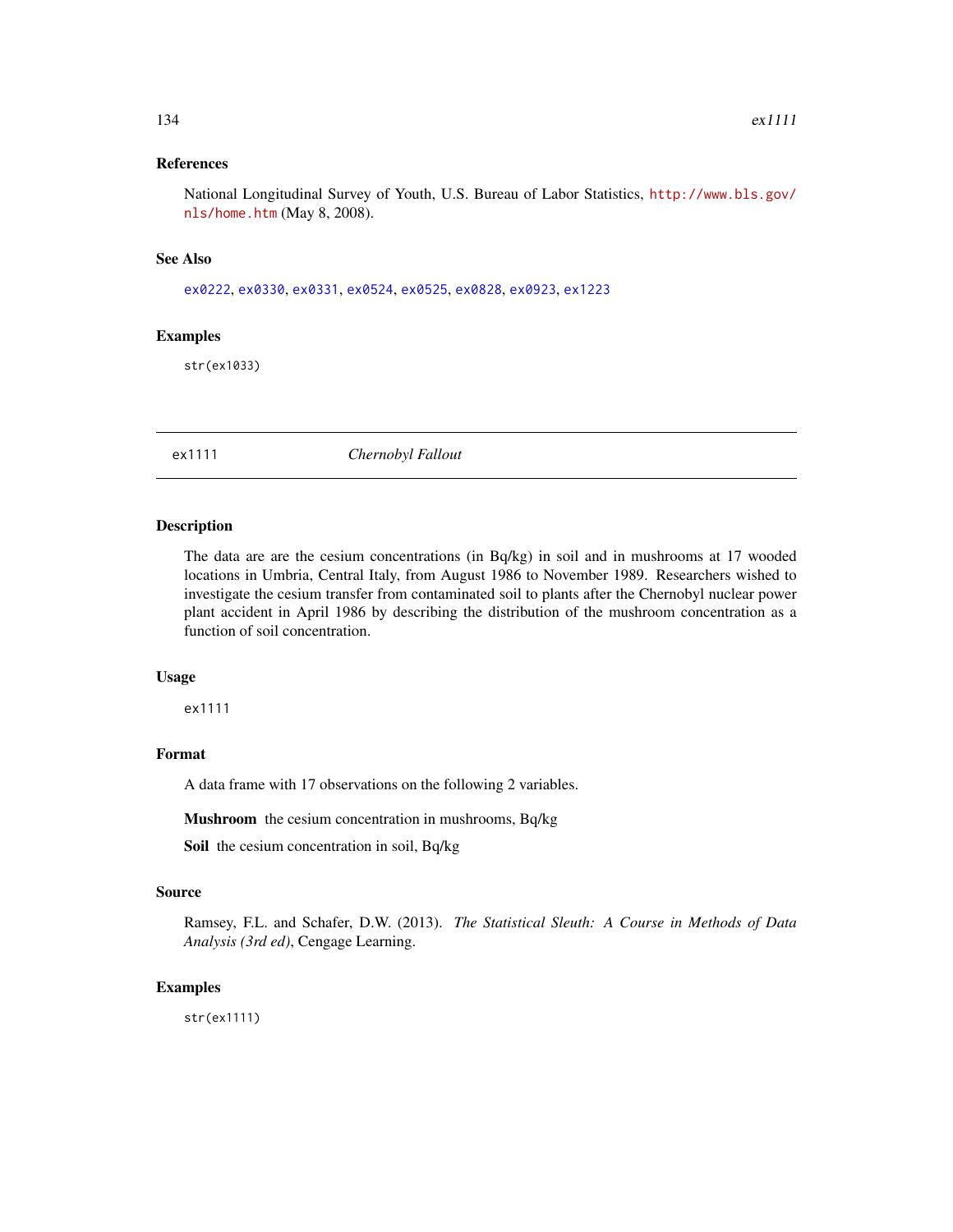Data are the isotopic composition of structural bone carbonate  $(X)$  and the isotopic composition of the coexisting calcite cements  $(Y)$  in 18 bone samples from a specimen of the dinosaur Tyrannosaurus rex. Evidence that the mean of  $Y$  is positively associated with  $X$  was used in an argument that the metabolic rate of this dinosaur resembled warm-blooded more than cold-blooded animals.

#### Usage

ex1120

## Format

A data frame with 18 observations on the following 2 variables.

Carbonate isotopic composition of bone carbonate

Calcite isotopic composition of calcite cements

#### Source

Ramsey, F.L. and Schafer, D.W. (2013). *The Statistical Sleuth: A Course in Methods of Data Analysis (3rd ed)*, Cengage Learning.

#### References

Barrick, R.E. and Showers, W.J. (1994). Thermophysiology of *Tyrannosaurus rex*: Evidence from Oxygen Isotopes, *Science* 265(5169): 222–224.

# See Also

[ex0523](#page-98-0)

# Examples

str(ex1120)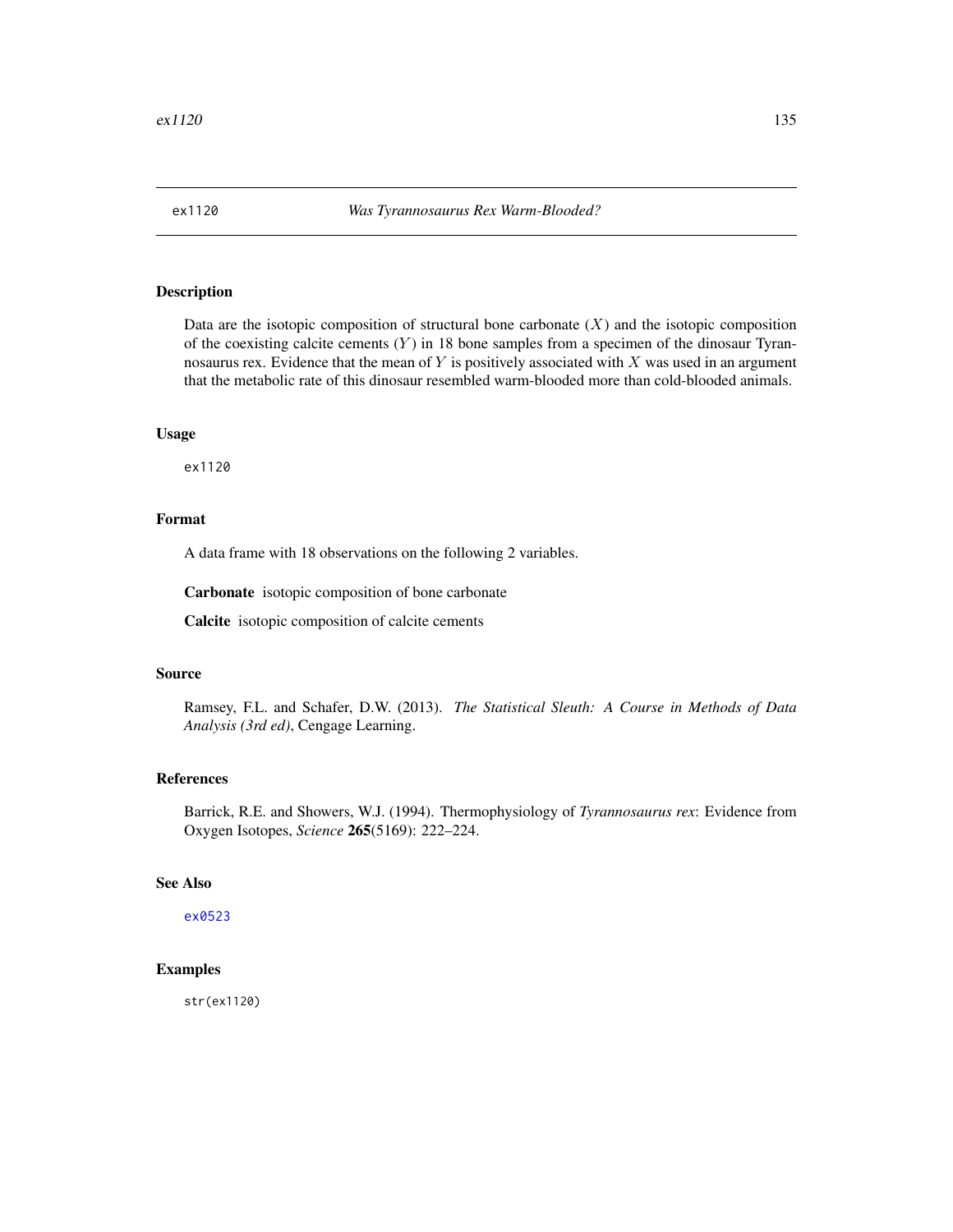It has been theorized that developing countries cut down their forests to pay off foreign debt. Data are debt, deforestation, and population from 11 Latin American nations.

## Usage

ex1122

# Format

A data frame with 11 observations on the following 4 variables.

Country a character vector indicating the country

Debt debt (millions of dollars)

Deforest deforestation (thousands of ha)

Pop population (thousands of people)

#### Source

Ramsey, F.L. and Schafer, D.W. (2013). *The Statistical Sleuth: A Course in Methods of Data Analysis (3rd ed)*, Cengage Learning.

## References

Gullison, R.R. and Losos, E.C. (1992). The Role of Foreign Debt in Deforestation in Latin America, *Conservation Biology* 7(1): 140–7.

#### Examples

str(ex1122)

<span id="page-135-0"></span>ex1123 *Air Pollution and Mortality*

#### Description

Does pollution kill people? Data in one early study designed to explore this issue from 5 Standard Metropolitan Statistical Areas in the U.S between 1959–1961.

#### Usage

ex1123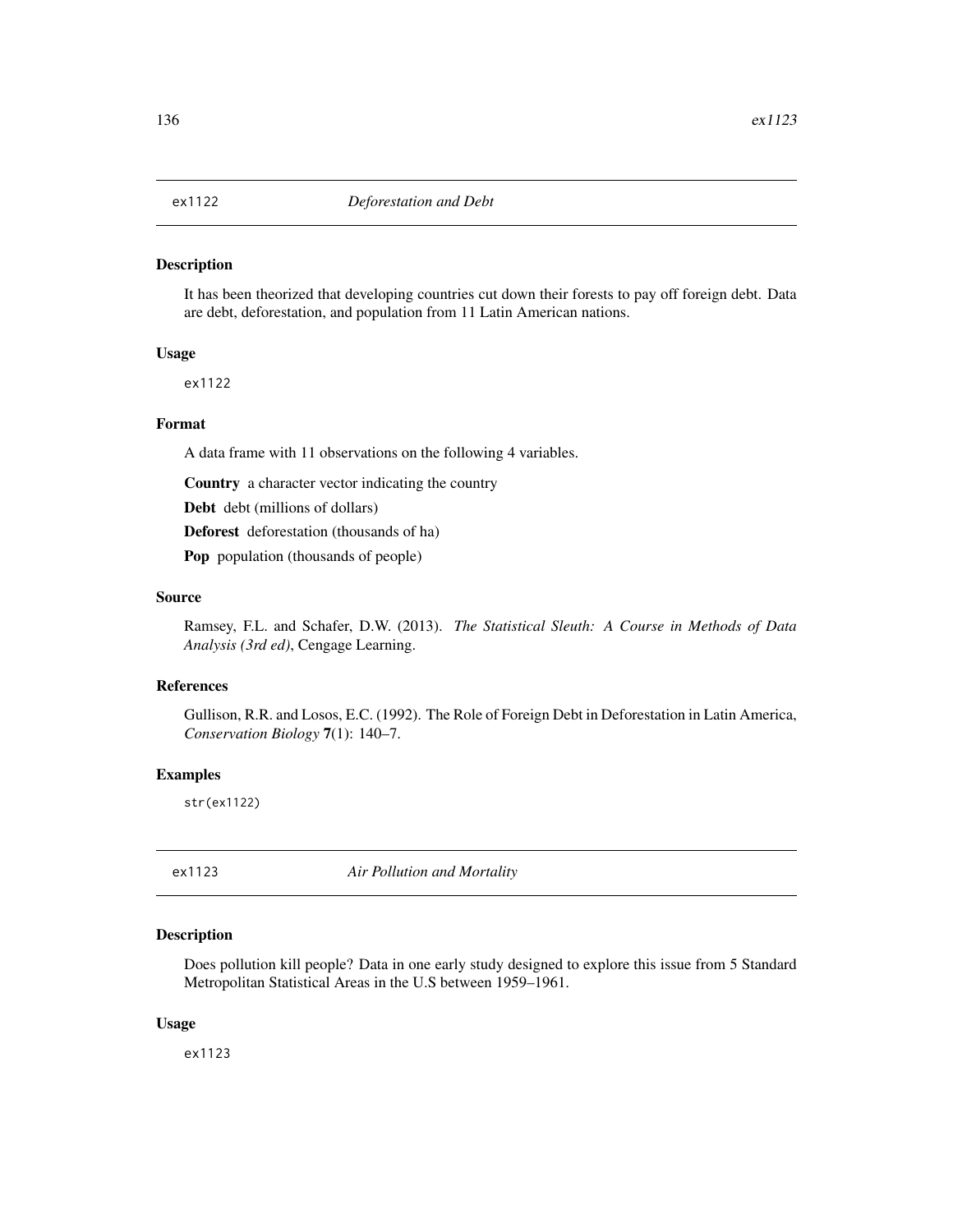#### $ex1124$  137

# Format

A data frame with 60 observations on the following 7 variables.

City a character vector indicating the city

Mort total age-adjusted mortality from all causes

Precip mean annual precipitation (inches)

Educ median number of school years completed for persons 25 years or older

NonWhite percentage of population that is nonwhite

NOX relative pollution potential of oxides of nitrogen

SO2 relative pollution potential of sulfur dioxide

# Source

Ramsey, F.L. and Schafer, D.W. (2013). *The Statistical Sleuth: A Course in Methods of Data Analysis (3rd ed)*, Cengage Learning.

# References

McDonald, G.C. and Ayers, J.A. (1978). Some Applications of the "Chernoff Faces": A Technique for Graphically Representing Multivariate Data *in* Wang, P.C.C. (ed.) *Graphical Representation of Multivariate Data*, Academic Press.

# See Also

[ex1217](#page-138-0)

# Examples

str(ex1123)

ex1124 *Natal Dispersal Distances of Mammals*

## **Description**

An assessment of the factors affecting dispersal distances is important for understanding population spread, recolonization and gene flow which are central issues for conservation of many vertebrate species. Researchers gathered data on body weight, diet type and maximum natal dispersal distance for various animals.

#### Usage

ex1124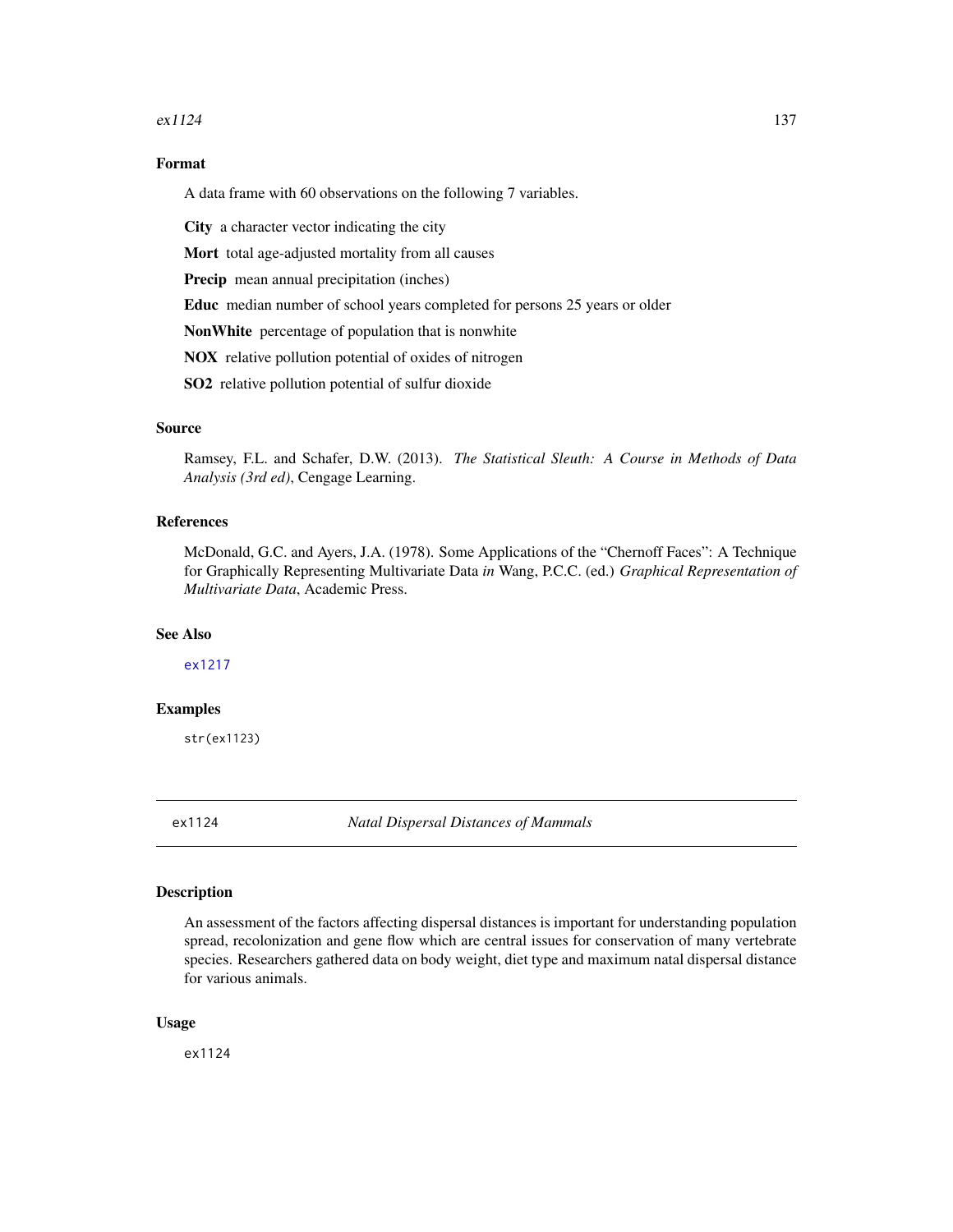# Format

A data frame with 64 observations on the following 4 variables.

Species a character vector indicating the species

BodyMass bodymass (kg)

MaxDist maximum dispersal distance (km)

Type a factor with levels "C", "H" and "O" indicating carnivore, herbivore, or omnivore

# Source

Ramsey, F.L. and Schafer, D.W. (2013). *The Statistical Sleuth: A Course in Methods of Data Analysis (3rd ed)*, Cengage Learning.

#### References

Sutherland, G.D., Harestad, A.S., Price, K. and Lertzman, K.P. (2000). Scaling of Natal Dispersal Distances in Terrestrial Birds and Mammals, *Conservation Ecology* 4(1): 16.

#### Examples

str(ex1124)

<span id="page-137-0"></span>

ex1125 *Ingestion Rates of Deposit Feeders*

# Description

The data are the typical dry weight in mg, the typical ingestion rate (weight of food intake per day for one animal) in mg/day, and the percentage of the food that is composed of organic matter for 22 species of deposit feeders. The goal is to see whether the distribution of species' ingestion rates depends on the percentage of organic matter in the food, after accounting for the effect of species weight and to describe the association. The last three species happen to be Bivalves, so may behave differently from the others.

#### Usage

ex1125

# Format

A data frame with 22 observations on the following 5 variables.

Species a character variable with the name of the species

Weight the dry weight of the species, in mg

Ingestion ingestion rate in mg per day

Organic percentage of organic matter in the food

Bivalve a factor with levels "no" and "yes" to indicate whether a species is a bivalve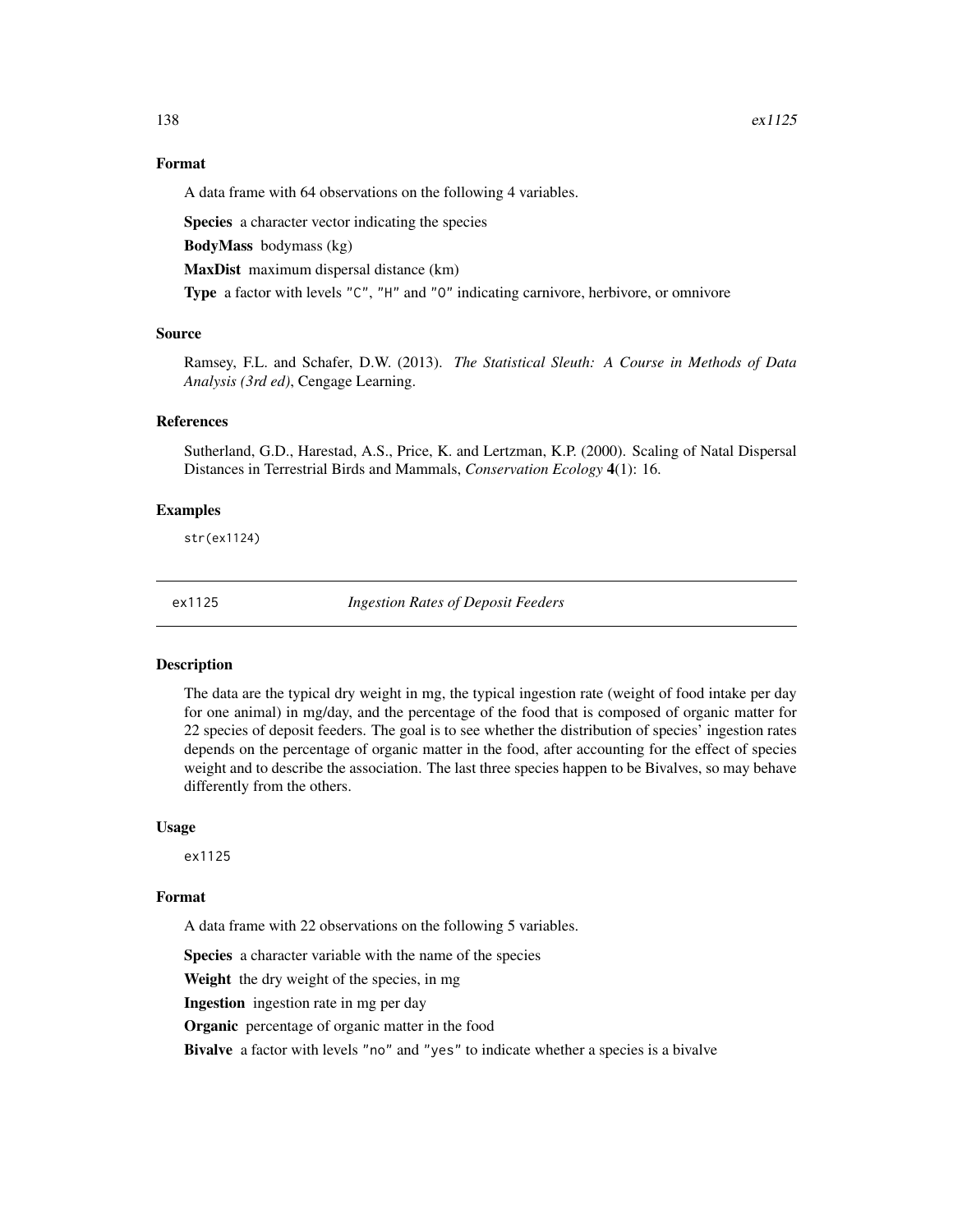#### $ex1217$  139

## Source

Ramsey, F.L. and Schafer, D.W. (2013). *The Statistical Sleuth: A Course in Methods of Data Analysis (3rd ed)*, Cengage Learning.

#### References

Cammen, L. M. (1980) Ingestion Rate: An Empirical Model for Aquatic Deposit Feeders and Detritivores, *Oecologia* 44: 303–310.

# See Also

[ex0921](#page-124-0)

#### Examples

str(ex1125)

<span id="page-138-0"></span>

#### ex1217 *Pollution and Mortality*

## **Description**

Complete data set for problem introduced in [ex1123](#page-135-0). Data from early study designed to explore the relationship between air pollution and mortality.

#### Usage

ex1217

#### Format

A data frame with 60 observations on the following 17 variables.

CITY a character vector indicating the city

Mortality total age-adjusted mortality from all causes

Precip mean annual precipitation (inches)

Humidity percent relative humidity (annual average at 1:00pm)

JanTemp mean January temperature (degrees F)

**JulyTemp** mean July temperature (degrees F)

Over65 percentage of the population aged 65 years or over

House population per household

Educ median number of school years completed for persons 25 years or older

Sound percentage of the housing that is sound with all facilities

Density population density (in persons per square mile of urbanized area)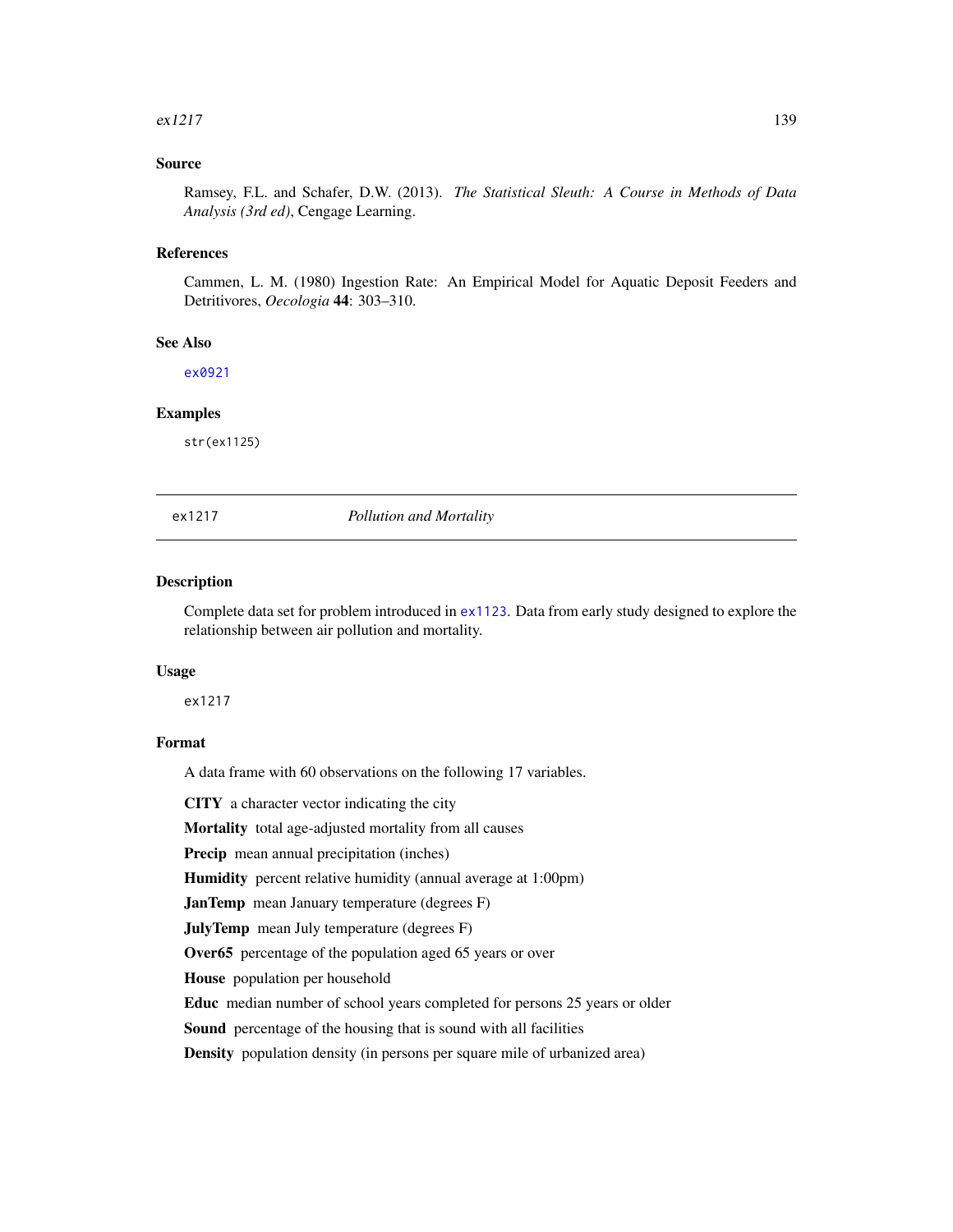WhiteCol percentage of employment in white collar occupations

Poor percentage of households with annual income under \$3,000 in 1960

HC relative pollution potential of hydrocarbons

NOX relative pollution potential of oxides of nitrogen

SO2 relative pollution potential of sulfur dioxide

#### Source

Ramsey, F.L. and Schafer, D.W. (2013). *The Statistical Sleuth: A Course in Methods of Data Analysis (3rd ed)*, Cengage Learning.

## References

McDonald, G.C. and Ayers, J.A. (1978). Some Applications of the "Chernoff Faces": A Technique for Graphically Representing Multivariate Data *in* Wang, P.C.C. (ed.) *Graphical Representation of Multivariate Data*, Academic Press.

## See Also

[ex1123](#page-135-0)

#### Examples

str(ex1217)

ex1220 *Galapagos Islands*

# Description

The number of species on an island is known to be related to the island's area. Of interest is what other variables are also related to the number of species, after island area is accounted for, and whether the answer differs for native and non native species.

#### Usage

ex1220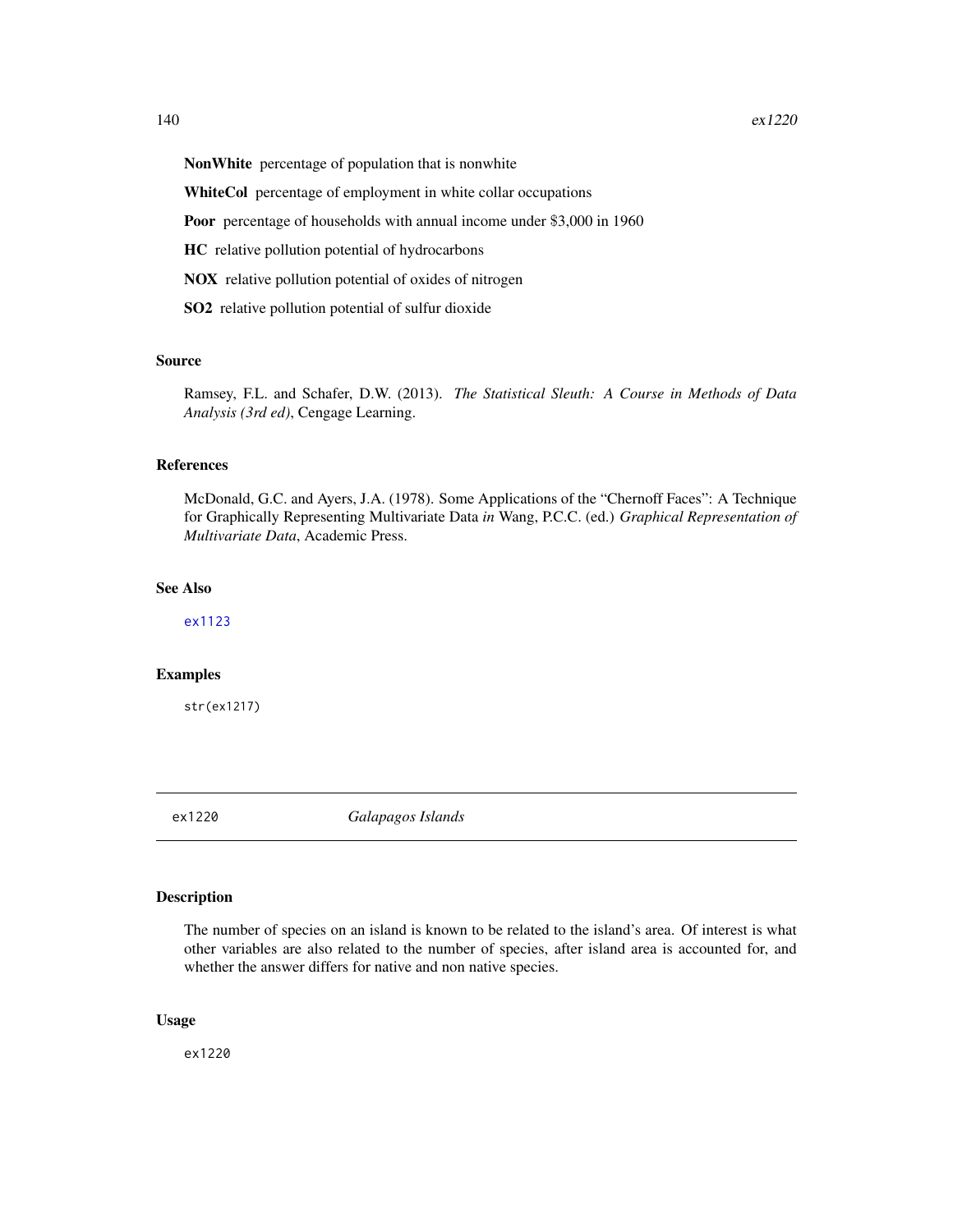#### $ex1221$  141

# Format

A data frame with 30 observations on the following 8 variables.

Island a character vector indicating the island

Total total number of observed species

Native number of native species

**Area** area  $(km^2)$ 

Elev elevation (m)

DistNear distance from nearest island (km)

DistSc distance from Santa Cruz (km)

**AreaNear** area of nearest island  $(km^2)$ 

## Source

Ramsey, F.L. and Schafer, D.W. (2013). *The Statistical Sleuth: A Course in Methods of Data Analysis (3rd ed)*, Cengage Learning.

## References

Johnson, M.P. and Raven, P.H. (1973). Species Number and Endemism: The Galapagos Archipelago Revisited, *Science* 179(4076): 893–895.

#### Examples

str(ex1220)

ex1221 *Predicting Desert Wildflower Blooms*

#### Description

These data are monthly rainfalls from September to March and the subjectively rated quality of the following spring wildflower display for each of a number of years at each of four desert locations in the southwestern United States (Upland Sonoran Desert near Tucson, the lower Colorado River Valley section of the Sonoran Desert, the Baja California region of the Sonoran Desert, and the Mojave Desert). The quality of the display was judged subjectively with ordered rating categories of poor, fair, good, great, and spectacular. The variable Score is numerical variable corresponding to these ordered categories. A goal is to find an equation for predicting quality of wildflower blooms from the rainfall variables.

#### Usage

ex1221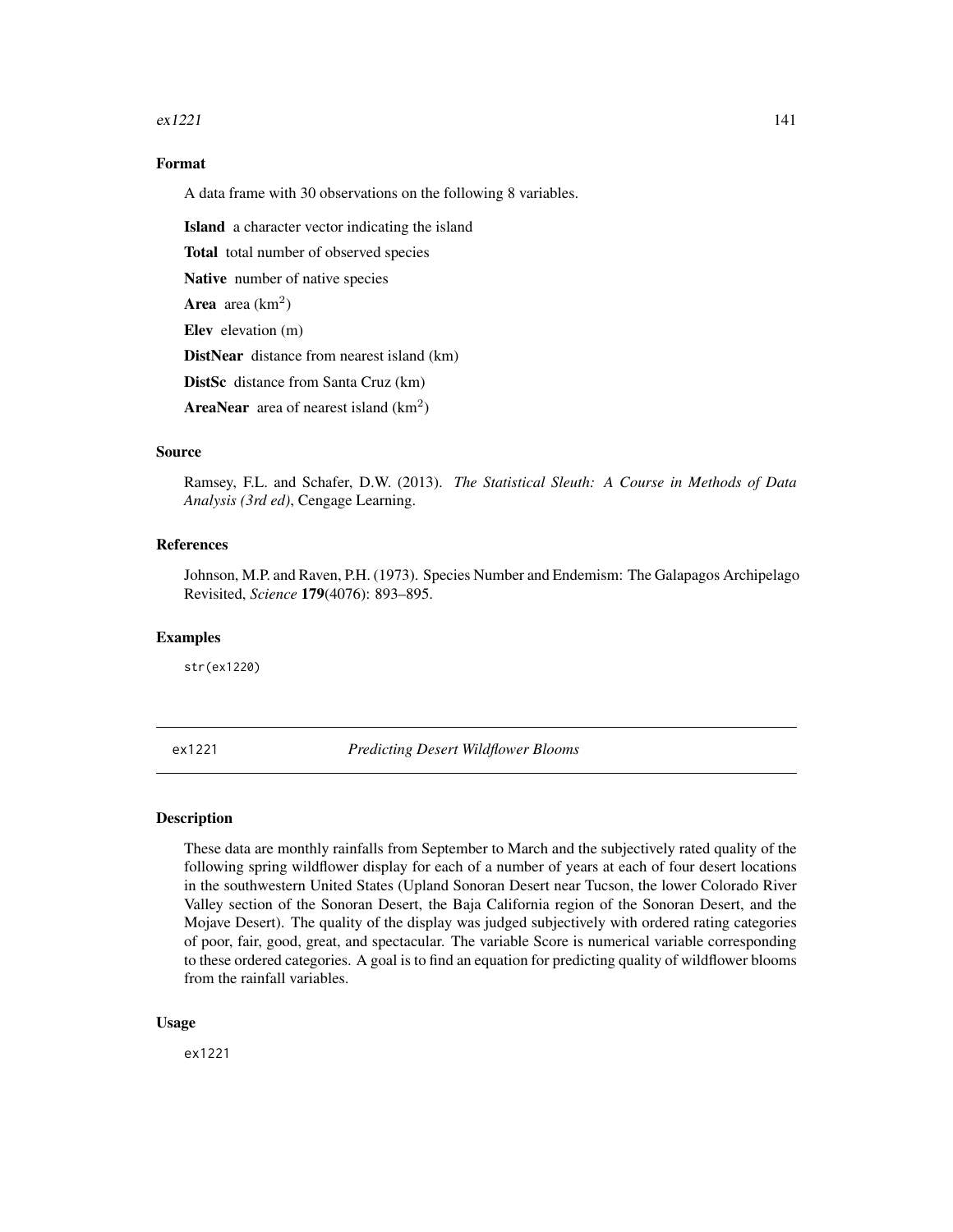## Format

A data frame with 122 observations on the following 12 variables.

Year year of observed wildflower season

Region a factor variable with 4 levels: "baja", "colorado", "mojave", and "upland"

Sep the September rainfall, in inches

Oct the October rainfall, in inches

Nov the November rainfall, in inches

Dec the December rainfall, in inches

Jan the January rainfall, in inches

Feb the February rainfall, in inches

Mar the March rainfall, in inches

Total the total rainfall from September through March, in inches

- Rating a factor with a subjective assessment of the quality of wildflower bloom with levels "FAIR", "GOOD", "GREAT", "POOR", and "SPECTACULAR"
- Score a numerical variable corresponding to the order of rating categories, with Poor=0, Fair=1, Good=2, Great=3, and Spectacular=4

#### Source

Ramsey, F.L. and Schafer, D.W. (2013). *The Statistical Sleuth: A Course in Methods of Data Analysis (3rd ed)*, Cengage Learning.

#### References

Arizona-Sonora Desert Museum, "Wildflower Flourishes and Flops: a 50–Year History," [www.](www.desertmuseum.org/programs/flw_wildflwrbloom.html) [desertmuseum.org/programs/flw\\_wildflwrbloom.html](www.desertmuseum.org/programs/flw_wildflwrbloom.html) (July 25, 2011).

# Examples

str(ex1221)

<span id="page-141-0"></span>ex1222 *Bush Gore Ballot Controversy*

#### Description

This data set contains the vote counts by county in Florida for Buchanan and for four other presidential candidates in 2000, along with the total vote counts in 2000, the presidential vote counts for three presidential candidates in 1996, the vote count for Buchanan in his only other campaign in Florida—the 1996 Republican primary, the registration in Buchanan's Reform party and the total political party registration in the county.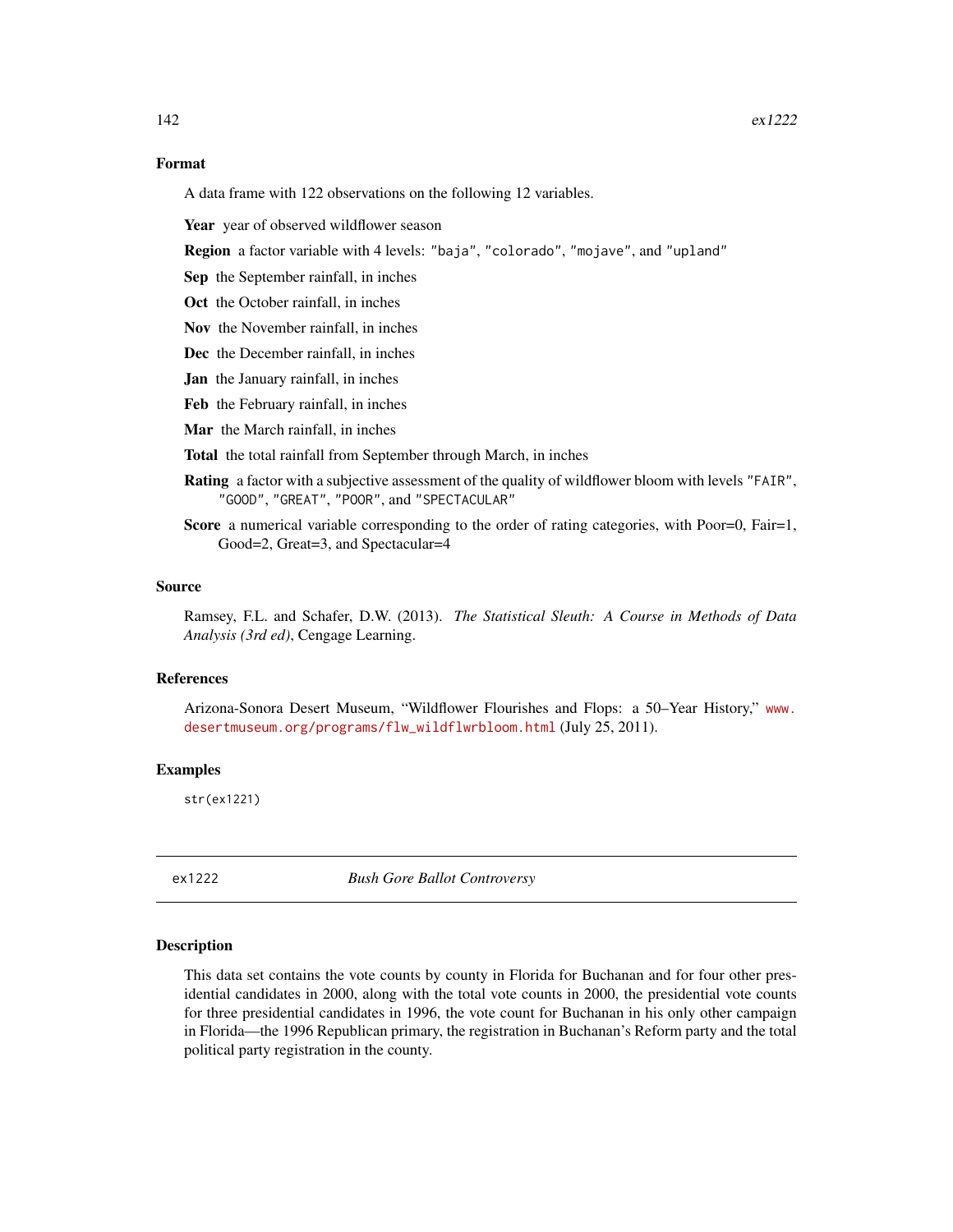## $\exp(1222)$  143

# Usage

ex1222

# Format

A data frame with 67 observations on the following 13 variables.

County a character vector indicating the county Buchanan2000 votes cast for Buchanan in 2000 presidential election Gore2000 votes cast for Gore in 2000 presidential election Bush2000 votes cast for Bush in 2000 presidential election Nader2000 votes cast for Nader in 2000 presidential election Browne2000 votes cast for Browne in 2000 presidential election Total2000 total vostes cast in 2000 presidential election Clinton96 votes cast for Clinton in 1996 presidential election Dole96 votes cast for Dole in 1996 presidential election Perot96 votes cast for Perot in 1996 presidential election Buchanan96p votes cast for Buchanan in 1996 Republican primary ReformReg the registration in Buchanan's Reform party TotalReg the total political party registration

## Source

Ramsey, F.L. and Schafer, D.W. (2013). *The Statistical Sleuth: A Course in Methods of Data Analysis (3rd ed)*, Cengage Learning.

# See Also

[ex0825](#page-117-0)

# Examples

str(ex1222)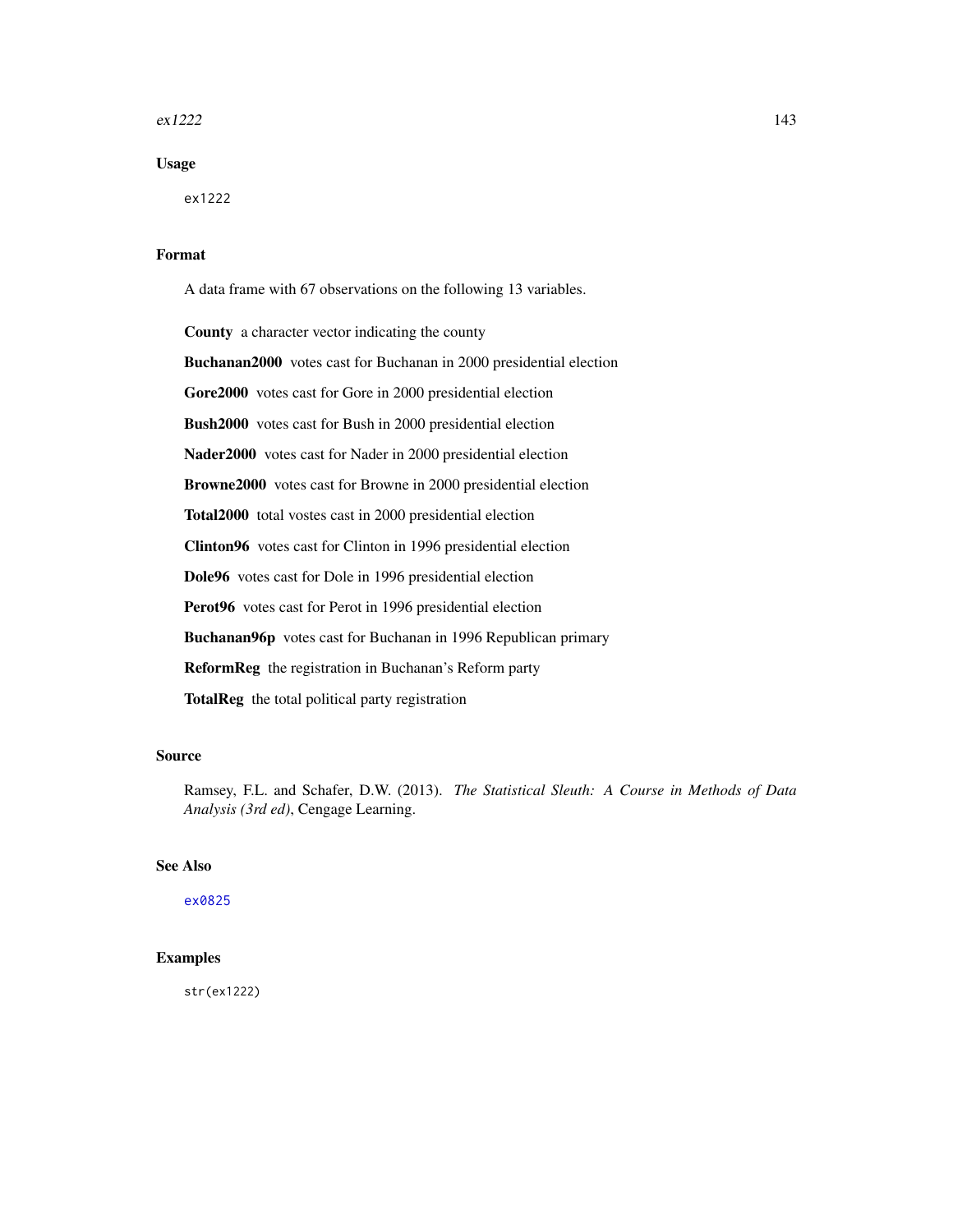<span id="page-143-0"></span>This is a subset of 2,584 individuals from the 1979 National Longitudinal Study of Youth (NLSY79) survey who were re-interviewed in 2006, who had paying jobs in 2005, and who had complete values for the variables listed below. A goal is to see whether intelligence (as measured by the ASVAB intelligence test score, AFQT, and its Components, Word, Parag, Math, and Arith) is a better predictor of 2005 income than education and socioeconomic status.

#### Usage

ex1223

# Format

A data frame with 2,584 observations on the following 32 variables.

- Subject the subject identification number
- Imagazine a variable taking on the value 1 if anyone in the respondent's household regularly read magazines in 1979, otherwise 0
- Inewspaper a variable taking on the value 1 if anyone in the respondent's household regularly read newspapers in 1979, otherwise 0
- Ilibrary a variable taking on the value 1 if anyone in the respondent's household had a library card in 1979, otherwise 0

MotherEd mother's years of education

FatherEd father's years of education

FamilyIncome78 family's total net income in 1978

**Race**  $1 =$  Hispanic,  $2 =$  Black,  $3 =$  Not Hispanic or Black

Gender a factor with levels "female" and "male"

Educ years of education completed by 2006

Science score on the General Science test in 1981

Arith score on the Arithmetic Reasoning test in 1981

Word score on the Word Knowledge Test in 1981

Parag score on the Paragraph Comprehension test in 1981

Numer score on the Numerical Operations test in 1981

Coding score on the Coding Speed test in 1981

Auto score on the Automotive and Shop test in 1981

Math score on the Mathematics Knowledge test in 1981

Mechanic score on the Electronics Information test in 1981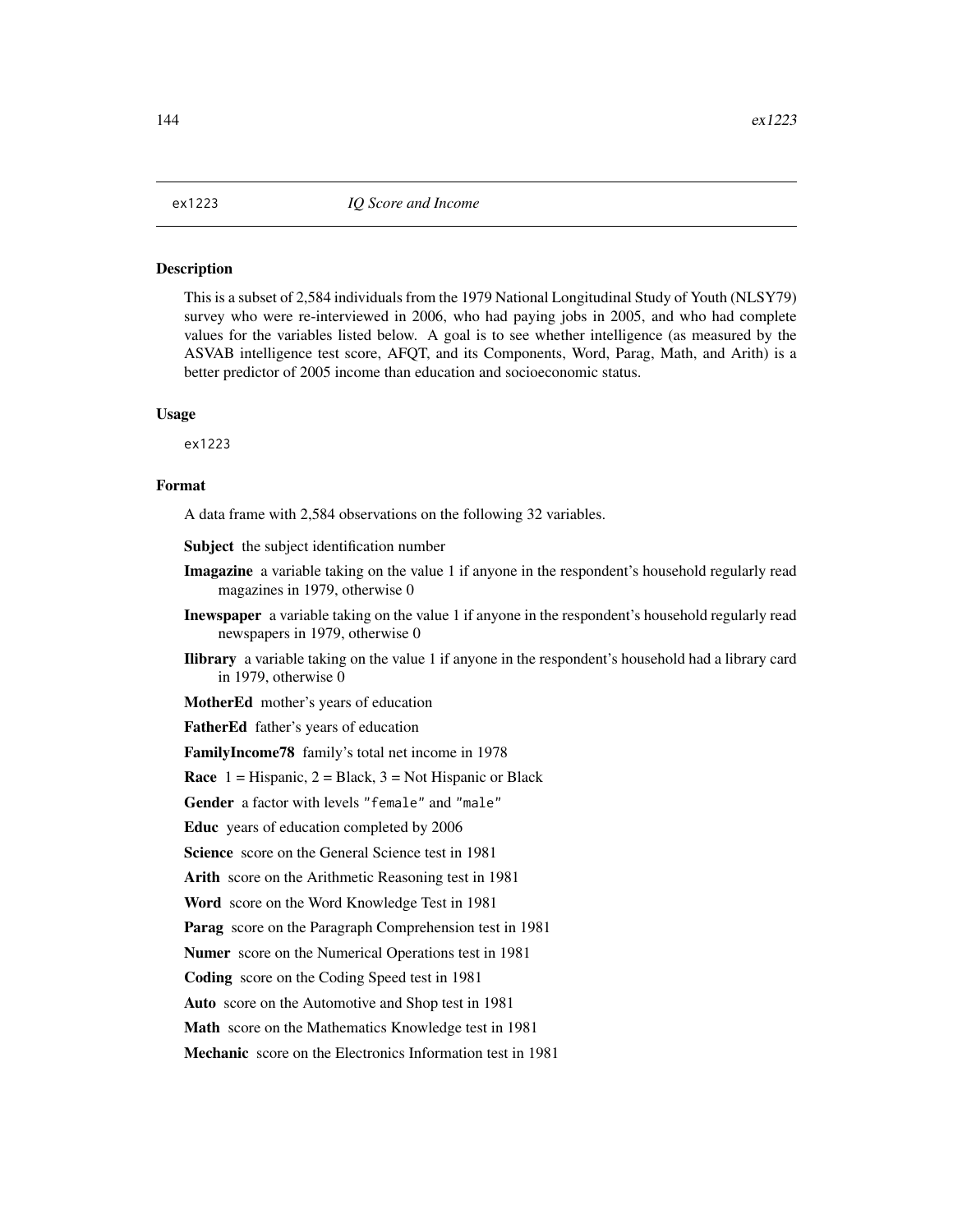Elec score on the Paragraph Comprehension test in 1981 AFQT percentile score on the AFQT intelligence test in 1981 Income2005 total annual income in 2005 Esteem1 self reported answer to 1st self esteem question, 2005 Esteem2 self reported answer to 2md self esteem question, 2005 Esteem3 self reported answer to 3rd self esteem question, 2005 Esteem4 self reported answer to 4th self esteem question, 2005 Esteem5 self reported answer to 5th self esteem question, 2005 Esteem6 self reported answer to 6th self esteem question, 2005 Esteem7 self reported answer to 7th self esteem question, 2005 Esteem8 self reported answer to 8th self esteem question, 2005 Esteem9 self reported answer to 9th self esteem question, 2005 Esteem10 self reported answer to 10th self esteem question, 2005

#### Source

Ramsey, F.L. and Schafer, D.W. (2013). *The Statistical Sleuth: A Course in Methods of Data Analysis (3rd ed)*, Cengage Learning.

# References

National Longitudinal Survey of Youth, U.S. Bureau of Labor Statistics, [http://www.bls.gov/](http://www.bls.gov/nls/home.htm) [nls/home.htm](http://www.bls.gov/nls/home.htm) (May 8, 2008).

#### See Also

[ex0222](#page-86-0), [ex0330](#page-90-0), [ex0331](#page-91-0), [ex0524](#page-99-0), [ex0525](#page-100-0), [ex0828](#page-119-0), [ex0923](#page-125-0), [ex1033](#page-132-0)

#### Examples

str(ex1223)

ex1225 *Gender Differences in Wages*

# **Description**

These data are weekly earnings for 9,835 Americans surveyed in the March 2011 Current Population Survey (CPS). What evidence is there from these data that males tend to receive higher earnings than females with the same values of the other variables? By how many dollars or by what percent does the male distribution exceed the female distribution?

## Usage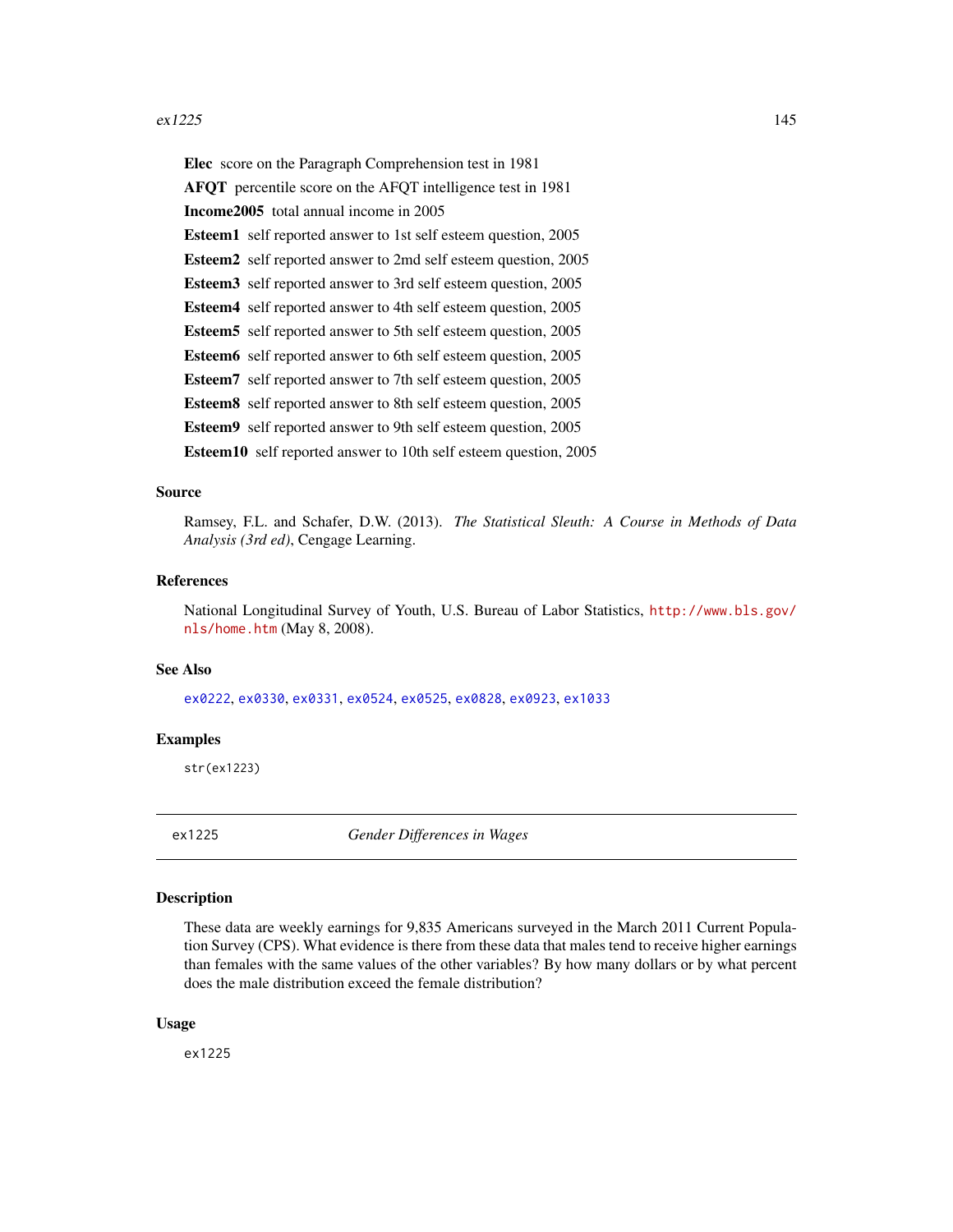## Format

A data frame with 9,835 observations on the following 9 variables.

Region a factor with levels "Midwest", "Northeast", "South", and "West"

MetropolitanStatus a a factor with levels "Metropolitan", "Not Identified", and "Not Metropolitan"

Age age in years

Sex a factor with levels "Female" and "Male"

MaritalStatus a factor with levels "Married" and "NotMarried"

EdCode a numerical variable representing educational attainment, with higher numbers corresponding to higher educational categories

Education a factor with 16 levels of educational category

JobClass a a factor with levels "FedGov", "LocalGov", "Private",and "StateGov"

WeeklyEarnings weekly wages in U.S. dollars

# Source

Ramsey, F.L. and Schafer, D.W. (2013). *The Statistical Sleuth: A Course in Methods of Data Analysis (3rd ed)*, Cengage Learning.

### References

U.S. Bureau of Labor Statistics and U.S. Bureau of the Census: Current Population Survey, March 2011 <http://www.bls.gov/cps/data.htm> July 25, 2011.

#### Examples

str(ex1225)

ex1317 *Dinosaur Extinctions—An Observational Study*

#### **Description**

About 65 million years ago, the dinosaurs suffered a mass extinction virtually overnight (in geologic time). Among many clues, one that all scientists regard as crucial is a layer of iridium-rich dust that was deposited over much of the earth at that time. The theory is that an event like a volcanic eruption or meteor impact caused a massive dust cloud that blanketed the earth for years killing off animals and their food sources. Dataset has Iridium depths by type of deposit.

#### Usage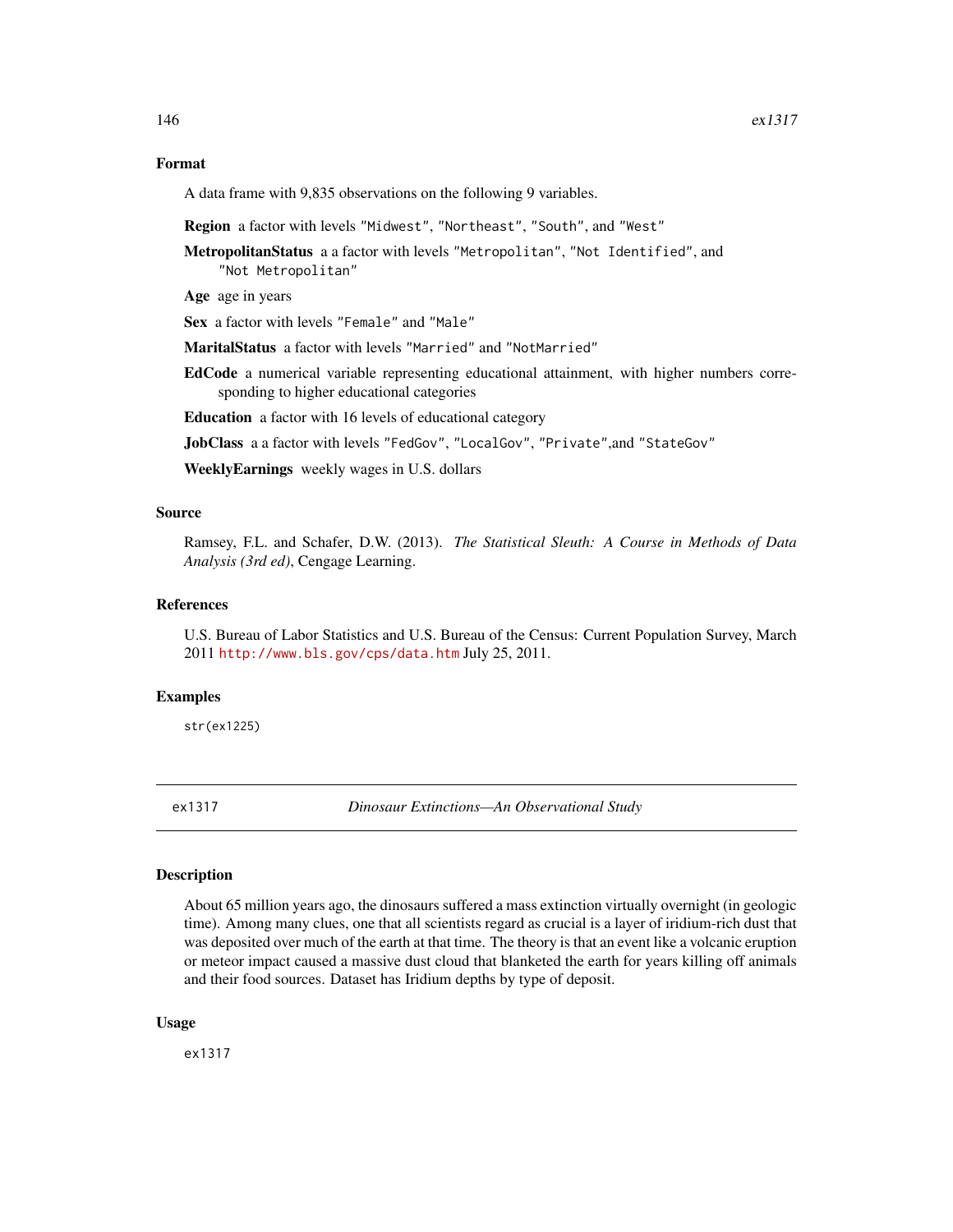#### $ex1319$  147

# Format

A data frame with 28 observations on the following 3 variables.

Iridium Iridium in samples (ppt)

Strata a factor with levels "Limestone" and "Shale"

**DepthCat** a factor with six levels:  $"1", "2", \ldots, "6"$ 

## Source

Ramsey, F.L. and Schafer, D.W. (2013). *The Statistical Sleuth: A Course in Methods of Data Analysis (3rd ed)*, Cengage Learning.

## References

Alvarez, W. and Asaro, F. (1990). What Caused the Mass Extinction? An Extraterrestrial Impact, *Scientific American* 263(4): 76–84.

Courtillot, E. (1990). What Caused the Mass Extinction? A Volcanic Eruption. *Scientific American*  $263(4): 85-92.$ 

# Examples

str(ex1317)

<span id="page-146-0"></span>

ex1319 *Nature—Nurture*

# **Description**

A 1989 study investigated the effect of heredity and environment on intelligence. Data are the IQ scores for adopted children whose biological and adoptive parents were categorized either in the highest or the lowest socioeconomic status category.

#### Usage

ex1319

## Format

A data frame with 38 observations on the following 3 variables.

IQ IQ scores of adopted children

Adoptive a factor with levels "High" and "Low"; the socioeconomic status of the adoptive parents

Biological a factor with levels "High" and "Low"; the socioeconomic status of the biological parents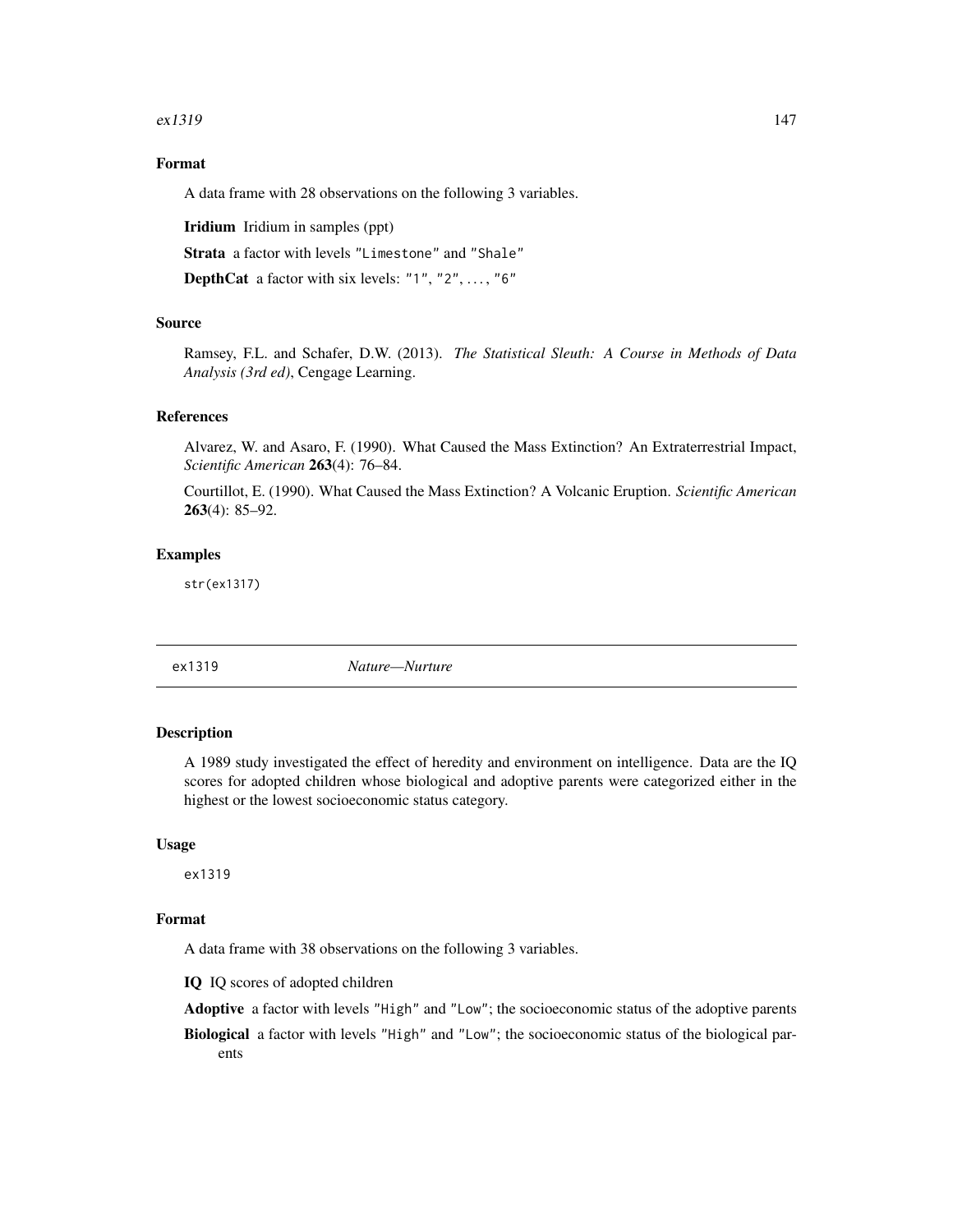#### Source

Ramsey, F.L. and Schafer, D.W. (2013). *The Statistical Sleuth: A Course in Methods of Data Analysis (3rd ed)*, Cengage Learning.

#### References

Capron, C. and Duyme, M. (1991). Children's IQ's and SES of Biological and Adoptive Parents in a Balanced Cross-fostering Study, *European Bulletin of Cognitive Psychology* 11(3): 323–348.

#### See Also

[ex1605](#page-159-0)

## Examples

str(ex1319)

| ex1320 |       |  |  | Gender Differences in Performance on Mathematics Achievement |
|--------|-------|--|--|--------------------------------------------------------------|
|        | Tests |  |  |                                                              |

#### Description

Data set on 861 ACT Assessment Mathematics Usage Test scores from 1987. The test was given to a sample of high school seniors who met one of three profiles of high school mathematics course work: (a) Algebra I only; (b) two Algebra courses and Geometry; and (c) two Algebra courses, Geometry, Trigonometry, Advanced Mathematics and Beginning Calculus.

These data were generated from summary statistics for one particular form of the test as reported by Doolittle (1989).

#### Usage

ex1320

# Format

A data frame with 861 observations on the following 3 variables.

Sex a factor with levels "female" and "male"

Background a factor with levels "a", "b" and "c"

Score ACT mathematics test score

## Source

Ramsey, F.L. and Schafer, D.W. (2013). *The Statistical Sleuth: A Course in Methods of Data Analysis (3rd ed)*, Cengage Learning.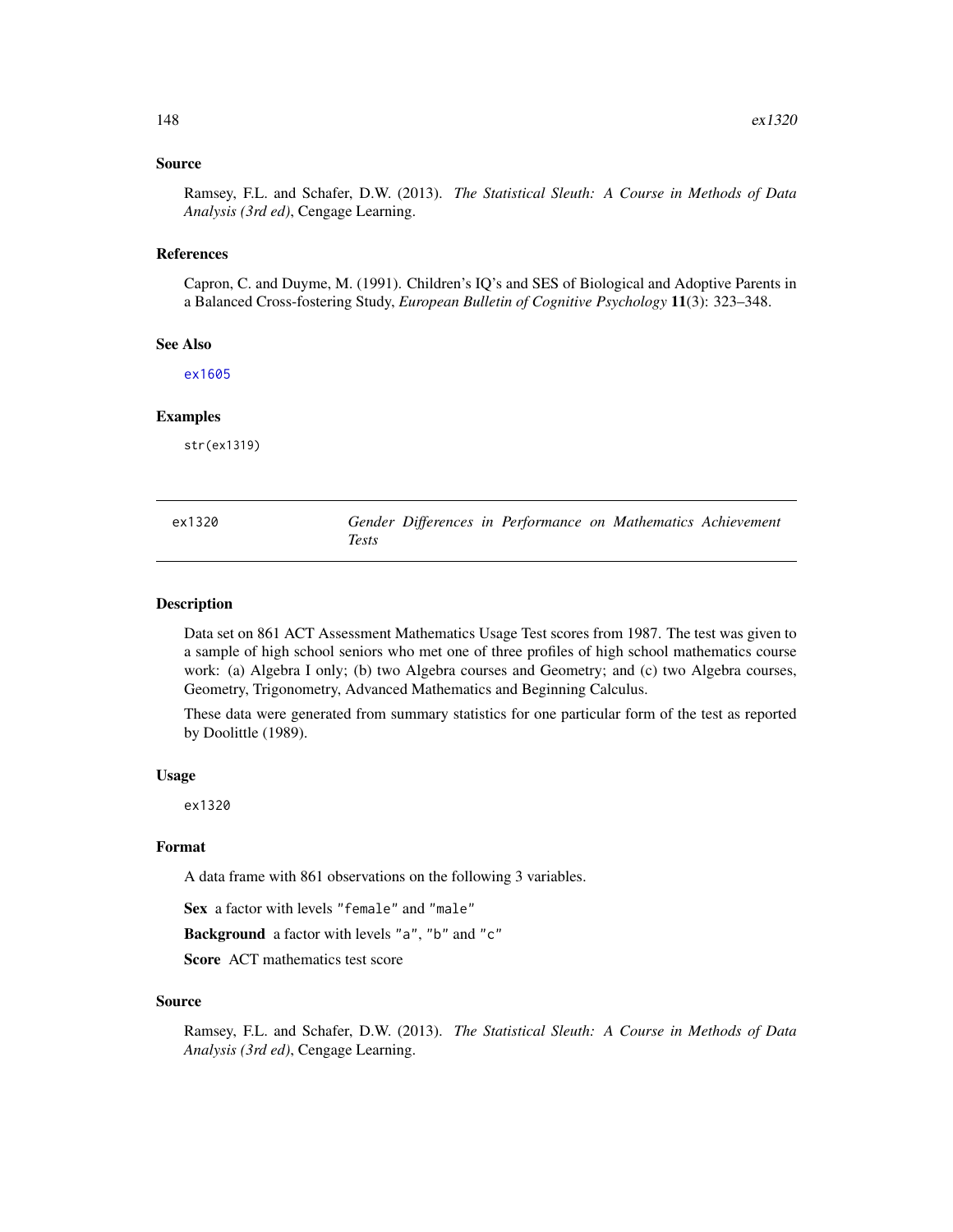#### $ex1321$  149

# References

Doolittle, A.E. (1989). Gender Differences in Performance on Mathematics Achievement Items, *Applied Measurement in Education* 2(2): 161–177.

#### Examples

str(ex1320)

ex1321 *Pygmalion*

#### **Description**

A data set simulated to match the summary statistics and conclusions from Rosenthal and Jacobson's Pygmalion study on elementary school students. The researchers assigned students at random to a pygmalion or control treatment group. They supplied information to the teachers of those in the pygmalion group with the false information that an intelligence test had indicated that the student was likely to excel. The researchers wished to see if the change in intelligence test scores for the students tended to be larger for those students labeled as likely to excel.

#### Usage

ex1321

#### Format

A data frame with 320 observations on the following 5 variables.

Student a student identification number

Grade the student's grade, 1 through 6

Class a factor with 17 levels "1a", "1b", and so on, to indicate the 17 distinct teacher/classrooms.

- Treatment a factor with levels "pygmalion" and "control" corresponding to whether the researchers had told the teacher that the student was "likely to succeed" or not
- Gain the intelligence test score taken at the end of the school year minus the intelligence test score taken at the begging of the school year

#### Source

Ramsey, F.L. and Schafer, D.W. (2013). *The Statistical Sleuth: A Course in Methods of Data Analysis (3rd ed)*, Cengage Learning.

# References

Rosenthal, R. and Jacobson, L. 1968, *Pygmalion in the Classroom: Teacher Expectation and Pupil's Intellectual Development*, Holt, Rinehart, and Winston, Inc.

# Examples

str(ex1321)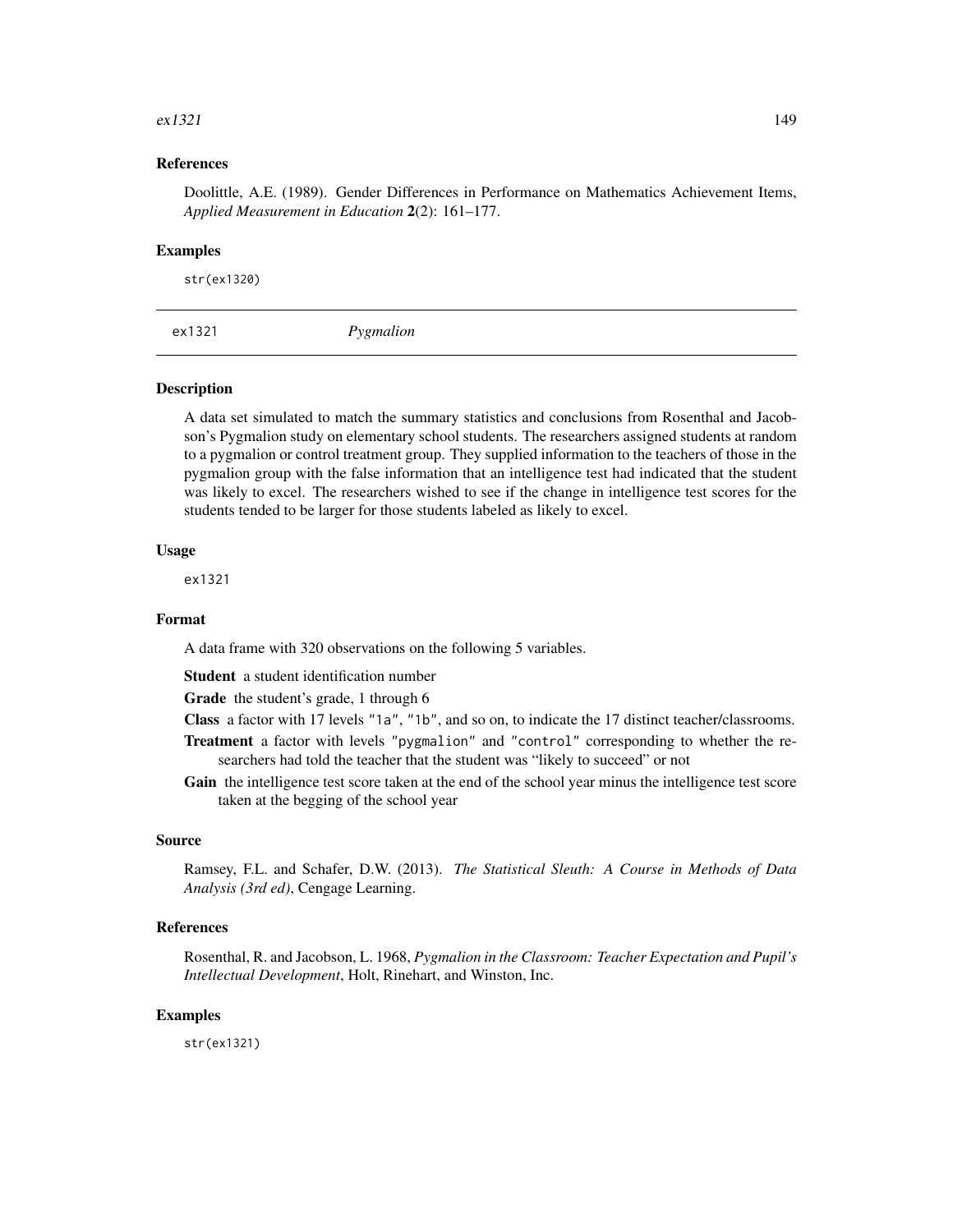<span id="page-149-0"></span>

Researchers designed an experiment to investigate how delivery of brain cancer antibody is influenced by tumor size, antibody molecular weight, blood-brain barrier disruption, and delivery route.

#### Usage

ex1416

# Format

A data frame with 36 observations on the following 6 variables.

Agent a factor with levels "AIB", "DEX7" and "MTX"

Treatment a factor with levels "BD" and "NS"

Route a factor with levels "IA" and "IV"

DaysPost days after inoculation

BAT concentration of antibody in the part of the brain around the tumor

LH concentration of antibody in the unaffected part of the brain

## Source

Ramsey, F.L. and Schafer, D.W. (2013). *The Statistical Sleuth: A Course in Methods of Data Analysis (3rd ed)*, Cengage Learning.

# References

Barnett, P.A., Roman-Goldstain, S., Ramsey, F., McCormick, C.I., Sexton, G., Szumowski, J. and Neuwelt, E.A. (1995). Differential Permeability and Quantitative MR Imaging of a Human Lung Carcinoma Brain Xenograft in the Nude Rat, *American Journal of Pathology* 146(2): 436–449.

# See Also

[case1102](#page-35-0), [ex1417](#page-150-0)

#### Examples

str(ex1416)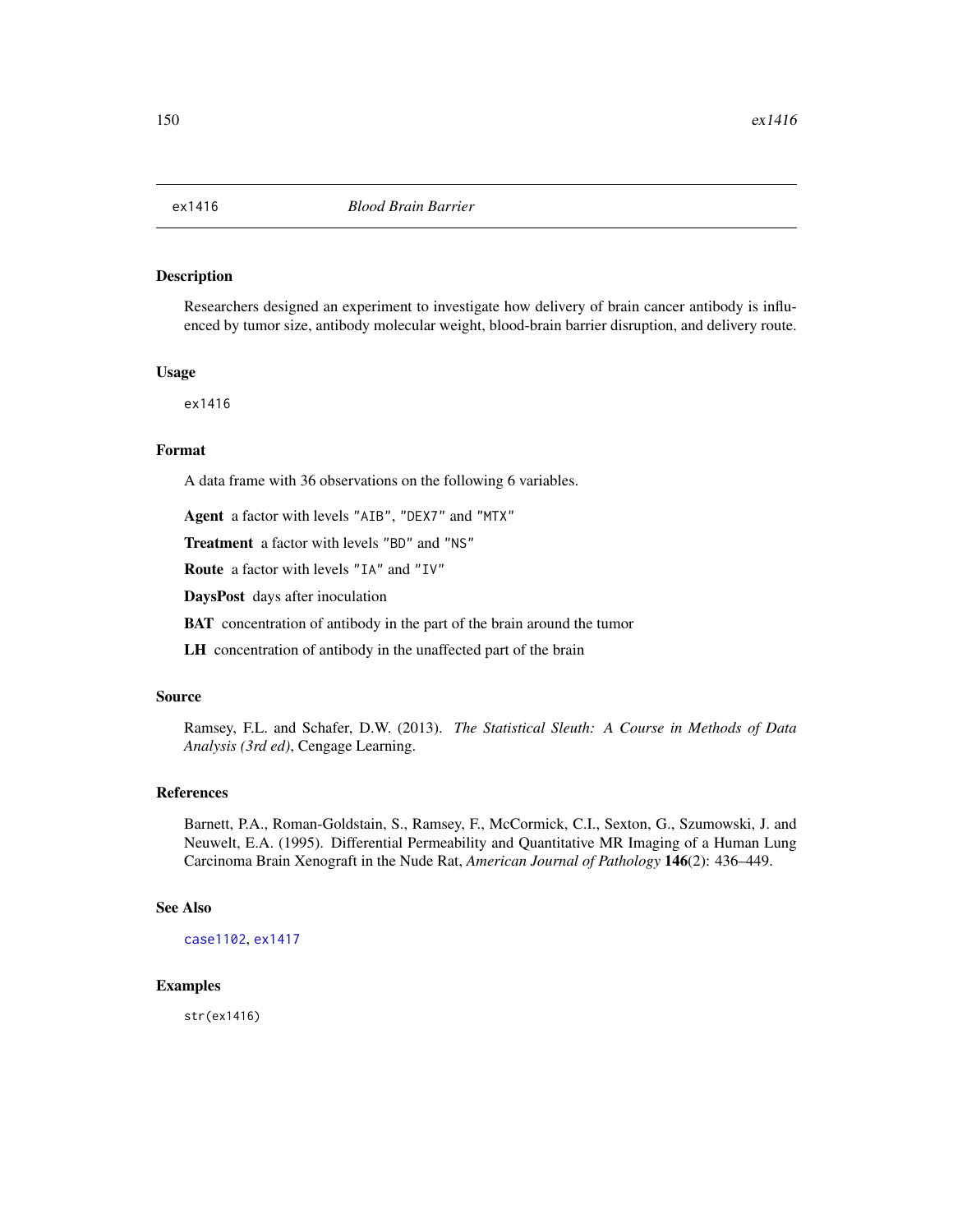<span id="page-150-0"></span>

Researchers designed an experiment to investigate how delivery of brain cancer antibody is influenced by tumor size, antibody molecular weight, blood-brain barrier disruption, and delivery route. The data for the first replicate of this study is in [ex1416](#page-149-0). This is the second replicate for the study.

#### Usage

ex1417

#### Format

A data frame with 36 observations on the following 6 variables.

Agent a factor with levels "AIB", "DEX70" and "MTX"

Treatment a factor with levels "BD" and "NS"

Route a factor with levels "IA" and "IV"

DaysPost days after inoculation

BAT concentration of antibody in the part of the brain around the tumor

LH concentration of antibody in the unaffected part of the brain

#### Source

Ramsey, F.L. and Schafer, D.W. (2013). *The Statistical Sleuth: A Course in Methods of Data Analysis (3rd ed)*, Cengage Learning.

# References

Barnett, P.A., Roman-Goldstain, S., Ramsey, F., McCormick, C.I., Sexton, G., Szumowski, J. and Neuwelt, E.A. (1995). Differential Permeability and Quantitative MR Imaging of a Human Lung Carcinoma Brain Xenograft in the Nude Rat, *American Journal of Pathology* 146(2): 436–449.

## See Also

[case1102](#page-35-0), [ex1416](#page-149-0)

## Examples

str(ex1417)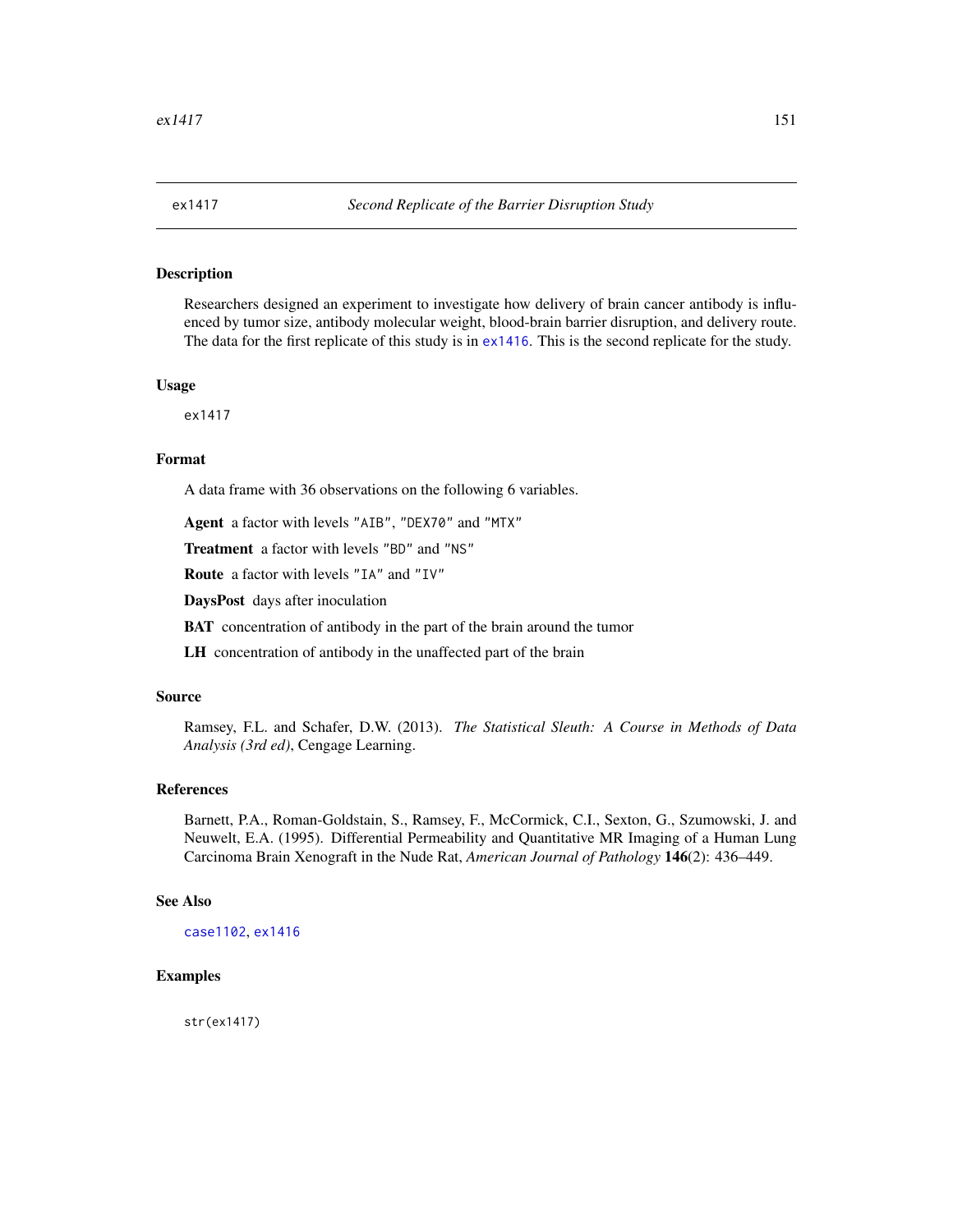These data were simulated to match the summary statistics and conclusions of Rosenthal and Fode's Clever Hans experiment. Each of 12 students trained rats to run a maze. The data set contains their number of successful runs out of 50 on each of 5 days. It also shows two summarizing statistics for each student: the overall success rate on all 5 days and the slope in the least squares regression of daily success rate (number of successes in a day divided by 50) on day. Also included are the student's response to the prior expectation of success question and the student's response to a post- experiment question about how relaxed they felt handling their rats (with higher values corresponding to more relaxed). The treatment variable shows whether or not the students were supplied with the fictitious information about whether their rats were bright or not.

## Usage

ex1419

## Format

A data frame with 12 observations on the following 12 variables.

Student a student identification number

PriorExp the student's prior expectation of rat-training success, on a scale from -10 to 10

Block a numerical variable for pairs of students grouped according to their values of PriorExp

- **Treatment** a factor with levels "bright" and "dull" corresponding to whether students were told (falsely) that their rats were bright or not
- Day1 the number of successful rat mazed runs on day 1
- Day2 the number of successful rat mazed runs on day 2

Day3 the number of successful rat mazed runs on day 3

Day4 the number of successful rat mazed runs on day 4

Day5 the number of successful rat mazed runs on day 5

Relax degree of relaxation students felt in handling their rats, on a scale from 0 to 10

Success the total proportion of successful maze runs in 5 days

Slope the slope in the least squares regression of mean daily success as a function of day, estimated for each student individually

### Source

Ramsey, F.L. and Schafer, D.W. (2013). *The Statistical Sleuth: A Course in Methods of Data Analysis (3rd ed)*, Cengage Learning.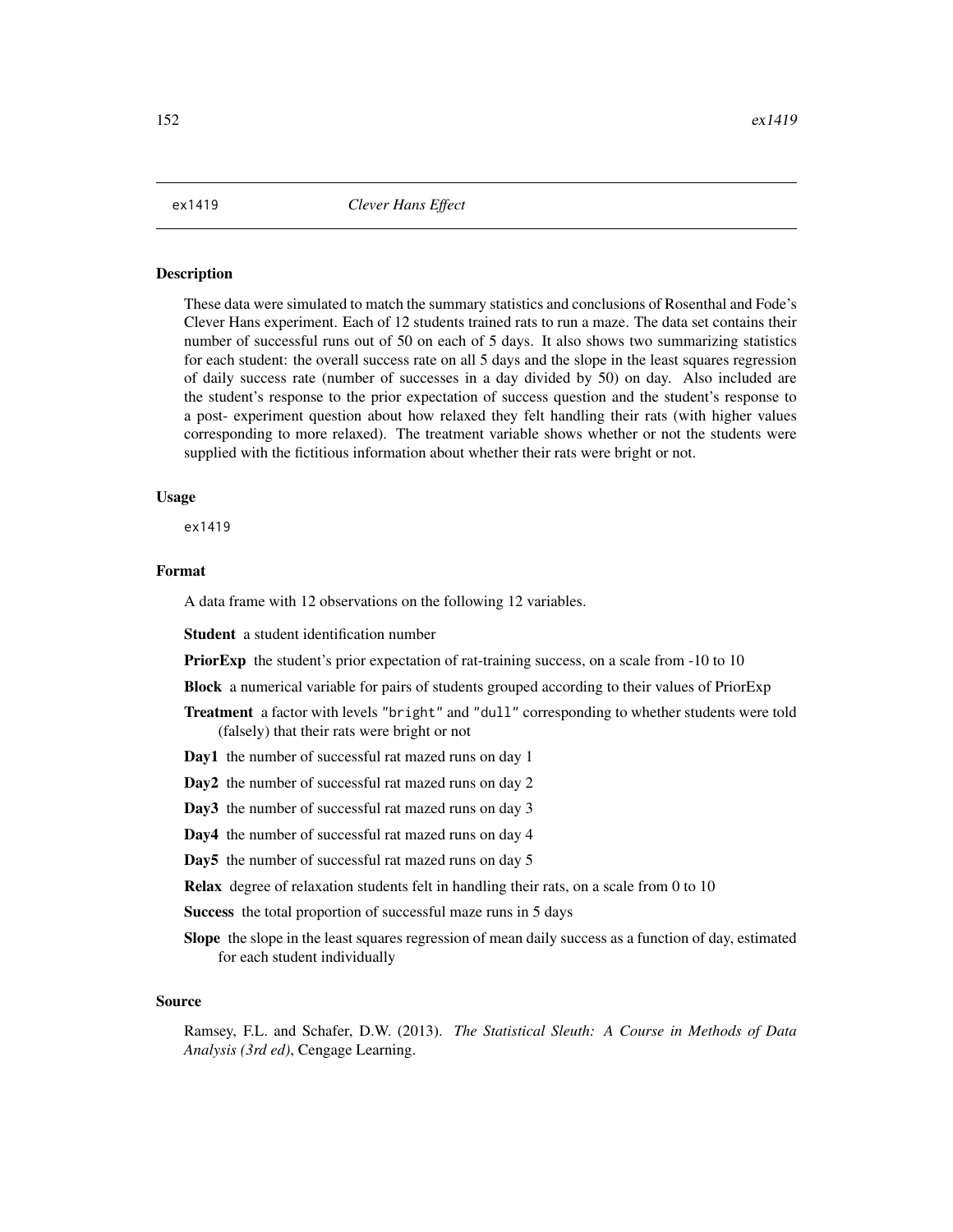#### $ex1420$  153

# References

Rosenthal, R. and Fode, K.L. (1963) The Effect of Experimenter Bias on the Performance of the Albino Rat *Behavioral Science* 8:3: 183–189.

# See Also

## [ex2120](#page-187-0)

# Examples

str(ex1419)

<span id="page-152-0"></span>ex1420 *Diet Wars*

# Description

These data are the weight losses of subjects randomly assigned to one of three diets, and these additional covariates sex, initial age, and body mass index. Is there any evidence from these data that the mean weight loss differs for the different diets, after accounting for the effect of the covariates? How big are the difference?

#### Usage

ex1420

# Format

A data frame with 272 observations on the following 6 variables.

Subject a subject identification number

Diet a factor with levels "Low-Carbohydrate", "Low-Fat"and "Mediterranean"

Sex a factor with levels "F" and "M"

Age subject's age in years

BMI body mass index in kg/squared meter

WtLoss24 weight at the end of the 24 month study minus initial weight, in kg

## Source

Ramsey, F.L. and Schafer, D.W. (2013). *The Statistical Sleuth: A Course in Methods of Data Analysis (3rd ed)*, Cengage Learning.

# See Also

[ex0623](#page-101-0), [ex1921](#page-172-0), [ex1922](#page-173-0)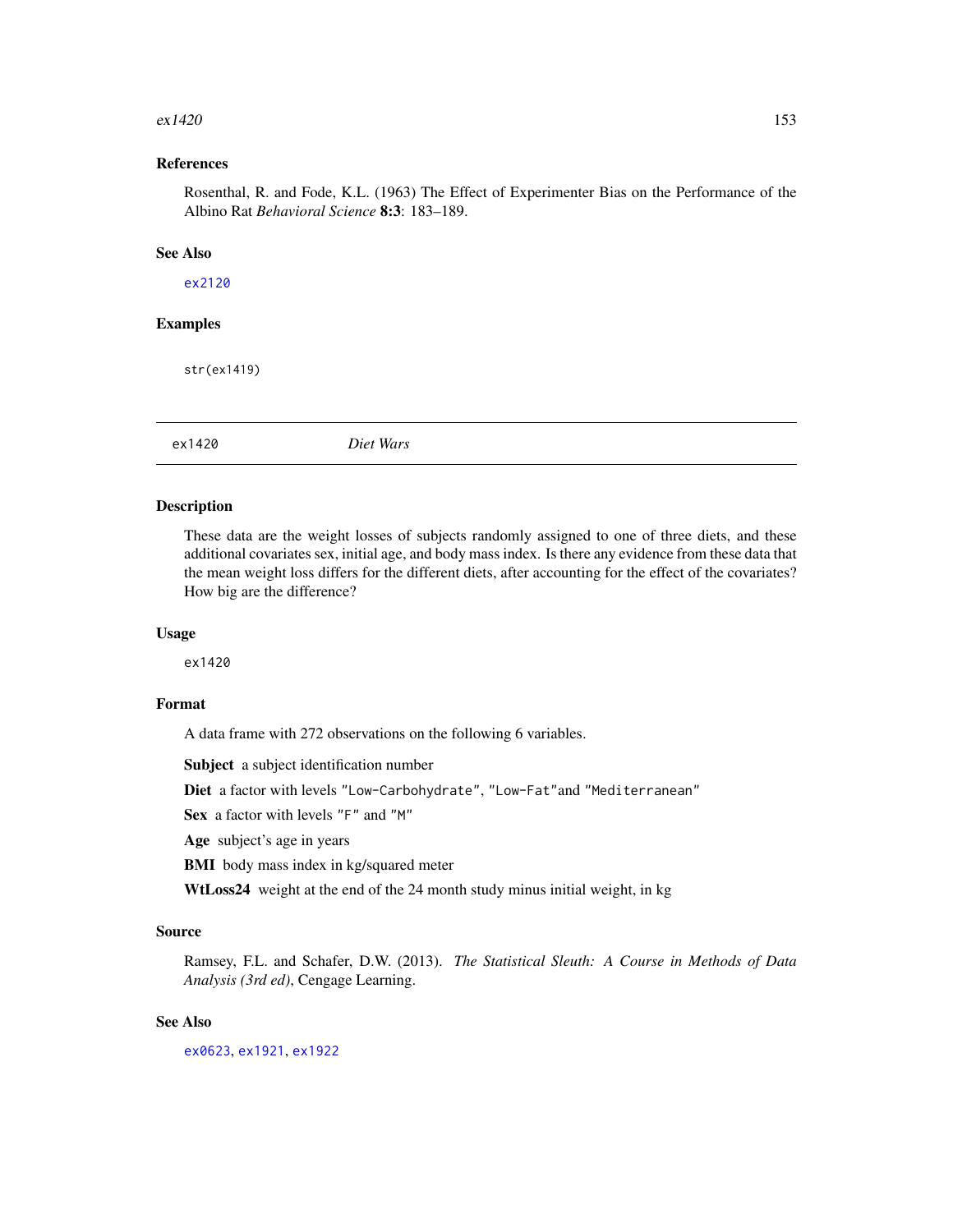# Examples

str(ex1420)

# ex1507 *Global Warming, Southern Hemisphere*

## Description

The data are the temperatures (in degrees Celsius) averaged for the southern hemisphere over a full year, for years 1850 to 2010. The 161-year average temperature has been subtracted, so each observation is the temperature difference from the series average.

#### Usage

ex1507

# Format

A data frame with 161 observations on the following 2 variables.

Year year in which yearly average temperature was computed, from 1850 to 2010

Temperature southern hemisphere temperature minus the 161-year average (degrees Celsius)

### Source

Ramsey, F.L. and Schafer, D.W. (2013). *The Statistical Sleuth: A Course in Methods of Data Analysis (3rd ed)*, Cengage Learning.

## References

Jones, P.D., D. E. Parker, T. J. Osborn, and K. R. Briffa, (2011) Global and Hemispheric Temperature Anomalies and and Marine Instrumental Records, CDIAC, [http://cdiac.ornl.gov/](http://cdiac.ornl.gov/trends/temp/jonescru/jones.html) [trends/temp/jonescru/jones.html](http://cdiac.ornl.gov/trends/temp/jonescru/jones.html), Aug 4, 2011

# Examples

str(ex1507)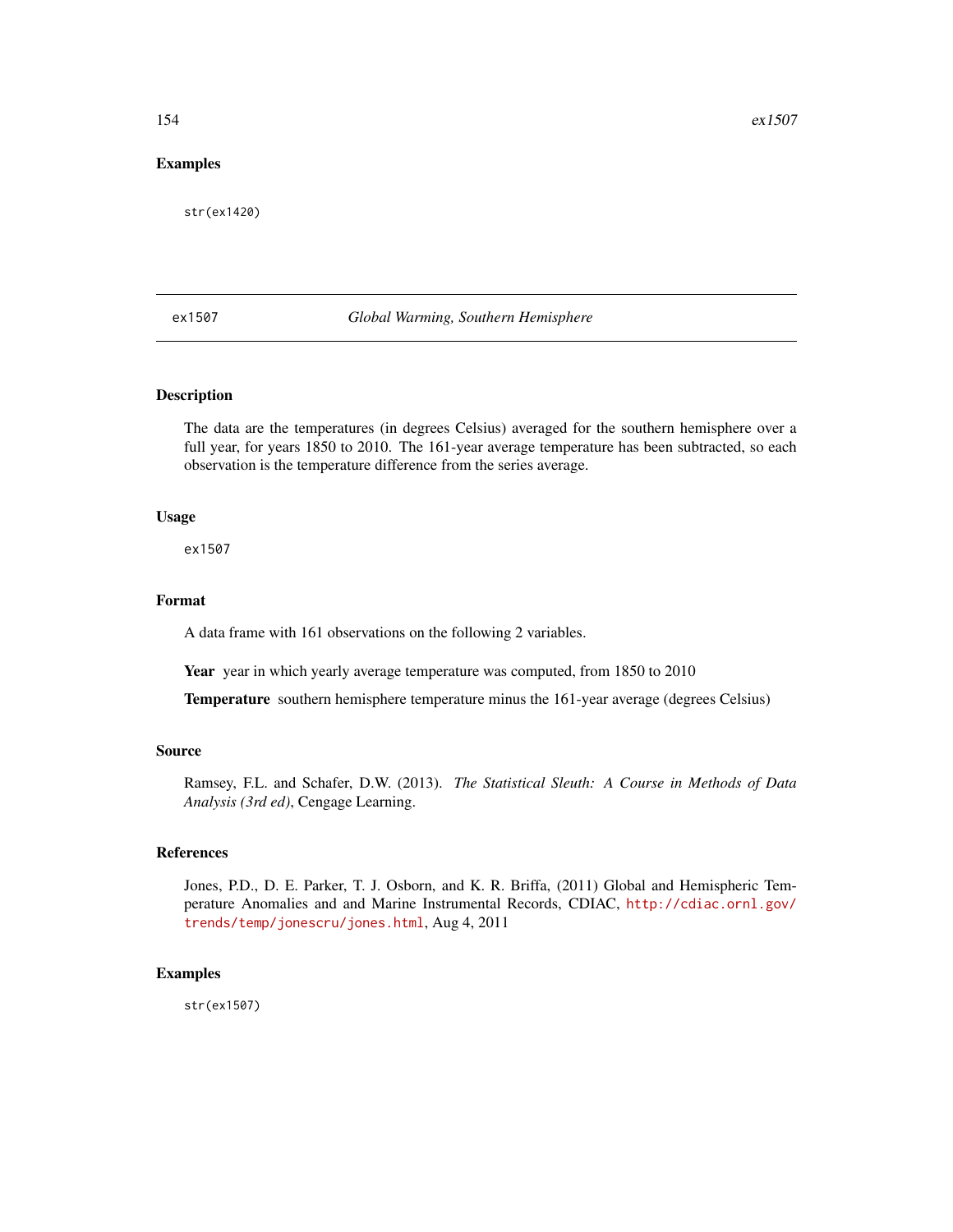The data are the annual sunspot counts in each year from 1700 to 2010.

# Usage

ex1507

# Format

A data frame with 311 observations on the following 2 variables.

Year year in which sunspots were counted, from 1700 to 2010

Sunspots the number of sunspots observed in a year

# Source

Ramsey, F.L. and Schafer, D.W. (2013). *The Statistical Sleuth: A Course in Methods of Data Analysis (3rd ed)*, Cengage Learning.

# References

SIDC-Solar Influences Dta Center, <http://sidc.oma.be/sunspot-data/> (July 15, 2011).

# Examples

str(ex1509)

ex1514 *Melanoma and Sunspot Activity—An Observational Study*

# Description

Several factors suggest that the incidence of melanoma is related to solar radiation. These data are the age-adjusted melanoma incidence among males in the Connecticut Tumor Registry and the sunspot activity, 1936-1972.

#### Usage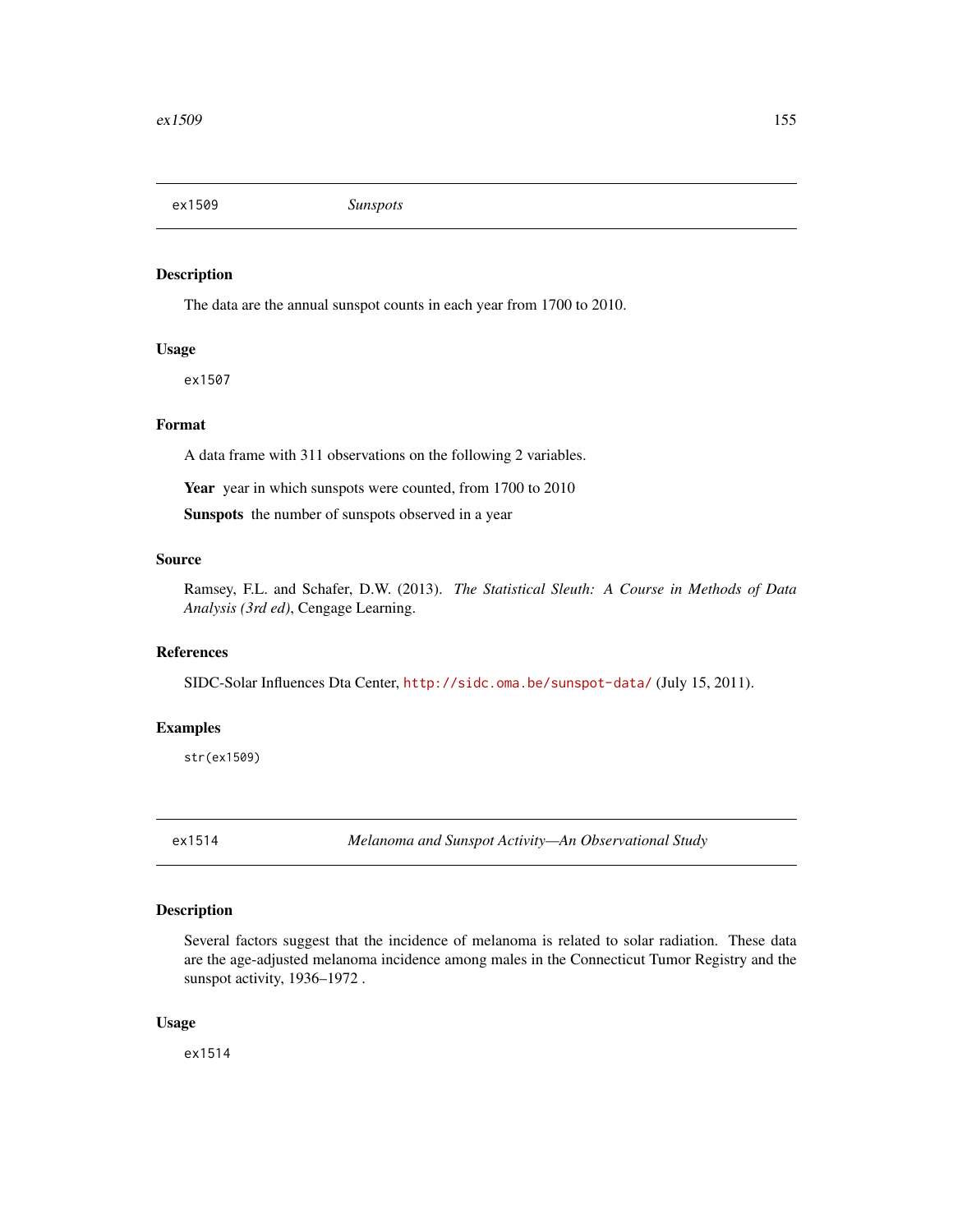# Format

A data frame with 37 observations on the following 3 variables.

## Year year

Melanoma male melanoma incidence in number of cases per 100,000 population Sunspot sunspot relative number

Source

Ramsey, F.L. and Schafer, D.W. (2013). *The Statistical Sleuth: A Course in Methods of Data Analysis (3rd ed)*, Cengage Learning.

# References

Houghton, A., Munster, E.W. and Viola, M.V. (1978). Increased Incidence of Malignant Melanoma After Peaks of Sunspot Activity, *Lancet*: 759–760.

# Examples

str(ex1514)

ex1515 *Lynx Trappings and Sunspots*

# Description

Data on the annual numbers of lynx trapped in the Mackenzie River district of northwest Canada from 1821–1934.

#### Usage

ex1515

#### Format

A data frame with 114 observations on the following 3 variables.

Year year

Lynx number of lynx trapped

Sunspots number of sunspots

# Source

Ramsey, F.L. and Schafer, D.W. (2013). *The Statistical Sleuth: A Course in Methods of Data Analysis (3rd ed)*, Cengage Learning.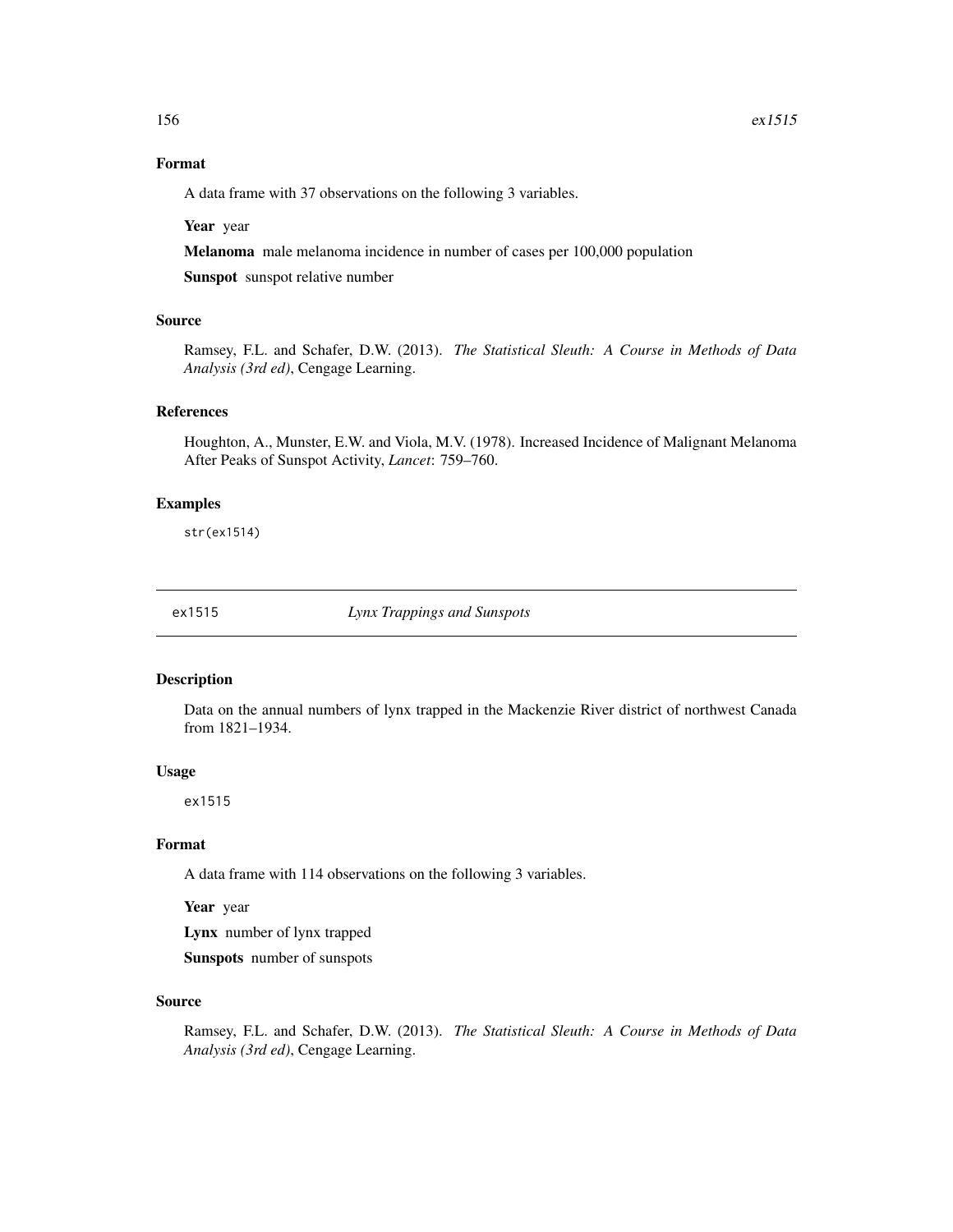#### $ex1516$  157

# References

Elston, C. and Nicholson, M. (1942). The Ten Year Cycle in Numbers of the Lynx in Canada, *Journal of Animal Ecology* 11(2): 215–244.

# Examples

str(ex1515)

ex1516 *Trends in Firearm and Motor Vehicle Deaths in the U.S.*

# Description

Data shows the number of deaths due to firearms and the number of deaths due to motor vehicle accidents in the United States between 1968 and 1993.

# Usage

ex1516

# Format

A data frame with 26 observations on the following 3 variables.

Year year

FirearmDeaths deaths due to firearms (in thousands per year)

MotorVehicleDeaths deaths due to motor vehicles (in thousands per year)

# Source

Ramsey, F.L. and Schafer, D.W. (2013). *The Statistical Sleuth: A Course in Methods of Data Analysis (3rd ed)*, Cengage Learning.

# References

Data read from a Centers for Disease Control and Prevention graph reported in *The Oregonian*, June 17, 1997.

# Examples

str(ex1516)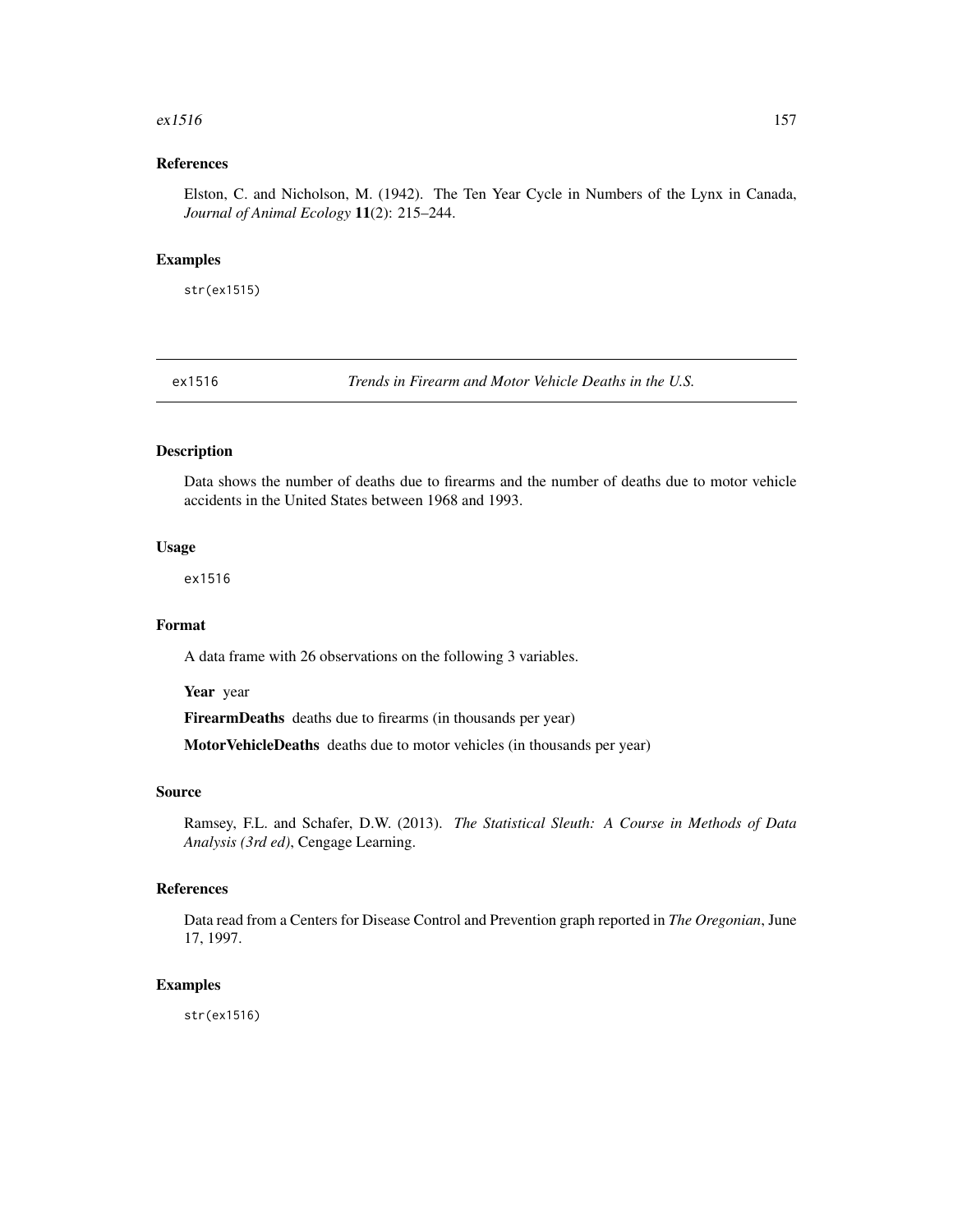The Standard and Poor's 500 stock index (S&P 500) is a benchmark of stock market performance, based on 400 industrial firms, 40 financial stocks, 40 utilities, and 20 transportation stocks. These data include the value of a \$1 investment in 1871 at the end of each year from 1871 to 1999, according to the S&P 500, assuming all dividends are reinvested. Describe the distribution of the S&P value as a function of year.

#### Usage

ex1517

# Format

A data frame with 129 observations on the following 2 variables.

Year year

S.P500Return Value of Stock at the end of the year

#### Source

Ramsey, F.L. and Schafer, D.W. (2013). *The Statistical Sleuth: A Course in Methods of Data Analysis (3rd ed)*, Cengage Learning.

## Examples

str(ex1517)

ex1518 *Effectiveness of Measles Vaccine*

## Description

The data are the number of measles cases reported in the United States for each year from 1950 to 2008. A goal is to explore the effect of the introduction of the measles vaccine in 1963 on the series mean.

## Usage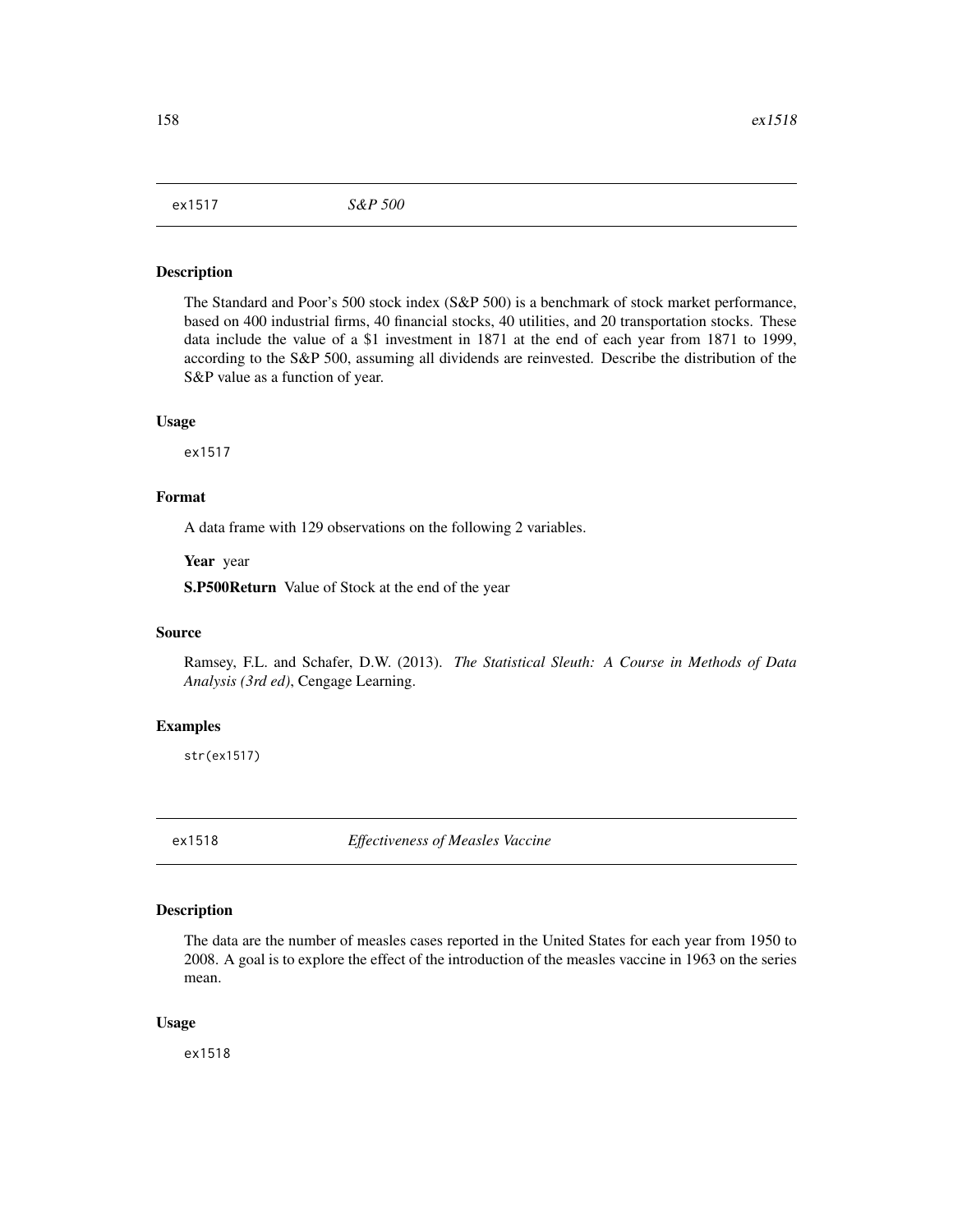#### $ex1519$  159

# Format

A data frame with 59 observations on the following 3 variables.

#### Year year

Cases number of measles cases

Vaccine a factor with levels "no" and "yes" indicating whether the measles vaccine had been licensed or not (yes for every year starting with 1963)

#### Source

Ramsey, F.L. and Schafer, D.W. (2013). *The Statistical Sleuth: A Course in Methods of Data Analysis (3rd ed)*, Cengage Learning.

#### References

Center for Disease Control,

<http://www.cdc.gov/vaccines/pubs/pinkbook/downloads/appendices/G/cases-deaths.pdf> retrieved on July 23, 2009

## Examples

str(ex1518)

ex1519 *El Nino and the Southern Oscillation*

# Description

The data are the Sea Surface Temperatures (SST) and Southern Oscillation Index (SOI) measurements from 1950 to 2010.

#### Usage

ex1519

# Format

A data frame with 732 observations on the following 4 variables.

Year year

**Month** a numerical variable for month, with  $1 =$  January

SOI the Southern Oscillation Index)

SST the Sea Surfact Temperature)

## Source

Ramsey, F.L. and Schafer, D.W. (2013). *The Statistical Sleuth: A Course in Methods of Data Analysis (3rd ed)*, Cengage Learning.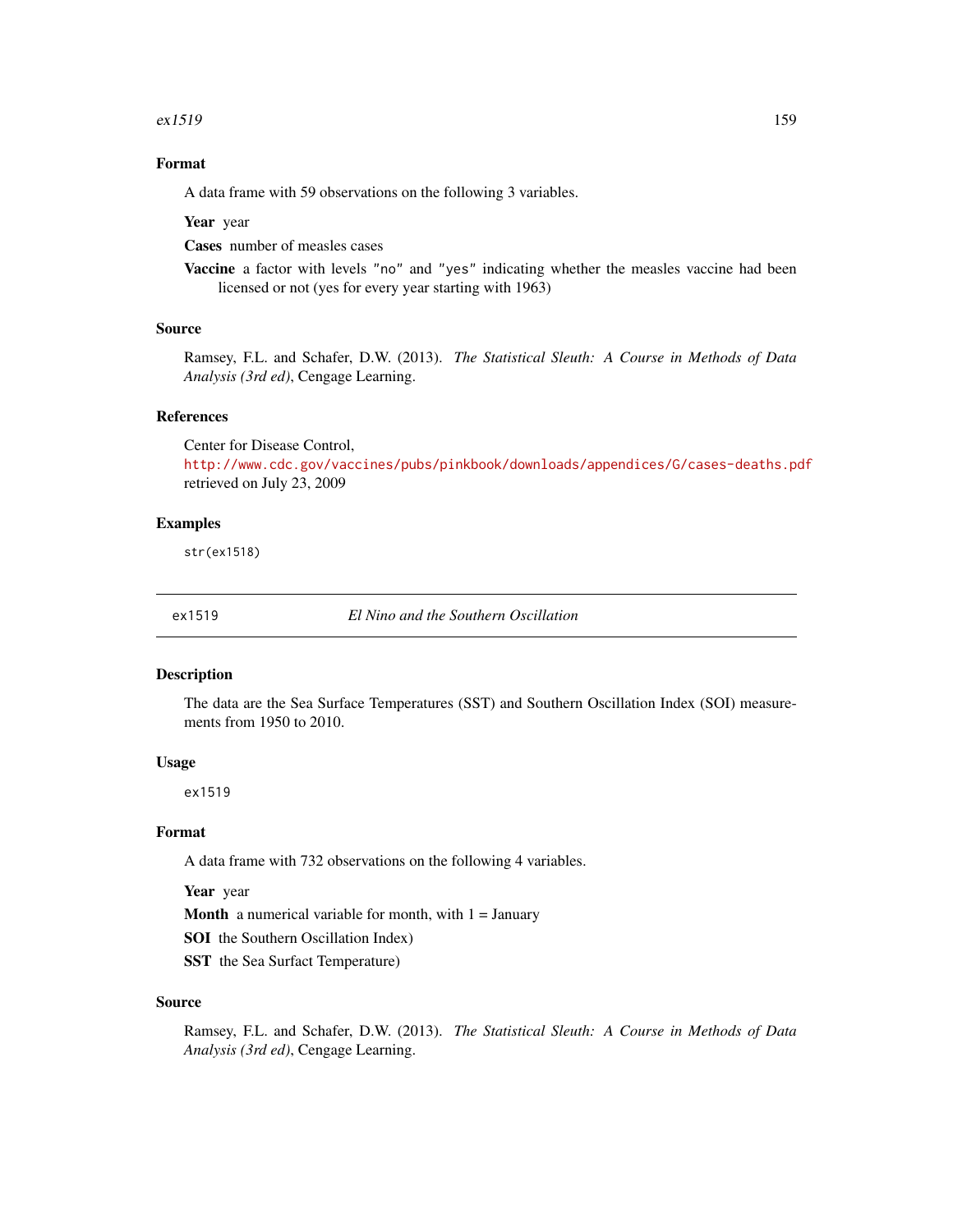#### References

U.S. National Oceanographic and Atmospheric Administration ([http://www.cpc.ncep.noaa.gov/](http://www.cpc.ncep.noaa.gov/data/indices/) [data/indices/](http://www.cpc.ncep.noaa.gov/data/indices/)).

# See Also

[case1502](#page-50-0)

# Examples

str(ex1519)

<span id="page-159-0"></span>ex1605 *Nature—Nurture*

# Description

Data are a subset from an observational, longitudinal, study on adopted children. Is child's intelligence related to intelligence of the biological mother and the intelligence of the adoptive mother?

#### Usage

ex1605

### Format

A data frame with 62 observations on the following 6 variables.

FMED adoptive (foster) mother's years of education

TMIQ biological mother's score on IQ test

Age2IQ IQ of child at age 2

Age4IQ IQ of child at age 4

Age8IQ IQ of child at age 8

Age13IQ IQ of child at age 13

# Source

Ramsey, F.L. and Schafer, D.W. (2013). *The Statistical Sleuth: A Course in Methods of Data Analysis (3rd ed)*, Cengage Learning.

# References

Skodak, M. and Skeels, H.M. (1949). A Final Follow-up Study of One Hundred Adopted Children, *Journal of Genetic Psychology* 75: 85–125.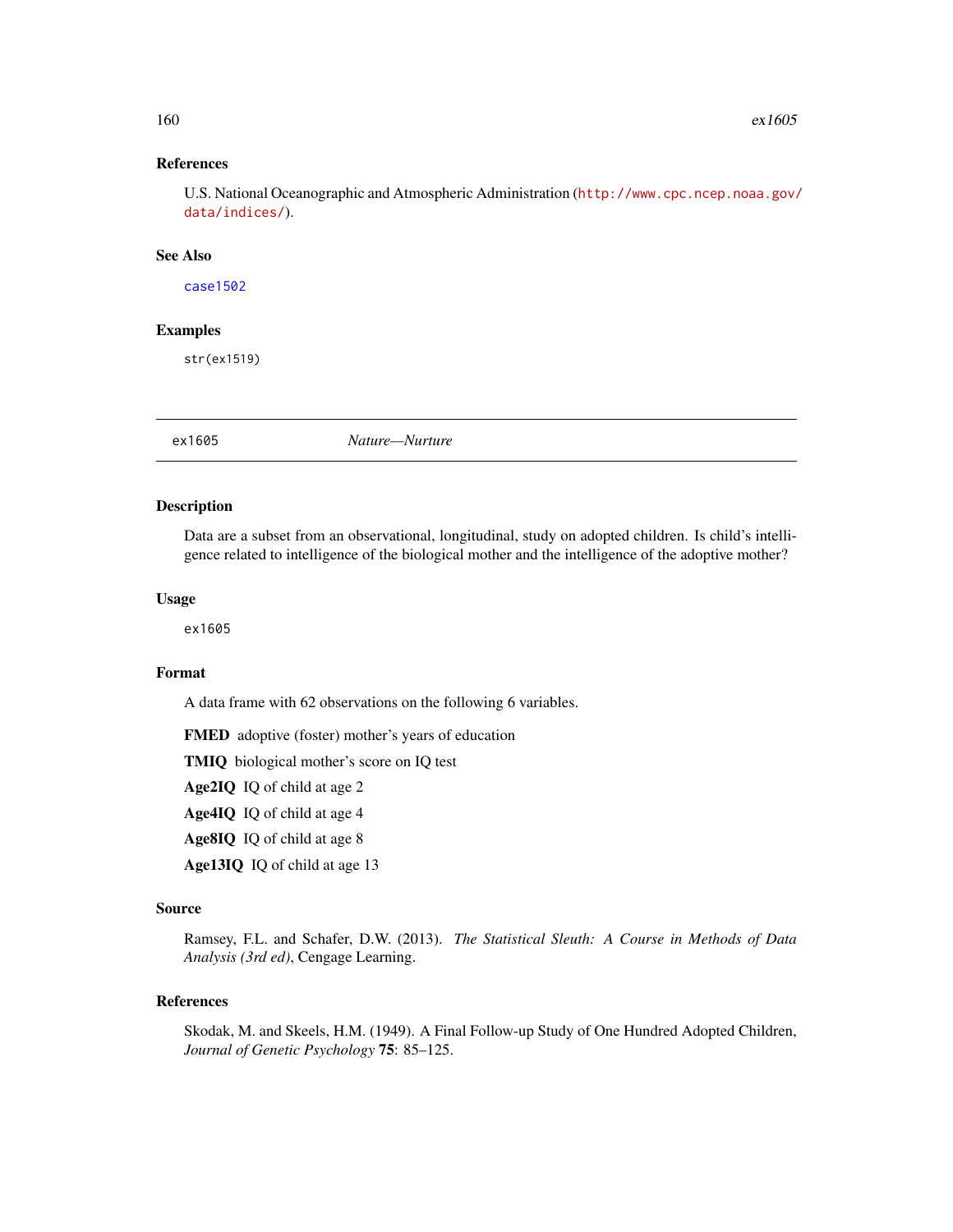#### $ex1611$  161

# See Also

[ex1319](#page-146-0)

# Examples

str(ex1605)

ex1611 *Religious Competition*

# Description

Adam Smith, in Wealth of Nations, observed that even religious monopolies become weak when they are not challenged by competition. Data to illustrate this point is from 21 countries in which the percentages of Catholics in the populations varied from a low 1.2% to a high 97.6%.

# Usage

ex1611

# Format

A data frame with 21 observations on the following 4 variables.

Country a character vector indicating the country

PctCatholic percent Catholics in the population

PriestParishRatio priest to parishioner ratio

PctIndigenous percent clergy indigenous

#### Source

Ramsey, F.L. and Schafer, D.W. (2013). *The Statistical Sleuth: A Course in Methods of Data Analysis (3rd ed)*, Cengage Learning.

#### References

Gill, A.J. (1994). Rendering unto Caesar? Religious Competition and Catholic Political Strategy in Latin America, 1962–79, *American Journal of Political Science* 38(2): 403–425.

## Examples

str(ex1611)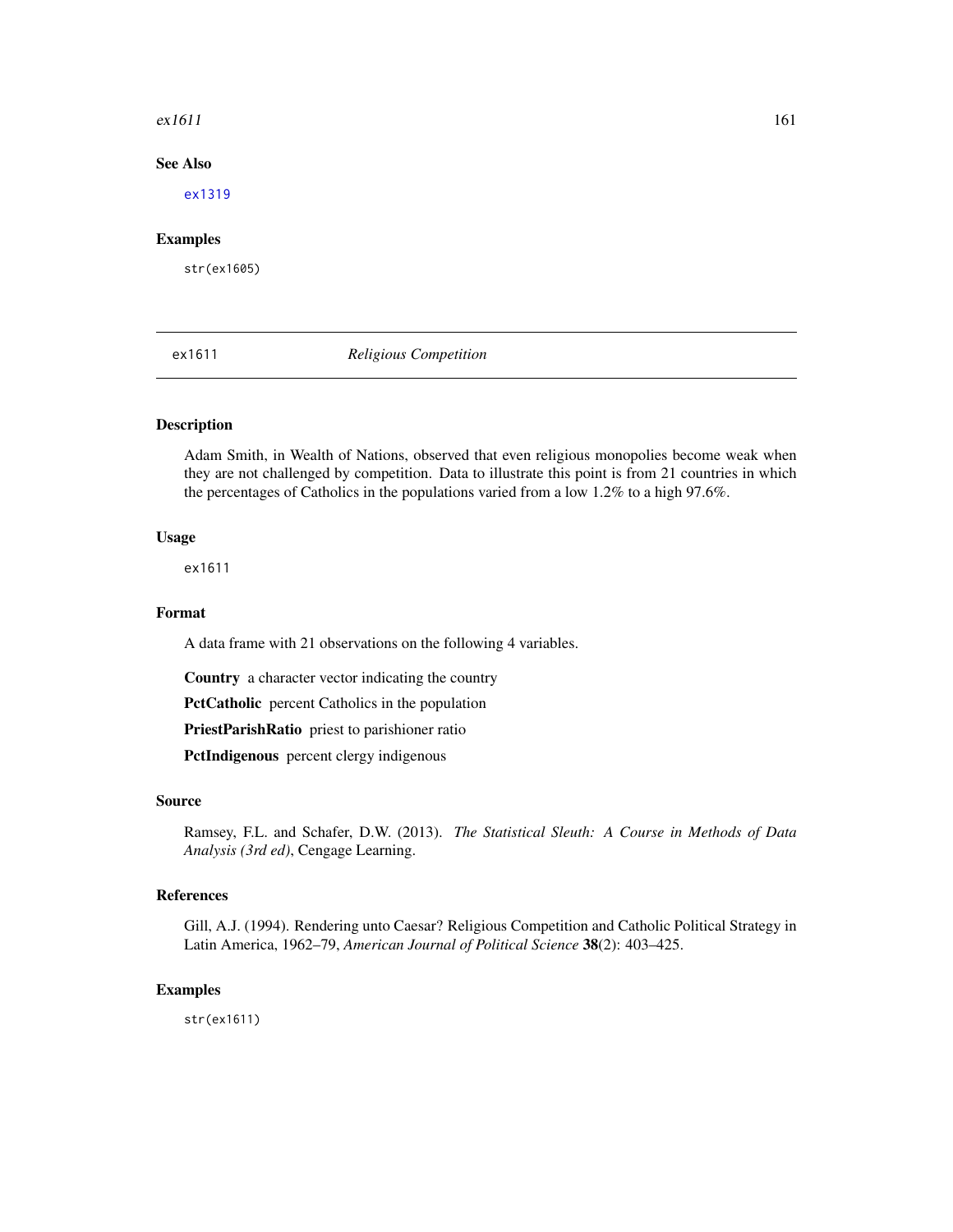Samples of effluent were divided and sent to two laboratories for testing. Data are measurements of biochemical oxygen demand and suspended solid measurements obtained for 2 sample splits from the two laboratories.

### Usage

ex1612

# Format

A data frame with 11 observations on the following 4 variables.

ComBOD biochemical oxygen demand measurements from commercial laboratory

ComSS suspended solids measurements from commercial laboratory

StaBOD biochemical oxygen demand measurements from state laboratory

StaSS suspended solids measurements from state laboratory

## Source

Ramsey, F.L. and Schafer, D.W. (2013). *The Statistical Sleuth: A Course in Methods of Data Analysis (3rd ed)*, Cengage Learning.

## References

Johnson, R.A. and Wichern, D.W. (1988). *Applied Multivariate Statistical Analysis*, Prentice-Hall.

## Examples

str(ex1612)

ex1613 *Flea Beetle Distinction*

#### Description

Data are the measurements from two very similar species of flea beetle.

## Usage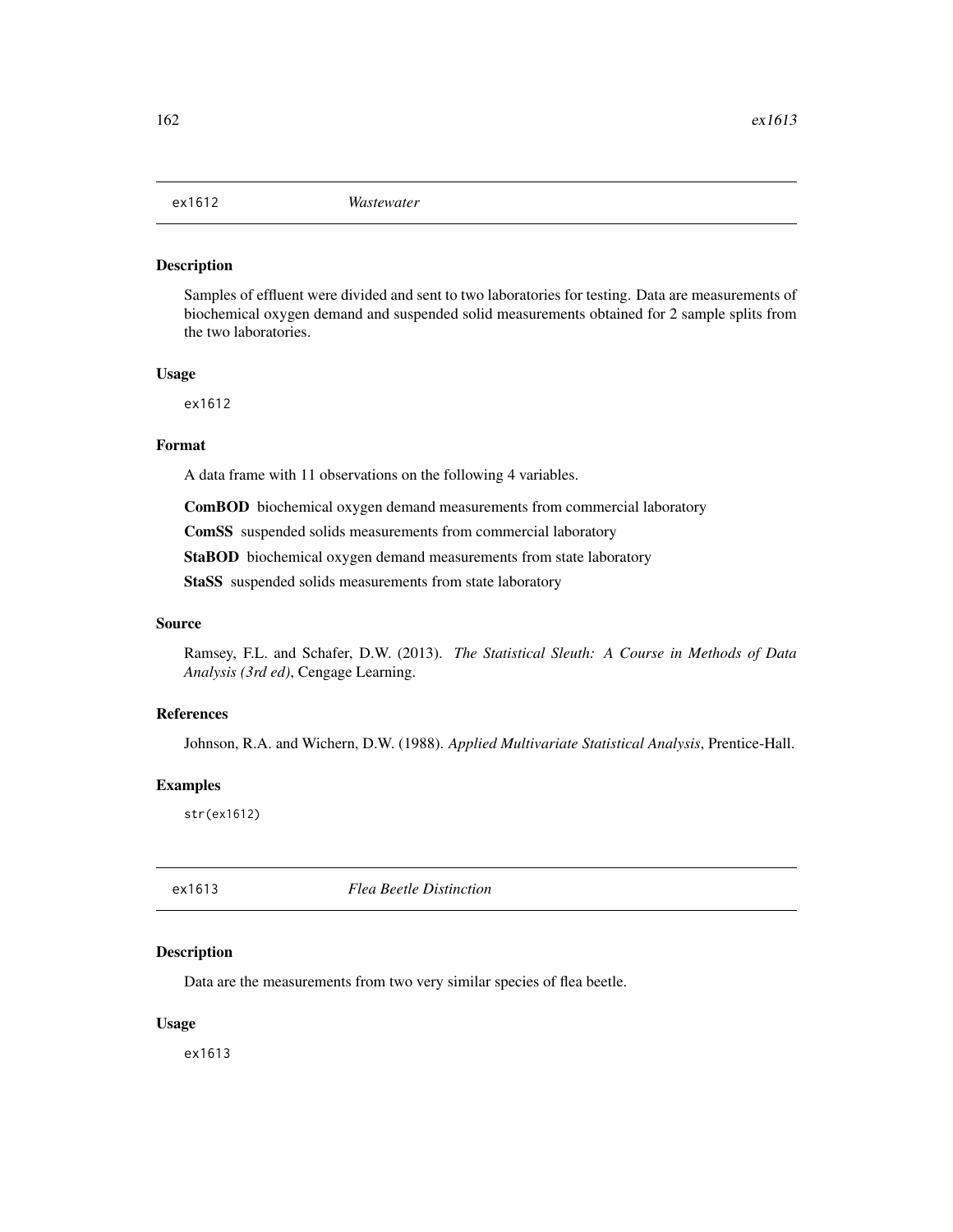#### $ex1614$  163

# Format

A data frame with 36 observations on the following 4 variables.

Specimen specimen identification number

Jnt1 measurement of first joint in micrometers

Jnt2 measurement of second joint in micrometers

Species a factor with levels "conc" and "heik"

## Source

Ramsey, F.L. and Schafer, D.W. (2013). *The Statistical Sleuth: A Course in Methods of Data Analysis (3rd ed)*, Cengage Learning.

### References

Lubischew, A.A. (1962). On the Use of Discriminant Functions in Taxonomy, *Biometrics* 18: 455– 477.

## Examples

str(ex1613)

ex1614 *Pschoimmunology*

#### Description

Recent studies in the field of psychoimmunology suggest a link exists between behavioral events and the functioning of one's immune system. Data shows the results of a study on 12 subjects who were monitored during three distinct activities. The first activity consisted of neutral activity such as reporting tasks. During the second activity, subjects listened to audiotape exercises relating to images of heaviness, warmth in the body, relaxation, suggestions to remember happy events, etc. The third activity included a nonaudio tape follow up stimulus consisting of continued relaxation as in activity 2 and a verbal discussion of the positive aspects of the audiotape.

#### Usage

ex1614

## Format

A data frame with 12 observations on the following 3 variables.

Subject subject identification number

PhaseA Interleukin-1 levels (counts per minute) from blood samples taken during activity A

PhaseB Interleukin-1 levels (counts per minute) from blood samples taken during activity B

PhaseC Interleukin-1 levels (counts per minute) from blood samples taken during activity C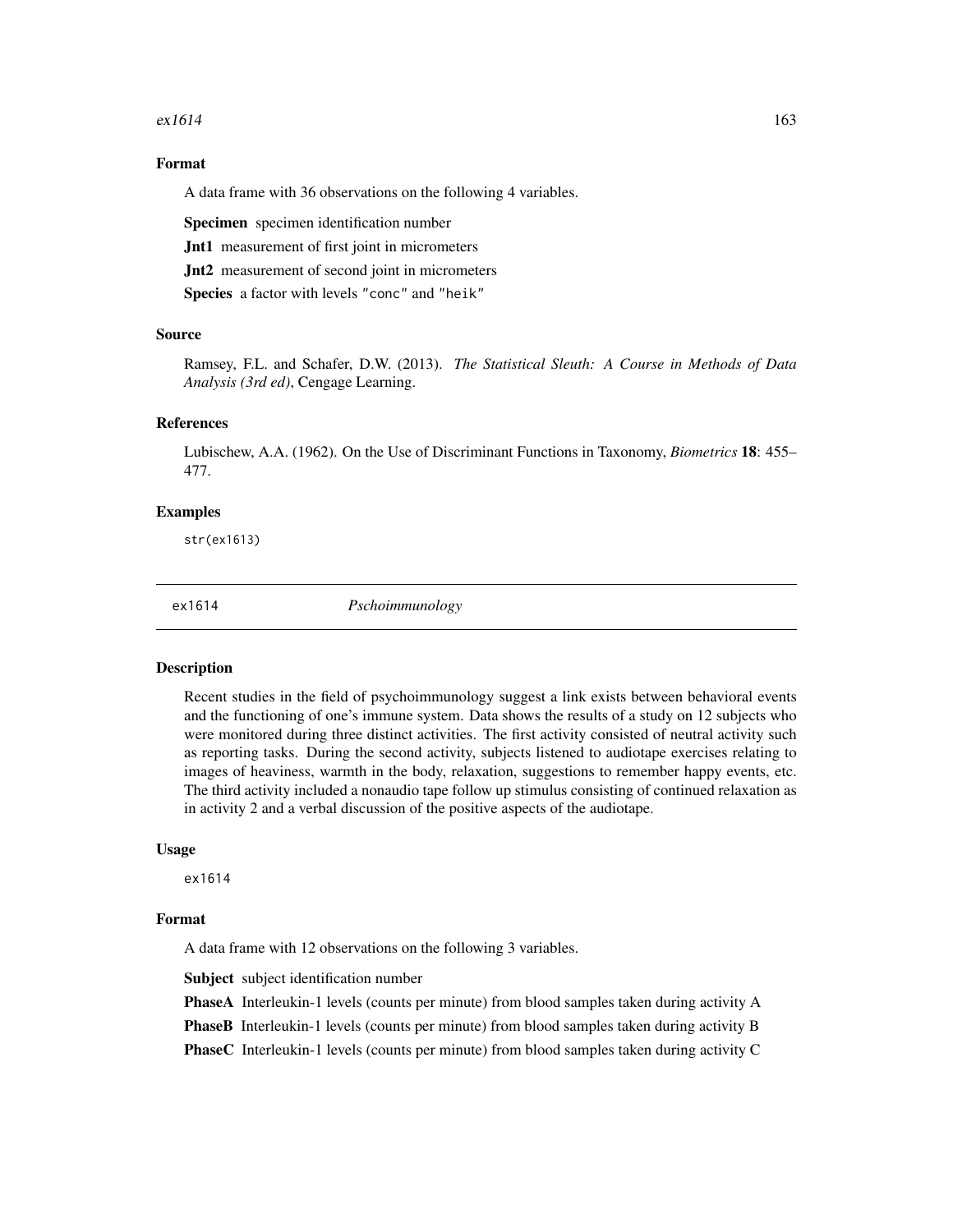## Source

Ramsey, F.L. and Schafer, D.W. (2013). *The Statistical Sleuth: A Course in Methods of Data Analysis (3rd ed)*, Cengage Learning.

#### References

Keppel, W. (1993). Effects of Behavioral Stimuli on Plasma Interleukin-1 Activity in Humans at Rest, *Journal of Clinical Psychology* 49(6): 777–785.

#### Examples

str(ex1614)

ex1615 *Trends in SAT Scores*

# Description

Data shows a partial listing of a data set with ratios of average math to average verbal SAT scores in the United States and the District of Columbia for 1989 and 1996–1999.

#### Usage

ex1615

## Format

A data frame with 51 observations on the following 6 variables.

State a character vector indicating the state

M.V.89 average MATH SAT scores divided by average VERBAL SAT score in 1989

M.V.96 average MATH SAT scores divided by average VERBAL SAT score in 1996

M.V.97 average MATH SAT scores divided by average VERBAL SAT score in 1997

M.V.98 average MATH SAT scores divided by average VERBAL SAT score in 1998

M.V.99 average MATH SAT scores divided by average VERBAL SAT score in 1999

## Source

Ramsey, F.L. and Schafer, D.W. (2013). *The Statistical Sleuth: A Course in Methods of Data Analysis (3rd ed)*, Cengage Learning.

#### Examples

str(ex1615)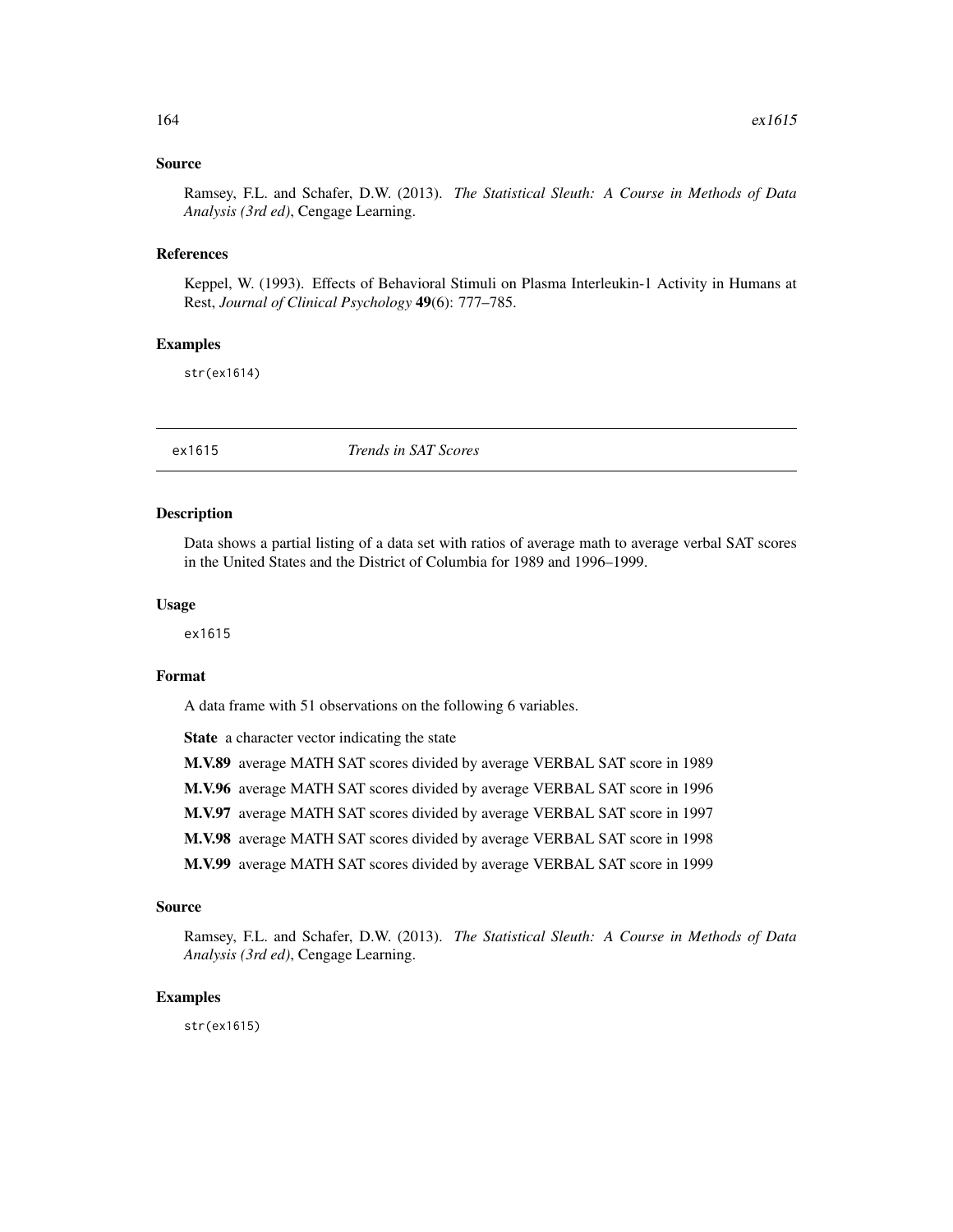In an experiment to identify genes of the plant Arabidopsis that react to a particular pathogen, researchers used RNA sequencing to produce gene profiles for a number of plants not subjected to the pathogen and several plants subjected to the pathogen. Tests comparing the distribution of gene expression in the two groups were performed for each gene individually. The data are the p-values from all these tests. The goal is to use a identify a set of genes that differentially express in the two groups, subject to some specified value for expected false discovery rate, such as 5%.

### Usage

ex1620

# Format

A data frame with 20,245 observations on the following 3 variables.

Gene an identification number for genes

GeneName a character variable with the name of the gene

**pValue** the p-value from a test that the mean expression level for the gene differs in the two groups (ignoring multiple testing)

# Source

Ramsey, F.L. and Schafer, D.W. (2013). *The Statistical Sleuth: A Course in Methods of Data Analysis (3rd ed)*, Cengage Learning.

# References

Chang, J, Department of Botany and Plant Pathology, Oregon State University, personnal communication.

## Examples

str(ex1620)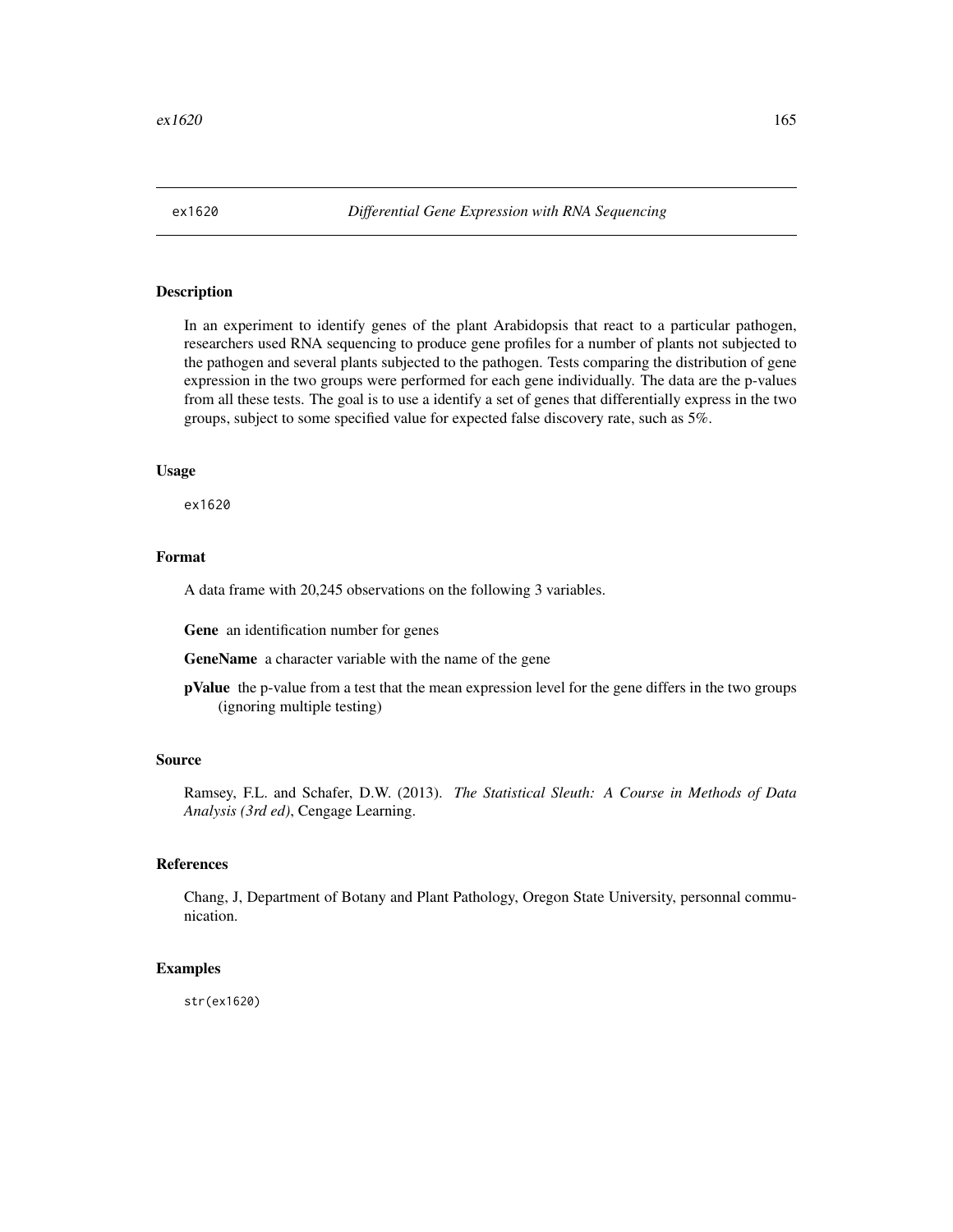## ex1708 *Pig Fat*

### Description

Actual pig fat and measurements of pig fat from magnetic resonance images at 13 locations for 12 pigs.

# Usage

ex1708

#### Format

A data frame with 12 observations on the following 14 variables.

Fat actual pig fat (in percent)

M1 magnetic resonance image at location 1

M2 magnetic resonance image at location 2

M3 magnetic resonance image at location 3

M4 magnetic resonance image at location 4

M5 magnetic resonance image at location 5

M6 magnetic resonance image at location 6

M7 magnetic resonance image at location 7

M8 magnetic resonance image at location 8

M9 magnetic resonance image at location 9

M10 magnetic resonance image at location 10

M11 magnetic resonance image at location 11

M12 magnetic resonance image at location 12

M13 magnetic resonance image at location 13

#### Source

Ramsey, F.L. and Schafer, D.W. (2013). *The Statistical Sleuth: A Course in Methods of Data Analysis (3rd ed)*, Cengage Learning.

# References

Glasbey, C.A and Flowler, P.A. (1992). Regression Models Fitted Using Conditional Independence to Estimate Pig Fatness from Magnetic Resonance Images, *The Statistician* 41(2): 179–184.

## Examples

str(ex1708)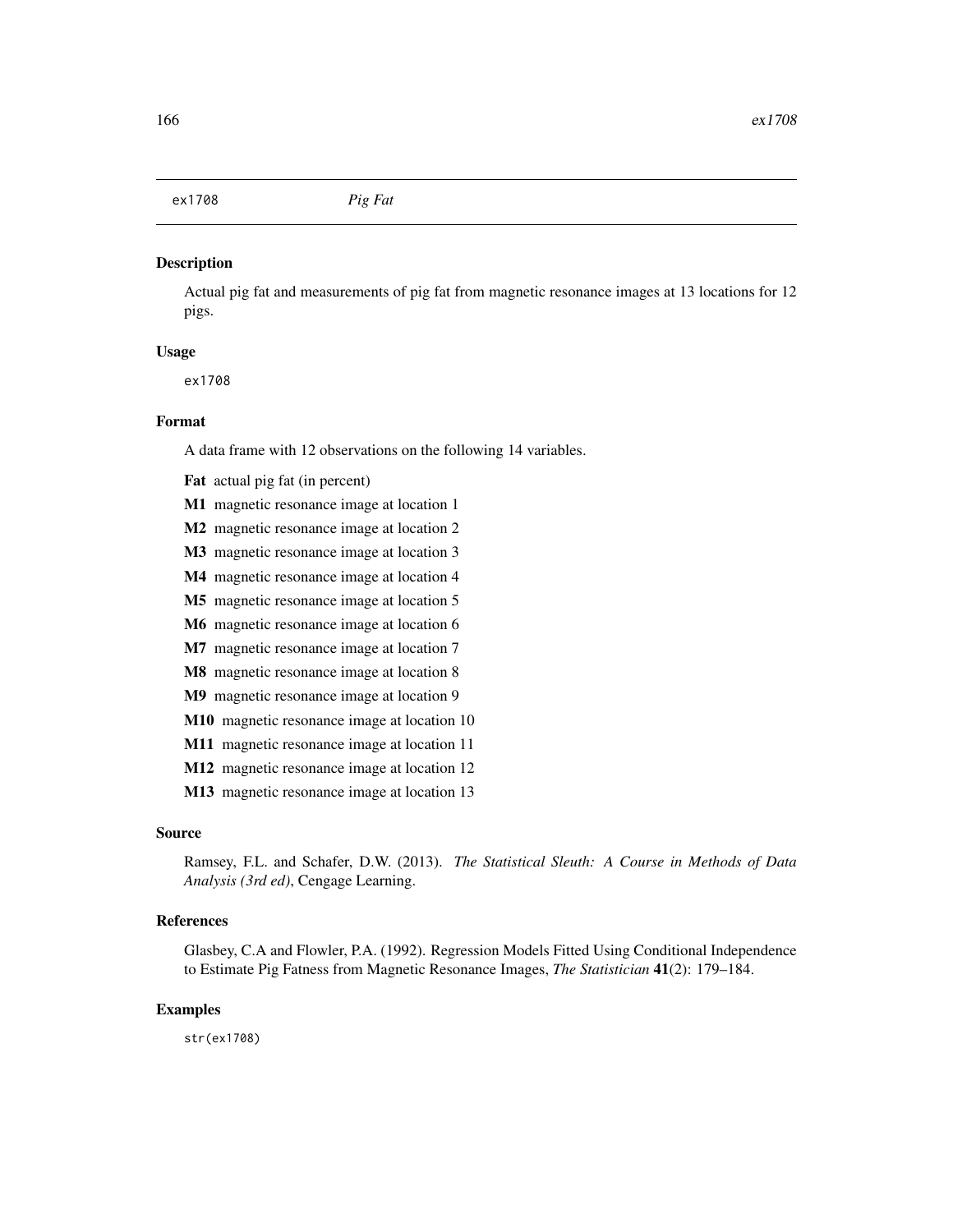Data show measures that differ among denominations of American Protestant and Catholic churches.

## Usage

ex1715

#### Format

A data frame with 18 observations on the following 6 variables.

Denomination a character vector indicating the church denomination

Distinct distinctiveness (strictness of discipline on a seven point scale)

Attend average percentage of weeks that individuals attended a church meeting (% weekly)

NonChurch average number of secular organisations to which members belong

PctStrong average percentage of members that describe themselves as being strong church members  $(\% )$ 

AnnInc average income of members (US\$)

# Source

Ramsey, F.L. and Schafer, D.W. (2013). *The Statistical Sleuth: A Course in Methods of Data Analysis (3rd ed)*, Cengage Learning.

## References

Iannaccone, L.R. (1994). Why Strict Churches Are Strong, *American Journal of Sociology* 99(5): 1180–1211.

# Examples

str(ex1715)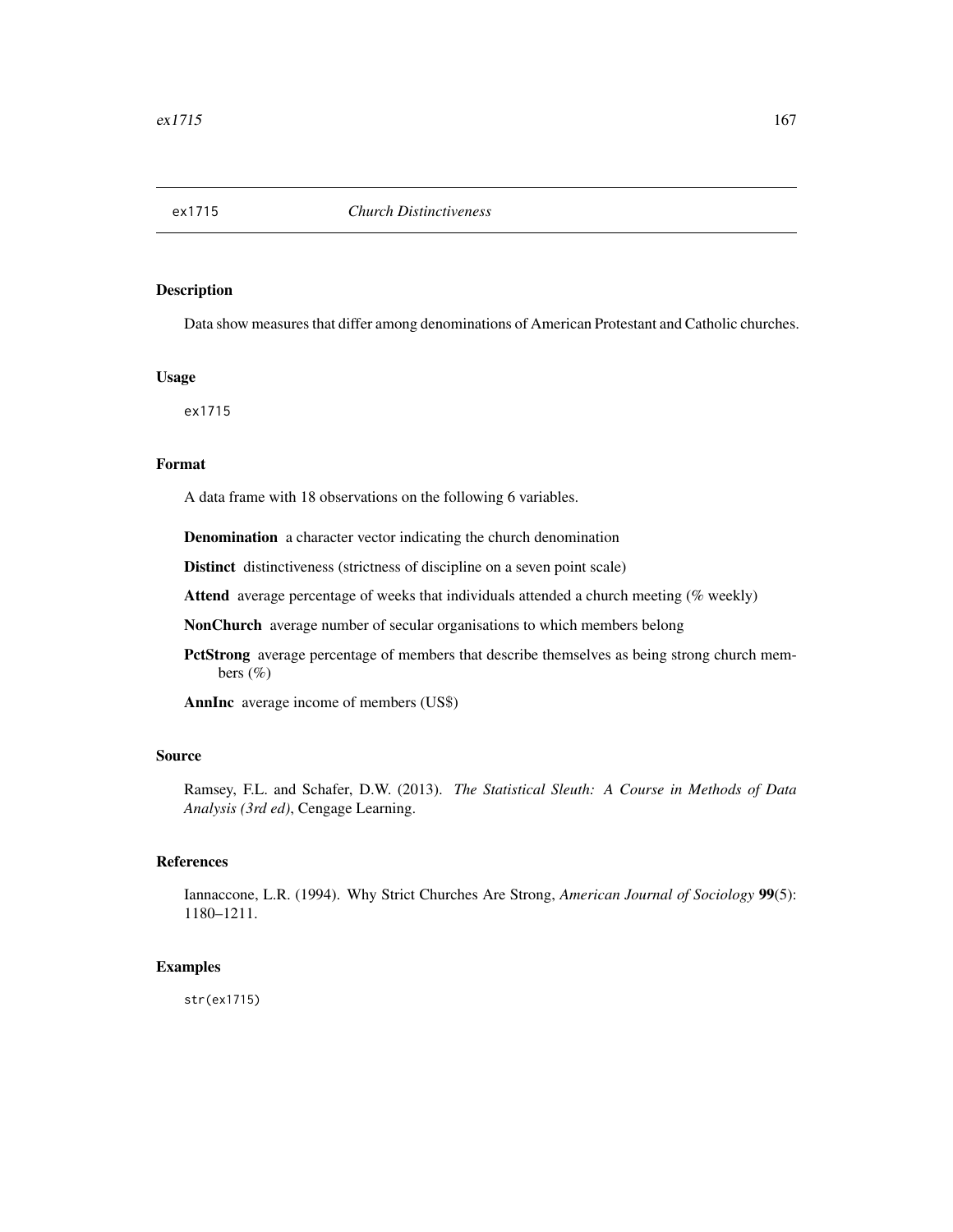In the 1970's the U.S. Commission on Civil Rights investigated charges that insurance companies were attempting to redefine Chicago "neighborhoods" in order to cancel existing homeowner insurance policies or refuse to issue new ones. Dataset has data on homeowner and residential fire insurance policy issuances from 47 zip codes in the Chicago area.

#### Usage

ex1716

#### Format

A data frame with 47 observations on the following 8 variables.

ZIP last 2 digits of zip code

Fire fires per 1000 housing units

Theft thefts per 1000 population

Age percentage of housing units built prior to 1940

Income median family income

Race percentage minority

Vol number of new policies per 100 housing units

Invol number of FAIR plan policies and renewals per 100 housing units

## Source

Ramsey, F.L. and Schafer, D.W. (2013). *The Statistical Sleuth: A Course in Methods of Data Analysis (3rd ed)*, Cengage Learning.

## References

Andrews, D.F. and Herzberg, A.M. (1985). *Data: A Collection of Problems from many Fields for the Student and Research Worker*, Springer-Verlag.

# Examples

str(ex1716)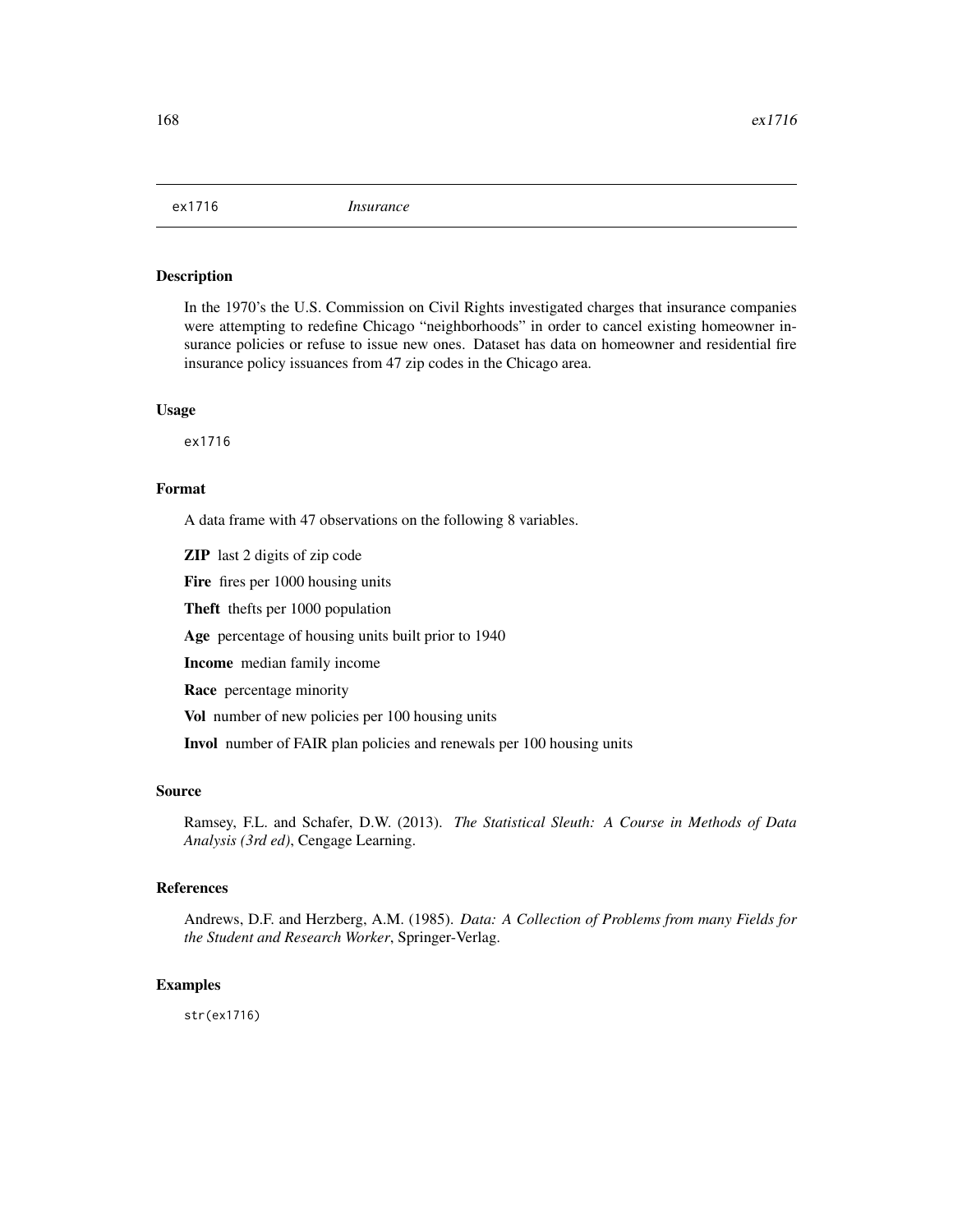Survival times for two groups of lymphoma patients.

## Usage

ex1914

# Format

A data frame with 34 observations on the following 4 variables.

Months months after diagnosis

Group a factor with levels "no" and "radiation"

Survived number of patients known to survive beyond this month

Died number of patients known to die after this many months

#### Source

Ramsey, F.L. and Schafer, D.W. (2013). *The Statistical Sleuth: A Course in Methods of Data Analysis (3rd ed)*, Cengage Learning.

# References

Neuwelt, E.A., Goldman, D.L., Dahlborg, S.A., Crossen, J., Ramsey, F., Roman-Goldstein, S., Braziel, R. and Dana, B. (1991). Primary CNS Lymphoma Treated with Osmotic Blood-brain Barrier Disruption: Prolonged Survival and Preservation of Cognitive Function, *Journal of Clinical Oncology* 9(9): 1580–1590.

## Examples

str(ex1914)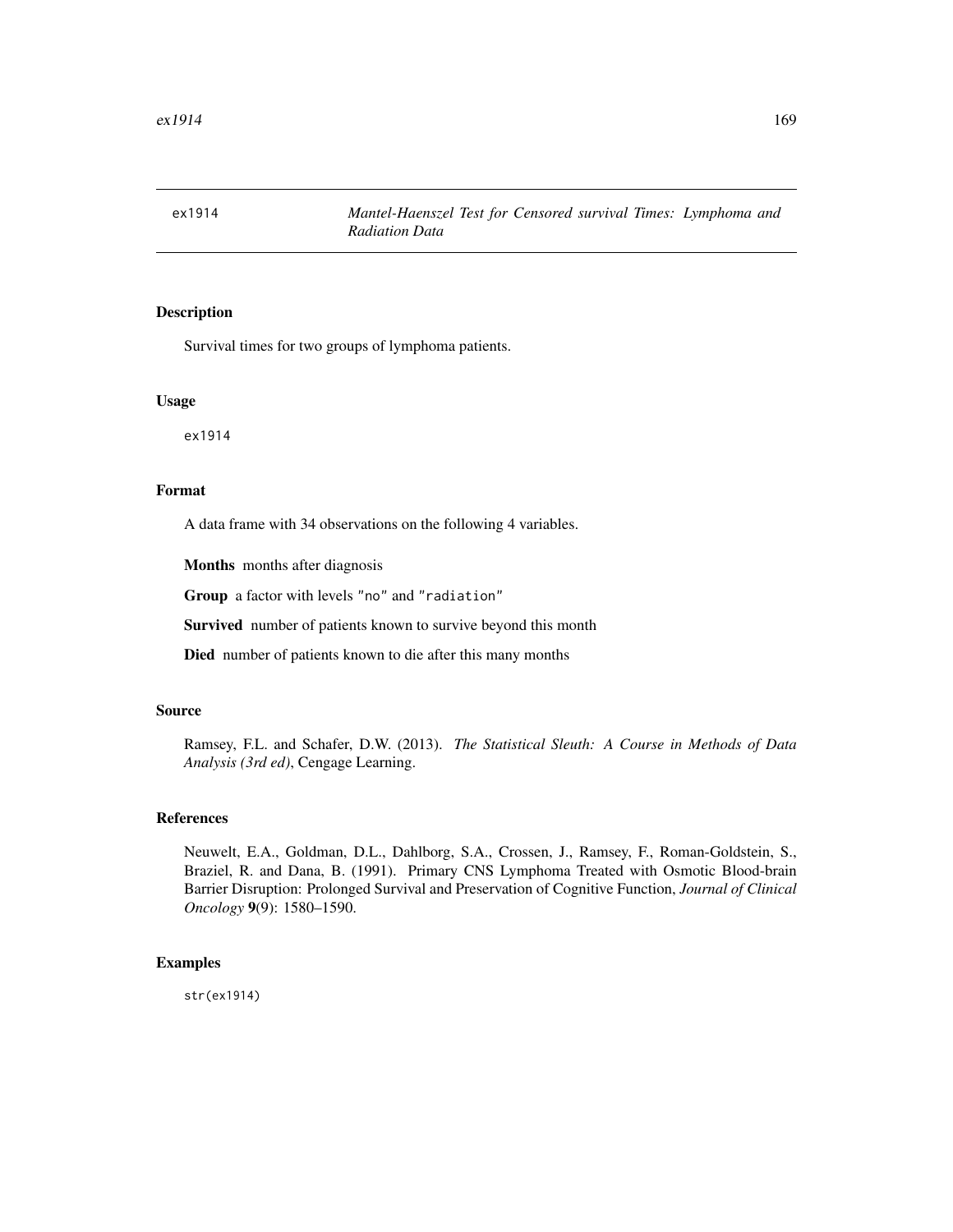Fictitious data set based on results of an experiment where subjects were randomly divided into two groups and given a placebo or vitamin c to take during the cold season. At the end of the cold season, the subjects were interviewed by a physician who determined whether they had or had not suffered a cold during the period. Skeptics interviewed the 800 subjects to determine who knew and who did not know to which group they had been assigned. Vitamin C has a bitter taste and those familiar with it could recognize whether their pills contained it.

#### Usage

ex1916

# Format

A data frame with 4 observations on the following 4 variables.

Knew a factor with levels "no" and "yes"

Treatment a factor with levels "placebo" and "vitC"

Cold number of people who got a cold

NoCold number of people who did not get a cold

#### Source

Ramsey, F.L. and Schafer, D.W. (2013). *The Statistical Sleuth: A Course in Methods of Data Analysis (3rd ed)*, Cengage Learning.

#### Examples

str(ex1916)

ex1917 *Alcohol Consumption and Breast Cancer—A Retrospective Study*

#### Description

Dataset from a study which investigated the added risk of breast cancer due to alcohol consumption. A sample of confirmed breast cancer patients were compared with a sample of cancer free women who were close in age and from the same neighborhood as the cases. Data was collected on the alcohol consumption and body mass of both sets of women.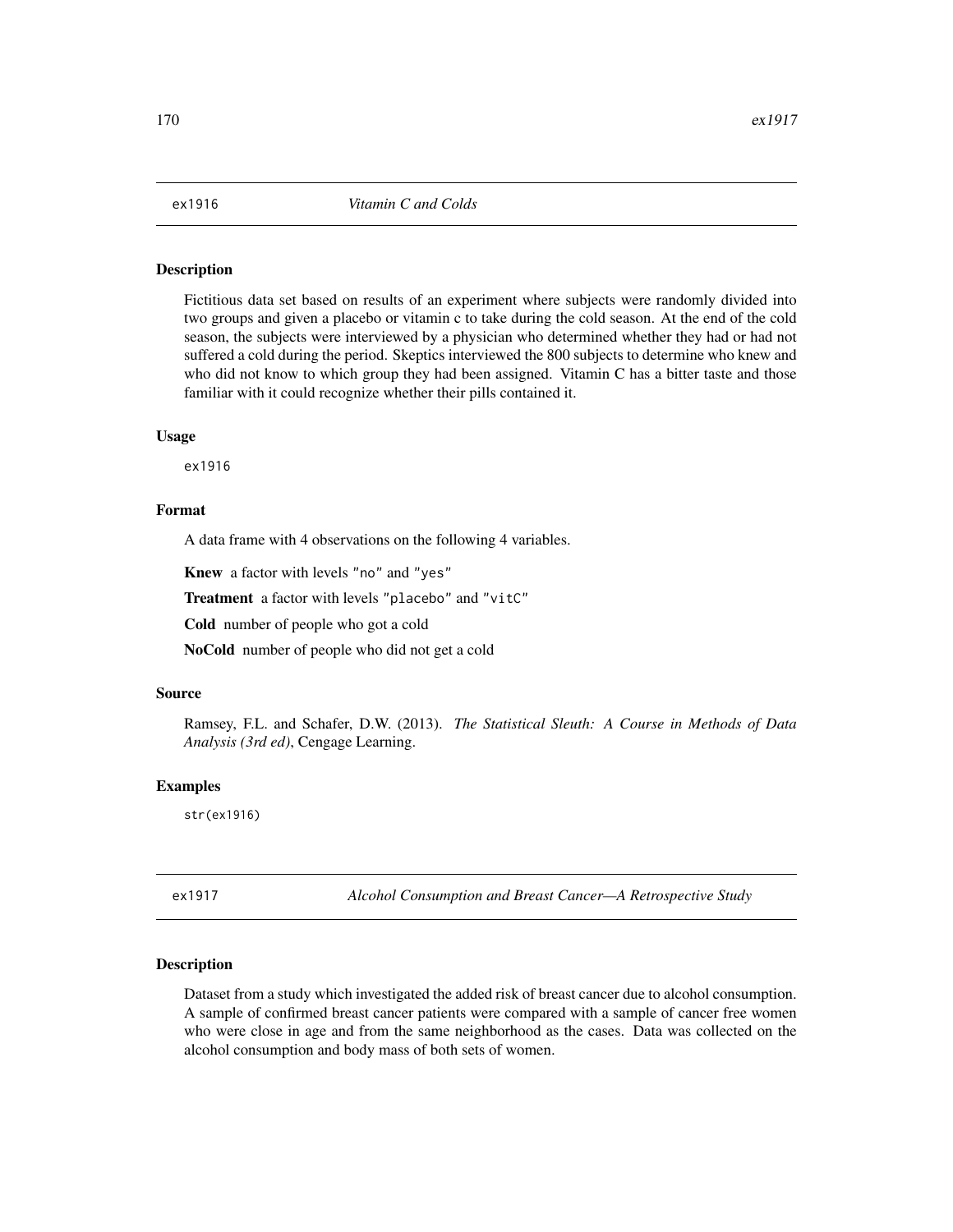#### $ex1918$  171

### Usage

ex1917

#### Format

A data frame with 6 observations on the following 4 variables.

BodyMass a factor with levels "high", "low" and "medium"

Drinking a factor with levels "high" and "low"

Cases number of women with breast cancer

Controls number of women without breast cancer

# Source

Ramsey, F.L. and Schafer, D.W. (2013). *The Statistical Sleuth: A Course in Methods of Data Analysis (3rd ed)*, Cengage Learning.

# References

Rosenberg, L., Palmer, J.R., Miller, D.R., Clarke, E.A. and Shapiro, S. (1990). A Case-Control Study of Alcoholic Beverage Consumption and Breast Cancer, *American Journal of Epidemiology* 131(1): 6–14.

### Examples

str(ex1917)

ex1918 *The Donner Party*

#### Description

In 1846 the Donner party became stranded while crossing the Sierra Nevada Mountains near Lake Tahoe. The data frame has the counts for male and female survivors for six age groups.

#### Usage

ex1918

# Format

A data frame with 12 observations on the following 4 variables.

AgeCat a numerical code corresponding to six age categories, with  $1 = "15-19", 2 = "20-29", 3$  $=$  "30-39", 4 = "40-49", 5 = "50-59" and 6 = "60-69"

Sex a factor with levels "female" and "male"

Lived number that lived

Died number that died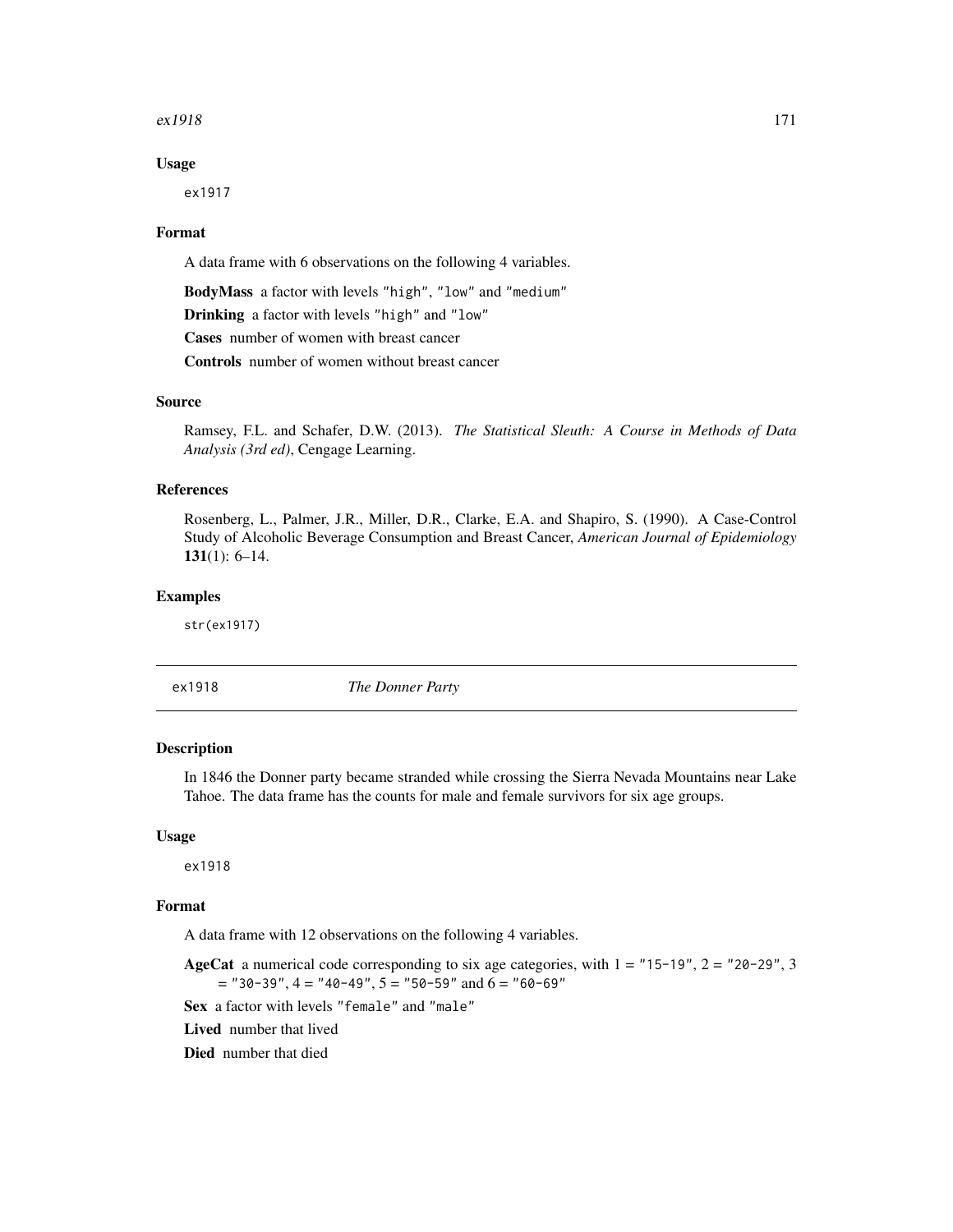## Source

Ramsey, F.L. and Schafer, D.W. (2013). *The Statistical Sleuth: A Course in Methods of Data Analysis (3rd ed)*, Cengage Learning.

#### References

Grayson, D.K. (1990). Donner Party Deaths: A Demographic Assessment, *Journal of Anthropological Research* 46: 223–242.

## See Also

[case2001](#page-68-0)

# Examples

str(ex1918)

ex1919 *Tire-Related Fatal Accidents and Ford Sports Utility Vehicles*

## Description

Data shows the numbers of compact sports utility vehicles involved in fatal accidents in the U.S. between 1995 and 1999, categorized according to travel speed, make of car (Ford or other), and cause of accident (tire-related or other).

#### Usage

ex1919

# Format

A data frame with 8 observations on the following 4 variables.

**SpeedCat** a numerical code corresponding to 4 categories of speed (in miles per hour), with  $1 =$  $"0-40", 2 = "41-55", 3 = "56-65" and 4 = ">65"$ 

Make a factor with levels "Ford" and "Other"

Other cause of accident was other than tire-related

Tire cause of accident was tire-related

#### Source

Ramsey, F.L. and Schafer, D.W. (2013). *The Statistical Sleuth: A Course in Methods of Data Analysis (3rd ed)*, Cengage Learning.

# See Also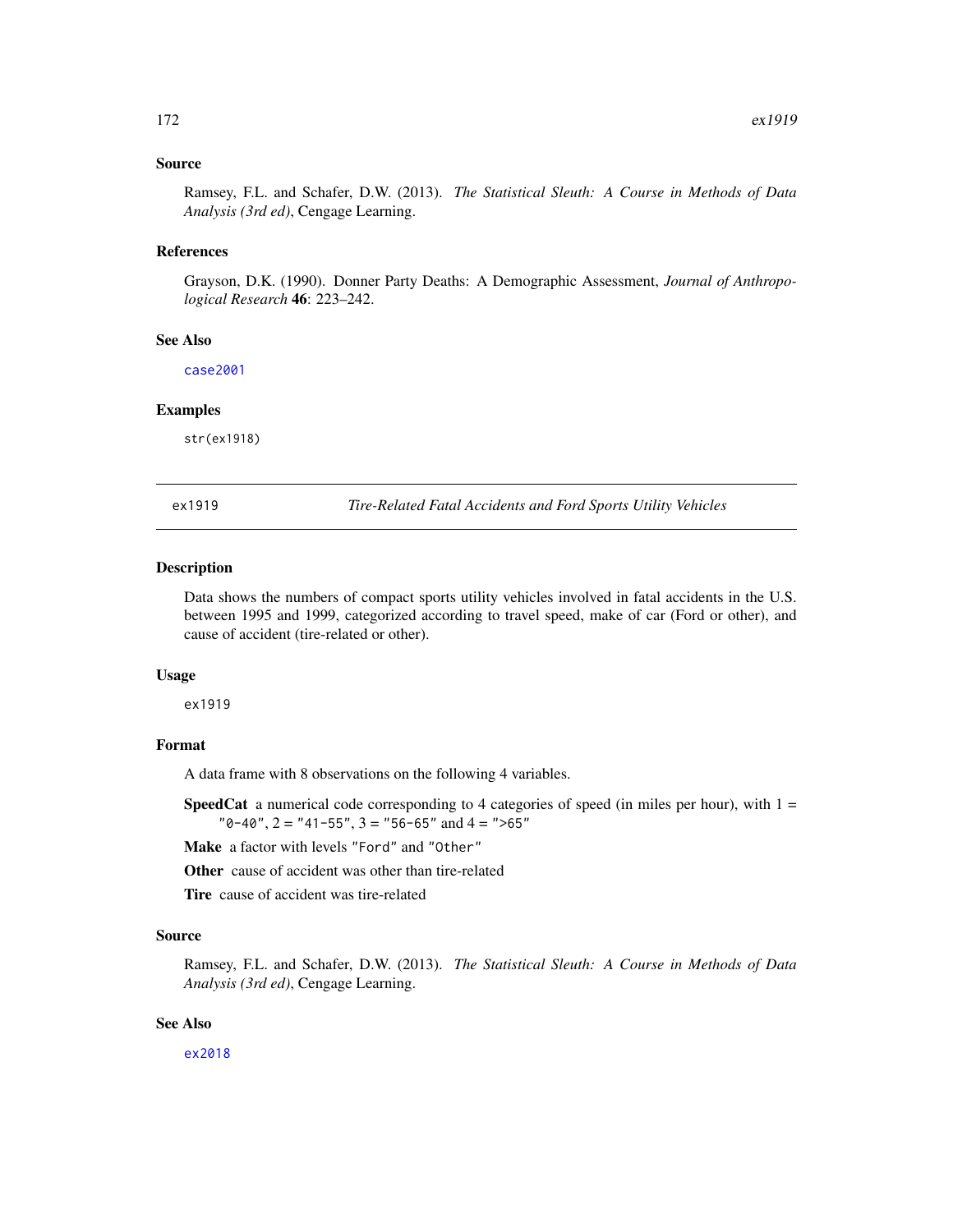#### $ex1921$  173

# Examples

str(ex1919)

<span id="page-172-0"></span>ex1921 *Diet Wars II*

# Description

In the study of different diets for losing weight ( $ex0623$ ,  $ex1420$  and  $ex1922$ ), there appear to have been many more experimental subjects that dropped out from the low carbohydrate diet group than from the other two diet groups. This data set contains the numbers who did and didn't drop out in each diet group. Is there any evidence that the drop out rate differs in the three groups?

### Usage

ex1921

## Format

A data frame with 3 observations on the following 4 variables.

Diet a factor with levels "LowCarb", "LowFat", and "Medit"

DroppedOut the number of subjects who dropped out of the study

Completed the number of subjects who completed the study

#### Source

Ramsey, F.L. and Schafer, D.W. (2013). *The Statistical Sleuth: A Course in Methods of Data Analysis (3rd ed)*, Cengage Learning.

## See Also

[ex0623](#page-101-0), [ex1420](#page-152-0), [ex1922](#page-173-0)

## Examples

str(ex1921)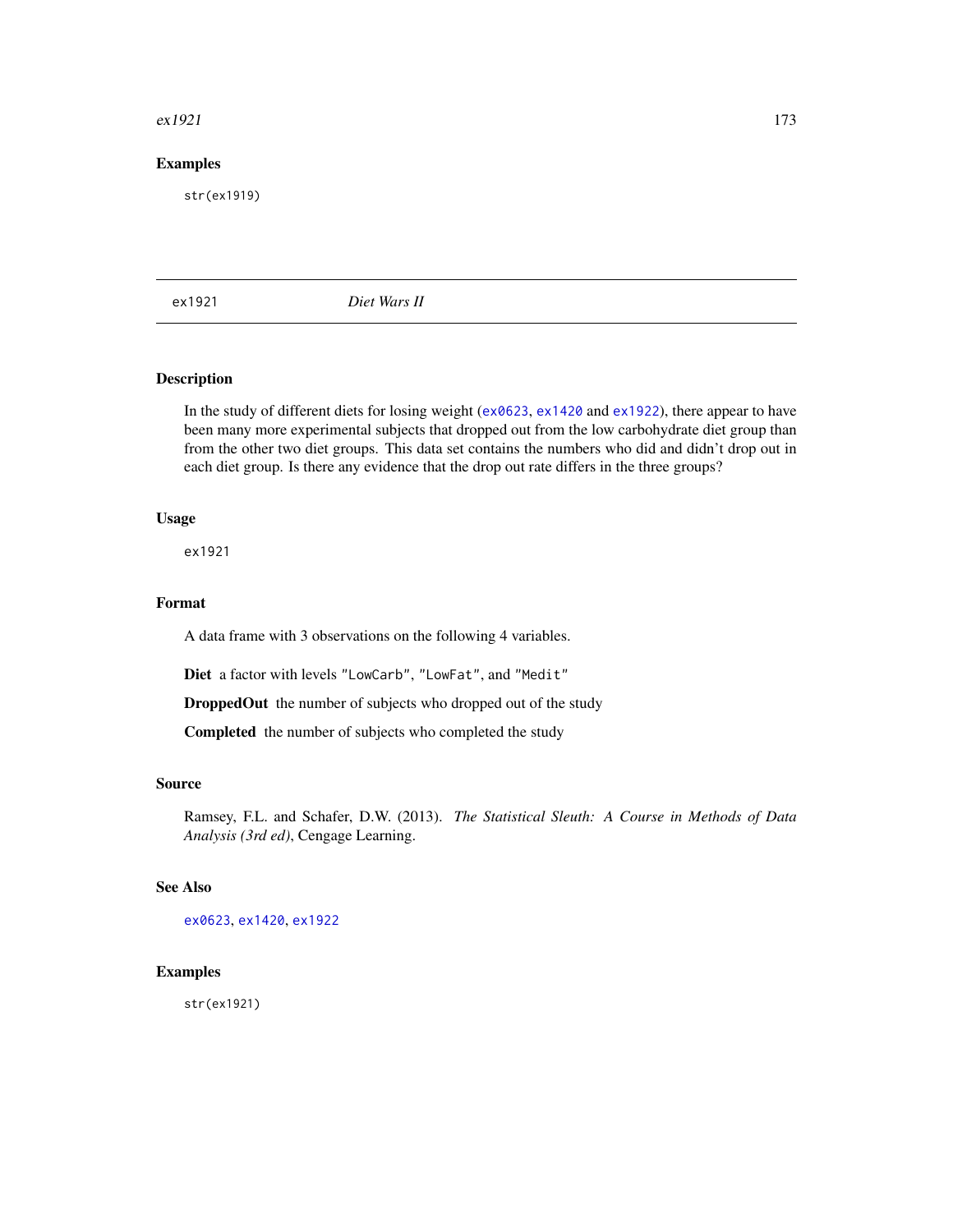<span id="page-173-0"></span>

For the study of different diets for losing weight ([ex0623](#page-101-0), [ex1420](#page-152-0) and [ex1921](#page-172-0)), it is desired to see whether women were more or less likely to drop out of the study than men (after accounting for the apparent differential drop out rates associated with diet). This data set includes the numbers that dropped out and completed the study for each combination of Sex and Diet.

# Usage

ex1922

# Format

A data frame with 6 observations on the following 4 variables.

Diet a factor with levels "LowCarb", "LowFat", and "Medit"

Gender a factor with levels "Men" and "Women"

DroppedOut the number of subjects who dropped out of the study

Completed the number of subjects who completed the study

#### Source

Ramsey, F.L. and Schafer, D.W. (2013). *The Statistical Sleuth: A Course in Methods of Data Analysis (3rd ed)*, Cengage Learning.

# See Also

[ex0623](#page-101-0), [ex1420](#page-152-0), [ex1921](#page-172-0)

# Examples

str(ex1922)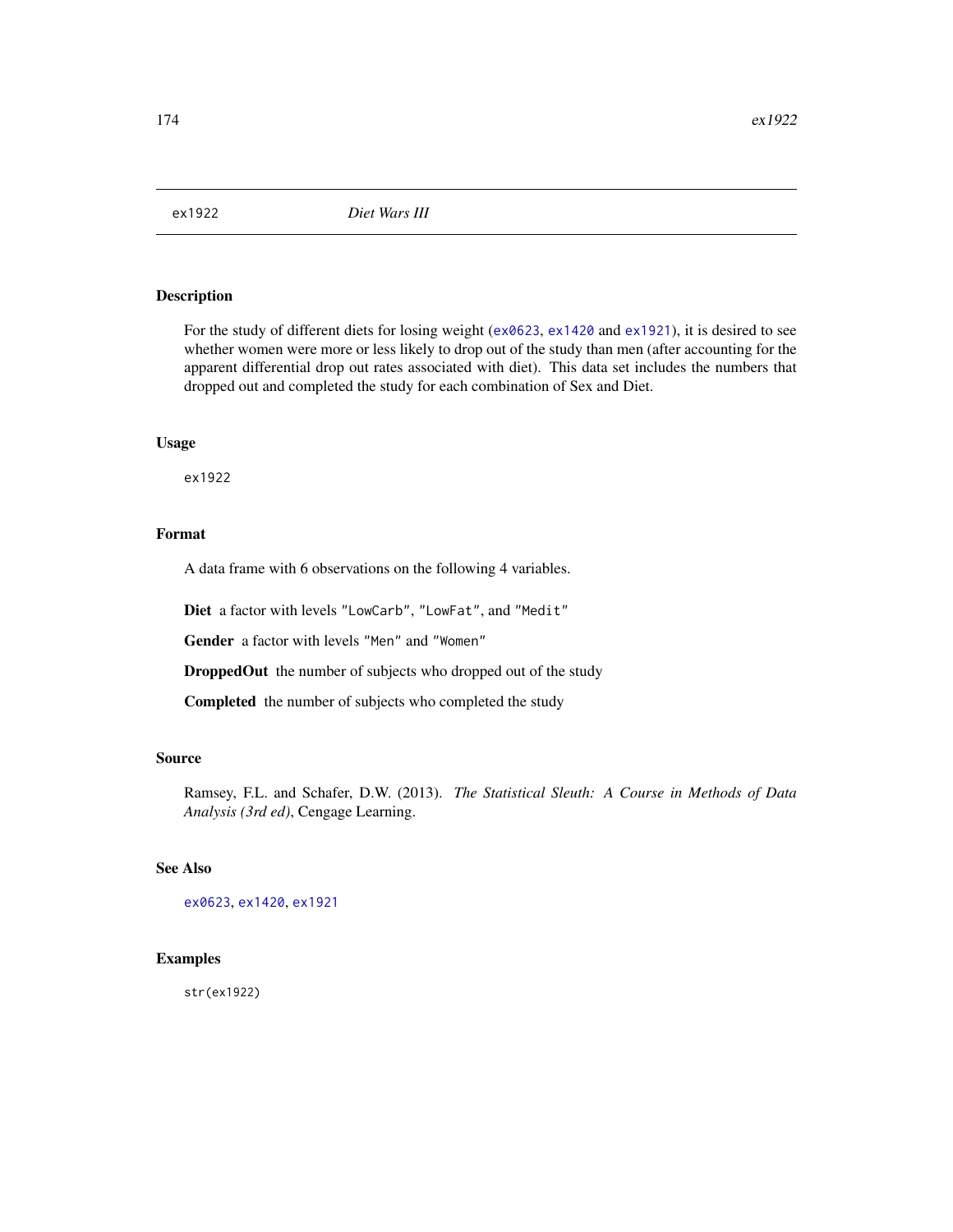One issue concerning the validity of the clutch volume and parental care study of  $e \times 1031$  is the selection of the bird species in the set of currently living animals. Was the selection just as good as a random sample of species from each of the groups? One way to study this for birds, at least, is to compare the numbers of species from each of the 29 orders of birds in the study with the known total number of species in each of the orders. If the selection of birds had been at random, the expected proportion of species in the study from one particular order, n, is the proportion of all species in that order (N=9,866) times the total number of species in the sample (414). That is, the expected number in each sample, if random sampling were used, is (N/9,866)x 414. Calculate the expected numbers and compare the observed numbers with them using Pearson's chi-square statistic.

#### Usage

ex1923

# Format

A data frame with 29 observations on the following 3 variables.

Order a character variable with the name of the order

N the known number of species in the order

n the number of sampled species from the order

#### Source

Ramsey, F.L. and Schafer, D.W. (2013). *The Statistical Sleuth: A Course in Methods of Data Analysis (3rd ed)*, Cengage Learning.

# See Also

[ex1031](#page-131-0)

# Examples

str(ex1923)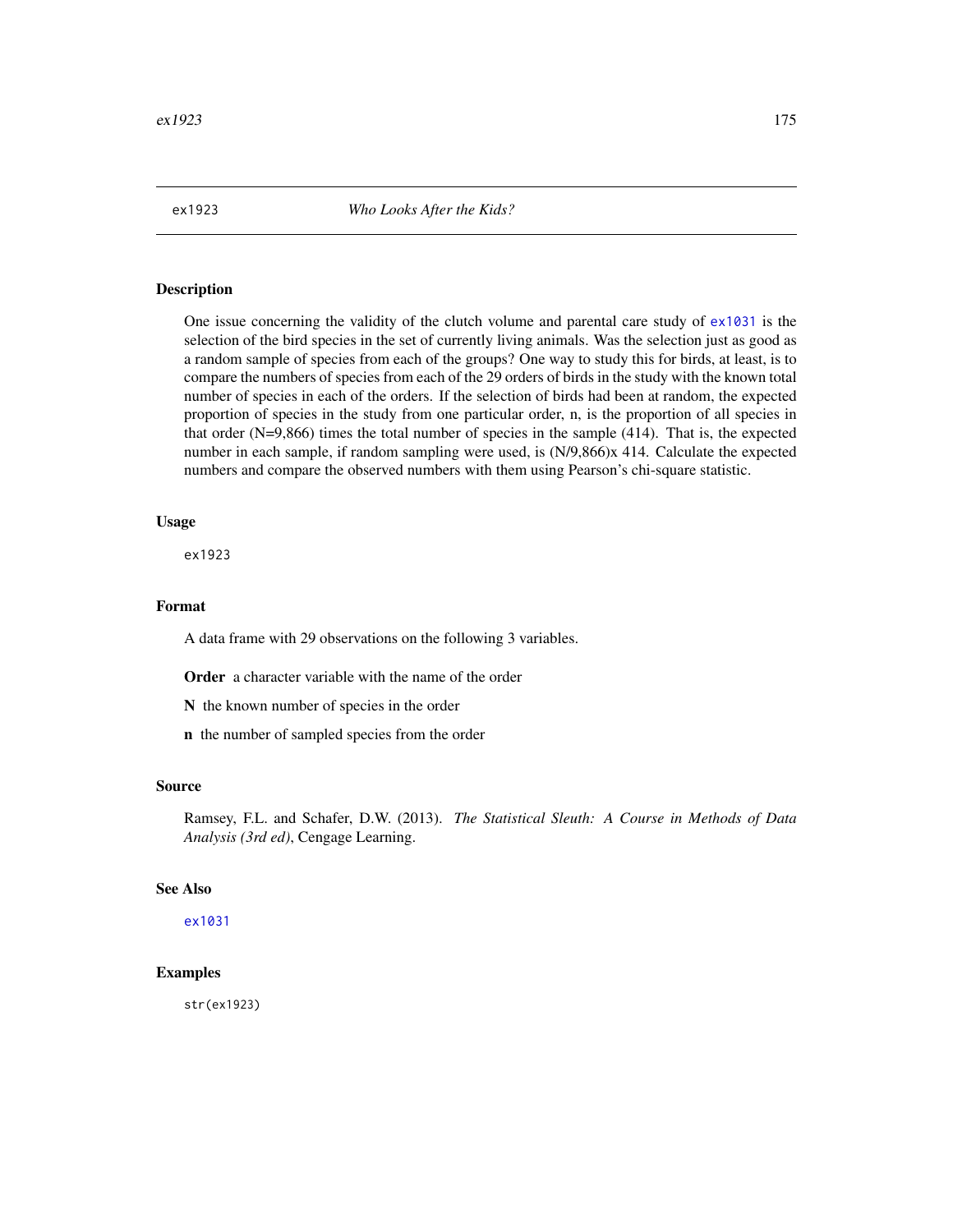This data frame contains the launch temperatures (degrees Fahrenheit) and an indicator of O-ring failures for 24 space shuttle launches prior to the space shuttle *Challenger* disaster of January 28, 1986.

#### Usage

ex2011

# Format

A data frame with 24 observations on the following 2 variables.

Temperature Launch temperature (in degrees Fahrenheit)

Failure Indicator of O-ring failure

## Source

Ramsey, F.L. and Schafer, D.W. (2013). *The Statistical Sleuth: A Course in Methods of Data Analysis (3rd ed)*, Cengage Learning.

# See Also

[case0401](#page-12-0), [ex2223](#page-191-0)

#### Examples

str(ex2011)

ex2012 *Muscular Dystrophy*

#### Description

Duchenne Muscular Dystrophy (DMD) is a genetically transmitted disease, passed from a mother to her children. Boys with the disease usually die at a young age; but affected girls usually do not suffer symptoms, may unknowingly carry the disease and may pass it to their offspring. It is believed that about 1 in 3,300 women are DMD carriers. A woman might suspect she is a carrier when a related male child develops the disease. Doctors must rely on some kind of test to detect the presence of the disease. This data frame contains data on two enzymes in the blood, creatine kinase (CK) and hemopexin (H) for 38 known DMD carriers and 82 women who are not carriers. It is desired to use these data to obtain an equation for indicating whether a women is a likely carrier.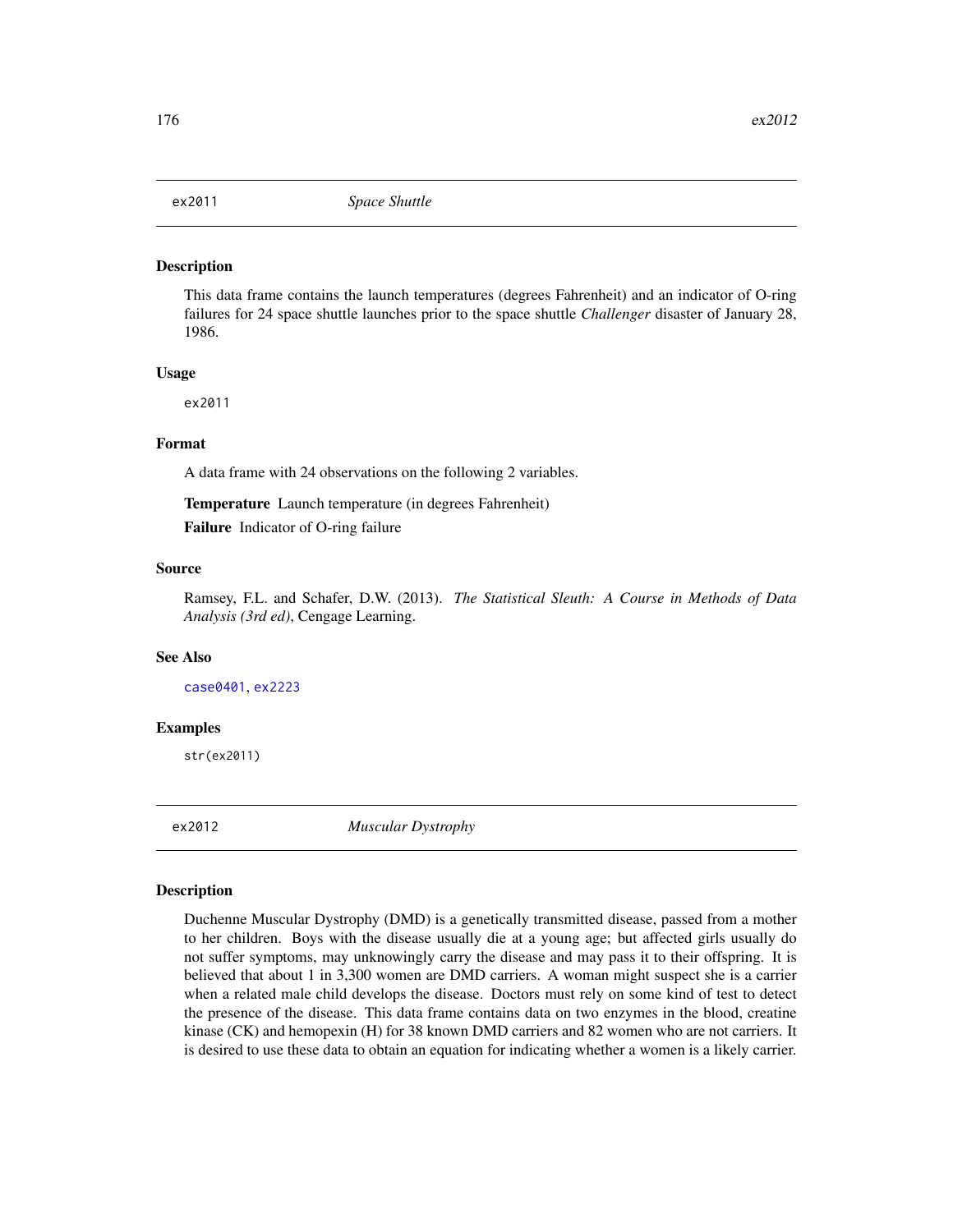### $\exp(2015)$  177

## Usage

ex2012

# Format

A data frame with 120 observations on the following 3 variables.

Group Indicator whether the woman has DMD ("Case") or not ("Control")

CK Creatine kinase reading

H Hemopexin reading

## Source

Ramsey, F.L. and Schafer, D.W. (2013). *The Statistical Sleuth: A Course in Methods of Data Analysis (3rd ed)*, Cengage Learning.

# References

Andrews, D.F. and Herzberg, A.M. (1985). *Data: A Collection of Problems From Many Fields For The Student And Research Worker*, Springer-Verlag, New York.

## Examples

str(ex2012)

ex2015 *Spotted Owl Habitat*

# Description

A study examined the association between nesting locations of the Northern Spotted Owl and availability of mature forests. Wildlife biologists identified 30 nest sites. The researchers selected 30 other sites at random coordinates in the same forest. On the basis of aerial photographs, the percentage of mature forest (older than 80 years) was measured in various rings around each of the 60 sites.

### Usage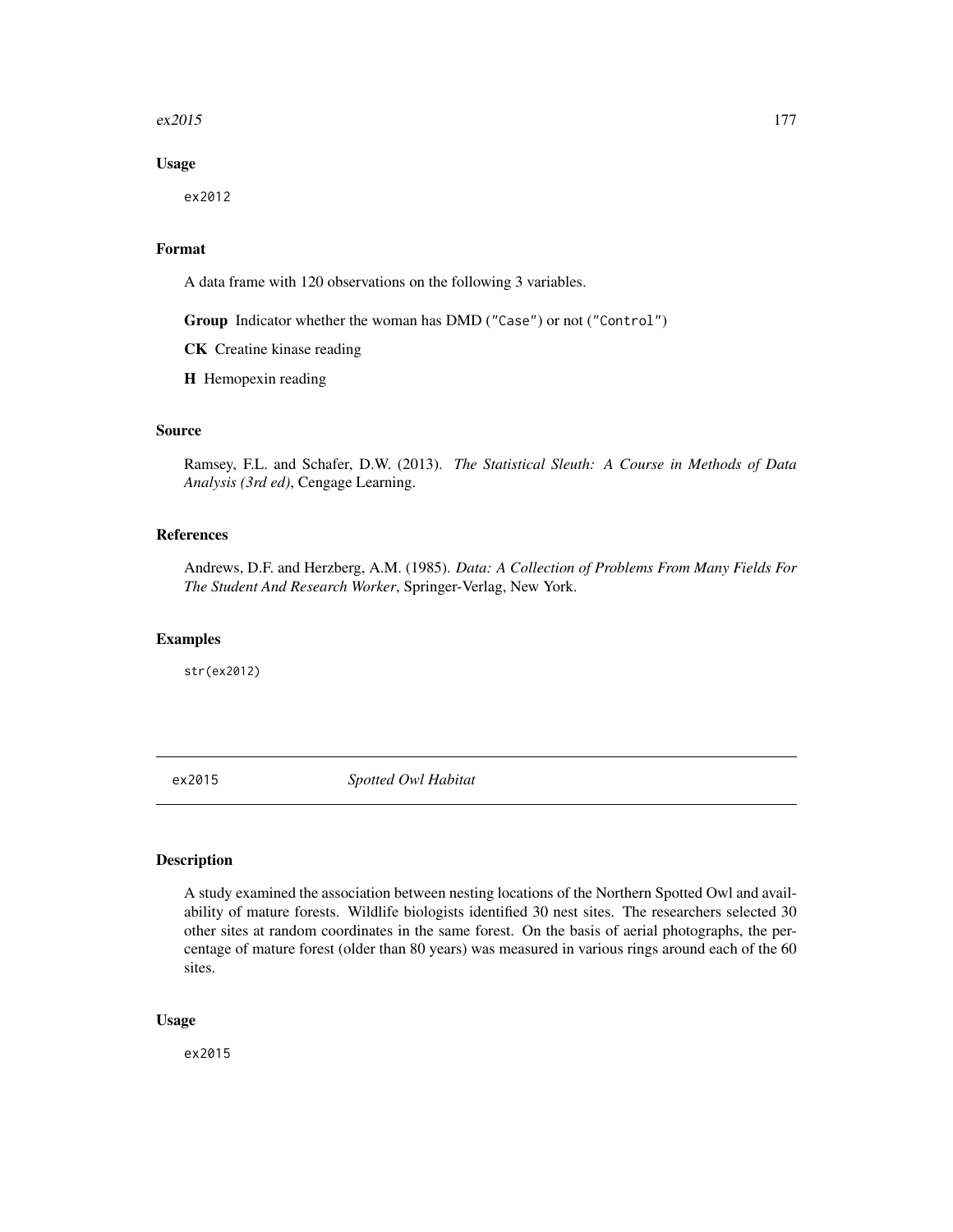# Format

A data frame with 60 observations on the following 8 variables.

Site Site, a factor with levels "Random" and "Nest"

PctRing1 Percentage of mature forest in ring with outer radius 0.91 km

PctRing<sub>2</sub> Percentage of mature forest in ring with outer radius 1.18 km

PctRing3 Percentage of mature forest in ring with outer radius 1.40 km

PctRing4 Percentage of mature forest in ring with outer radius 1.60 km

PctRing5 Percentage of mature forest in ring with outer radius 1.77 km

PctRing6 Percentage of mature forest in ring with outer radius 2.41 km

PctRing7 Percentage of mature forest in ring with outer radius 3.38 km

# Source

Ramsey, F.L. and Schafer, D.W. (2013). *The Statistical Sleuth: A Course in Methods of Data Analysis (3rd ed)*, Cengage Learning.

#### References

Ripple W.J., Johnson, D.H., Thershey, K.T. and Meslow E.C. (1991). Old–growth and Mature Forests Near Spotted Owl Nests in Western Oregon, *Journal of Wildlife Management* 55(2): 316– 318.

## Examples

str(ex2015)

ex2016 *Bumpus Natural Selection Data*

## Description

Hermon Bumpus analysed various characteristics of some house sparrows that were found on the ground after a severe winter storm in 1898. Some of the sparrows survived and some perished. This data set contains the survival status, age, the length from tip of beak to tip of tail (in mm), the alar extent (length from tip to tip of the extended wings, in mm), the weight in grams, the length of the head in mm, the length of the humerus (arm bone, in inches), the length of the femur (thigh bones, in inches), the length of the tibio–tarsus (leg bone, in inches), the breadth of the skull in inches and the length of the sternum in inches.

#### Usage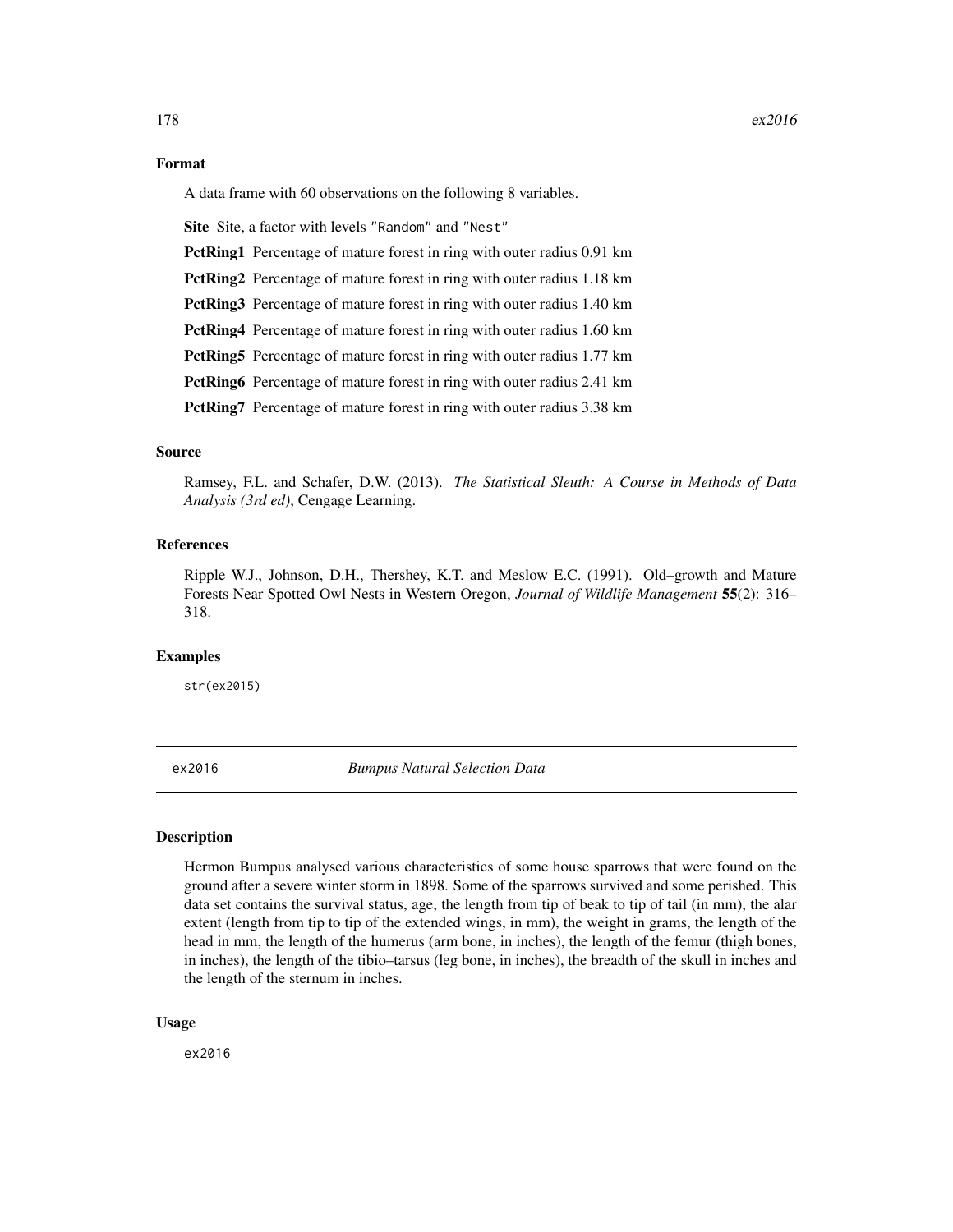## $\exp(2017)$  179

# Format

A data frame with 87 observations on the following 11 variables.

Status Survival status, factor with levels "Perished" and "Survived"

AG a numerical code corresponding to two categories of age, with  $1 =$  "adult" and  $2 =$  "juvenile"

- TL total length (in mm)
- AE alar extent (in mm)
- WT weight (in grams)
- BH length of beak and head (in mm)
- HL length of humerus (in inches)
- FL length of femur (in inches)
- TT length of tibio–tarsus (in inches)
- SK width of skull (in inches)
- KL length of keel of sternum (in inches)

### Source

Ramsey, F.L. and Schafer, D.W. (2013). *The Statistical Sleuth: A Course in Methods of Data Analysis (3rd ed)*, Cengage Learning.

## See Also

[ex0221](#page-85-0)

# Examples

str(ex2016)

ex2017 *Catholic stance*

#### Description

The Catholic church has explicitly opposed authoritarian rule in some (but not all) Latin American countries. Although such action could be explained as a desire to counter repression or to increase the quality of life of its parishioners, A.J. Gill supplies evidence that the underlying reason may be competition from evangelical Protestant denominations. He compiled the data given in this data frame.

#### Usage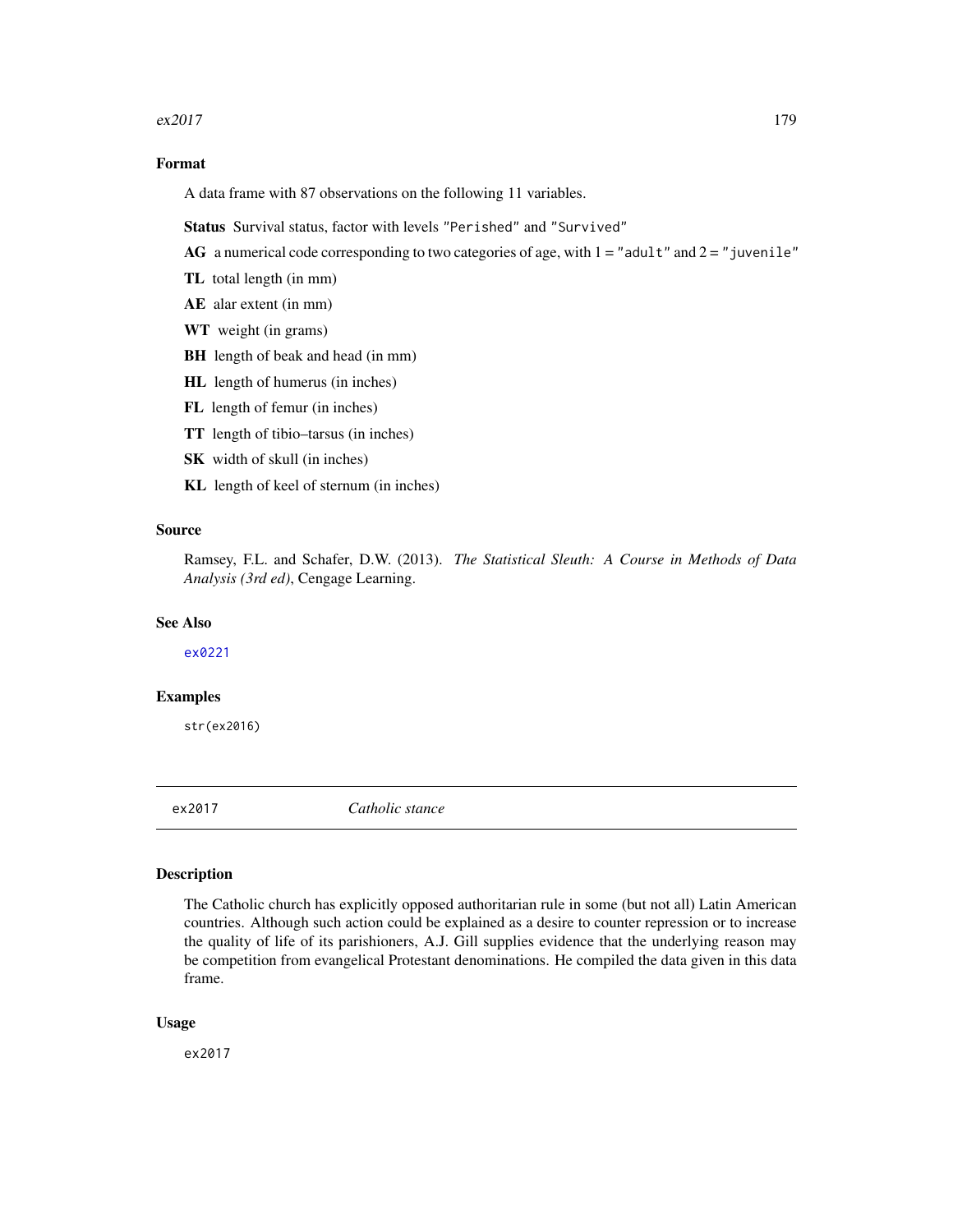## Format

A data frame with 12 observations on the following 5 variables.

Stance Catholic church stance, factor with levels "Pro" and "Anti"

Country Latin American country

PQLI Physical Quality of Life Index in the mid-1970s; Average of live expectancy at age 1, infant mortality and literacy at age 15+.

Repression Average civil rights score for the period of authoritarian rule until 1979

Competition Percentage increase of competitive religious groups during the period 1900–1970

## Source

Ramsey, F.L. and Schafer, D.W. (2013). *The Statistical Sleuth: A Course in Methods of Data Analysis (3rd ed)*, Cengage Learning.

#### References

Gill, A.J. (1994). Rendering unto Caesar? Religious Competition and Catholic Strategy in Latin America, 1962–1979, *American Journal of Political Science* 38(2): 403–425.

# Examples

str(ex2017)

<span id="page-179-0"></span>ex2018 *Fatal Car Accidents Involving Tire Failures on Ford Explorers*

## Description

This data frame contains data on 1995 and later model compact sports utility vehicles involved in fatal accidents in the United States between 1995 and 1999, excluding those that were struck by another car and excluding accidents that, according to police reports, involved alcohol.

#### Usage

ex2018

#### Format

A data frame with 2,321 observations on the following 4 variables.

Make Type of sports utility vehicle, factor with levels "Other" and "Ford"

VehicleAge Vehicle age (in years); surrogate for age of tires

Passengers Number of passengers

Cause Cause of fatal accident, factor with levels "NotTire" and "Tire"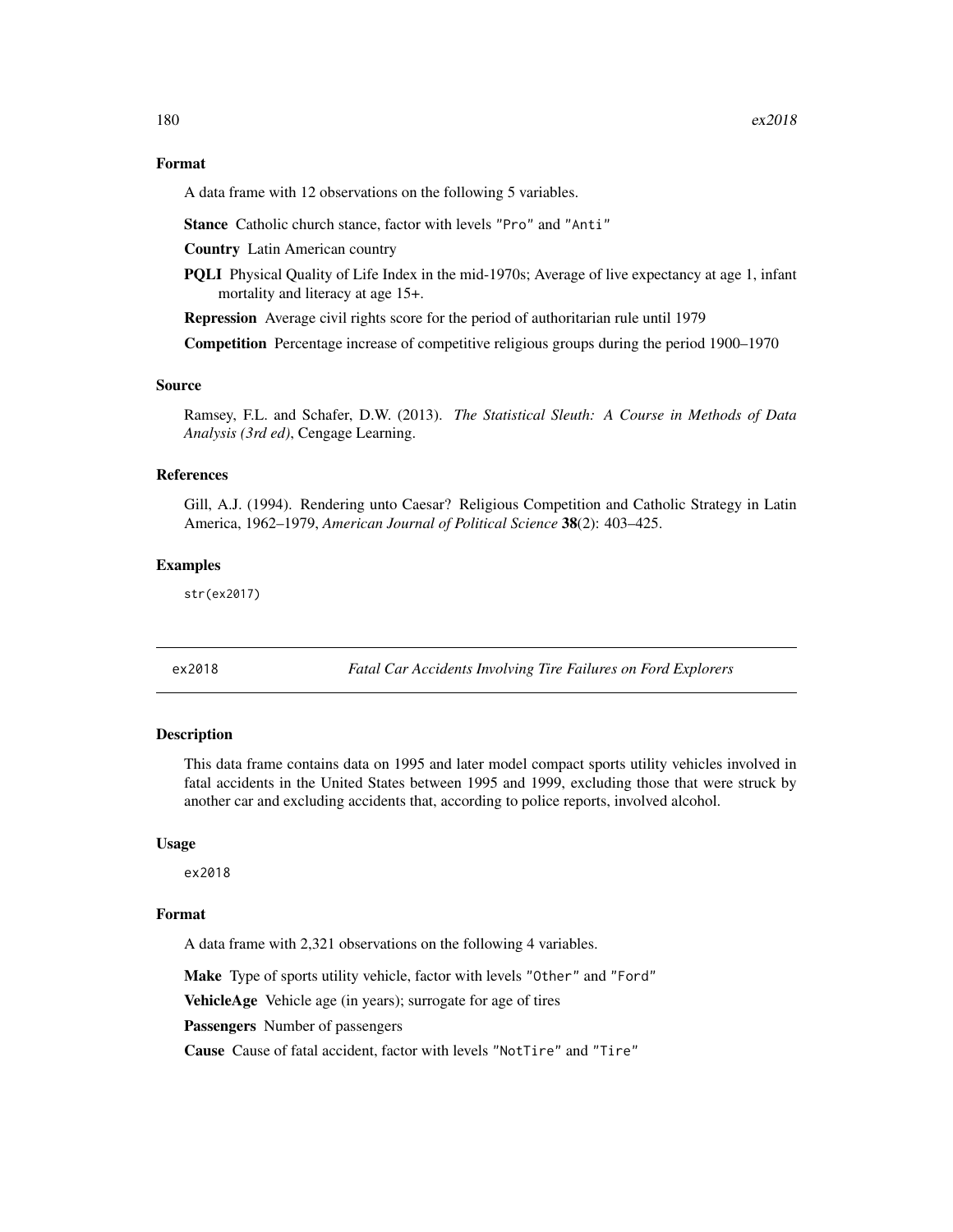#### <span id="page-180-0"></span> $ex2019$  181

# Details

The Ford Explorer is a popular sports utility vehicle made in the United States and sold throughout the world. Early in its production concern arose over a potential accident risk associated with tires of the prescribed size when the vehicle was carrying heavy loads, but the risk was thought to be acceptable if a low tire pressure was recommended. The problem was apparently exacerbated by a particular type of Firestone tire that was overly prone to separation, especially in warm temperatures. This type of tire was a common one used on Explorers in model years 1995 and later. By the end of 1999 more than 30 lawsuits had been filed over accidents that were thought to be associated with this problem. U.S. federal data on fatal car accidents were analysed at that time, showing that the odds of a fatal accident being associated with tire failure were three times as great for Explorers as for other sports utility vehicles.

Additional data from 1999 and additional variables may be used to further explore the odds ratio. It is of interest to see whether the odds that a fatal accident is tire-related depend on whether the vehicle is a Ford, after accounting for age of the car and number of passengers. Since the Ford tire problem may be due to the load carried, there is some interest in seeing whether the odds associated with a Ford depend on the number of passengers.

#### Source

Ramsey, F.L. and Schafer, D.W. (2013). *The Statistical Sleuth: A Course in Methods of Data Analysis (3rd ed)*, Cengage Learning.

#### See Also

[ex1919](#page-171-0)

#### Examples

str(ex2018)

ex2019 *Missile Defenses*

# Description

Following a successful test of an anti-ballistic missile (ABM) in July 1999, many prominent U.S. politicians called for the early deployment of a full ABM system. The scientific community was less enthusiastic about the efficacy of such a system. This data set contains the success or failure of ABM tests between March 1983 and May 1995. Do these data suggest any improvement in ABM test success probability over time?

#### Usage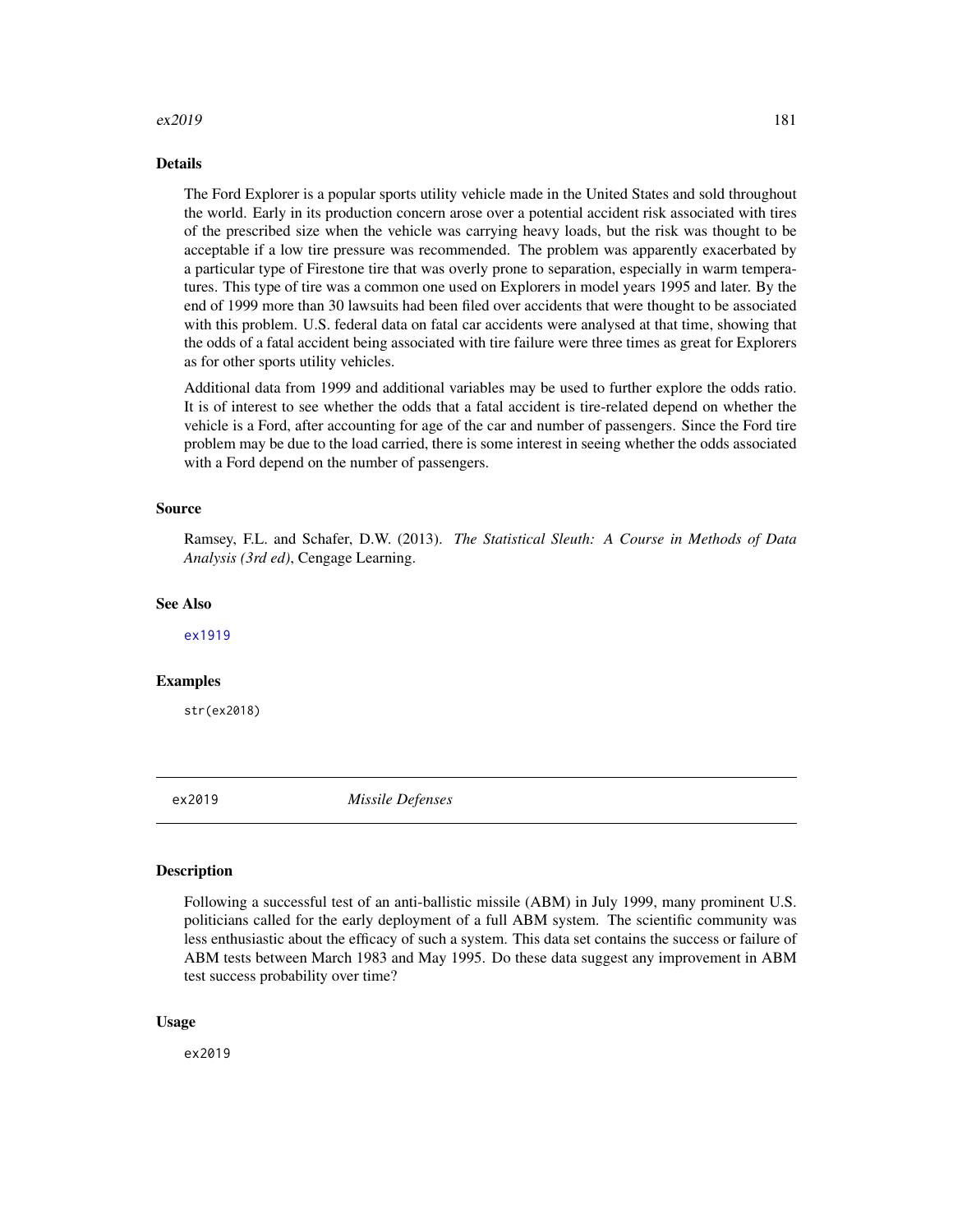# Format

A data frame with 17 observations on the following 3 variables.

Date date of an ABM test

Months number of months after March 1983

Result a factor with levels "Failure" and "Success"

# Source

Ramsey, F.L. and Schafer, D.W. (2013). *The Statistical Sleuth: A Course in Methods of Data Analysis (3rd ed)*, Cengage Learning.

# References

Lewis, G. N., Postol, T. A. and Pike, J. (1999) Why National Missile Defense Won't Work, *Scientific American* 281(2): 36–41.

# Examples

str(ex2019)

ex2113 *Vitamin C and Colds*

#### Description

These data are from a randomized experiment to asses the effect of large doses of vitamin C on the incidence of colds.

# Usage

ex2113

#### Format

A data frame with 4 observations on the following 4 variables.

Dose the daily dose of vitamin C, in g

Number the number of subjects given that dose of vitamin C

WithoutIllness the number of subjects who did not become ill

Proportion Without the proportion of subjects who did not become ill

#### Source

Ramsey, F.L. and Schafer, D.W. (2013). *The Statistical Sleuth: A Course in Methods of Data Analysis (3rd ed)*, Cengage Learning.

<span id="page-181-0"></span>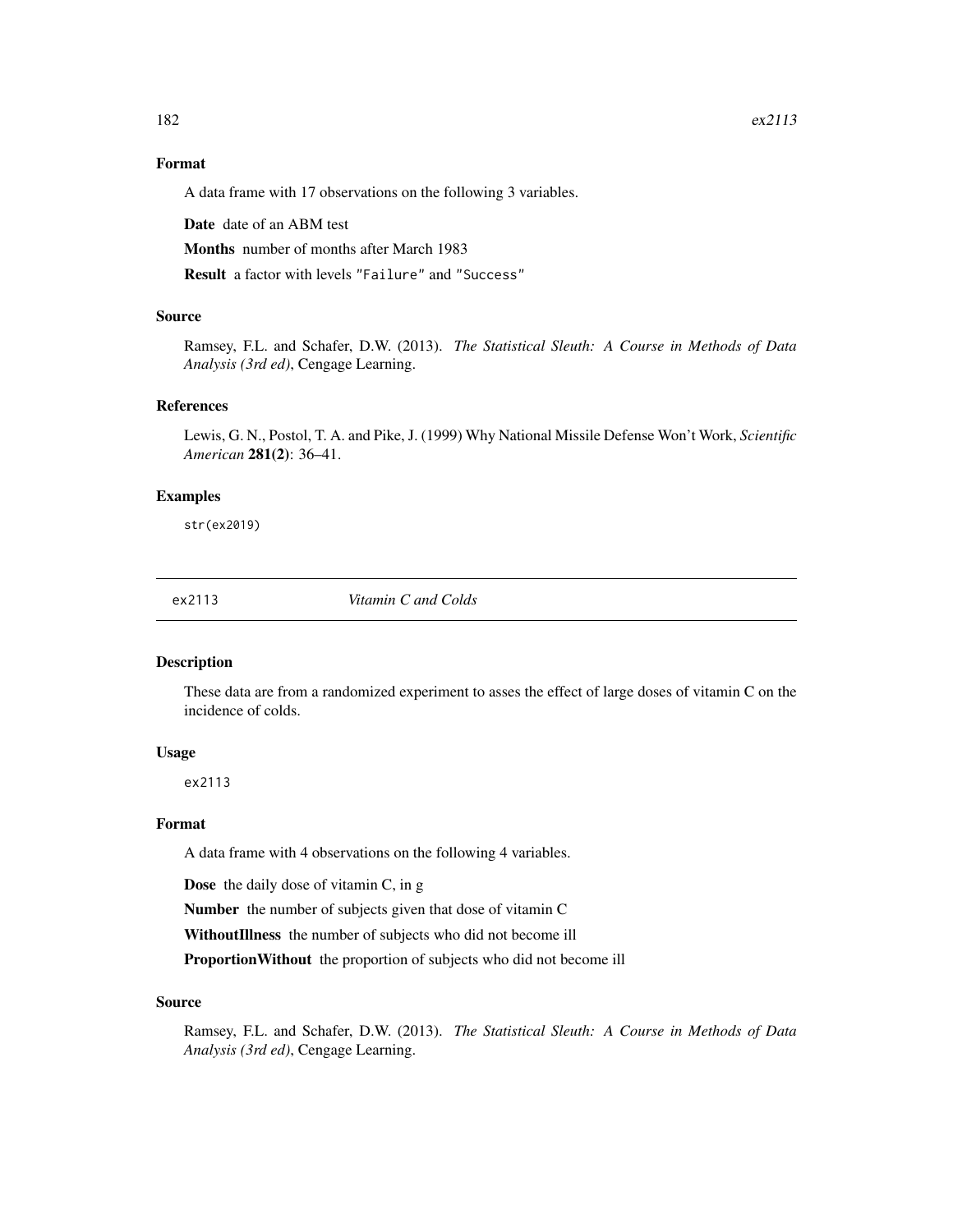#### <span id="page-182-0"></span> $ex2115$  183

# References

Anderson, T.W., Suranyi,G., and Beaton, G.H. (1974) The Effect on Winter Illness of Large Doses of Vitamin C *Canadian Medical Association Journal* 111 31–36.

#### Examples

str(ex2113)

ex2115 *Belief Accessibility*

## Description

The study the effect of *context questions* prior to *target questions*, researchers conducted a poll involving 1,054 subjects selected randomly from the Chicago phone directory. To include possibly unlisted phones, selected numbers were randomly altered in the last position. This data frame contains the responses to one of the questions asked concerning continuing U.S. aid to the Nicaraguan Contra rebels. Eight different versions of the interview were given, representing all possible combinations of three factors at each of two levels. The experimental factors were Context, Mode and Level.

Context refers to the type of context questions preceding the question about Nicaraguan aid. Some subjects received a context question about Vietnam, designed to elicit reticence about having the U.S. become involved in another foreign war in a third–world country. The other context question was about Cuba, designed to elicit anti–communist sentiments.

Mode refers to whether the target question immediately followed the context question or whether there were other questions scattered in between.

Level refers to two versions of the context question. In the "high" level the question was worded to elicit a higher level of agreement than in the "low" level wording.

#### Usage

ex2115

#### Format

A data frame with 8 observations on the following 7 variables.

- Context Factor referring to the context of the question preceding the target question about U.S. aid to the Nicaraguan Contra rebels
- Mode Factor with levels "not" and "scattered", "scattered" is used if the target question was not asked directly after the context question
- Level Factor with levels "low" and "high", refers to the wording of the question

Number Number of people interviewed

InFavor Number of people in favor of Contra Aid

NotInFavor Number of people not in favor of Contra Aid

PercentInFavor Percentage in favour of Contra aid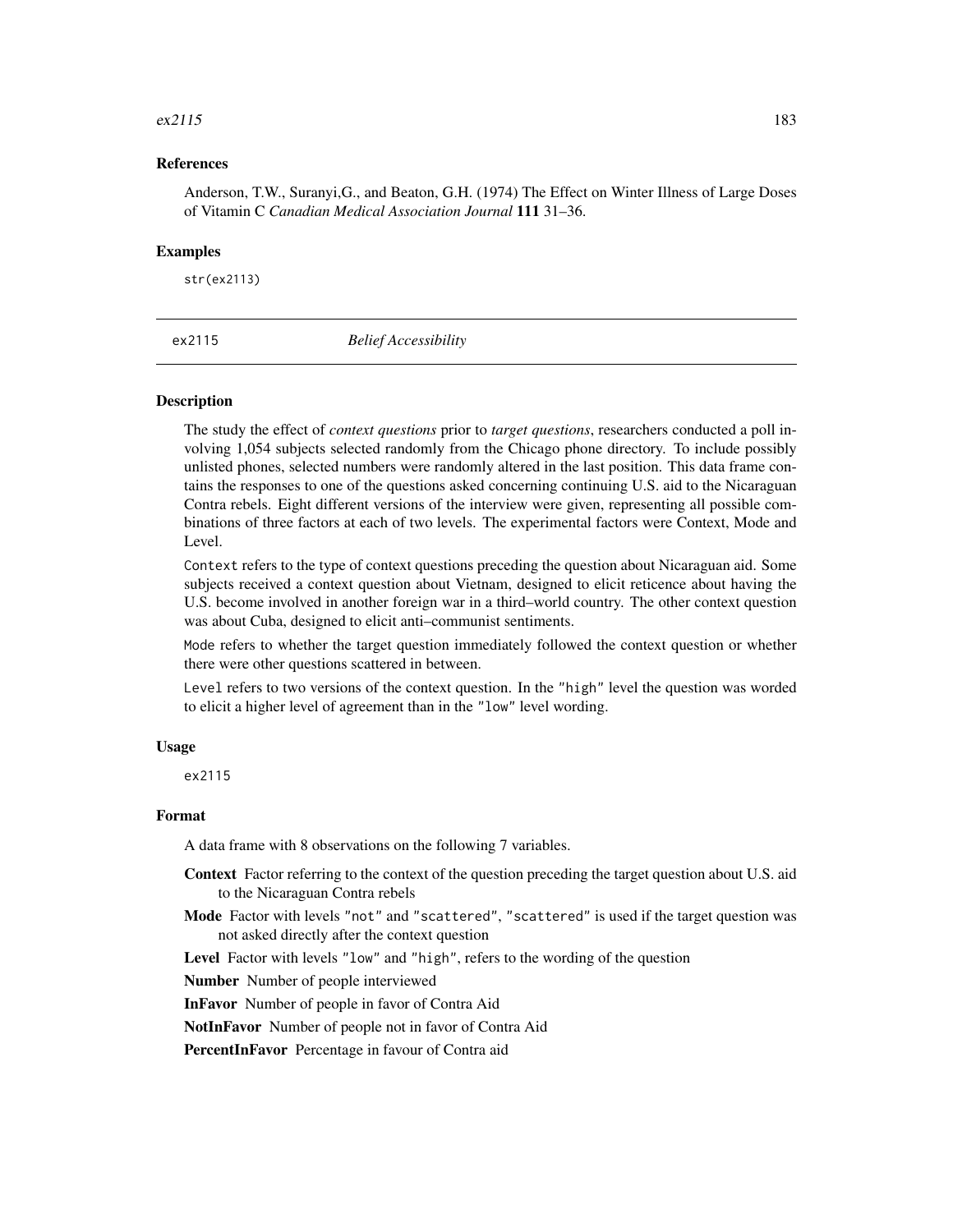#### <span id="page-183-0"></span>Details

Increasingly, politicians look to public opinion surveys to shape their public stances. Does this represent the ultimate in democracy? Or are seemingly scientific polls being rigged by the manner of questioning? Psychologists believe that opinions—expressed as answers to questions—are usually generated at the time the question is asked. Answers are based on a quick sampling of relevant beliefs held by the subject, rather than a systematic canvas of all such beliefs. Furthermore, this sampling of beliefs tends to overrepresent whatever beliefs happen to be most accessible at the time the question is asked. This aspect of delivering opinions can be abused by the pollster. Here, for example, is one sequence of questions:

(1) "Do you believe the Bill of Rights protects personal freedom?"

(2) "Are you in favor of a ban on handguns?"

Here is another:

- (1) "Do you think something should be done to reduce violent crime?"
- (2) "Are you in favor of a ban on handguns?"

The proportion of yes answers to question 2 may be quite different depending on which question 1 is asked first.

#### Source

Ramsey, F.L. and Schafer, D.W. (2013). *The Statistical Sleuth: A Course in Methods of Data Analysis (3rd ed)*, Cengage Learning.

# References

Tourangeau, R., Rasinski, K.A., Bradburn, N. and D'Andrade, R. (1989). Belief Accessibility and Context Effects in Attitude Measurement, *Journal of Experimental Social Psychology* 25: 401–421.

#### Examples

str(ex2115)

ex2116 *Aflatoxicol and Liver Tumors in Trout*

#### **Description**

An experiment at the Marine/Freshwater Biomedical Sciences Center at Oregon State University investigated the carcinogenic effects of aflatoxicol, a metabolite of Aflatoxin B1, which is a toxic by-product produced by a mold that infects cottonseed meal, peanuts and grains. Twenty tanks of rainbow trout embryos were exposed to one of five doses of Aflatoxicol for one hour. The data represent the numbers of fish in each tank and the numbers of these that had liver tumours after one year.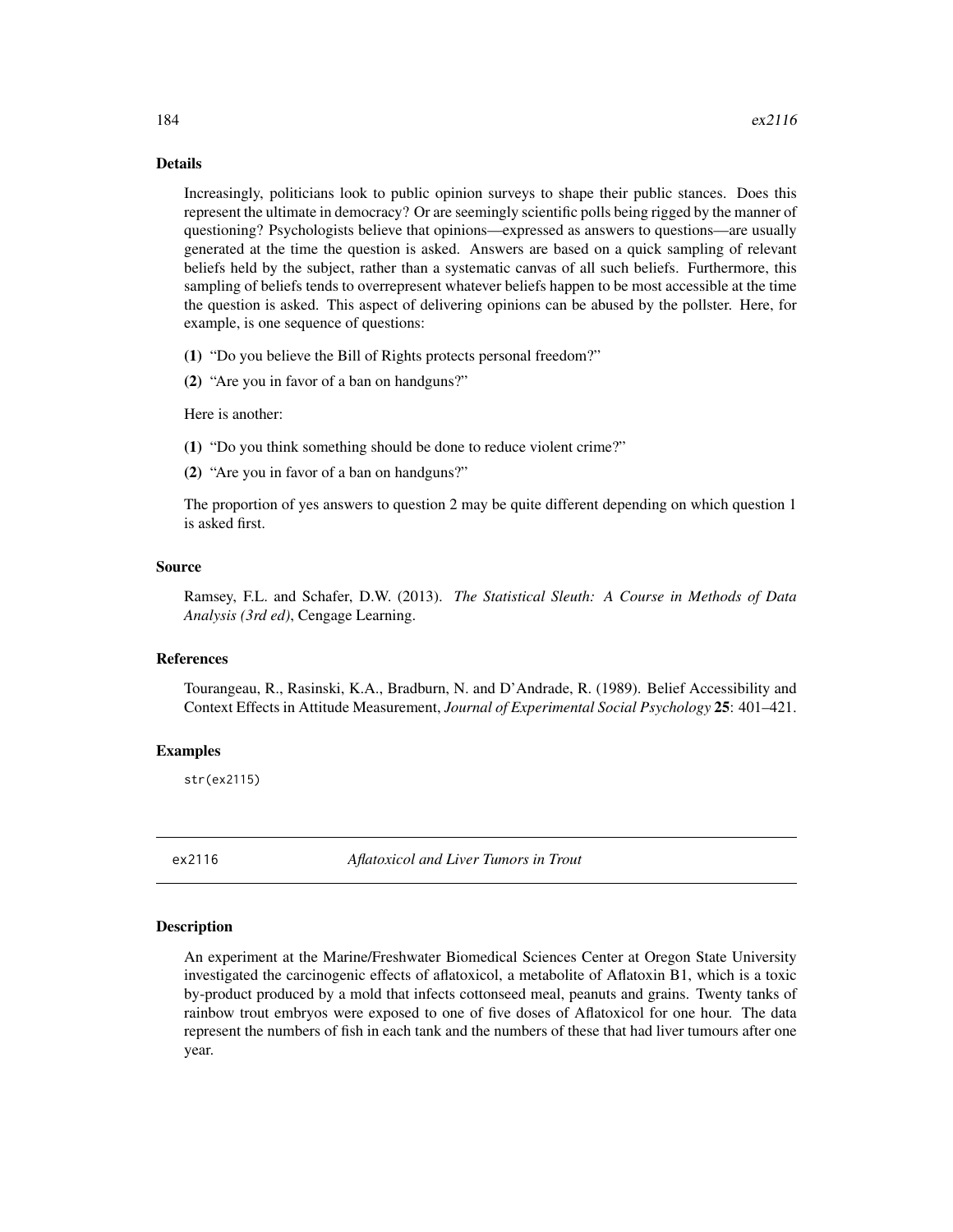#### <span id="page-184-0"></span> $ex2117$  185

#### Usage

ex2116

#### Format

A data frame with 20 observations on the following 3 variables.

Dose Dose (in ppm)

Tumor Number of trout with liver tumours

Total Number of trout in tank

# Source

Ramsey, F.L. and Schafer, D.W. (2013). *The Statistical Sleuth: A Course in Methods of Data Analysis (3rd ed)*, Cengage Learning.

### Examples

str(ex2116)

ex2117 *Effect of Stress During Conception on Odds of a Male Birth*

#### Description

The probability of a male birth in humans is about .51. It has previously been noticed that lower proportions of male births are observed when offspring is conceived at times of exposure to smog, floods or earthquakes. Danish researchers hypothesised that sources of stress associated with severe life events may also have some bearing on the sex ratio. To investigate this theory they obtained the sexes of all 3,072 children who were born in Denmark between 1 January 1980 and 31 December 1992 to women who experienced the following kind of severe life events in the year of the birth or the year prior to the birth: death or admission to hospital for cancer or heart attack of their partner or of their other children. They also obtained sexes on a sample of 20,337 births to mothers who did not experience these life stress episodes. This data frame contains the data that were collected. Noticed that for one group the exposure is listed as taking place during the first trimester of pregnancy. The rationale for this is that the stress associated with the cancer or heart attack of a family member may well have started before the recorded time of death or hospital admission.

#### Usage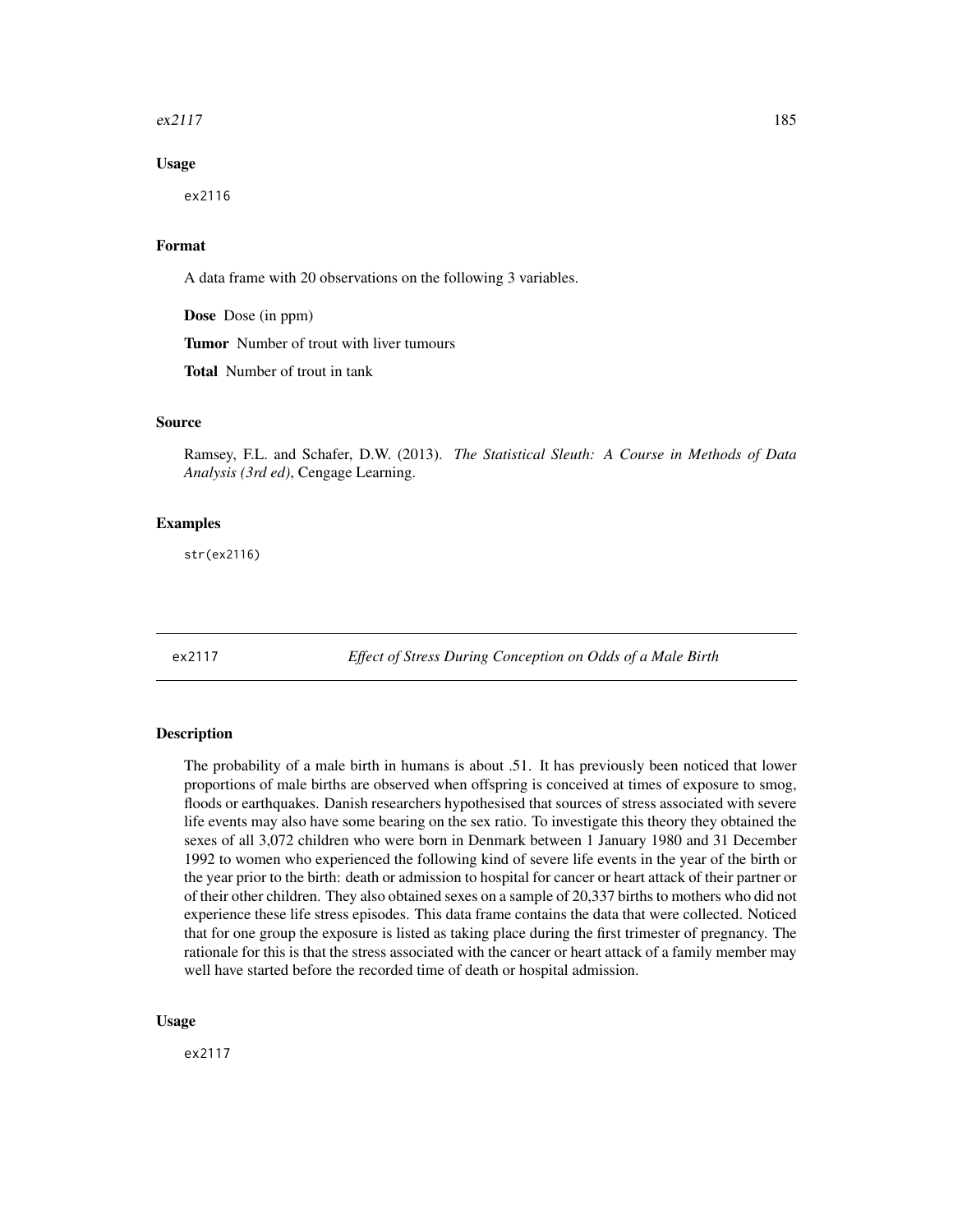# <span id="page-185-0"></span>Format

A data frame with 5 observations on the following 4 variables.

Group Indicator for groups to which mothers belong

Time Indicator for time at which severe life event occurred

Number Number of births

PctBoys Percentage of boys born

# Source

Ramsey, F.L. and Schafer, D.W. (2013). *The Statistical Sleuth: A Course in Methods of Data Analysis (3rd ed)*, Cengage Learning.

# References

Hansen, D., Møller, H. and Olsen, J. (1999). Severe Periconceptional Life Events and the Sex Ratio in Offspring: Follow Up Study based on Five National Registers, *British Medical Journal* 319(7209): 548–549.

#### Examples

str(ex2117)

ex2118 *HIV and Circumcision*

#### Description

Researchers in Kenya identified a cohort of more that 1,000 prostitutes who were known to be a major reservoir of sexually transmitted diseases in 1985. It was determined that more than 85% of them were infected with human immunodeficiency virus (HIV) in February, 1986. The researchers identified men who acquired a sexually-transmitted disease from this group of women after the men sought treatment at a free clinic. The data frame contains data on the subset of those men who did not test positive for HIV on their first visit and who agreed to participate in the study. The men are categorised according to whether they later tested positive for HIV during the study period, whether they had one or multiple sexual contacts with the prostitutes and whether they were circumcised.

#### Usage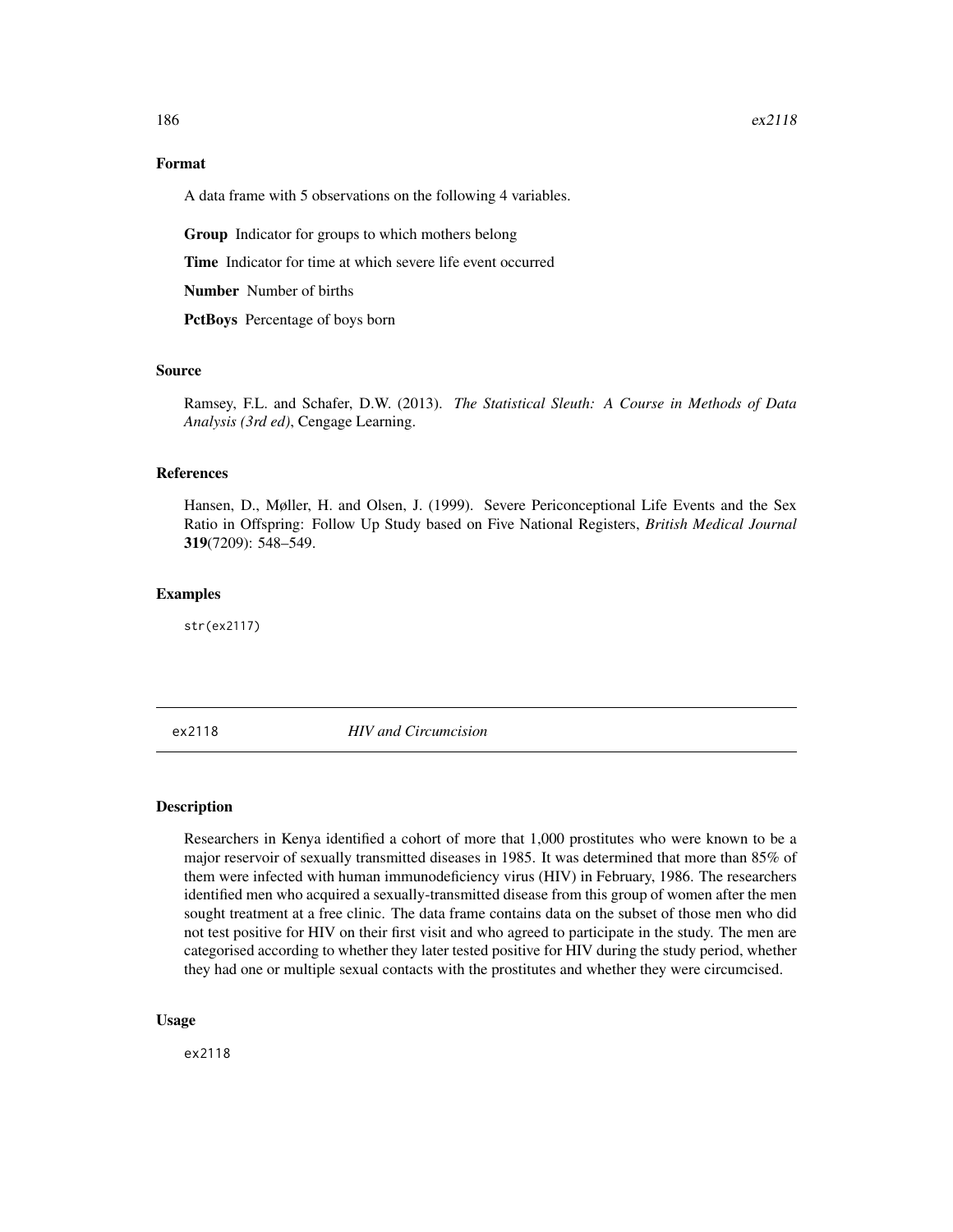#### <span id="page-186-0"></span> $ex2119$  187

# Format

A data frame with 4 observations on the following 5 variables.

Contact Whether men had single or multiple contact with prostitutes

Circumcised Whether the men are circumcised, factor with levels "No" and "Yes"

HIV Number of men that tested positive for HIV

Number Number of men

NoHIV Number of men that did not test positive for HIV (should be Number-HIV)

# Source

Ramsey, F.L. and Schafer, D.W. (2013). *The Statistical Sleuth: A Course in Methods of Data Analysis (3rd ed)*, Cengage Learning.

#### References

Cameron, D.W., D'Costa, L.J., Maitha, G.M., Cheang, M., Piot, P., Simonsen, J.N., Ronald, A.R., Gakinya, M.N., Ndinya-Achola, J.O., Brunham, R.C. and Plummer, F. A. (1989). Female to Male Transmission of Human Immunodeficiency Virus Type I: Risk Factors for Seroconversion in Men, *The Lancet* 334(8660): 403–407.

#### Examples

str(ex2118)

ex2119 *Meta–Analysis of Breast Cancer and Lactation Studies*

#### **Description**

This data frame gives the results of 10 separate case–control studies on the association of breast cancer and whether a woman had breast–fed children.

#### Usage

ex2119

# Format

A data frame with 20 observations on the following 4 variables.

Study Factor indicating the study from which data was taken

Lactate Whether women had breast–fed children (lactated)

Cancer Number of women with breast cancer

NoCancer Number of women without breast cancer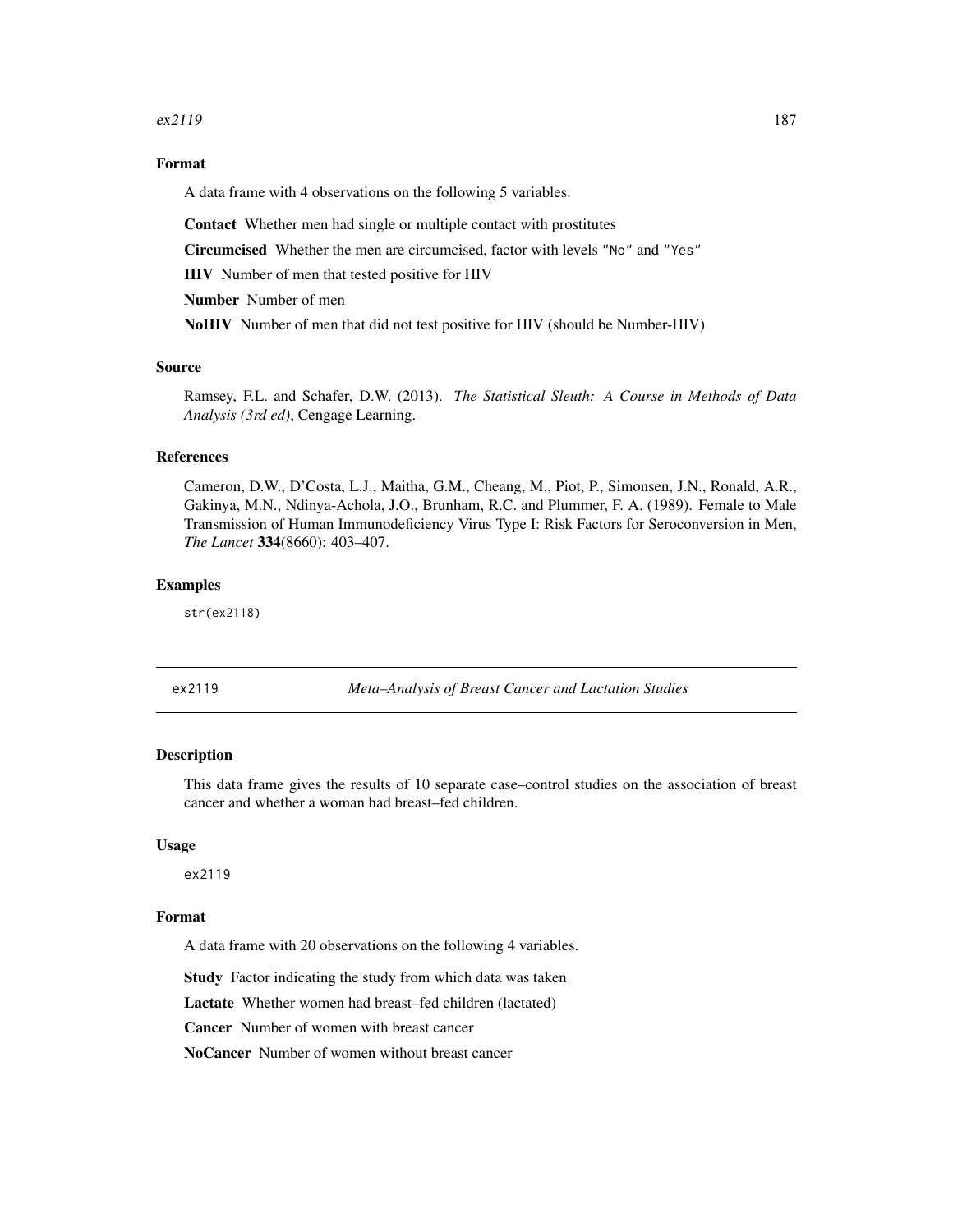#### <span id="page-187-0"></span>Details

Meta–analysis refers to the analysis of analyses. When the main results of studies can be cast into  $2\times2$  tables of counts, it is natural to combine individual odds ratios with a logistic regression model that includes a factor to account for different odds from the different studies. In addition, the odds ratio itself might differ slightly among studies because of different effects on different populations or different research techniques. One approach for dealing with this is to suppose an underlying common odds ratio and to model between–study variability as extra–binomial variation.

# Source

Ramsey, F.L. and Schafer, D.W. (2013). *The Statistical Sleuth: A Course in Methods of Data Analysis (3rd ed)*, Cengage Learning.

#### References

Data gathered from various sources by Karolyn Kolassa as part of a Master's project, Oregon State University.

#### Examples

str(ex2119)

ex2120 *Clever Hans Effect*

#### Description

These data were simulated to match the summary statistics and conclusions of Rosenthal and Fode's Clever Hans experiment. Each of 12 students trained rats to run a maze. The data set contains their number of successful runs out of 50 on each of 5 days, the student's prior expectation of success (on a scale from -10 to 10), and a variable indicating treatment–whether or not the students were supplied with the fictitious information that their rights were bright.

#### Usage

2120

#### Format

A data frame with 60 observations on the following 5 variables.

Student a student identification number

PriorExp the student's prior expectation of rat-training success, on a scale from -10 to 10

Treatment a factor with levels "bright" and "dull" corresponding to whether students were told (falsely) that their rats were bright or not

Day day of the study, ranging from 1 to 5

Success the number of successful maze runs on a day, out of 50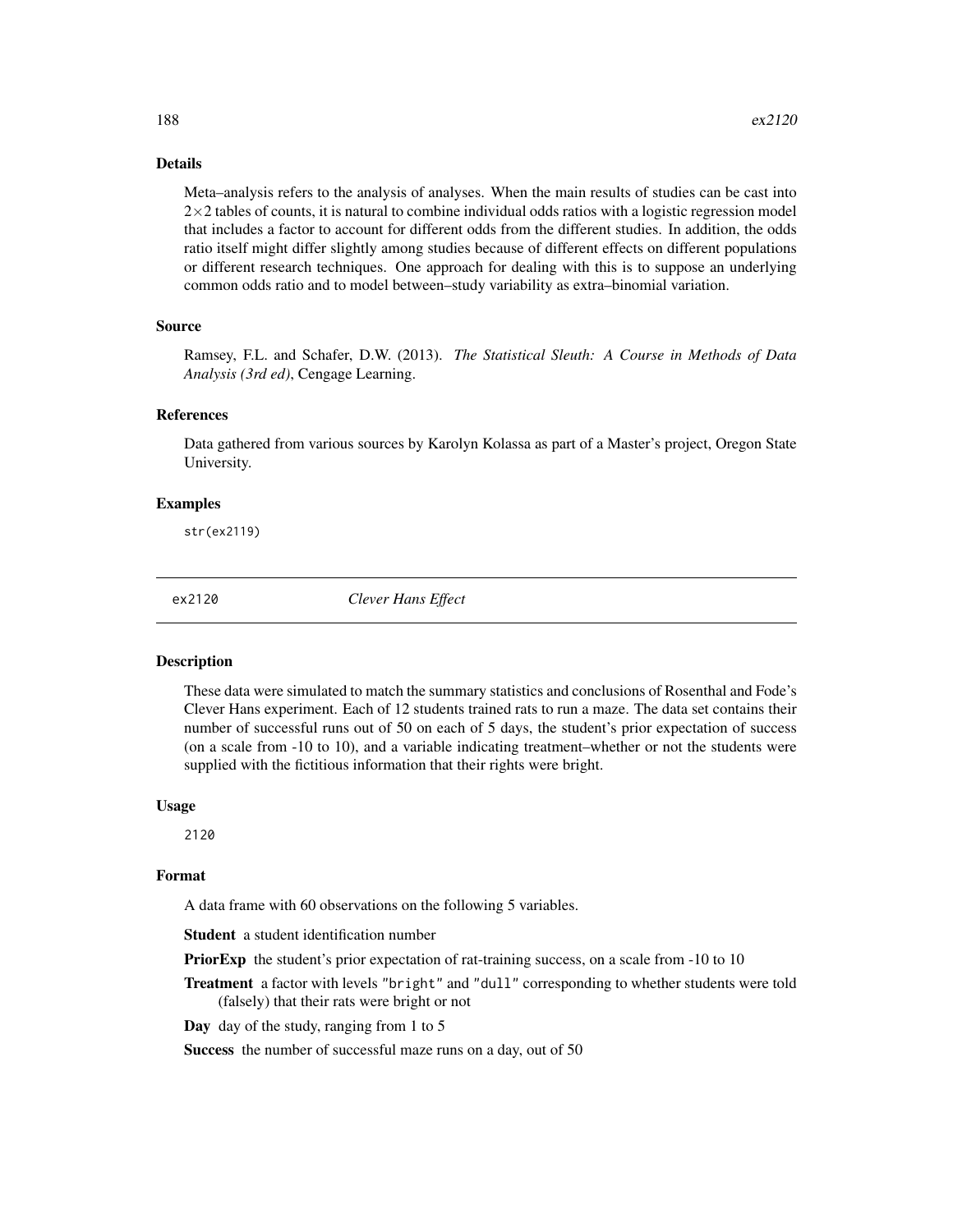#### <span id="page-188-0"></span> $ex2216$  189

### Source

Ramsey, F.L. and Schafer, D.W. (2013). *The Statistical Sleuth: A Course in Methods of Data Analysis (3rd ed)*, Cengage Learning.

# References

Rosenthal, R. and Fode, K.L. (1963) The Effect of Experimenter Bias on the Performance of the Albino Rat *Behavioral Science* 8:3: 183–189.

# See Also

[ex1419](#page-151-0)

# Examples

str(ex2120)

ex2216 *Murder–Suicides by Deliberate Plane Crash*

#### **Description**

Some sociologist suspect that highly publicised suicides may trigger additional suicides. In one investigation of this hypothesis, D.P. Phillips collected information about 17 airplane crashes that were known (because of notes left behind) to be murder–suicides. For each of these crashes, Phillips reported an index of the news coverage (circulation of nine newspapers devoting space to the crash multiplied by length of coverage) and the number of multiple-fatality plane crashes during the week following the publicised crash. This data frame contains the collected data.

#### Usage

ex2216

#### Format

A data frame with 17 observations on the following 2 variables.

Index Index for the amount of newspaper coverage given the murder–suicide

Crashes Multiple-fatality crashes in the week following a murder–suicide by plane crash

#### Source

Ramsey, F.L. and Schafer, D.W. (2013). *The Statistical Sleuth: A Course in Methods of Data Analysis (3rd ed)*, Cengage Learning.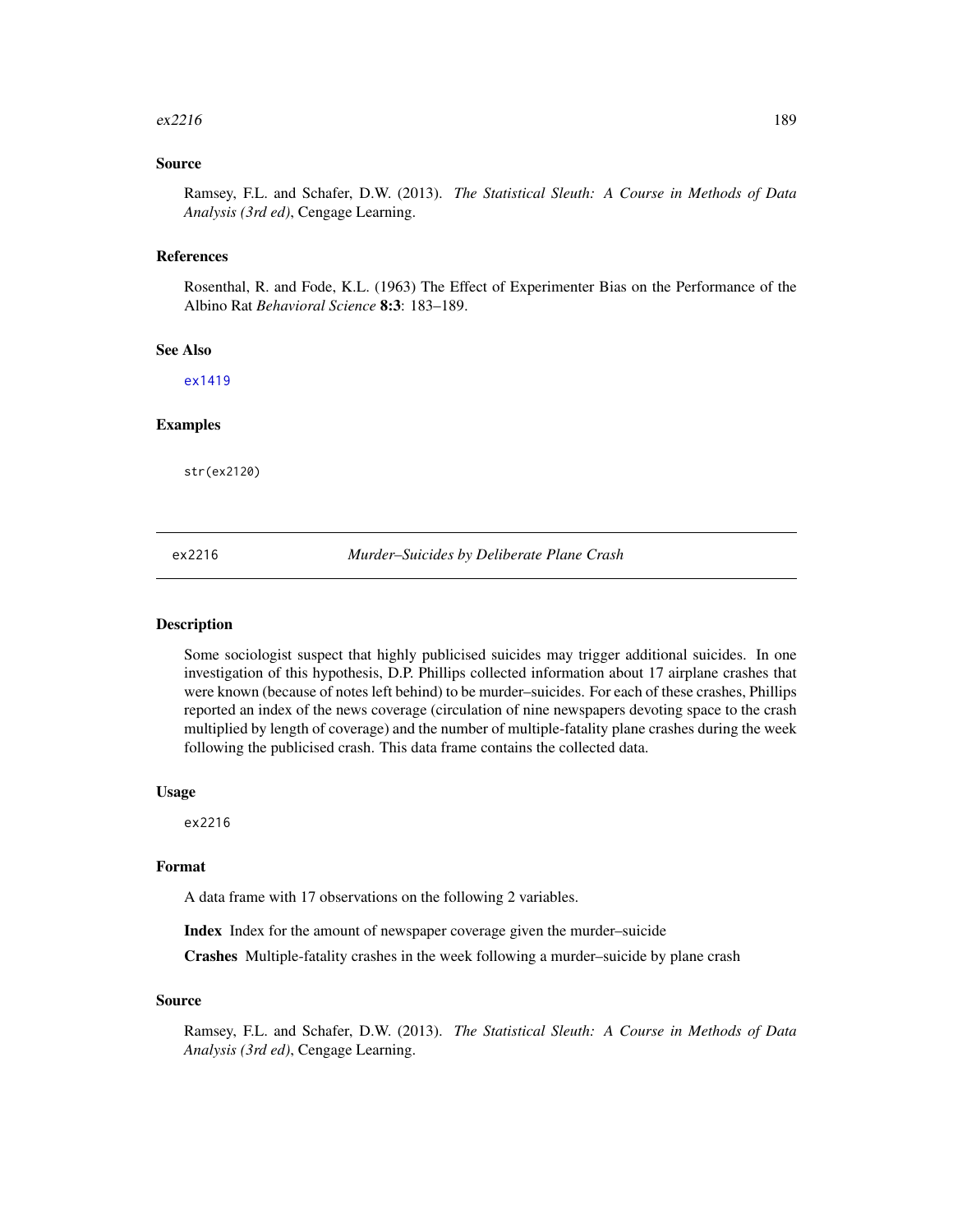#### <span id="page-189-0"></span>References

Phillips, D.P. (1978). Airplane Accident Fatalities Increase Just After Newspaper Stories About Murder and Suicide, *Science* 201: 748–750.

#### Examples

str(ex2216)

ex2220 *Cancer Deaths of Atomic Bomb Survivors*

#### Description

The data are the number of cancer deaths among survivors of the atomic bombs dropped on Japan during World War II, categorized by time (years) after the bomb that death occurred and the amount of radiation exposure that the survivors received from the blast. Also listed in each cell is the personyears at risk, in 100's. This is the sum total of all years spent by all persons in the category. The data can be analyzed by supposing the number of cancer deaths in each cell is Poisson with mean = risk x rate, where risk is the person-years at risk and rate is the rate of cancer deaths per person per year. How does the rate depend on the radiation exposure, after accounting for years after exposure?

#### Usage

ex2220

# Format

A data frame with 42 observations on the following 4 variables.

Exposure radiation exposure, in rads

YearsAfter years after the exposure

AtRisk number of survivors in the group

Deaths number of survivors in the group who died of Cancer

### Source

Ramsey, F.L. and Schafer, D.W. (2013). *The Statistical Sleuth: A Course in Methods of Data Analysis (3rd ed)*, Cengage Learning.

# References

Pierce, D.A., personal communication

#### Examples

str(ex2220)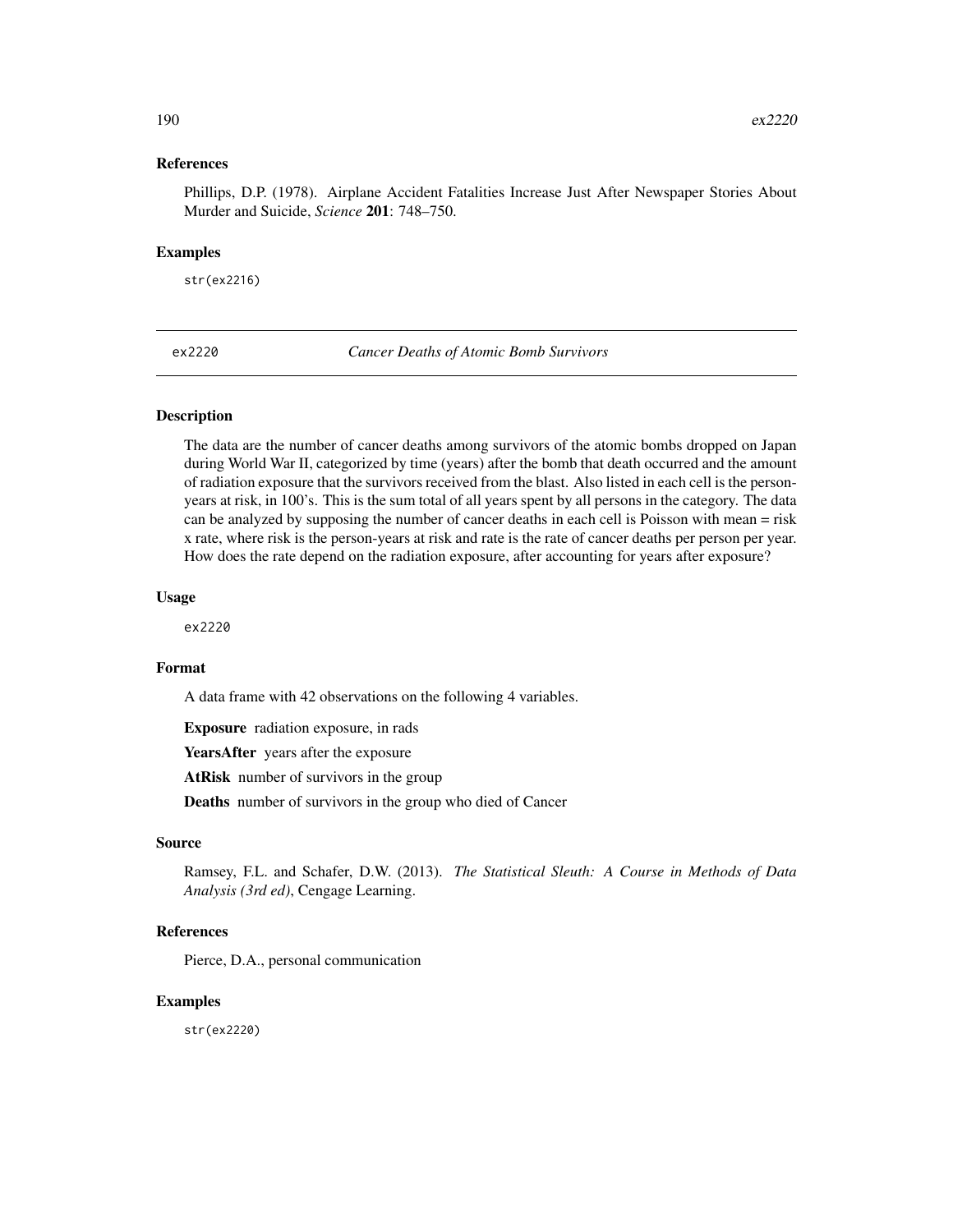#### <span id="page-190-0"></span>Description

When she died in 1817, the English novelist Jane Austen had not yet finished the novel *Sanditon*, but she did leave notes on how she intended to conclude the book. The novel was completed by a ghost writer, who attempted to emulate Austen's style. In 1978, a researcher reported counts of some words found in chapters of books written by Austen and in chapters written by the emulator. These data are given in this data frame.

#### Usage

ex2222

## Format

A data frame with 24 observations on the following 3 variables.

Count Number of occurrences of a word in various chapters of books written by Jane Austen and the ghost writer

Book Title of books used

Word Words used

# Source

Ramsey, F.L. and Schafer, D.W. (2013). *The Statistical Sleuth: A Course in Methods of Data Analysis (3rd ed)*, Cengage Learning.

#### References

Morton, A.Q. (1978). *Literary Detection: How to Prove Authorship and Fraud in Literature and Documents*, Charles Scribner's Sons, New York.

# Examples

str(ex2222)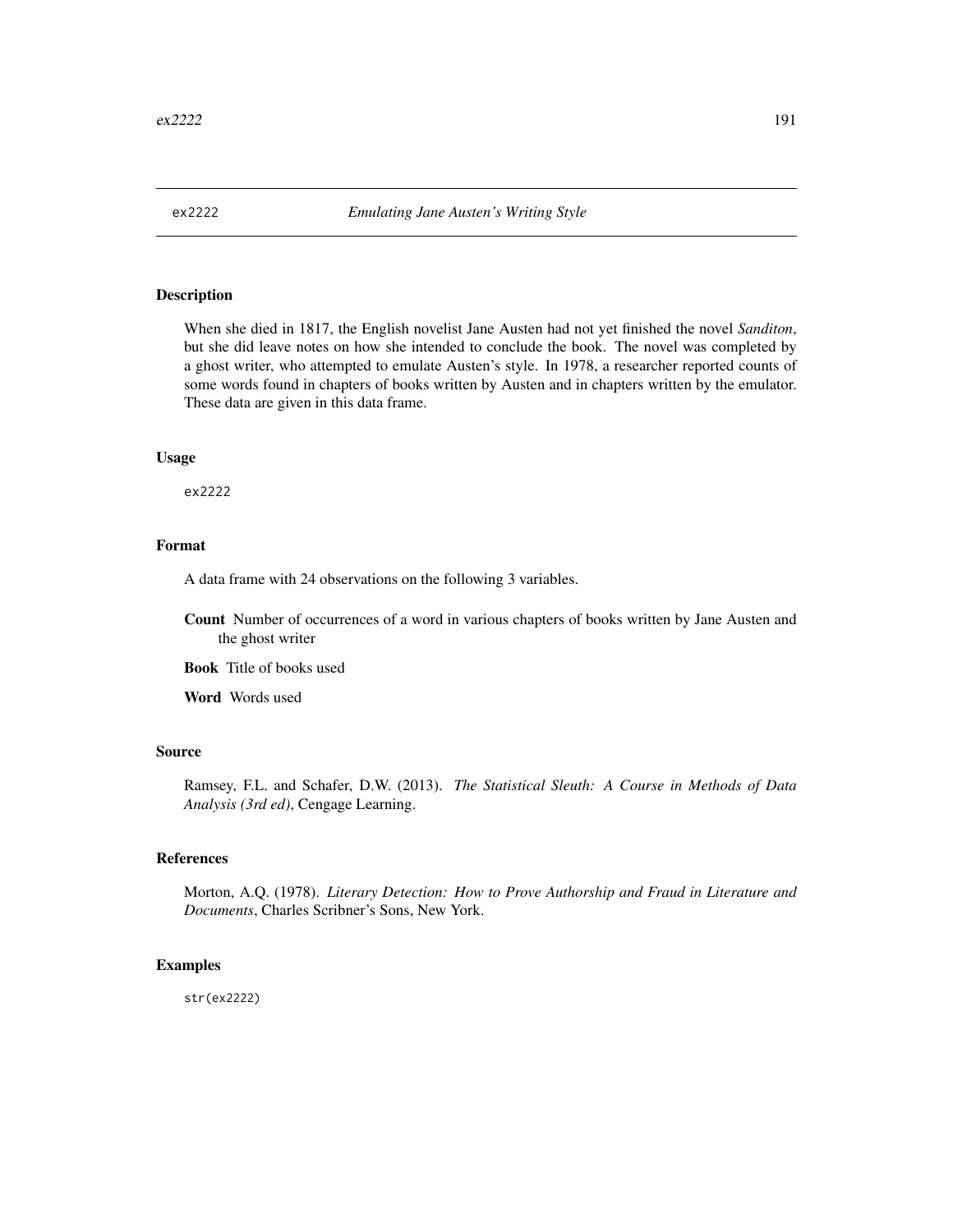# <span id="page-191-0"></span>Description

On January 27, 1986, the night before the space shuttle *Challenger* exploded, an engineer recommended to the National Aeronautics and Space Administration (NASA) that the shuttle not be launched in the cold weather. The forecasted temperature for the *Challenger* launch was 31 degrees Fahrenheit—the coldest launch ever. After an intense 3-hour telephone conference, officials decided to proceed with the launch. This data frame contains the launch temperatures and the number of O-ring problems in 24 shuttle launches prior to the *Challenger*.

#### Usage

ex2223

### Format

A data frame with 24 observations on the following 2 variables.

Temp Launch temperatures (in degrees Fahrenheit)

Incidents Numbers of O-ring incidents

#### Source

Ramsey, F.L. and Schafer, D.W. (2013). *The Statistical Sleuth: A Course in Methods of Data Analysis (3rd ed)*, Cengage Learning.

# See Also

[case0401](#page-12-0), [ex2011](#page-175-0)

#### Examples

str(ex2223)

ex2224 *Valve Failure in Nuclear Reactors*

#### **Description**

This data frame contains data on characteristics and numbers of *failures* observed in valve types from one pressurised water reactor.

#### Usage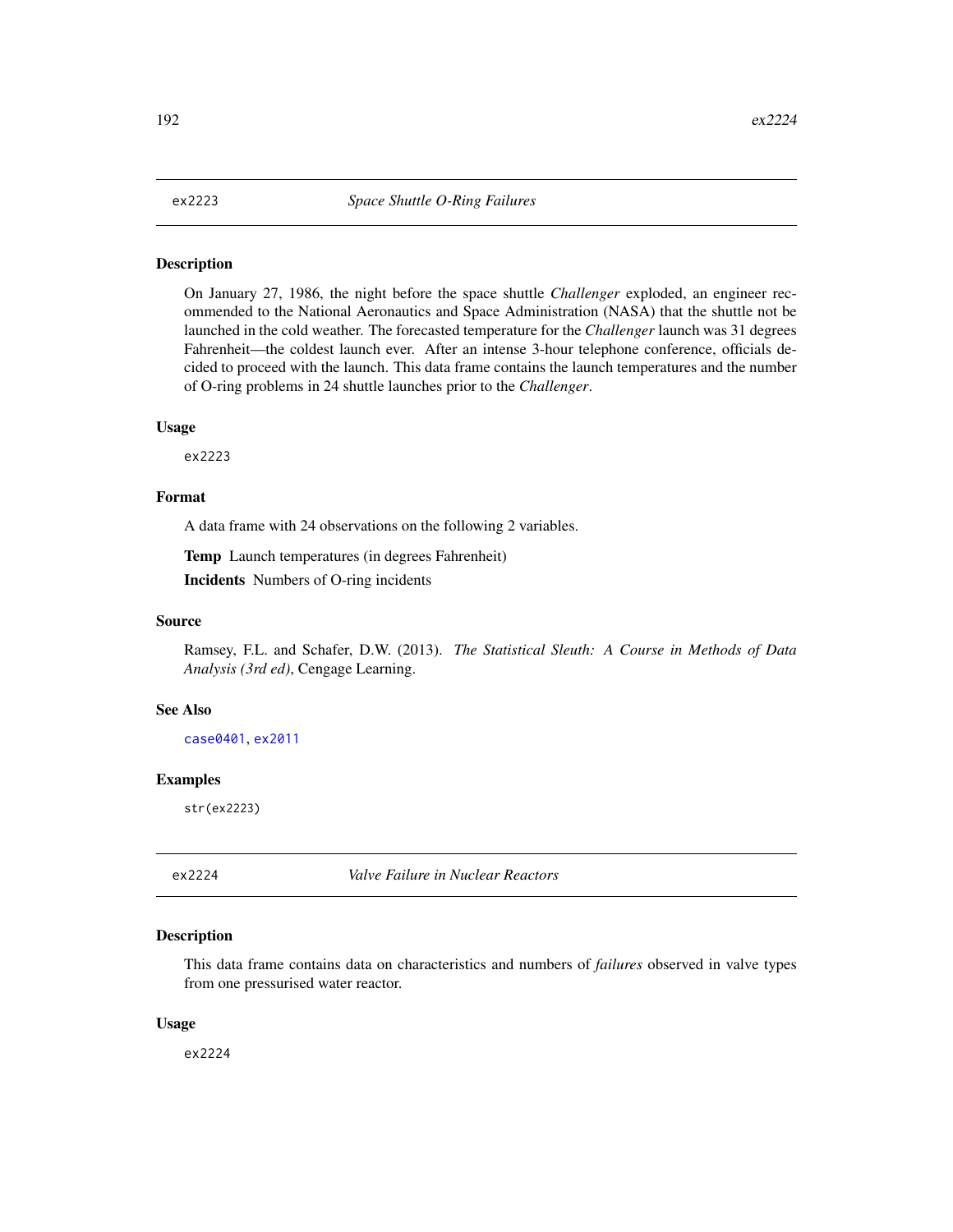#### <span id="page-192-0"></span> $ex2225$  193

#### Format

A data frame with 90 observations on the following 7 variables.

- **System** a numerical code corresponding to 5 categories of system  $(1 = \text{containment}, 2 = \text{nuclear}, 3$  $=$  power conversion,  $4 =$  safety,  $5 =$  process auxiliary)
- **Operator** a numerical code corresponding to 4 different operator types  $(1 = air, 2 = solenoid, 3 =$  $motor=driven, 4 = manual$
- **Valve** a numerical code corresponding to 6 different valve types  $(1 = ball, 2 = butterfly, 3 = di$ aphram,  $4 =$  gate,  $5 =$  globe,  $6 =$  directional control)
- Size a numerical code corresponding to 3 head size categories (1 = less than 2 inches,  $2 = 2{\text -}10$ ) inches,  $3 = 10-30$  inches)
- **Mode** a numerical code corresponding to two categories of operation mode  $(1 = normally closed)$ ,  $2 =$  normally open)

Failures Number of failures observed

Time Lengths of observation time

#### Source

Ramsey, F.L. and Schafer, D.W. (2013). *The Statistical Sleuth: A Course in Methods of Data Analysis (3rd ed)*, Cengage Learning.

#### References

Moore, L.M. and Beckman, R.J. (1988). Appropriate One-Sided Tolerance Bounds on the Number of Failures using Poisson Regression, *Technometrics* 30: 283–290.

#### Examples

str(ex2224)

ex2225 *Body Size and Reproductive Success in a Population of Male Bullfrogs*

#### Description

As an example of field observation in evidence of theories of sexual selection, S.J. Arnold and M.J. Wade presented the following data set on size and number of mates observed in 38 bullfrogs.

#### Usage

ex2225

#### Format

A data frame with 38 observations on the following 2 variables.

BodySize Body size (in mm)

Mates Number of mates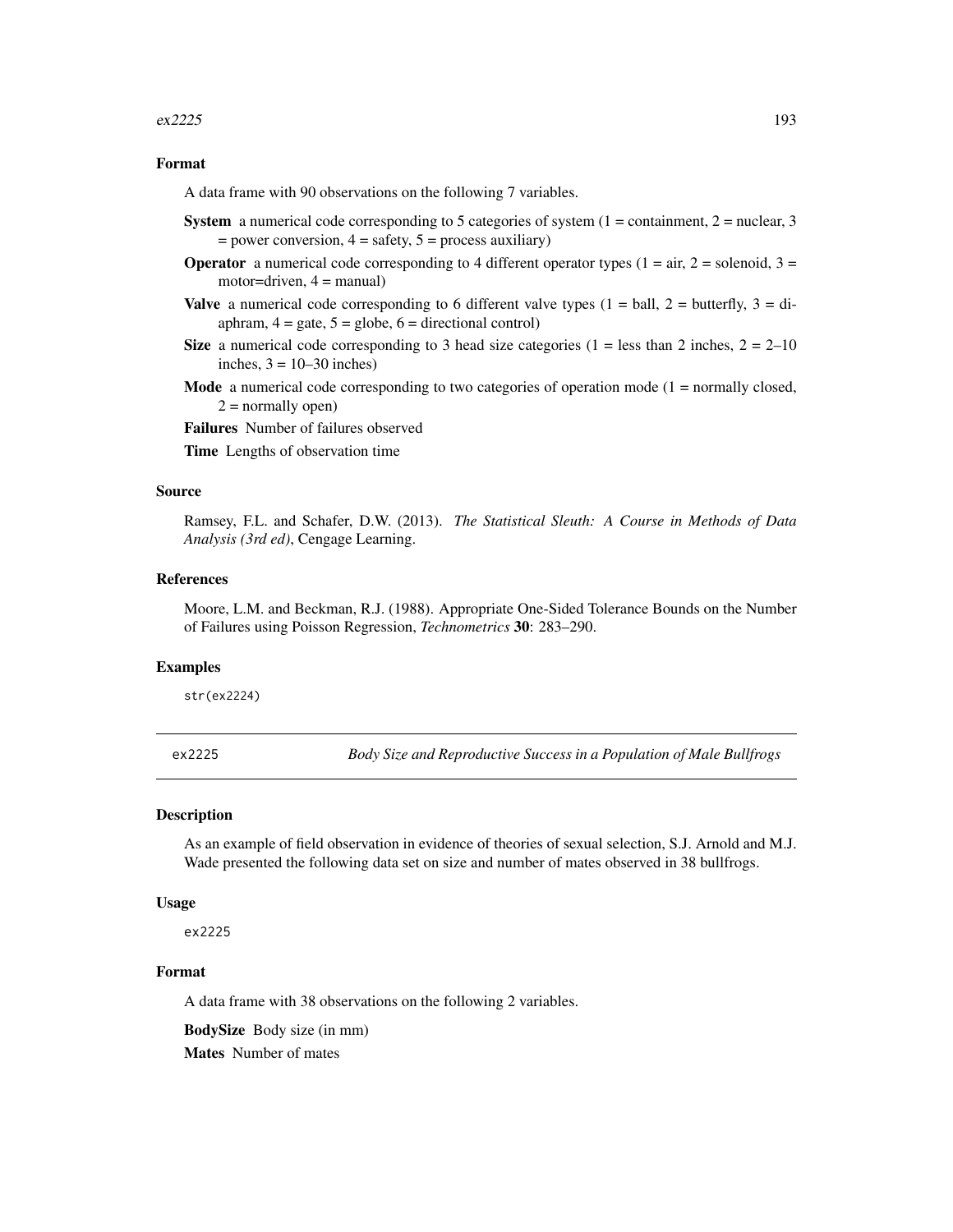### <span id="page-193-0"></span>Source

Ramsey, F.L. and Schafer, D.W. (2013). *The Statistical Sleuth: A Course in Methods of Data Analysis (3rd ed)*, Cengage Learning.

#### References

Arnold, S.J. and Wade, M.J. (1984). On the Measurement of Natural and Sexual Selection: Aplications, *Evolution* 38: 720–734.

#### Examples

str(ex2225)

ex2226 *Number of Moons*

#### Description

Apparently, larger planets have more moons, but is it the volume (as indicated by diameter) or mass that are more relevant, or is it both? These data include the diameter, mass, distance from the sun, and number of moons for 13 planets, gas giants, and dwarf planets in our solar system. Which size variable best explains mean number of moons (possible after accounting for distance from sun). (Consider negative binomial regression.)

# Usage

ex2226

# Format

A data frame with 13 observations on the following 5 variables.

Name a character variable with the name of the planet, gas giant, or dwarf planet)

Distance distance from sun, relative to earth's

Diameter diameter of the planet, relative to earth's

Mass mass, relative to earth's

Moons number of moons

#### Source

Ramsey, F.L. and Schafer, D.W. (2013). *The Statistical Sleuth: A Course in Methods of Data Analysis (3rd ed)*, Cengage Learning.

# References

Wikipedia: <http://en.wikipedia.org/wiki/Planet> August 10, 2011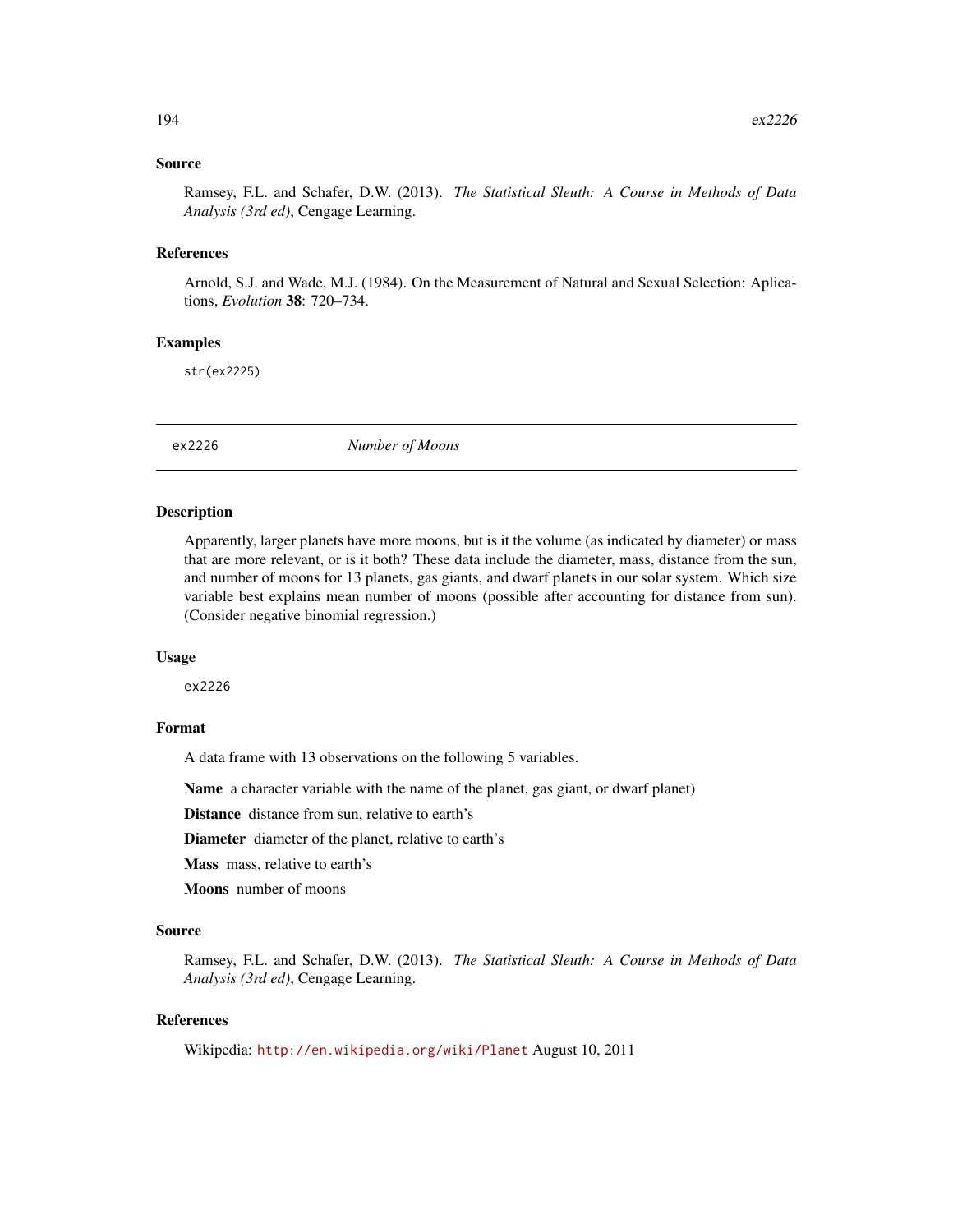#### <span id="page-194-0"></span> $ex2414$  195

# See Also

[ex0721](#page-103-0)

# Examples

str(ex2226)

ex2414 *Amphibian Crisis and UV-B*

# Description

Data frame contains the percentage of unsuccessful hatching from enclosures containing 150 eggs each in a study to investigate whether UV-B is responsible for low hatch rates.

#### Usage

ex2414

# Format

A data frame with 71 observations on the following 4 variables.

Percent percentage of frog eggs failing to hatch

Treatment factor variable with levels "NoFilter", "UV-BTransmitting" and "UV-BBlocking"

Location factor variable with levels "ThreeCreeks", "SparksLake", "SmallLake" and "LostLake"

Photolyase Photolyase activity

#### Source

Ramsey, F.L. and Schafer, D.W. (2013). *The Statistical Sleuth: A Course in Methods of Data Analysis (3rd ed)*, Cengage Learning.

#### References

Blaustein, A.R., Hoffman, P.D., Hokit, D.G., Kiesecker, J.M., Walls, S.C. and Hays, J.B. (1994). UV Repair and Resistance to Solar UV-B in Amphibian Eggs: A Link to Population Declines? *Proceedings of the National Academy of Science, USA* 91: 1791–1795.

# Examples

str(ex2414)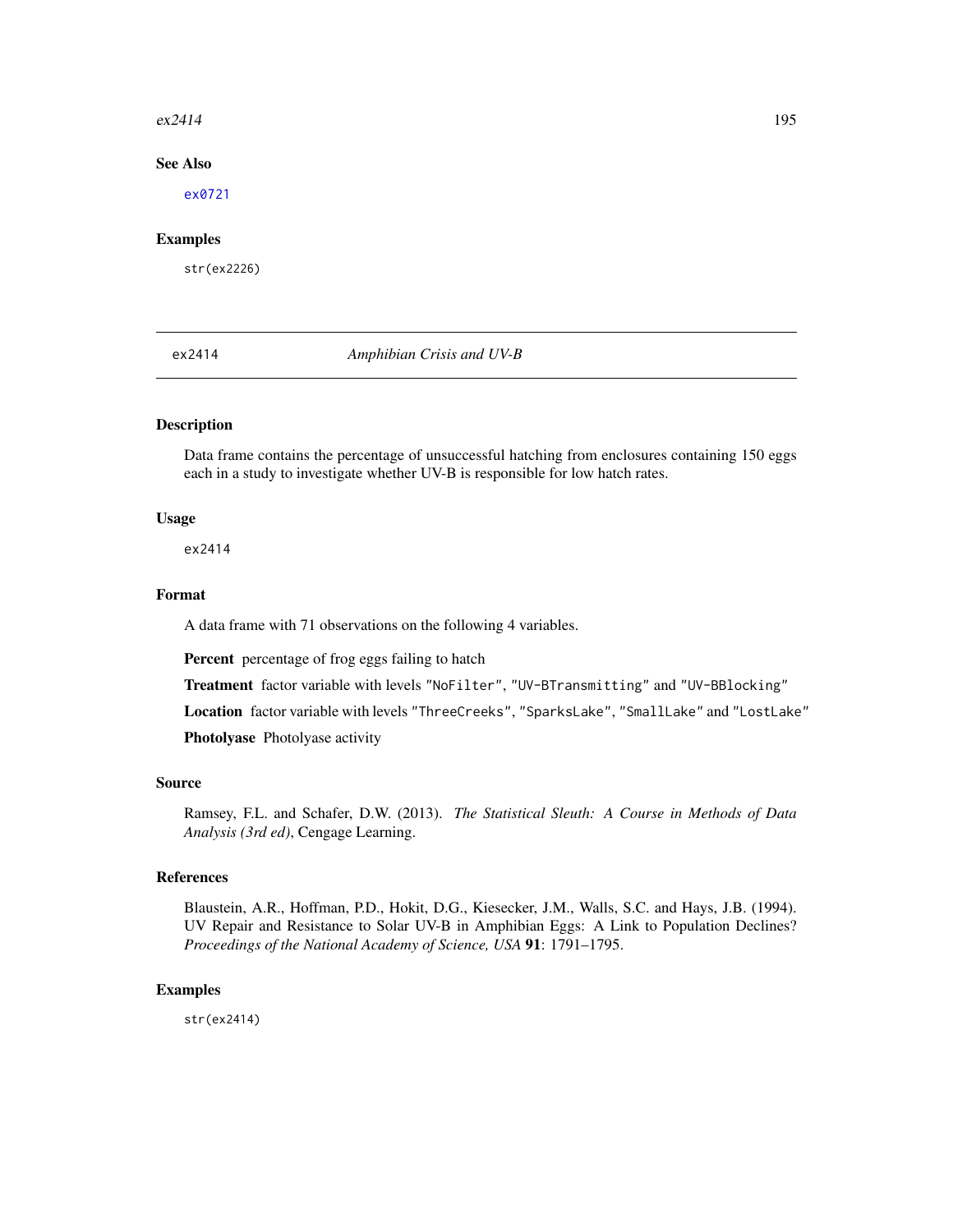<span id="page-195-0"></span>

# Description

If the option "pdfviewer" is set, this command will display the PDF version of the help pages.

# Usage

Sleuth3Manual()

# Author(s)

Berwin A Turlach <Berwin.Turlach@gmail.com>

# References

Ramsey, F.L. and Schafer, D.W. (2013). *The Statistical Sleuth: A Course in Methods of Data Analysis (3rd ed)*, Cengage Learning.

# Examples

## Not run: Sleuth3Manual()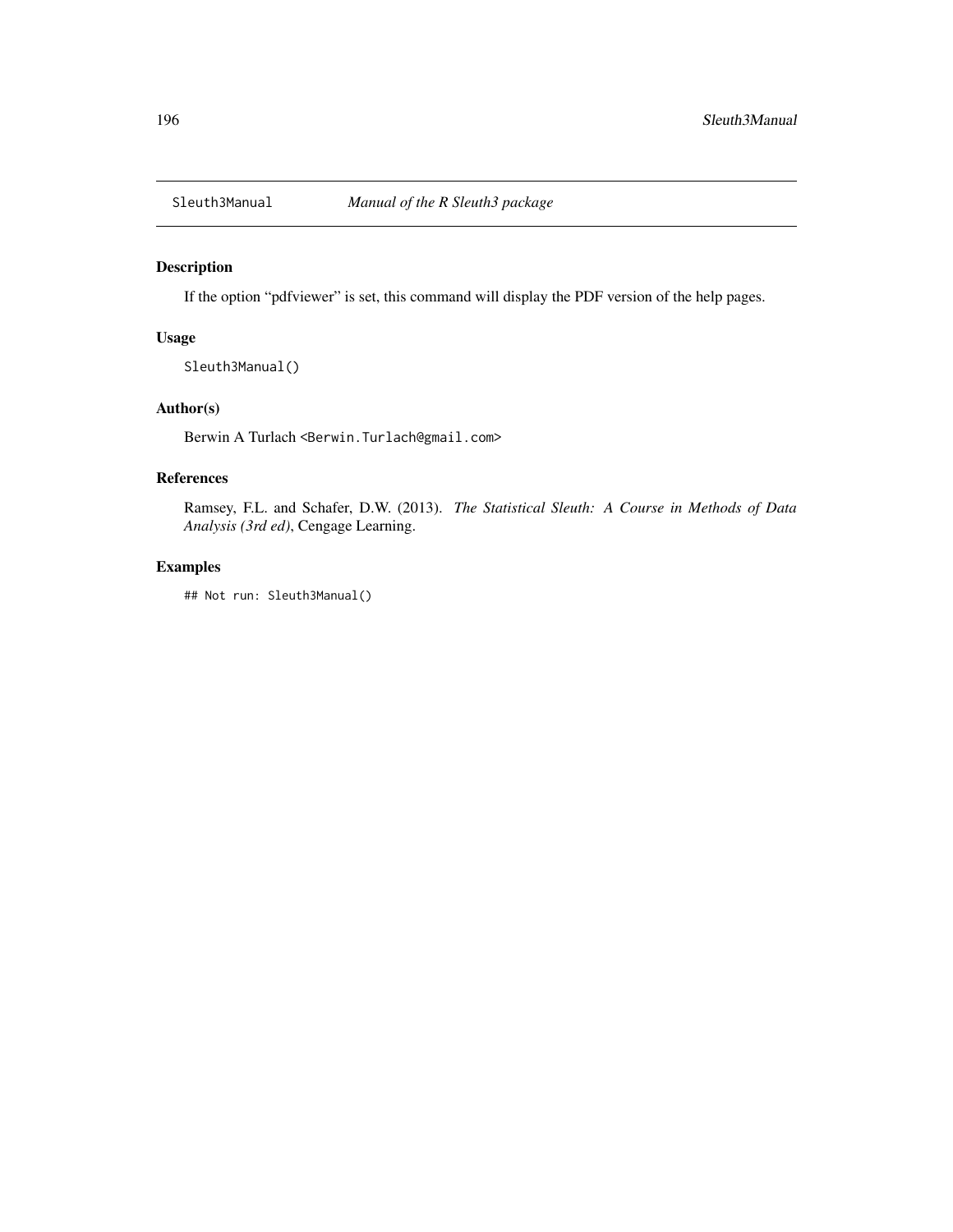# Index

| <i><b>*Topic datasets</b></i> |  |
|-------------------------------|--|
| case0101, 6                   |  |
| case0102,7                    |  |
| case0201, 8                   |  |
| case0202, 9                   |  |
| $10\text{ }$<br>case0301,     |  |
| case0302, 12                  |  |
| case0401, 13                  |  |
| case0402, 14                  |  |
| case0501, 16                  |  |
| case0502, 17                  |  |
| case0601, 19                  |  |
| case0602, 21                  |  |
| case0701, 22                  |  |
| case0702, 24                  |  |
| case0801, 25                  |  |
| case0802, 27                  |  |
| case0901,<br>28               |  |
| case0902,<br>29               |  |
| case1001,<br>31               |  |
| case1002, 32                  |  |
| case1101, 34                  |  |
| case1102, 36                  |  |
| case1201, 38                  |  |
| case1202, 40                  |  |
| case1301, 42                  |  |
| case1302, 44                  |  |
| case1401, 45                  |  |
| case1402, 47                  |  |
| case1501, 49                  |  |
| case1502, 51                  |  |
| case1601, 52                  |  |
| case1602, 55                  |  |
| case1701, 56                  |  |
| case1702, 59                  |  |
| case1801, 62<br>case1802, 64  |  |
| case1803, 65                  |  |
| case1901, 66                  |  |
|                               |  |

case1902 , [67](#page-66-0) case2001 , [69](#page-68-0) case2002 , [71](#page-70-0) case2101 , [73](#page-72-0) case2102 , [75](#page-74-0) case2201 , [77](#page-76-0) case2202 , [79](#page-78-0) ex0112, <mark>[80](#page-79-0)</mark> ex0116, [81](#page-80-0) ex0125, <mark>[82](#page-81-0)</mark> ex0126, [83](#page-82-0) ex0127, <mark>8</mark>4 ex0211, [85](#page-84-0) ex0218, <mark>[85](#page-84-0)</mark> ex0221, <mark>[86](#page-85-0)</mark> ex0222, [87](#page-86-0) ex0223, <mark>[88](#page-87-0)</mark> ex0321, <mark>[89](#page-88-0)</mark> ex0323, <mark>9</mark>0 ex0327 , [91](#page-90-0) ex0330 , [91](#page-90-0) ex0331 , [92](#page-91-0) ex0332 , [93](#page-92-0) ex0333 , [94](#page-93-0) ex0428, <mark>[95](#page-94-0)</mark> ex0429, <mark>[95](#page-94-0)</mark> ex0430, <mark>[96](#page-95-0)</mark> ex0431 , [97](#page-96-0) ex0432, <mark>[98](#page-97-0)</mark> ex0518, <mark>[99](#page-98-0)</mark> ex0523, <mark>[99](#page-98-0)</mark> ex0524, [100](#page-99-0) ex0525 , [101](#page-100-0) ex0623 , [102](#page-101-0) ex0624 , [103](#page-102-0) ex0721 , [104](#page-103-1) ex0722 , [105](#page-104-0) ex0724, [106](#page-105-0) ex0725 , [107](#page-106-0)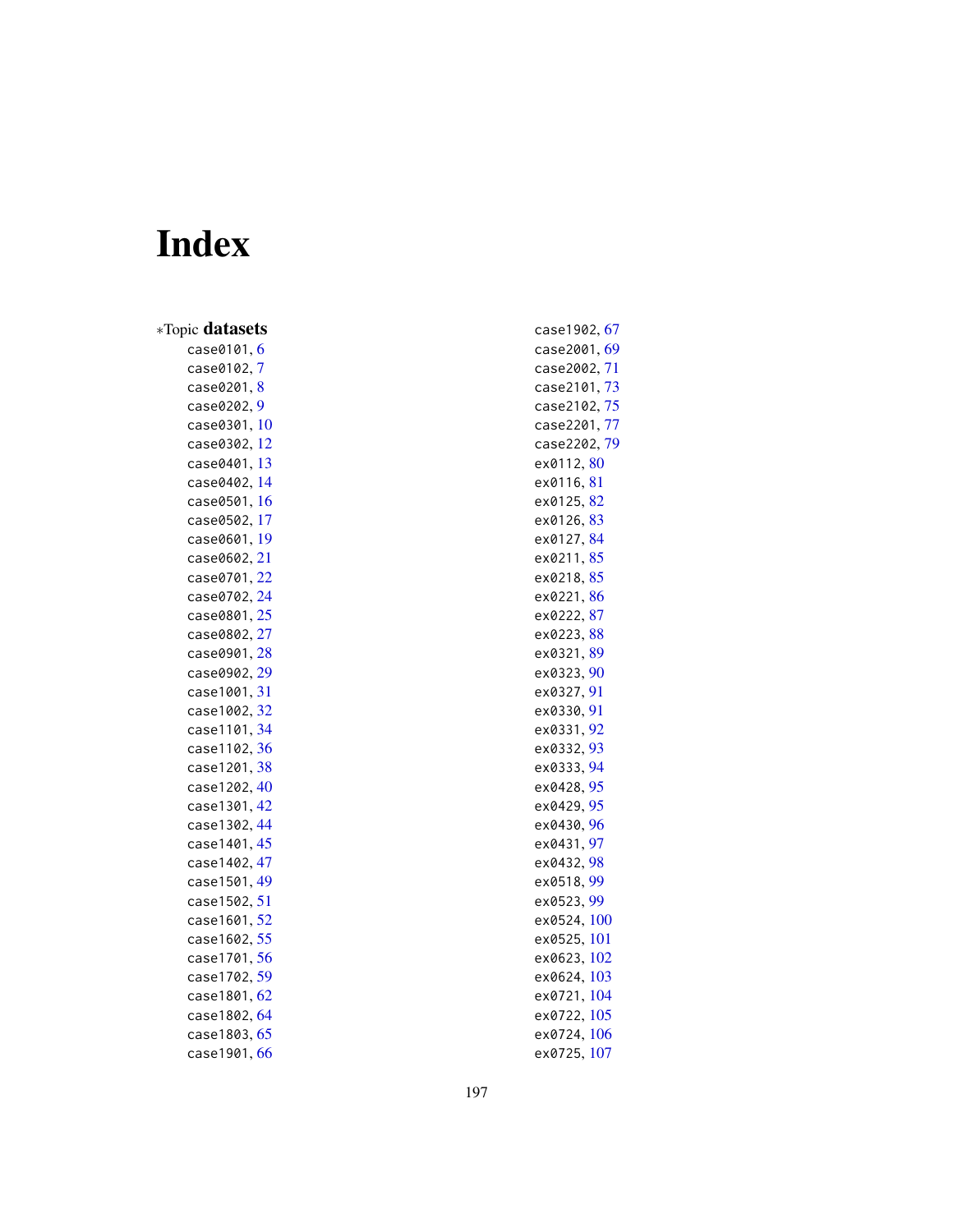198 **INDEX** 

| ex0726, 108        |            |
|--------------------|------------|
| ex0727, 109        |            |
| ex0728, 110        |            |
| ex0729, 111        |            |
| ex0730, 112        |            |
| ex0816, 113        |            |
| ex0817,            | 114        |
| ex0820,            | 115        |
| ex0822, 116        |            |
| ex0823,            | 117        |
| ex0824,            | 117        |
| ex0825,            | 118        |
| ex0826,            | 119        |
| ex0828,            | 120        |
| ex0829,            | 121        |
| ex0914,            | 121        |
| ex0915,            | 122        |
| ex0918,            | 123        |
| ex0920,            | 124        |
| ex0921,            | 125        |
| ex0923,<br>ex1014, | 126<br>127 |
| ex1026,            | 127        |
| ex1027,            | 128        |
| ex1028,            | 129        |
| ex1029,            | 130        |
| ex1030,            | 131        |
| ex1031,            | 132        |
| ex1033,            | 133        |
| ex1111,            | 134        |
| ex1120,            | 135        |
| ex1122,            | 136        |
| ex1123,            | 136        |
| ex1124, 137        |            |
| ex1125, 138        |            |
| ex1217, 139        |            |
| 220,<br>ex1        | 140        |
| ex1221,            | 141        |
| ex1222,            | 142        |
| ex1223,            | 144        |
| ex1225,            | 145        |
| ex1317,            | 146        |
| ex1319,            | 147        |
| ex1320,<br>ex1321, | 148<br>149 |
| ex1416,            | 150        |
| ex1417,            | 151        |
| ex1419,            | 152        |
|                    |            |

| ex1420, 153               |                |
|---------------------------|----------------|
| ex1507, 154               |                |
| ex1509,                   | 155            |
| ex1514,                   | 155            |
| ex1515,                   | 156            |
| ex1516,                   | 157            |
| ex1517,                   | 158            |
| ex1518,                   | 158            |
| ex1519,                   | 159            |
| ex1605,                   | 160            |
| ex1611,                   | 161            |
| ex1612, 162               |                |
| ex1613, 162               |                |
| ex1614,                   | 163            |
| ex1615,                   | 164            |
| ex1620,                   | 165            |
| ex1708,                   | 166            |
| ex1715,                   | 167            |
| ex1716,                   | 168            |
| ex1914,                   | 169            |
| ex1916,                   | <sup>170</sup> |
| ex1917,                   | <sup>170</sup> |
| ex1918,                   | 171            |
| ex1919,                   | 172            |
| ex1921,                   | 173            |
| ex1922,                   | 174            |
| ex1923,                   | 175            |
| ex2011,                   | 176            |
| ex2012, 176               |                |
| ex2015,                   | 177            |
| ex2016,                   | 178            |
| ex2017, 179               |                |
| ex2018, 180               |                |
| ex2019, 181               |                |
| ex2113, 182               |                |
| ex2115, 183               |                |
| ex2116, <mark>18</mark> 4 |                |
| ex2117,<br>ex2118,        | 185            |
| ex2119,                   | 186<br>187     |
| ex2120,                   | 188            |
| ex2216,                   | 189            |
| ex2220,                   | 190            |
| ex2222,                   | 191            |
| ex2223,                   | 192            |
| ex2224,                   | 192            |
| ex2225,                   | 193            |
| ex2226,                   | 194            |
|                           |                |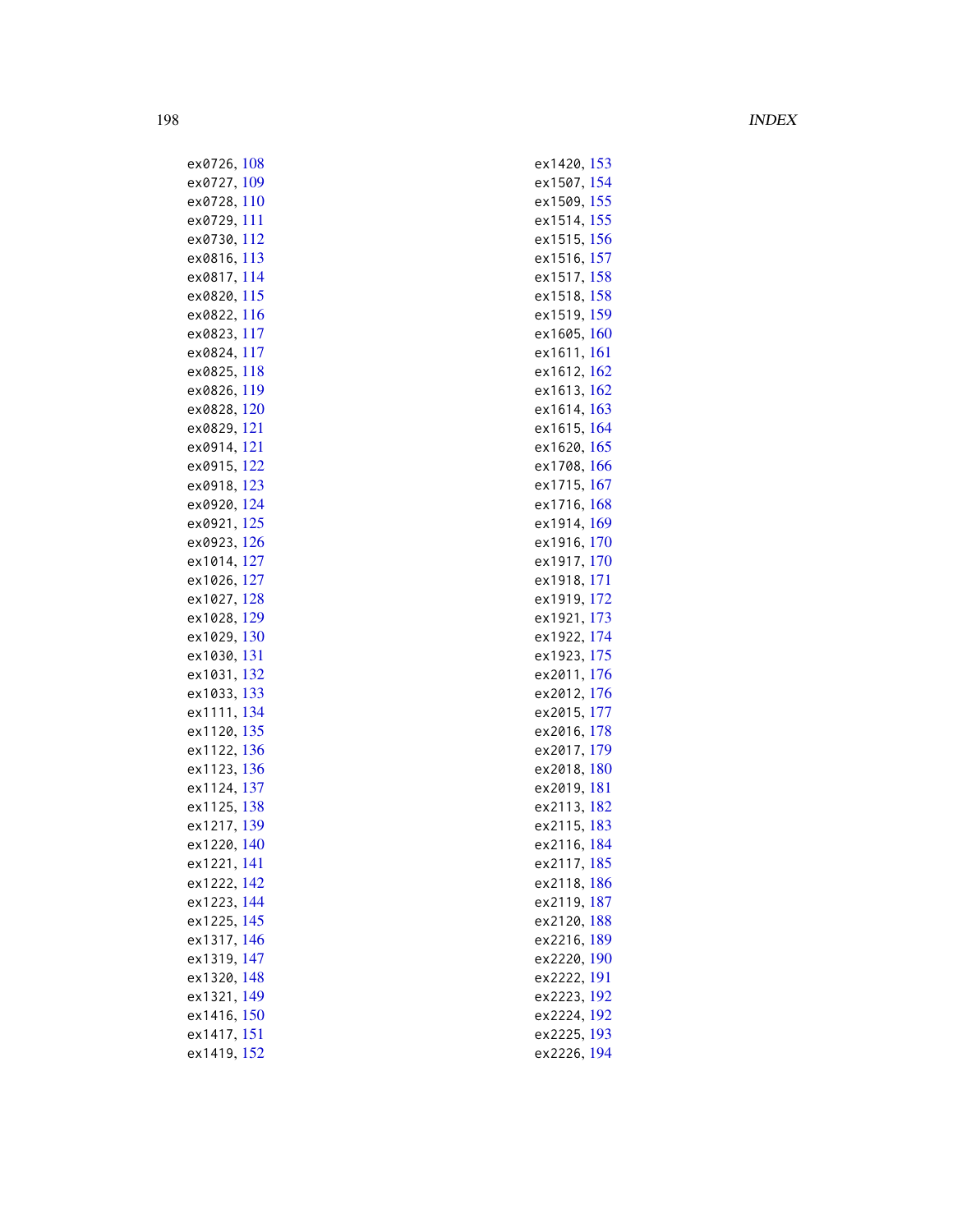#### INDEX 199

ex2414, [195](#page-194-0) ∗Topic documentation Sleuth3Manual, [196](#page-195-0) ∗Topic package Sleuth3-package, [5](#page-4-0) case0101, [6](#page-5-0) case0102, [7,](#page-6-0) *[41](#page-40-0)* case0201, [8,](#page-7-0) *[86](#page-85-0)* case0202, [9](#page-8-0) case0301, [10](#page-9-0) case0302, [12](#page-11-0) case0401, [13,](#page-12-1) *[176](#page-175-1)*, *[192](#page-191-0)* case0402, [14](#page-13-0) case0501, [16](#page-15-0) case0502, [17](#page-16-0) case0601, [19](#page-18-0) case0602, [21](#page-20-0) case0701, [22,](#page-21-0) *[107](#page-106-0)* case0702, [24,](#page-23-0) *[113](#page-112-0)* case0801, [25](#page-24-0) case0802, [27](#page-26-0) case0901, [28](#page-27-0) case0902, [29,](#page-28-0) *[94](#page-93-0)* case1001, [31](#page-30-0) case1002, [32](#page-31-0) case1101, [34](#page-33-0) case1102, [36,](#page-35-0) *[150,](#page-149-0) [151](#page-150-0)* case1201, [38](#page-37-0) case1202, *[7](#page-6-0)*, [40](#page-39-0) case1301, [42](#page-41-0) case1302, [44](#page-43-0) case1401, [45](#page-44-0) case1402, [47](#page-46-0) case1501, [49](#page-48-0) case1502, [51,](#page-50-0) *[160](#page-159-0)* case1601, [52](#page-51-0) case1602, [55](#page-54-0) case1701, [56](#page-55-0) case1702, [59](#page-58-0) case1801, [62](#page-61-0) case1802, [64](#page-63-0) case1803, [65](#page-64-0) case1901, [66](#page-65-0) case1902, [67](#page-66-0) case2001, [69,](#page-68-0) *[172](#page-171-1)* case2002, [71](#page-70-0) case2101, [73](#page-72-0) case2102, [75](#page-74-0)

case2201, [77](#page-76-0) case2202, [79](#page-78-0) ex0112, [80](#page-79-0) ex0116, [81](#page-80-0) ex0125, [82](#page-81-0) ex0126, [83,](#page-82-0) *[84](#page-83-0)* ex0127, *[83](#page-82-0)*, [84](#page-83-0) ex0211, [85](#page-84-0) ex0218, *[8](#page-7-0)*, [85](#page-84-0) ex0221, [86,](#page-85-0) *[179](#page-178-0)* ex0222, [87,](#page-86-0) *[92,](#page-91-0) [93](#page-92-0)*, *[101,](#page-100-0) [102](#page-101-0)*, *[120](#page-119-0)*, *[126](#page-125-0)*, *[134](#page-133-0)*, *[145](#page-144-0)* ex0223, [88](#page-87-0) ex0321, [89](#page-88-0) ex0323, [90](#page-89-0) ex0327, [91](#page-90-0) ex0330, *[88](#page-87-0)*, [91,](#page-90-0) *[93](#page-92-0)*, *[101,](#page-100-0) [102](#page-101-0)*, *[120](#page-119-0)*, *[126](#page-125-0)*, *[134](#page-133-0)*, *[145](#page-144-0)* ex0331, *[88](#page-87-0)*, *[92](#page-91-0)*, [92,](#page-91-0) *[101,](#page-100-0) [102](#page-101-0)*, *[120](#page-119-0)*, *[126](#page-125-0)*, *[134](#page-133-0)*, *[145](#page-144-0)* ex0332, [93](#page-92-0) ex0333, *[30](#page-29-0)*, [94](#page-93-0) ex0428, [95](#page-94-0) ex0429, [95](#page-94-0) ex0430, [96](#page-95-0) ex0431, [97](#page-96-0) ex0432, [98](#page-97-0) ex0518, [99](#page-98-0) ex0523, [99,](#page-98-0) *[135](#page-134-0)* ex0524, *[88](#page-87-0)*, *[92,](#page-91-0) [93](#page-92-0)*, [100,](#page-99-0) *[102](#page-101-0)*, *[120](#page-119-0)*, *[126](#page-125-0)*, *[134](#page-133-0)*, *[145](#page-144-0)* ex0525, *[88](#page-87-0)*, *[92,](#page-91-0) [93](#page-92-0)*, *[101](#page-100-0)*, [101,](#page-100-0) *[120](#page-119-0)*, *[126](#page-125-0)*, *[134](#page-133-0)*, *[145](#page-144-0)* ex0623, [102,](#page-101-0) *[153](#page-152-0)*, *[173,](#page-172-0) [174](#page-173-0)* ex0624, [103](#page-102-0) ex0721, [104,](#page-103-1) *[195](#page-194-0)* ex0722, [105](#page-104-0) ex0724, [106](#page-105-0) ex0725, *[23](#page-22-0)*, [107](#page-106-0) ex0726, [108](#page-107-0) ex0727, [109](#page-108-0) ex0728, [110](#page-109-0) ex0729, [111,](#page-110-0) *[112](#page-111-0)* ex0730, *[111](#page-110-0)*, [112](#page-111-0) ex0816, *[24](#page-23-0)*, [113](#page-112-0) ex0817, [114](#page-113-0) ex0820, [115](#page-114-0) ex0822, [116](#page-115-0)